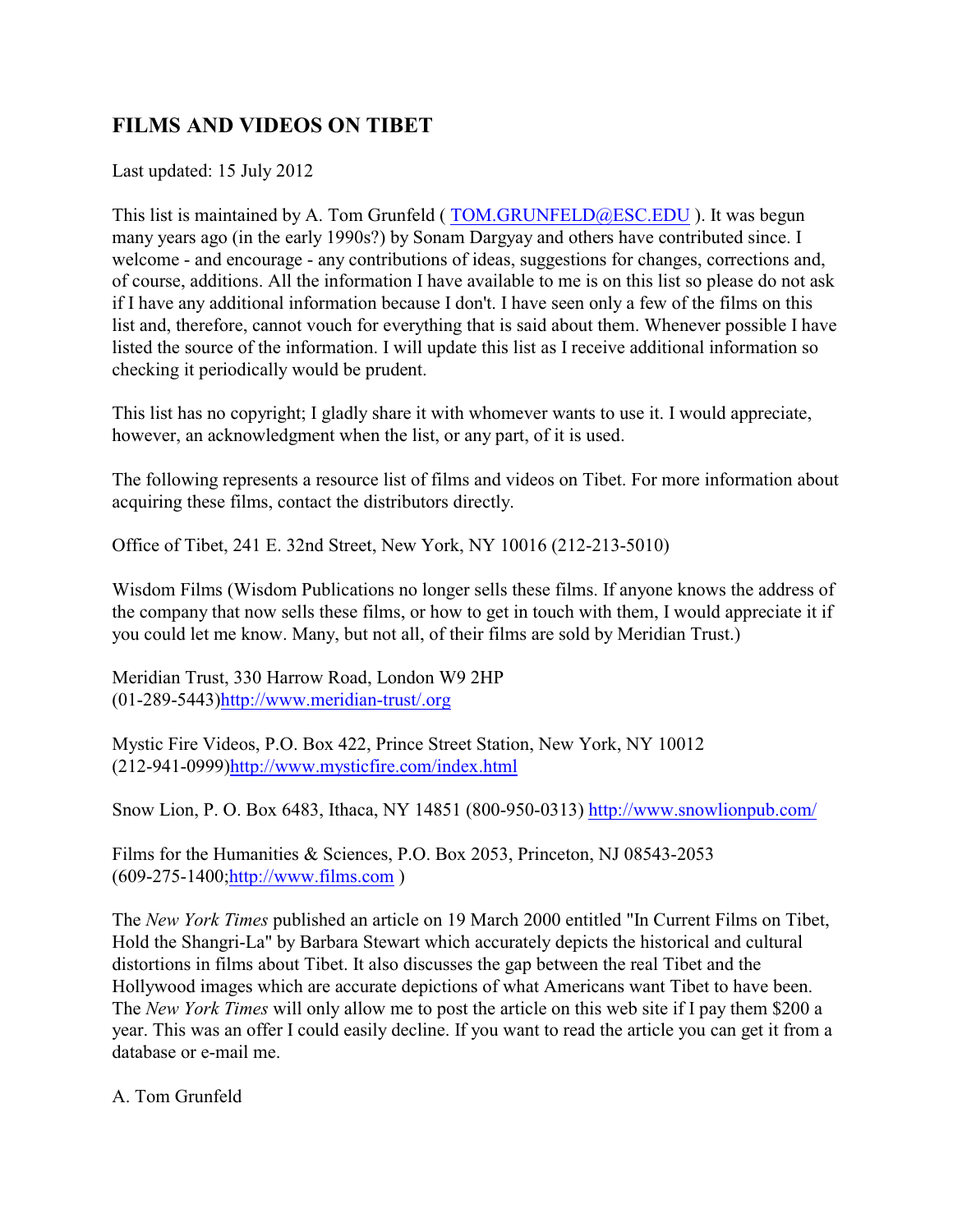The National Film and Television Archive at the British Film Institute (London) has films made by British diplomats in Tibet. These include films by F. M. Bailey ("*Tibet circa 1928"*), Charles Bell, Spencer Chapman, Basil Gould, James Guthrie, and George Sherriff. The Pitt Rivers Museum, Oxford holds some films by Spencer Chapman although there is only a little from Tibet. During 6 months in Lhasa Chapman took 2500 still photographs, 13,000 feet of 35-mm film, 6,000 feet of 16-mm film Kodachrome color film along with 6,000 16-mm black and white film. Leslie Weir's films are in private hands; probably his family, see Joanna Lumley below. Frederick Williamson's films are in the Cambridge University Museum of Archeology and Anthropology. The Liverpool Museum also has some Tibet films but they are not catalogued.

*\_\_\_\_\_\_\_\_\_\_\_\_\_\_\_\_\_\_\_\_\_\_\_\_\_\_\_\_\_\_\_\_\_\_\_\_\_\_\_\_\_\_\_\_\_\_\_\_\_\_\_\_\_\_\_\_\_\_\_\_\_\_\_\_\_\_\_\_\_\_*

In 1948 two Canadians, William Dunning and Ernest Reid, spent three months in southern Tibet; I don't believe they got to Lhasa. Reid took still pictures and shot film footage for what were intended to be documentaries. The films seem to have been lost although Reid's family has some 1000 photos that have been preserved.

A few films were made by Tibetans, Tsarong and Jigme Taring, in the 1940s and they survive in private collections in the US and India.

See "Tibetan Horizon: Tibet and Cinema in the Early Twentieth Century," by Peter H. Hansen *in Imagining Tibet. Perceptions, Projections, and Fantasies*, edited by Thierry Dodin and Heinz Rather (Wisdom Publications, 2001).

Chinese television programs are available on the CCTV-9 channel web site, China's state television English language station:<http://www.cctv.com/english/index.shtml>

The Tibetan administration in India also has a TV channel which can be accessed at:<http://www.tibetonline.tv/> *.* 

#### *1. "10 Questions for the Dalai Lama"*

Film by former Lonely Planet backpacker turned cinematographer, writer and director, Rick Ray.

"Based around an interview with his Holiness the Dalai Lama, Rick Ray has created a film that explores some of the fundamental questions of our time by weaving together the experience of his own journey throughout India and the wisdom of this exceptional man." [producers]

Rick Ray, 816 W. Figueroa St. #C, Santa Barbara, CA 93101, (818) 359-4035, Fax: 805-884-6140, email: [rick@dvarchive.com,](mailto:rick@dvarchive.com,) Web site:<http://rickrayfilms.com>

#### *2. "16 Barkhor South Street"*

Directed by Duan Jinchuan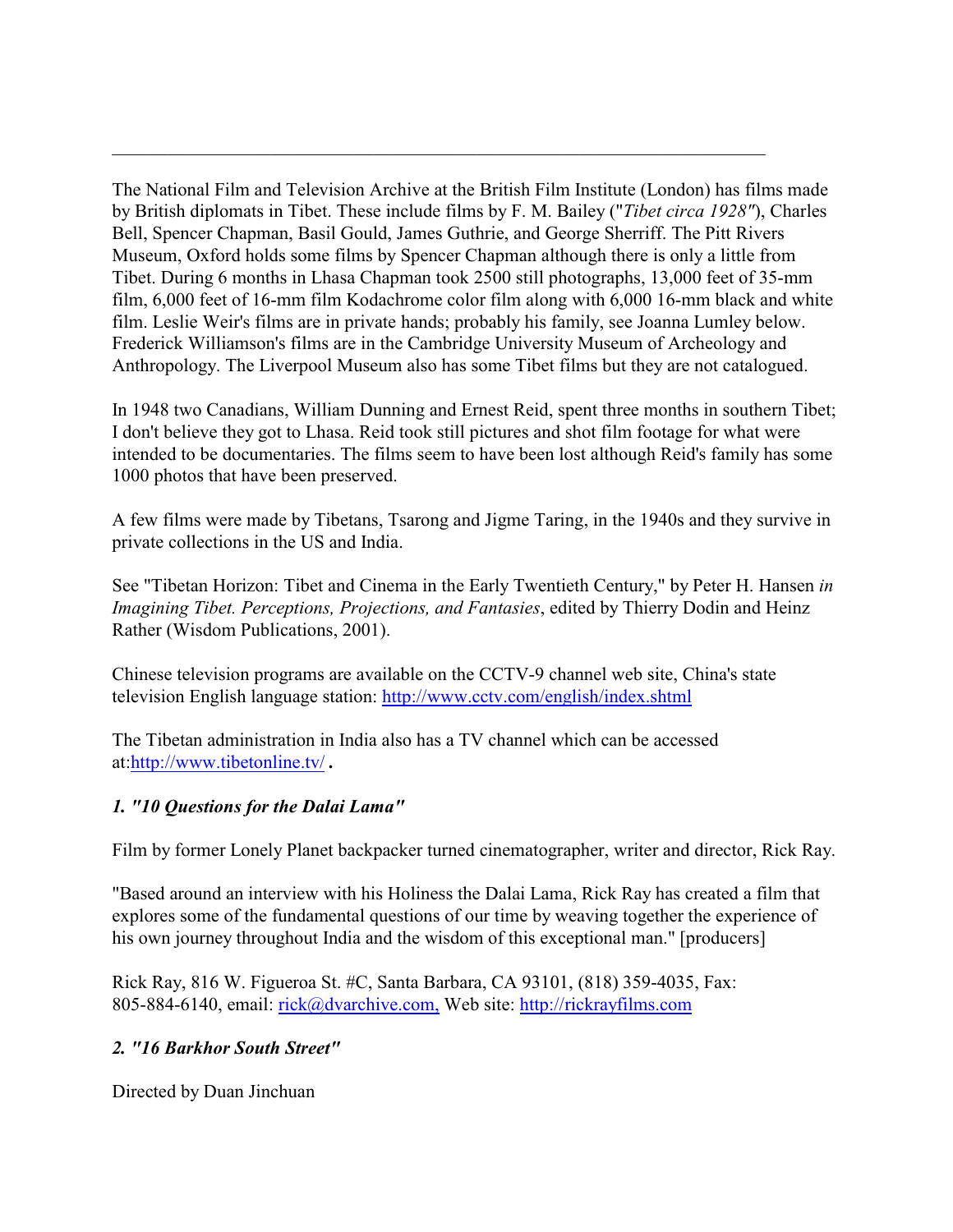Highlights the role of the Neighborhood Committee of Barkhor Street around the Jokhang Monastery in dispute settlement and policy implementation. Grand Price Winner le prix du Cineel Cinema du Reel, 1997.

100 minutes, 1996 (Chinese with English subtitles). Available from the International Campaign for Tibet.

## *3. "21 TARAS: Our Journey Through Life"*

Produced, directed, edited, composed by Anahata Iradah, featuring the work of Prema Dasara

"The Dance of Tara is an expression of the highest human ideals. The goal of the practice is to manifest enlightened mind--to integrate all dimensions of consciousness, to see clearly the truth behind phenomena, to develop the mind, so it may function in life, empowered and inspired.

Tara is the female bodhisattva of mercy and compassion, and is the patron goddess of Tibet. Tara is a deity of Buddhist Tantra, a potentiality latent within everyone. Tara practice is designed to help us discover our own perfection.

This DVD is a must for anyone who wishes to know more about Tara, sacred dance or spiritual practice. Prema Dasara has lived and breathed Tara for many years and her wisdom radiates through the DVD. Anahata's music and editing add tasteful elements." [producers]

DVD includes 29 sections. \$25.00. Snow Lion.

## *4. " A Brief History of Life"*

Film by Tenzin Jangchup

"The film maker tells his story from growing up in exile in India to moving to Canada as a young adult." [producers]

Canada. 2007. 6 minutes.

## *5."A Buddhist Monk--The Dalai Lama of Tibet: Eleven Days in England"*

Directed by Ritu Sarin and Tenzing Sonam.

Personal profile of His Holiness presenting him in his various roles as Buddhist teacher, international spokesman for peace and exiled leader of the Tibetan people.

Wisdom Films , 1988, 40 minutes. \$32.00. Also Meridian Trust.

## *6.\* "A Butter Lamp at the Foot of the Snow Mountains"*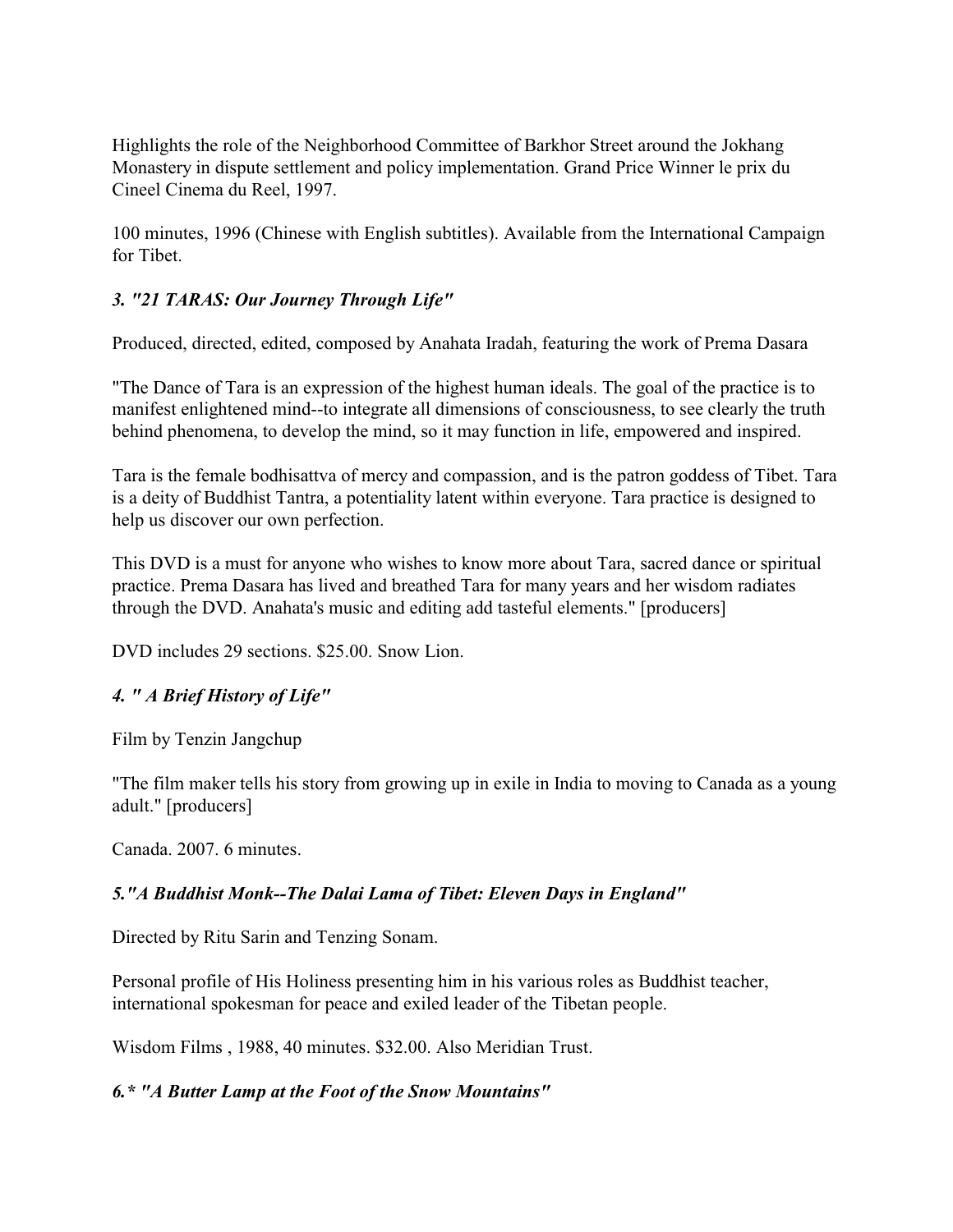Producers: Tashi Tsering and Kungpu Dunchun

A 60 minute documentary made for China Central Television and shown on CCTV 9 in English. An overly melodramatic depiction of the Tashi Tsering's efforts in recent years to build private schools and encourage education in Tibet. His early years (including prison during the Cultural Revolution) are glossed over or omitted. Tashi himself heaps praise on the Chinese Communist Party which, I assume, has to do with ingratiating himself with the authorities so they will continue to allow him to do what he is doing. Best seen after having read his autobiography: *The Struggle for Modern Tibet*. [Grunfeld]

September 2005

## *7. "A Commentary on the Awakening Mind by Arya Nagarjuna"*

by H. H. the XIV Dalai Lama, with Geshe Tsultim Gyeltsen, translated by Thupten Jinpa

"This well-produced DVD set covers the Dalai Lama's teachings on this key text by Nagarjuna. Beautifully filmed in Pasadena in 2006, the 4-DVD set comes with a booklet containing Nagarjuna's text in English. Watching this great DVD enables you to experience these wonderful teachings." [producers]

4 DVD set with booklet. US\$70. Snow Lion.

## *8.\* "A Conversation with the Dalai Lama"*

ABC-TV Nightline, 13 September 1995. Interviewed by Ted Koppel.

Approx. 22 minutes.

## *9 . "A Day of the Little Living Buddha"*

A film by Pema Tseden (Wanma Caidan) who was born in the Hainan Tibetan Autonomous Prefecture of Oinghai province and studied at the Beijing Film Academy.

2003

## *10 ."A Guest of Life - Alexander Csoma de KÖrÖs"*

Directed by Tibor Szemz

Csomo was a Hungarian from Transylvania (now part of Romania) who went to central Asia in the 19<sup>th</sup> century in search of the roots of the Hungarian people. He became an expert on Tibet. He died in 1842, at the age of fifty-eight, in the Himalayas near today's border between India and China.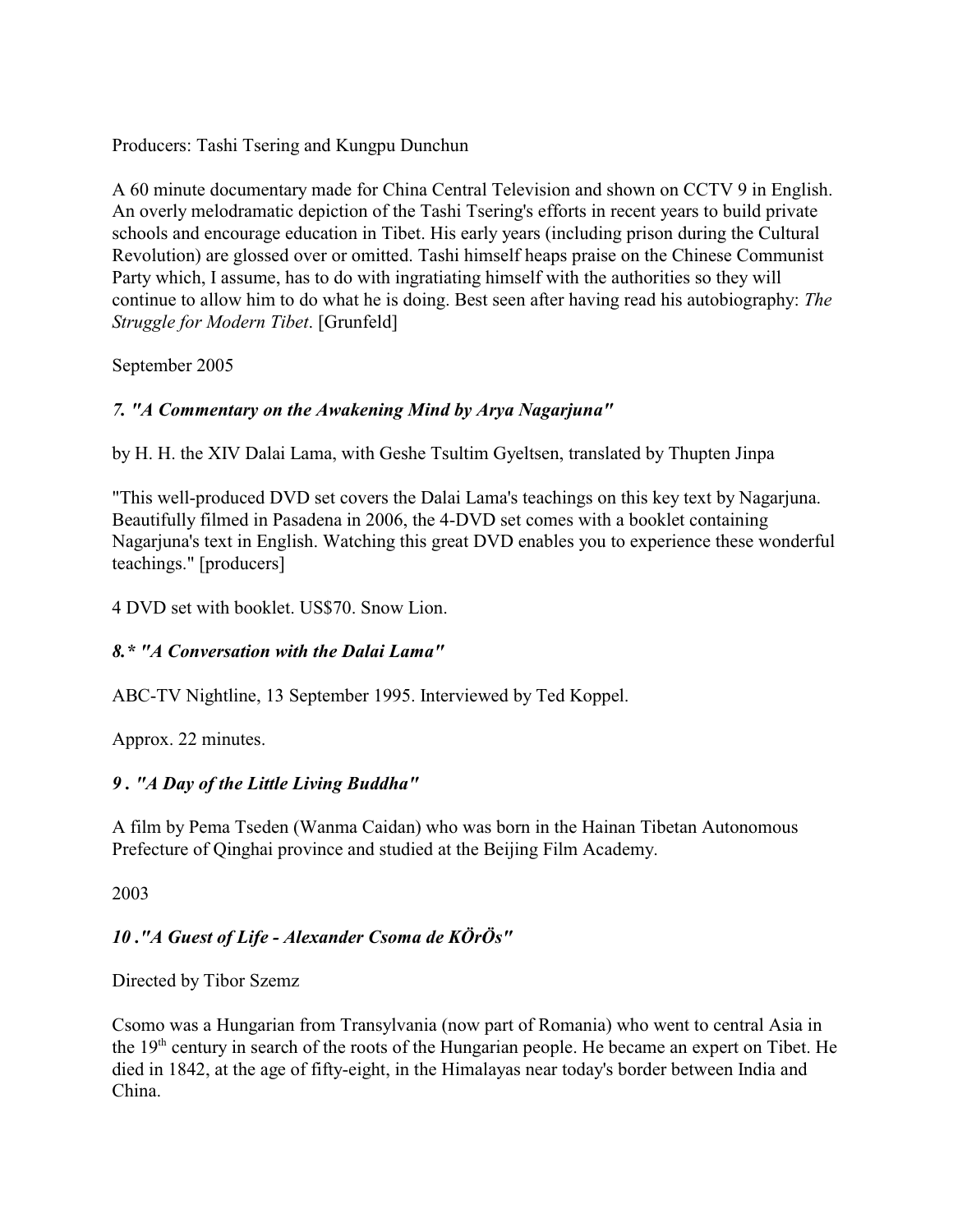"The poor scholar was one of our century's great, original pioneers. As a student, before he started university, together with two other fellow-students, he solemnly vowed to devote his life to the task of penetrating Central Asia in quest of the origin of his nation. In the first thirty-five years of his life he prepared himself for the task in Europe, and during the next twelve years he travelled around as a pilgrim in Asia or lived a life of solitude and privation in the cold of Tibet, learning from Buddhist monks. He spent the remaining eleven years of his life publishing in India parts of the material he had collected himself. [...] His fate was typical of scholarly pioneers. Someone else reaped the rewards of his efforts. To the scholars of his century Csoma was an obscure, Transylvanian figure, abandoned among the Himalayan hills-however, from the summits a giant cast its shadow on Central Asia." (W.W. Hunter)

This Hungarian film is largely an poetic attempt to conjure up the mysteries of the "inscrutable" Himalayan region. Philosophical musing are heard in multiple languages which are rarely, if ever, translated into English. There is an English narration but it's mostly a visual experience (unless one understands the multiple languages) dramatized by animated illustrations and scenes from present-day India shot in a manner which reminded me of hand-colored postcards of a century ago. You will learn very little of Csomo and nothing at all about Tibet. [Grunfeld]

79 minutes, 2006.

#### *11."A Guide to Walking Meditation"*

By Thich Nhat Hanh

"Thich Nhat Hanh instructs a group of students in the joys of this simple practice. His underlying theme: Be happy, peaceful, and serene." [Snow Lion]

Snow Lion, 30 minutes. Also Mystic Fire Video and Meridian Trust. \$32.00

#### *12. "A Hundred Phoenixes Face the Sun" (Bai feng chao yang)*

Chinese film directed by Chen Huaikai. 1959.

#### *13. "A Kind Heart"*

Traditional introduction to Buddhism given at Caxton Hall, London in 1982 by the Tsenzhab Serkong Rinpoche, debate partner and assistant tutor to the Dalai Lama.

Meridian Trust, 60 minutes, color. \$35.00.

*14. "A lags rtsu gu"(A lags rtsib bu'i 'os longs)*

Chinese Central TV and Gansu TV, 1980s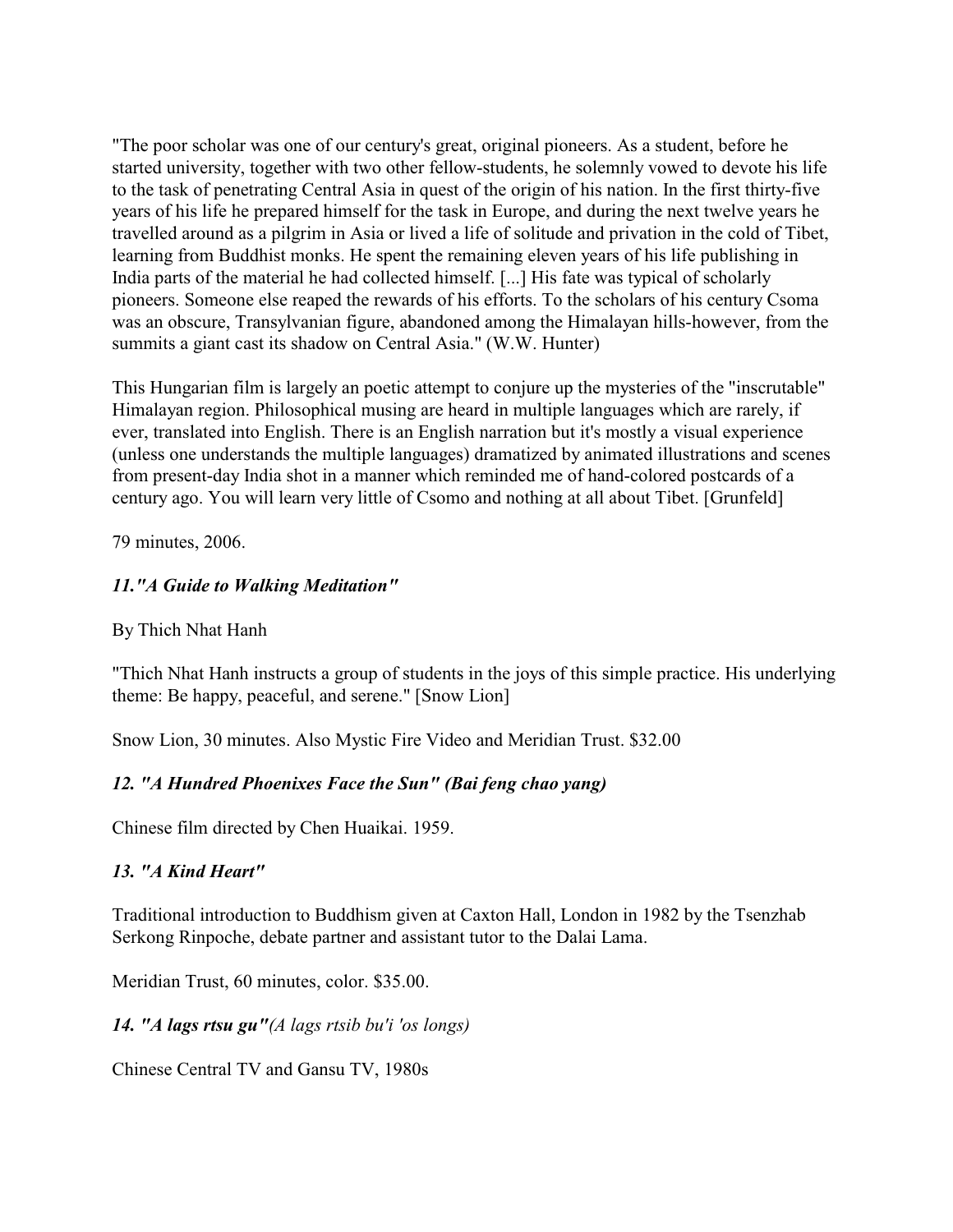The history of Tibet's "liberation;" in the 1940s. The Chinese Communist Party vs the Goumindang in Amdo.

Several episodes in Tibetan. Robbie Barnett collection.

## *15. "A Life for Tibet - The XIV Dalai Lama"*

Friedhelm BrÜckner Production,

A "docufilm" premiered in Weisbaden, Germany on 4 June 2005.

### *16. "A Man Called Nomad"*

Alex Gabbay

"What makes a nomad? Is it his land, his herd or is it just his heart? What if his land is fenced, his movements restricted? What if he has to live in town? Can he still be a nomad? What happens to his land? His herd? His heart?

Through the story of Choegatar, a 30-year old nomad living in North Eastern China, "A Man Called Nomad" explores the dilemmas of a modern nomad caught between traditional nomadic life and the changing world around him." [producers]

39 min

## *17. "A Man of Peace"*

Produced by the Meridian Trust and the Office of Information and International Relations (England/India)

"In 1989 His Holiness was awarded the Nobel Peace price and in December went to Oslo for the award ceremony. Whilst there he also visited Trondheim, Bergen and the Arctic region Samiland. This documentary is an intimate portrayal of His Holiness, capturing his warmth, wisdom, compassion and humor. Includes excerpts from the award ceremony and His Holiness' speech and a reindeer-drawn sled ride." [producers]

Meridian Trust. 40 minutes. \$32.00

#### *18. "A Monk's Voice"*

Directed and produced by Montreal film maker Nathalie Ducharme with the collaboration of Sylvie Alex-Lortie

"This film, told through the story of one very special Tibetan monk documents the firm grasp Tibetans still hold on their culture. For half of a century, Tibet has been under the shadow of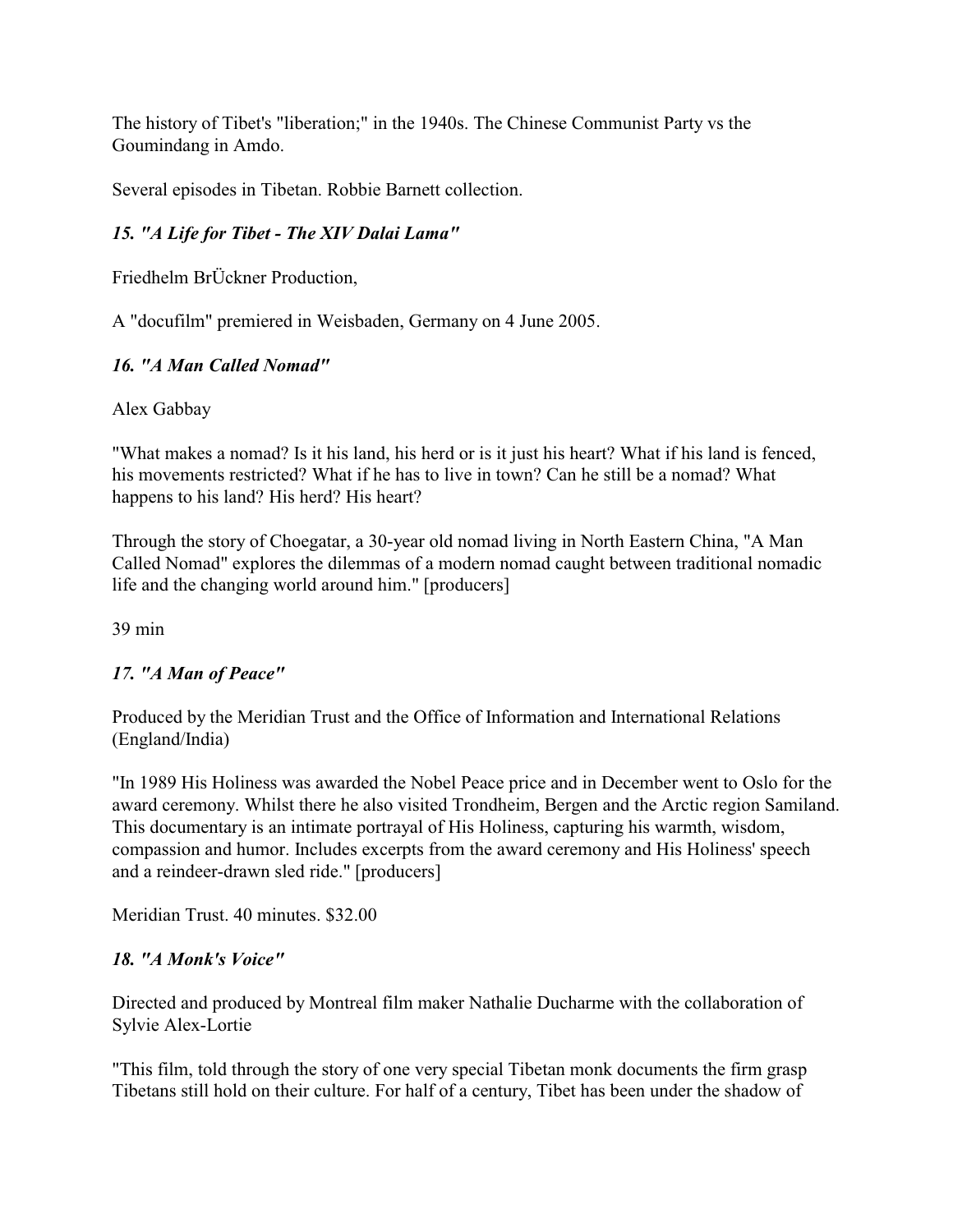Chinese rule. Despite Chinese attempts to oppress all glimpses of Tibetan culture, Tibetans have tenaciously maintained their heritage. Though banished to India, this very special monk actively and optimistically works to preserve his religion, his people and Tibet itself." [Producers]

For more information: BIG DEAL PRODUCTIONS, Tel.: (514) 947-9155, [-bigdealprod@sympatico.ca](mailto:bigdealprod@sympatico.ca)

## *19. "A Necklace" (Yi chuan xianglian)*

Chinese film directed by Wu Can. 1966.

## *20. "A Nomad's Life"*

Directors: Lynn True, Nelson Walker;

Producers: Keefe Murren, Tsering Perlo, Lynn True, Nelson Walker

"A young Tibetan family questions whether their nomadic traditions can survive against the challenges of a rapidly modernizing world." [producers]

2008, 9 min. Available at http://snagfilms.com/films/title/media\_that\_matters\_8\_a\_nomads\_life/

## *21. "A Path To Happiness: A Guide to Living a Balanced Life"*

by His Holiness the XIV Dalai Lama

"Being happy is not only our right, the Dalai Lama teaches, but is clearly the principal force that drives our lives. Our ability to attain a lasting happiness, however, is not so clear. The path of inner transformation begins with developing an understanding of our true nature. Once this door opens, one naturally develops a feeling of compassion and acceptance for oneself and others. In these difficult times, people are looking for answers to finding inner peace and happiness and arguably the greatest teacher shares important insights to getting there.

This 4-hour DVD includes: MEDITATING WITH THE DALAI LAMA...THE POWER OF COMPASSION...COMPASSION: THE BASIS OF HUMAN HAPPINESS..." [producers] A portion of the profits go to Tibetan Cultural Preservation Projects. 4-hr. DVD. Snow Lion. \$ 24.99

## *22. "A Red Star Over Tibet"*

Canadian film produced by Robert Davidson and Stephen McMillan. 1989. 60 minutes. Could be the same as "Red Flag Over Tibet;" see below.

## *23. "A Refugee Story In India"*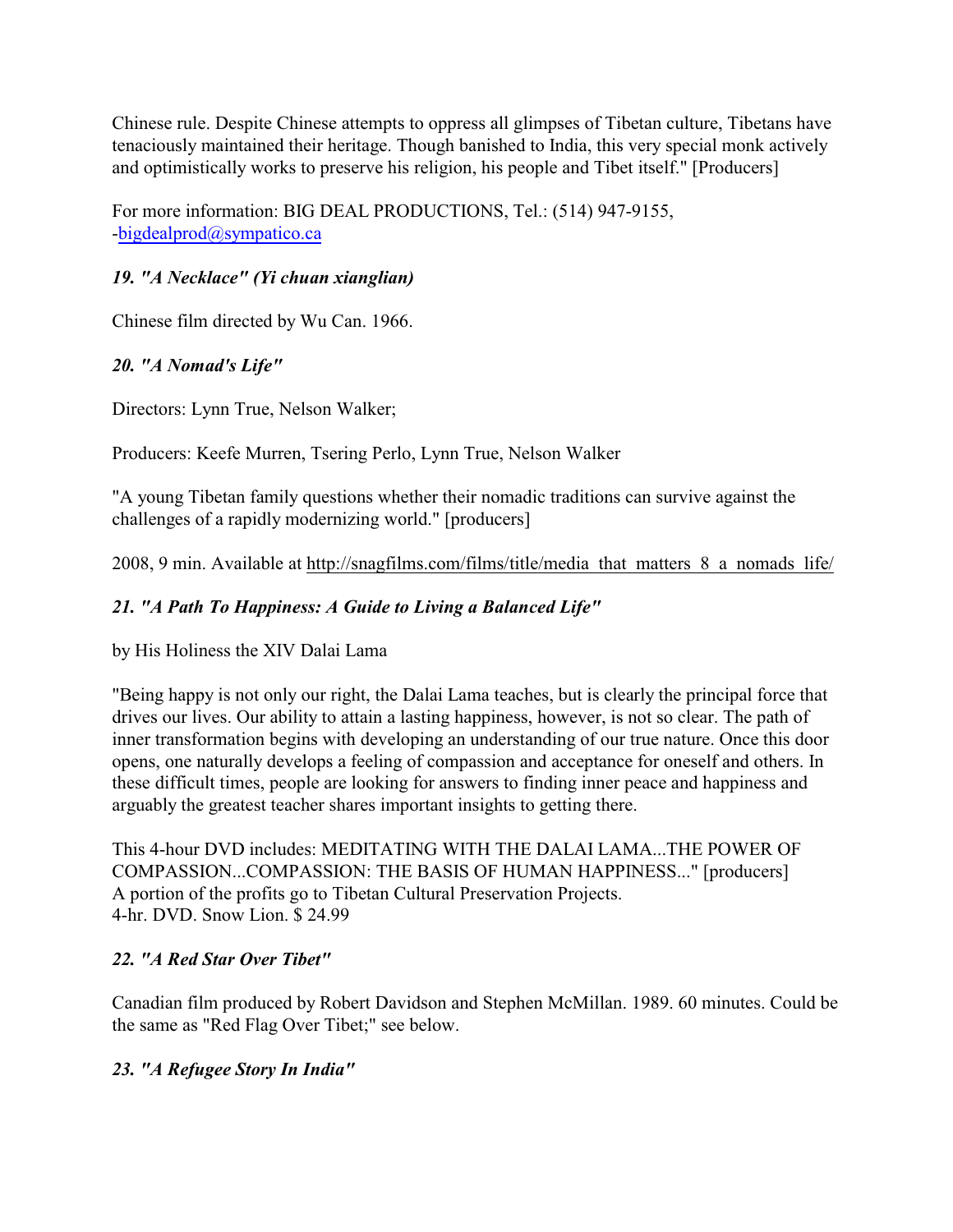Produced and distributed by the United States Information Agency.

A high-ranking Buddhist monk Ngawang Thuthop, who has fled from Chinese persecution in Tibet, describes hardships under communism. A resume of the stand of Tibet's people against the communists and the flight of refugees into India is given.

1965

## *24.\* "A Review of the Peaceful Liberation of Tibet"*

Central News and Documentary Films Film Productions, People's Republic of China

Directed by Gu Jiangming and Zha Xi

Some interesting historic footage and China's case for Tibet having been an "integral part" of China for centuries. Otherwise, a rather crude propaganda film complete with stirring background music and happy natives singing and dancing. [Grunfeld]

(1991?) 60 minutes

### *25. "A Shawl to die for"*

A Wildlife Trust of India film

Director: Rita Banerji

"...The film traces the ancient craft of Shahtoosh weaving in Kashmir, India and its links to the decline of the Tibetan antelope found in the Tibetan plateau. It also explores the struggle of former shahtoosh workers displaced by the ban in Shahtoosh production, and interventions brought about by the Shahtoosh Workers Rehabilitation...The film also documented, using hidden cameras, the smuggling of raw Shahtoosh from Tibet into Srinagar, and of other wildlife articles such as otter skins from India into Tibet..."The film is perhaps the first to document shahtoosh production processes in detail and make it available for public view. The filming was done around 2001, and many protagonists of this movie have since passed away. Yet, shahtoosh weaving continues in Srinagar, underground...." [*Phayul*, 4 November, 2009]

#### *26. "A Song for Tibet"*

Produced by National Film Board of Canada & Arcady Productions. Directed by Anne Henderson

"...chronicles the struggle for Tibet's liberation through the eyes of two Tibetan Canadians, both passionately committed to the cause. They go to North India, meet recently escaped Tibetans and hear of the horrors happening in their country, including torture, imprisonment and forced abortion...They return to Canada for the first visit by H. H. the Dalai Lama and the prevailing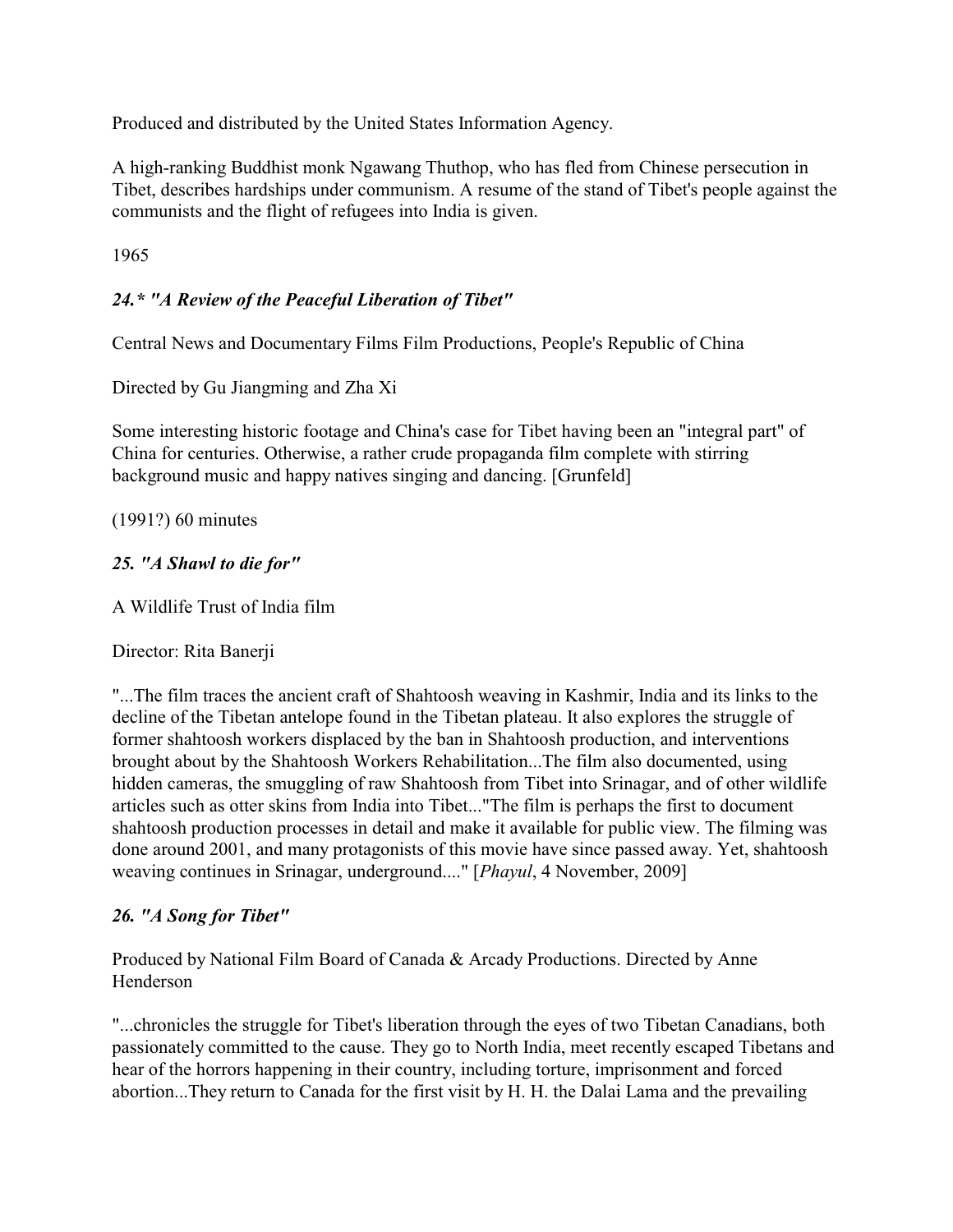western attitude is encapsulated in the indifference of the Canadian government..." [producers]

1991, 56 minutes 41 seconds. Available from the National Film Board of Canada [\(http://www.onf.ca/cgi-bin/sireindex?ti]((http://www.nfb.ca)) Also Meridian Trust.

## *27. "A Stranger in my Native Land"*

Produced by Ritu Sarin and Tenzing Sonam, 1998

"...a vivid personal account of loss and disappointment as an exile discovers his country for the first time. Late in 1996 Tenzing Sonam, an award-winning Tibetan film-maker born and brought up in exile, made his first visit to his homeland. He was accompanied by his wife, Ritu Sarin, a noted Indian film maker..Together the two film-makers travel from Kumbum...to Lhasa." [producers]

33 minutes, video. \$195 [cmil@uclink.berkeley.edu](mailto:cmil@uclink.berkeley.edu)

### *28. "A Tibetan New Year"*

Produced by Jon Jerstad

"This programme documents the Tibetan New Year celebrations carried out by the monks of the only Bonpo community outside Tibet, located in the foothills of the Himalayas. This magnificent mountain scenery provides a dramatic background as the programme shows the preparations and enactment of the annual ceremony with the monks and local villagers performing the various rituals." [producers]

Wisdom Films, 43 minutes. \$44.00. Also Meridian Trust.

#### *29. "A Tribute to a Lama: Thubten Yeshe 1935-1984"*

"Lama Yeshe was a major influence in the transmission of Tibetan Buddhism in the West and this short tribute includes excerpts from his teachings and some informal moments." [producers]

Wisdom Films, approx. 60 minutes

#### *30. 'A Tribute to Naropa & His Lineage: The Sight-Liberating Naropa Ceremony in 2004"*

"HH The Twelfth Gyalwang Drupka and his predecessors are revered as incarnations of the  $11<sup>th</sup>$  century mystic Naropa. This video documents events around a ceremony in which His Holiness puts on the priceless Six Bone Ornaments of Naropa." [producers]

Snow Lion, video \$24.95

*31. "A Year in Tibet"*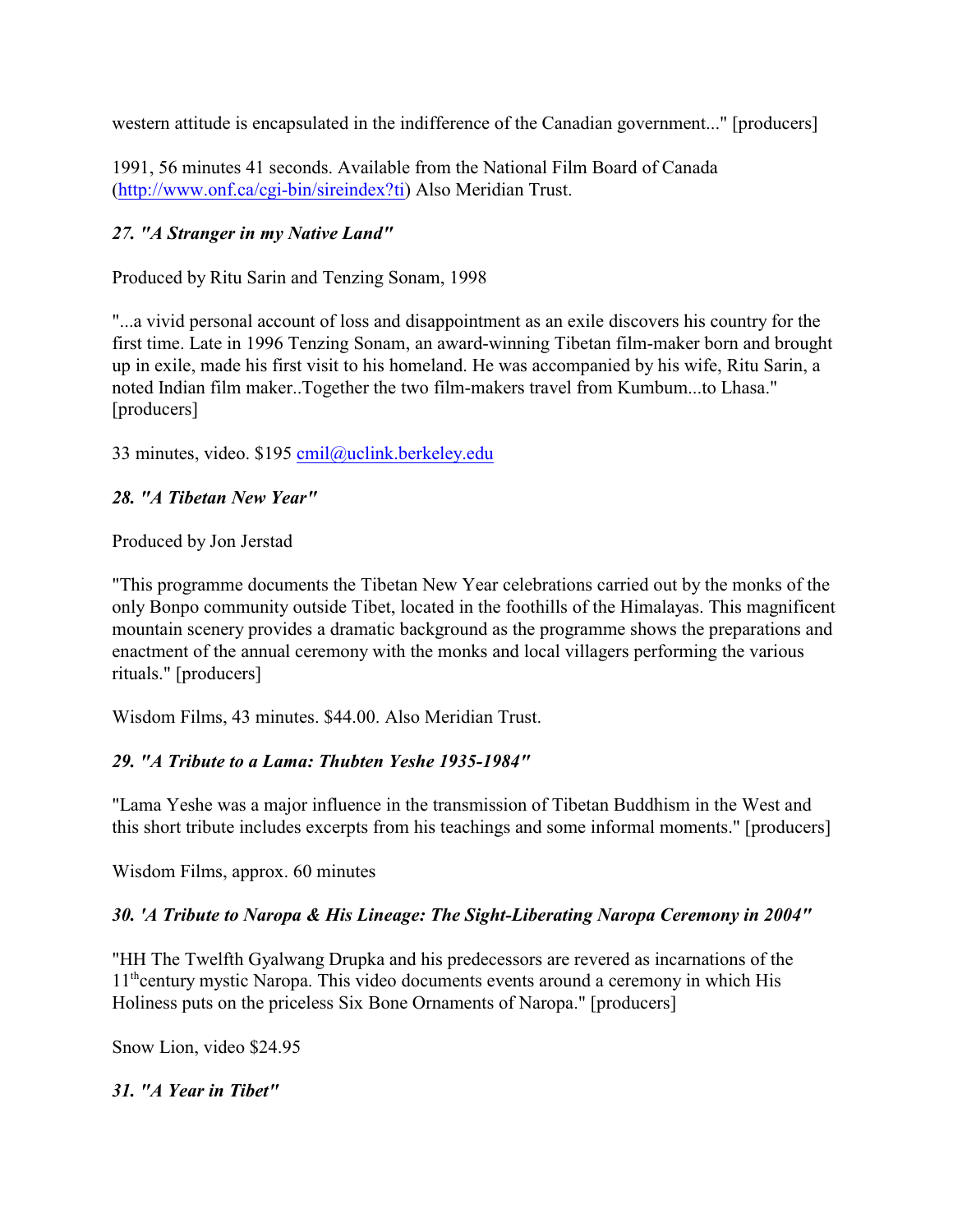"Seven Stones Media has obtained unprecedented access to film a landmark documentary series in Tibet. Commissioned by BBC 4 and distributed internationally by BBC Worldwide, A Year in Tibet follows a calendar year inside the secret confines of a Tibetan monastery and charts the lives of those living in Gyanste the small town which surrounds it and surrounding villages. The 5 x 1hr series examines the reality of life today for Tibetans living under Chinese rule.

Seven Stones' Executive Producer, Adam Alexander said: "Getting under the skin of Tibetan society and filming for a year amongst a deeply religious community and with the people who surround the monastery has not only been a huge logistical challenge, but a unique opportunity toexplore one of the last outposts of a once medieval society and how it now has to survive as part of modern China.

A Year in Tibet was commissioned for BBC 4 by Richard Klein, and it is a co-production between Seven Stones Media and Mosaic Films. The series is written and produced and directed in the cutting room by Peter Firstbrook with Sun Shuyun as location director. It will air on

BBC 4 in Spring 2008." [*WTN*] *World Tibet News* - February 21, 2008]

#### *32. "Ab nach Tibet!" (Off to Tibet*)

Director: Herbert Achternbusch

1994, 128 minutes. In German

#### *33. "Ace Ventura: When Nature Calls"*

Directed by Steve Oedekerk

#### Starring Jim Carrey

"We also get a conglomeration of Tibet cliches...Ace retires to a monastery high up in the mountains of Tibet, where he is finding his peace and meditating in Tibetan monk's robes while butterflies flutter about his head, on which he wears a Tibetan monk's hat. In this "enlightened" state [he is asked to do something and can't decide] he recalls the Tibetan abbot. Sinking into meditation he, or rather his aura," rushes at great speed to Tibet. Floating in the air, Ace asks the abbot for advice; he seems to know everything, as befits a Tibetan monk."

Martin Brauen, *Dreamworld Tibet. Western Illusions* , translated by Martin Willson (Trumbull, CT: Weatherhill, Inc., 2004), p. 154.

USA, 1995, 94 minutes

#### *34. AH HO YE: Pointing Out the Nature of Mind*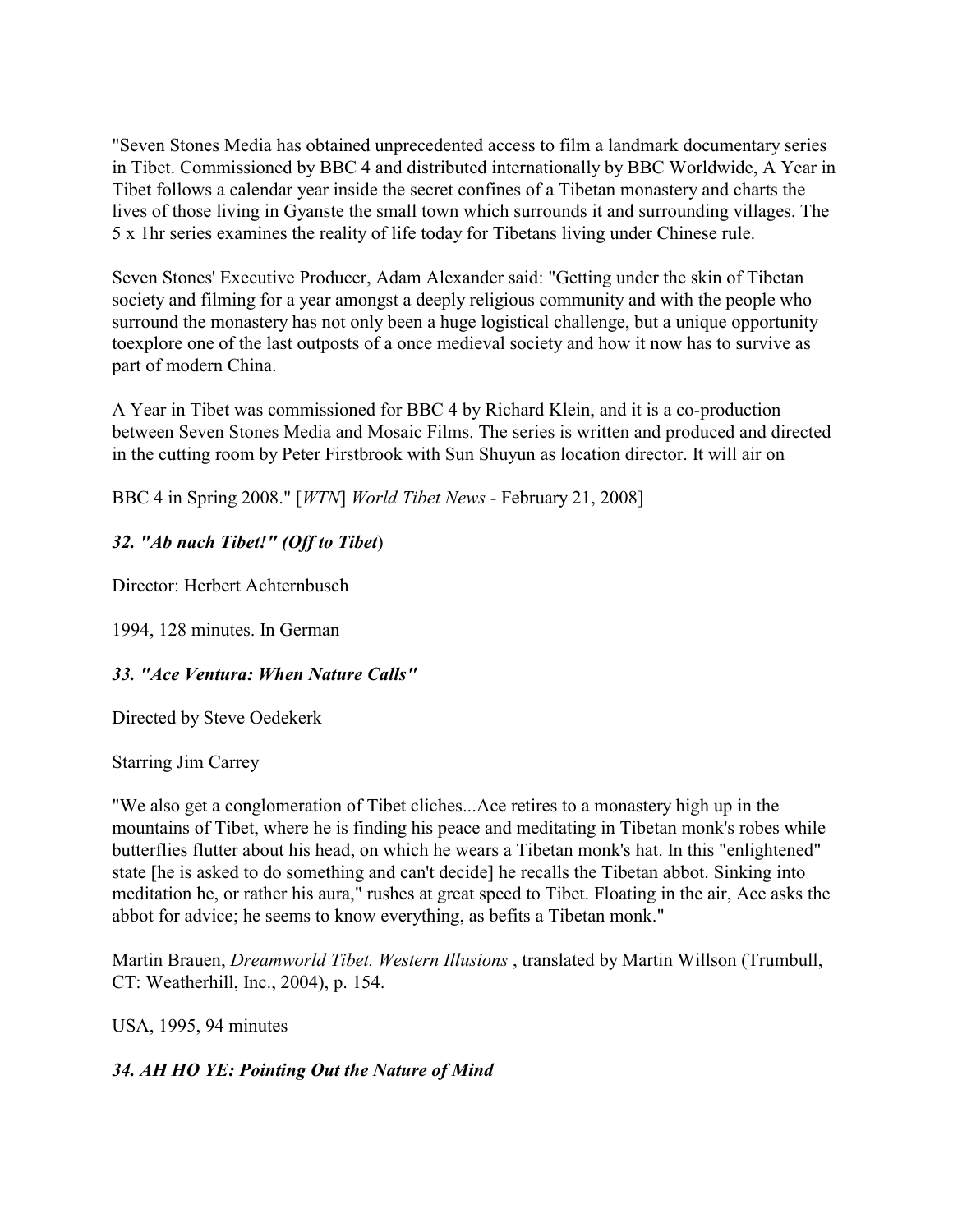"A mind treasure revealed by Terton Kunzang Dechen Lingpa

Kunzang Dechen Lingpa Rinpoche (1928-2006) was a Dzogchen master and terton, a teasure finder, recognized by HH Dudjom Rinpoche. AH HO YE is a revealed mind treasure containing profound pith instructions for the realization of the nature of mind." [producers]

90-min. DVD. \$29.99. Snow Lion.

## *35. "Aid to Tibet: In the Land of Khampas"*

Produced by the London charity, The Tibet Foundation to document its projects in education, healthcare and economic development.

2006. 35 minutes

## *36. "Alexandra David-Neel: One Women's Journey"*

"Born in France in 1868, Alexandra David-Neel was the first woman to be granted the title of Lama in Tibet. During her miraculous 100 years, she traveled extensively through Asia, especially in the Himalayas, where she followed an incredible spiritual path. Using spectacular archival footage, this program traces that path from her early careers as a philosopher and novelist, to her later vocation as a Buddhist monk. We also become privy to her two years as a hermit in the Himalayas, and to her secret pilgrimage to the holy city of Lhasa..." [Catalogue]

Available from Films for the Humanities & Sciences, US\$89.95.

## *37. "All of Me"*

Director: Carl Reiner

Full-fledge Hollywood comedy. "Rich but sick millionaire Edwina Cutwater feels her untimely death coming up. She never could enjoy life, as she was either in a wheelchair or in bed, so she decided to take a chance: Prahka Lasa, a Tibetan master of meditation, should transfer her soul into the body of Terry Hoskins, whose soul therefore will become one with the universe. Accidentally, her soul is transferred into the body of her unliked lawyer Roger Cobb, whose soul remains in his body. Now, Edwina has control about the right half of Roger's body, his soul about only the left half. They struggle together to get her soul into the right body, but not without having some conflicts between themselves to solve."

[ttp://www.imdb.com/title/tt0086873/plotsummary](http://www.imdb.com/title/tt0086873/plotsummary)

USA. 1984. 93 minutes.

## *38. "Altruism and World Affairs"*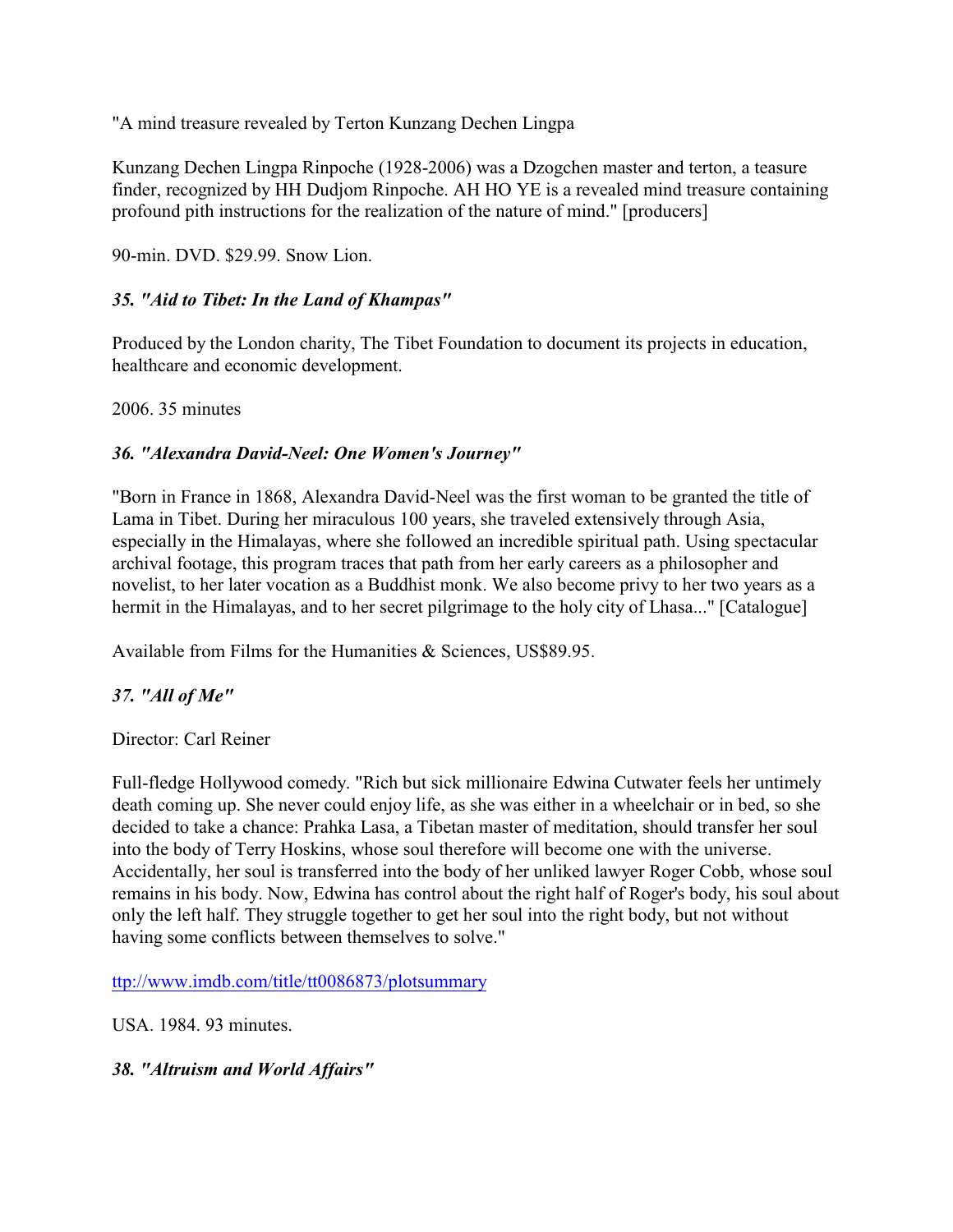The Dalai Lama speaks in Washington, DC in April 1999 on "...compassion in the modern world and how cultivating an altruistic attitude in oneself can effect the larger scenario." [producers]

Meridian Trust. 60 minutes. \$35.00

#### *39.\* "Amanpour Reports: Buddha's Warriors"*

Christiane Amanpour, CNN Senior International Corresopondent

Documentary about Buddhist monks becoming engaged in political affairs in Burma and Tibet. Mostly about Tibet, probably because there is more video footage and the Dalai Lama is interviewed. Not terribly well-informed. [Grunfeld]

2008, about 50 minutes

#### *40. "Amazing Marriage Customs"*

Chinese film.

#### *41. "Amchis: The Forgotten Healers of the Himalayas"*

Anoko Production , ARTE , Poise Chiche

"Zanskar is a valley tucked between the steep mountains on the border of the Himalayas, at an altitude of 3,700 meters. In each village in this remote area of the world, there is a traditional Tibetan medicine man named the "Amchi." Since the beginning of time, the Amchi has passed his knowledge down from father to son, or from teacher to student. With the construction of a new road, however, the valley was left vulnerable to the outside world. Since then, the younger generation has rejected the age-old wisdom and practices of the Amchi, embracing more modern, lucrative activities instead. As a result, these forgotten healers of the Himalayas are perhaps the last to practice Tibetan medicine. "[producers]

2001, 52 minutes. Filmakers Library, \$350 to buy and \$75 to rent.

#### *42.* **"***Amongst White Clouds-Chinese Masters of the Zhongnan Mountains"*

Directed by Edward Burger

"American director Edward A. Burger takes us on his unforgettable journey into the hidden lives of China's forgotten Zen Buddhist hermit tradition...to look at the lives of zealot students, gaunt ascetics and wise masters living in isolated hermitages dotting the peaks and valleys of China's Zhongnan Mountain range...It is widely thought that this tradition was all but wiped out by the twists and turns of history. "Amongst White Clouds" shows us this is not the case. One of only a few foreigners to have lived and studied with these hidden sages, Burger reveals to us their tradition, their wisdom, and the hardship and joy of their everyday lives. With both humor and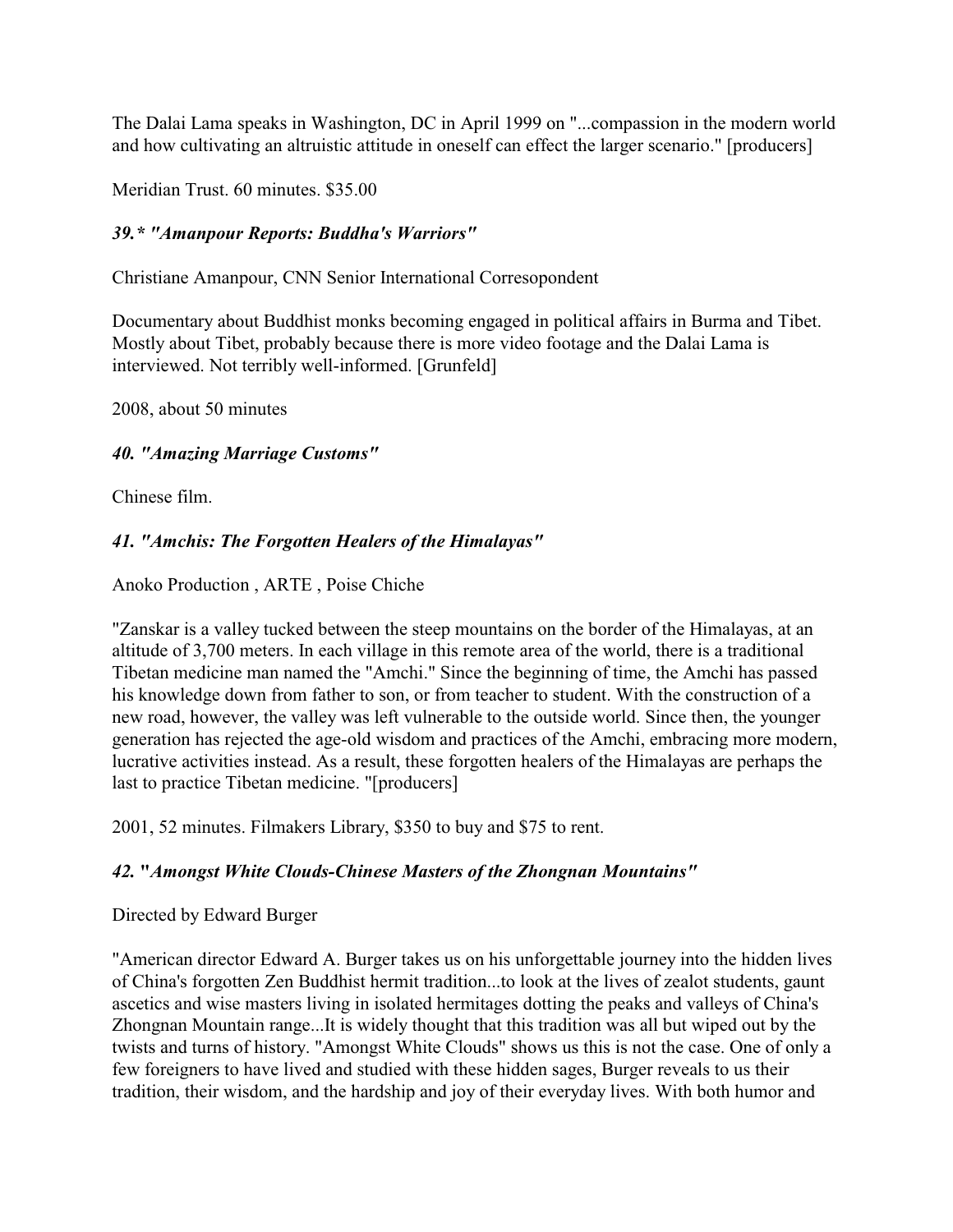compassion, these inspiring and warm-hearted characters challenge us to join them in an exploration of our own suffering and enlightenment in this modern world." [producers]

<http://www.cosmos-pictures.com>

### *43. "An Address to the Tibetan Community in Britain by His Holiness the Dalai Lama"*

The Dalai Lama talks about the changing role of the institution of the Dalai Lama in modern times. London, April 1988. (Tibetan language only)

Wisdom Films, 52 minutes. \$17.50. Also Meridian Trust.

### *44. "An Introduction to Buddhist Psychotherapy"*

Lecture by Dr. Rabgay, in English, about the relationship between Western psychotherapy and Buddhist philosophy. London, January 1988.

Meridian Trust. 240 minutes. \$87.50.

### *45. "An Overview of Tibetan Buddhism with a Commentary on Bodhicharyavatara"*

The Dalai Lama speaking in Methodist Central Hall, Westminister U.K. in June 1988. In three parts: an overview of Tibetan Buddhism, a commentary on Bodhicharyavatara, and a question and answer period.

Meridian Trust. 660 minutes. \$157.50.

#### *46. "An Unholy Row"*

"An interview by Swiss television with Kalsang Gyaltsen, private secretary to H.H. Dalai Lama concerning the Shugden controversy which has created tensions within the Tibetan Buddhist community." [producers]

Available from the Tibetan Department of Information and International Relations: [-http://tibetnews/pubs/videos.html](http://tibetnews/pubs/videos.html)

#### *47. "Ancient Futures: Learning From Ladakh"*

Produced by John Pope/International Society for Ecology and Culture. 1993.

Details the effects of modernization on traditional life in Ladakh. Based on a book of the same title by Helena Norbert-Hodge, Sierra Club Books.

Video. 59 minutes. 1991. The Video Project. 5332 College Avenue, Suite 101, Oakland, CA 94612.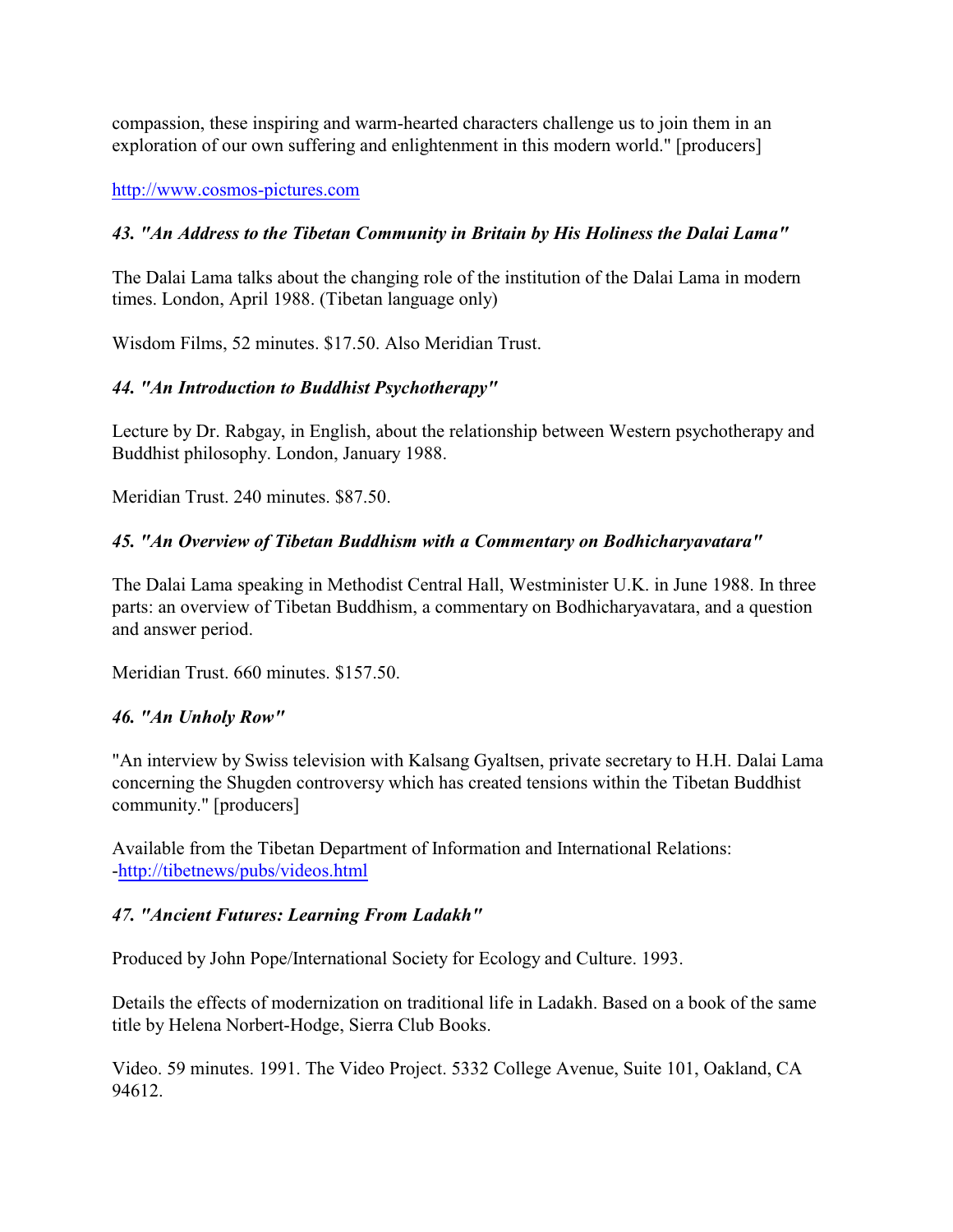#### *48. "Ancient Secrets of the Fountain of Youth"*

This video "...can show you how to achieve the benefits of the famous Five Tibetan exercises...for anyone of any age to become healthier, younger-looking, more energetic and alive in just minutes a day." [producers]

Snow Lion. \$19.95. DVD

#### *49. "And So Tibet"*

Director: Seymour Kneitel

Animated film. 1964

#### *50. "Angry Monk - Reflections on Tibet"*

(a documentary film on Amdo Gendun Choephel)

Director: Luc Schaedler Producer: Angry Monk Productions, Luc Schaedler

"Tibet: the mystical roof of the world, peopled with enlightened monks? Only one of them wouldn't toe the line: Gendun Choephel, the errant monk who left monastic life in 1934 in search of a new challenge. A free spirit and multifaceted individual, he was far ahead of his time and has since become a seminal figure, a symbol of hope for a free Tibet. A rebel and voluble critic of the establishment, Gendun Choephel kindled the anger of the Tibetan authorities.

This cinematic journey through time portrays the life of this unorthodox monk, revealing a face of old Tibet that goes against popular clichÉs. The film uses an abundance of unique and rare historical footage available to the general public for the first time. But it does not dwell on the past; rather it skillfully oscillates between then and now. Archival images of ancient caravans and monasteries give way to scenes of discos and multi-lane highways in Lhasa where pilgrims prostrate themselves as they circle the holy temple. ANGRY MONK offers a fascinating insight into a country whose eventful past is refracted in the multiplicity and contradictions of everyday life. Ultimately, this road movie also tells the story of a man who left home to search for something that could have liberated traditional Tibet from its rigidity. An outsider who was always open to new things, he eventually became a stranger in his homeland and homeless in foreign lands - a wanderer between worlds." [producers]

97 minutes. Digital beta and/or 35MM in Tibetan/English with English subtitles.

Distributor: Xenix film distribution, [www.xenixfilm.ch](http://www.xenixfilm.ch) tel: +41-44-240 45 42, email:[ampinfo@angrymonk.ch](mailto:ampinfo@angrymonk.ch), website: [www.angrymonkthefilm.ch](http://www.angrymonkthefilm.ch.)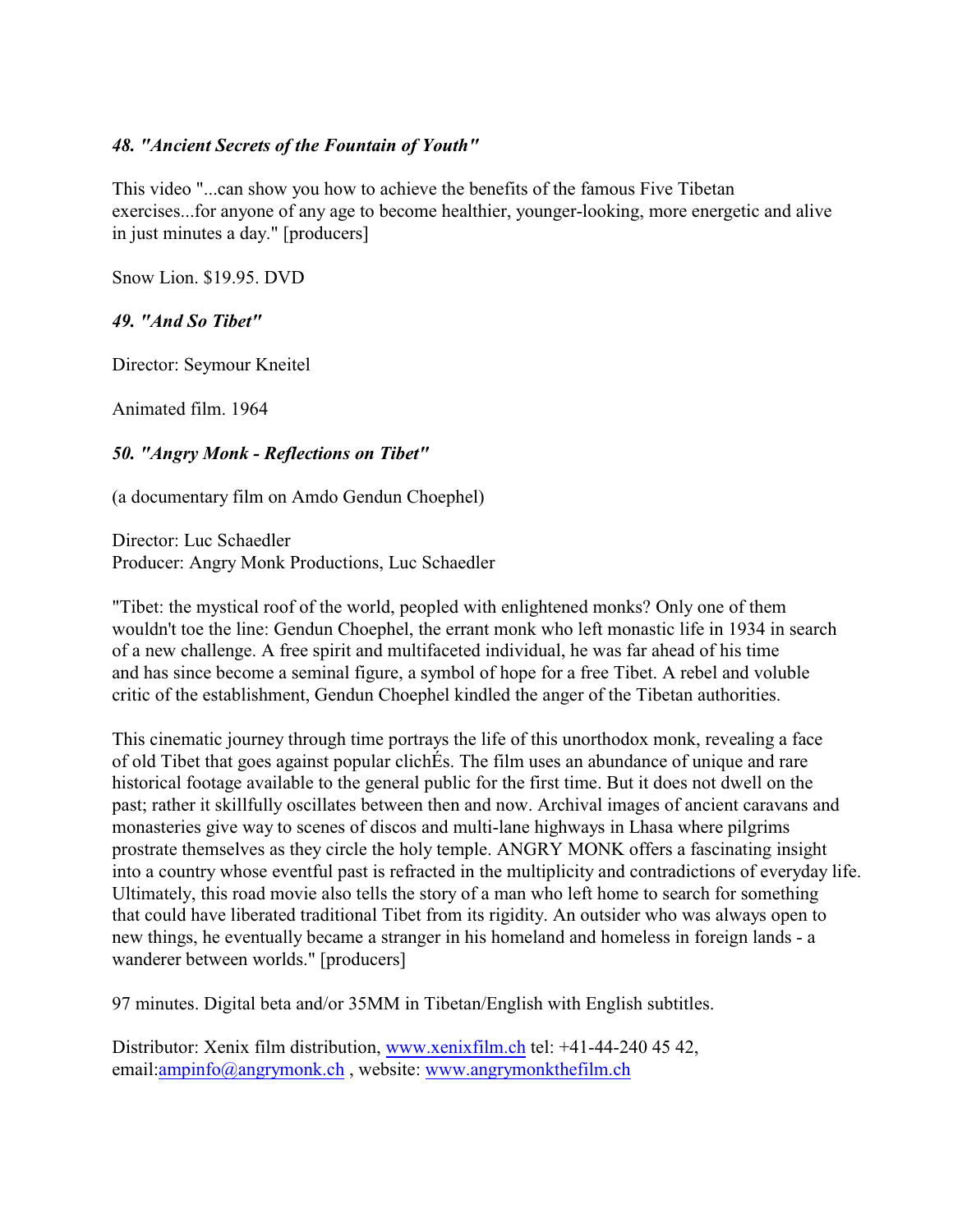#### *51. "Ani Lhacham"*

Director: Dorje Tsering Chenaktshang

"When he was a child Lhacham was eager to learn how to read and write. For economic reasons her parents thought otherwise. She decided to run away to a nunnery in order to receive the education she was dreaming of. Dorje Tsering Chenaktshang follows her during her trip to a nearby town to get her tape recorder fixed. The recorder is her knowledge tool which she uses to learn Tibetan. The film is a tender and poetic portrait of Lhacham's first journey into town." [producers]

2005. 50 minutes. Tibetan with English sub-titles.

#### *52. "Ao jin ma***"**

Chinese film directed by Liu Baode and Zhang Qiming.

Takes place in a Tibetan area of Qinghai province. Class struggle wins out.

Xian Film Studio. 1977.

#### *53. "Arising From Flames: Overcoming Anger Through Patience"*

H.H. the Dalai Lama talks candidly about his own methods of controlling anger and developing patience. Recorded live in Arizona

1hour video. \$ 29.95. *Snow Lion.*

#### *54. "Arising from Flames: Overcoming Anger Through Patience"*

The Dalai Lama speaks of positive and negative desires and how through training we can reduce anger and hatred and increase love and forgiveness.

Mystic Fire Video, 60 minutes, US\$29.95.

#### *55. "Art in Exile"*

Produced by Nidhi Tuli and Ashraf Abbas

"Tuli and Abbas explore the efforts of the Tibetan community in India to keep their culture identity alive. The film focuses on Dharamsalas Norbulingka Art Institute, which teaches pure Tibetan art forms and hopes to achieve the seemingly impossible goal of transporting them back to Tibet one day." [*The Tribune*, (India) 1 October 2006].

India. 2006. 40 minutes. English, Tibetan and Hindi with English sub-titles.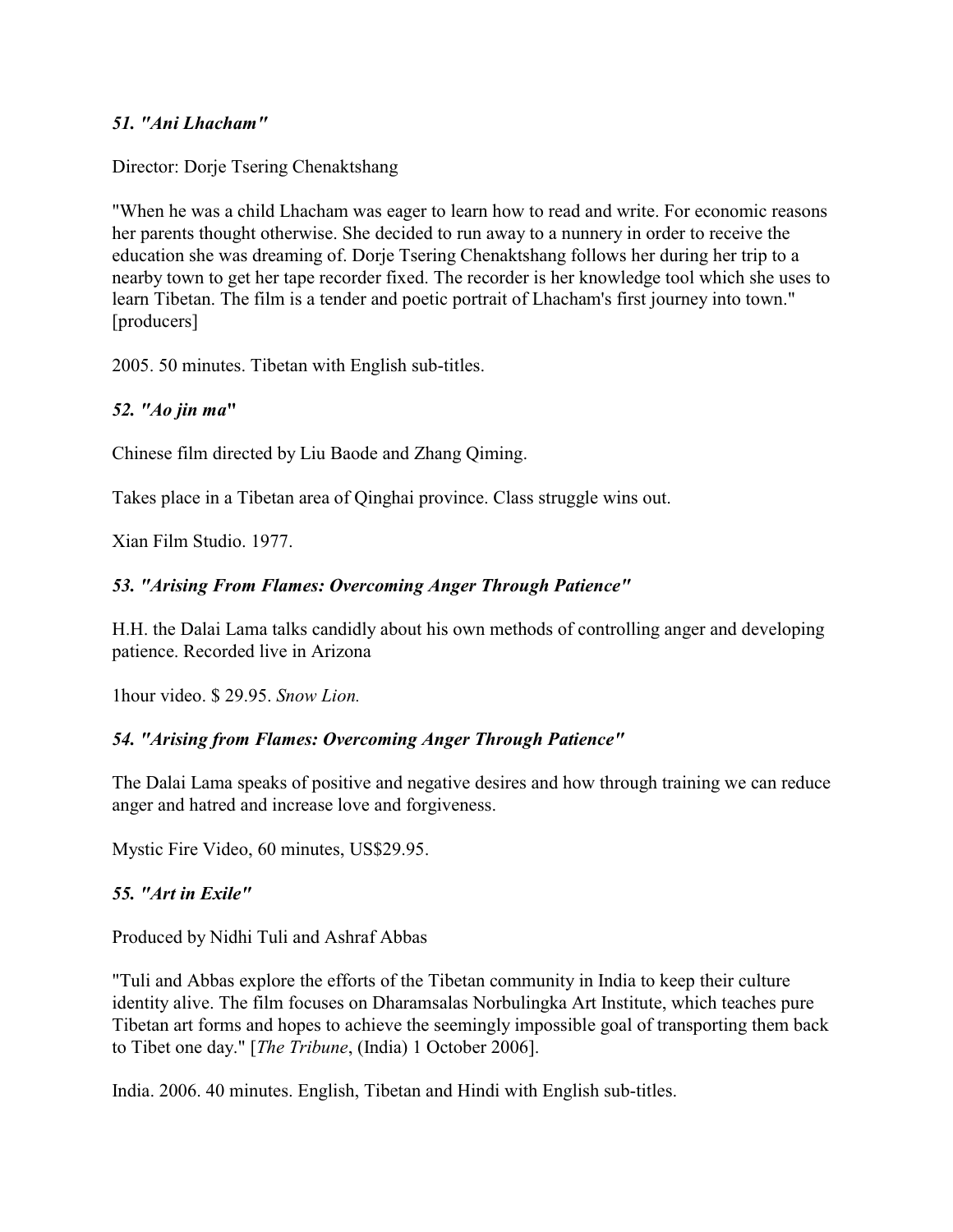#### *56."Asian-American Boy/Tibetan Monk"*

American-made film "...of a 12 year old boy who has lived since age four as a monk in a Tibetan monastery in Kathmandu and is thought to be an incarnation of a high lama." [producers]

27 minutes, 1984.

## *57. "Asiemut"*

Film by Oliver Higgins and Melanie Carrier

The film makers cycled "...a distance of 8,000 km from the plains of Mongolia, through the deserts of Eastern Turkistan into the spectacular Himlayas in Tibet and Nepal ending in Kolkata, India. The title comes from the term "azimuth", the name given to the direction we take from the compass." [producers]

Canada. 2006. 57 minutes. English and french with English sub-titles.

## *58. "Atisha's Lamp for the Path to Enlightenment"*

by The Dzogchen Ponlop Rinpoche

"Almost like attending a retreat, this 4-camera, live-mix DVD provides 21 hours of great teaching on Atisha's *Lampfor the Path to Enlightenment* and its commentary by Jamgon Kongtrul Lodro Thaye. These talks provide clear and engaging instructions on the 3 types of practitioners, bodhicitta, training in discipline and concentration, secret mantra and so on. Ponlop Rinpoche is known for his lucidity, humor, excellent English, and sharp intellect."

14 talks on 7 DVD set. US\$140. Snow Lion

## *59. "Aus Tibet - Ein Heimatfilm" (In English as "From Tibet: A Film of the Homeland")*

Directors: Lottie Marsau, Katharina Rosa

1996. 105 minutes. In German.

## *60. "Avalokitesvara: The Dalai Lama in Europe"*

Produced and directed by Ulay and Marina Abromovic and Frank Scheffer.

Documentary of His Holiness the Dalai Lama's tour of West Germany and Italy in 1982.

Meridian Trust, 40 minutes, color. \$35.00.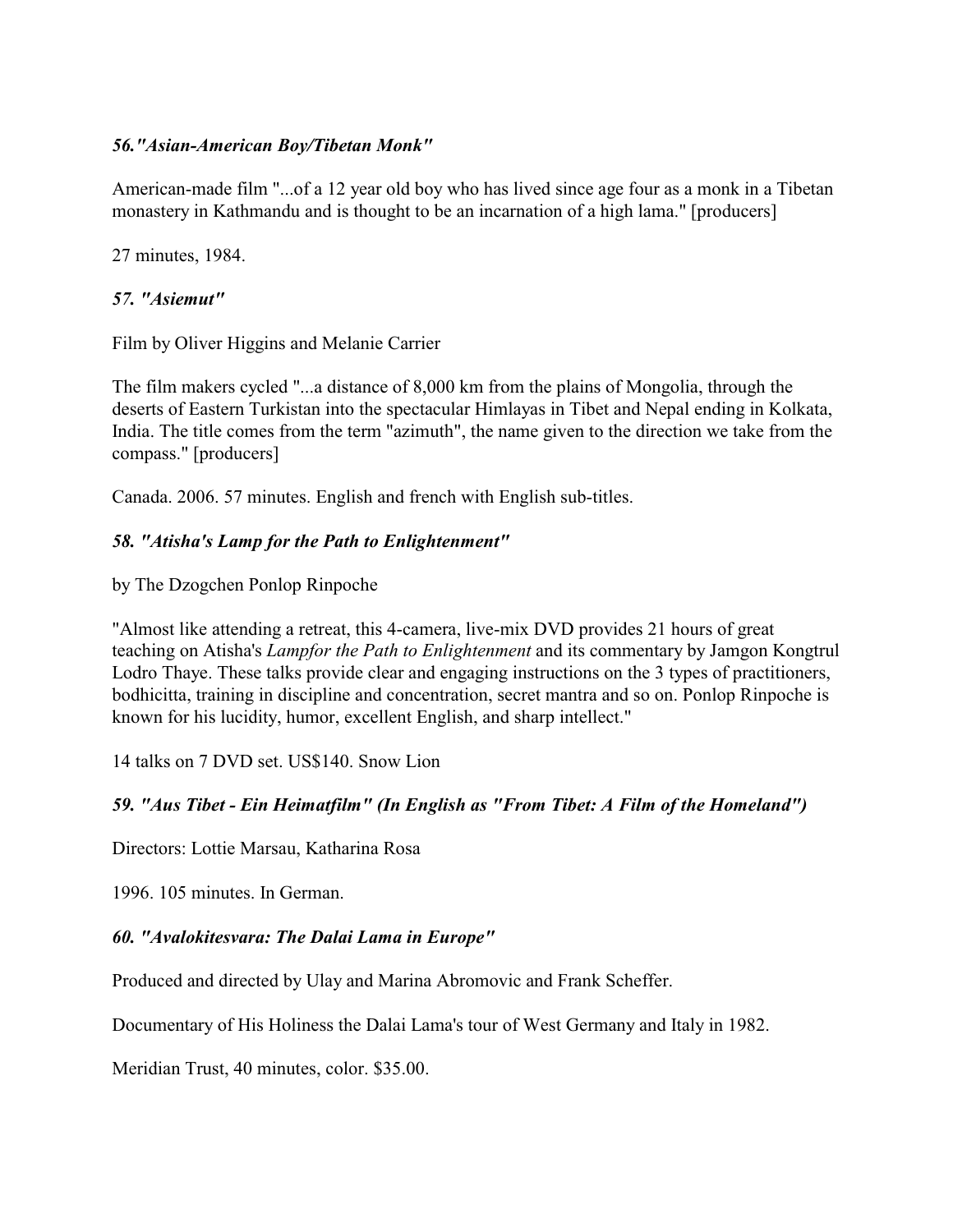#### *61. "Bardo"*

Produced by Institut Yeunten Ling, Belgium

Interview with the late Ven. Kalu Rinpoche on the teachings related to the period after death.

Meridian Trust, 45 minutes. \$44.00.

*62. "Basang"*(Pasang and her siblings)

Chongqing TV,1980s,

In Chinese, Story by Tashi Dawa. Robbie Barnett collection.

#### *63. "Beautiful Butterflies All Around" (Cai die fen fei)*

Chinese film directed by Zhu Jinming in 1964.

#### *64. "Beauty and Beast"*

By Tenzin Tseten Choklay, New Delhi

"Documentary on the first ever exile Tibetan beauty pageant held in Dharamsala in October 2002." [*Tibetan Review*, June 2003, p. 20] Choklay: "There's a huge sense of being uprooted among young people. They're not Indian enough, they've never been to Tibet, they look Tibetan, they don't have Indian accents, but they live in India." [*Deccan Herald*, 28 September 2003]

#### 12 minutes

#### *65. "Below the Sky - On Earth/ Ploughing in Spiti"*

A "Video-Document" by Wolf Kahlen

"May 1988. Below the monastery Kye, 10 000 feet high in Tibetan Spiti in the Himalayan ranges. The valley echoes a rhythmic song and demanding outcries to helping animals. A family of old Tibetan origin ploughs the winter stiff stony earth. Biblical pictures: just below heaven, strongly attached to the ground. The men leading the plough sing a work song as usual in Tibet. Some of those songs relate to the 'Tibetan Leonardo' Thang-stong rGyal-po (see more of Wolf Kahlen's films). Of this one we do not know. Or is this one just another mantric-suggestively repeated bead on the rosary?!

The clod is not easy to break, has to be hacked or smashed from above head down to the ground. The high plateau between the chain of mountain ridges and slopes on both side of the valley is exposed to a strong sun and cold winds: nothing but rocks, stones and dust, all the aggregates of earth. Above all like a crown on a needle pointed rock a monastery, whose cells were added up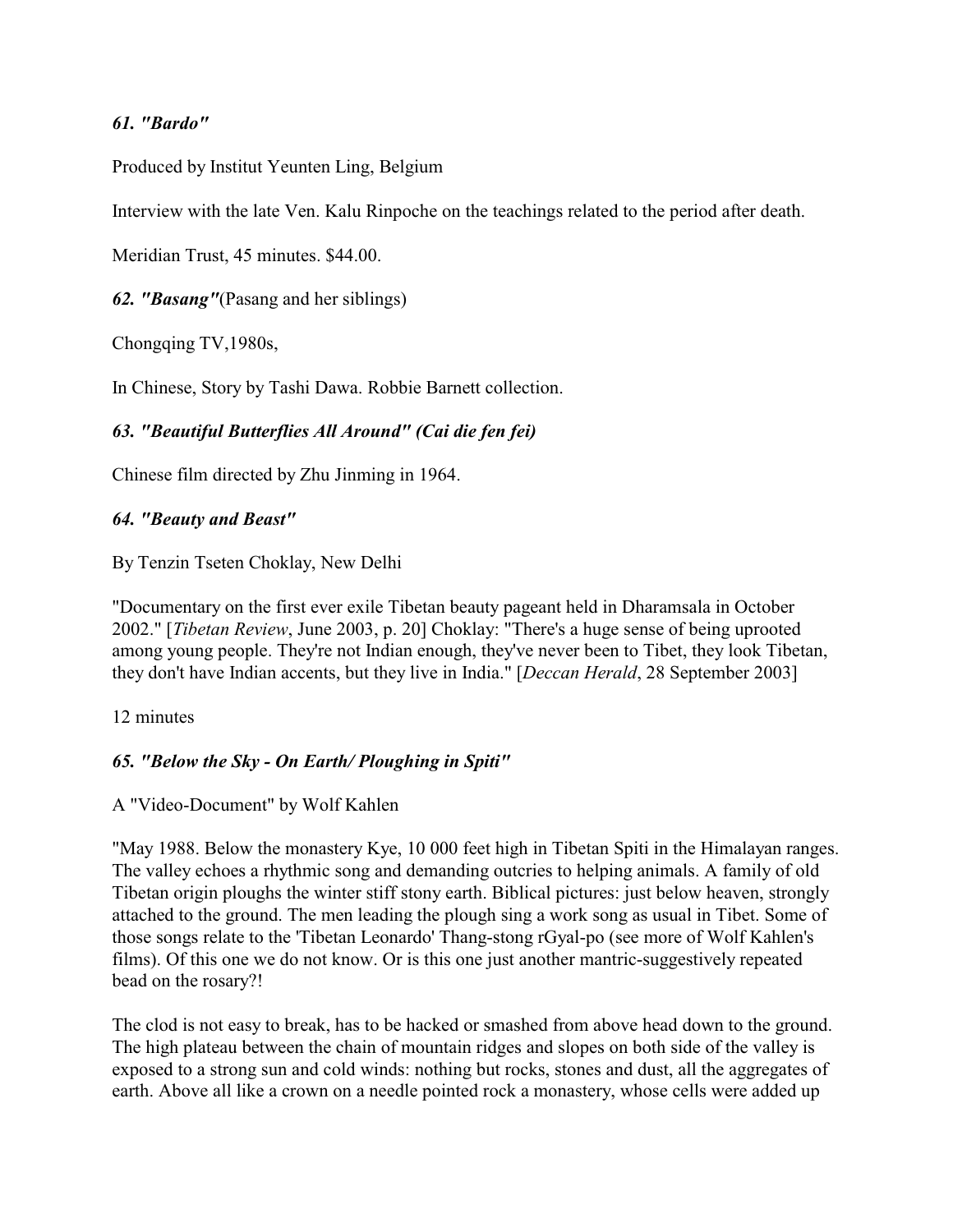and attached within several centuries.

Attached ones down here and unattached ones up there, tight together." [sic, film-maker]

1988, 21 min. For more information contact the film-maker: [ruine-kuenste.berlin@snafu.de](mailto:ruine-kuenste.berlin@snafu.de)

#### *66. "Beyond Self, Beyond War: Talks on Buddhism and Political Action"*

By Robert Zimmerman and John Miglietta

A conference at the Buddhist meditation center in Vermont featuring Allan Ginsberg, Dave Dellinger, David Rome.

Meridian Trust. 60 minutes, \$44.00.

#### *67. "Beyond the Forbidden Border"*

B/W footage by C. Suydam Cutting on his expedition to Tibet in 1935-1937. Contains glimpses of traditional Tibetan life styles and represents some of the earliest motion picture footage of that country. Included in the film are the city of Lhasa, high government officials, Buddhist ceremonies and striking geographical features of the mountainous countryside.

Newark Museum , 30 minutes, telephone: (201) 596-6550.

#### *68. "Bhutan"*

"A colorful, informative look into many aspects of Bhutanese life and culture." [producers]

Available from the U.N. Mission of Bhutan, New York. 40 minutes.

#### *69. "Bhutan: Land of Peaceful Dragon"*

Franz Lavi Films. Germany. 1976. 29 minutes.

Available from the U.N. Mission of Bhutan.

#### *70. " Bhutan. Taking the Middle Path to Happiness"*

Directed by Tom Vendetti

"This Emmy Award winning [for the score] documentary presents an intimate look at the people who value Gross National Happiness over Groos National product." [producers]

2007. 56 minutes.<Http://findingutopia.com>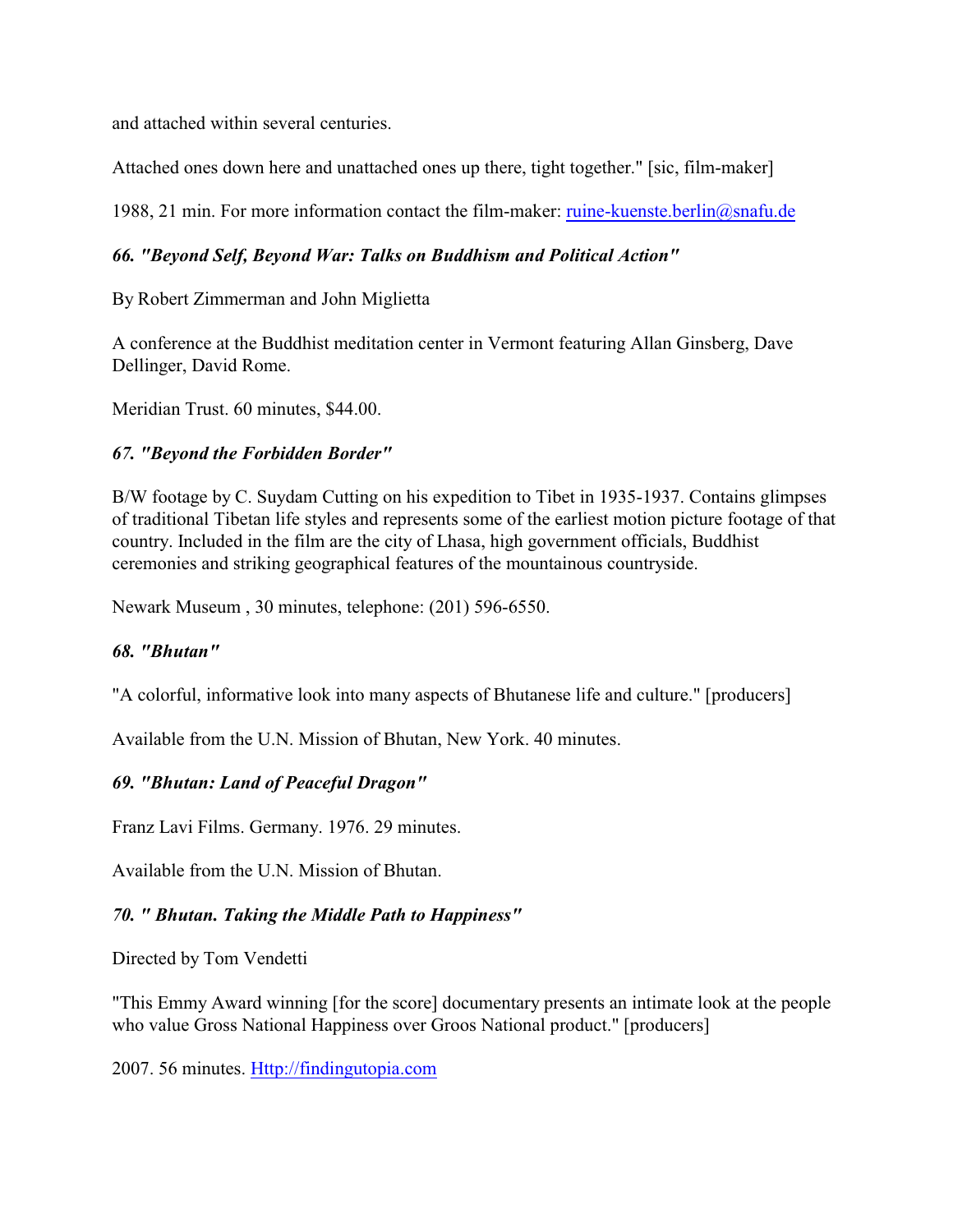#### *71.\* "Bhutan: The Last Shangri-la"*

ABC/Kane Productions, 1997, Reader's Digest World: "The Living Edens"

Produced and written by Harry Marshall, Narrated by Donald Sutherland

Superficial travelogue almost exclusively about the land, flora and fauna; Bhutan as perfection on earth. The film is stunningly beautiful with some excellent time-lapse photography. More a nature film than anything else. [Grunfeld]

PBS video. 50 minutes. Available for \$19.95 from<http://www.pbs.org> .

## 72. "Big Treasure Chest for Future Kids-Tibet<sup>II</sup>

White Crane Films Co-Production with Faust Film + Projekt, Muenchen-Berlin with the support of the Heinrich Boell Foundation, Germany. Produced and directed by Ritu Sarin and Tenzing Sonam.

"A magnificent treasure chest appears at the Tibetan Children's Village in the Himalayan foothills of northern India. The "spirit" of the chest tells the children to think of special gifts and messages to offer to the kids of the future. The children work on their presents. Some make drawings, carve objects, or simply put in everyday items like clothes and books while others record video messages and songs. The film focuses on four children, each of whom has a different story to tell. At the end, the children gather to give their presents to the "spirit" who places them inside the chest. Before disappearing, he tells them that the chest will be reopened only in the year 2050 and invites them to be present at the occasion." [producers]

1999, 26 minutes, Beta SP.<http://www.whitecranefilms.com>

## *73. "Bin Shan Xue Lian" (Ice Mountain Snow Lions)*

Director: Xiang Liang

The Red Army on the Long March through the Tibetan areas

Emei Film Studio. 1978. In Chinese.

## *74.\* "Biography: The Dalai Lama. The Soul of Tibet"*

Produced by CBS News Productions for the Arts and Entertainment Network. Shown 12/26/97.

Nothing unusual; totally favorable. Right out of the Dalai lama's biographies and John Avedon's book. Some historical errors such as saying Gregory Craig, the US Special Coordinator for Tibet, visited Tibet and reported on human rights abuses. In fact, he visited India. No mention of the CIA's involvement, etc. People interviewed include Orville Schell, Robert Thurman, John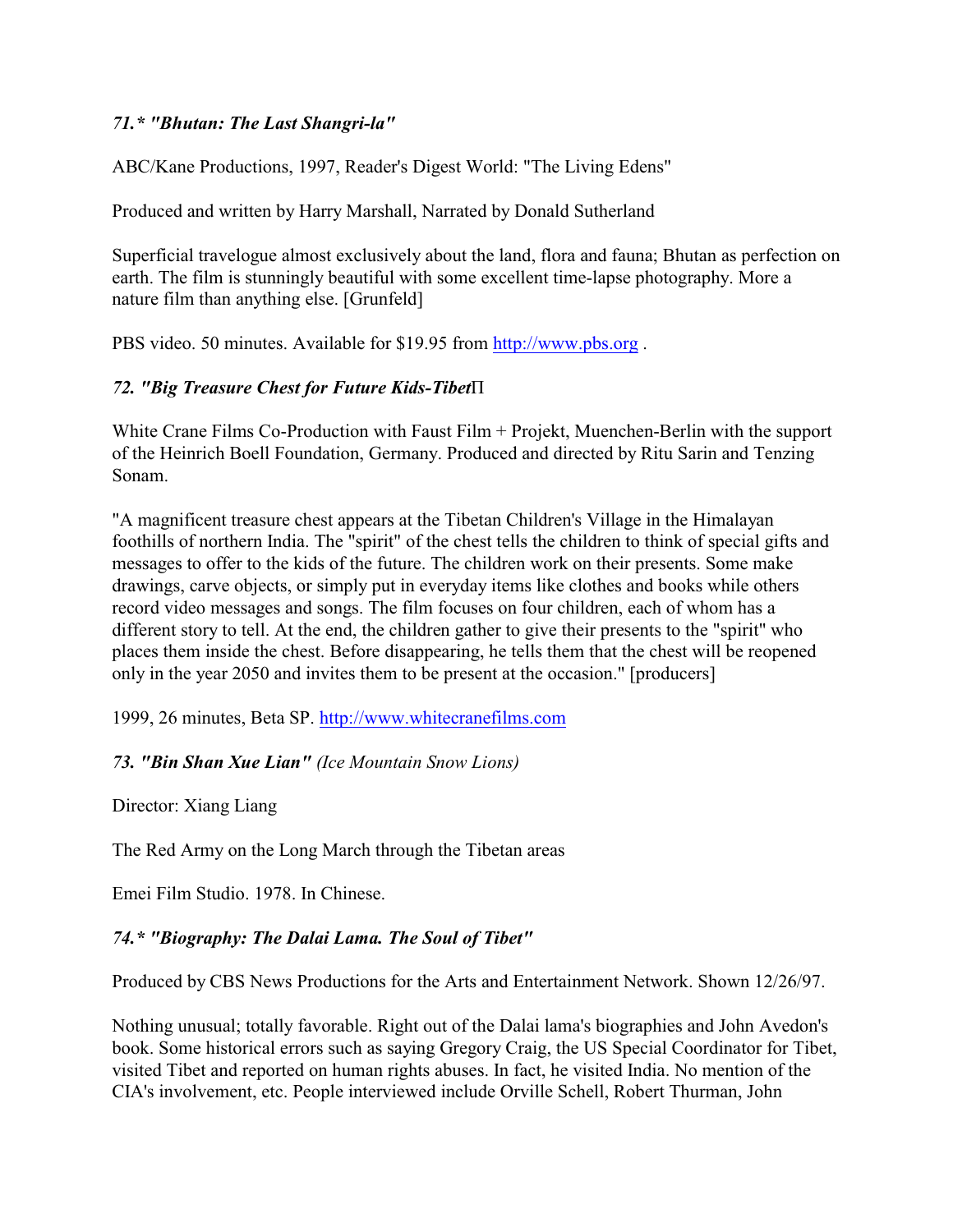Avedon, Richard Gere, Alexander Norton, Jonathan Spence, Jeffery Hopkins, Lodi Gyari and Tom Lantos. [Grunfeld]

About 45 minutes. Available for \$19.95 plus shipping and handling; call 1-800-423-1212.

### *75. "Black Narcissus"*

Michael Powell, Emeric Pressburger

Major UK cinema film starring Deborah Kerr, Sabu, Jean Simmons. Anglican nuns attempt to establish a religious community in the Himalayas, and must battle not only suspicious locals and the elements, but their own demons as well. "Breathtakingly beautiful adaption of the Rumer Godden drama depicting the travails, both physical and emotional, of nuns founding a mission in the Himalayas. The striking color cinematography won the year's Oscar." [producers]

101 minutes, 1947.

## *76. "Blessings. The Tsoknyi Nangchen Nuns of Tibet"*

Compiled by Victress Hitchcock, Jampa Kalden, Cynthia Kneen

"In the summer of 2005, renowned Tibetan Buddhist teacher Tsoknyi Rinpoche III led a group of Western women students to Nangchen, a remote nomadic region of Eastern Tibet. They journeyed to meet the Tsoknyi Nangchen nuns--3000 women who practice the ancient yogic traditions initiated in the 1800s by the first Tsoknyi Rinpoche, who envisioned a time when these women would become some of the most accomplished spiritual practitioners in the world. Despite all 40 nunneries being destroyed during the Cultural Revolution of the 1960s, a handful of survivors kept their practices alive, and emerged to rebuild their sanctuaries by hand... stone by stone. Now the wisdom tradition of the nuns is once again vital and growing. Blessings is the compelling story of these remarkable female practitioners.

Narrated by Richard Gere, this feature-length video explores the unique world of the nuns who study under Tsoknyi Rinpoche's guidance...The film explores the lives of the growing numbers of nuns who have come together and are now living and practicing together in nunneries, large and small, across Nangchen." [producers]

A portion of the proceeds from the sale of Blessings goes to Nangchen Nuns Endowment Fund.

2009. 104 minutes. Snow Lion. \$39.95.

## *77. "Blindsight"*

Directed by Lucy Walker

Produced by Sybil Robson Orr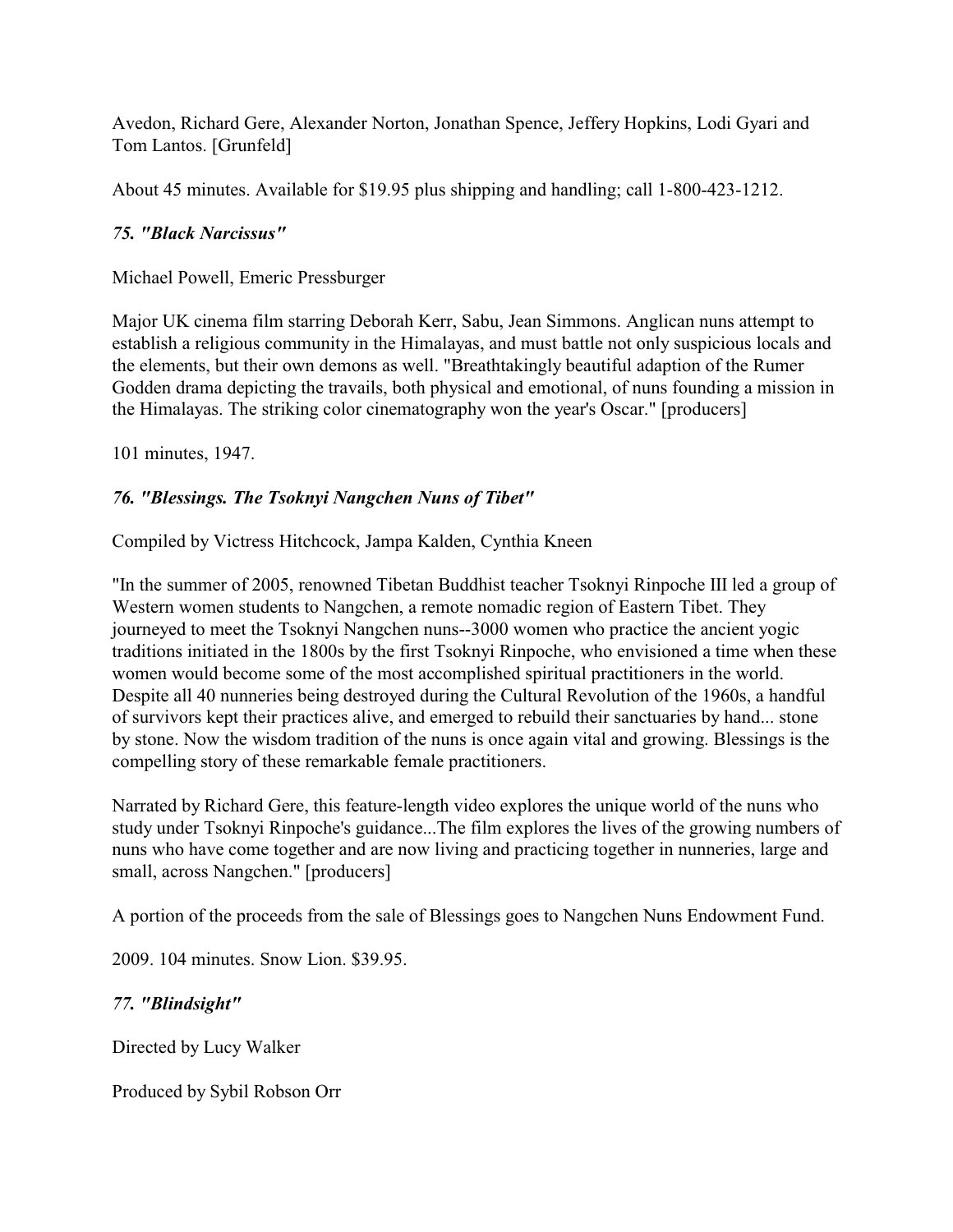"Blindsight follows the gripping adventure of six Tibetan teenagers who set out to climb the 23,000 foot Lhakpa Ri on the north side of Mount Everest. A dangerous journey soon becomes a seemingly impossible challenge made all the more remarkable by the fact that the teenagers are blind." [producers]

#### 2007;<http://www.blindsightthemovie.com/>

#### *78. "Blood Over Nanga Pass"*

"This short documentary (25min long) shows footage of the 2006 Nangpa la shootings and the global protests held in response. It places this tragic incident in the context of China's invasion and occupation of Tibet for viewers who may not be as familiar with the Tibet situation, and includes original footage from the Cultural Revolution.

On September 30, 2006 Chinese forces opened fire on a group of 73 Tibetan refugees attempting to escape Tibet through the Nangpa Pass into Nepal. Mountaineers at a nearby Everest base camp witnessed the Chinese border patrol guards taking careful aim and firing at the line of defenseless Tibetans seeking freedom from Chinese repression. Kelsang Namtso, a seventeen year old nun, was shot dead, and many others, including young children, were detained for several months before being released to their families." [producers]

2008. To order a copy, please email kala@studentsforafreetibet.org or call 1-212-358-0071.

#### *79. Bodhisattva's Way of Life and Stages of Meditation*

#### by H.H. the Dalai Lama

"The two key teachings covered in this 4-DVD set are ones that His Holiness gives talks on most frequently and considers the most important. Here he brilliantly weaves together the classic treatise Shantideva's Guide to the Bodhisattva Way of Life with Kamalasila's Middle Stages of Meditation. With 14 hours of programs, listening this set is almost like attending the teachings." [producers]

4 DVD set. English translation, with selectable Chinese and Spanish.\$50.00. Snow Lion.

#### *80. ÐBon: Mustang to MenriÏ*

Directed by Tad Fettig

PThis film is about a boyMs journey from Mustang to Menri and how, now, as an educated Geshe, he will give back to his village. Interwoven with ancient Bon and life at Menri Monastery, it shows BonMs unique place in Tibetan history and how and why the work monks, lamas and Geshes do is important. $\Pi$  [producers]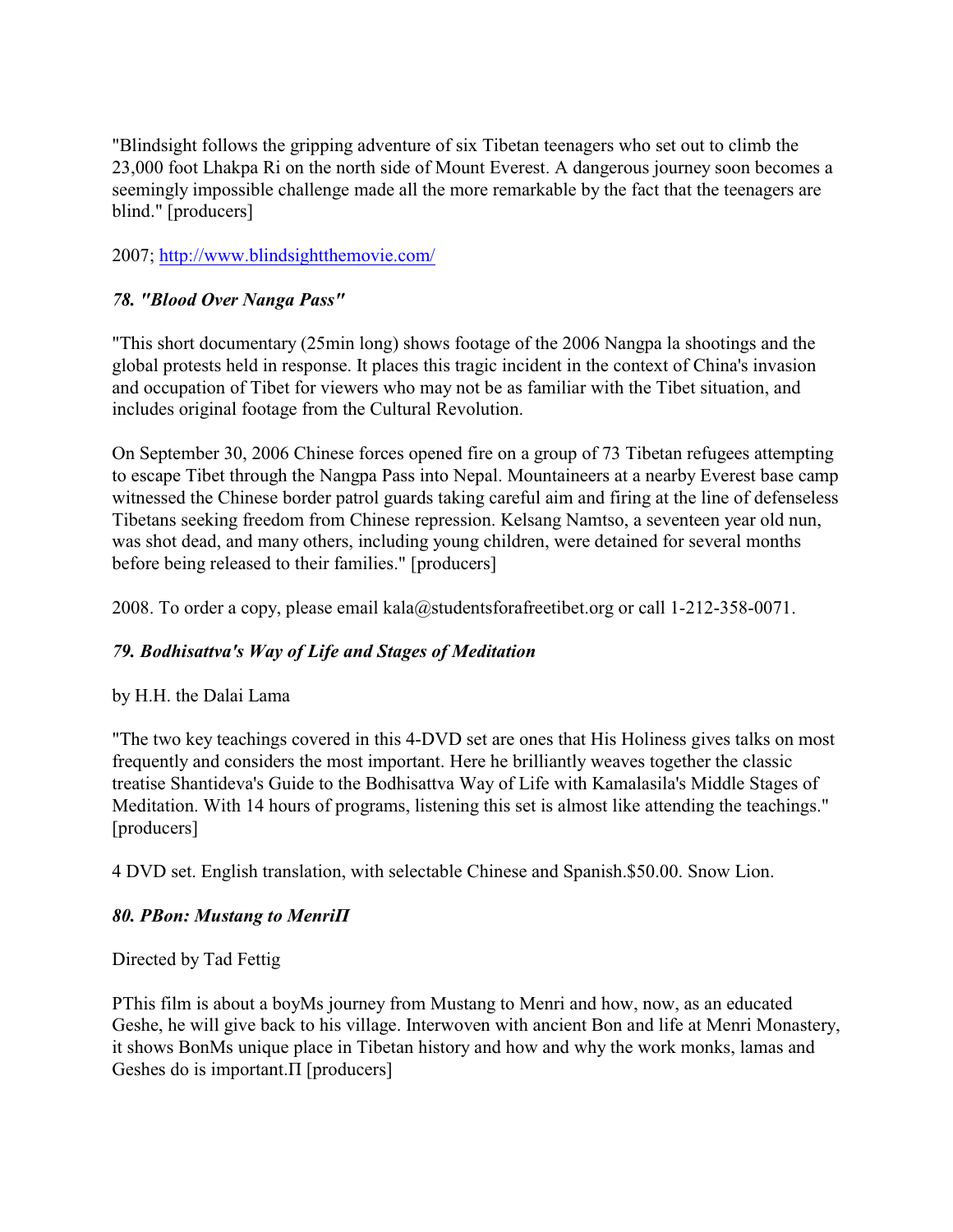52 minutes. 2011.

#### *81. "Born Again Buddhas"*

"*Born Again Buddhas* is a film by Bhutanese filmmaker and journalist Siok Sian Pek-Dorji that follows a disturbing phenomenon arising in her country. A number of boys are being brought forward as reincarnations of a single tulku or lama, and they are forced to jockey for the status that comes with that title." [producers]

2008

#### *82 . "Bridges to Understanding"*

At the Tibetan Children's Village in Dharamsala a photographic project was established as part of the Bridges to Understanding project (based in Seattle, WA) which connects young people worldwide through digital storytelling. These short films are views of the Tibetan community in India as seen through the eyes of their children.

"Butter Lamp," 2008. 5 minutes "The Dark Corridor," 2008. 2 minutes. "Garbages," 2007. 5 minutes. "A Journey to Happiness," 2007. 6 minutes. "Kitchen Duty," 2007. 5 minutes. "What Courage Means to Me," 2008. 4 minutes (about courage from a young man who recently escaped into exile).

#### *83. "Brilliant Moon: Glimpses of Dilgo Khyentse Rinpoche"*

Directed and produced by Neten Chokling, narrated by Richard Gere and Lou Reed, written by Neten Chokling and Tenzing Choyang Gyari, exec produced by Shechen Rabjam, cinematography by Matthieu Ricard and Vivian Kurtz

"Brilliant Moon: Glimpses of Dilgo Khyentse Rinpoche chronicles the life of the writer, poet, and meditation master Dilgo Khyentse Rinpoche, one of Tibet's most revered 20th-century Buddhist teachers. Known as the teacher of His Holiness the Dalai Lama and the Royal Family of Bhutan, his life and teachings were an inspiration to all who encountered him. Two of his admirers are Richard Gere and Lou Reed, who provide the narration for his dangerous journey out of China and the subsequent spread of his influence around the world.

Brilliant Moon was filmed in Tibet, India, Bhutan, the United States and Nepal, and uses animation, rare archival footage, and photos, along with new interviews with some of Tibet's great teachers, to tell Khyentse Rinpoche's moving life story, from birth to death to rebirth." [producers]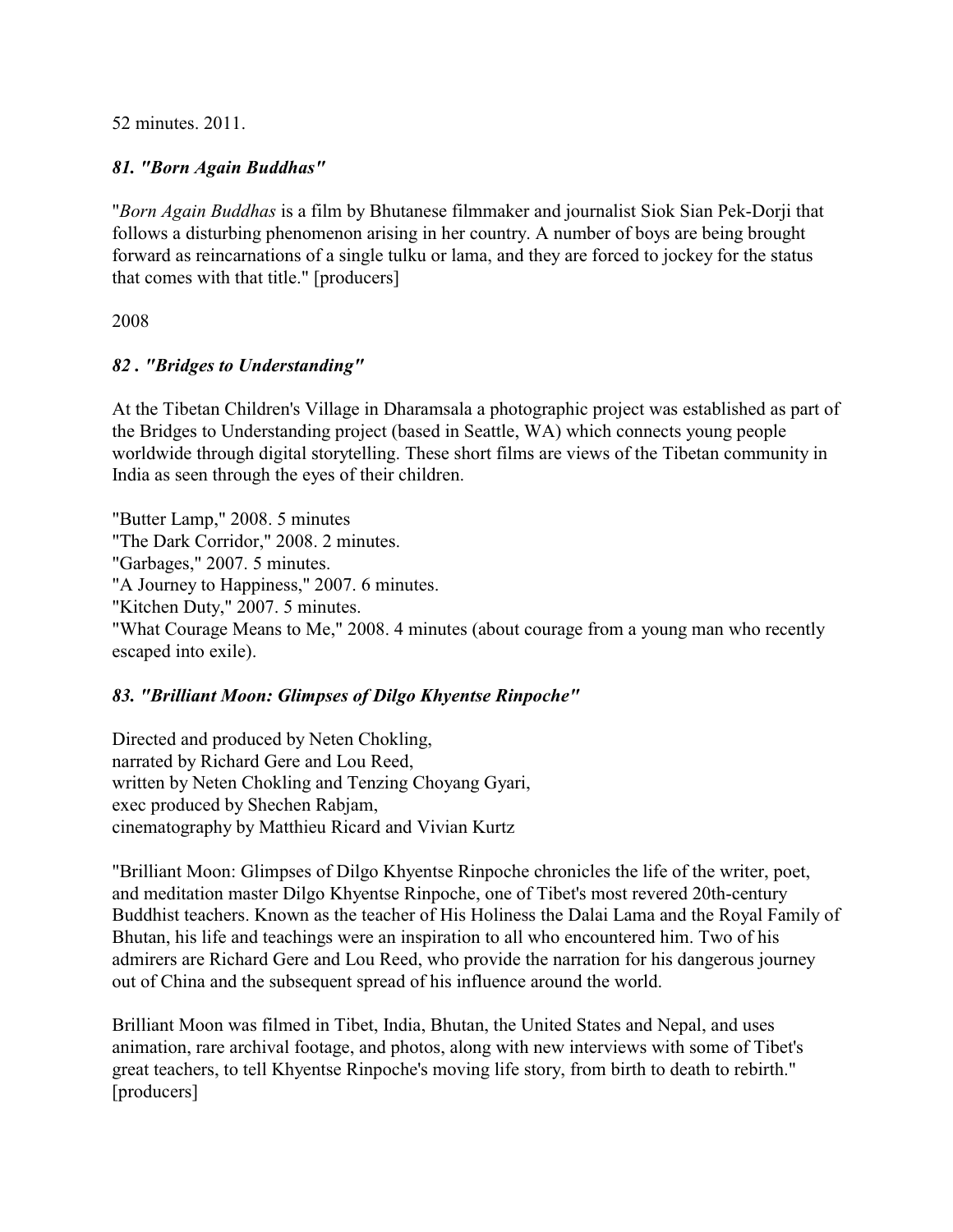56 min. \$24.95. Snow Lion.

#### *84. "Bringing Buddhism to the West"*

"A dialogue with FPMT Representative of His Holiness the Dalai Lama. Answers questions concerning problems commonly faced by Western Buddhist centers." (Wisdom) Lama Tsong Khapa Institute, Italy, 1982.

Wisdom Films, approx. 60 minutes.

#### *85. "Bu norbu"*

Tibet TV

Tibetan Contemporary household drama. In Tibetan. Robbie Barnett collection.

*86. "Budala gong mishi"* **(Po ta lai gsang gtam**; Secret History of the Potala Palace)

Zhang Yi, Tibetan Regional Theatre Troupe and Emei Films, 1989

A Chinese historic epic of the17th century about the 5th Dalai Lama, the Mongol overlords and his Regent Sangye Gyatso. Banned before release and never shown in Tibet, or anywhere else for that matter.

In Chinese and Tibetan with English subtitles. Robbie Barnett collection.

#### *87. "Buddha From Brooklyn"*

Producer: Denise Di Novi, Film-makers: Kristin Hahn, Byron Pickett

Currently in production. "A 'dramady' on the life of Jetsunma Ahkon Lhamo, a Jewish-Italian mother, Alyce Zeoli-Jones, from Brooklyn, who discovers she is a tulku - a reincarnation of a 17th century saint - and goes on to finance her Maryland monastery with the proceeds of a hair-conditioning cap she invents and sells on TV commercials. [Reuters/Variety]

#### *88. "Buddhism in Focus"*

"In a video editing studio, a child and a video editor embarks on a journey in sound and pictures which explores Buddhist experience and practice in Britain. (For ages 11 to 15)

Video One: "Buddha's Life and Teaching" contains dramatized explanations of the Four Noble Truths and the Eightfold Path and includes a visit to the London Buddhist Learning Center Co-operative.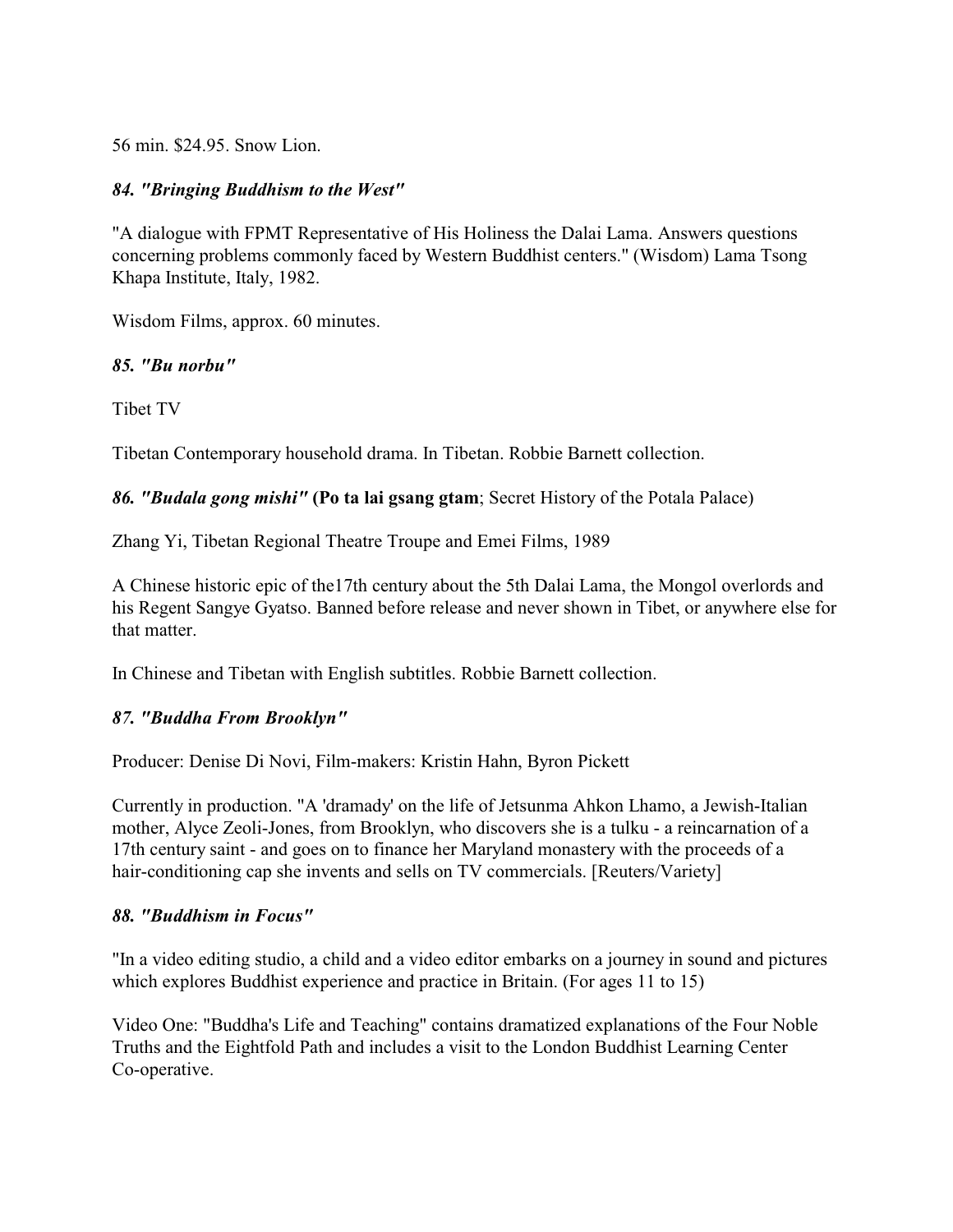Video Two: "Buddhist View of Life" visits Theravadin, Tibetan and Western-style centers and investigates Buddhist ceremonies, practices in daily life and traditional ways of teaching. Buddhist Meditation Geshe Namgyal Wangchen, the resident teacher of Manjushri London Center, gives an explanation of the basic techniques involved in meditation, particularly focusing on the practice of samatha, or calm abiding." [Producers]

Meridian Trust/Buddhist Film and Video Archive/Wisdom Publications & PEP. Each video 35 minutes. \$44.00 each or \$70.00 for both.

## *89. "Buddhist Meditation"*

Geshe Namgyak Wangchen, the resident teacher of Manjushri London Center gives an explanation of the basic techniques involved in meditation, particularly focusing on the practice of samatha, or calm abiding. [producers]

Meridian Trust, 60 minutes, color. 1984. \$35.00.

## *90. "Buddhist Philosophy"*

Extensive teachings given by the Dalai Lama at the Camden Centre, London, over three days covering the whole scope of Buddhist philosophy. Translated by Jeffrey Hopkins.

Meridian Trust, 10 hours. color. 1984. \$170.00

## *91. "Buddhism, Wheel Of Time: Storyville"*

"A beautifully shot film by the German director Werner Herzog, which captures the atmosphere of a pilgrimage, as he explores the Buddhist Kalachakra. The film moves from the Nepalese/Indian frontier, on pilgrimage to the holy Mount Kailash in Tibet, to Austria. The Dalai Lama is shown praying with the faithful." [producers]

80 minutes, Heritage Buddhist Trust,<http://members.aol.com/yeshiuk/index.html>

## *92. "Bulletproof Monk"*

Produced by MGM, Hollywood and action director John Woo's company

"...the movie is a turkey. Chow Yun-Fat, the handsome Hong Kong star of many of Woo's HK blockbusters of the '80s and '90s, is a Tibetan monk entrusted with protecting a sacred scroll that can deliver ultimate power for good or evil. He receives the scroll in an isolated monastery in 1943, just as the Nazis come looking for it. They kill all the monks except our hero, who has no name. He falls over a cliff. Struker, the head Nazi (Karel Roden), vows to keep searching.

The movie is loosely adapted from a comic and the scroll is basically the old fountain of youth/infinite power device found in countless movies, notably Raiders of the Lost Ark, Lara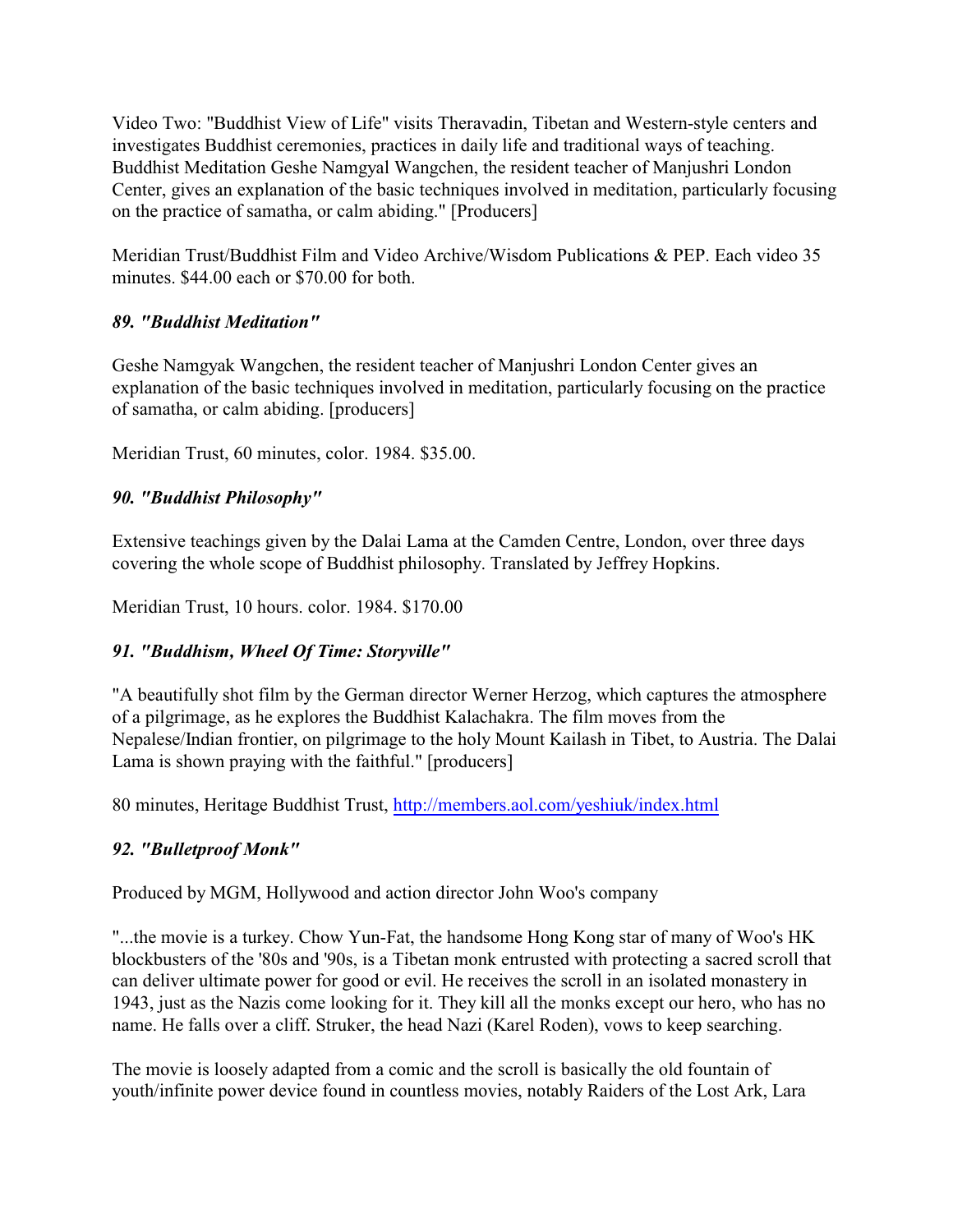Croft: Tomb Raider and The Mummy.

Sixty years after the Nazi incident, Mr No Name (looking younger than ever) is in a US city when he meets an American who's probably the next incarnation of the scroll protector. Kar is a pickpocket who learned kung-fu from watching old HK movies. The film's one grace note is the scene where we see him dancing on the roof of the fleapit cinema where he's the projectionist, in perfect unison with a scratchy old kung-fu movie." [By Paul Byrnes, 12 June 2003: [-pbyrnes@attglobal.net](mailto:pbyrnes@attglobal.net)]

104 minutes. In English with some German and Tibetan.

## *93. "Cai Se De Ye" (Colorful Night)*

Director: Zhang Youngshou

Drama about the Tibetan Transportation Bureau and political activities therein.

August First Film Studio. 1982. In Chinese.

### *94. "Call it Karma: The Journey of a Lifetime"*

Director, Producer, Writer: Geoff Browne; Producer, Writer: Michael Parker; Producer Shan Tam

"Call it Karma is the inspiring true story about a young Tibetan Monk named Gyalten Rinpoche who in 1995 was sent on a spiritual pilgrimage by his Master to walk 1,000 miles from his remote mountain village. Through the Holy City of Lhasa, starving and exhausted, he makes his way across the rooftop of the world to the impoverished Nepalese villages and into the sacred lands of India.

Nearly six years later, he establishes a Buddhist center in the West and befriends filmmaker Geoff Browne on the streets of Vancouver. Together, they travel back to the Rinpoches home village where Geoff witnesses an emotional reunion between the Rinpoche, his Master and family. Full circle for the Rinpoche, but just the beginning for Geoff -- as he is now inspired to retell his friends remarkable life story." [producers]

Boundless Light Productions, Geoff Browne (tel:310-503-4663 and emai[lboundlesslight@gmail.com\)](mailto:boundlesslight@gmail.com)

#### *95. "Cancer and AIDS: The View of Tibetan Medicine"*

Dr. Choedak speaks about the historical development of medicine in Tibet and how it is practiced today. "He then discusses how the scriptures prophetically pointed towards the fracturing of society and family relationships as prime causes of modern illness." [producers]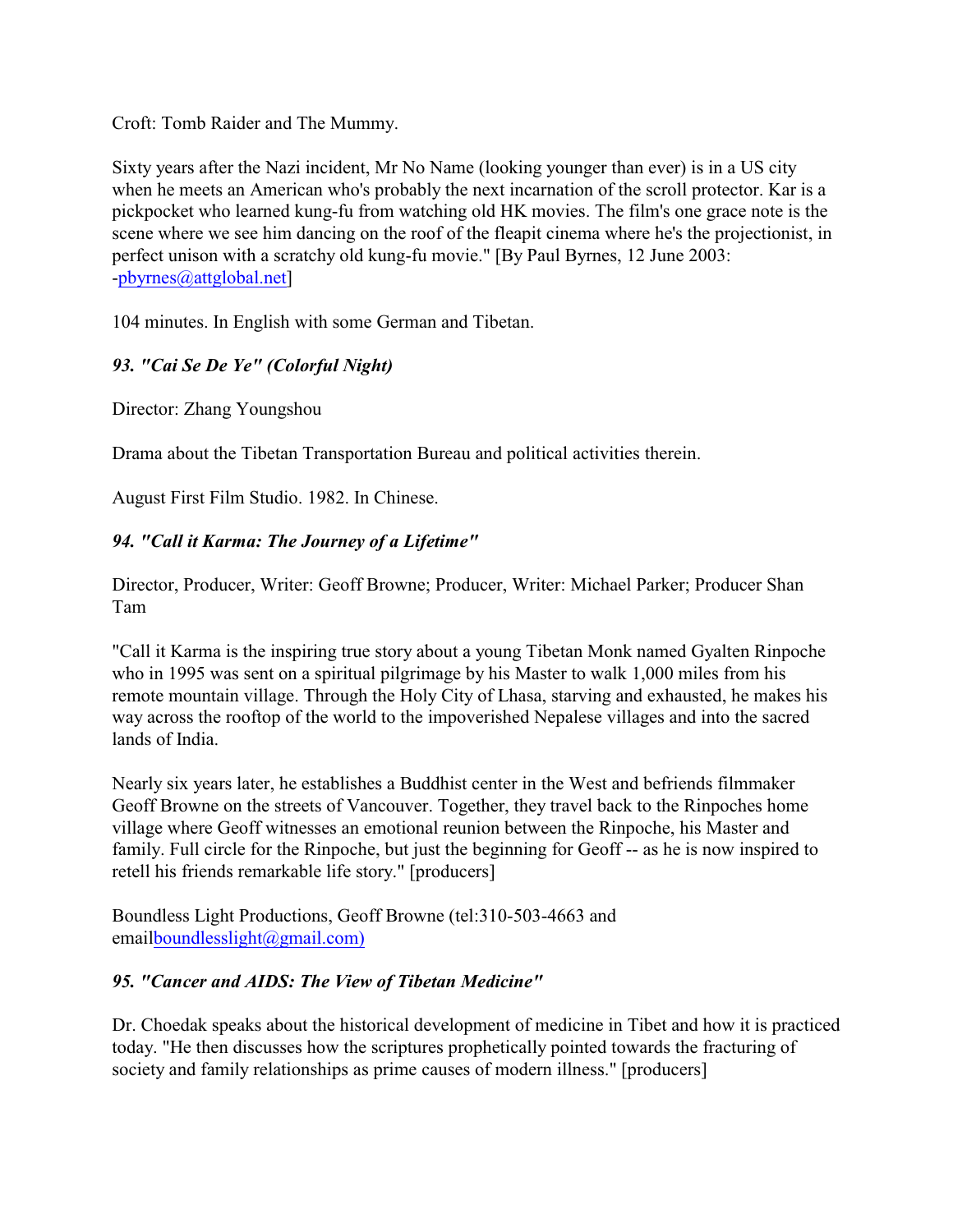Meridian Trust. 120 minutes. \$52.50

#### *96. "Caravan" (also released as "Himalaya")*

Directed and written by Eric Valli

Filmed in the Dolpo region of Nepal, French director Valli spent 32 weeks trekking over 1400 km and crossing passes as high as 5,000 meters to realistic trace the route of trading caravans. Using no professional actors, this fictional story depicts "village elder Tinle is enraged when his eldest son dies in an accident and holds the caravan's new leader Karma, responsible. Another caravan is due to set out before winter, but Tinle refuses to let Karma lead it. Karma sets out anyway, well before the shaman's auspicious date. Tinle, determined to assert his authority, enlists his second son Norbu, a Buddhist monk, and sets out at a furious pace to overtake Karma's caravan, choosing some dangerously precipitous shortcuts."[*Japan Times*, 31 October 20000]. "Himalaya is impressive. And beautiful,. It isn't romantic...[it uses] a subjective camera to convey documentary realism...If Hollywood has created myths about Tibetans, then a movie like Himalaya breaks them down, while keeping the story universal." [*News24-South Africa*, 1 December 2000]

#### *97. "Cave In The Snow"*

#### Liz Thompson & Ellenor Cox

"In 1976 after battling with blatant sexism within the monastic order, British born Tenzin Palmo isolated herself in a remote Himalayan cave engaging in twelve years of Buddhist meditation. Here she faced unimaginable cold, wild animals, near-starvation and avalanches; grew her own food and slept in a traditional wooden meditation box, three-feet-square - she never lay down. Her goal - to gain enlightenment as a woman...Now a globe-trotting fundraiser she is battling to build a nunnery in India...dedicated to helping women achieve spiritual excellence." [producers]

52 min. More info at: [www.firelight.com.au](http://www.firelight.com.au)

#### *98. "Champion of Compassion: Kalachakra"*

"...documentary focus on many aspects of the Kalachakra initiation...and is filled with beautiful footage of HH the Dalai Lama in Toronto. Special features include a history of Tibet and its struggle, as well as a glimpse at what it takes to organize such an event! Narrated by His Holiness' translator." [producers]

65 minutes, Snow Lion, \$14.95.<http://www.endlessknotfilms.com/ekf/coc.html>

#### *99. "Chants Encounter & Ganden Jangste Monks: Sacred Music and Dance"*

"This is a great film about overtone chanting -Tibetan monks, Gregorian Chanters and Mongolian overtone singers demonstrate the powerful healing and meditative qualities of ritual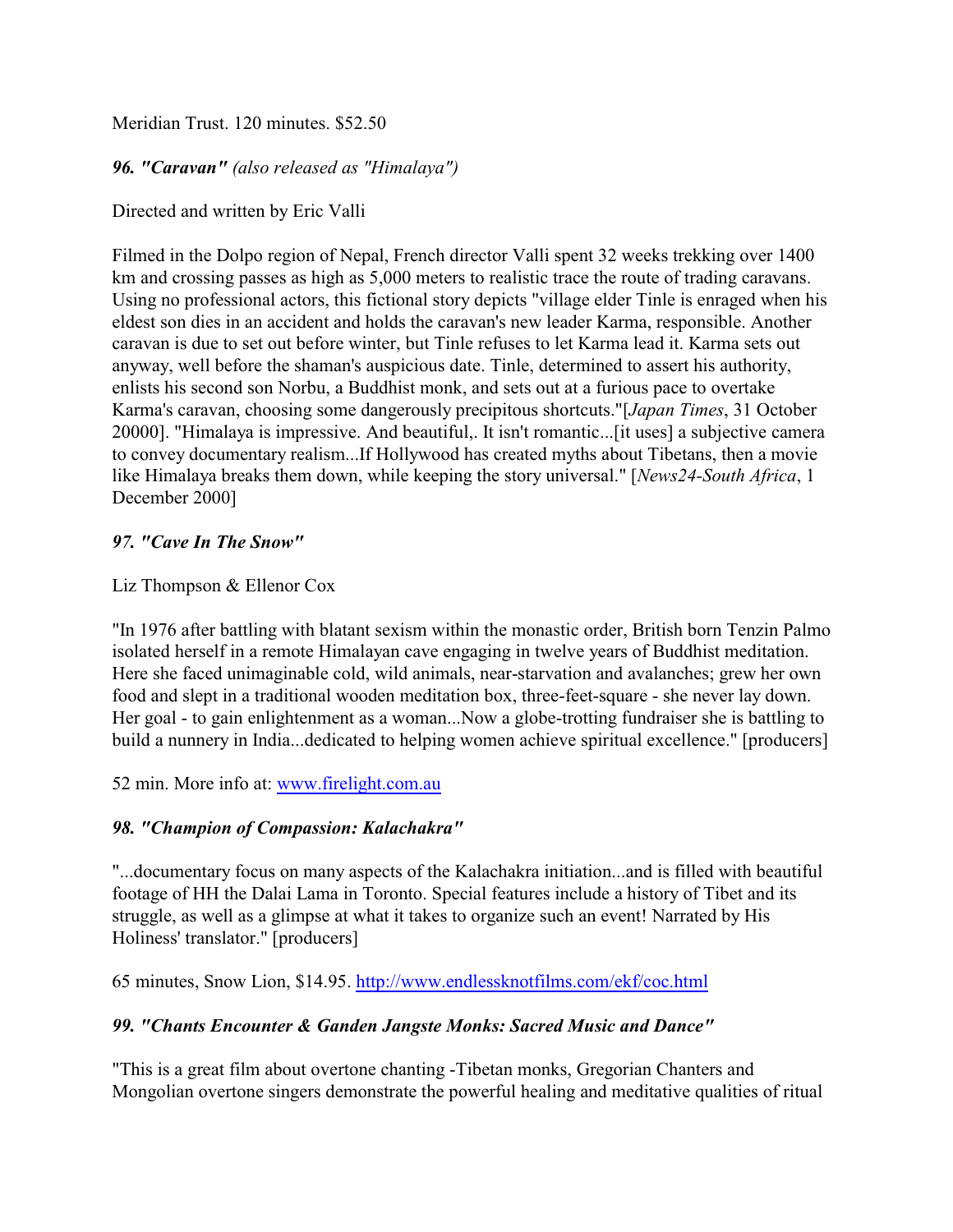chanting and overtone harmonics." [Snow Lion]

Snow Lion, 50 minutes, US\$29.

#### *100. "Chanting Lama"*

Ritual music and dances of Tibetan monks from northern India.

UK. 1980. 27 minutes.

#### *101. "Chen ai luo ding" ([bden rdzun] brdar sha chod pa; Red Poppies)*

Chinese TV, 2002/3

Pre-liberation family drama of powerful, decadent, Tibetan local rulers in 1940s Amdo

In Chinese and Tibetan; story by Alai ("Red Poppies").

Robbie Barnett collection.

#### *102. "Chickenshit & Ash - A Visit to Paradise"*

Karl Prossliner, Peter Freisz & Gabriele Tautscher

"The Tibeto-Burmese Culture meets the high industrialized civilization of Western Europe. The shaman and the mayor of Chayarsaba, Nepal, visit the "other world" in Vienna. This Austrian "village" is not the termination of heaven and earth, they claim to see paradise here, where everything gleams like a mirror, where one can eat one's fill, where the source of all food is invisible, where one can sit while working and traveling, and where machines do all the work. At the same time they are confused by the stored bones of the dead, the statues in the windows which wear clothes but do not breathe, and by the overweight people who use machines to squeeze out their sweat and fat.

Two different cultures are contrasted on the level of personal experience and reaction - directly, spontaneously and immediately." [producers]

68 min. More info at: [www.extrafilm.at](http://www.extrafilm.at)

#### *103. "Children of Tibet"*

Director: Melinda Wearne

"Documentary that follows the journey to India that many Tibetan children make each year, in order to be able to be educated in their own language about their own customs. Focuses on three young children who recently made the journey, as well as an older Tibetan man who is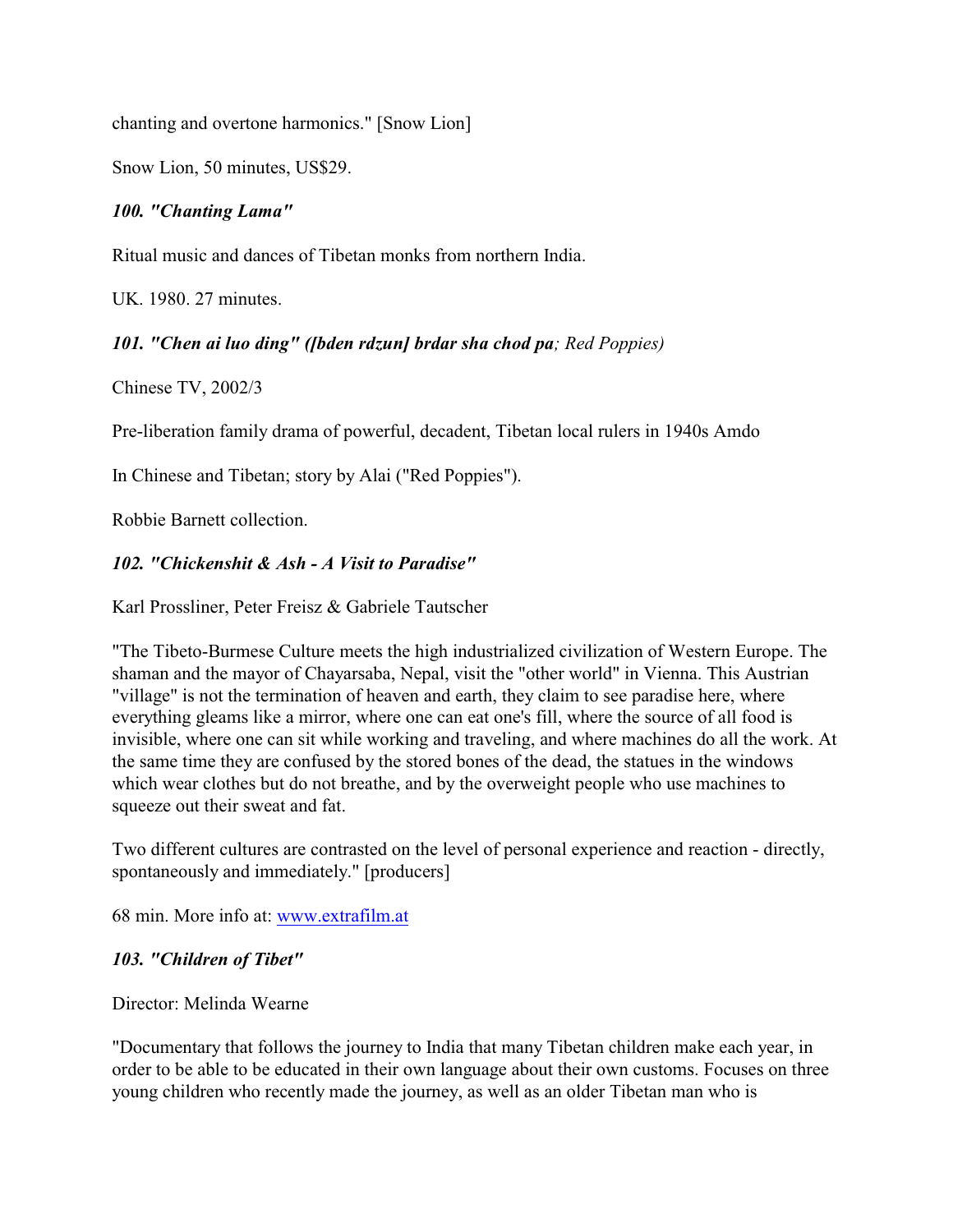completing his education."

2003. 53 minutes. Australia. In English and Tibetan

## *104. "China and Human Rights,"*

Rights and Wrongs Series

"Footage from inside a Chinese "slave ship" bringing immigrants to New York leads to a discussion of US Immigration policy; plus the resistance of Tibetan nuns abused by their Chinese occupiers." [producers]

1999, 30 min. Chip Taylor Communications.

#### *105. "China and Tibet"*

Charles Suydam Cutting, American ethnologist and botanist, visited Tibet in 1930, 1935 and 1937. In 1928 he traveled in Tibetans areas of China. See also his *To Lhasa and* Shigatse.

Available at the American Museum of Natural History, New York, NY

#### *106. "China's Gulag in Tibet"*

"This startling documentary traces developments in the largest growth industry in Tibet - prisons to house an ever increasing number of political prisoners" [producers]

27 minutes. Available from the Tibetan Government in Exile.

[\(http://tibetnews.com/pubs/videos.html]((http://tibetnews.com/pubs/videos.html) )

#### *107. "Choboi, 87, Monk, Choed-pa"*

A "video document" by Wolf Kahlen, in German.

"A handful of (very) old surviving monks of Mongolia are accumulators of the secret spiritual traditions and lineages...they may use their knowledge for the secular as well as for profane interests. And they do so. Choboi Lama, 87 years old, practices Choed, a ritual of Sacrificing the Ego...[this video] presents the entire ritual in its shortest version...It quotes the essential text passages, but does not show the secret practices on [sic] cemeteries. These I saw but would never show." [Kahlen]

1996/7, 53 minutes. See [http://www..snafu.de/~ruine-kuenste.berlin/video8.htm](http://www..snafu.de/~ruine-kuenste.berlin/video)

*108. "Chod"*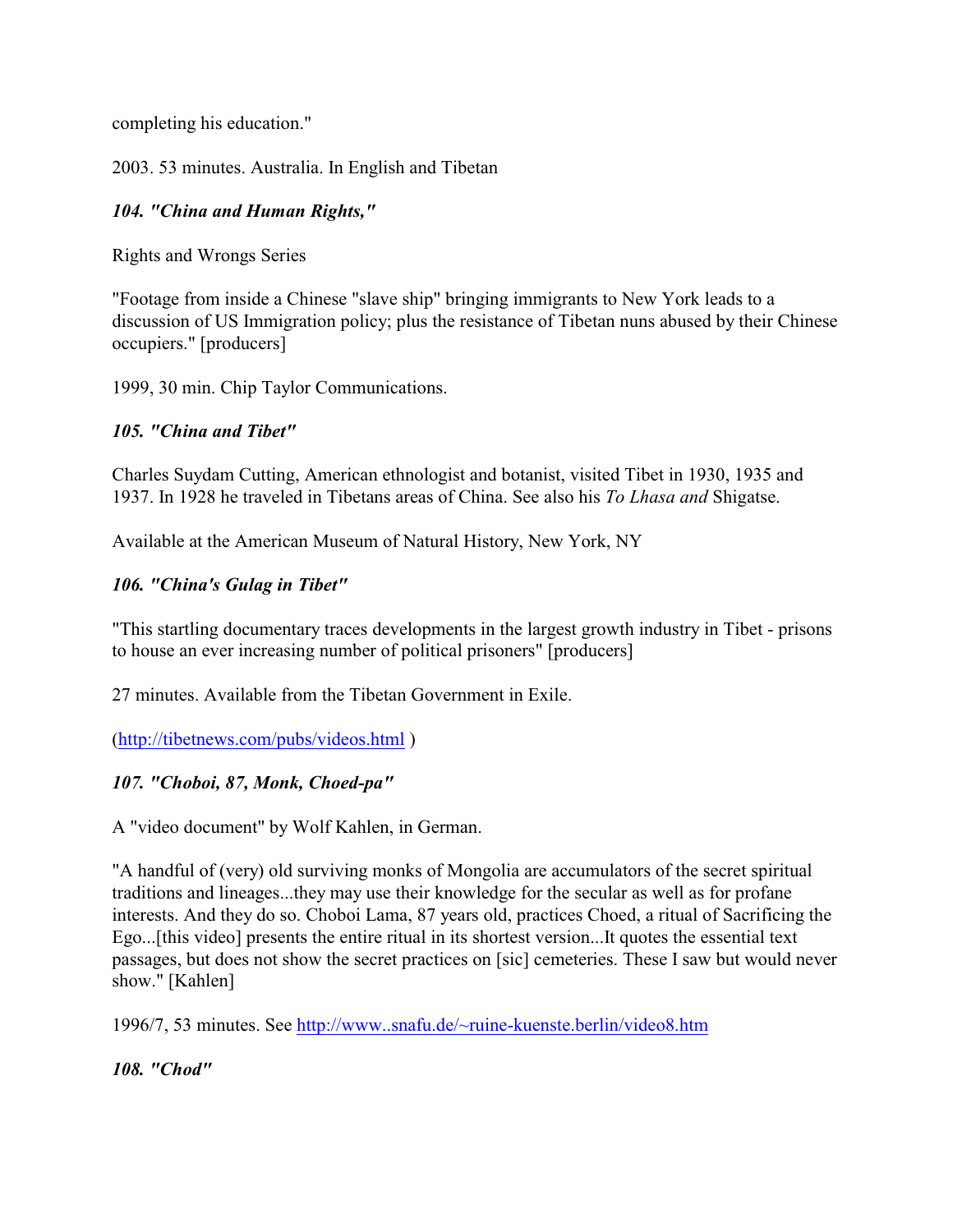By Wangdu Lama

Lama Tsering Wangdu Rinpoche studied at Nadrag Monastery, a Nyingma monastery, and then completed the traditional sadhana of practicing Chod in 108 cremation grounds." [producers]

45 minutes, available on CD and video. Snow Lion, \$45.00

### *109. "Chogyam Trungpa Rinpoche's A Symphony Of Great Bliss: An Experiential Song of Luminous Mahamudra"*

"Chogyam Trungpa Rinpoche, comm. by Ven. Khenchen Thrangu Rinpoche, with trans. by David Karma Choephel

"Trungpa composed *A Symphony of Great Bliss* at the age of nineteen while he was fleeing from Tibet. This delightful and profound doha presents the view, path and fruition of Mahamudra in language that is both colorful and instructive. Thrangu Rinpoche's commentary on this text provides insight into the circumstances surrounding this doha and teaches the meaning of the doha with clarity and precision." [producer]

3-disc, 6.5-hr. DVD set. Snow Lion. \$ 60.00

### *110. "Cis rGung" (Mad Lama, blla ma smyon pa)*

Made for Chinese TV

Translation of Chinese period comedy. Robbie Barnett collection

#### *111. "Climbing Mount Everest"*

1922 silent film made by Captain John Noel (film-maker, photographer, and entrepreneur) about the first expedition to attempt the climb of Mt. Everest. The film "...is less about climbing than the climber's encounter with Tibet...most of this film is an anthropological travelogue of Tibetan life."

Can be seen at the National Film and Television Archive, British Film Institute, London.

For a perceptive and informative discussion of this film and many other issues see Peter H. Hansen, "The Dancing Lamas of Everest: Cinema, Orientalism, and Anglo-Tibetan Relations in the 1920s," *The American Historical Review* 101:3 (June 1996): 712-747.

#### *112. "Clouds of Red Flowers Face the Sun" (Duoduo hong hua xiang taiyang)*

Chinese film directed by Zhang Hui in 1965.

#### *113. "Commentary on Atisha's Lamp for the Path of Liberation"*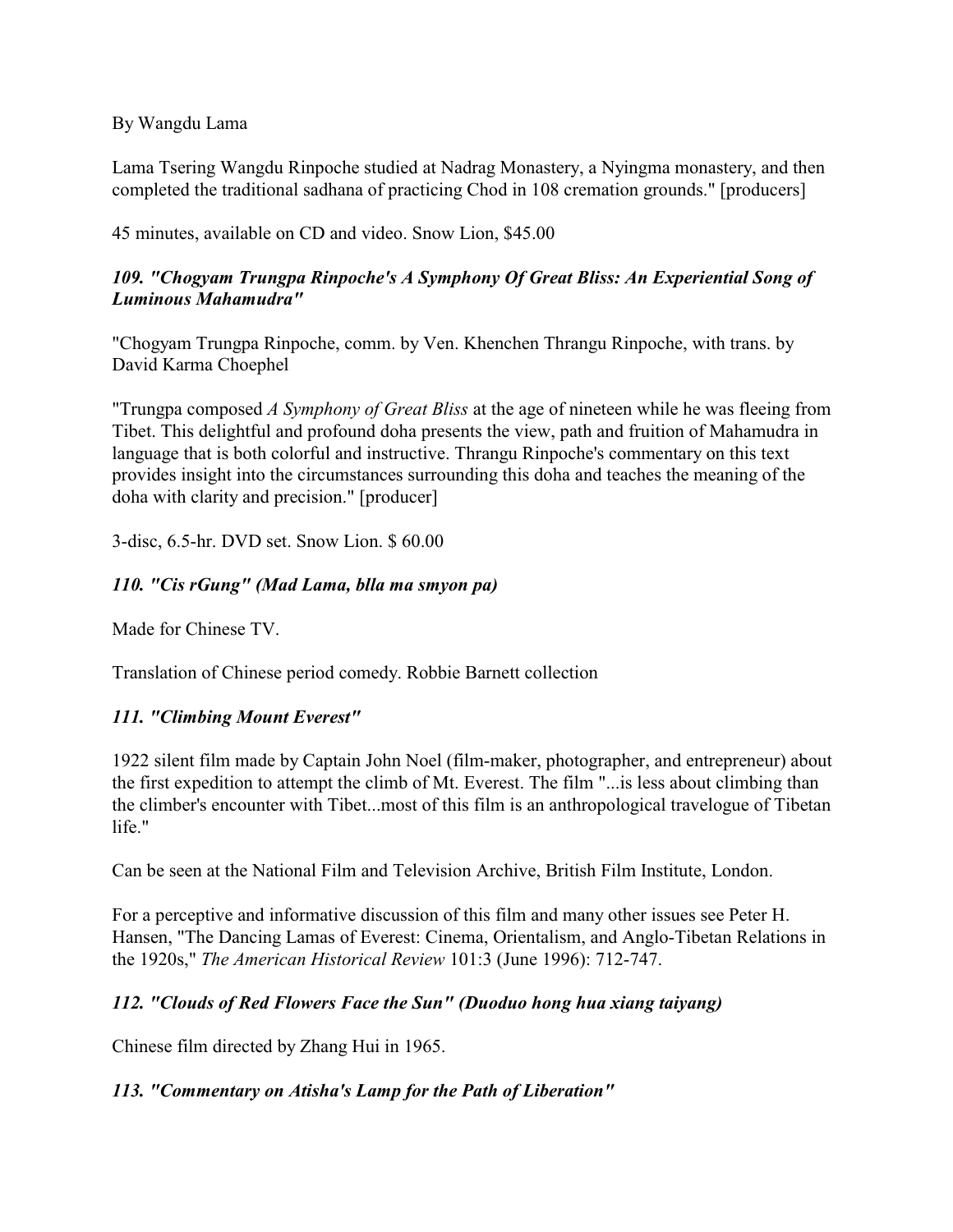#### By. H. H. The Dalai Lama

"Atishas concise and comprehensive text brings together the essential points of the three turnings of the Wheel of Dharma...commentary was given in Italy in 2001." [producers]

3 DVDs, 4.5 hours, Snow Lion

#### *114."Commentary on the Thirty-Seven Practices of the Bodhisattva"*

by. H. H. the Dalai Lama; translated by Thubten Jinpa and Jeffrey Hopkins.

"This video is based on teachings by the Dalai Lama in July of 1989 at the Santa Monica Civic Auditorium prior to the Kalachakra Empowerment...[based] on the popular short text written by Sakya scholar Togme Zangpo in the fourteenth century." [Snow Lion]

Snow Lion, 6 videos, 12 hours, US\$79.95.

#### *115."Compassion and Non-violence"*

This film records the Dalai Lama's visit to Norway in December 1989 when he went there to accept the Nobel Peace Prize.

Meridian Trust. 38 minutes. \$35.00.

#### *116."Compassion and Wisdom: A Guide to the Bodhisattvas Way of Life"*

#### By James Zito

"This primer of compassionate living combines interviews with many of the worlds greatest Buddhist teachers...with rare footage of Buddhist art and architecture." [producers]

Approx. 2.5 hours Snow Lion

#### *117. \* "Compassion in Exile"*

"Compassion in Exile is an intimate portrait of Tenzin Gyatso, the 14th Dalai Lama of Tibet, whose thirty-year nonviolent struggle on behalf of his people earned him the 1989 Nobel Peace Prize. It is also a moving look at the brutal treatment endured by the Tibetan people at the hands of the Communist Chinese, who since 1950 have sought to eradicate the Tibetans' culture and religion. Speaking with unprecedented candor, the Dalai Lama describes his upbringing and key moments in his life, while his countrymen bear witness to their personal ordeals. Featuring never-before-seen footage and beauty of Tibet, Compassion in Exile is at once a testament to the humility and gentle wisdom of a great spiritual leader and a heartfelt plea for the salvation of a people." [producers]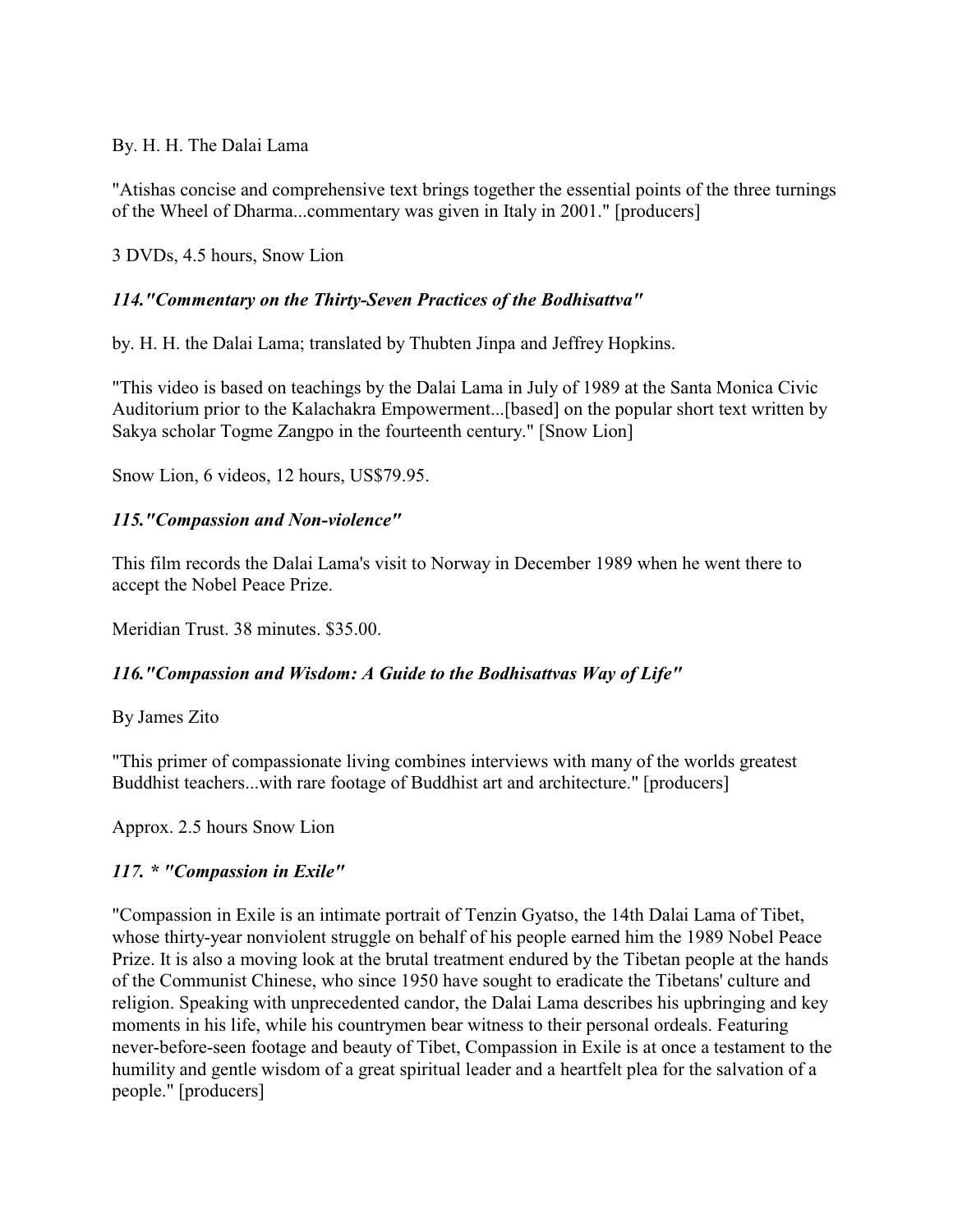1992, 16mm color, 60 minutes.

Produced by Lemle Pictures Inc. in association with Central Productions Ltd. UK. Distributed by Direct Cinema Limited, P.O. Box 10003, Santa Monica, CA 90410. Phone: (310) 396-4774.

#### *118. "Compassion of Compassion: Kalachakra"*

By Tashi Eugyal

"...focuses on many aspects of the Kalachakra initiation - its purpose...the sand mandala, sacred dance - and is filled with beautiful footage of H.H. the Dalai Lama." [producers]

65 minutes. \$14.95. Snow Lion

#### *119. "Compassion: The Basis for Human Happiness"*

The Dalai Lama talking about cultivating compassion for ourselves and others. Talk sponsored by the Tibet Society of the U.K.

Meridian Trust. 90 minutes. \$35.00

#### *120. "Compassion: The Source of Happiness"*

by HH the XIV Dalai Lama, with Geshe Tsultim Gyeltsen

"This is a very well-filmed DVD of His Holiness talking on compassion. A rich, full, and accessible talk that conveys the wisdom, humor, and power of the Dalai Lama. Filmed 'live from the Gibson Amphitheatre.'" [producers]

September 2006 \$19.95

#### *121. Compassion Without Limit: The Courageous Heart and Lojong Practice"*

by The Dzogchen Ponlop Rinpoche

"Limitless compassion for oneself and others can be cultivated using these simple, easy-to-remember mind-training practices as taught originally by Gampopa. With humor and insight, Rinpoche explains the process in detail and shows how to apply the teachings in real-world situations. These five talks are taught in English."[producers]

3-DVD set. Snow Lion. \$ 60.00

*122. "Conflicts: Tibet"*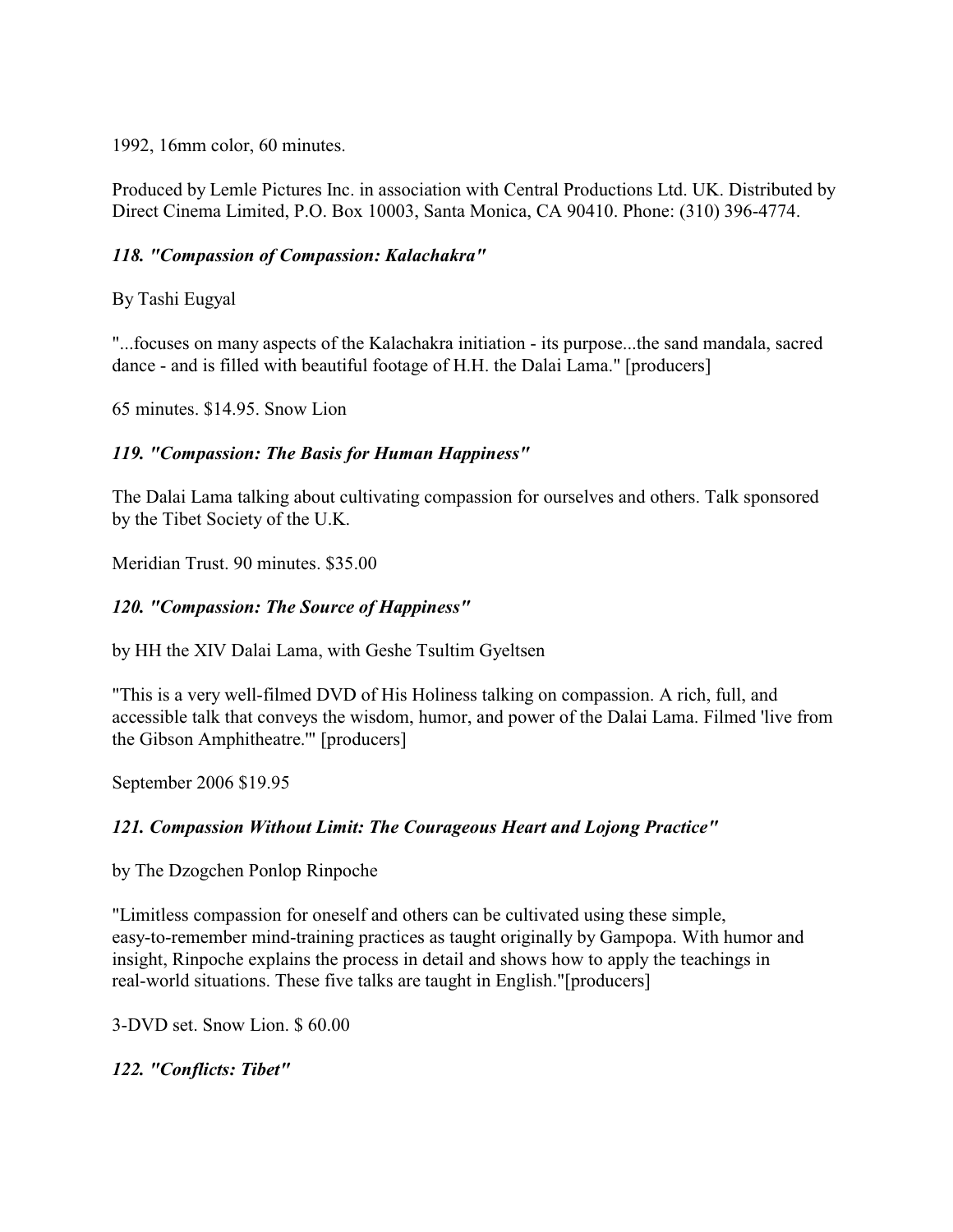BBC documentary. Directed by Oliver Clark

"...The programme combines archive footage with the views of both the Tibetans and the Chinese. Personal stories from Tibetans in exile tell of the Chinese policy of patriotic re-education under which monks have been persecuted and have had to renounce the Dalai Lama. Yet the Chinese honestly believe that China has saved the Tibetans from feudalism, They say that they have built schools, hospitals and roads, and that 50 years after it 'liberated' Tibet, there has been 'great social progress' in the region, a view contested by the Tibetans in exile." [producers]

30 minutes.

#### *123. "Contribution of the Individual to World Peace"*

The Dalai Lama speaking to 2000 people at Coventry Cathedral, U.K. on "...how individuals can contribute to a peaceful world." [producers] Translated by Jeffrey Hopkins.

Meridian Trust.1984. 75 minutes. \$40.00

#### *124. ÐCrazy WisdomÏ*

Directed by Johanna Demetrakas Produced by Johanna Demetrakas and Lisa Leeman

Documentary about the controversial Chogyam Trungpa (1939-1987) one of the earliest missionary for Tibetan Buddhism in the West. ÐBut the movie goes mushy when it should be critical, and leaves you with questions that Ms its not prepared to answer...It would have helped to hear from people critical of Trungpa and from traditional Tibetan Buddhists, who might put his teachings, his crazy wisdom and his followers in perspective. $\Pi$  [Rachel Saltz, PFilm Review,Ï*New York Times*, 25 November 2011]

1 hour 29 minutes

#### *125. "Creating Buddhas: The Making and Meaning of Fabric Thangkas"*

by Isadora Gabrielle Leidenfrost

"Featuring Robert Thurman, Glenn Mullin, and China Galland, this film documents the art of fabric thangkas---here told through the story of Leslie Rinchen Wangmo, who masters a "male" art to create a fabric thangka of Tara. Made of embroidered silk and applique, these thangkas are rare, and exquisitely beautiful.

Creating Buddhas is a documentary about a woman who makes Buddhas out of silk. Trained in Dharamsala, India, for nine years, Leslie Rinchen-Wongmo is one of the few female fabric thangka makers in the world. A fabric thangka is a silk embroidered and appliqued art form in Tibetan Buddhism that is so rare that in some places it is only seen once a year, and then only for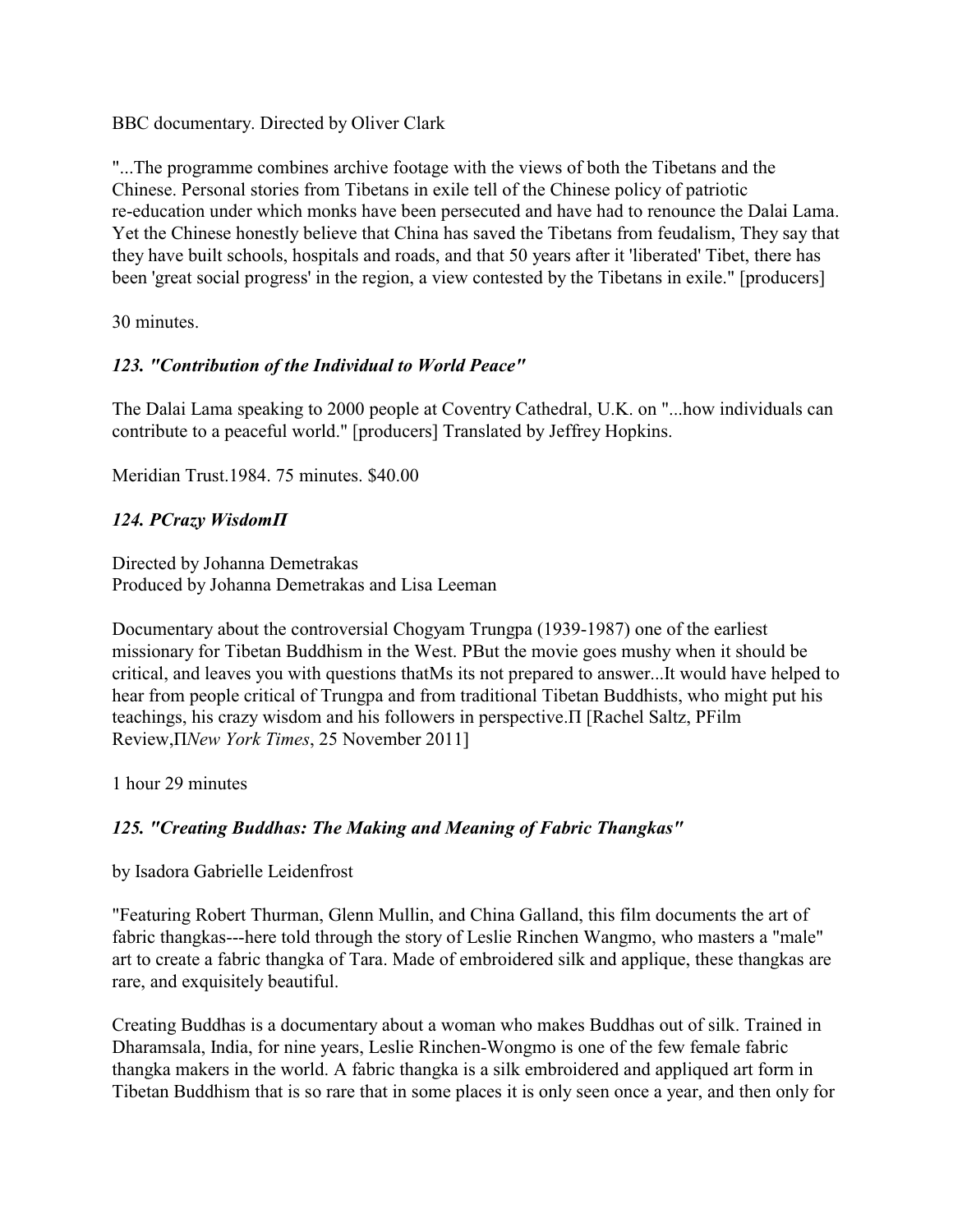a few hours.

This film explores Leslie's life changing journey from her initial discovery of fabric thankas through her mastery of the art, and reveals the history and spiritual significance of fabric thangka in Buddhism. Throughout this film, we see Leslie produce a thangka of the female Buddha Tara. In a sense, Leslie is like Tara. Leslie mastered a male tradition and we see fabric thangka through feminine eyes." [producers]

1 hour. US\$25.00. Snow Lion.

### *126. "Creating the Sacred Space: Kalachakra Mandala in Rikon, Switzerland"*

Edited by Robyn Brentano.

"Creating the Sacred Space: Kalachakra Mandala in Rikon, Switzerland 01/01/85 Throughout the history of Kalachakra practice, the elaborate preparation of a mandala for the ritual initiation has been of prime importance. This sacred diagram is meticulously created from coloured sand and forms an essential part of the consecration of the whole event, together with offerings of tormas, ritual objects and lama dances. The precision of the physical preparations is reflected in the meditations and teachings. The combined perfection of the master, H.H. the Dalai Lama, and the auspicious elements of time, place and disciples combine with the mandala and create the sacred space for Kalachakra." [producers]

Meridian Trust. 60 minutes. \$35.00

#### *127. "Cutting Down Tibet"*

Filmed clandestinely in southern Tibet (Kongpo) and Kham (Dawu); shows trucks from state-owned enterprises taken the logs toward Golmud, Qinghai and Sichuan provinces. Filmed by "anonymous Tibetans who slept in the mountains and filmed from hiding places." [producers]

Shown on BBC-TV, 2 May 1996.

#### *128. "Daily Life in a Tibetan Bonpo Monastery"*

Directed by Jon Jerstad.

Unique look at the pre-Buddhist religion (Bon) of Tibet.

Wisdom Films, 30 minutes. \$31.50. Also Meridian Trust.

## *129. "Dakini in Yurts: Women Choed Masters of Mongolia"*

A "video document" by Wolf Kahlen.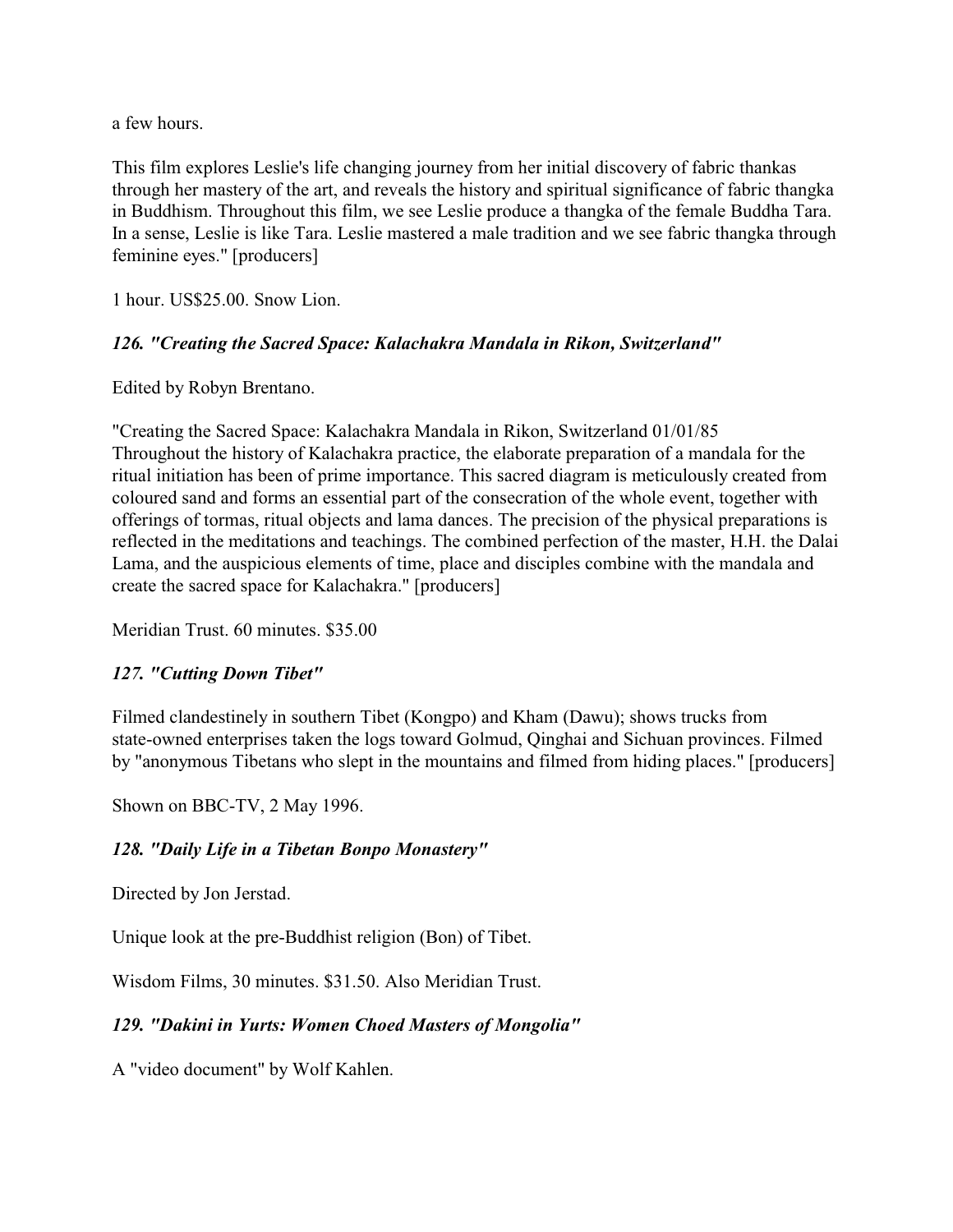"Choed is a Buddhist Vajrayana ritual which has been practiced, intensively and perpetually, especially by women in Mongolia, who could not live a life as ordained nuns, since ordination had been refused to them by the monks of the leading Gelugpa lineage...Just a few of them, now in their eighties have survived. ..This film is the portrait of two extraordinary old women, masters of Choed, reborn dakinis (goddesses of the sky) of one reborn male dakini, and of a younger nun, who teaches the ritual...[they] live in the far east of Mongolia." [Kahlen]

In German. 1994/95, 108 minutes. See [http://snafu.de/~ruine-kuenste.berlin/video7.htm](http://snafu.de/~ruine-kuenste.berlin/video)

### *130. "Dakini Wisdom"*

By Lama Chagdud Tulku Rinpoche

"Understanding emptiness and dependent-arising is the key to experiencing the dakini wisdom and becoming a 'sky-goer.'" [Snow Lion]

Snow Lion, 93 minutes

### *131. "Dalai Lama"*

Produced by the Canadian Broadcasting Company for "Man Alive" 1980.

"This video features an extensive interview with His Holiness the Dalai Lama and the 1959 rare footage of his visit to Ganden monastery, the third largest monastery in Tibet, to take his final examination for the Geshe Lharampa degree (the Highest Order of Doctor of Divinity degree)." [producers]

Office of Tibet, 30 minutes, color, 3/4" video.

## *132.\* "Dalai Lama"*

Produced by China Central Television (CCTV), 1997

Producer: Sonampnuntsog; Director: Paldon

"A 90-minute TV documentary featuring major historical incidents in China's Tibet from the 1930s to the 1950s. The documentary features more than 20 eyewitnesses of historical incidents, including fellow villagers, relatives, cooks and serfs of the 14th Dalai Lama (Dainzin Gyaco), as well as officials of the former Tibetan local government, religious figures, historians and elderly men who worked with the Dalai Lama.

The eyewitnesses provide narrations of personal experiences and stories about the 14th Dalai Lama, including how Dainzin Gyaco, son of a farmer, was selected as one of the candidates for the soul boy of the 13th Dalai Lama.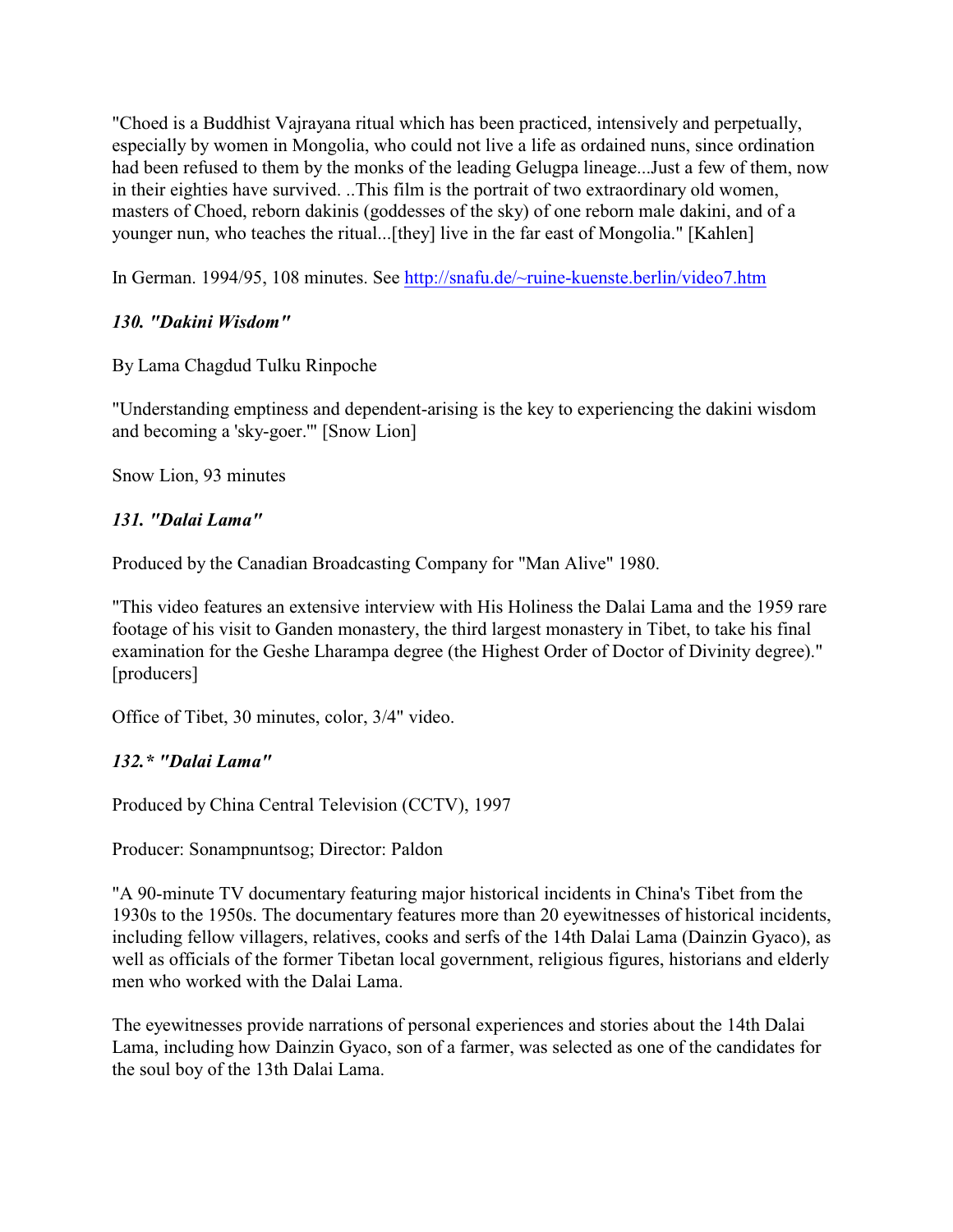Other accounts depict enthronement ceremonies, and how the 14 Dalai Lama became the leader of old Tibet's feudal serf system which integrated religion with politics under a meticulous and strict system based onto Tibetan Buddhism. In addition, the documentary explains how the Dalai Lama ratified the agreement signed with the central government on peacefully liberating Tibet; how he maintained close cooperative relations with the central government from 1954 to 1956; and how he later embarked on the path of "splitting the motherland."

The documentary provides a detailed explanation of the origins of the title of the Dalai Lama and reincarnation in Tibetan Buddhism, as well as relevant historical conventions and religious protocols. "[ *Xinhua* (New China News Agency)]

90 minutes. Available in Chinese and English versions.

## *133***.\* "Dalai Lama: At Home in Exile"**

Correspondent, photographer and cameraman David Turnley for CNN Perspective

Turnley is a Pulitzer Prize winning photojournalist for the Detroit Free Press who was given permission to spend a week with the Dalai Lama in order to document a typical day. It starts at 3:30AM with the Dalai Lama conducting his meditations, exercising in his bathroom and drying off (half-naked) after a bath. It appears that Turnley knows little about Tibet and cares less. This film owes much to the *National Geographic* and *People* magazine-style of reporting that borders on hagiography. A must for Tibet groupies. [Grunfeld]

Approx. 39 minutes, 1-800-201-8844, \$24.97

## *134. "Dalai Lama at St. Patrick's Cathedral"*

The Dalai Lama attends an interfaith service at New York, St. Patrick's Cathedral hosted by Cardinal Terence Cooke in 1979.

In color. Restored and digitalized by the Tibet Film Archive at the Rubin Museum, New York City. http://www.tibetfilmarchive.org/

#### *135. "Dalai Lama - Columbia"*

Film by Lina Dorado

Documentary about the Dalai Lama's 2007 visit to the country of Columbia.

2009. 68 minutes.

## *136. "Dalai Lama: derriÉre le sourire" (Dalai Lama: behind the Smile)*

Film by Jean-Marc Duchesne. Shown at a Brussels film festival in 2006.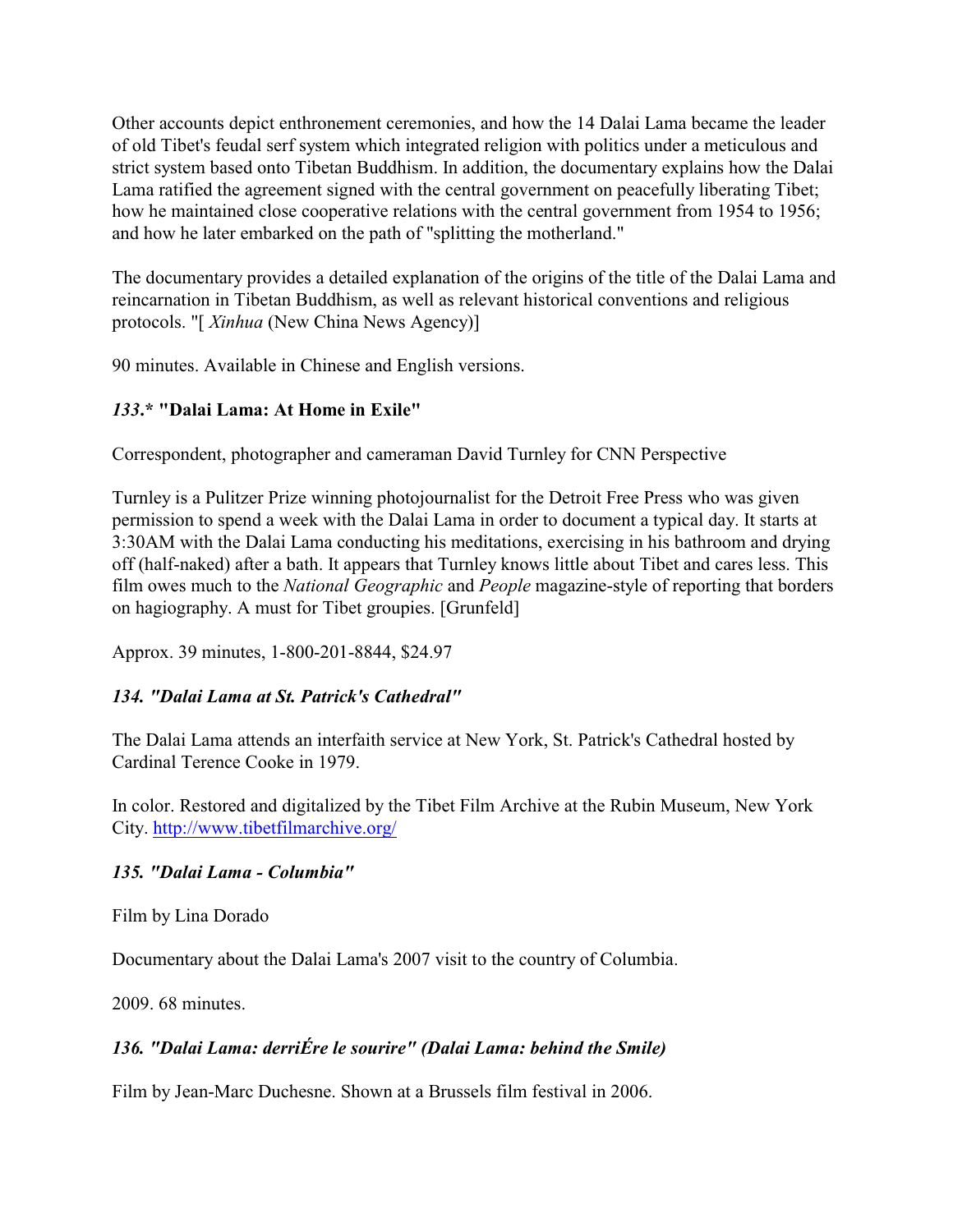### Contact BUREAU DU TIBET, 84 bd Adolphe Pinard, 75014 PARIS

Tel. 0146565453 Fax 0146560818.<http://www.tibet.net>

#### *137. "Dalai Lama Interview"*

Produced by Lesea Broadcasting T.V. in 1981. Interviewed by Dr. Lester Sumrall.

"Set in the Buddhist Lamaist Monastery of America in Washington, N.J. His Holiness the Dalai Lama talks about Buddhism, the current situation in Tibet, Tibetan exile life and so forth. The interview was done during his 1981 visit to the United States." [producers]

Office of Tibet, 50 minutes, color, 3/4" video.

#### *138. "Dalai Lama Interview"*

Produced by Lemra Associates

Features interviews with His Holiness the Dalai Lama and some footage of Tibetan exile communities in Dharamsala, India.

Office of Tibet, 1978, 30 minutes, color, 3/4" video.

#### *139. "Dalai Lama Renaissance"*

Produced and Directed by Khashyar Darvich

Documentary on the Dalai Lamas meeting with philosophers in 1999. Narrated by Harrison Ford. According to the film-maker, "One of the main messages expressed in this story and characters of the film is that the most effective way to create positive change in the world is to first transform and change yourself..."

#### *140. "Dalai Lama: The Soul of Tibet"*

"This compelling overview intertwines Tibet's modern history with the life story of the country's spiritual and political leader. Alternating between vintage news footage and perceptive commentary by scholars, the program helps viewers witness and understand: the boy monk's traditional Tibetan education; how China's invasion and occupation changed Tibet; the teenaged leader's naive attempts to negotiate with the Chinese; his formation of a government in exile; and his tireless campaign to focus international efforts in support of the Tibetan people." [producers]

Color and black-and-white. 50 minutes. A&E Biography. ©1997. Purchase Price: \$19.95

#### *141. "Dalai Lama USC"*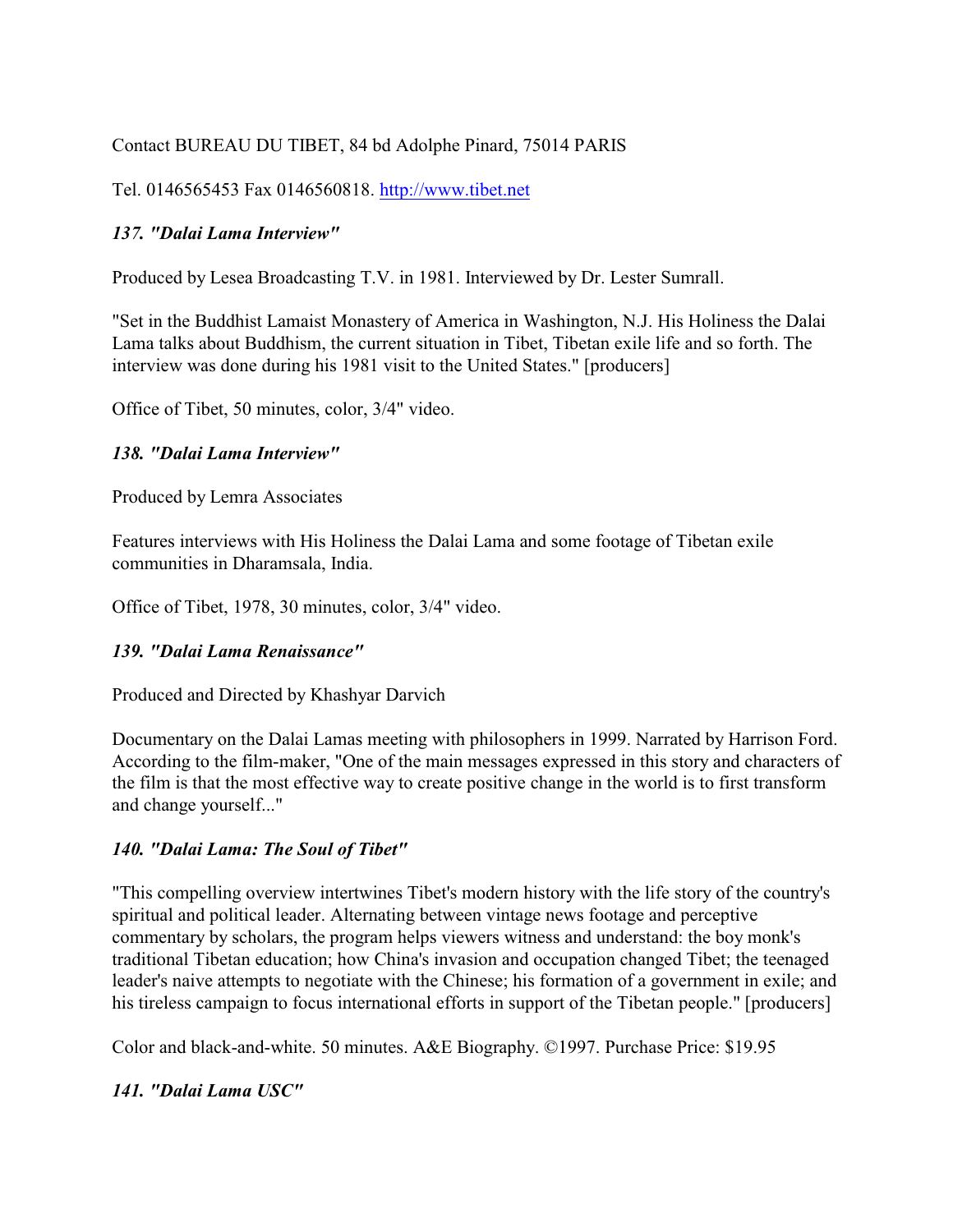Filmed in 1979 during His Holiness's visit to the United States. The subject of his talk at the University of Southern California was "Bodhisattva Motivation: Giving and Taking" followed by questions and answers.

Office of Tibet, 50 minutes, color, 3/4" video.

### *142. "Damming the Angry River"*

Producer, Reporter, Editor : Xiaoli Zhou, Co-Producer: Brent E. Huffman

"Damming the Angry River was a part of the Emmy Winning Season of Natural Heroes - the first national television series of independent films on the environment.

The Nu River is one of the last free-flowing rivers in China and Asia, but about two years ago, the Chinese government proposed 13 dams over the Nu River. China needs enormous hydroelectric power to keep up with its soaring economic growth.

However, nobody builds dams like China. For the past 50 years, the country has already built over 86,000 dams. Among those, more than 22,000 are big dams that account for almost 50% of its kind in the world.

As plans of damming the Nu River continue, the anger against the dams among Chinese environmentalists is growing. Many individuals are taking risks to voice against government projects that are threatening the country's deteriorating environment.

"No matter what it takes, I would fight for saving this river," says Wang Yongchen, a national radio reporter.

Unexpectedly, a year ago, Chinese Prime Minister ordered to suspend the Nu River dam project, and urged for careful consideration about such hydro-power projects. Many Chinese environmentalists such as Wang called such a decision unprecedented." [producers]

### *143. "Dance Meditations of Medicine Buddha"*

Produced and directed by Anahata Iradah

" This sacred dance practice invokes the power of Medicine Buddha for healing afflictions of body and mind...Prema Dasara leads the viewer through the intricacies of this sacred movement meditation" [producers]

Snow Lion, 61 minutes, video, \$24.95

### *144. "Dance the Goddess: Rainbow Essence of Tara"*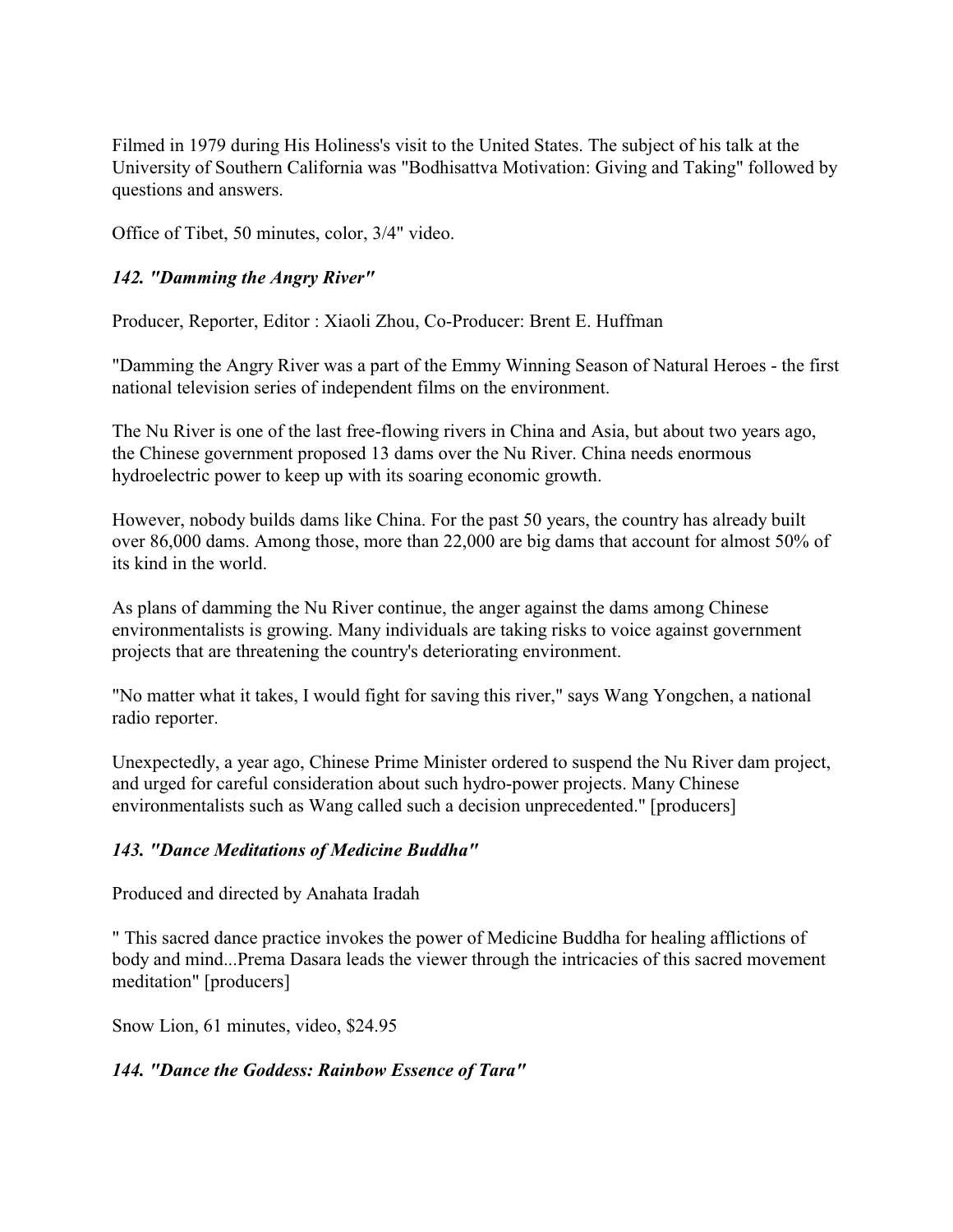By Anahata Iradah, Prema Dasara and Tara Dhatu

"Guides the viewer through the complete practice of Tara - through chant, movement and meditation...Prema leads dancing women and men through the ritual of the dance." [producers]

Snow Lion, 31 minutes, video, \$25.00

### *145. "Dancing In Amdo"*

Produced and directed by Carl Cimini

Wobblimind Media

"Dancing in Amdo takes you further inside the Tibet story than ever before. Interviews with both sides of this super-charged issue meet for the first time in Dancing In Amdo, the most important and urgent documentary ever made on the subject... is a simple appeal for resolution that speaks directly to the hearts of every human being." [producers]

Producers call it "The most complete report ever produced concerning the Tibet/China crisis." Tibetologist Melvyn C. Goldstein played a role in this film.

Soundtrack by a Tibetan group called "JJI Exile Brothers."

<http://www.dancinginamdo.com> , 2008, 106 minutes

### *146. "Das Verlorene Gesicht"*

"The enigmatic story of a young woman who for some time takes on a second personality...that of a Tibetan woman. In Stuttgart, an apparently white woman with Asiatic physical features is picked up and admitted to a psychiatric clinic. There she recovers the power of speech, but nobody can understand her. The Theosophical Society is involved and decides she is Tibetan. Involves alleged superhuman powers of Tibetans."

See Martin Brauen, *Dreamworld Tibet. Western Illusions* , translated by Martin Willson (Trumbull, CT: Weatherhill, Inc., 2004), pp. 142-144.

In German. 1948 .

### *147. "Daughters of Wisdom"*

Film by Bari Pearlman

"This documentary views contemporary Tibet through the eyes of some of the countrys most extraordinary women: the nuns of the Kala Rongo monastery of Nangchen, Kham. Founded in 1990, the Kala Rongo monastery offers women choices theyve never had before, challenging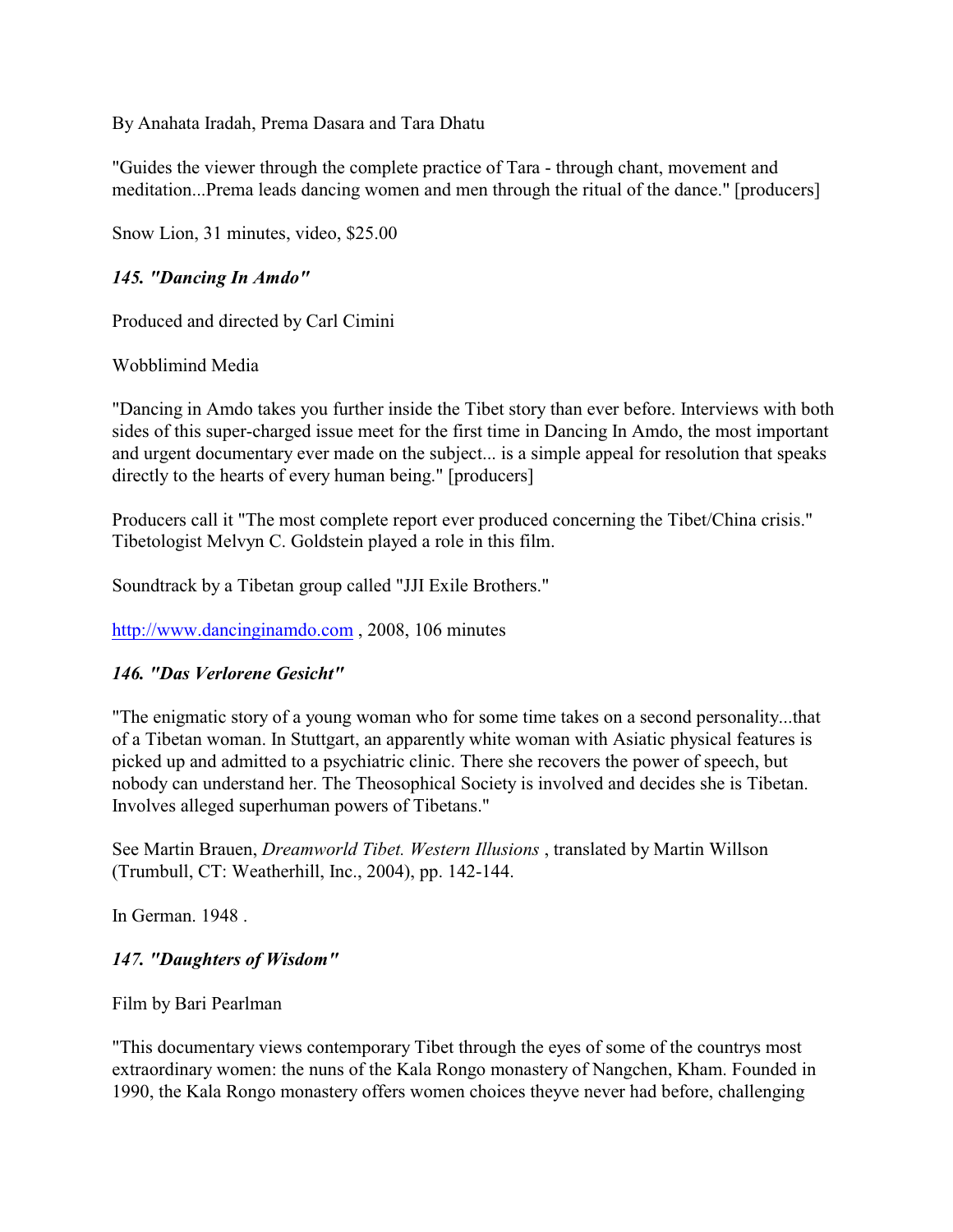traditional attitudes about gender and hierarchy." [producers]

In Tibetan and English with English subtitles. 2007, 68 minutes (56 minute calssroom version available)

# *148. "Dawn on the Meng River" (Meng he de liming)*

Chinese film directed by Lu Ren, Zhu Danxi in 1955.

# *149. "Death and Transference of Consciousness"*

Lama Thubten Yeshe explains the Buddhist view of death and the path that consciousness follows as it moves from one lifetime to the next at St. John Smith Square, London, 1982. "Picture quality is fair, sound is good." [producers]

Wisdom Films, 60 minutes. \$35.00. Also Meridian Trust.

## *150. "Death, Intermediate State and Rebirth"*

Five lectures by Lama Thubten Yeshe giving an extensive explanation of the inner process of death and how it can be used in the path to enlightenment. Manjushri Institute, Cumbria.

Wisdom Films, approx. 8 hours.

### *151. "Debate in the Tibetan Tradition"*

Directed by Greta Jensen.

Documentary on the practice of debate and logic in Buddhist education. India, 1985.

Wisdom Films, 60 minutes. \$35.00. Also Meridian Trust.

### *152. "Decoding The Past: Tibetan Book of the Dead"*

"The Tibetan book of the Dead is an important document that has stood the test of time and attempts to provide answers to one of mankind's greatest questions: What happens when we die? Experts ranging from the Dalai Lama to Columbia University's Robert Thurman will discuss the books importance. State-of-the-art computer generated graphics will recreate this mysterious and exotic world. Follow the dramatized journey of a soul from death...to re-birth. In Tibet, the "art of dying" is nothing less than the art of living." [producers]

# *153. "Deforestation in Tibet: A Journey Through Kham"*

"This film explores the devastating consequences of deforestation on the delicate ecostructure in Tibet. The images of vast scarred hillsides, soil erosion and miles of trucks carrying Tibet's wood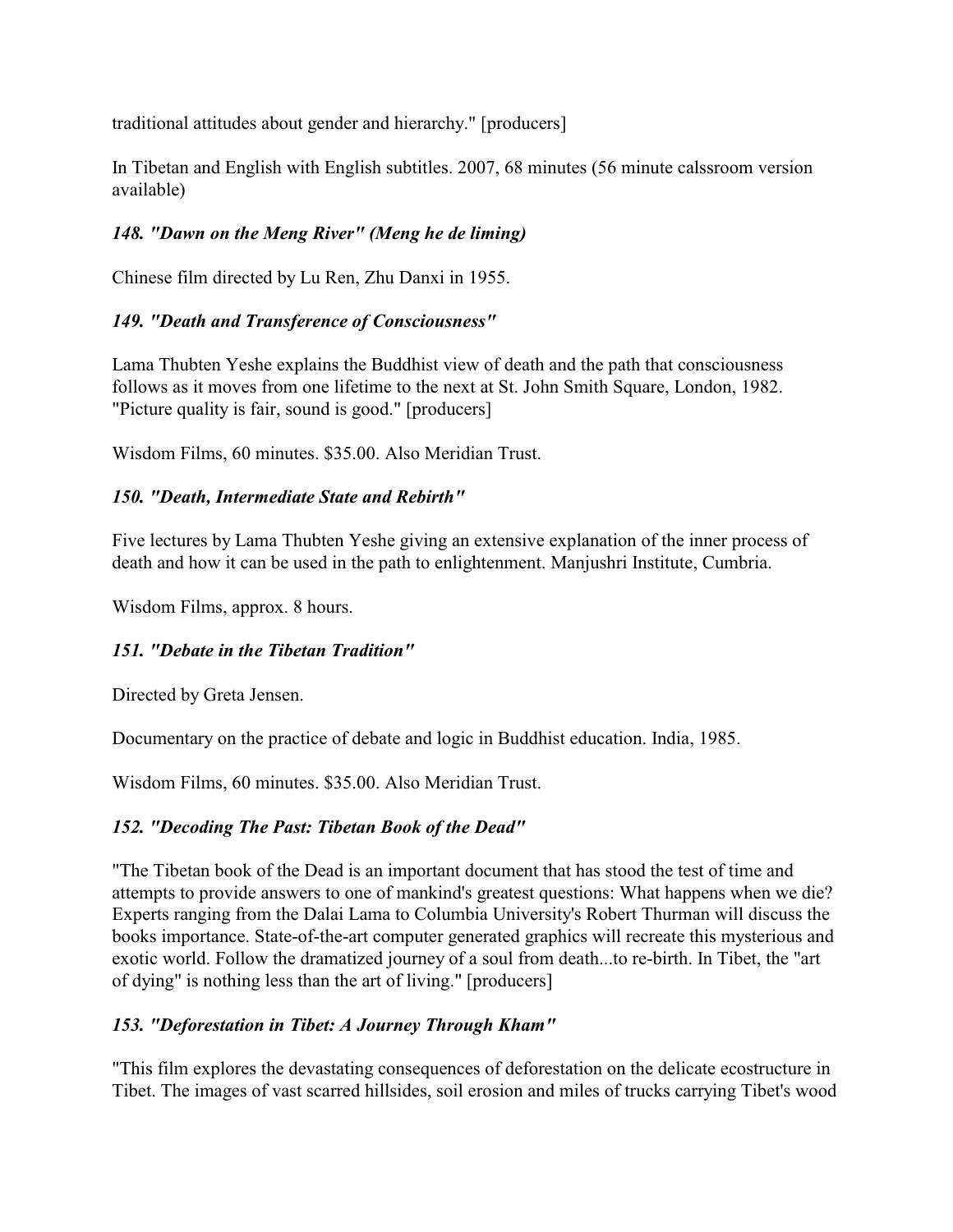into China speak for themselves. The narration highlights the effects of policy applied regardless of consequence, and shows that despite China's official endorsement of replanting very little is actually done. Perhaps the most tragic pictures of all are the huge tree trunks left rotting in the rivers that were supposed to carry them away, but that have themselves become clogged up with top soil, whilst the barren hillsides loom forlorn in the background." [producers]

Meridian Trust. 25 minutes. \$26.25.

# *154. "Democracy in Exile"*

Produced by Tashi Wangchuk and Tsultrim Dorjee (Tibetan Motion Pictures and Arts)

"An exciting look at the progress of democratic institutions in the exile Tibetan Community. Contains interviews of important Tibetan officials and their insight and hopes for a free and democratic Tibet. A detailed interview with His Holiness the Dalai Lama adds to the value of this enormously insightful survey of Tibetans' march toward democracy." [producers]

45 minutes, in Tibetan. Available from the Tibetan Government in Exile:

[http://tibetnews/pubs/videos.html]((http://tibetnews/pubs/videos.html)

## *155. "Demon in the Rock"*

A "video document" by Wolf Kahlen.

Kahlen believes the 14/15 century Tibetan mahasiddha Thang-stong rGyal-po, the founder of Tibetan theater, was "a Leonardo of Tibet." Filmed in 1988 in Spiti this is the "Breaking of the Stone [ritual] which incorporates ...pre-Buddhist (Bon) rituals...to set the demon free, the rock is placed on the chest of an "acting" initiated one in trance, and smashed by boulder." [Kahlen]

Part 2 of this film is: "Thang-stong rygal-po. The Leonardo of Tibet"

In German. 1988-90, 100 minutes. See [http://www.snafu.de/~ruine-kuenste.berlin/video4\\_1.htm](http://www.snafu.de/~ruine-kuenste.berlin/video)

# *156.\* "Demons on the Roof of the World"*

Film by Hajo Bergman for the Discovery Channel

A New Age, superficial, touristy introduction to Tibetan religion from Bon to Buddhism. The film makers travel from Dharamsala to Derge to the Yarlung Valley to Samye Monastery to Tashilhunpo. At the latter site they film a religious ceremony which the narrator says included human sacrifices at one time. [Grunfeld]

Approx. 22 minutes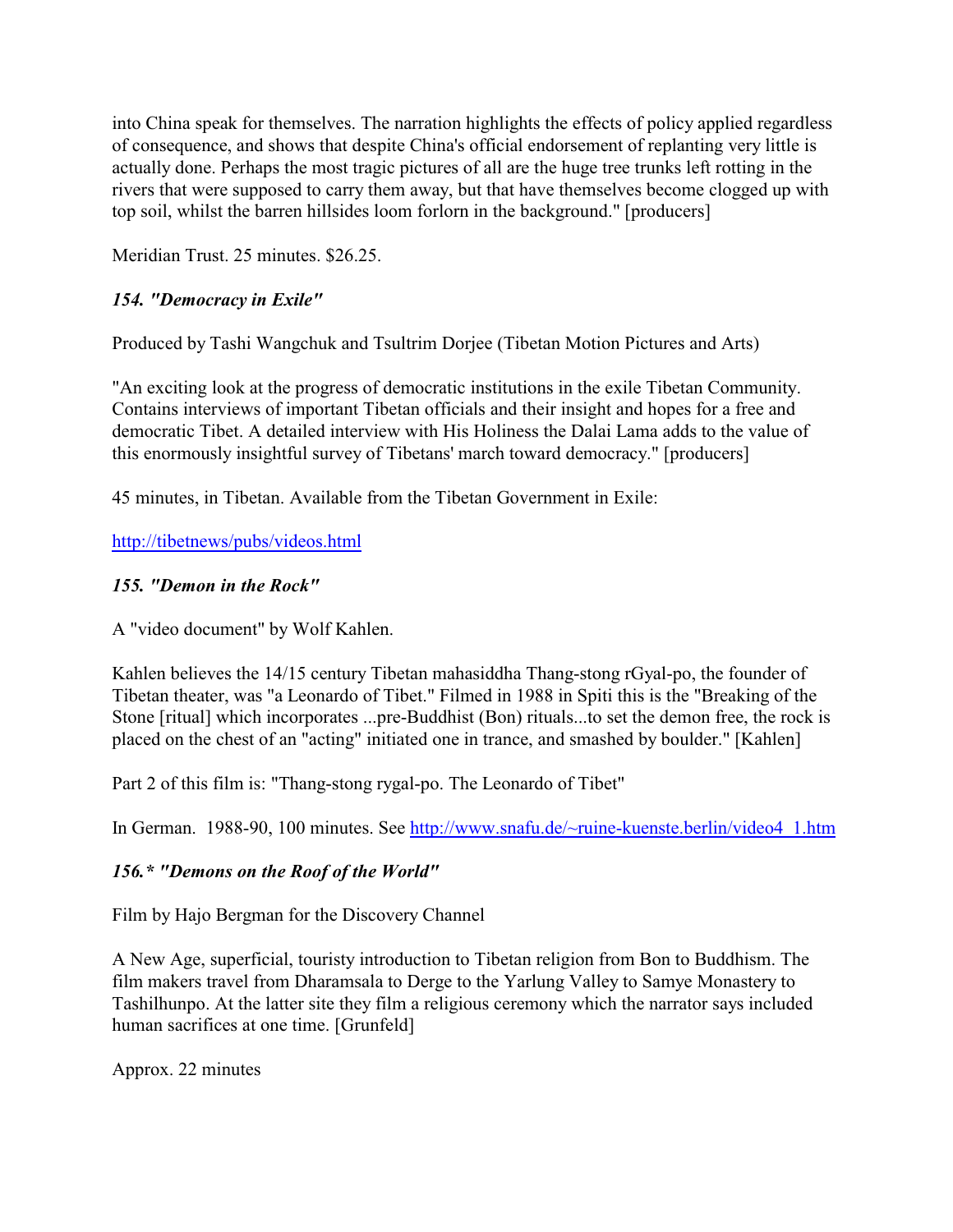### *157. "Der Damon Des Himalaya"* (The Demon of the Himalayas)

Gunner Oskar Dyhrenfurth, (German/Switzerland)

Once believed lost, this restored, intriguing mixture of documentary footage and dramatic narrative was the first film to be shot at an altitude of over 13,500 feet. The footage was used by Frank Capra in *Lost Horizon*, and also in the American remake, *Storm Over Tibet* (1952). Sumptuous score by Arthur Honegger. Has original footage from Ladakh and Kashmir (Lamayuru Monastery)

1935. In German. Available in Switzerland at the CinÉmatÉque Suisse in Lausanne and at the VÖlkerkundemuseum der UniversitÄt Zürich.

## *158. "Der Tod und die Liebe" (Life and Death)*

Director: Paul Otto

'Cooper, an Englishman in Tibet, is accused of murdering the sister of the ruling Prince, Tantara Bagha. The prince follows Cooper to England to enact his revenge by kidnapping Cooper's fiancee Eleanor and forcing her to marry him as a bargain against Cooper's life. But Cooper returns to Tibet in hopes of rescuing her and finding the real killer of the prince's sister.' [producers]

German. Silent. 1921

### *159. "Destination Lhasa"*

Oracle Pictures, a subsidiary of ORACLE COMMUNICATIONS CORP, P. O. Box 491693, Los Angeles, CA. (310) 556-FILM; E-mail: [awang19851@aol.com](mailto:awang19851@aol.com).

"A film about the Chinese military movement into Tibet between 1950-1953, captures the entire events, including battle scenes, troop movements, historical personalities, the U.S., British, Indian, and the U.N.'s actions on Tibet, etc., completely restored in the digital form. For the first time, this historical event is examined from sociopolitical, anthropological, and socioeconomic standpoints, complete with historical backdrops backed by our footage. This historical footage is obtained from the Chinese archives, through an exclusive arrangement, shot by field cameramen of the Chinese army." [producers]

1997 (re-released in 1999), 48 minutes, US\$99.95

# *160. "Destiny's Children: Voice of Tomorrow's Tibet"*

Film by Pimmi Pande

"Pande's film, then, documents the story of those, who see war as the only way to achieving any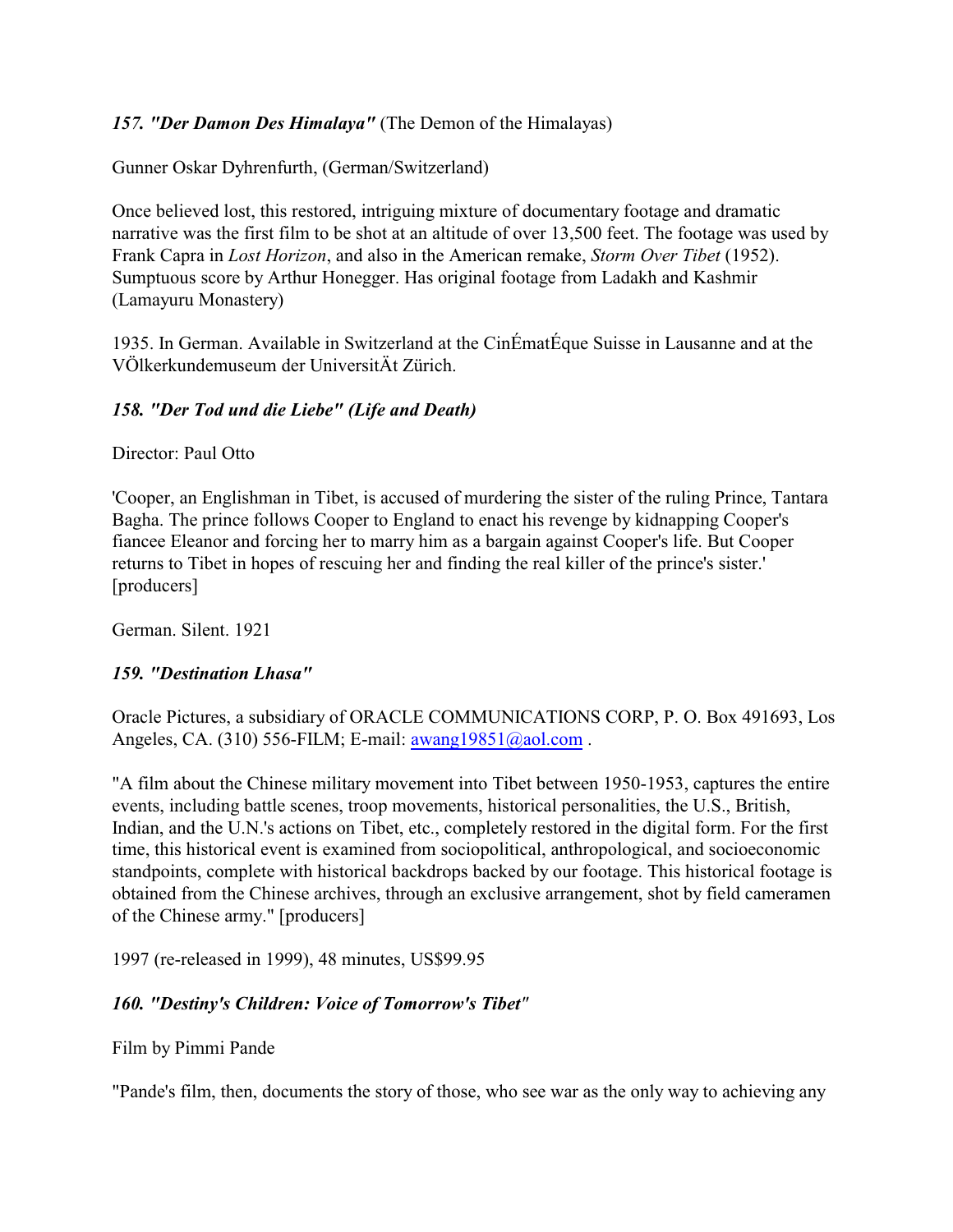sort of Tibetan nation state, whether as part of China or not. She talks to members of the TYC, interviews both young people and freedom fighters..." [*Deccan Herald*, 28 September 2003]

28 minutes

## *161. "Destroyer Of Illusion: The Secret World of a Tibetan Lama"*

Written and directed by Richard Kohn, produced by Franz-Christophe Giercke and Barbara Becker, narrated by Richard Gere

"Unprecedented access and intimate knowledge inform this richly detailed and beautifully filmed portrait of a secret Tibetan Buddhist ritual, the Mani Rimdu festival, and the remarkable spiritual teacher, Trulshik Rinpoche, who leads and preserves this centuries-old tradition. Previously broadcast on PBS.

Richard Gere narrates with the clarity and resonant depth of an insider. This is a chance to witness a private sacred realm as if you were there.

The Lord of the Dance is the deity of Mani Rimdu, the major sacred festival of the Everest region. Each autumn, Trulshik Rinpoche, the spiritual leader of the region, goes from his home in Thubten Choling to Chiwong Monastery to preside over the festival. His name means "destroyer of illusion."

During three weeks of ancient and secret ceremonies, the monks of Thubten Choling and Chiwong become Lord of the Dance, and with the compassion of the gods, undertake heroic tasks. They challenge the most dangerous supernatural forces of the universe, bend them to their will, and then dramatize that conquest in dance. They dissolve the universe into clear and infinite light, and pour that energy into magic pills that they distribute to the thousand villagers who attend Mani Rimdu seeking empowerment.

In Destroyer of Illusion we meet the men who undertake these tasks. We see the world through their eyes--a world where the mountains are filled with gods, and a human being's potential is limited only by his imagination and his will.

Writer/Director Richard Kohn spent several years in Nepal researching Tibetan Buddhist teachings and rituals, particularly the Mani Rimdu festival. His doctoral thesis about this tradition was published by SUNY Press as Lord of the Dance: The Mani Rimdu Festival in Tibet and Nepal." [producers]

56-min. DVD. Snow Lion. \$ 24.95

### *162. "Destroyer of Illusion"*

Written and Directed by Richard Kohn, narrated by Richard Gere.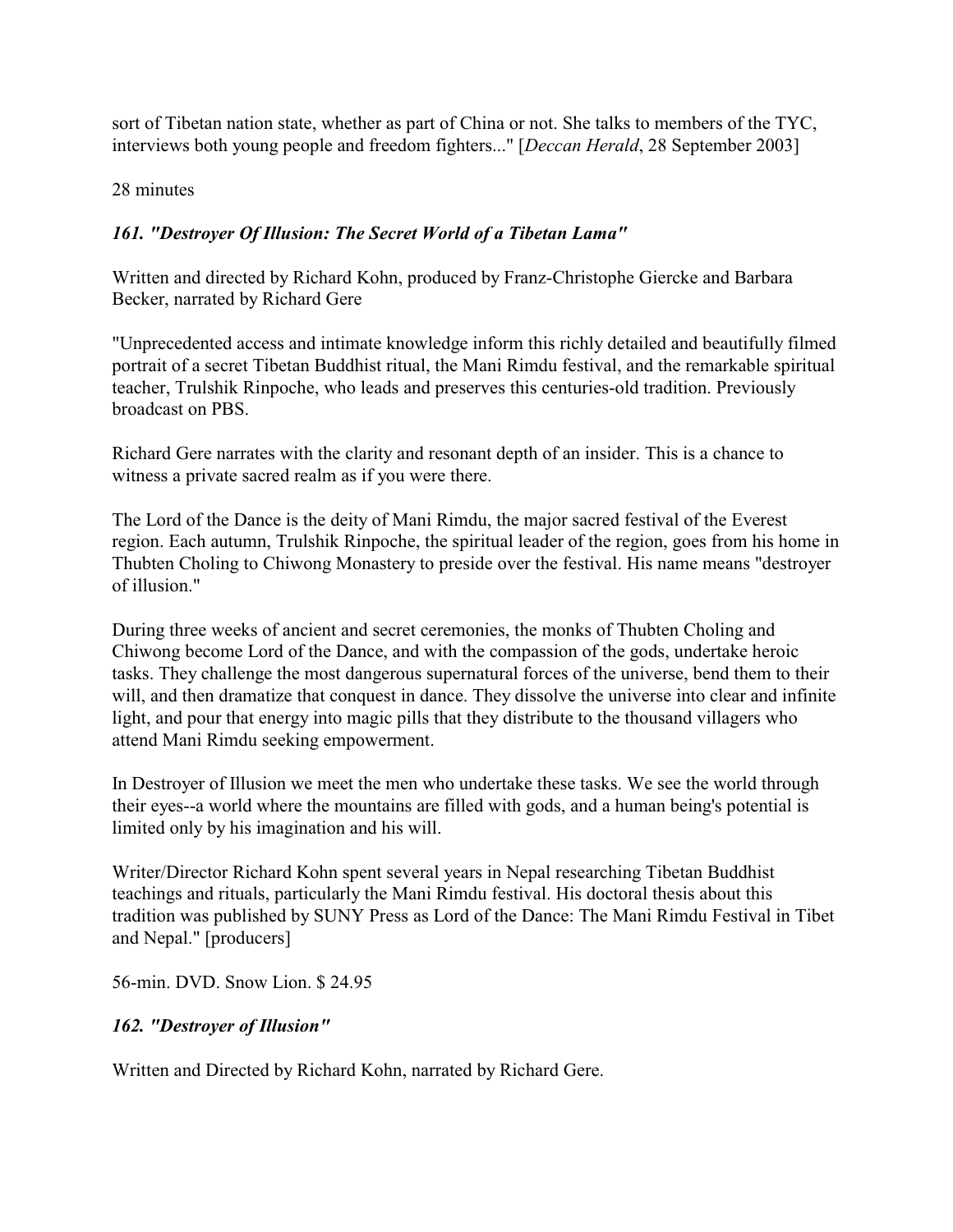"The Secret World of a Tibetan Lama. Unprecedented access and intimate knowledge inform this richly detailed and beautifully filmed portrait of a secret Tibetan Buddhist ritual, the Mani Rimdu festival, and the remarkable spiritual teacher, Trulshik Rinpoche, who leads and preserves this centuries-old tradition. Richard Gere narrates with the clarity and resonant depth of an insider. This is a very special chance to witness a private sacred realm as if you were there." [producers]

2006, 57 minutes

# *163. "Devotion and Defiance: Buddhism and the Struggle for Religious Freedom in Tibet"*

Produced by the International Campaign for Tibet

"This powerful film contains extensive footage from monasteries in Tibet and chronicles the complex struggle of monks and nuns who defy the Chinese government's heavy-handed attempt at control...Contains footage shot in Tibet in the last three years." [producers]

2004, 35 minutes, available in DVD or VHS from the International Campaign for Tibet*.*

### *164. "Dharamsala"*

Produced by Mark Elliot.

Home movie style. Prayer, recitation, children, Tibetan Medical Center, carpet factory, Tibetan Children's Village and more. 1984

Office of Tibet, color.

### *165. "Dharamsala" (?)*

An Austrian TV production shown on Austrian TV 10 April 1996. The film "emphasized both the hardship experienced by the refugees and the success of the community in exile. It included several short interviews, inter alia with His Holiness and with Ama Adhe." [Petra Seibert of SAVE TIBET].

### *166. "Dharamsala: Tibet in Exile"*

Directed by Gary Teper

"Tibetans in exile discuss the discrimination and human rights abuses their people suffer from the occupying Chinese government. These interviews, filmed in the U.S. and in a Buddhist monastery in Dharamsala...are blended with historical footage...and contemporary footage and photos of life in Dharamsala..." [producers]

The Cinema Guild, Inc. 199, 50 minutes, \$99.95 [www.cinemaguild.com](http://www.cinemaguild.com)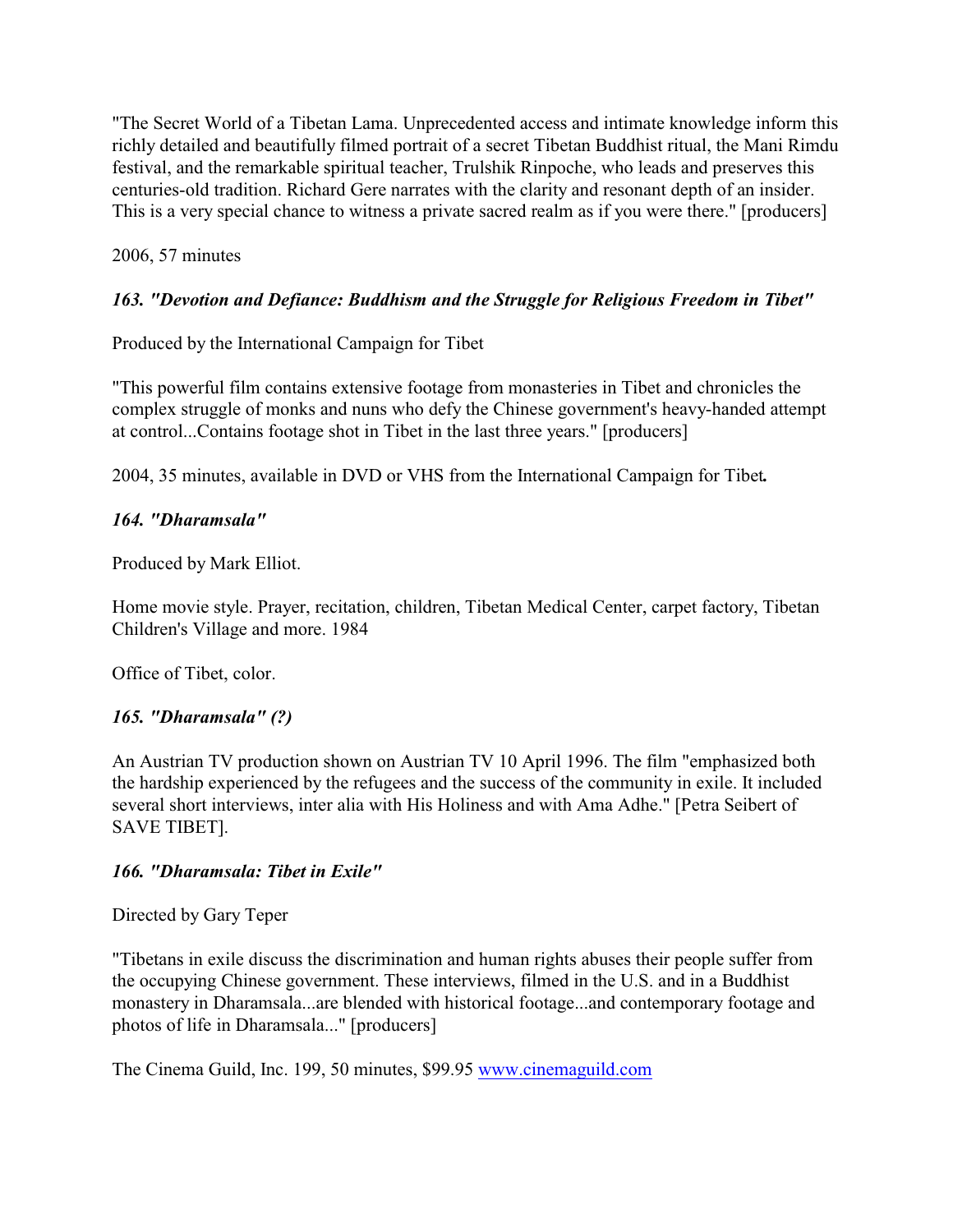### *167. "Dharma: The Meaning of Existence Excellent"*

"Excellent overview of the Buddhist path following the Nyingma categorization of the mineyanas or vehicles and explaining the meaning of the term "Dharma." Taught by Namkhai Norbu Rinpoche Rigpa. London, 1984." [producers]

Meridian Trust. 165 minutes, color. \$74.50

### *168. "Dialectical Practice in Tibetan Philosophical Culture: An Ethnomethodological Inquiry into Formal Reasoning"*

by Kenneth Liberman

Book "enhanced with multimedia software, this original study of Tibetan debate brings a richly detailed, turn-by-turn analysis of monks' formal philosophical reasoning. The points are carefully illustrated in the accompanying video CD of actual debates filmed at Tibetan monastic universities. A ground-breaking study." [producers]

Book is 338 pp. plus video CD. \$ 75.00. Snow Lion

### *169. "Differentiating Between Devotion and Emotion"*

H. H. Gyalwang Drukchen Rinpoche defines "devotion as Understanding." "He also talks about the negativities of sectarianism, and how all beings are looking for happiness, and that happiness comes from the spirit, but mostly we are ignorant of this." [producers] "Sound okay but background hum." [producers]

Meridian Trust. 1995. 76 minutes. \$26.25

### *170. ÐDigital DharmaÏ*

ÐDigital Dharma is the story of E. Gene Smith, the man who saved Tibetan Buddhism. This feature-length documentary uncovers Gene's 50-year journey with renowned scholars, lamas and laypeople as they struggle to find, preserve and digitize more than 20,000 volumes of ancient Tibetan text. Crossing multiple borders - geographic, political and philosophical - Digital Dharma is an epic story of a cultural rescue and how one man's mission became the catalyst for an international movement to provide free access to the story of a people. $\Pi$  [producers]

86 minutes. As of December 2011 in post-production, due 2012.

### *171. "Discovering Buddhism"*

"This wonderfully comprehensive 13-video set touches on the vital points of Tibetan Buddhism. Hosted by Keanu Reeves and Richard Gere, the set features presentations by the Dalai Lama, Lama Yeshe, Lama Zopa and other Tibetan teachers as well as Western teachers such as Thubten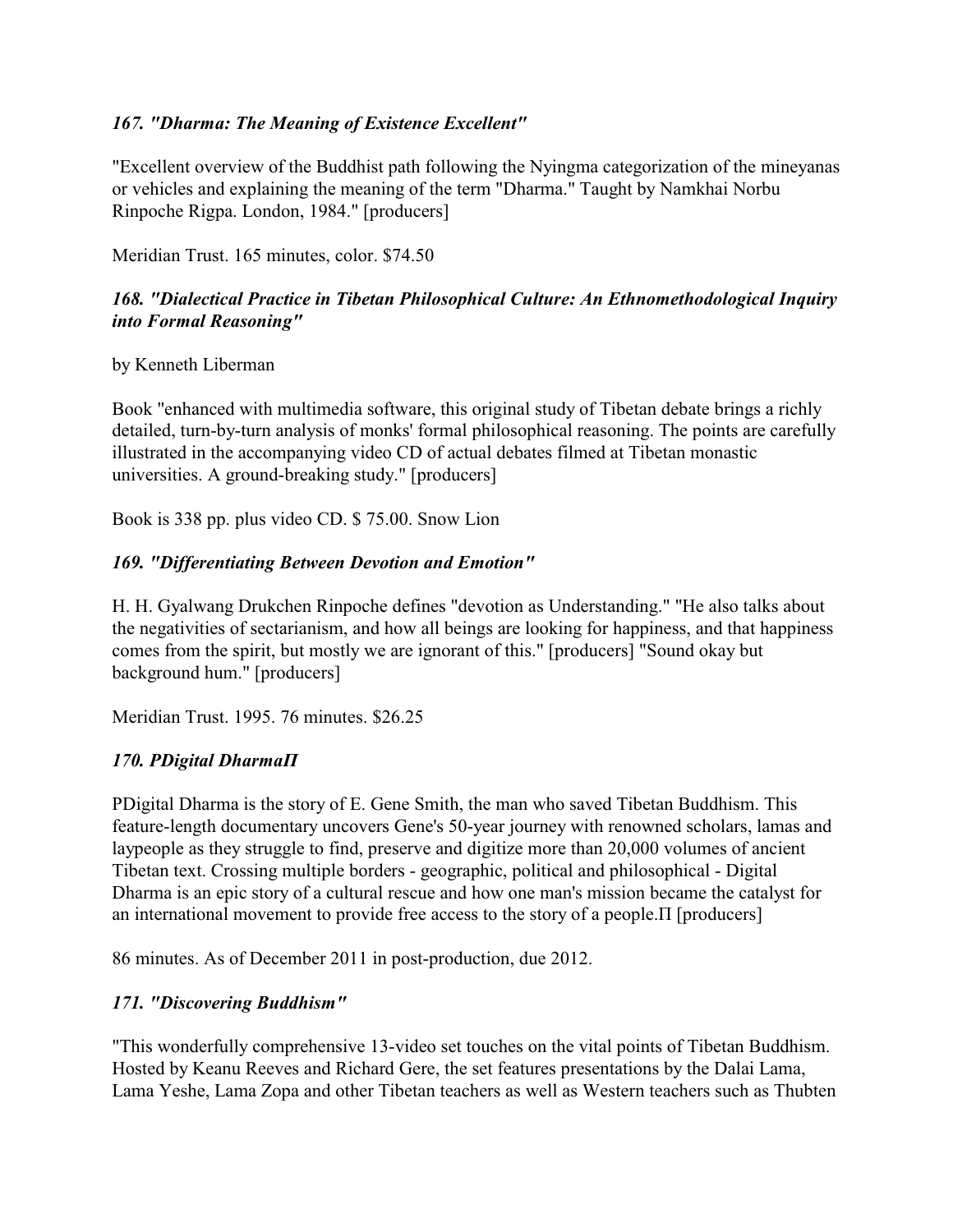Chodron and Sangye Khandro. Clear, accessible exposition of the Mahayana path for both beginners and experienced students." [producers].

Boxed set of 13 30-min. videos. \$ 108.95. Snow Lion

### *172.\* "Dispatches: Undercover in Tibet"*

By Jezza Neumann

"Dispatches reports on the hidden reality of life under Chinese occupation after spending three months undercover, deep inside the region...Tibetan exile Tash Despa returns to the homeland he risked his life to escape 11 years ago to carry out secret filming with award-winning, Bafta nominated director Jezza Neumann ("China's Stolen Children"). Risking imprisonment and deportation, he uncovers evidence of the 'cultural genocide' described by the Dalai Lama.

He finds the nomadic way of life being forcefully wiped out as native Tibetans are stripped of their land and livestock and are being resettled in concrete camps. Tibet reveals the regime of terror which dominates daily life and makes freedom of expression impossible. Tash meets victims of arbitrary arrests, detention, torture and "disappearances" and uncovers evidence of enforced sterilizations on ethnic Tibetan women.

He sees for himself the impact of the enormous military and police presence in the region, and the hunger and hardship being endured by many Tibetans, and hears warnings of the uprising taking place across the provinces now." [producers]

Shown on BBC Channel 4, Apr 4, 2008. 51 minutes.

### *173. "Distinguishing Phenomenon and Pure Being DVD"*

By Khenpo Tsultrim Gyamsto, translated by Ari Goldfield

"A wonderful line-by-linecommentary on the middle section of Maittreyas *Distinguishing Phenomenon and Pure Being*, which gives a detailed analysis of the characteristics of pure being as seen by practitioners of the paths of accumulation and juncture and by bodhisattvas on the paths of seeing, meditation and no more learning." [producers]

Snow Lion, 3 DVD set, 5.5 hours, \$36.00

### *174. "Distorted Propaganda"*

Directed by Jeff Lodas

"Through the window of Chinese propaganda in Tibet, this film looks at topics such as education, entertainment, urban development, religion, political anniversary celebration, and the peaceful liberation of Tibet.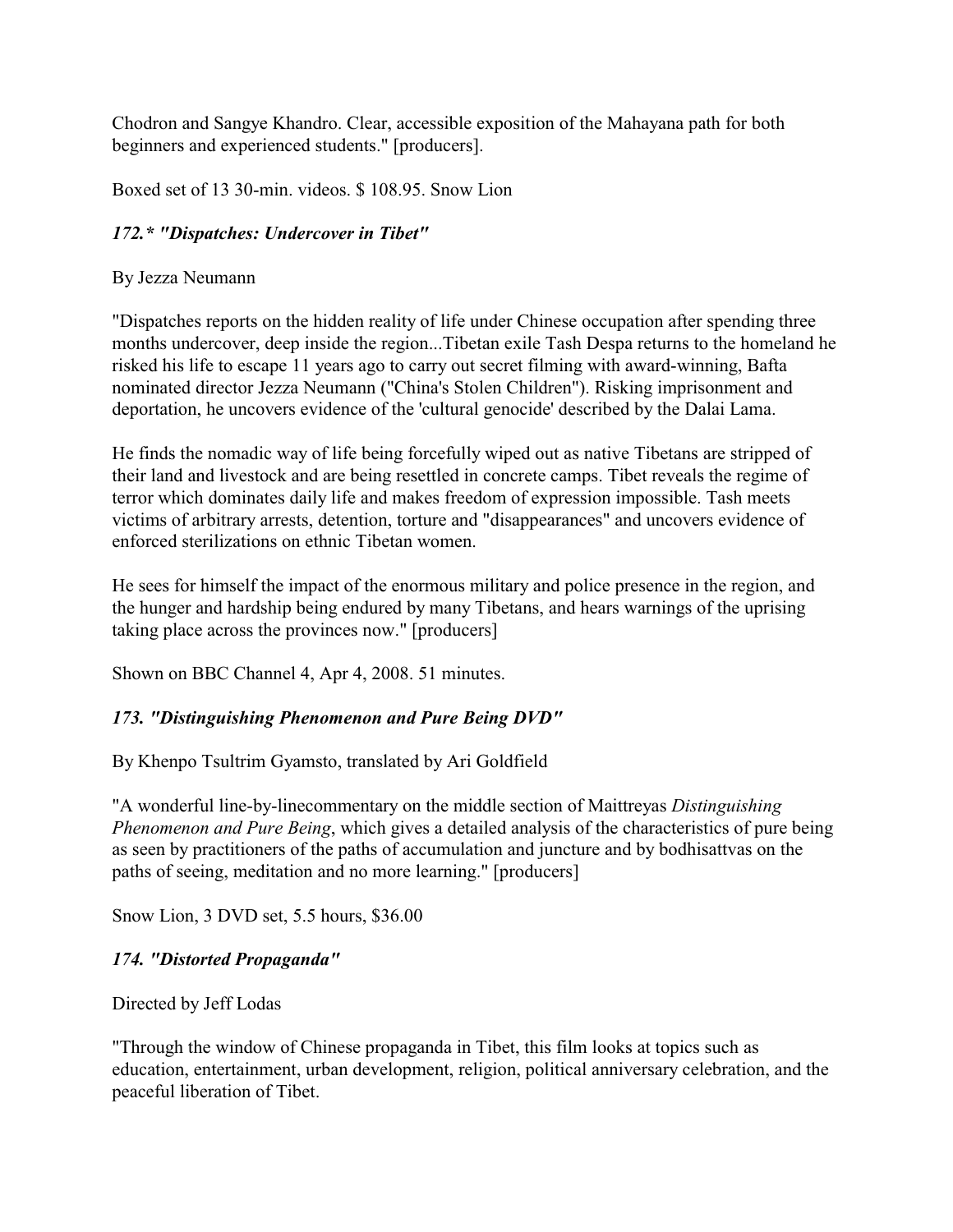Propaganda is ubiquitous in China. Because of Tibet's political situation, many facets of life have a political tone...Who really benefits from it? Who really pays for it? Being Buddhist is synonymous with being Tibetan, and is one of the clearest expressions of national identity. Yet, loyalty to the Communist Party must come before everything, and religion is no exception. 2001 marked 50 years since the arrival of the Peoples' Liberation Army on the Tibetan Plateau...Five interviews reveal what it is like to grow up, live and work with propaganda in daily life. Three anonymous Tibetans discuss their experiences with education, media, and popular music. Interviewed on camera are Chopata Mache, a composer, and Agya Rinpoche, former Abbot of Kumbum Monastery in Amdo and VP of the Chinese Buddhist Association." [producers]

2007. 62 minutes [http://www.distortedpropaganda.com/about\\_dp.html](http://www.distortedpropaganda.com/about_dp.html)

## *175. "Dixie Cups"*

#### Producer: Steven Seagal

A mindless Rambo-type film about the CIA aiding Tibetan rebels in the 1960s. Based on stories told to an American smuggler Jeff Long who was imprisoned in Nepal along with Tibetan CIA-backed guerrillas. "Dixie Cup" is CIA slang for operatives that are expendable. Title changed to *The Soldier and the Snow Lion*. Orville Schell, *Virtual Tibet. Searching for Shangri-la From the Himalayas to Hollywood* (New York: Metropolitan Books, 2000), pp. 61-74. "This film has been delayed by concern over China's reaction." [*Marie Claire*, Sept./97] Unlikely!

### *176. "Dolpo Tulku: Return to the Himilayas"*

#### Director: Martin Hoffmann

"Recognized as a reincarnatioin of a high ranking tulku at the age of 10. Sherpa Sangpo attended a Tibetan monastery in India for 17 years. When he returns to his native Dolpo in Nepal, he has to fulfill his duties as he sets out to develop this forgotten region." [producers]

German. 2009 Tibetan with subititles

### *177.\* "Dorje Shugden"*

Two European television programs devoted to the religious (political?) controversy.

From SF1 (Swiss National Television), "10 vor 10". Four segments shown from 5 January to 8 January 1998; 7 minutes each. Interviews with lamas at Ganden and Sera Monasteries in India as well as numerous Tibetans who have been socially ostracized, threatened with death and generally shunned for continuing to believe in the Dorje Shugden deity. The films show wanted posters and newspaper stories which list family names (including children) and encourage Tibetans to commit some harm to these people. The Dalai Lama denies it all calling the accounts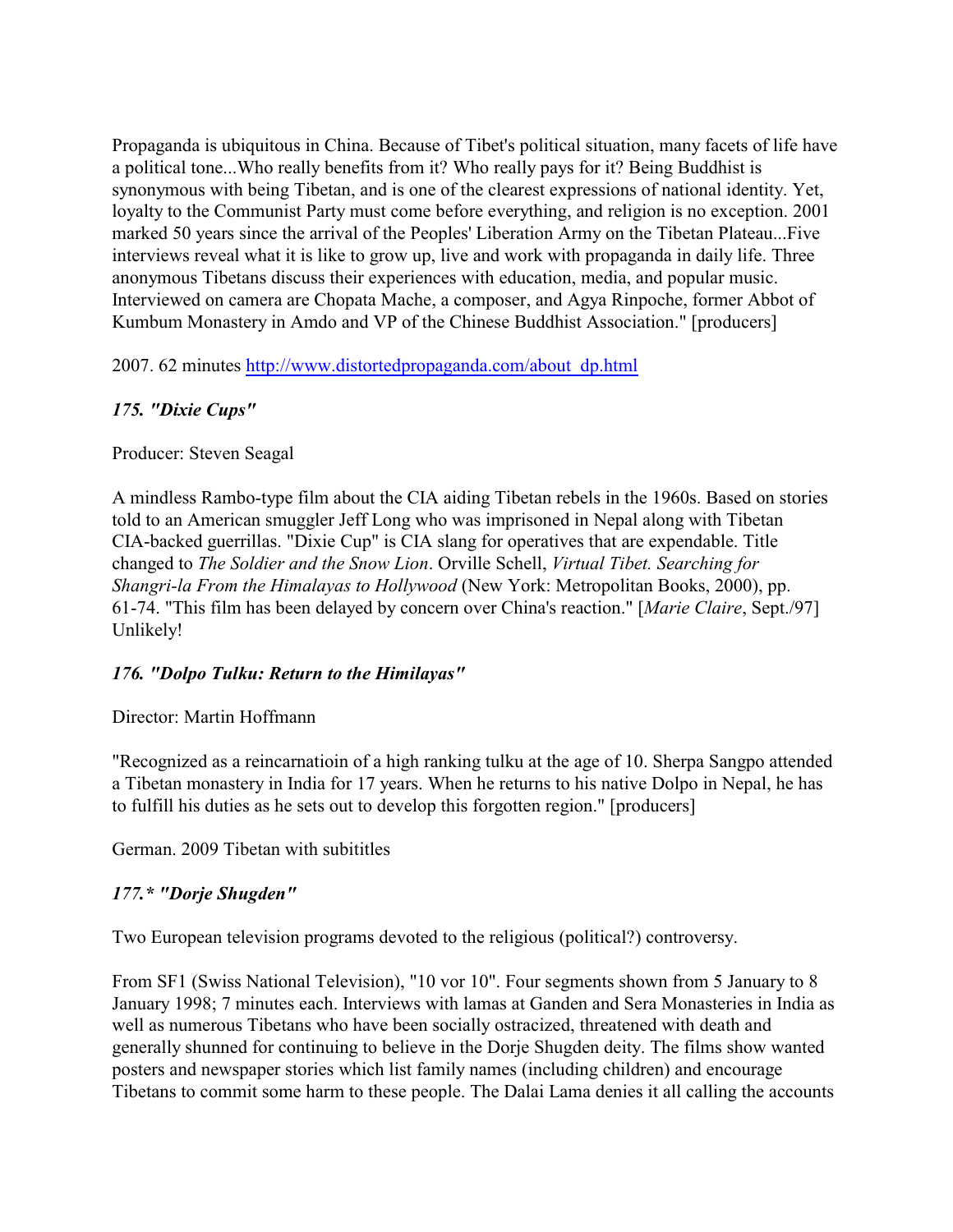"rumors." (Two copies available; one with English subtitles and an uninterrupted 30 minute version with English voice over.)

From NDR (First German Television) the program Panorama aired "Verklart, Verkitscht, Verfalscht" (Transfigured, Sentimentalized, Distorted) on 20 November 1997.

A brief documentary on the Dorje Shugden controversy and the authoritarian rule of the Dalai Lama. Attempts to debunk the myths of Tibet as Shangri-La and the Dalai Lama as perfect. Includes an interview with a journalist who was forced to close down a newspaper which criticized the Dalai lama's negotiations with China. Also depicts Tibet prior to 1950 as a feudal, undemocratic and authoritarian place while equally criticizing Chinese rule. The Dalai Lama denied these film makers an interview while his administration sent a statement blaming everything on China who, it claimed, was financially behind the Dorje followers.

Sadly, neither film explains what the controversy is about simply having the Dalai Lama say that this deity is a threat to him without any explanation as to how or why. These films are a rarity in that they don't deify the Dalai Lama which is usually the norm. [Grunfeld]

Available from Dorje Shugden International[-http://www.tibet-internal.com/ -](http://www.tibet-internal.com/)and [-http://www.he.net/~shugden/](http://www.he.net/~shugden/) )

## *178."Dr. Tenzin Choedak: The Cancer and Aids: The View of Tibetan Medicine"*

Wisdom Films, 120 minutes.

### *179. "Dramgyen: The Lute"*

Produced byTashi Wangdu

"....a short film based on a new Tibetan immigrant family. It is about the trepidation's of a simple family trying to adjust their lives in the western society. Both parents coming from a musician background are unable to secure a good life in the west. They are unable to find "good" jobs.Kelsang, the only daughter of the family happens to be another musical prodigy (in traditional Tibetan instrument). Her father disapproves of her choice. " [producers]

13 minutes. In Tibetan with English sub-titles. <http://www.endlessknotfilms.com/ekf/dramgyen.html>

#### *180. "Dreaming Lhasa"*

Produced by Jeremy Thomas, written by Tenzing Sonam, directed by Ritu Sarin.

"An emotional thriller about the exiled Tibetan community in India shot in 2003 with no publicity, in and around Dharamsala. It's the story of a 30-year-old Tibetan woman who grew up in New York, but returns to Dharamsala to make a film about the exile community to escape her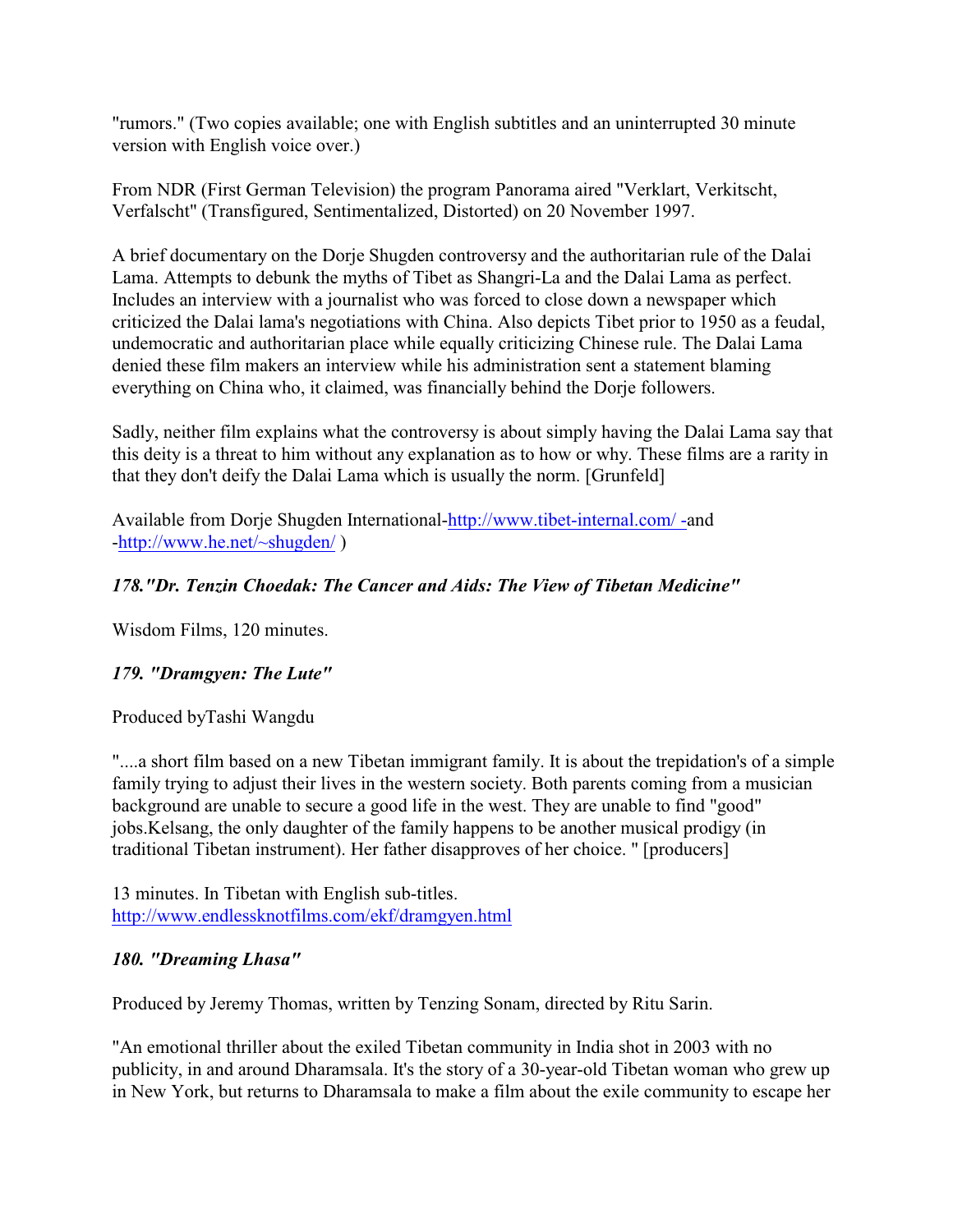crumbling personal life back in Gotham. She hooks up with a disaffected local who spends his time cybersurfing and chasing Western girls; and a mysterious ex-monk recently escaped from political imprisonment by the Chinese. Together they end up on a quest to find a CIA-trained resistance fighter who has been missing for 15 years." (*Variety* , 12-18 July 2004)

India/UK production, 2005, 90 minutes in English and Tibetan

# *181. "Dreaming of Tibet"*

Producer-director John Antonelli, Narrated by Peter Coyote, Michael Tucker and Losang Gyatso

"In isolated communities around the world, particularly in India, Nepal and the United States, Tibetan exiles have created a 'virtual Tibet,' where they have endured and even flourished in the face of overwhelming adversity. "Dreaming of Tibet" follows their arduous journeys from Tibet into exile over a 19,000 foot Himalayan pass. It's a flight that the Dalai Lama took in 1958 and over 150,000 of his followers have taken since then. Most have only minimal clothing and meager provisions to make the life threatening trek. Many die along the way...The film looks at the lives of three extraordinary Tibetan exiles...Ms. Tseten Phanucharas, a political activist who works as a press coordinator for the Dalai Lama's visits to Los Angeles; Ms. Tsering Lhamo, a nurse working with recent refugees in Kathmandu, Nepal; and Mr. Ngawang Ugyen, a monk in the Mt. Everest foothills." [WTN, 9 April 2004]. Won the Audience Award at the Amnesty International Film Festival, 2005.

60 minute documentary. [http://www.dreamingtibet.com](Http://www.dreamingtibet.com)

# *182.\* "Dreams of Tibet"*

Frontline co-production with Ben Loeterman Productions.

WGBH/Boston, WTVS/Detroit, WPBT/Miami, WNET/New York, KCTS/Seattle, 1997 Produced and Directed by Ben Loeterman. Narrated by Orville Schell.

"...seems at times to be a cross between a Hollywood promo and a travelogue...and asks: Are American companies with an eye to the huge Chinese market frightened of speaking out about China's restrictions on freedom in general, and in particular on what this program views as its destruction of Tibetan society?"

"While making little effort to sort out the complexities of Chinese-United States relations, 'Dreams of Tibet" is explicitly critical of the Clinton Administration..." [*New York Times*, 28 October 1997].

Original Air Date: 28 October 1997; available for purchase - Contact PBS Video at 1-800-328-7271. 55 minutes.

# *183. "Drikung: A Faith in Exile"*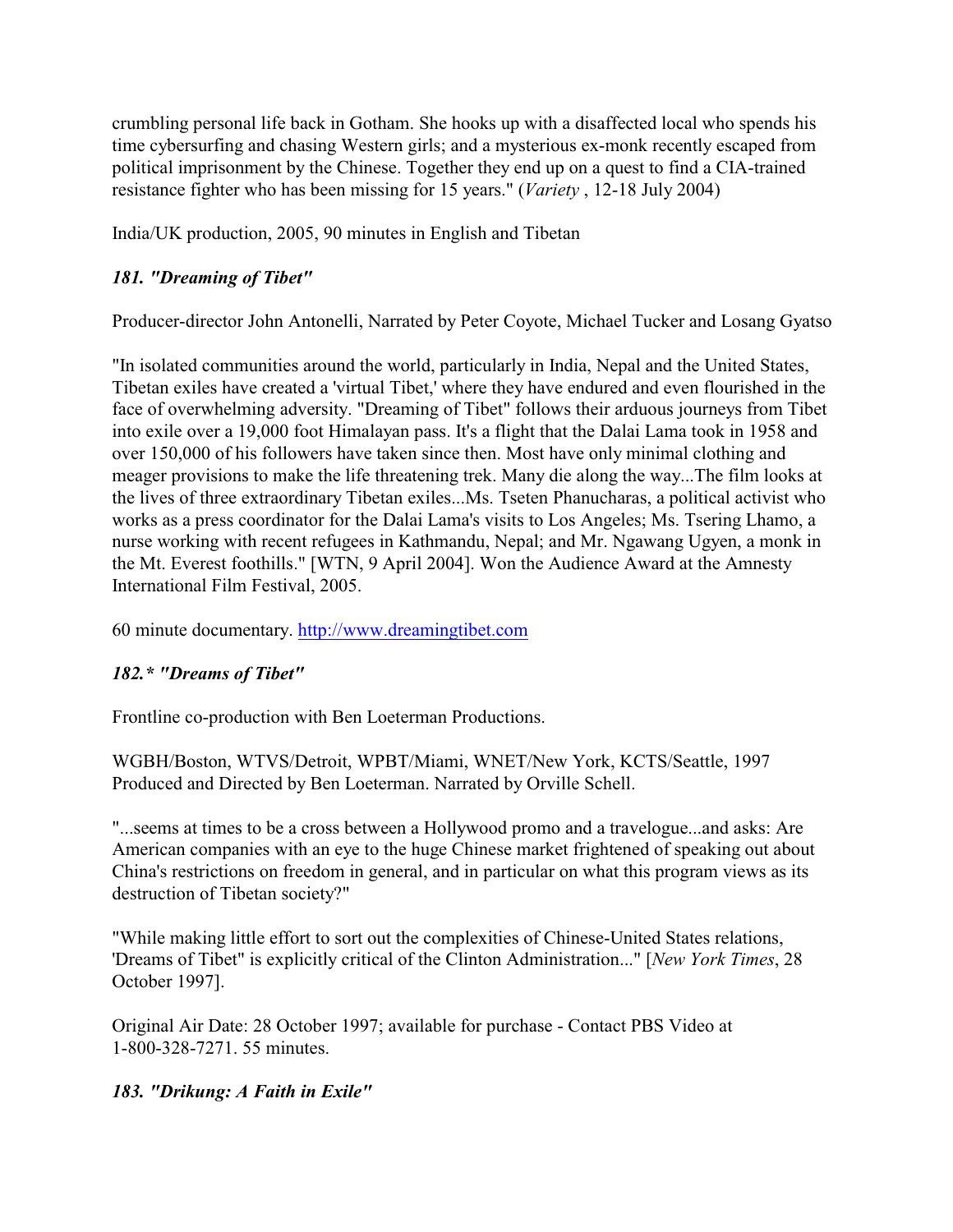"...a documentary on the revival of the Drikung Order in Ladakh, filmed on location in 1979 on the occasion of the Order's  $800<sup>th</sup>$  year. The film centers on the re-establishment of Drikung Chetsang Rinpoche as head of the Order and the ensuing resurgence of Tibetan Buddhism in Ladakh." [producers]

55 minutes. Warren Scott, executive producer, 1925 North Lynn Street, Arlington, VA 22209

## *184. "Du Jiang Tan Xian" (Exploring a River Crossing)*

Directed by: Wenzhi Shi

August First Film Studio. PLA leader Li Yuming gets hurt on a road construction crew in Tibet.

China. 1958.

#### *185. "Dzogchen"*

Restricted teaching available only to those "with authorisation." [producers]

Meridian Trust. 1984. 240 minutes. \$96.00.

### *186. "Dzogchen in Daily Behavior"*

"Taught by Namkhai Norbu Rinpoche. Although recognized as the pinnacle of the Buddhist teachings, the value of Dzogchen lies in its application to our daily activities such as eating and sleeping." [producers] Ilfracombe, Devon, 1984.

Meridian Trust, 90 minutes, color. \$54.50.

### *187. "Dzogchen Teachings by Namkhai Norbu Rinpoche"*

These videos are meant primarily for Dzogchen students and disciples of Rinpoche.

Meridian Trust.

### *188.\* "Early German Travelogues"*

Rare and unusual footage of dance, prayer, and chanting filmed by German documentarians filmed in the North East of Tibet in the 1920's. Includes Cham dances at the Kumbum monastery as well as pilgrims dancing to earn money for their journey to a Tibetan Lama monastery.

Three silent films from the 1920s. Digitalized at the Tibet Film Archive, Rubin Museum, NY.

<http://www.tibetfilmarchive.org/>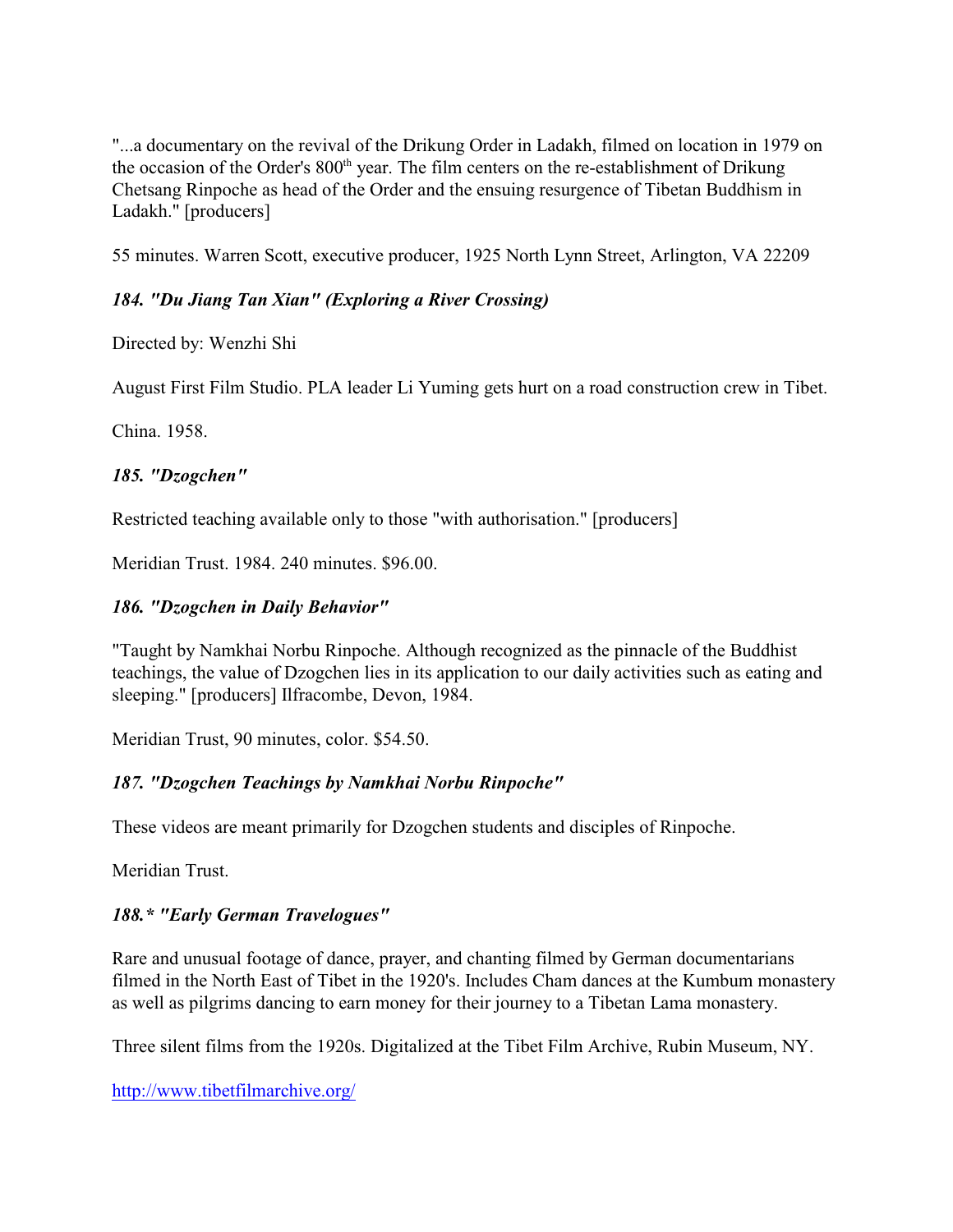### *189. "Echoes From Tibet"*

Music in the lives of Tibetan Buddhists.UK. 1980. 27 minutes.

#### *190. "Eclipsed: The Tragedy of Tibet"*

Film by Anshul Uniyal and Tarini Mehta

"This documentary focuses on the environmental and political reasons why India should be concerned with the Tibet issue. ...explore(s) the geo-political significance of Tibet's ties with India and offers an insight into the inherent links between these two great cultures." [producers]

India. 2007. 24 minutes.

#### *191. " Educating World Citizens for the 21st Century: Educators, Scientists and Contemplatives Dialogue on Cultivating a Healthy Mind, Brain and Heart"*

HH the Dalai Lama, Marian Wright Edelman, Matthieu Ricard and others

"How does one apply the insights of both Buddhism and education? This Mind & Life conference devoted several days to provocative and useful presentations on what the newest scientific research on the brain, changing emotions, and the capacity to learn can teach educators. The audience was wildly enthusiastic as well as moved to tears and to action.

How can our educational system evolve to meet the challenges of the 21st century? How will we educate people to be compassionate, competent, ethical, and engaged citizens in an increasingly complex and interconnected world?

The urgent challenges of a globalized and interdependent world demand a new vision of world citizenship that is not confined to national boundaries, but encompasses moral and ethical responsibilities to all humanity.

An education that will prepare young people to become competent and compassionate world citizens in such a context cannot be measured only in terms of cognitive skills and knowledge, but must address wider aspects of the heart, including skills and qualities of awareness associated with conscious self-regulation, ethical and social responsibility, and empathy and compassion for others.

At the heart of this dialogue is a shared vision of an educational system that nurtures the heart as well as the mind, and that creates compassionate, engaged, and ethical world citizens whose skills and abilities are not only used for personal growth and advancement, but also for the good of the world.

This new, unabridged DVD set beautifully captures all the speakers, including HH the Dalai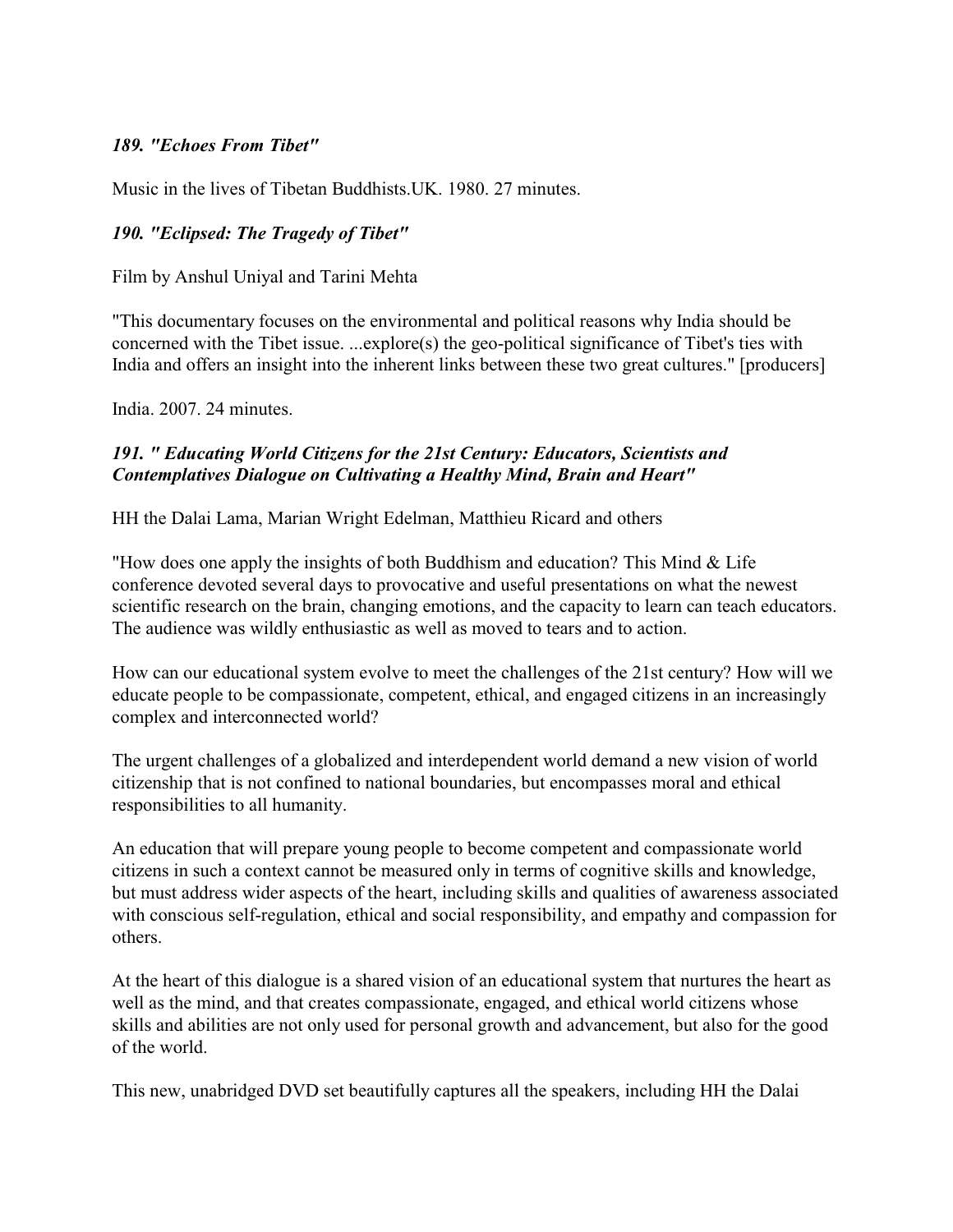Lama, many professors from Harvard, Emory, and other institutions, and Daniel Goleman, science writer for the *New York Times*. Matthieu Ricard and many others also participated. Highly professional, three-camera production." [producers]

6 DVD set. US\$79.95. Snow Lion.

## *192. "Ein Leben fÜr Tibet - Der XIV. Dalai Lama," (A Life for Tibet- the XIV Dalai Lama)*

Director: Albert Knechtel

2005. 88 minutes. France

### *193. "Emmanuel in Tibet"*

Directed by Francis Leroi

French soft core pornography. Part of a series. In this one Emmanuel goes to Tibet where a monk gives her a secret potion which allows her to inhabit other bodies. From this bizarre premise, erotic experiences flow.

1993. 83 minutes.

### *194. "Escape from Tibet"*

Producer: Nick Gray

"This documentary is about a group of young Tibetans escaping from Tibet into India...The journey takes them from sub-zero temperatures at altitudes of 19,000 feet through the searing heat of Kathmandu...before they are registered as refugees, they could face deportation as illegal aliens and be returned to Tibet...All Tibetan who reach Dharamsala are granted an audience with the Dalai Lama who tells them the last thing they wish to hear - that they must return to Tibet in order to preserve Tibet's unique cultural identity which must not be allowed to disappear." [producers]

Very controversial in that the Tibetans were easily identifiable and some were imprisoned and tortured. [See Robert Barnett, "Ethics in China's Wild West," *British Journalism Review*, 2008: 19:49, pp. 50-52.]

50 minutes, International Sales, Yorkshire Television, The Television Centre, Leeds LS3 1JS, U.K. (Tel: 0044-113-243-8233). 1997.

### *195. "Escape Over the Himalayas"*

Director: Maria Nlumencron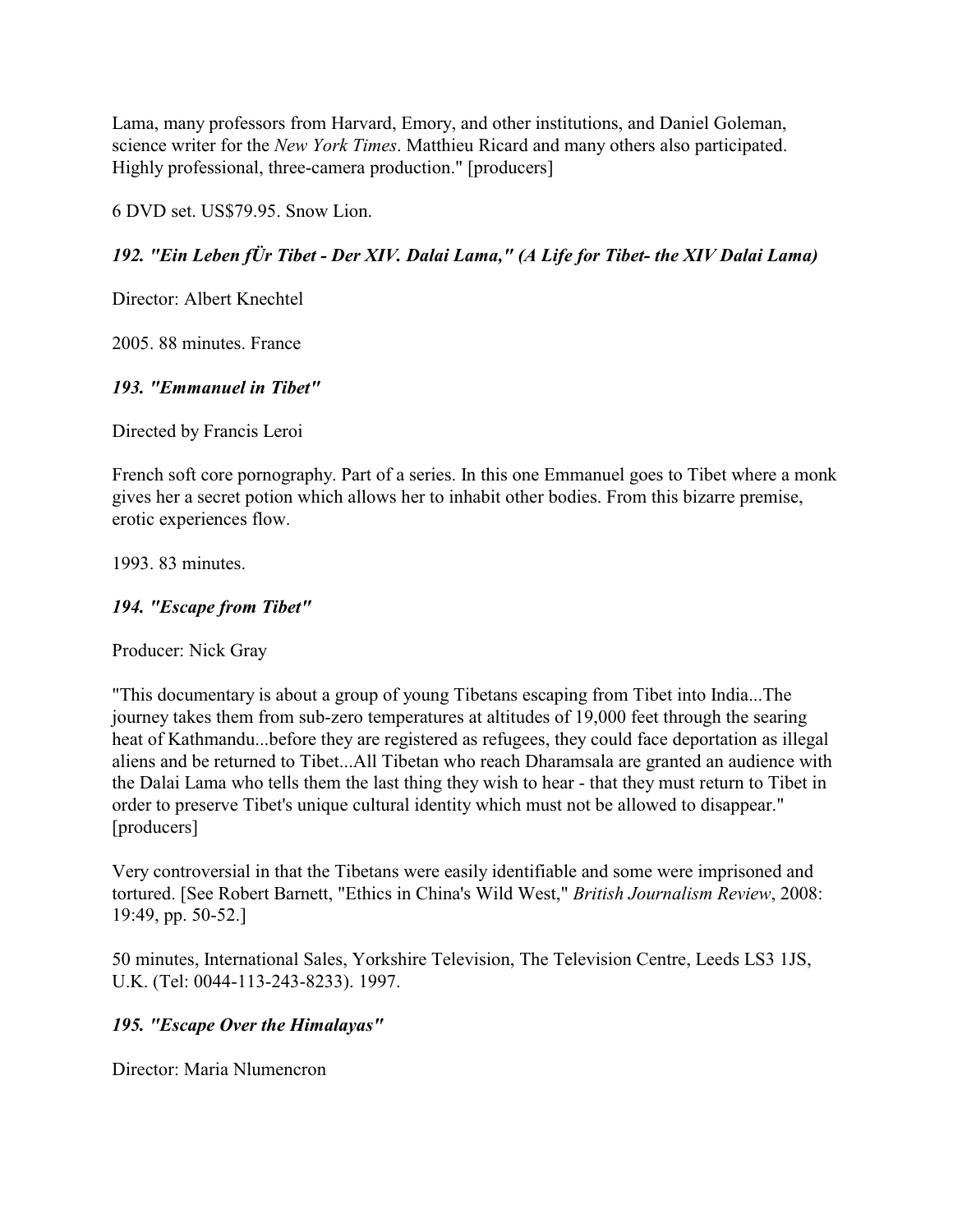"...many parents decide to send their children over the snow-covered passes of the Himalayas into the [sic] Indian exile where the Tibetan government-in-exile has established a first-class educational system. In most cases, the children are accompanied by a "guide" who has to lead the refugee group through the ice and snow, avoiding Chinese road patrols and Nepalese military checkpoints...on 15 April 2000 [the filmmakers] met a group of 13 people [on the Nepali side]...They joined them on their escape until they arrived in Dharamsala." [producers]

30 minutes, In German, English or French (all versions on the DVD). Euro 19.94 available through: http://www.flucht-ueber-den-himalaya.de/english\_sites/film/film.html 2001.

## *196. "Ethics For the New Millennium"*

From a teaching at London's Royal Albert Hall by the Dalai Lama. He "...urges us to link individual happiness to an ethical vision of the world..." [producers]

81 minutes, Snow Lion. \$29.98

# *197. "Everest: A Climb for Peace"*

Produced by The Everest Peace Project and Billy Marchese of Dezart Cinematic.

"Filmed on location in Nepal, Tibet, USA, Israel, Palestine, Jordan, and the U.A.E., Everest: A Climb for Peace - will not be just a "typical Everest film," but a socially relevant documentary about peace, war and the human spirit; an inspirational and educational film, which also happens to have some of the most incredible Everest footage ever shot, including a dramatic rescue from near the summit of Everest. This will truly be a unique and emotionally moving film. The endorsed documentary is being...

The Everest Peace Project is an organization that consists of mountaineers who have come together to promote peace, teamwork, and cultural understanding through the medium of mountain climbing. The Everest Peace Project is not a religious organization nor does it have any political agenda. Its mission is to inspire and to show that people from diverse backgrounds can unite together in a peaceful manner and accomplish amazing things, including climbing the tallest mountain in the world." [producers]

### 2008. <http://www.everestpeaceproject.org/>

# *198. "Expedition to Lhasa, Tibet"*

A CBS-TV documentary about the 1949 trip to Tibet of Lowell Thomas and his son, Lowell Thomas Jr. Shown around 1950.

Shown again in December 2006 at the Wilda Marston Theatre at Loussac Library as a fundraiser for the Alaska Mountain and Wilderness Huts Association.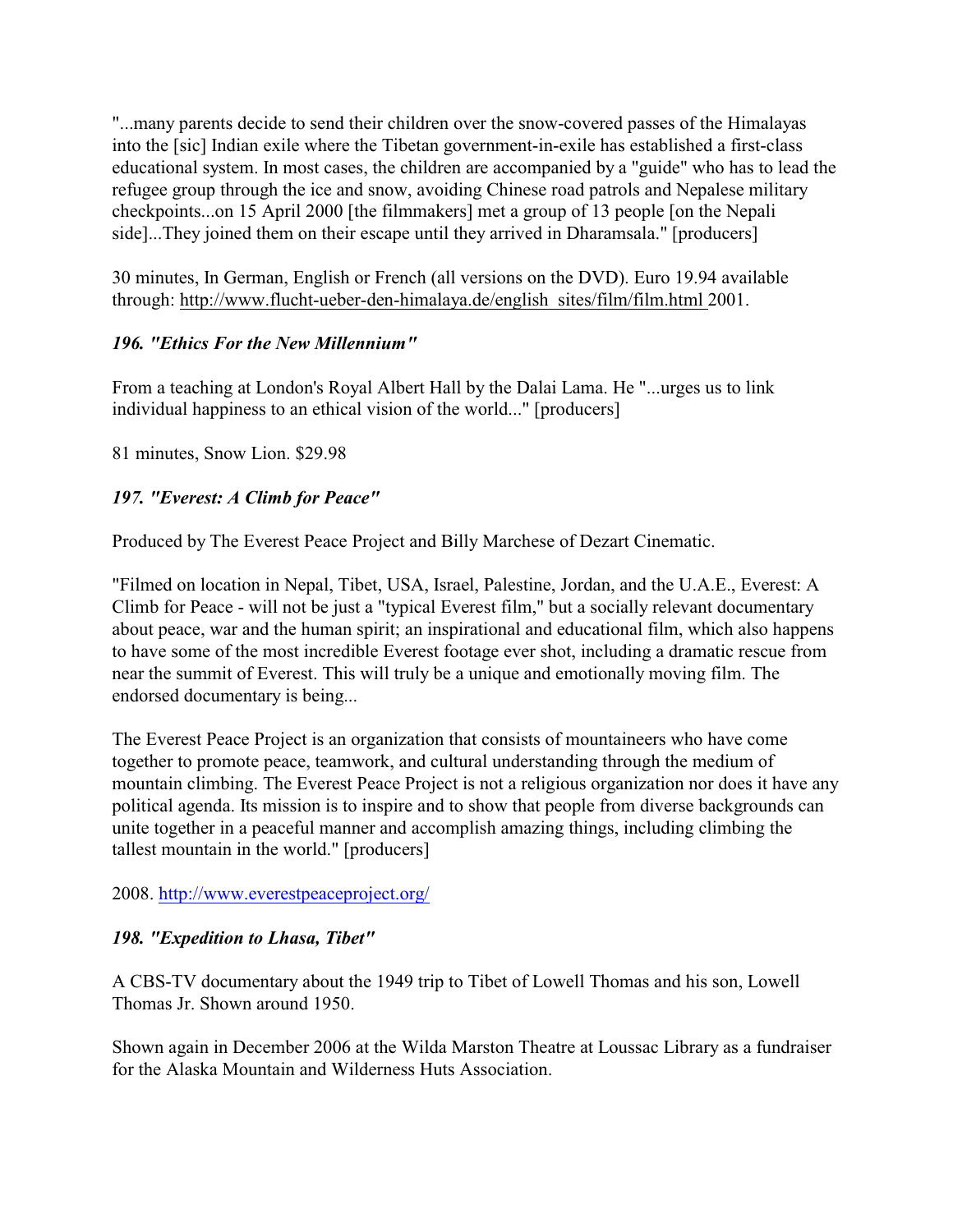#### *199.\* "Everest"*

A MacGillivray Freeman Films production in association with Arcturus Motion Pictures. Produced by Greg MacGillivray, Alec Lorimore, Stephen Judson. Directed by David Breashears, Stephen Judson. Narration by Liam Neeson.

A \$5.5 million IMAX movie (70mm) filmed during the 1996 climbing season made infamous by the death of 8 climbers. The filming stopped when disaster struck while the crew did what it could to rescue people on the mountain. *VARIETY* (3/10/98) says the film handles the deaths "with admirable tact and dignity...The deaths underscore, and themselves receive a fitting commemoration in, the extraordinary proof of human endurance, ingenuity and courage that "Everest" records."

Breashears has climbed Everest on 11 occasions reaching the summit 4 times. The film is accompanied by a book, *Everest. Mountains Without Mercy* (National Geographic Society) [Grunfeld]

44 minutes

### *200. "Exile: The Dalai Lama and His People"*

Produced by Lemra Associates.

Documentary on life in Dharamsala, India, 1978. Features Tibetan settlements in South India and interviews with His Holiness the Dalai Lama and Tibetan Children's Village in Dharamsala. Narrated by William Conrad.

Office of Tibet, 60 minutes, 3/4" video.

### *201. "Exiltibeter zwischen zwei Kulturen"*

Documentary by Swiss director Vadim Jendreyko, 1986. In German.

### *202. "Explorers Crossing the River"(Du jiang tanxian)*

Chinese film directed by Shi Wenzhi in 1958.

### *203. "Exploring the Mandala"*

By Pema Losang Chogyen

"This dynamic computer-stimulated exploration of a three-dimensional mandala represents a unique collaboration between ancient traditions of Tibetan Buddhist meditation and state-ofthe-art computer graphics technology. Pema Losang Chogyen, a Tibetan monk from Namgyal Monastery and researchers at Cornell University's program of Computer Graphics worked for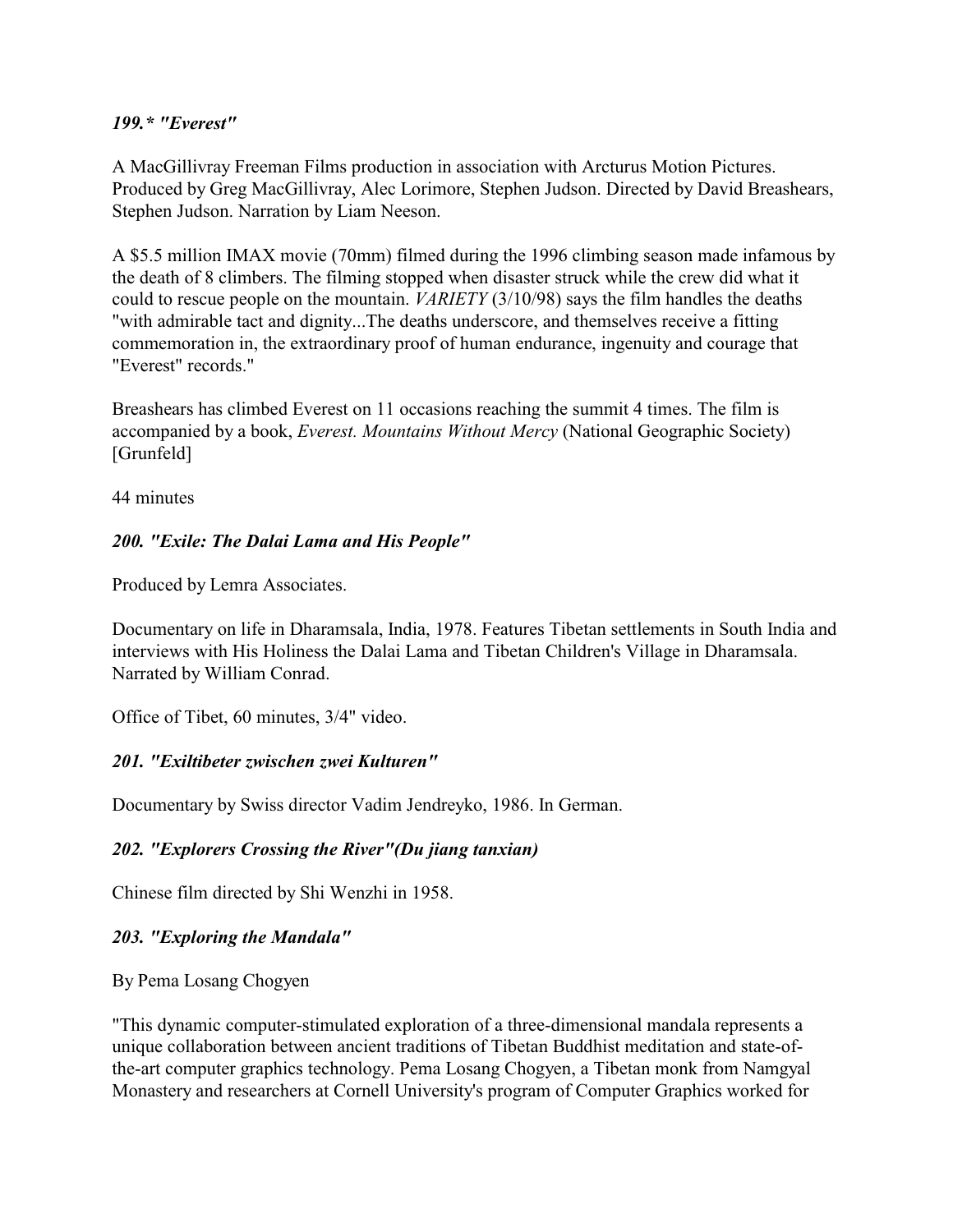more than 2 years to produce this unique video." [Snow Lion]

Snow Lion, 10 minutes

## *204. "Extracting the Essence"*

"Two dynamic interviews by Geoff Jukes and Brian Beresford with Lama Thubten Yeshe in which he explains how to integrate Buddhism into the Western way of life, and then talks about the development of the FPMT Dharma centers Lama Tsong Khapa Institute, Pomaia, Italy, 1985." [Wisdom]

Wisdom Films, 165 minutes. \$61.25. Also Meridian Trust.

### *205. "Eye of the Land"*

By Mark Elliot & Gatesgarth Productions

"...a documentary video on the making of the Tashi Goman Stupa in Crestone, Colorado." [producers]

55 minutes. Snow Lion. \$29.95

#### *206. "Eye on Tibet: A Year in Tibet"*

"This intimate five part documentary series follows a year in the life of the society living in and around Gyantse, Tibet's third largest town. This film is airing as part of our series *Eye on Tibet* .

Episodes:

#### **The Visit**

The Panchen Lama, the highest ranking Buddhist living in Tibet today, pays an unexpected visit to the local monastery and throws the monks into turmoil. In the nearby village of Tangmai, a young farmer's wife is rushed into hospital with complications with her pregnancy.

### **Three Husbands and a Wedding**

It's autumn and everyone is pulling together to get in the harvest, as Dundan worries about hailstones flattening his crops. The local government has installed guns to disperse the clouds and this has put the shaman Tseden, who used to protect the fields with spells, out of a job. Tseden is also helping a local family to arrange their daughter's wedding.

#### **Faith, Hope and Charity**

The monks begin preparations for New Year, one of Tibet's biggest festivals. Lhakpa, a local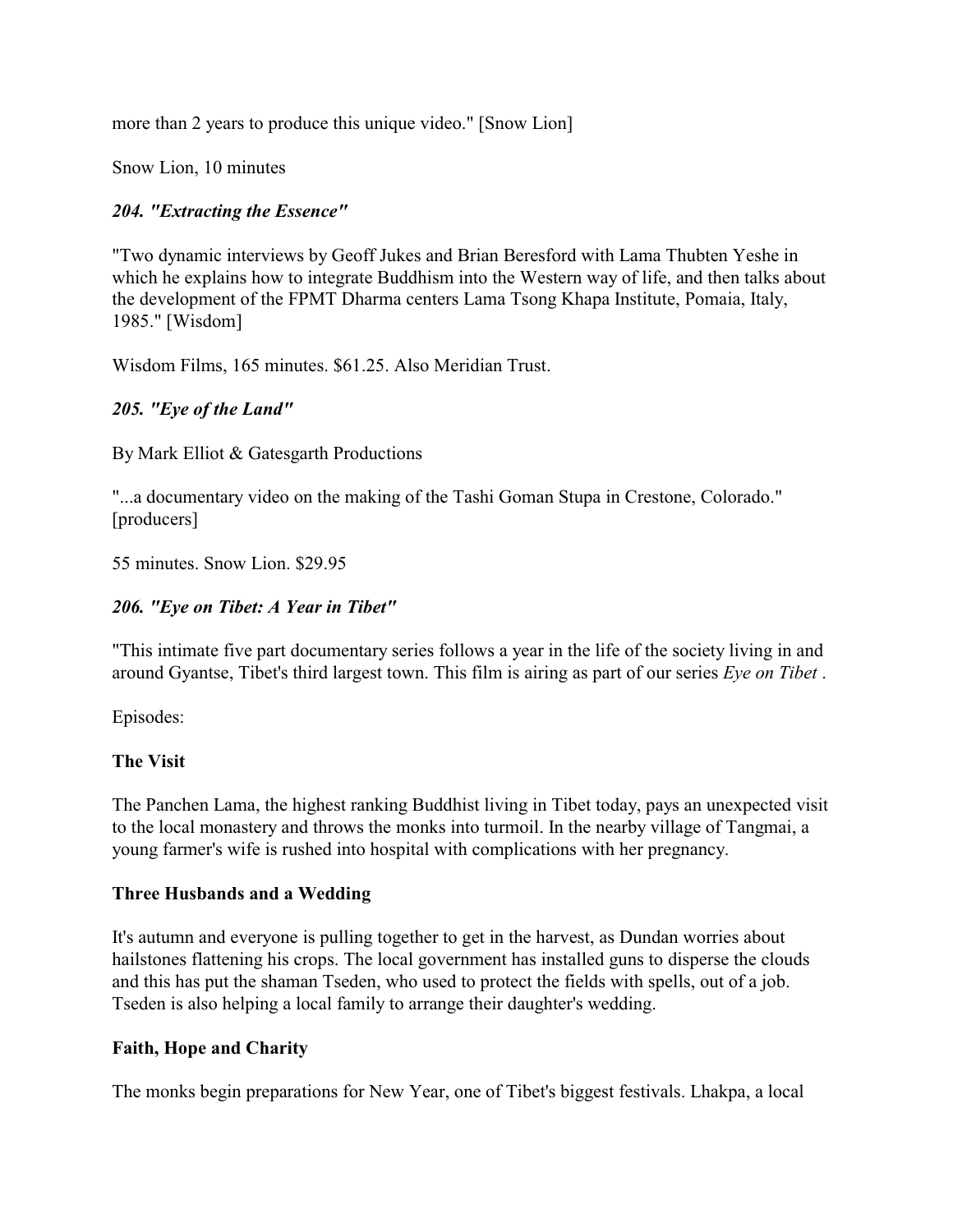rickshaw driver, struggles to earn money as winter approaches. He embarks on a scheme to buy and sell puppies, with disastrous consequences. Hotel owner Jianzang gets involved in a court case which has a surprising outcome. In Tangmai, the doctor cannot cure Lhamo's crippling stomach pains.

## **Monks Behaving Badly**

In the Pel Kor monastery, the director Choephel discovers that some irreplaceable statues have been stolen and the theft gives the local Communist Party an excuse to put in a government 'work team' to weed out monks they think are behaving badly. Lhakpa heads north in search of a lucrative job on a building site, and Butri gets an unpleasant surprise as she approaches her retirement.

## **A Tale of Three Monks**

Deputy head lama Tsultrim has to juggle running the monastery whilst complying with a myriad of government restrictions. Young monk Tsephun lives and works with his master Dondrup, a curmudgeonly old lama. Tsephun helps his master with the day-to-day jobs of cleaning and tidying; in return, Dondrup teaches Tsephun the sutras and scriptures, an essential part of becoming a monk."

2008 BBC-Four. Watch it at:<http://www.linktv.org/programs/yearintibet>

## *207. "Faces of Sorrow"*

Produced and directed y Mary Teal Coleman

"The abuse of the Tibetan people." [producers]

Video, West Hollywood, CA: Dharma Institute, 1991.

### *208. "Fading Shangri-la: Melting on the Sacred Mountain"*

A Michael Zhao production, assistant producers: Laura Chang, Andrew Smeall, executive producer: Orville Schell.

"Mt Khawa Karpo, known by Chinese as Meili Snow Mountain, is among the most sacred mountains in the Tibetan world. It is here in the steep valleys that novelist James Hilton set his Lost Horizon, describing the utopian wonderland of Shangri-La where time stands still. Tibetans have long worshiped this holy mountain, regarded as one of the highest spiritual gods in this mountainous region of China.

Yet as the earth warms, glacier retreat and ice loss here over the last decade have reached alarming levels and the melting is only accelerating. As a result, locals worry that the soul of this holy land - their Shangri-La - is slipping away. With it, a supernatural source of blessing for their people and communities is feared to be disappearing." [producers]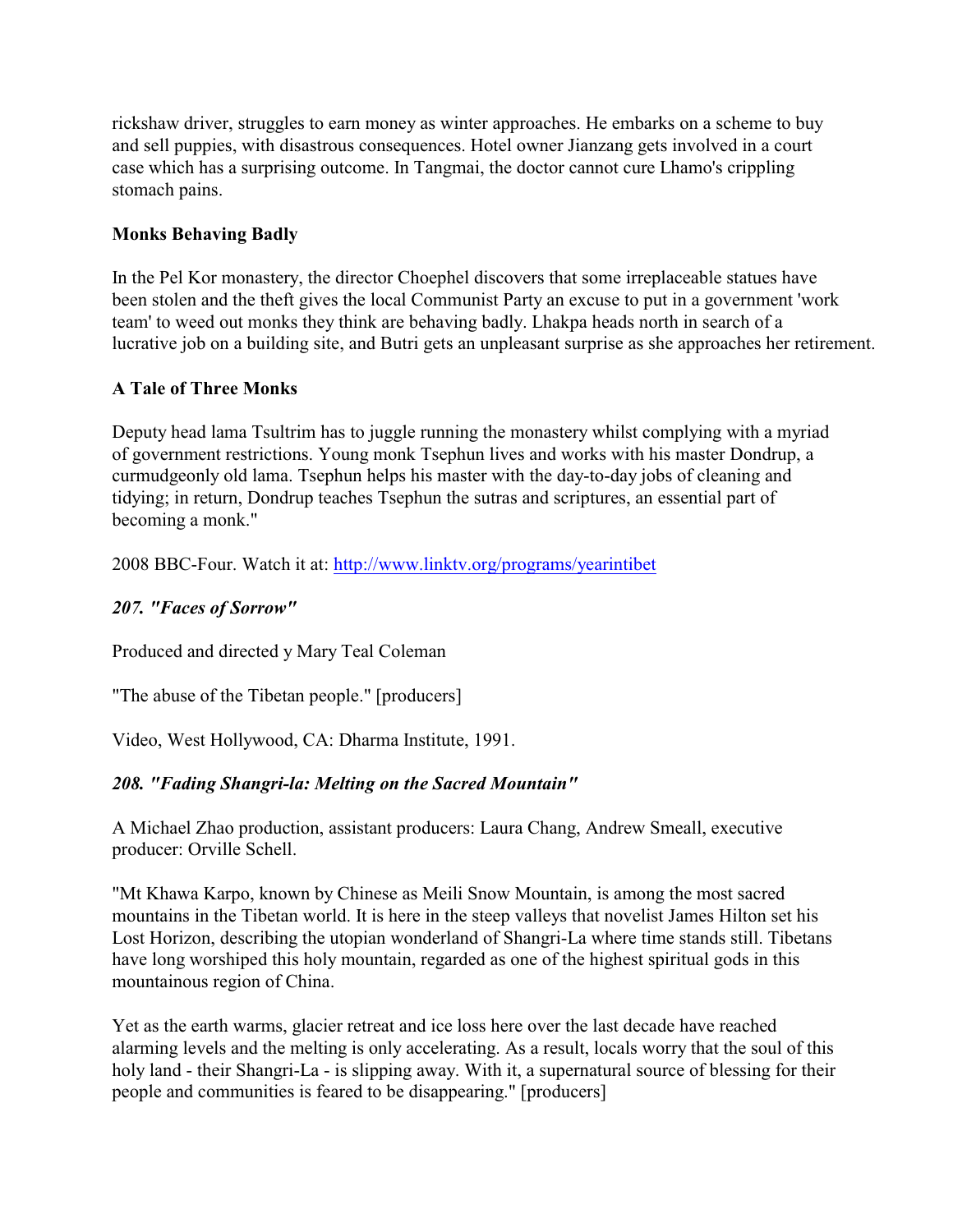http://sites.asiasociety.org/chinagreen/feature-fading-shangrila/

#### *209. "Fei Yue Tian Xian" (Flying Over Natural Dangers)*

Director: Li Enjie

Pilots fly supplies to a team of meteorologists stranded by an avalanche in Tibet.

China. 1959. Beijing Film Studio

#### *210. "Feste Un Gebete in Einem Tibetischen Lama-Koster"*

(A Celebration Prayer for the Lama Koster) Restored and digitalized at the Tibet Film Archive, Rubin Museum, NY:

[-http://www.tibetfilmarchive.org/](http://www.tibetfilmarchive.org/)

#### *211."Films are dreams ... that wander in the light of day"*

"Sylvia Sensiper, a graduate student in visual anthropology at the University of Southern California, traveled to Tibet with a Tibetan refugee to record these images of daily life. In comparing the real world with the dream world of the film " Lost Horizon ", the impact of Chinese occupation on Tibetan society is noted." [producers]

Video Cassette - 20 minutes 1989

#### *212. "Fire Under the Snow"*

Director: Makoto Sasa

"This moving documentary tells the story of Palden Gyatso, a Tibetan Buddhist monk who was imprisoned and tortured by the Chinese Communist Army for 33 years...Palden recounts the brutal torture, interrogations, and starvation he suffered during his confinement. Though he may have received better treatment for doing so, he steadfastly refused to confess to crimes he didn't commit or denounce his fellow Tibetans as traitors. After spending 23 years in prisons and 10 in labor camps, Palden was finally released i7 1992. He escaped over treacherous, snow-covered mountains to Dharamsala, India...*Fire Under the Snow* seamlessly cuts back and forth between Palden's life today as an exile and activist, his haunting memories of prison, and his recurring nightmares...Using a vÉritÉ style, first-time Makoto Sasa mixes these scenes with cringe-inducing archival footage from Chinese prison camps and interviews with experts on Tibet, including the Dalai Lama." [Tribeca Film Festival, NYC, 2008]

75 minutes. 2008. In Tibetan, Italian, English with English subtitles.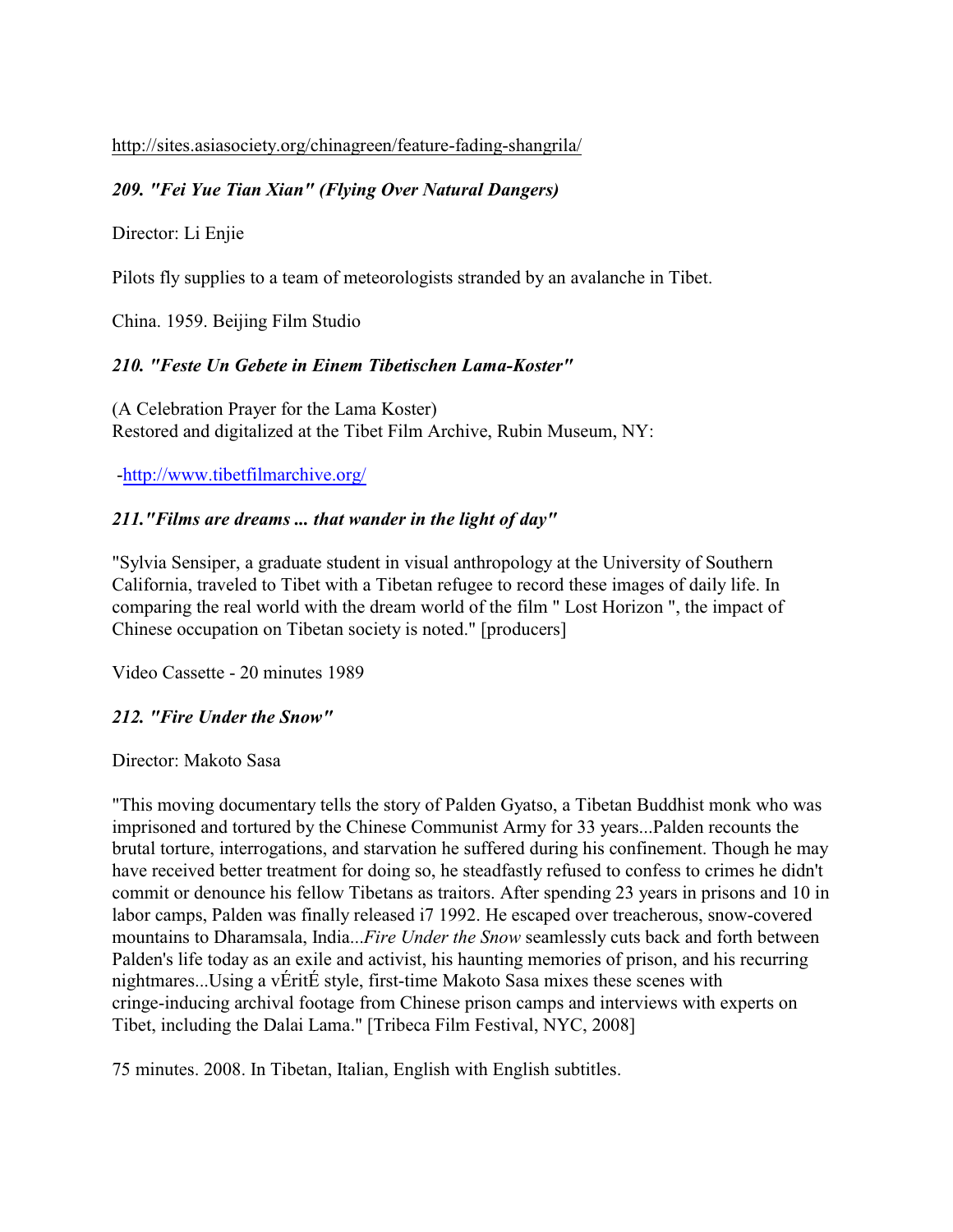### *213. "Five Rites of Rejuvenation"*

"The five rites of rejuvenation utilizes simple movements and visualizations to activate and balance the energy flow in the body. These are the movements described in the books; "The Five Tibetans," and "Ancient Secret of the Fountain of Youth." [Snow Lion]

Snow Lion, 30 minutes.

### *214. "Flucht aus Tibet" (Goodbye Tibet)*

Produced by Jorg Bundschuh

Written and directed by Dorka Gryllus

Loosely based on the real-life story of a female journalist who led a trek of Tibetan refugees across the border about 10 years ago. Set to be a major German movie with big stars.

As of August 2008 still looking for additional funding.

### *215. "Flying Over the Natural Barriers" (Fei yu tianxian)*

Chinese film directed b y Li Enjie in 1959.

### *216. "Folk Dances of Tibet"*

Performance by the Tibetan Music, Dance and Drama Society of Dharamsala.

45 minutes. Office of Tibet.

#### *217. "Following Kunsel"*

Directed by Thupten N Chakrishar; written by Jamyang Dorjee

"Following Kunsel tells the story of a 11 year old budding Tibetan artiste, Tenzin Kunsel, and the challenge to preserve the endangered Tibetan culture in a fast paced, multi cultural society like New York City." [producers]

20 minutes. 2006

#### *218***.** *"Following the Buddhist Path: Geshe Kelsang Gyatso Rinpoche"*

"...shot on location in the U.K. and the U.S. [this film] considers the life of the New Kadampa Tradition's charismatic leader..An exclusive interview with the revered spiritual leader and footage of the NKT's colorful rituals..." [producers]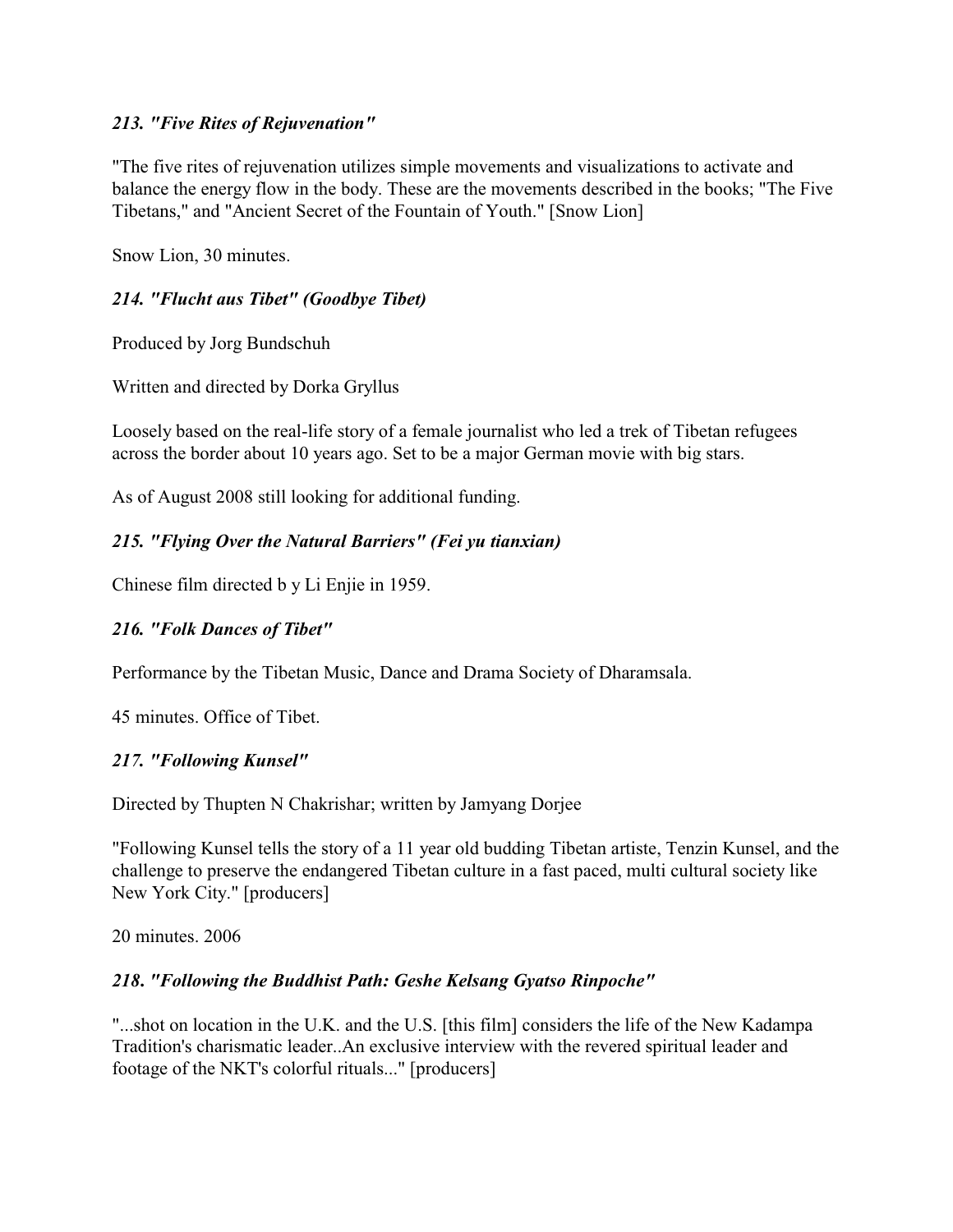Films from the Humanities & Sciences (www.films.com), 84 minutes, video \$149, rental \$75.

### *219. "Forbidden Land"*

Produced by the Canadian Broadcasting Company, 1982.

"This production features the highlights of the three fact-finding delegations' visits to Tibet and the overwhelming reception given to them by the Tibetan people despite restrictions imposed by the Chinese authorities. It also features a brief interview with His Holiness the Dalai Lama." [producers]

Office of Tibet, 30 minutes, color, 3/4" video.

## *220. "Forty-Seven Years in Tibet"*

Narrated by John Cleese and scored by Ruigi Sakamoto.

" 47 Years In Tibet' is a simple 9 minute short film. The film deals with China's occupation of Tibet and raises some interesting questions in comparing the hand-over of Hong Kong in 1997 with the annexation of Tibet in 1951."

"Premiered recently as part of the London Human Rights Watch Film Festival at the ICA the film uses rare historical footage to bring light to the Tibet-Hong Kong-China situation." [Canada-Tibet Committee]

Information: Camilo Gallardo at Satya Productions [\( Camilovski@aol.com](mailto:(Camilovski@aol.com) )

# *221. "Four Rivers" (Chu-bZhi)*

Director: Tenzin Phuntsong

"An experimental composition of sight-specific vignettes based in Western Tibet's remote Mount Kailash region, the source of Tibet's Four Rivers." [producers]

2010. 127 minutes.

# *222. 'Four Sisters from Baima"*

Directed by Zhang Tongdao,

"The Baima tribe is a Tibetan branch that still maintains a matriarchal system. The tribe had lived off the land by hunting and developing a lumber industry. In 1999, as a protective measure against disastrous flooding in the area where the Baima live, the government decided to blockade the mountain area and hunting was no longer allowed. This forced the tribe to change its traditional lifestyle. The four sisters in the documentary are blessed with talents like singing and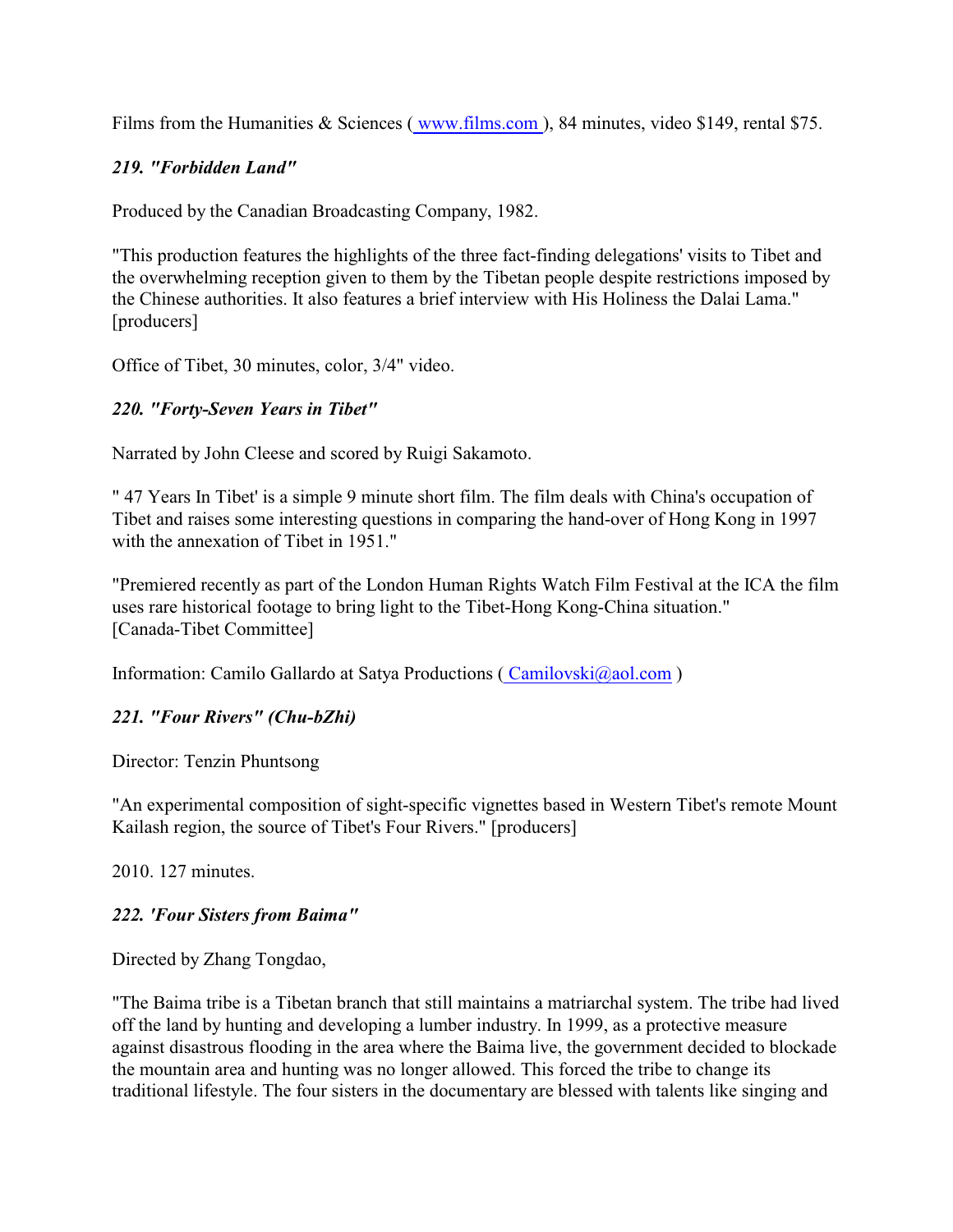dancing, and are among the first to explore the local tourist business. They make money through performing for tourists and this has caused controversy among the villagers. However, some of the villagers follow the four sisters example and join the tourism business. This once quiet village is getting restless." [producers]

68 minutes, 2003

### *223. "Free Tibet. The Motion Picture"*

A production of the Milerapa Fund and the Shooting Gallery in association with Mammoth Pictures Directed by Sarah Pirozek. Produced by Jay Faires and Adam Yauch

A documentary concert film based on the 1996 concert in San Francisco which attracted some 100,000 people. It is a "behind the scenes look at the largest benefit concert since Live Aid...[and] has more solid information about Tibet, nonviolence and rock n' roll than any film to date." [Producers] Includes 20 bands and interviews with performers, audience members and the Dalai Lama. However, it "...must be judged as a lightweight, candy-coated introduction to its subject...torn between the music and its cause, "Free Tibet" is unlikely to fully satisfy those who seek it out for either entertainment or enlightenment...the films lacks a dispassionate yet informed voice to shed meaningful light on the geopolitics of its subject. Worse yet, the well-meaning musicians...display a woeful lack of eloquence and coherence when given the opportunity on film to rally support." [*New York Times*, 11 September 1998]

90 minutes.

### *224. "From Tibet to Turtle Island: A Journey of Spiritual Liberation"*

By the nuns of Khachoe Ghakyil Ling

"Khachoe Ghakyil Ling nunnery in Kathmandu is one of a new generation of Tibetan nunneries established in exile in India and Nepal, where the doors to a classical Buddhist education have been opened to nuns....This video shows the nuns at their monastery and in the U.S. on tour, performing their ritual arts, chanting and sand mandala construction. This video is a fund-raiser for the nuns." [producers]

30 minutes, video \$29.95, Snow Lion

### *225. "Frozen"*

Directed and produced by Shivajee Chandrabhushan

"The film is a sombre journey of imaginative and impulsive teenager, Lasya (Gauri), who lives with her father Karma (Danny), an apricot jam-maker and younger brother Chomo (Angchuk) in a remote village in the Himalayas. Pristine snow capped mountains surround their tiny hamlet and barren harsh land stretches for miles into nowhere. One day the army moves in, settles a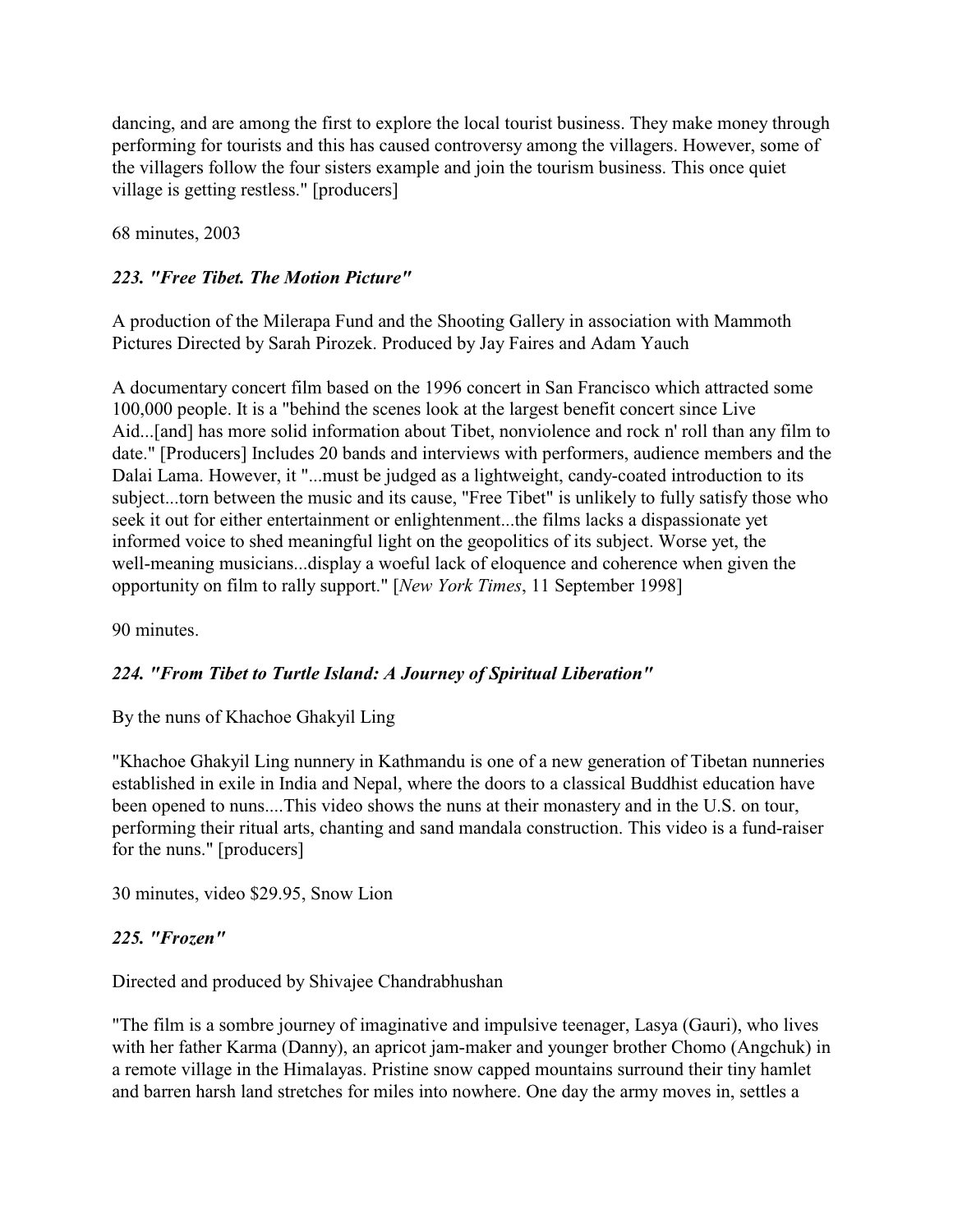hundred yards across their doorstep. The last bit of comfort the family draws from their familiar surroundings changes into a harsh ceaseless irreversible conflict. The film depicts the life of this family whose dream like existence is interrupted by inevitable odds, one after the other.

The film was shot in Ladakh, Jammu & Kashmir, India in February 2006, over 34 days at an average height of 15,000 ft above sea level. The film was shot in colour and was digitally intermediated to black and white. The house where the film was picturised [sic] was built at Stakmo, behind Thiksey Monastery." [Wikipedia]

India. 2007. 109 minutes. Hindi, Ladakhi.

# *226. "Gangla Meido"*

Director: Dai Wei (from China Central Television)

"Meaning "snow lotus" in Tibetan, Gangla Meiduo, a musical film jointly launched by the China Film Group Corporation, China Record Corporation and Tibet Autonomous Region Government starts shooting on November 2 [2005]. The musical film focuses on Tibetans daily life and the progress of modern China's Tibet over the past decades." [producers]

## http://search.tibet.cn:8080/was40/detail?record=1&channelid=23499&searchword=Gangla

## *227. "Garcham"*

Lama dances in Tibet, from the Khampagar Monastery in Kham, renowned for their tantric teachings.

40 minutes. Navin Kamar, Inc., 967 Madison Avenue, NYC 10021.

# *228. "Geheimnis Tibet"* (Secret Tibet)

Directors: H.A. Lettow, Ernst SchÄfer

"In 1938 Nazi leader Heinrich Himmler sponsored an expedition to Tibet lead by several Nazi SS scientists to study the regions flora and fauna, and to take scientific measurements of the Earths magnetic fields. The expedition was also sent to find traces of the orgins of the "Aryan" race in Tibet which was where Himmler thought evidence of could be found. This film is a Nazi era documentary of that expedition." [producers]

1943. In German.

# *229. "General Assembly of Tibetans in Exile"*

Dharamsala, 1985.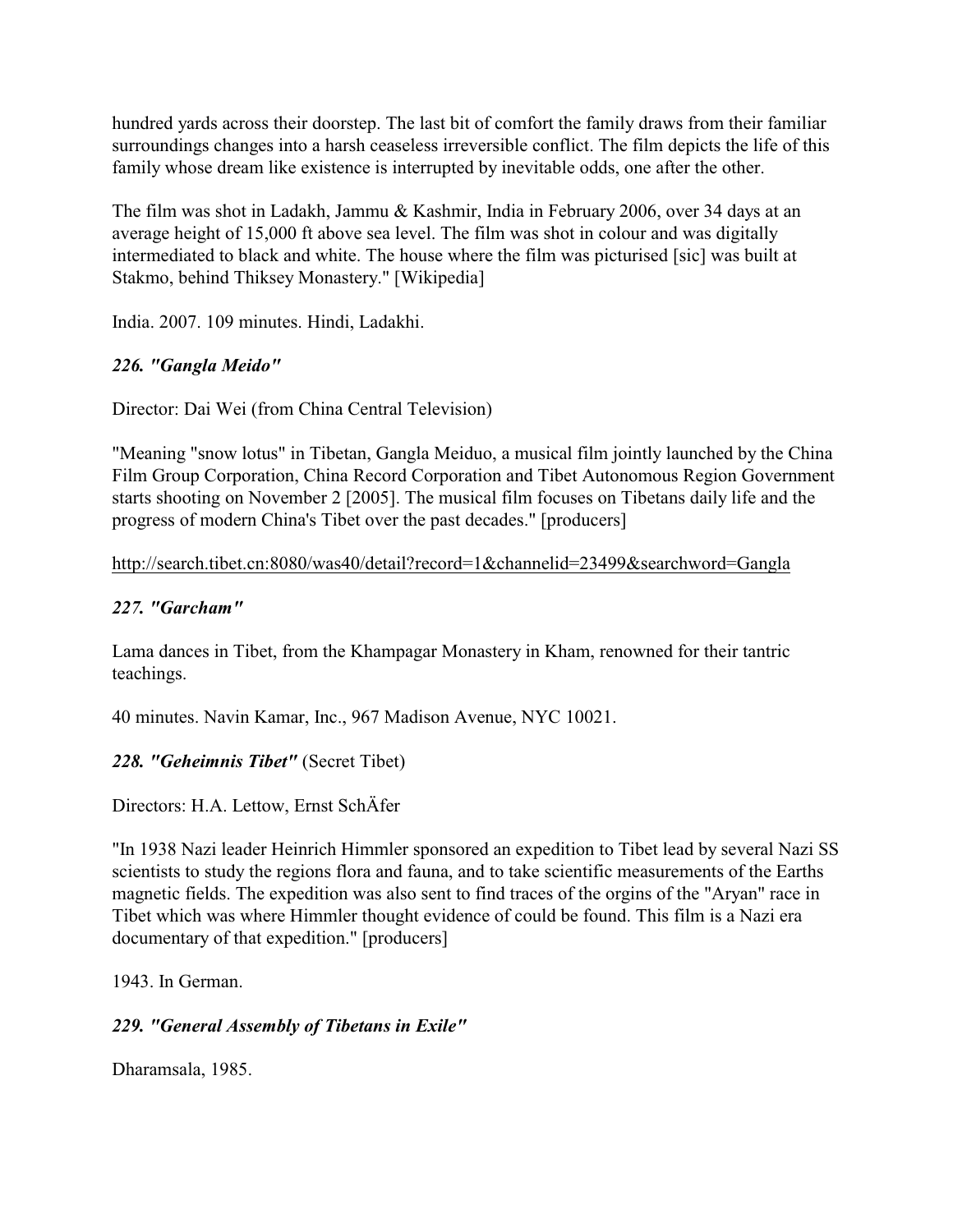Wisdom Films, 60 minutes. (In Tibetan)

### *230. "Generating Wisdom: The Practice of Manjushri for Children."*

"His Holiness teaches refugee children in Dharamsala, India, explaining how reciting the wisdom mantra of Manjushri can help them develop understanding and intelligence." [producers]

90 minutes, color, (In Tibetan) \$35.00. Also Meridian Trust.

# *231. "Ge sar rgyal po" (King Gesar)*

Qinghai TV,1989

In Chinese, the legendary epic. Robbie Barnett collection.

# *232. "Geshe Lhundrub Sopa: My Life East and West"*

"Renowned for his deep understanding of Madhyamika, Geshe Lhundrub Sopa has been living in America since the mid-1960's. He is a professor at the University of Wisconsin, Madison. Manjushri London Centre, 1984." [producers]

Meridian Trust, 60 minutes.

### *233. "Go Through Tibet"*

Tibetan language documentary made to commemorate the  $40<sup>th</sup>$  anniversary of the establishment of the Tibet Autonomous Region and broadcast by Tibet People Broadcast TV Station in August 2005. [http://info.tibet.cn/en/news/tin/t20050809\\_46888.htm](http://info.tibet.cn/en/news/tin/t20050809_46888.htm)

### *234."Gold and Silver Beach" (Jin yin tan)*

Chinese film directed by Ling Zifeng in 1953.

### *235. "Good Medicine: How to turn pain into compassion with Tonglen Meditation"*

### By Pema Chodron

"Tonglen is a simple and elegant meditations system for everyone. Through Tonglen, the difficulties in life can be used as a way to befriend ourselves, accept the past and widen our circle of compassion - this breathing meditation cuts through suffering." [producers]

3.5 hours, 2 videos with study guide, Snow Lion, \$49.95.

# *236. "Gotter von Tibet" [Gotter of Tibet] -in English "Living Buddhas"*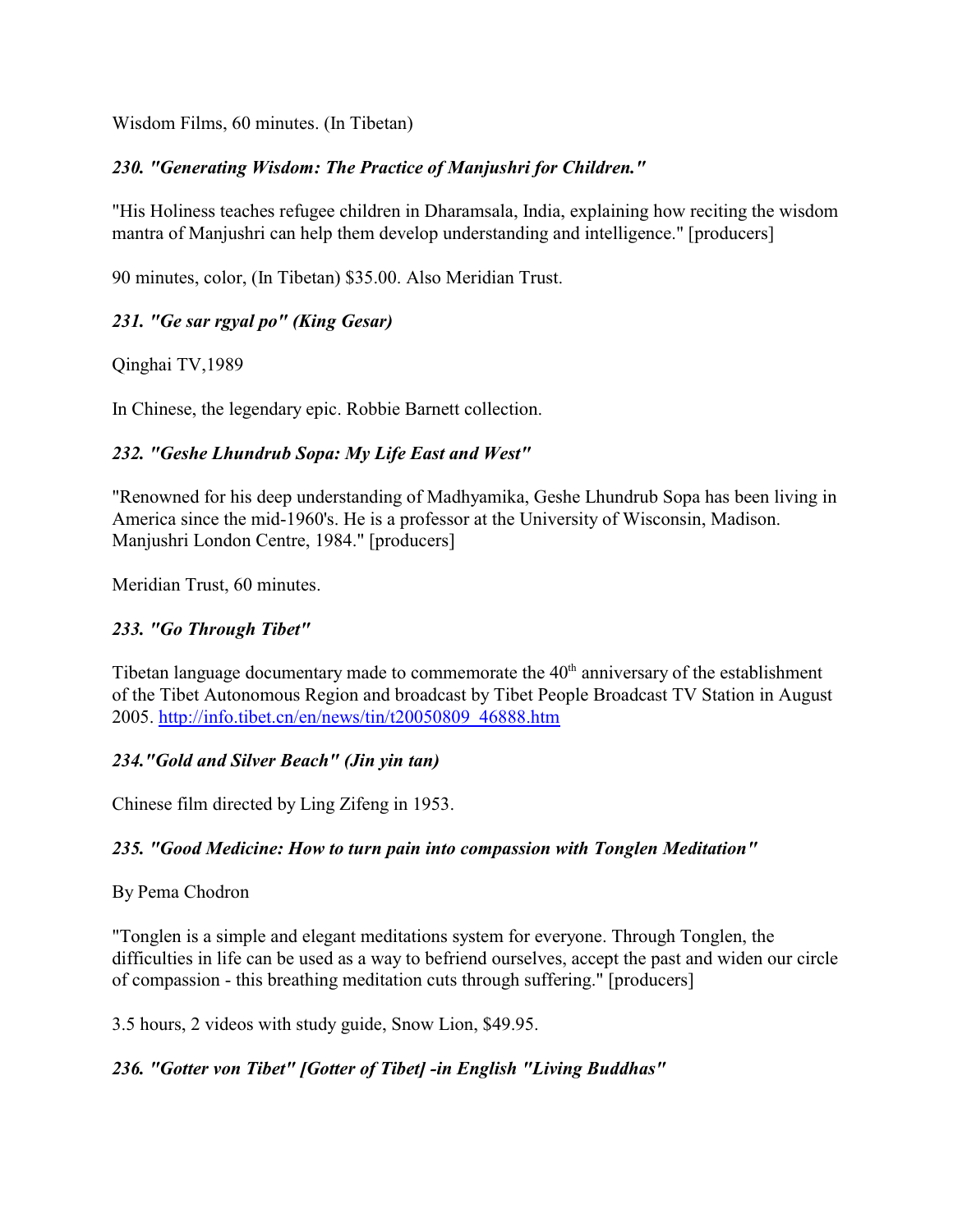Director: Paul Wegener

Starring a famous Danish actress of German silent films at the time - Asta Nielsen.

An expedition of European scientists to a Tibetan lamasery is led by Professor Campbel (who spells his name with only one 'L', possibly because he's searching for the one-L lama) along with his beautiful young wife. They cross paths with the High Lama (Paul Wegener) who is in the middle of conducting some hideous insidious invidious rituals which require the sacrifice of a nubile young female.

German. Silent. 1924.

### *237. "Green Tara Initiation"*

The Dalai Lama explains the Green Tara Initiation and performs it.

Meridian Trust. 1988. 165 minutes. \$52.50

*238. "Gser dngul thang"* (Gold and silver plain)

Cinema film made in China, 1950s. Story of the liberation of the serfs. Robbie Barnett collection.

*239. "Gubao"* (Rma yul Btsan rdzong, Watchtower)

Qinghai TV,1991

The history of Tibet's "liberation" in the 1940s. The Chinese Communist Party vs the Guomindang in Amdo.

Several episodes. Robbie Barnett collection

### *240. "Guide to the Bodhisattva's Way of Life"*

By H.H. the Dalai Lama

"Eight video tapes averaging two hours each. Teachings about the practice of patience in Tucson in 1993. It is a detailed commentary of Shantideva's classic work which focuses on the practices of bodhisattvas. Each session concludes with a 1 hour question and answer period." [Snow Lion]

Snow Lion, 16 hours.

### *241. "Guru Yoga: Teachings of HH Penor Rinpoche"*

by H.E. Penor Rinpoche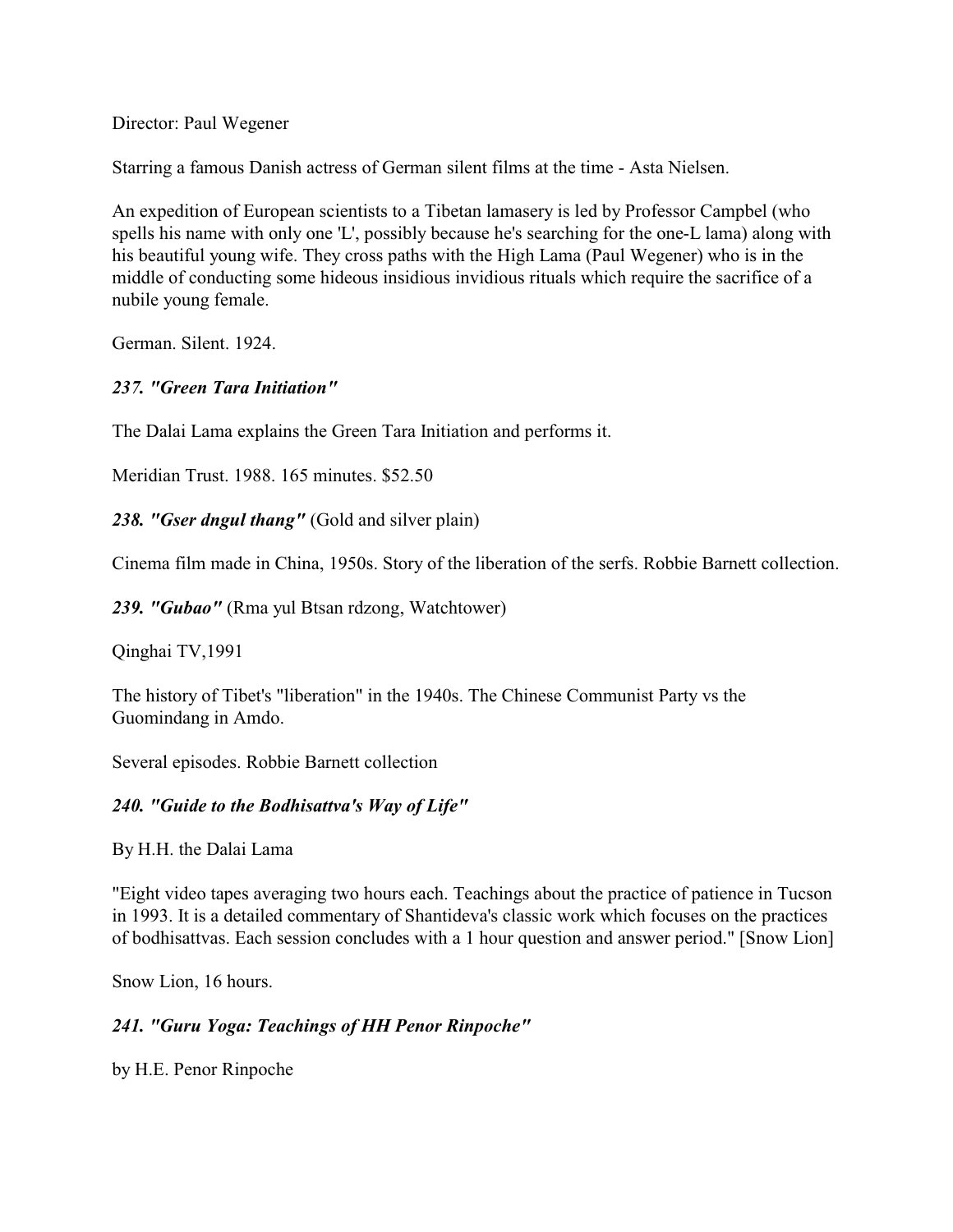"This DVD teaching on the Preliminary Practice of Great Perfection Buddha in the Palm of the Hand comes with a booklet detailing the teachings and practice.

The most important need in a human life is the need for spiritual guidance. In this film, H.H. Pema Norbu Rinpoche offers a lecture on the Grand Perfection, touching upon five themes: Perfection, as a rare experience; the unexpectedness of death; life migrates without ending; the power of karma; and reliance on a Grand Master. Suitable for beginners and continuing students. Translations are given in both Chinese and English." [producers]

63 min. DVD with booklet. Snow Lion. \$ 24.95

# *242. "Gyaidar Living Buddha"*

General Producer: Gao Jianmin & Tan Hong, Producers: Jia Xiaochen & Wang Yuanfeng, Director: Yang Tao

"For celebrating the 40th anniversary of the foundation of China's Tibet Autonomous Region, a 20-volume TV series "Gyaidar Living Buddha" will be shown on CCTV 1 from December 2 [2005]. Drawing materials from the story of 5th Living Buddha Gyaidar, the TV series "Gyaidar Living Buddha" mainly focuses on the religious figure, Living Buddha Gyaidar during the Peaceful Liberation of Tibet. It stresses the relationship between Living Buddha Gyaidar and China Communist Party, the contribution he made for the peaceful liberation of Tibet and his exploration to Tibetans' life." [producers]

<http://zt.tibet.cn/english/zt/2005focus2/index051206.asp>

# *243. "Gyalyum Chemo - The Great Mother"*

Produced and directed by Rosemary Rawcliffe

"This is the first of a trilogy of one hour films on women in Tibet called 'Women of Tibet.' This film "recounts the compelling life story of Dekyi Tsering, the mother of one of the world's leading ambassadors for peace, His Holiness the 14th Dalai Lama. During the course of her extraordinary life, Dekyi Tsering, known by Tibetans as "Gyalyum Chemo" or "Great Mother," gave birth to 16 children, only seven survived, three of whom were recognized as incarnate lamas.

The film weaves together a rich life history of anecdotal threads and personal reflections from Dekyi Tsering's children, grandchildren and friends who share the details of her long and full life. With never before seen photographs from their family collections and rare footage of Tibet, our film offers a rare glimpse into Tibet's first family and the woman who inspired them." [producers]

2006. 1 hour. Frame of Mind Films, 1009 Kains Avenue, #2, Albany, CA 94706, Phone: (510) 524-1926, Fax: (510) 558-8799, E-mail: - [rosemary@frameofmindfilms.com; -](mailto:rosemary@frameofmindfilms.com)and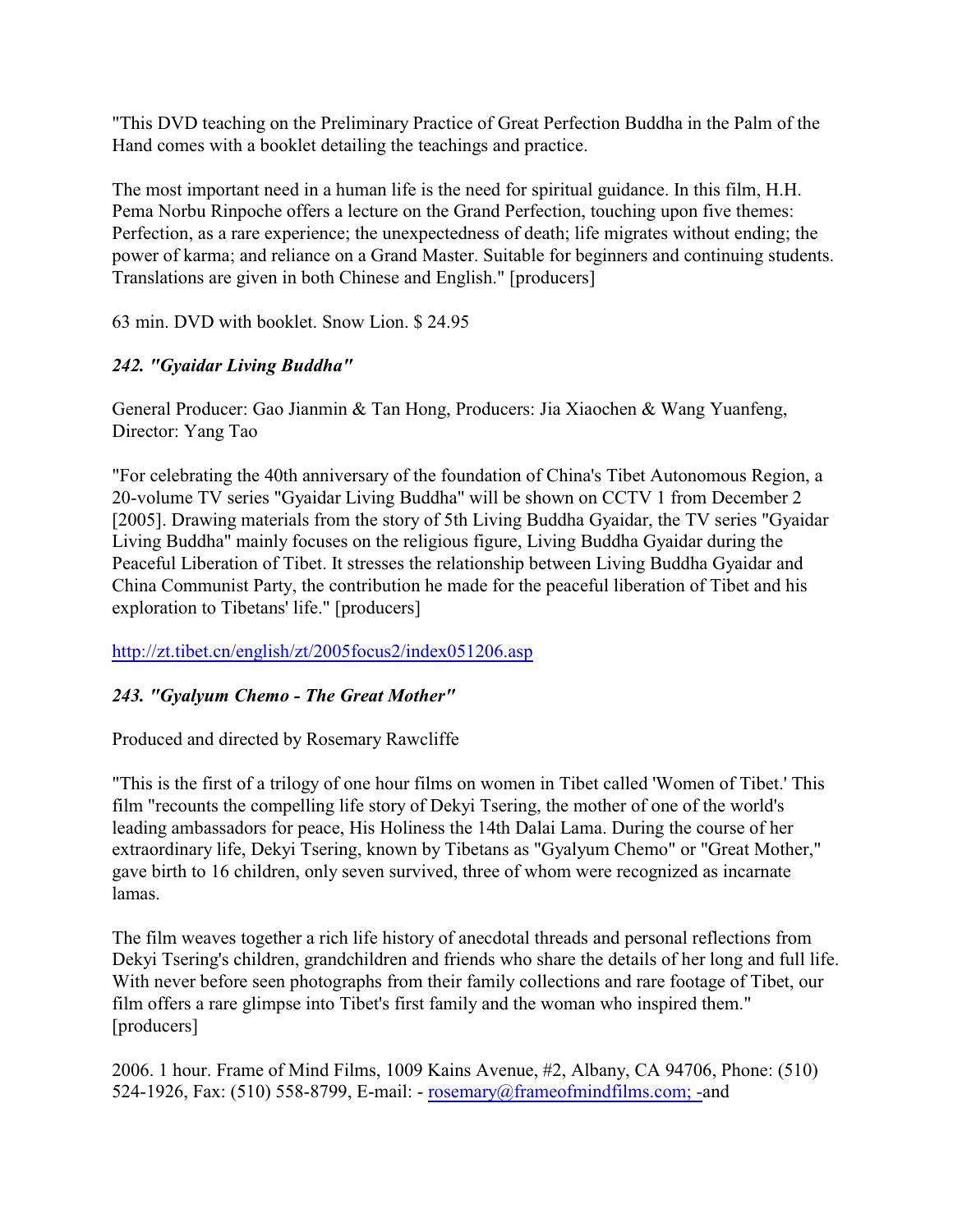[-www.womenoftibet.org](http://www.womenoftibet.org)

### *244. "Harmony in Diversity: How to Move From Conflict to Compassion"*

"In a program taped in May 1997 on his trip to the United States, His Holiness, the 14th Dalai Lama of Tibet, outlines his ideas for building a better future for our children by accessing the vast knowledge and compassion of the different cultures of the planet." [Catalogue]

50 minutes; from Explorations, Tel 1-800-720-2114/Fax 1-800-456-1139, \$19.95

### *245. "Harrison Forman's Film on Northwestern Tibet"*

Forman was a prominent American foreign correspondent in China during the 1920s and 1930s."From 1929 to 1931 Harrison Forman traveled in Tibetan areas photographing people, lamasaries, monks and religious festivals. Among the many lamaseries he visited were Kumbum, Lhabrang Gomba, Tashikyl and Drukh Kurr Gomba. This film is a product of a hand held camera." [producers]

## *246. "Healing Oracles of Ladakh"*

### By Elan Golomb

"We are beginning to realize that Western concepts of health and disease are not universally recognized as effective in promoting and maintaining well-being. This video candidly shows native Ladakhi medicine women treating patients. They go into trance and healing oracles speak through them." [Snow Lion]

Snow Lion, 28 minutes. Also Mystic Fire Videos.

# *247. "Heart of Tibet"*

Produced by Martin Wassell; written and directed by David Cherniack.

"Introduced by former U.S. President Jimmy Carter, this program offers an intimate portrait of His Holiness the 14th Dalai Lama. Exclusive 24-hour access over three weeks provided a variety of rare contemporary footage of His Holiness as a simple Buddhist monk starting his day at 4 a.m., a world statesman addressing an international press conference and a tantric master performing the religious ceremony, Kalachakra in Los Angeles in 1989. A compassionate man dealing with complex ideas, the Nobel Peace Laureate discusses the importance of the human heart. The film includes a chronological portrayal beginning in 1959 of the Tibetan struggle." [Mystic]

Mystic Fire Video, 59 minutes, color, 1993, US\$29.95.

# *248. "Heart of Tibet: An Intimate Profile of His Holiness The Dalai Lama"*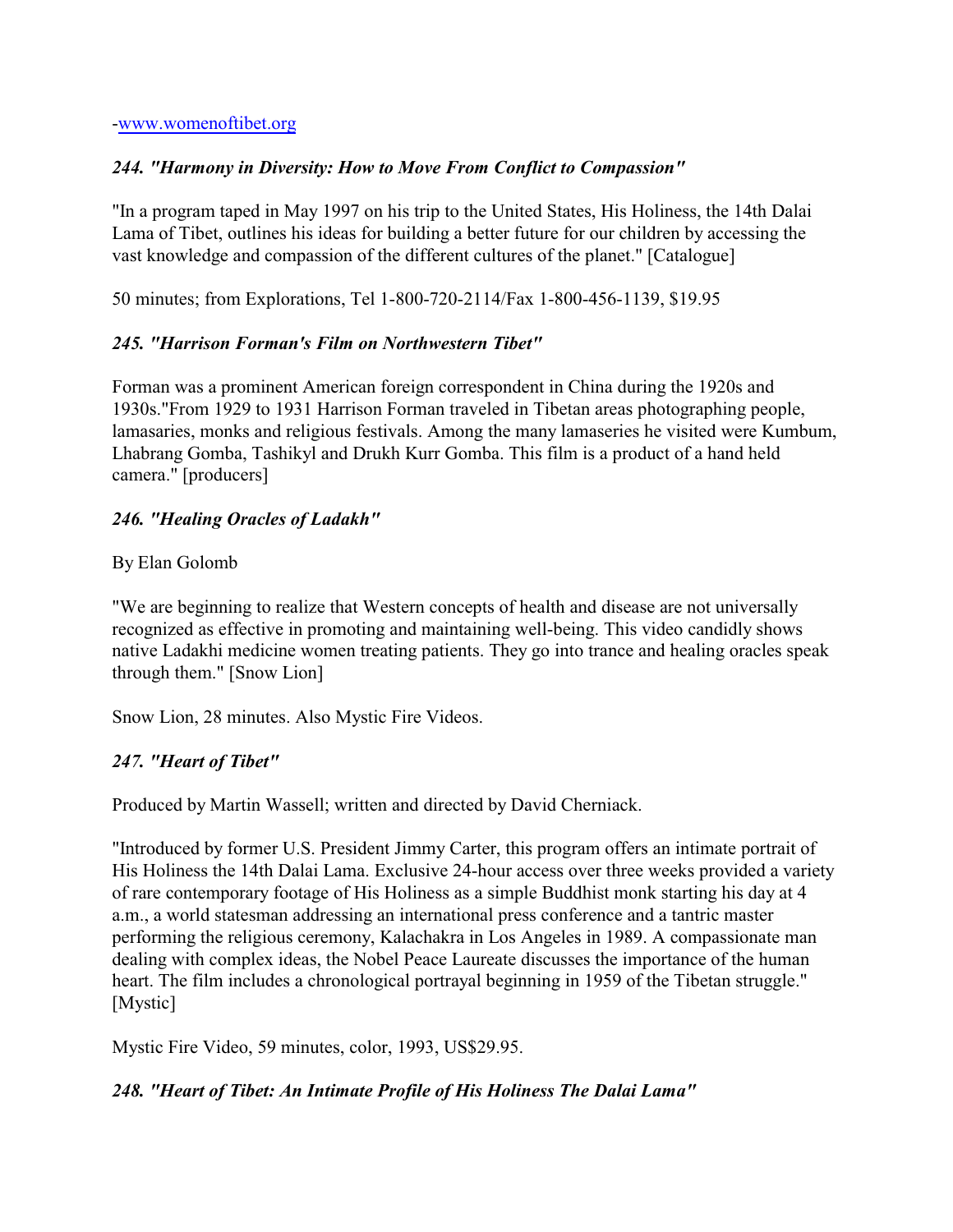"A very candid view of H.H. during a Kalachakra Initiation. Starting his day with 4 A.M. meditation, he conducts press interviews, complex Kalachakra rituals and touches the hearts of everyone he encounters." [producers]

60 minutes, Snow Lion, \$22.48

### *249. "Hearth To Heart: A Program for the LGBT Dharma Community"*

by The Dzogchen Ponlop Rinpoche

"Dharma practitioners from the LGBT community face numerous obstacles both in life and in the practice of dharma. Here, The Dzogchen Ponlop Rinpoche teaches about the Buddhist path of practice, skillfully relating each topic to issues that arise for the Lesbian, Gay, Bisexual and Transgender (LGBT) community of practitioners. The topics Rinpoche addresses include conceptual labeling and discrimination, working with desire or passion in the three yanas, and cultivating healthy relationships. Rinpoche concludes by talking about Buddha's teaching on the fundamental nature and potential of all sentient beings, and follows up by answering an array of questions." [producers]

2-DVD set. Snow Lion. \$ 24.00

### *250. "Heart Sutra"*

by Venerable George Churinoff

"Form is empty, emptiness is form, form is no other than emptiness, emptiness is not other than form. This is a course given by the Venerable George Churinoff on this most famous sutra." [producers]

Snow Lion, 14 DVDs, 28 hours, \$168.45

*251. "Heroic Eagle in the Storm"* (Baofengyu zhong de xiong ying)

Chinese film directed by Wang Yi in 1957.

### *252. "Highlights of H. H. the Dalai Lama's July 1996 Visit"*

By Gill Farrer-Halls and Tony Pitts.

Follows the Dalai Lama on a visit to the UK in July 1996; includes press conferences, public talks, teachings, meeting people and traveling.

Meridian Trust. 60 minutes. \$35.00.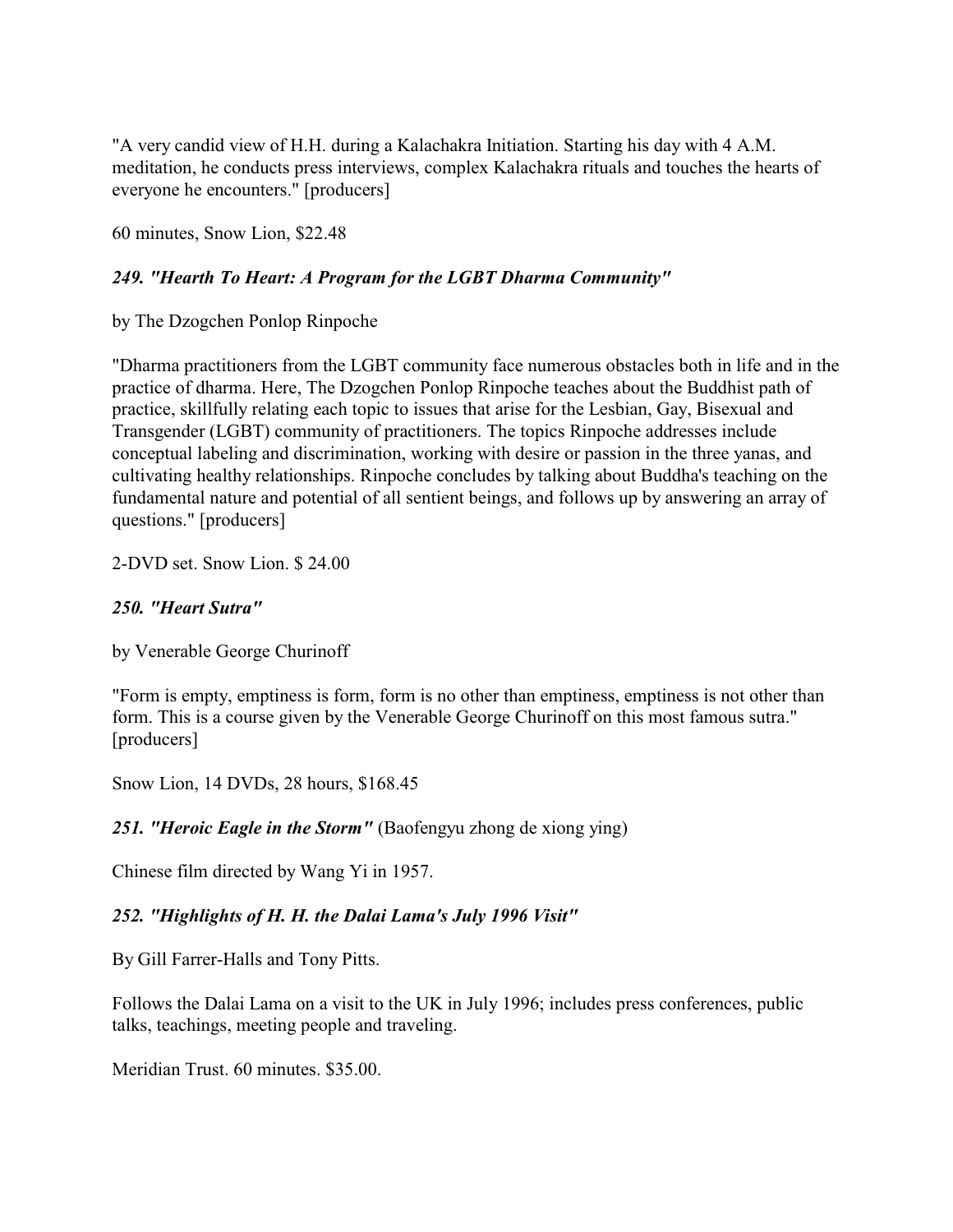### *253. "Himalaya: An Epic Adventure of Survival"*

Produced by Jacques Perrin and Christophe Barratier. Directed and written by Eric Valli

A US\$7 million production filmed in the Dolpo region on the Nepali-Tibetan frontier. Filmed in Cinemascope and nominated for an Oscar as best foreign film. "...In spite of the stunning vistas and some witty and affecting moments, the story seems to unfold at a distance; the human drama is diminished by the setting rather than amplified by it. The evident danger of the trek generates curiously little suspense...:"Himalaya " is a work of polite ethnography, a coffee-table book of a film that invites us to behold an exotic world from a comfortable and complacent distance." *(New York Times*, 22 June 2001.)

104 minutes, Kino International

### *254\*. "Himalaya"*

Michael Palin for BBC-TV

In 2003 former Monty Python Michael Palin and a camera crew spent 6 months traversing some 300 miles around the Himalayas. They traveled from the Khyber Pass to India, Burma, Nepal, Tibet and Bhutan. Along the way they interviewed many people including the Dalai Lama. The result was a book and a six part TV series. The film footage is spectacular but the text, written by Palin, is superficial and vacuous. Watch with the sound off. [Grunfeld] [www.palintravels.co.uk/static-187](http://www.palintravel.co.uk/static-187)

### *255. "Himalayan Herders"*

A film by John & Naomi Bishop

"...an intimate portrait of a temple-village in the Yolmo valley of central Nepal where Tibetan Buddhists consult shamans, married life begins by kidnaping the bride, and the nearest road is two days walk away. The community drama of marriage, death and rituals is juxtaposed with the rich texture of daily life...A twenty-five year collaboration between an ethnographer and a documentary film maker, the film provides rich material for examining gender, cultural change, religion, pastoralism..." [producers]

76 minutes, color, Sale: US\$195/Rental US\$50 at:

<http://der.org/docued/films/himalayan-herders.htm>

Companion volume*, Himalayan Herders,* published by Harcourt Brace,

# *256. "Hinduism and Buddhism"*

Part of the series: "The Wisdom of Faith with Huston Smith"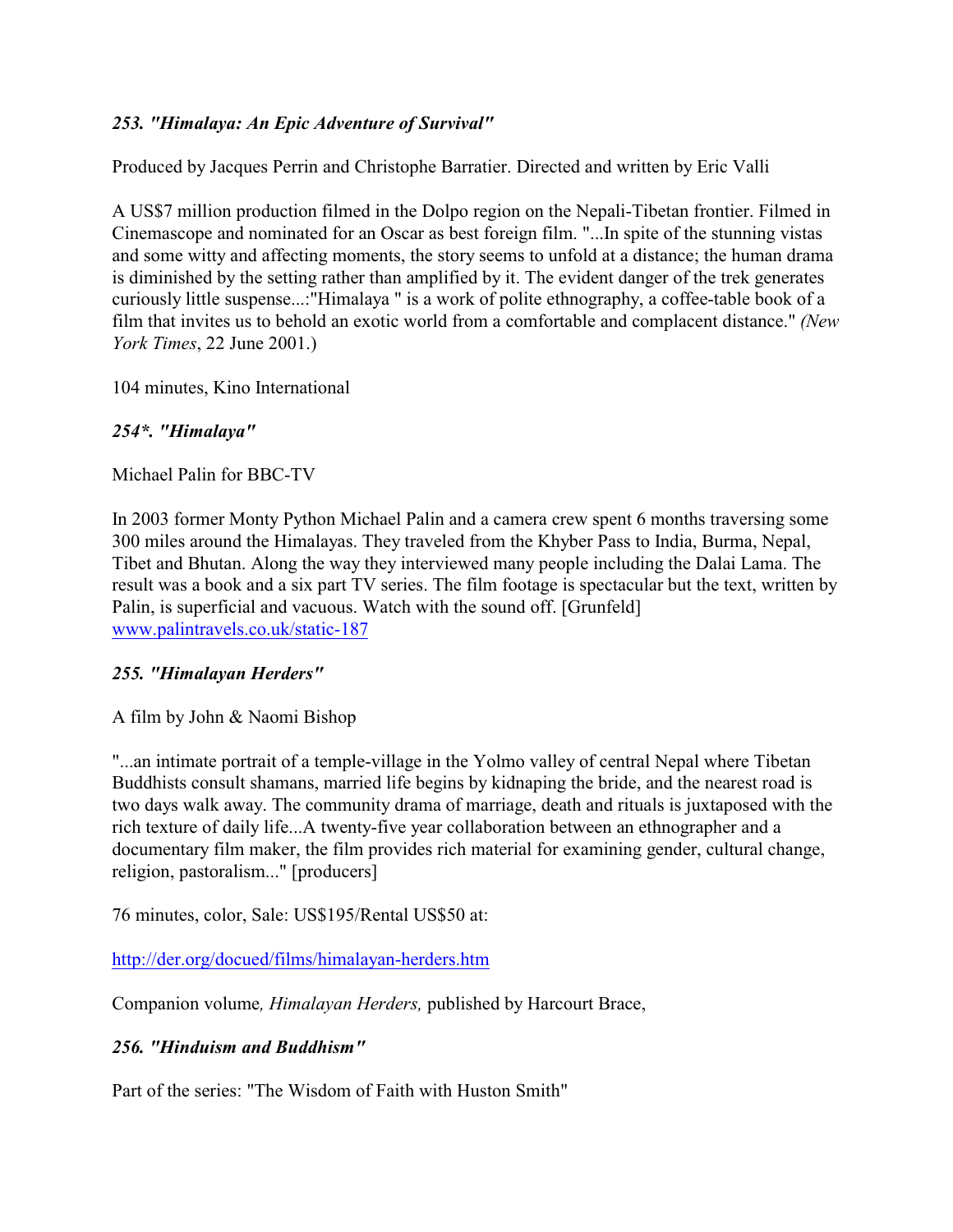"This program explores the two great religions to come from India...Smith uncovers the mysteries of multi phonic chanting among Tibetan lamas, previously unknown in the West. Characterizing these chants as 'the holiest sound I have ever heard,' Smith reveals the chanting to be a form of meditation..." [producers]

Available from Films for the Humanities & Sciences, US\$89.95, 56 minutes, color.

### *257. "H.H. The Dalai Lama Addresses the General Assembly of Tibetans in Exile"*

In Tibetan only. The Dalai Lama talks of progress reports, plans for the future. April 1984.

Meridian Trust. 60 minutes. \$26.00

#### *258. "H.H. The Dalai Lama Addresses the Tibetan Community in Holland"*

In Tibetan only. 1986.

Meridian Trust. 105 minutes, \$26.00

#### *259. "H.H. the Dalai Lama - On Tour in America"*

Wisdom Film production based on his talks at Harvard University.

#### *260. "H. H. The Dalai Lama Visits Christian and Buddhist Communities at Ampleforth Abbey and Samye Ling"*

Edited by Brian Beresford.

This film is from a 1984 visit.

Meridian Trust. 60 minutes. \$35.00.

#### *261. "His Holiness The Dalai Lama's Visit to Woodstock"*

by HH the Dalai Lama

"September 21, 2006 was the United Nations Day of Peace. Woodstock, New York was fortunate to have a visit on that day from "a simple monk" who is one of the leading spokesmen for peace and understanding in our human world: His Holiness the XIV Dalai Lama. This DVD chronicles both his public talk in the town of Woodstock and a Buddhist teaching and ceremony at KTD Monastery, the sponsor of the visit." [producers]

Snow Lion. 100-min. \$24.95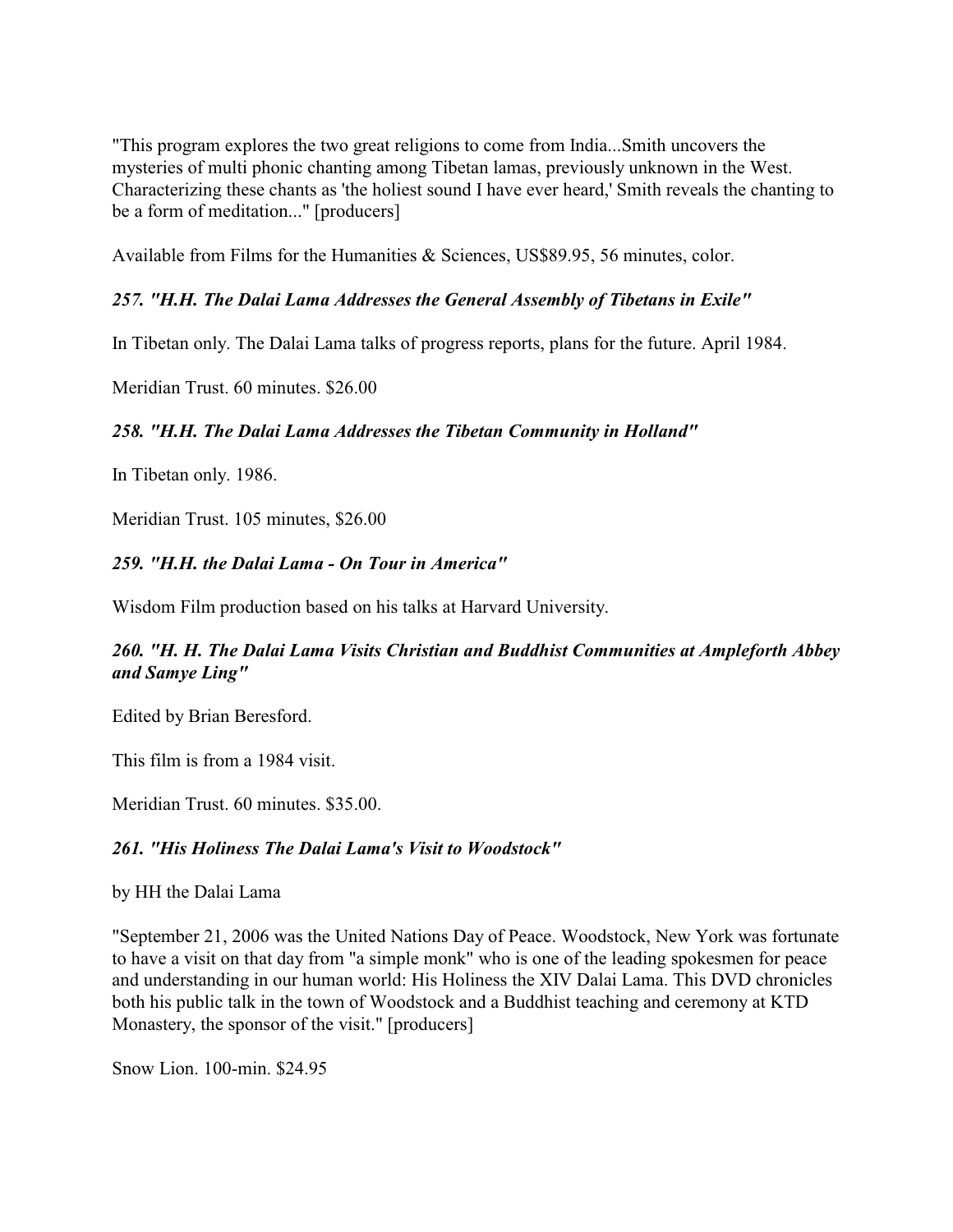### *262. "H. H. The Dalai Lama's UK Visit"*

Highlights of a 1991 visit: Buddhist teachings as well as meetings with members of the Parliament, show business personalities and students from the Federation for Democratic China.

Meridian Trust. 1991. 46 minutes. \$32.00.

### *263. "H. H. The Dalai Lama's Washington Visit"*

Produced by Meridian Trust and the International Campaign for Tibet.

This film is from a 1991 visit and includes an address to Congress in the Capitol Rotunda.

Meridian Trust. 30 minutes. \$32.00.

#### *264. "His Holiness the Dalai Lama; An Interview with Jon Landaw"*

"His Holiness speaks about his role and responsibility as a Dalai Lama and gives advice on how to conduct oneself in the modern world." [Wisdom]

Wisdom Films, 30 minutes. \$26.25. Also Meridian Trust.

#### *265. " His Holiness the Dalai Lama in Conversation with Rajiv Mehrotra"*

Broadcast on Indian National Channel Doordarshan on 31st March 2009.[-http://media.phayul.com/frm\\_detail.aspx?av\\_id=154](http://media.phayul.com/frm_detail.aspx?av_id=154)

#### *266. "His Holiness the Dalai Lama in England 1988"*

Documentary presenting a more personal profile of the Dalai Lama during his visit to England in 1988.

Wisdom Films, approx. 60 minutes.

### *267. " His Holiness the Dalai Lama in Lhasa, capital of Tibet, prior to March 1959"*

British Film Institute

Archival material using the rarely seen "Dalai Lama Examinations," a film taken by Jigme Taring of the Dalai Lama's final year in Lhasa going through the necessary rituals and examinations for the *geshe* degree.

60 minutes.

#### *268. "His Holiness the Dalai Lama Visits Europe"*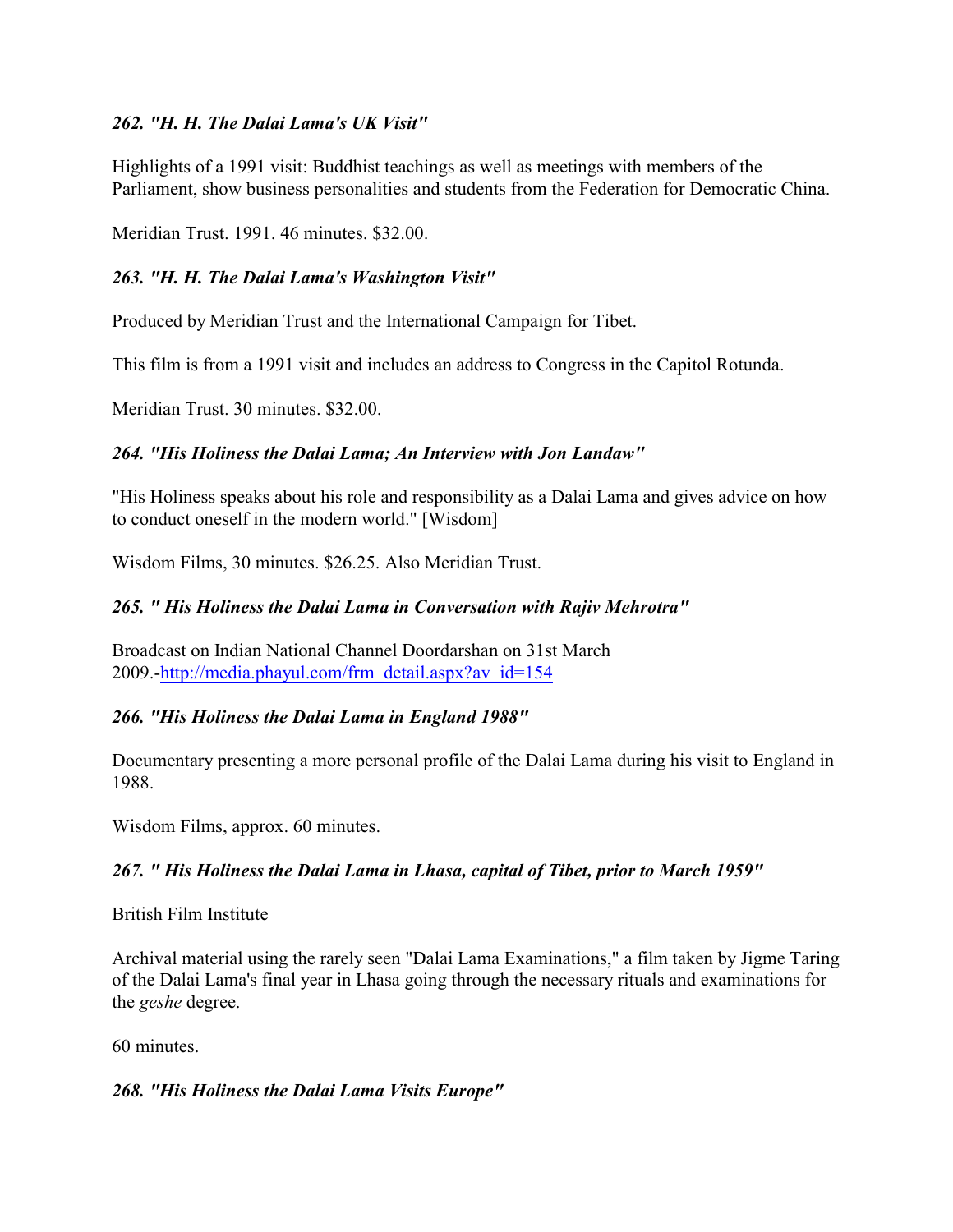A 40 minute documentary overview of His Holiness the Dalai Lama's 1986 visit to the cities of Bonn, Munich, Vienna, Amsterdam, Digne and Paris. Available in English, English and Tibetan and Tibetan.

Meridian Trust, 40 minutes, color. \$44.00. Also Meridian Trust.

### *269. "His Holiness the Dalai Lama's Children's Day Event Documentary"*

"In 2005, the Dalai Lama visited Idaho and gave a presentation to more than 7,000 children from around the state. This documentary chronicles his meeting with these children and their expressions of love, compassion, and gratitude for his visit to the valley. The film is a special documentation of this historic event that will warm audience hearts. It was produced by Boise State University film student, Saandra Steinfelt, and Kiril Sokoloff, the philanthropist responsible for bringing the Dalai Lama to Idaho." [producers]

2006

### *270. "His Holiness the Dalai Lama's Visit to the Netherlands, 1999"*

Four videos in Tibetan, English and Dutch

1 and 2: "Buddhist Teachings: Seven Point Mind Training (Lo Jong)

### 3: "Je Nang/Initiation"

4: "Public Lecture: Ethics in the Next Millennium"

Each tape is 16.50 British pounds and is available from [steve@qed-productions.com](mailto:steve@qed-productions.com). See also: [-http://www.qed-productions.com/hhdl99.htm](http://www.qed-productions.com/hhdl99.htm)

### *271. "History of Momo"*

Film by Tenzin Tsetan Choklay

"A touching short film about the making of the much-loved Tibetan delicacy, momo (steam cooked dumplings)." [producers]

South Korea. 2007. 11 minutes. Korean with English sub-titles.

### *272. "Home Away From Home"*

Restored and digitalized at the Tibet Film Archive, Rubin Museum, NY: <http://www.tibetfilmarchive.org/>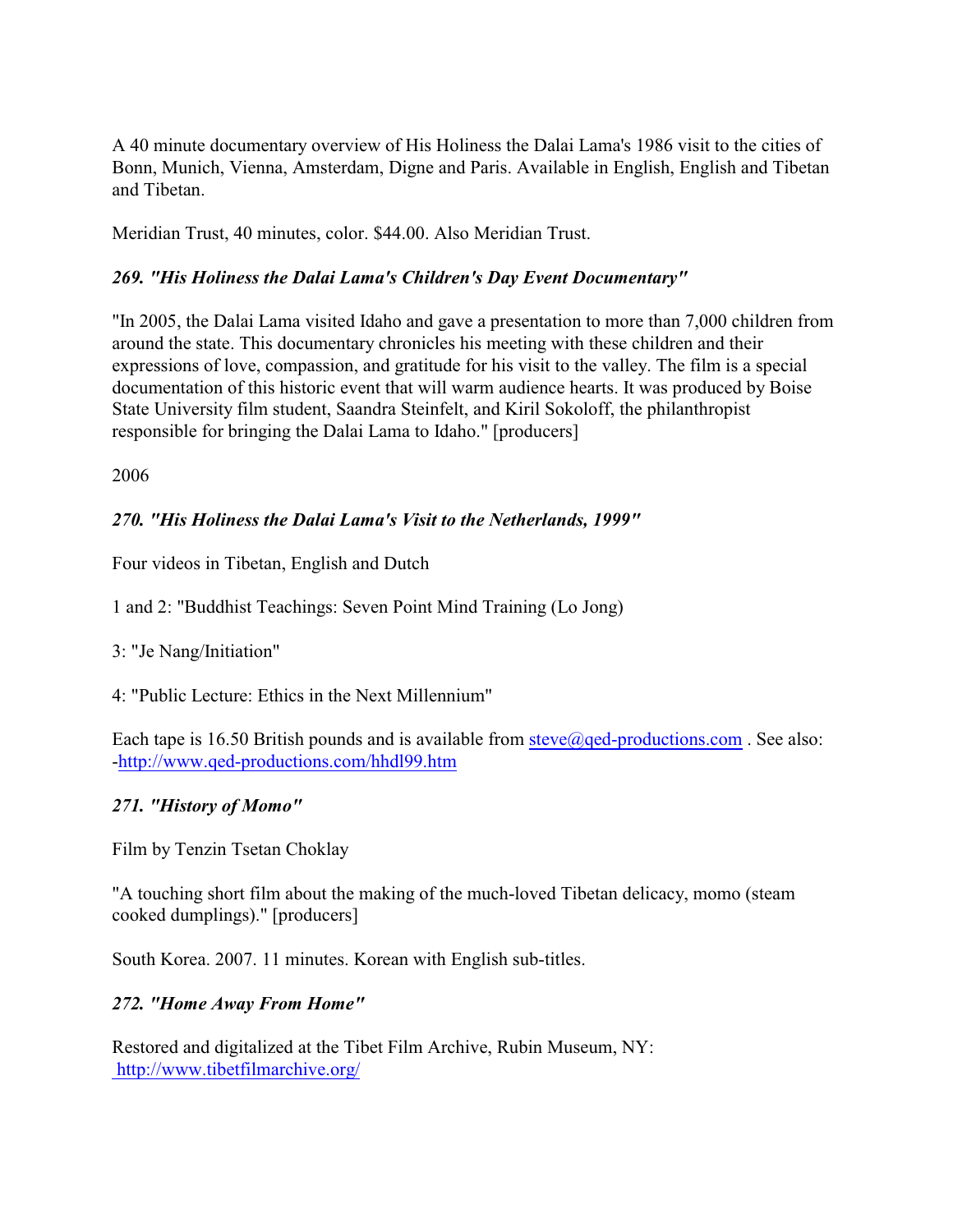### *273. "Home to Tibet: The Story of Sonam Lama's Return to his Homeland"*

A film by Alan Dater and Lisa Merton.

" *Home to Tibet* documents the return of the Tibetan stone mason, Sonam Lama, to his homeland for the first time since his escape twelve years ago. His sister had asked that he return in order that she might prepare her mind for old age and death. Despite the fact that Sonam has become an American citizen, returning to Tibet is dangerous for him. He first pilgrimages in India where he meets the Dalai Lama and goes to Nepal where he seeks the blessing and advice of lamas there. This is the best film to watch if you want an intimate experience of what it is like for Tibetans to travel to Tibet and feel the many conflicting forces at play in the minds and hearts of the Tibetan people - very insightful." [Snow Lion]

1995. Snow Lion, 55 minutes, color; also New Day Films, 22D Hollywood Ave., Ho-Ho-Kus, NJ 07423. Tel: (201) 652-6590. E-Mail: [TMCNDY@aol.com](mailto:TMCNDY@aol.com) Also Mystic Fire Video.

#### *274.\* "Horse Thief"* (Daoma zei/Rta rkun)

Directed by Tian Zhuang Zhuang; produced by Xi'an Film Studios, 1986.

Tian lived in Tibet and hired Tibetan actors who spoke in Tibetan although the film was dubbed and released in Chinese.

"It's the story of Norbu, ostracized by his community for stealing horses, and so forced into further crime in order to survive. There's hardly any dialogue, but what makes it so absorbing is the stream of stunning wide screen images, from old Tibetan favorites like yaks and those long, booming pipes, to scenes of mesmerizing, arcane rituals--valley coated in swirling scrapes of paper, sheep being buried alive, row upon row of flicking candles. And their dreamlike effect is enhanced by an ethereal sound track of tickling bells, gongs, synthesizers and unearthly voices." [John Wrathall, *The Good Times*, London]. Chinese officials "...did not approve of the film because it showed Buddhist rituals that the Chinese had banned in Tibet, and it lacked any depiction of how the Chinese had improved Tibetan lives." [Aislinn Scofield, "Tibet: Projections and Perceptions," *East-West Film Journal* 7:1 (January 1993): 106-136.] As a result, the film was set in 1923.

With English sub-titles, 98 minutes.

#### *275. "How to Meditate DVD"*

By Venerable Sangye Khadro

"...Venerable Sangye Khadro...teaches basic meditation practice...include practical instructions on meditation techniques and guided meditations...This teaching took place at Land of Medicine Buddha in 2003."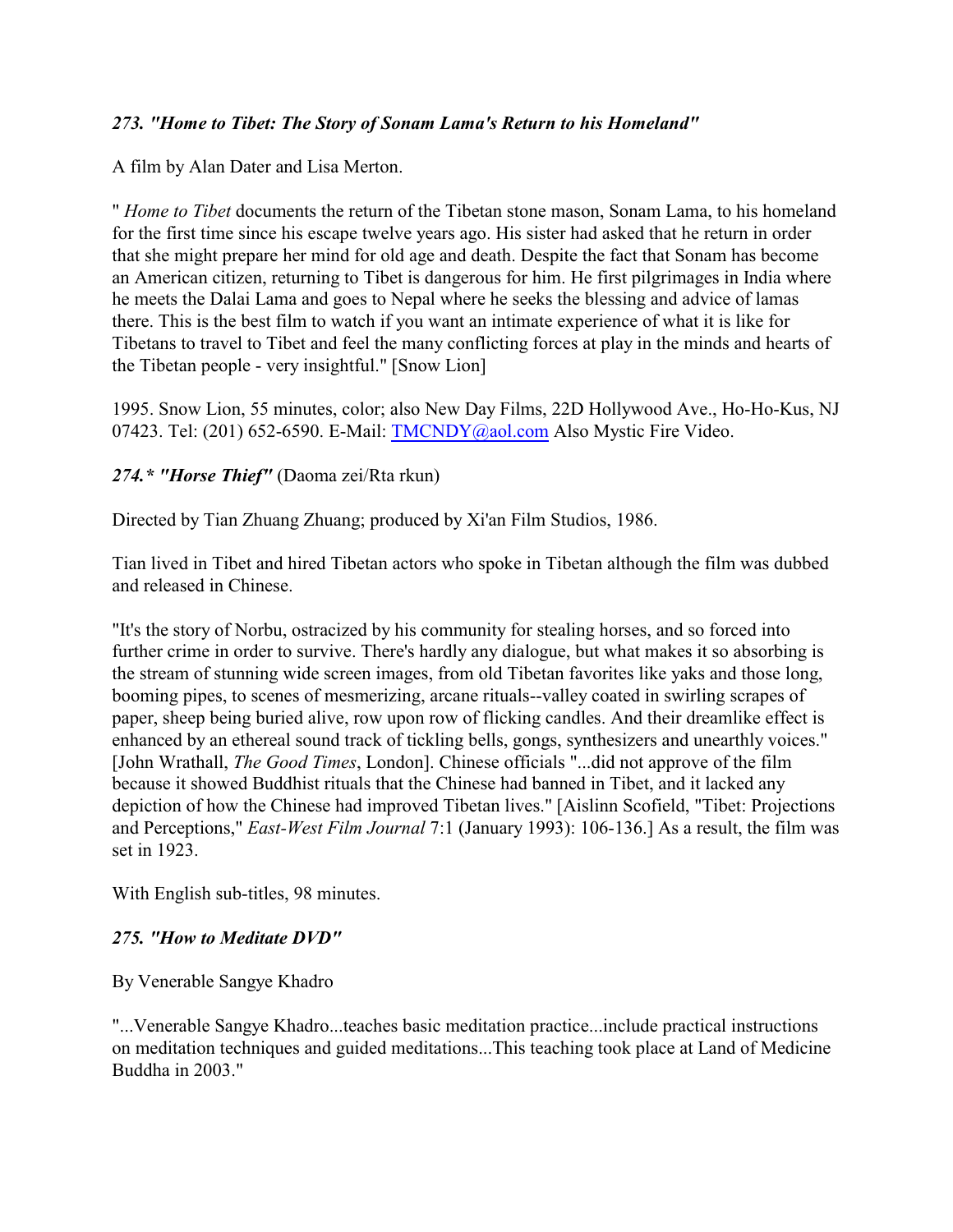Snow Lion, 4 DVDs 8 hours, \$63.80.

### *276. "Human Rights and Moral Practice"*

By H.H. the Dalai Lama

"This video recording of a talk given by the Dalai lama at the University of California, Berkeley addresses some of the most pressing social issues of our time with great insight and sensitivity. His Holiness urges the audience to consider intelligently those dilemmas which lie at the core of our society...He speaks on birth control, the arms trade, the global economy and the recent Gulf War." [Snow Lion]

Garthwait & Griffin Films, [info@ggfilms.com](mailto:info@ggfilms.com), 815 15th Avenue, Menlo Park, CA 94025, office: 650.322.2520, fax: 650.322.2530.

Snow Lion, 35 minutes, video, US\$24.95. Also Mystic Fire Video.

## *277. "I Am Pema"*

Director: Sam Wangyal

"A short film that paints a lyrical reflection on displacement and hope glimpsed during a day in little Pema's world. It was her parents wish to achieve better things for their children through an education that respects their language and cultural identity at perhaps at the cost of never seeing her again. She arrives in exile, displaced yet she is full of happy optimism tinged with sadness becuase she remembers her parents everyday. But she says she is happy now showing remarkable strength in settling into a strange new world in a new country with new parents making new friends and discoveries along the way. Of course return to Tibet is unthinkable." [producers]

2009 112 minutes. Tibetan with English subtitles

# *278. "I AM TIBET - Dolma, Invisible Women In Quest of Herself "*

Directed by Eric Wils

"Shot in cinéma-vérité style for 6 months at a dozen refugee camps...The world of spirits and wrathful deities is engaged in fiery battles as everything must pass on the earth plane. Tibetans live and die in non-violence knowing Tibet must be freed against all odds... Dolma, an invisible woman in quest of herself in a troubled world, voices her frustration as our witness in this poignant documentary shot in a dozen refugee camps..." [producers]

2008. 115 minutes

*279. "Impermanence"*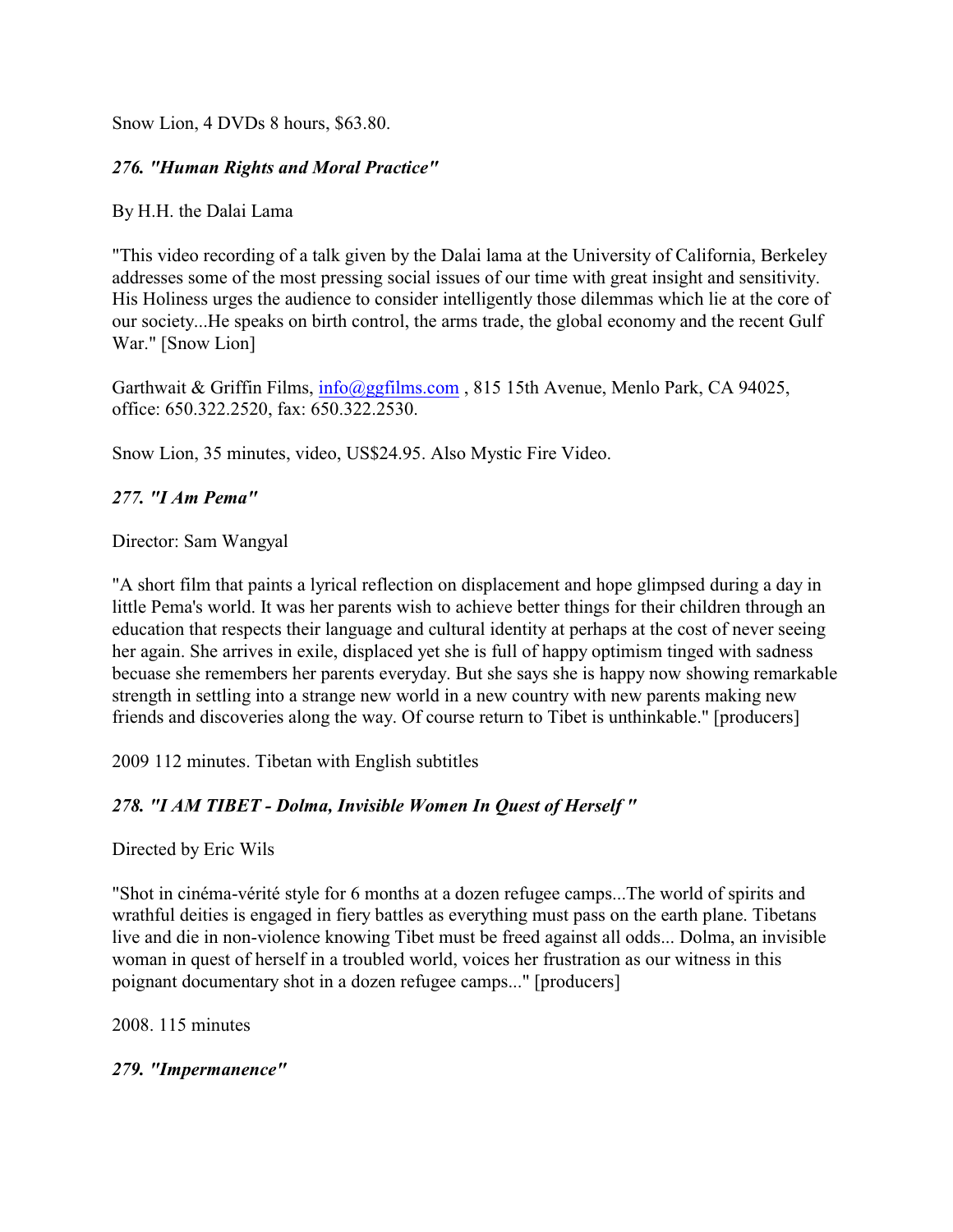Directed by Goutam Ghosh

The film "...brings out the Buddhist spiritual head's aversion to violence and bloodshed and his yearning for peace and the utter futility of conflicts as nothing lasts forever. Basically I tried to capture the philosopher Dalai Lama, who believes in the impermanence of life as exemplified in Buddhism. Only peace and compassion can turn this short stint in this world into a happy one," says Ghosh. "He calls upon his followers not to expect any miracle from him as he is an ordinary man who can only share suffering with fellow human beings...Begun in 1998, the film captures the Dalai Lama on his worldwide tours with Ghosh accompanying him to Europe [as well as the] Dalai Lama's interaction with the gathering at the Dharamsala headquarters..." [PTI in WTN, 20 August 2004]

60 minutes, 2004

# *280. "In Exile From the Roof of the World"*

A film by David Cherniack Films for the Canadian Broadcasting Corporation's "Man Alive" series.

Made in the Winter of 1984, this film is a long interview with the Dalai Lama as he visited the Mongolian Monastery of America.

# *281. "In Praise of Dependent Origination"*

by HH the Dalai Lama

"Watching this 9.5-hour DVD is almost like attending the teaching (presented in San Francisco in April of 2007). In this teaching, given over the course of two days, His Holiness the XIV Dalai Lama transmits and explains the text considered to be one of the most profound in all Tibetan Buddhism. Spontaneously composed by Tsongkhapa, it addresses the relationship between emptiness, the ultimate nature of reality, and dependent origination: the realization that things do not exist independently from other factors, such as causes and conditions." [producers]

9.5 hr. 2-DVD set. \$39.95. Snow Lion.

# *282. "In Search of History: Tibet's Lost Paradise: Shangri-La"*

"It has endured for centuries as a vision of perfection on earth a mythical valley where a race of immortal humans live in total harmony.

From ancient myths to the recent bestseller *Lost Horizon*, Shangri-La has fascinated us for ages. TIBET'S LOST PARADISE unravels the true history of this appealing myth and seeks out the legendary home of this earth-bound utopia. Travel to remote valleys of China, Nepal and Tibet, where local folklore insists that such a place exists. Trace the origins of the enchanting tale with the world's leading experts, who reveal how this Eastern vision was embraced by the Western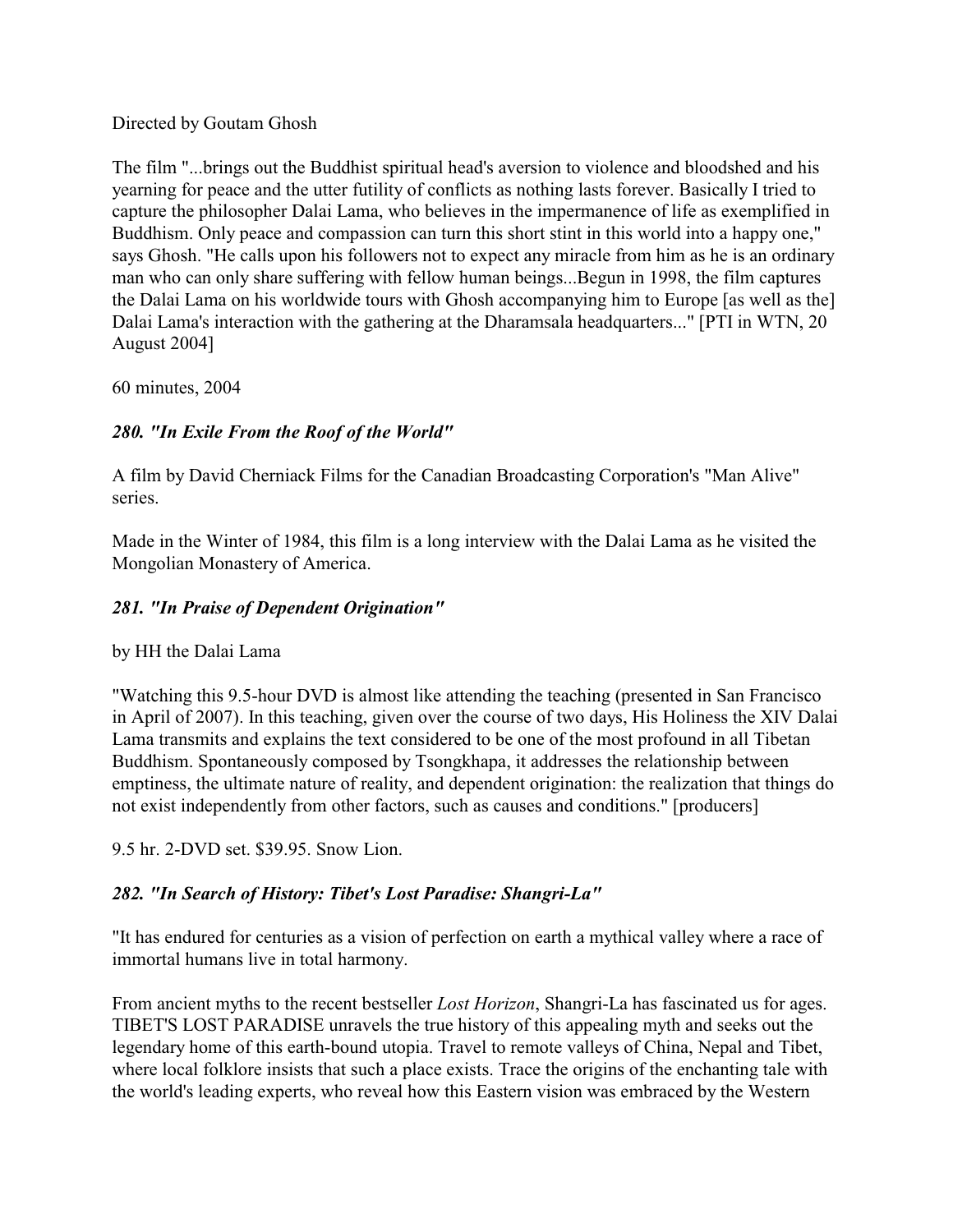World. Finally, venture high into the Himalayas, where Indian tradition holds that "perfect men" still live.

Journey to the ends of the earth to find out if there is any truth to the captivating fable of Shangri-La." [producers]

History Channel. Item Number: AAE-74319. \$24.95: [-http://store.aetv.com/html/product/index.jhtml?id=74319](http://store.aetv.com/html/product/index.jhtml?id=74319)

# *283. "In Search of Kundun With Martin Scorsese"*

Written and directed by Michael Henry Wilson

In Pictures and Hollywood Independent Film Distribution

Documentary following Scorsese in the filming of Kundun. With the Dalai Lama, Tenzin Chodon Gyalpo, Lobsang Lhalungpa and Melissa Manchester. "...a valuable and informative footnote to Kundun, ...clarifies the aim of Mr. Scorsese's film which was not a historical epic but to try and capture the Dalai Lama's spirit of kindness and nonviolence in the face of his exile...The documentary includes interviews with several of the creative participants in the earlier film...reveals the nuts and bolts of the project...The film is unapologetically puffy in its portrait of the director...and...the Dalai Lama as a kind of living saint." [*New York Times*, 28 April 1999]

84 minutes.

# *284. "In Search of Yarsagumba: A Trans-Himalayan Journey"*

Ananda Kumar Shrestha

"In May, people of far western district of Darchula desert the village and head for high mountain. Their main aim to collect yarsagumba, which is rare and unique herb, found above 3,500 meters. This venture is sometimes risky and may take human lives. However, people take risk. The documentary follows the villagers in their trans-Himalayan journey." [producers]

27 min.

# *285. "In the Direction of Lhasa" (Xiangwang La sa/Lha sar phyogs pa)*

A drama about the history of Tibetan families in Lhasa over the past 50 years.

Tibet TV, 2002. Robbie Barnett collection.

# *286. "In the Land of Gurus - Images from an Indian Journey"*

Ernst Hunsicker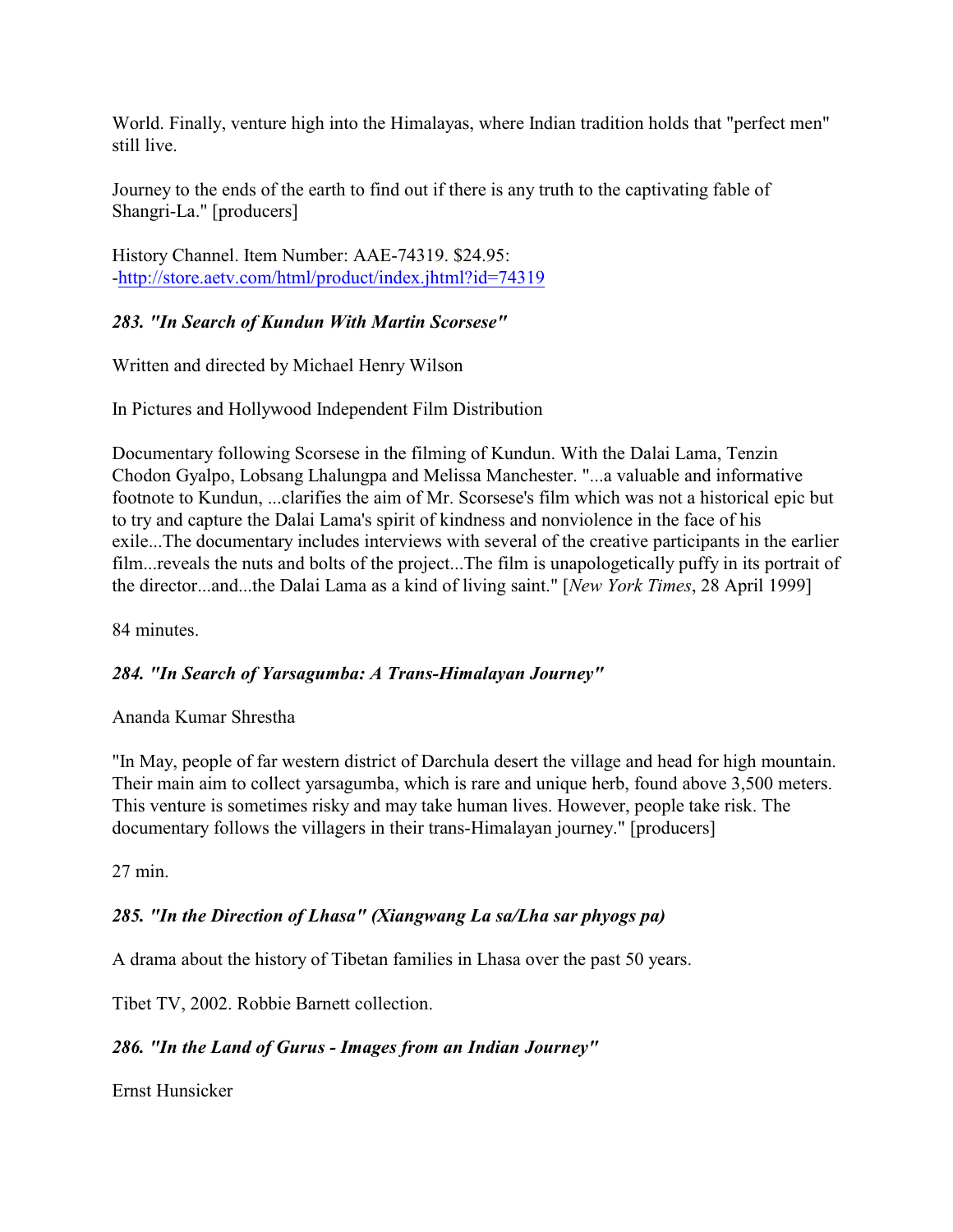Indi: Dream or nightmare? A young Western woman and her companion tour the Indian Himalayas.

"From Delhi, they travel on the roof of a crowded bus to Manali, once an exclusive health resort, now home to many freaks from Europe. Over steep mountain passes, they reach Marteselang, a plateau region high above sea level. Their last stop is steam-filled Manikaran, dominated by temples. The two meet very different local people." [producers]

45 min. More info at: [www.antilope.org](http://www.antilope.org)

### *287. "In The Presence of Compassion: H. H. the Dalai Lama's UK Visit"*

By Gill Farrer-Halls and Tony Pitts

Film of the Dalai Lama's 1993 visit. Includes Buddhist teachings at Wembley, a visit to Samye Ling Tibetan Centre, a trip to Wales and playing croquet.

Meridian Trust. 60 minutes. NOT FOR SALE. Available by a donation of not less than 10 British pounds.

### *288. "In The Spirit of Fresh Enquiry"*

By Gill Farrer-Halls and Tony Pitts

A film about a March 1993 trip by Western Buddhist teachers to Dharamsala and the 4 day conference than ensued with the Dalai Lama. "Captures the essence of the dialogue." [producers]

Meridian Trust. 152 minutes. \$35.00

### *289. "In the Spirit of Manjushri: The Wisdom teachings of Buddhism"*

By H.H. the Dalai Lama

"During three days the Dalai Lama taught the three principle elements of the wisdom path: renunciation, bodhicitta, and the correct view of emptiness. This teaching is an elaboration of the third Noble Truth...The end of the teaching culminated in a dialogue on these teachings between the Dalai Lama and the Ven. Master Sheng-yen...[of] the Ch'an lineage." [producers]

Snow Lion. 5 hours (4 tape box set) US\$108.00. Also Mystic Fire Video.

### *290. "In the Steps of Joseph Rock: Exploring a lost Tibetan kingdom in the Sino-Tibetan Borderlands"*

Directed by Yongdrol K.Tsongkha and Donnak Sonam Dorje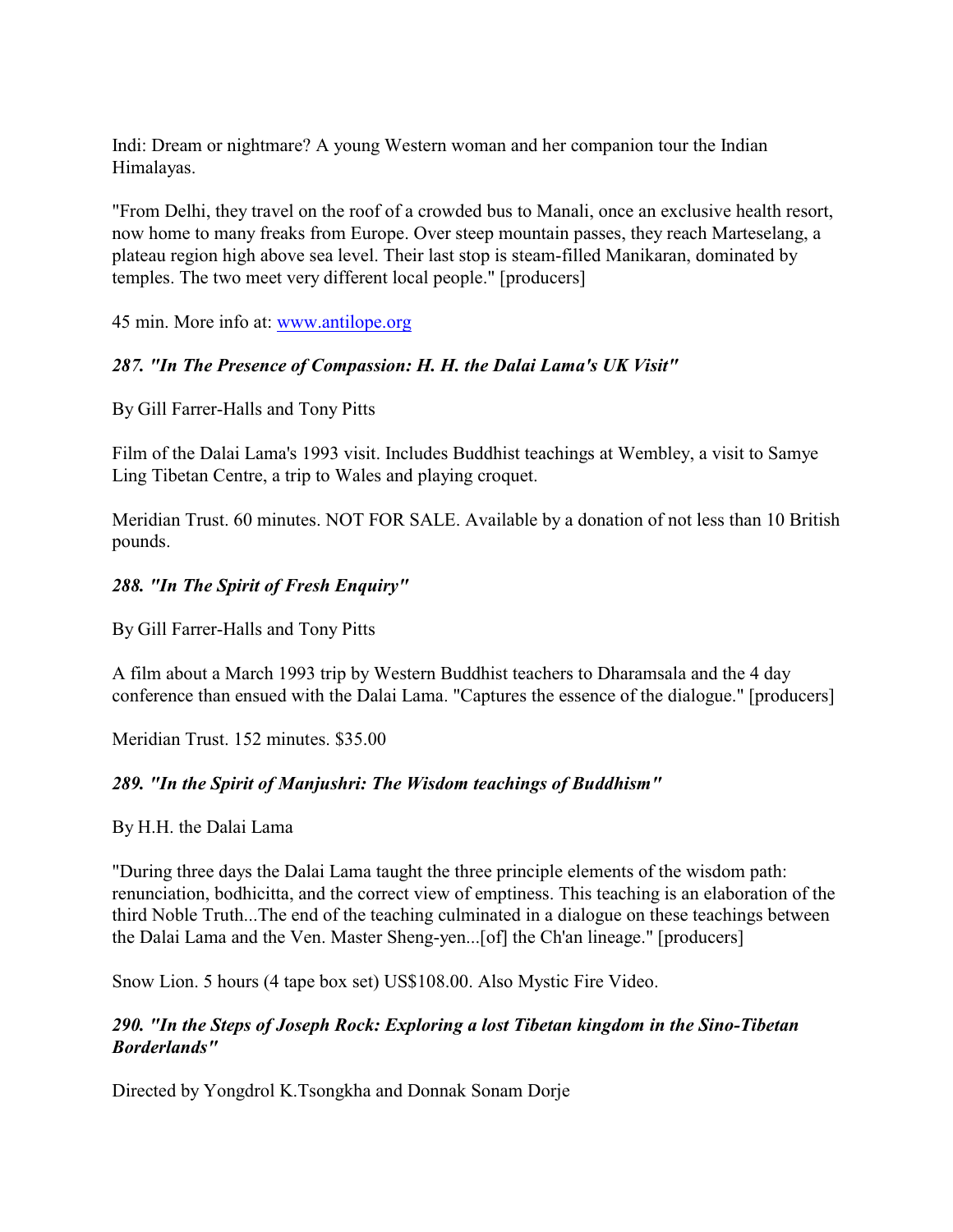"This carefully crafted documentary compares contemporary north-eastern Tibet with the photographs of the area taken by the legendary American explorer, Joseph Francis Rock (1884-1962), one of the last classic explorers, on his extensive expeditions there 80 years ago. By blending over 500 original photographs from Rock's expeditions with modern images, and with an extensively researched chronology based on excerpts from his dairies, the film shows how eastern Tibet looked in the 1920s and how the same places and people look now.

The film focuses on Choni , an area of the Tibetan Plateau still barely known to the western world that was a Tibetan Principality with over 500 years of history and a vital cultural center on the Chinese-Tibetan borderlands. Eighty years ago, Rock's remarkable article in National Geographic in 1928, "Life Among the Lamas of Choni," and his extraordinary visual records of the Chinese-Tibetan borderlands and its people remain invaluable to the history of this region. " [producers]

2008-2009/110 min. In Tibetan and Mandarin with English subtitles.

# *291. "Inauguration of the Tibetan Women's Association"*

Dharamsala, India, 1984.

Wisdom Films (in Tibetan), 60 minutes.

# *292. "Incense Broken, Country Lost"*

Written, produced and directed by Rosemary Rawcliffe

Second of a trilogy on the women on Tibet. This film "...celebrates the courage, power, and triumph of the human spirit. The story begins in Lhasa, 1959, when 15,000 unarmed Tibetan women opposed violent occupation by communist Chinese soldiers. Those women survived decades in prison and perilous escapes, and today, with their daughters and granddaughters, are passing on their rich ancient cultural legacy to 28,000 exiled Tibetan children." [producers]

1 Hour. Frame of Mind Films, 1009 Kains Avenue, #2, Albany, CA 94706, Phone: (510) 524-1926, Fax: (510) 558-8799, E-mail: [-rosemary@frameofmindfilms.com; -](mailto:rosemary@frameofmindfilms.com) and [-www.womenoftibet.org](http://www.womenoftibet.org)

### *293. "Individual Responsibility Towards World Peace"*

The Dalai Lama in Amsterdam in May 1986 speaking about "...the importance of each person cultivating inner qualities of love, compassion and tolerance rather than assuming world peace can be achieved through abstract means." [producers]

Meridian Trust. 90 minutes. \$55.00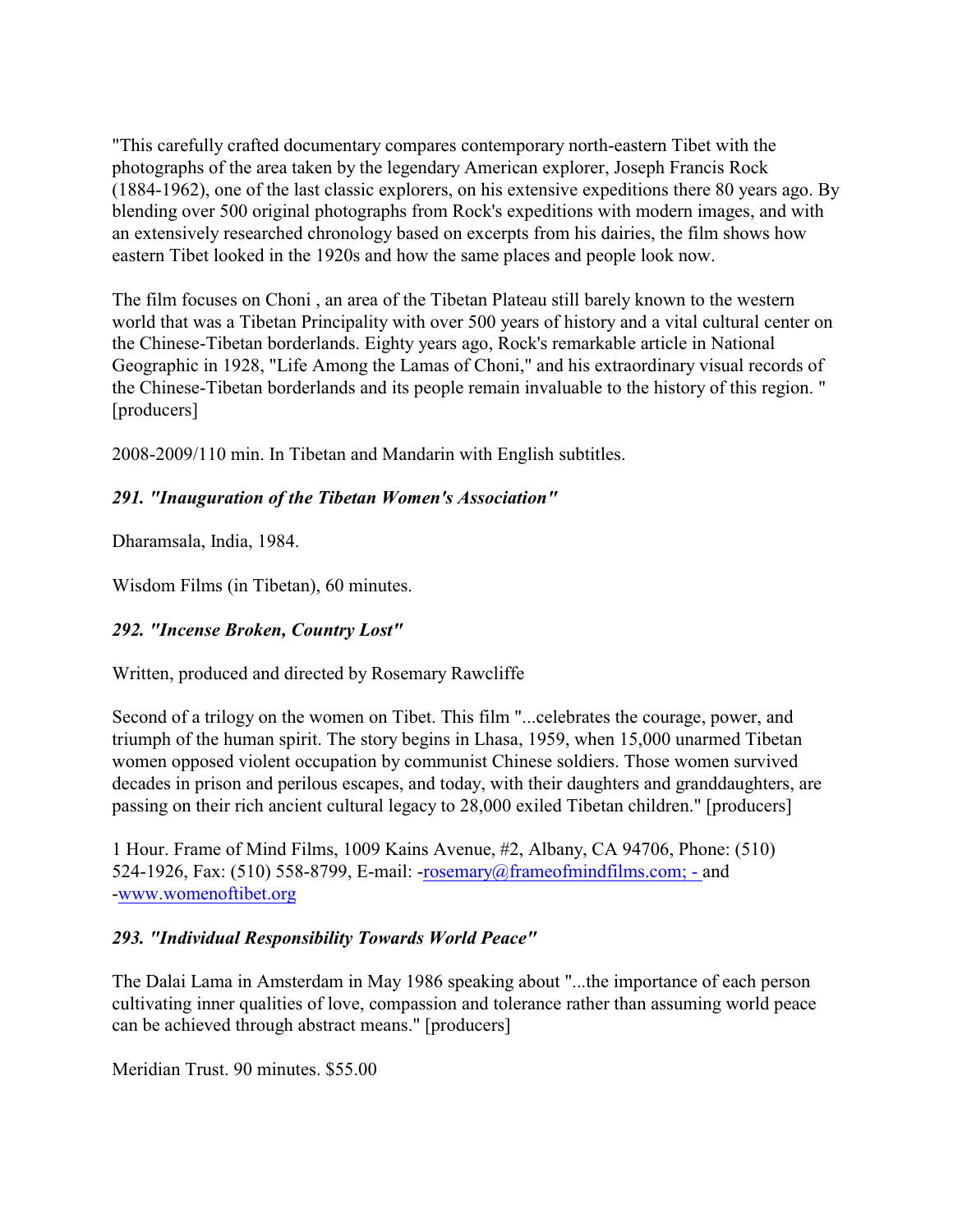### *294. "Inner Peace Leads to World Peace"*

Filmed by Samye Ling Recording Department.

The Dalai Lama visits Samye Ling Tibetan Centre and talks about cultivating personal qualities within ourselves. Mostly in English; includes a question and answer period.

Meridian Trust. 60 minutes. 24 British pounds.

### *295. "Inspector Gadget - Weather in Tibet"*

Animated. 1984. 30 minutes. Watch it at:

http://video.aol.com/video-detail/inspector-gadget-weather-in-tibet-part-1/1853733192

# *296. "Intermediate States of Mind: Birth, Life, Death & After-Death"*

by Ven. Khenchen Thrangu Rinpoche, trans. by Lama Yeshe Gyamtso

"An extraordinary set of teachings on preparing for death, including care of the dying, practices during dissolution and death, phowa practice and instructions on the short Shitro practice. Extensive teachings on the bardos of Dharmata and Becoming, bodhicitta, the four immeasurables and karma are also included. Thrangu Rinpoche is a renowned master, chosen by the Dalai Lama as the principal tutor to the 17th Karmapa. 4-camera live-mix video system makes this a pleasure to watch." [producers]

17-hour 5-DVD set. \$130.00. Snow Lion

# *297. "Into the Heart of Asia"*

Directed by Brian Beresford; produced by Sean Jones.

"A Buddhist pilgrimage to Central Asia records a fascinating journey along the Silk Route, to the sacred Mount Kailash and Lake Manasrovar and the ancient capital of Tsaparang." [Wisdom]

Wisdom Films, 60 minutes.

### *298. "Introduction to Buddhist Psychotherapy"*

Dr. Lobsang Rapgay explores the parallels between the Western and Tibetan approaches to psychotherapy.

Wisdom Films, 4 hours.

### *299. "Introduction to Dzogchen"*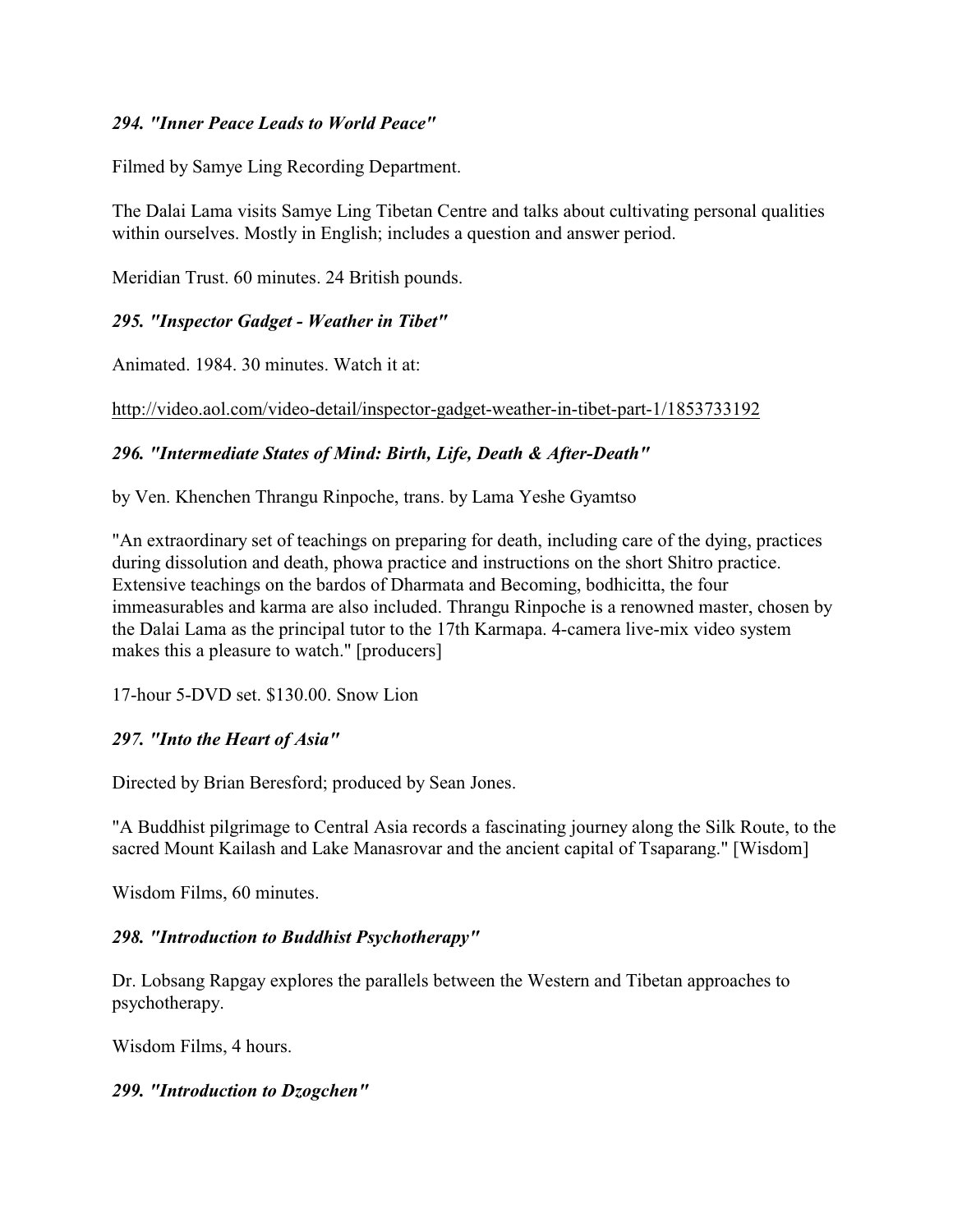By Chogyal Namkhai Norbu

"...Namkhai Norbu answers the question: What is Dzogchen? Dzogchen is the path to self-liberation...[he] is one of the primary living masters of Dzogchen." [producers]

100 minutes. Snow Lion. Available in VHS version and PAL version. \$29.95

### *300. "Introduction to Tantra"*

By Lama Thubten Yeshe

"In 1980, in California, Lama Yeshe gave a commentary to the Avalokiteshvara (Chenrezig) yoga method." [producers]

Snow Lion, DVD, \$14.95

### *301. "Jenseits von Tibet - Eine Liebe zwischen den Welten" (In English: "Out of Tibet")*

Director: Solveig Klaßen

2001. Germany. 88 minutes. In German

# *302. "Jews and Buddhism: Belief Amended, Faith Revealed"*

Directors: Bill Chayes and Isaac Solotaroff

"This is a timely new work about the spiritual and historical confluence between Buddhism and Judaism. Writers, scholars, and even the first Prime Minister of Israel David Ben Gurion (who practiced Buddhist meditation) remark on the striking resonance between the two ancient traditions. Allen Ginsberg...plays a central role...powerful archival footage, including a fascinating account of the pilgrimage made by eight Jewish scholars to meet the Dalai Lama in India...Narrated by Sharon Stone." [*Points East*, July 1999, p. 13]

1999, video, 41 minutes.

# *303. "Jigdrel: Leaving Fear Behind"*

Film by Dhondup Wangchen and Jigme Gyatso

"Jigdrel is the Tibetan word meaning 'leaving fear behind.' First time film makers...two Tibetans living in Tibet, undertook a journey ending in early 2008 which saw them film Tibetans talking about their grievances about Chinese rule in Tibet, about their faith and devotion to His Holiness the Dalai Lama and their thoughts on the up-coming Beijing Olympic Games....The footage was smuggled out of Tibet and the film-makers were both subsequently arrested and tortured."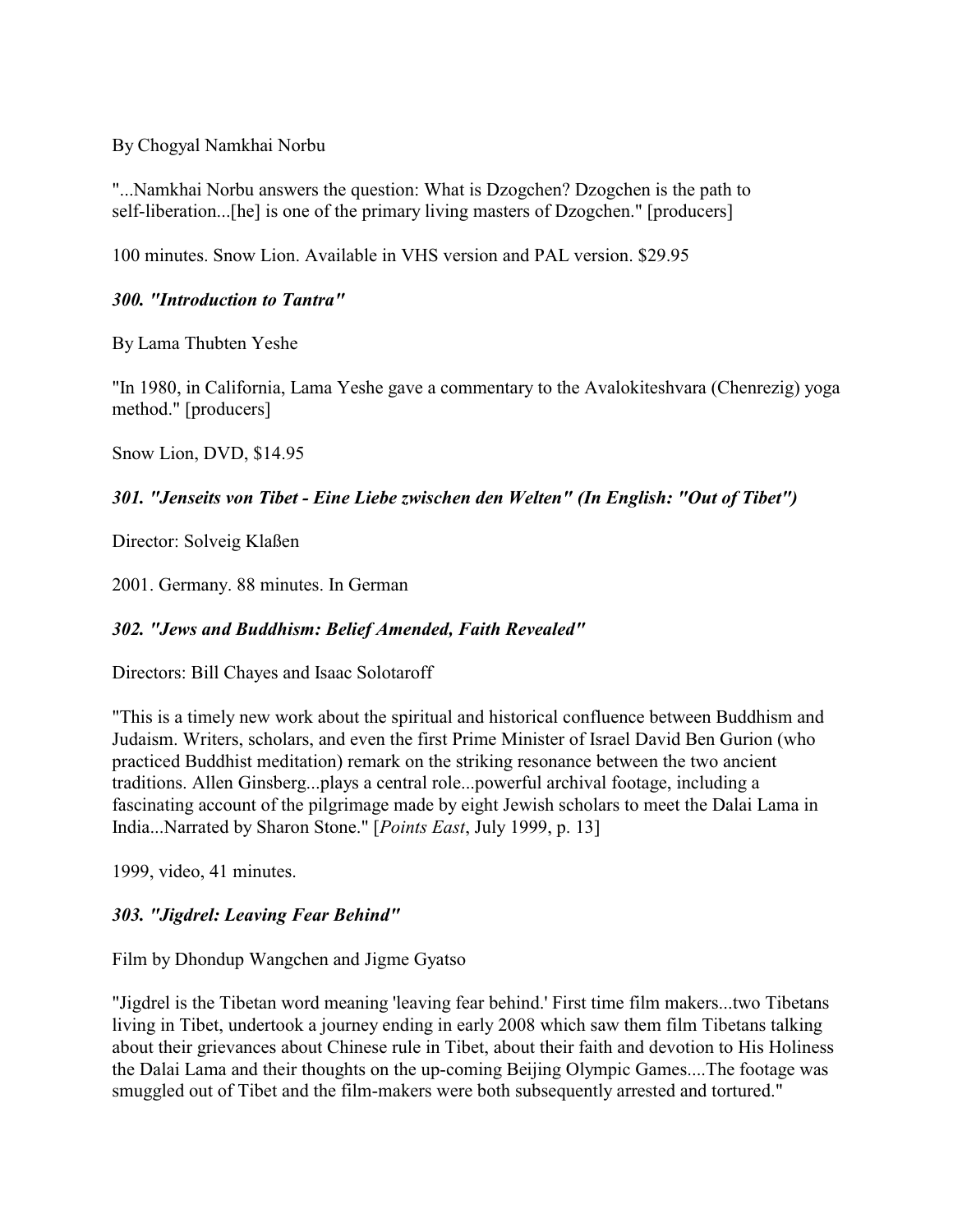[producers]

Tibet. 2008. 25 minutes. Tibetan with English sub-titles.

### *304. "Jin Sha Jinang Pan" (The Banks of the Jingsha River)*

Director: Fu Chaowu

Depicts the Long March when it went through the Tibetan areas in 1936 and befriends the local populace who help them overcome their Nationalist rivals.

China. Tianma Film Studio. 1963

### *305. "Joanna Lumley in the Kingdom of the Thunderdragon"*

BBC-4

Well-known British actress retraces the steps taken by her grandparents to Bhutan in 1931. Her grandfather was Col. Leslie Weir who was the British Trade Agent in Gyantse in 1909 and Political Officer in Sikkim in 1928. [Grunfeld]

75 minutes. 1997

### *306. "Join me in Shambala"*

by Anya Bernstein

"Once brutally persecuted under the Soviet regime, Buddhism is back in Buryatia in Southern Siberia. But with a past where lamas were killed in prisons and temples burned to ashes, there are few masters left to pass on the tradition. Whether or not the faith survives depends on an incarnate Tibetan lama, scholar and meditational master who travels around remote villages to reawaken Buddhism. The film discovers an oasis of spiritual tolerance in a unique enclave of Siberia where East meets West and draws unexpected parallels between the two...In 1993, Tibetans Yeshe Lodoi Rinpoche and his disciple Tenzin gave up their exile home in tropical India for the frozen steppes of Siberia to re-introduce the Buryats to their ancient beliefs. From Ulan-Ude to the most remote villages of Buryatia, Anya Bernstein, an anthropologist and filmmaker, follows these two remarkable masters on their quest." [producers]

2002. 30 minutes. In Tibetan and Buryat with English subtitles.

### *307. "Journey from Zanskar"*

Produced by Frederick Marx

A "...new film, nearing completion [in mid 2009] in anticipation of a fall release, takes place in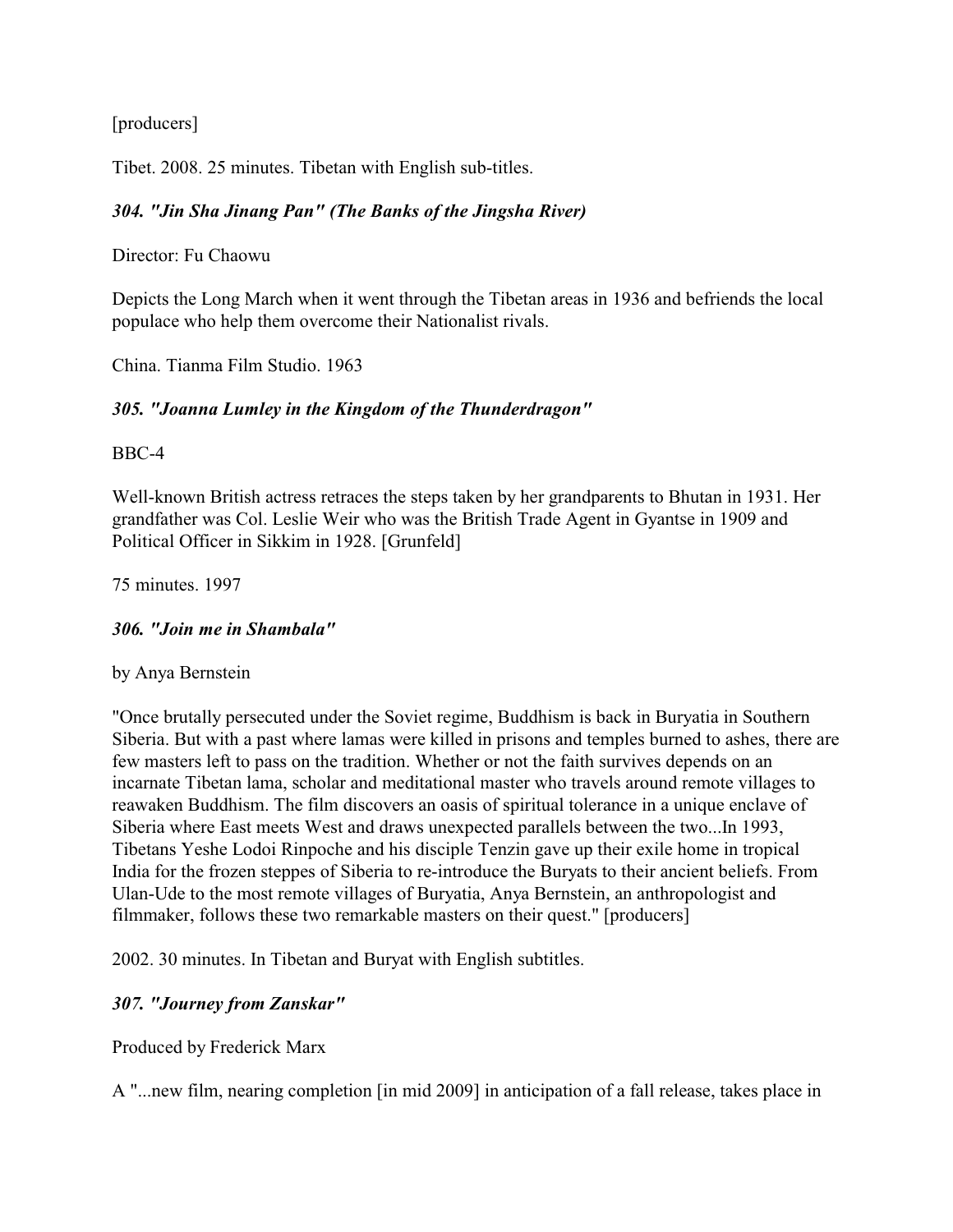the northernmost part of India in one of the most isolated regions of the Himalayas, known as Zanskar. Inaccessibility and isolation has protected Zanskar - also known as "Little Tibet" - from cultural change. Today, it is considered the last place on earth where the original Tibetan Buddhist way of life still exists; however, all that will change when the Indian government completes a modern paved road into Zanskar to provide its military with access to the fragile borders it shares with Pakistan and China.

Several years ago the Dalai Lama asked two senior monks upon the completion of their training to devote themselves to educating the children of Zanskar...The two monks selected 17 of the brightest children from among the poorest families and began a ten day trek over the snow covered Himalayas from Zanskar to a school on the other side of the mountains. The children's journey comprises the central plot of the film.[producers]

### *308. "Journey to a Lost World: Land and Culture of Tibet"*

Early photos, paintings, objects from the Newark Museum--Oriental Collection.

25 minutes. Newark Museum

# *309. "Journey to Enlightenment"*

Director: Matthieu Ricard

Also known as: Shadow Over Tibet: Stories in Exile; Spirit of Tibet: The Life and World of Dilgo Khyentse Rinpoche Primary Teacher of the Dalai Lama.

1995. Canada. 47 minutes.

# *310. Ju Mipham's Song Of The Dzogchen View"*

by Khenchen Thrangu Rinpoche, trans. by David Karma Choephel

"This experiential *Song of the Dzogchen View*, written by Ju Mipham with commentary by Khenpo Gangshar, starts with instructions for beginners to gain direct experience of freedom from extremes. Mipham's song continues with instructions on the actual practice of Dzogchen--how to see directly un-obscured self-arisen awareness. This section of the song culminates in a profound meditation instruction on realizing the unmistaken meaning of the union of awareness and emptiness. The concluding sections clearly point out both the helpful and misleading teachings found in the exposition, sutra, mind only and middle way schools as presented by masters of the Sakya, Geluk, Kagyu and Drukpa lineages. Thrangu Rinpoche's extensive teachings elucidate the meaning and make this experiential song accessible to both beginning and advanced practitioners. Practice sessions as well as question and answer sessions further clarify the meaning. Ju Mipcham's song, together with an outline extracted from Khenpo Gangshar's commentary, is included with this DVD set." [producers]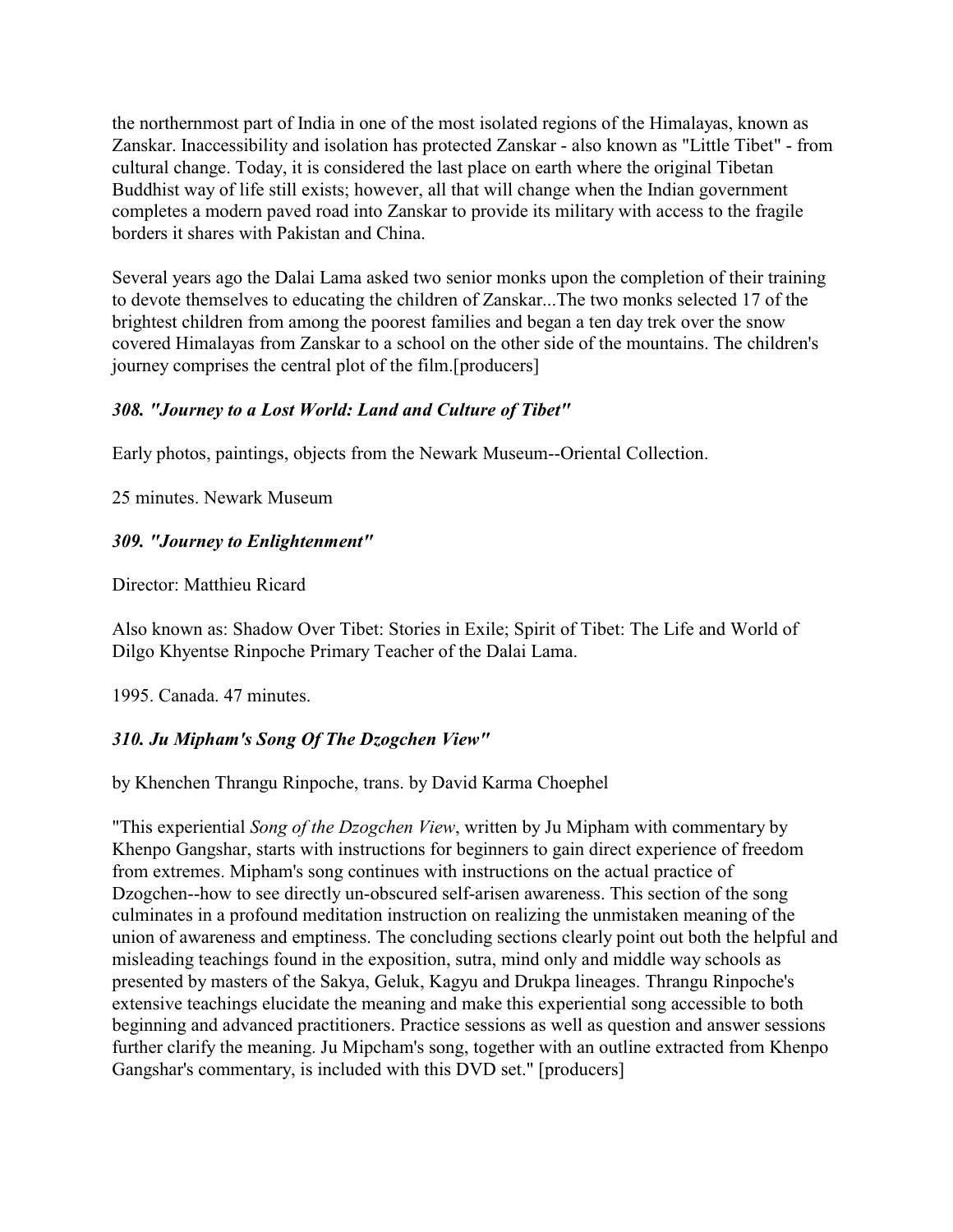4-DVD set, 10.5 hrs., with 8-page booklet. Snow Lion. \$ 80.00

#### *311. "Kailash: The Sacred Mountain"*

Directed by Brian Beresford, produced by Sean Jones.

Unique documentary of a pilgrimage to the holiest mountain in Asia.

Wisdom Films, 90 minutes.

#### *312. "Kalachakra 1974"*

Directed by Dirk Duman.

Captures the Kalachakra initiation held in Bodh Gaya, India in 1974.

Wisdom Films, 60 minutes. \$44.00. Also Meridian Trust.

#### *313. "Kalachakra : Creating the Sacred Space"*

Covers the elaborate preparation of the sand mandala presided over by the Dalai Lama for the Kalachakra initiation. Rikon, Switzerland, 1985.

Wisdom Films, 60 minutes.

### *314. "Kalachakra at Bodhgaya"*

Directed by Dirk Duncan in 1974. 50 minutes. Meridian Trust.

#### *315. "Kalachakra Mandala"*

Computer based 3D animation.

By Martin Brauen & Peter Hassler

"This is a virtual journey through the Kalachakra cosmos and its mandala piece on top of Mount Meru." [producers]

Snow Lion, 8 minutes, US\$25.00. Also Mystic Fire Video.

### *316. "Kalachakra, The Wheel of Time"*

Bearfoot Productions

"Watching the creation of the Kalachakra sand mandala is one of the most beautiful and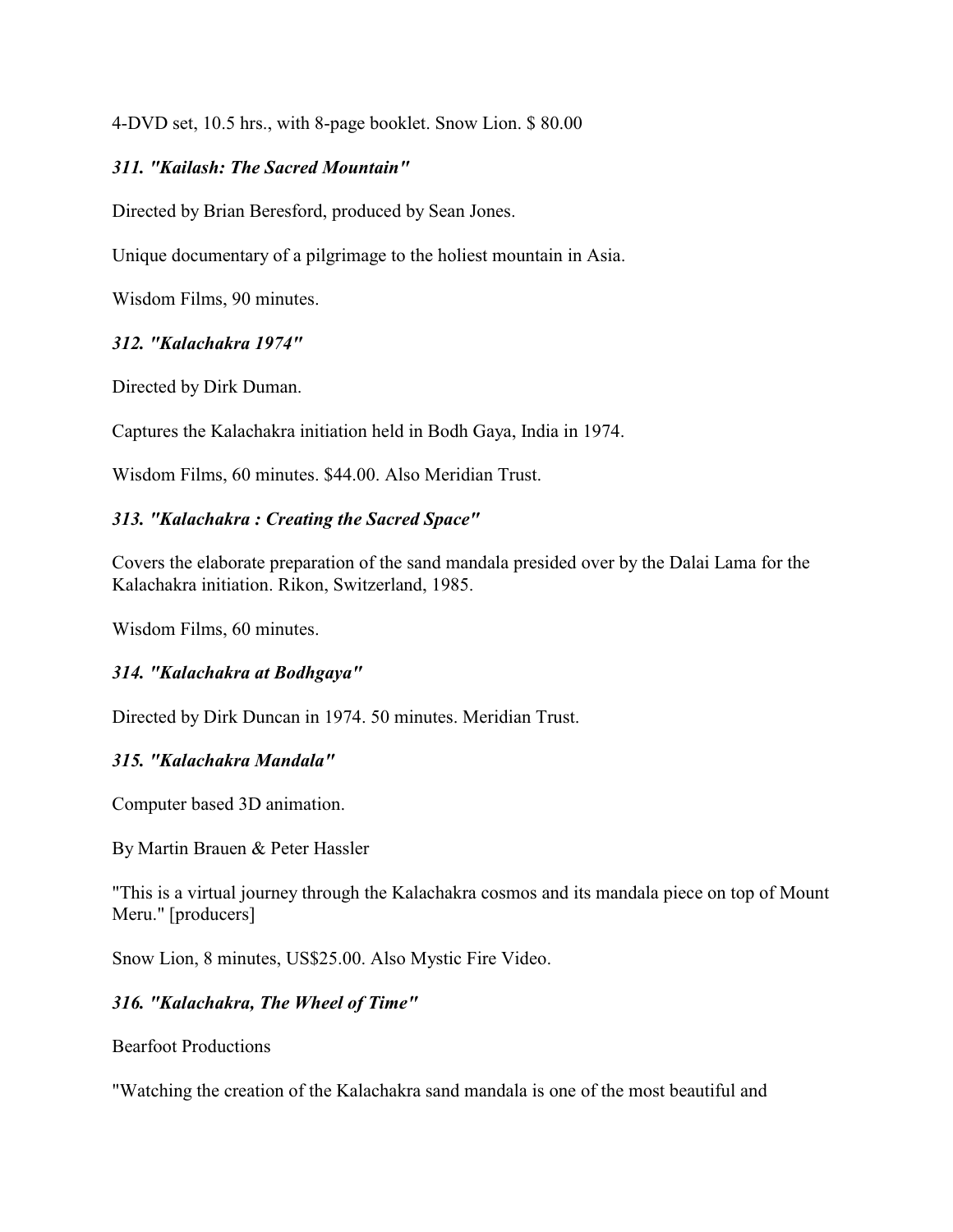fascination experiences. Four monks from Namgyal Monastery performed this ritual at the Douglas Hyde Gallery in Trinity College, Ireland...you will also see the monks perform some of the dancing and chanting of the Kalachakra ritual." [Snow Lion]

Snow Lion, 30 minutes.

### *317. "Kadrin - A Journey to Success"*

Written and Directed by Topgyal Tsering and Ngawang Samdup

"A Tibetan film by first-time filmmaker has produced a film that is based on the life story of Ngawang Samdup, Tsering's younger brother, who made the dangerous escape from the Chinese military in Tibet as a young boy... follows the journey from Tibet to the refugee centre in Nepal, and then to northern India...Tsering shows the challenges Tibetans in exile face; from childhood, through adolescence and into adulthood. Often orphaned from their parents and without relatives to support them, many Tibetan children growing up in India choose a highly dedicated and sometimes solitary path of education. On completion of their studies many never return to Tibet and remain part of exiled communities." [*WTN*, 9 November 2006]

In Tibetan; English, French, German subtitles. 54 minutes, 2006

### *318. "Kangba Hanzi" (Khams pa, The Khampa)*

Sichuan TV, 1980s

In Chinese. Robbie Barnett collection.

### *319. "Kangding Love Story"*

Chinese documentary made to commemorate the  $40<sup>th</sup>$  anniversary of the establishment of the Tibet Autonomous Region and broadcast by Tibet People Broadcast TV Station in August 2005 was "translated by Tibet TV Station Tibetan Language Translation Office...[and] broadcast [in] two parts every night in golden time on Tibet TV Station Tibetan Channel." [sic]

[http://info.tibet.cn/en/news/tin/t20050809\\_46888.htm](http://info.tibet.cn/en/news/tin/t20050809_46888.htm)

### *320. "Karma"*

Directed/Produced by Tsering Rithar

"In a nunnery in the high desert mountains of Mustang, a revered abbess dies, leaving signs that she will be reborn in the precious human form. Prayers and ritual must be done to help her consciousness into its next rebirth, but the nunnery coffers are empty.

The senior nuns decide that the only way out is get back money loaned out by the nunnery. A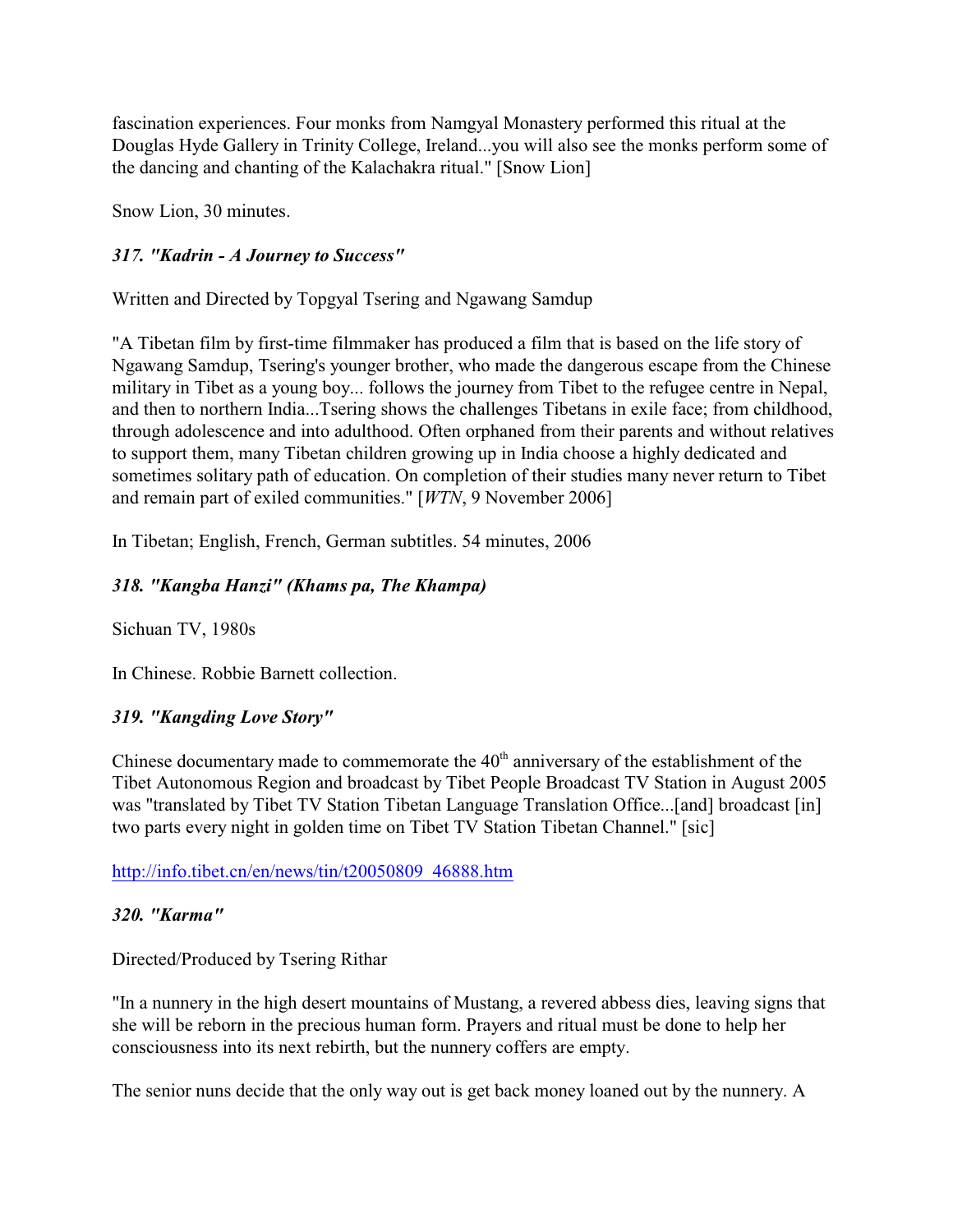mysterious loan was made out to an equally mysterious Mr. Tashi who visited the senior nun in her last days. Given the shady rumours about Mr. Tashi, the nuns are convinced he took advantage of her in her dying state.

The two nuns assigned the mission to retrieve the money are Karma, a free-spirited nun, and her opposite, a textbook-sort of nun called Sonam. Mr. Tashi proves elusive. His shadowy trail leads them from the cloistered world of the high mountains, to the sin cities, and a host of small cruelties en route as well as Mr. Tashi's growing infamy.

Karma is left to continue the mission on her own when her companion is temporarily disabled. Karma learns of Mr. Tashi's ties to brothels and sets out to catch him red-handedly, but he turns out to be a rogue-turned-Samaritan, and Karma opts to return the money to him. A cool reception and admonishment greet her back at the nunnery.

Karma is absolved and redeemed when the mystery linking Mr. Tashi and the abbess is finally uncovered." [producers]

2006. In Tibetan, Nepali and English, 98 minutes. For more info:  $mila@wlink.com,np$ 

### *321. "Karmpa"*

Director: Arto Halonen

Includes interview with the Dalai Lama.

Finland. 1998. 58 minutes.

### *322. "Karmapa in America 2008: Wisdom of Enlightened Mind"*

By His Holiness the Seventeenth Karmapa

"The first teachings of His Holiness the Seventeenth Karmapa on Western soil were fresh and personal. His insights and compassion spoke directly to Western hearts and minds. This complete set includes *Awakening the Heart* (NY), *Healing the World* (CO), and *The Journey Begins* (WA).

These teachings are documented in three new DVDs, which launch a series titled Wisdom of Enlightened Mind. Available both individually and as a 3-DVD set, this first release includes teachings on Awakening the Heart, Healing the World and The Journey Begins. Through this series, Karmapa shares his insights on developing the mind of compassion, cutting through confusion, working positively with hardships and developing strong connections with the world around us." [producers]

Complete 3 DVD approx. 279 minutes.\$65.00. Snow Lion.

### *323. "Karmapa in America"*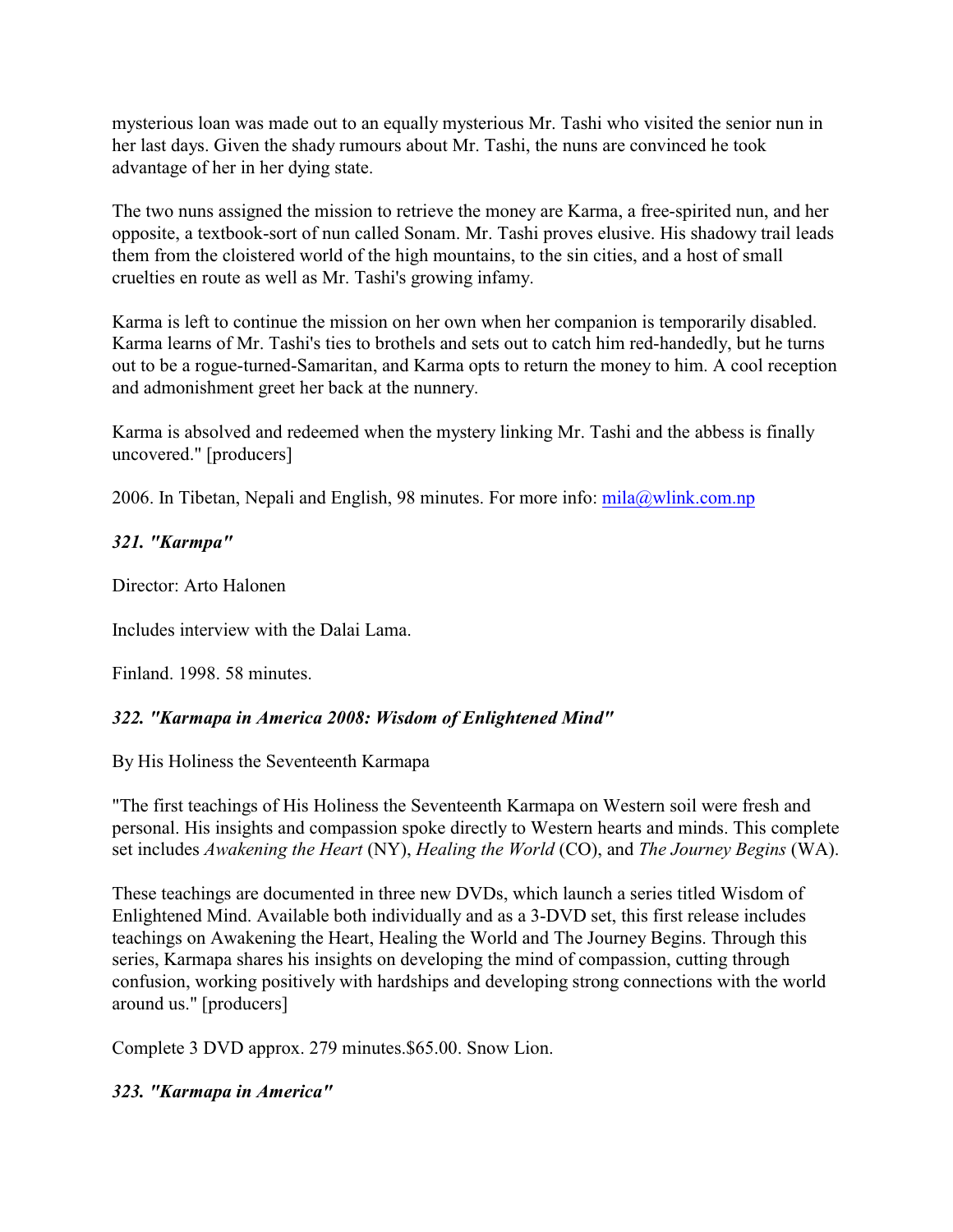"The Karmapa in America gives an account of the historic visit of the 17th Gyalwang Karmapa to the US in 2008. Travel with the Karmapa and experience the U.S. with him from New York NY, to Wappingers Falls NY, Woodstock NY, Shamong NJ, Boulder CO, San Francisco CA, Los Angeles CA and Seattle WA. His Holiness taught to thousands in public venues and smaller gatherings, and met students new and old, western and Tibetan. He blessed children and met with local luminaries. He was welcomed by western and Tibetan teachers and received honors from mayors. He visited monasteries and retreat centers, and said prayers at the 9/11 site in Manhattan. And he visited landmarks such as the Metropolitan Museum in New York and even Disneyland!" [producers]

US\$25.00. Snow Lion.

# *324. "Karmapa in America 2008: Wisdom of Enlightened Mind" [sic]*

3 DVD set of his teachings while he was in the US: "Wisdom of the Enlightened Mind: Awakening the Heart" (in New York); "Wisdom of the Enlightened Mind: healing the World" (in Boulder); "Wisdom of the Enlightened Mind: The Journey Begins" (in Seattle).

279 minutes. \$65.00 Snow Lion.

# *325. "Karmapa: Lineage of the Awakened"*

By Laurence Guy-Lentin

"...on HH  $17<sup>th</sup>$  Karmapa is packed with interesting footage and material. With images ranging from his childhood at Tsurphu, to visits to Bodhgaya and Sarnath, to his participation in the Kagyu Monlam...It also features several teachings by His Holiness..." [producers]

77 minutes CD-ROM, PAL (European) Snow Lion.

# *326. "Karmapa: The Lion Begins to Roar"*

Produced and directed by Ward Holmes, presented by Tsurphu Foundation

New digital film documentary produced in Tsurphu Monastery, Tibet 1999.The Karmapa "...is seen in this film performing many various kinds of Dharma activities such as: debating, preforming the sacred Lama dancing that the Karmapa rarely does in a lifetime, preforming the Mahakala offerings, bestowing blessings and empowerments, giving interviews..." [producers]

85 minutes. Snow Lion, \$45.00

# *327. "Karmapa: The Thangka Ceremony"*

Presented by Tsurphu Foundation. Produced by Ward Holmes.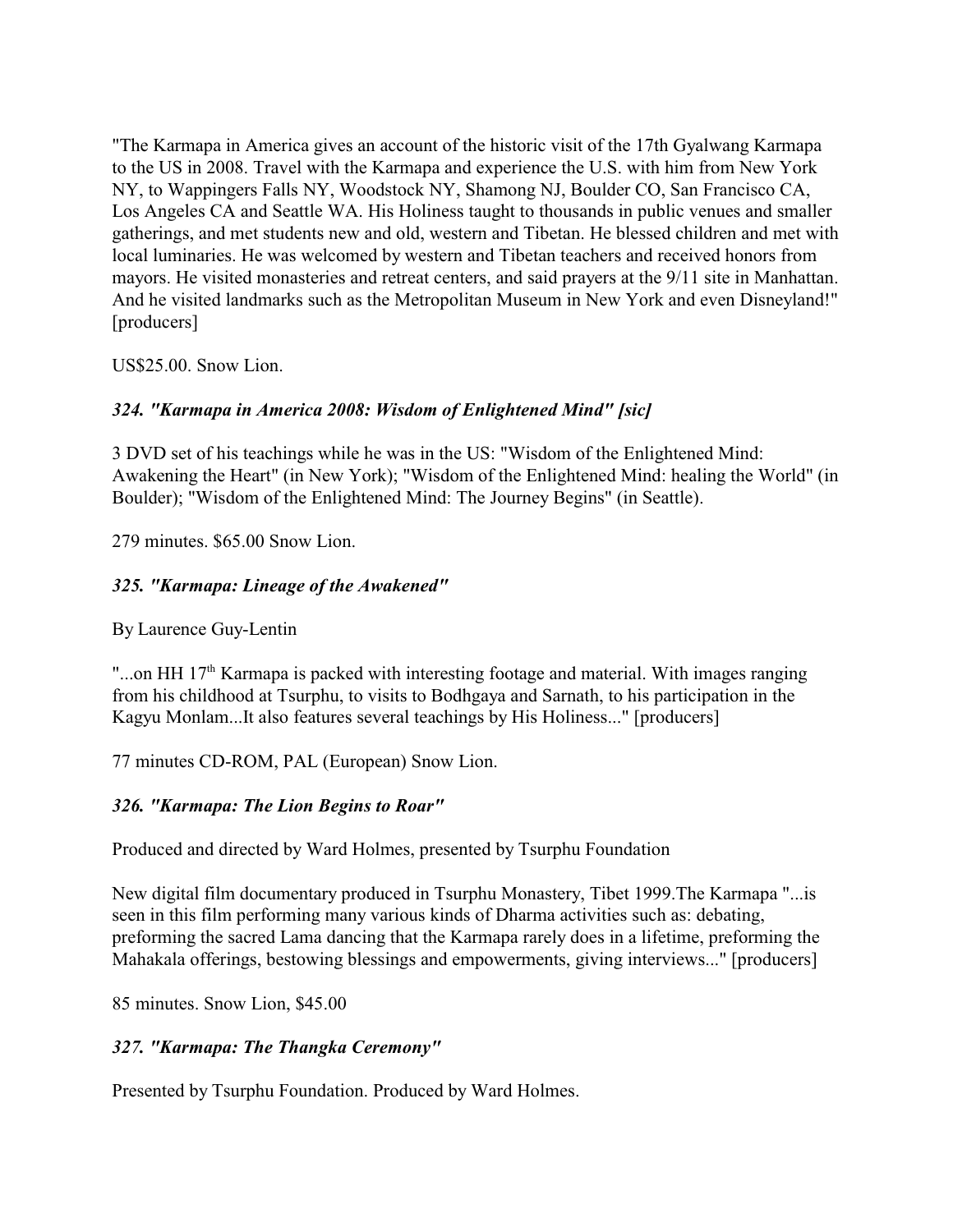"In May 1994 members of the Tsurphu Foundation joined H.H. the XVII Karmapa and the monks of Tsurphu Monastery for the first unveiling of the new silk applique thangka - one of the largest in the world. Measuring 60' by 100' it was reconstructed in the traditional style designed by the 9th Karmapa. The old thangka was destroyed during the cultural revolution. There are wonderful segments of the new Karmapa and the unveiling ceremony." [Snow Lion]

Snow Lion, 30 minutes.

# *328. "Ke Shan hong ri" (Red Sun Over the Ke Mountains)*

"In 1950, a PLA unit enters the Ke Mountains in Tibet. To increase the political awareness of the Tibetan people, they do not implement reforms immediately, but help the Tibetans do it themselves. A Tibetan anti-Chinese force called Gexia sends spy Luo Jia into the mountains, where he links up with undercover agent Yade in opposing the PLA. They carry out disruptive acts of sabotage and finally open rebellion. In these circumstances, the PLA is forced to take military action to bring the rebels under control and free the "slaves" of the Ke Mountains region." [producers]

August First Film Studio. 1960.

# *329. "Kekexili: Mountain Patrol,"*

Directed by Lu Chuan,

First Chinese film to win the best film award (2004) at the Golden Horse Awards, which showcases films from Taiwan, Hong Kong and China. It is based on the true story of a journalist who joins a Tibetan volunteer patrol chasing a ring of poachers trading in antelope wool. The film also took best cinematography for Cao Yu. Battling censorship and difficult conditions, the director said, every day was like hell. One crewman was killed in a traffic accident.

# *330. Kham Film Project Participatory Video Series*

"Our Participatory Video projects are designed to share the excitement of filmmaking with individuals of all ages, backgrounds, and levels of experience. We make filmmaking accessible to everyone, and focus on the medium as a tool for communication and means of bringing people together.

The Kham Participatory Video Series showcases short films created in collaboration with four different communities in the Kham region. The films were conceived and filmed by local participants, with facilitation and editing by American and Tibetan filmmakers from the Kham Film Project.

<http://www.khamfilmproject.org/participatory.php>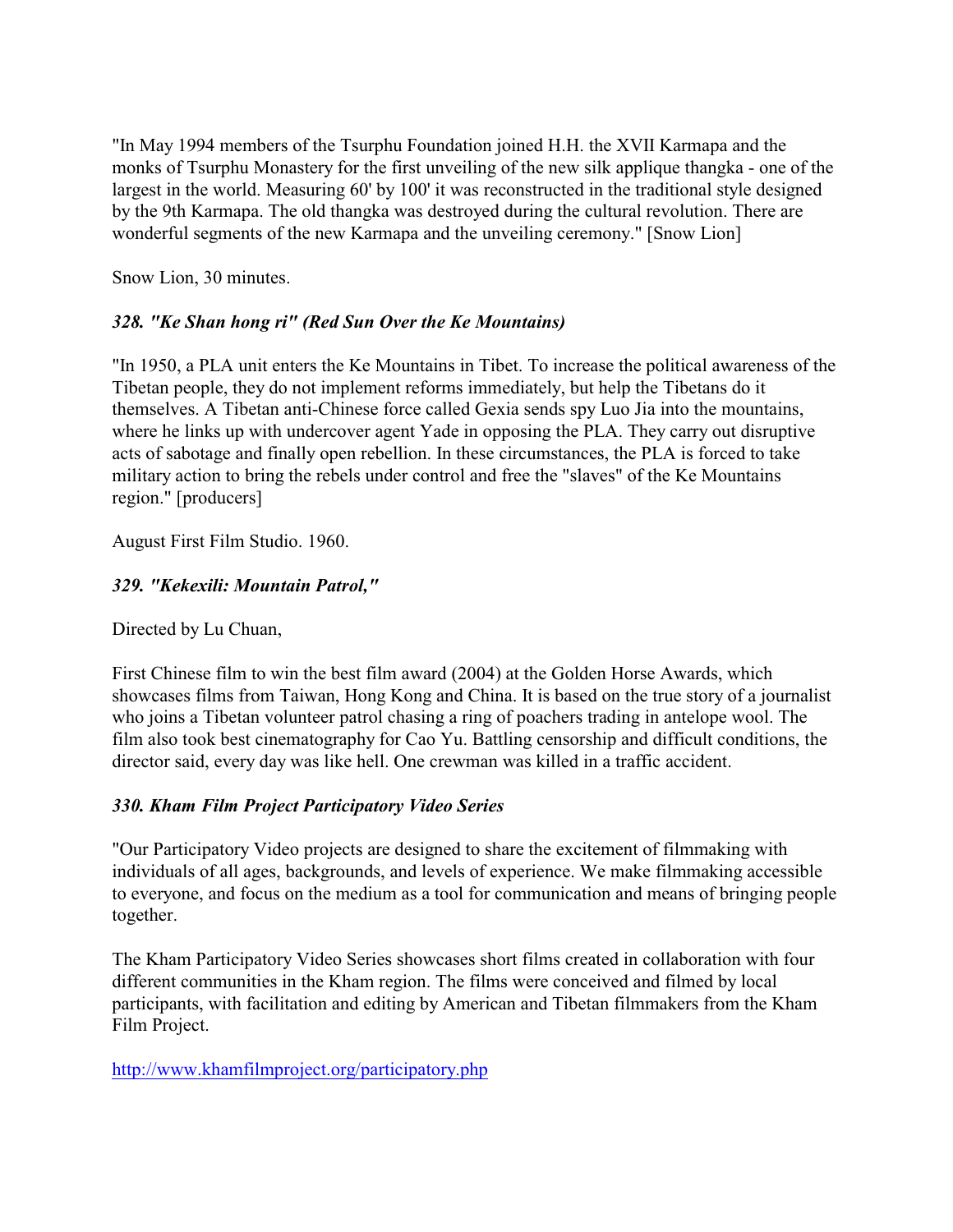### *331. "Khensur Pema Gayltsen: My Life in Brief"*

Khensur Pema Gyaltsen, former abbot of Drepung monastery, recounts some of his life story. Translated by Geshe Namgyal Wangchen. Lam Rim Centre, Wales, 1984.

Meridian Trust, 45 minutes.

### *332. "Khreng zhen" (Longing) [aka Nyi ma tshe ring dang zla ba sgrol ma (Nyima Tsering and Dawa Drolma)]*

Pagmo Tashi,1991

Contemporary nomad romance. Tibetan crew and Tibetan writer. Robbie Barnett collection.

#### *333. "King Gesar"*

"This series film is being shot as a gift to the  $50<sup>th</sup>$  anniversary of the peaceful liberation of Tibet and when the Chinese Government is applying to the UNESCO to hold the International King Gesar Year. The series film comes of 30 parts totally 900 minutes. It tells the birth and evolution of the long epic *King Gesar*, including worship on totems, divination, sacrificial ceremonies. Tibetan medicine and unity between the Han and the Tibetan. It is due to be finished in March 2001. [sic] [*China's Tibet*, vol. 11, no. 5, 2000, p.46.]

### *334. "King Gesaer"*

Oracle Pictures

An animated TV production of 26 episodes with a running time of 22 minutes each. Also, a full length animated feature is planned in conjunction with the TV productions.

Oracle Communications, Los Angeles, CA. P. O. Box491693, Los Angeles, CA. (310) 556-FILM: E-mail: [awang19851@aol.com](mailto:awang19851@aol.com).

### *335. "Kingdom of the Lost Boy"*

Produced by Juniper Productions for the BBC

Narrated by Joanna Lumley

"Featuring extraordinary archival material of the Chinese occupation of Tibet, the rituals involved in the selection of the Panchen Lama and interviews with the Dalai Lama. This 75 minute special asks whether the Chinese have finally won the battle of beliefs and questions the significance this decision will hold for the future of Tibet." [*Tibetan Review*] Based on Isabel Hiltons reporting on the selection of the 11<sup>th</sup> Panchen Lama from the Dalai Lamas perspective. There is also a Chinese documentary on the selection of their  $11<sup>th</sup>$  Panchen Lama with scenes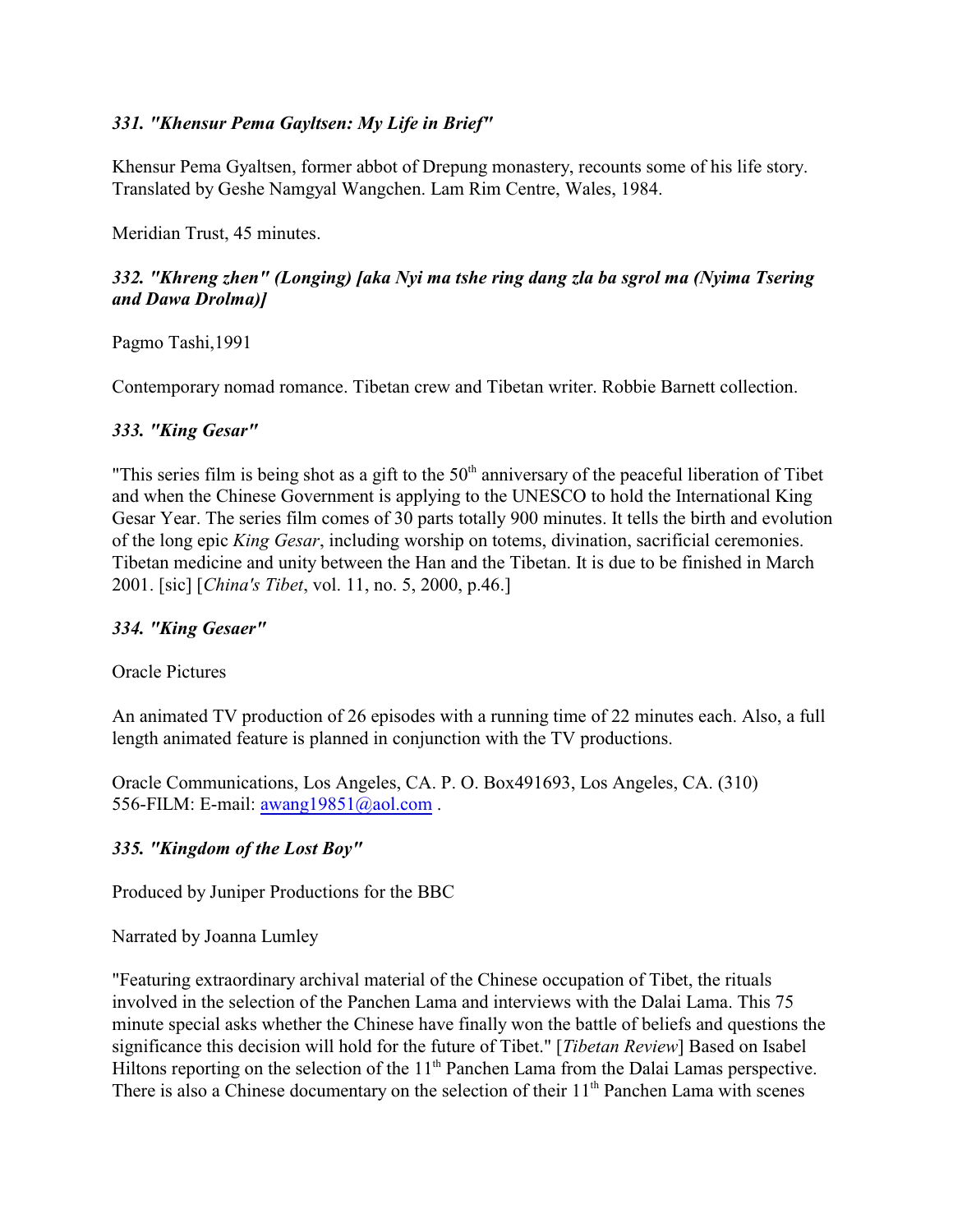from the Golden urn ceremony. [Grunfeld]

75 minutes.

# *336. "Kingdom on the Roof of the World"*

CCTV (Chinese Central TV) film about the legend of the Guge Kingdom in Ngari, eaastern Tibet. Planned for showing in December 2006.

### *337. "Knowledge of Healing"*

Franz Reichle

"This is the first full length film dealing extensively with Tibetan medicine. It is an inside look at the unique philosophy and dramatic benefits of Tibetan healing. In the cinema verite tradition, the audience journeys with Tibetan practitioners as they treat patients, make house calls and share secrets of ancient herbal remedies, traveling through Dharamsala in northern India, Ulaan Ude, and in the northern region of Mongolia. Treatments include the use of herbs, roots and minerals. The film also documents research done in Europe to test the healing properties and produce medicines." [producers]

55 min., Snow Lion Publications, Purchase Price:\$29.95

### *338. "KOKONOR"*

By Dorjicering Chenaktsang.

A very insightful documentary film about the conditions of a group of Tibetan former nomads living on Lake Kokonor, in Amdo/Qinghai. Filmed between 2005-2008, it vividly describes how the current Chinese government policies result in negative consequences for Tibetans and how they increase ethnic tensions between Tibetans and Han. [Grunfeld]

Film-maker is a lecturer at the National Institute of Oriental Languages and Civilizations in Paris. 2008. 50 minutes. Available in French and English.

### *339. "Kun lun tie qi" (Steel Cavalry on Kunlun Mountain)*

### Director: Yuan Naichen

"In 1950, after the liberation of Northwest China Status: Available Description: In 1950, after the liberation of Northwest China, defeated Nationalist army troops try to escape to Tibet along with local gangsters, in the hope of continuing their resistance in the rugged Kunlun Mountains, a natural fortress. Lei Jie leads a PLA cavalry company that pursues them. After Lei Jie sends platoon leader Wei Gang and staff officer Zhang to scout the enemy, Wei is captured but later is rescued by some Tibetan hunters. When the forces battle each other, infighting among the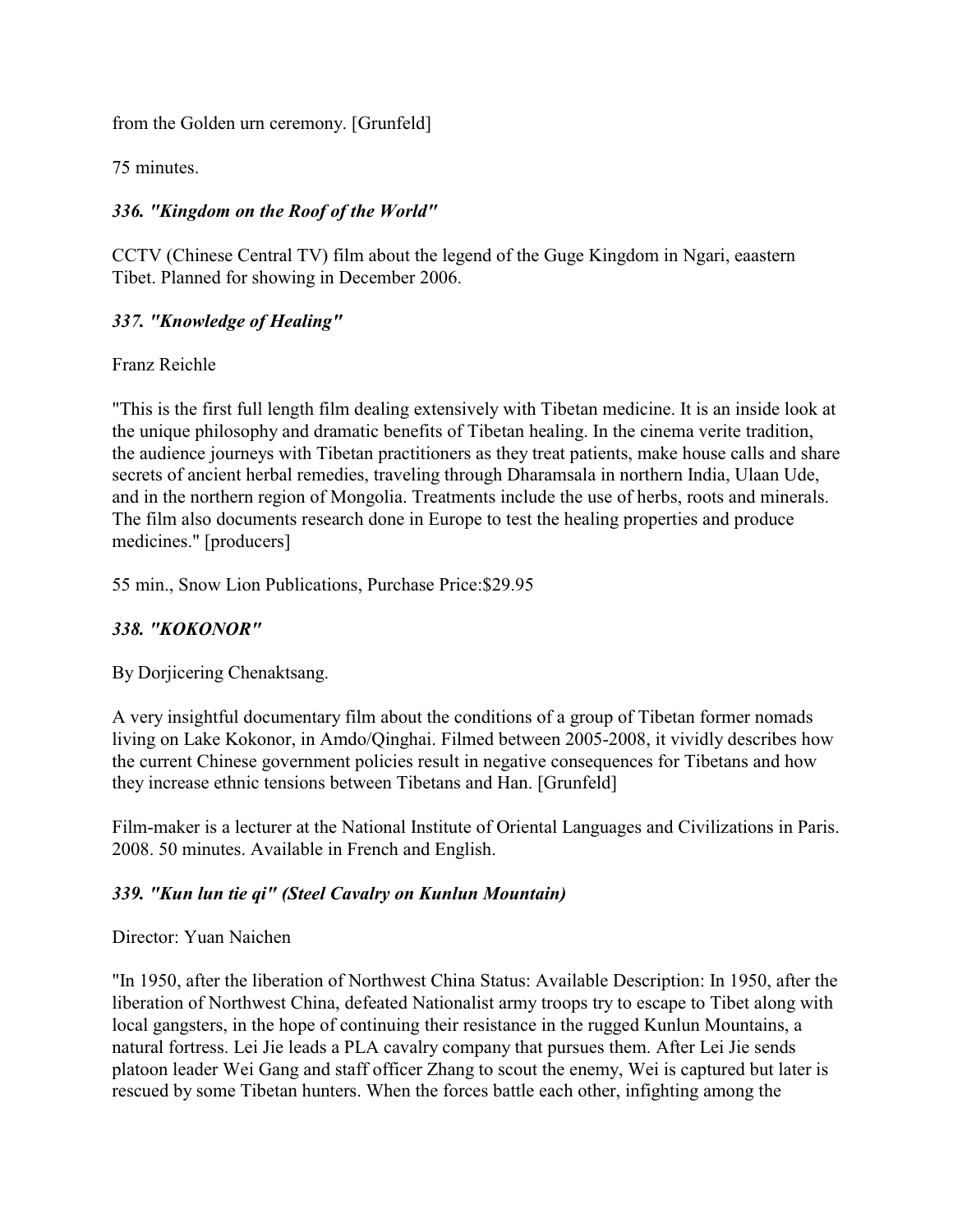Nationalists and gangsters results in heavy losses. Finally, the PLA cavalry crosses the mountains and wipes out the enemy." [producers]

1960. Chungchun and Xian Film Studios

### *340. "Kundun"*

Directed by Martin Scorsese

Written by Melissa Mathison. Music by Philip Glass

Disney Productions, Touchstone Pictures

A major Hollywood production by one of America's most talented directors using amateur Tibetan actors. Writer Mathison (screenwriter of, among other films, "E.T.") is Harrison Ford's wife. The title is from the Dalai lama's childhood nickname and the film is about his life from the time he s discovered at age 2 until he flees into exile in 1959. The Dalai Lama has said, "I have read Melissa Mathison's script. It is very good, It is very moving. Those people have been very supportive and sympathetic." Opened December 25, 1997 to generally mixed reviews. The ten or so that I read all praise the cinematography and Scorsese's film-making. They all allude to Scorsese's previous religious-based films, particularly "The Last Temptation of Christ." Reviewers seem less interested in the subject matter, many calling it "boring." The *New York Times* called it "high-minded..[but] Kundun doesn't really have characters (the boys' family, tutors and advisers are stick figures and Mao is a cartoon) and its history is sketchy...Mr. Scorsese has made a film that is as much a prayer as it is a movie." (24 December 1997)

128 minutes.

### *341. "Kyabje Zong Rinpoche: Tribute to a Master Practitioner, 1904-1984"*

Tribute covering the UK tour of 1984 and showing Rinpoche at his home in South India and his cremation in India.

Meridian Trust, approx. 60 minutes.

### *342. ÐKyemaÏ*

Directed by Samten Dhondup

Ð*Kyema - The Agony of Wrong Path* is an interesting Tibetan film about tuberculosis infection, protection, treatment and substance abuses among younger generation Tibetans in exile. The film is produced by Dharamsala based Tibetan Exile Govt.'s Department of Health in association with Tibetan Institute of Performing Arts. It is directed by debutant filmmaker Samten Dhondup, a respectable arts instructor at TIPA. Tenzin Woebum who already appeared in some of the more recently Tibetan films and Tenzin Donsel, one of the many talented artistes of the institute appear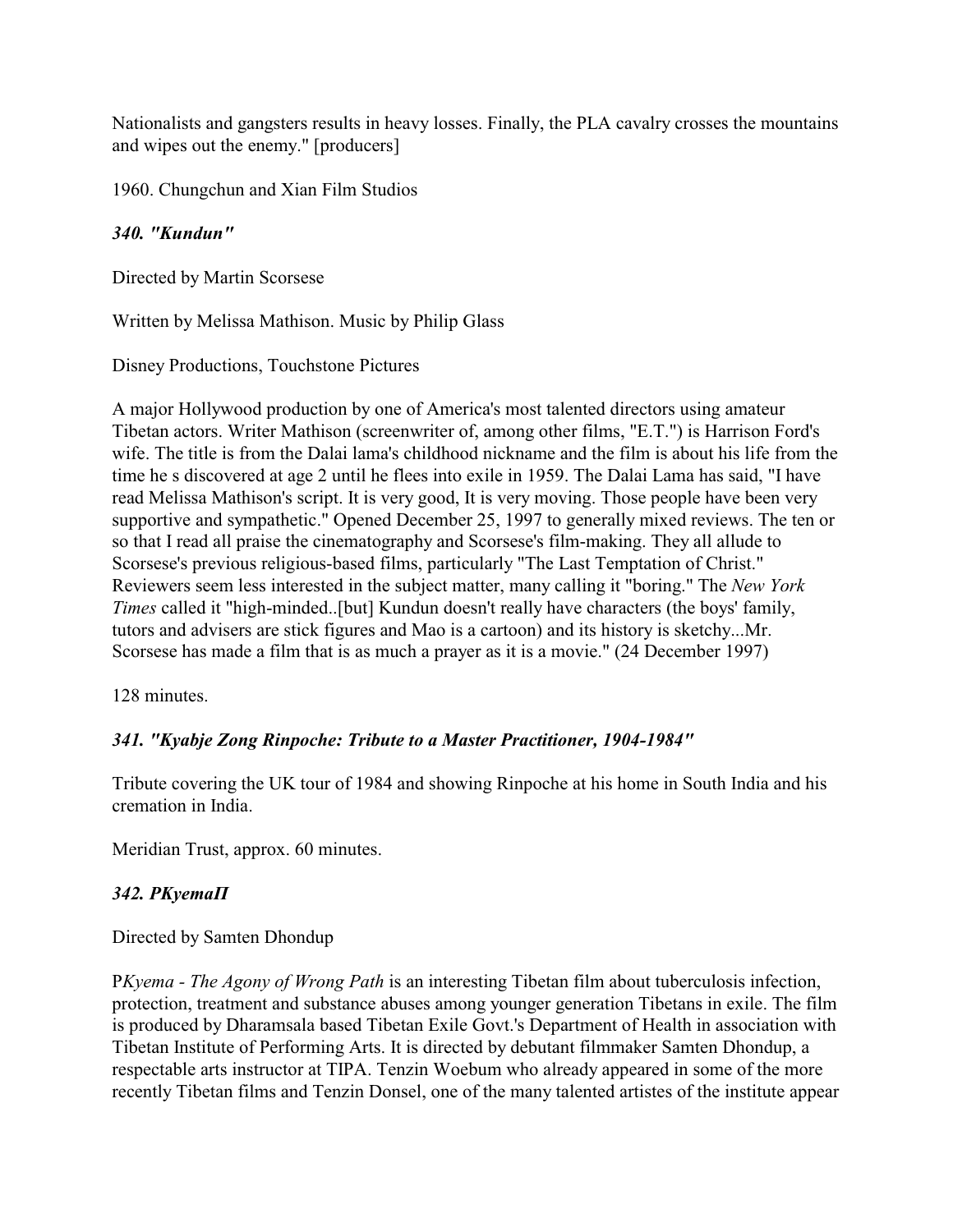in the film as the leading pair. I [By Tashi Wangchuk in *Phayul*, 23 January 23, 2012.

81 minutes. In Tibnetan. See the entire film at:<https://www.youtube.com/watch?v=4wqkaC8hAiQ>

# *343. "Kyimolung: A Hidden Valley in the Himalaya"*

American film directed by Brian Hofstetter and Fred Lane. 1990. 43 minutes.

# *344. "La Furia del Hombre Lobo" (The Fury of the Wolfman)*

Director: JosÉ MarÍa Zabalza

A neurologist while in Tibet is lost in a tempestuous storm, bitten by a strange creature and only survives due to the kindness of some sherpas who proceed to tell him that he is now a werewolf. Panic stricken, he contacts his girlfriend who agrees to help him only to use him to kill his new wife when he transforms.

Spain. 1972. 90 minutes

# *345. "La prisonnire de Lhassa" (The Prisoner of Lhasa)*

A film by Marie Louville that was shown at a film festival in Brussels in 2006.

Contact BUREAU DU TIBET, 84 bd Adolphe Pinard, 75014 PARIS Tel. 0146565453 Fax 01465608<http://www.tibet.net>

### *346. "Ladakh: In Harmony with the Spirit"*

"A portrait of a Tantric Buddhist Shangri-la--part documentary and part re-enactment, that suggests what rural life neighboring Tibet would be like without Chinese occupation. Nestled high in the Himalaya, Ladakh has been isolated from the pressures of the modern world until the mid-seventies and retains centuries-old customs and costumes. To live amongst the energies of gods demons, the villagers rely on both Geshes--a scholarly monk, and the shaman--a religious hermit". [Mystic]

Mystic Fire Video, 86 minutes, US\$29.95.

# *347. "Ladakh. Kingdom in The Clouds"*

(I saw this film listed in the newspaper scheduled for a program called "Nature." However, at the allotted time it wasn't on so I don't have any information about it. [Grunfeld])

# *348. "Ladakh - Land of High Passes"*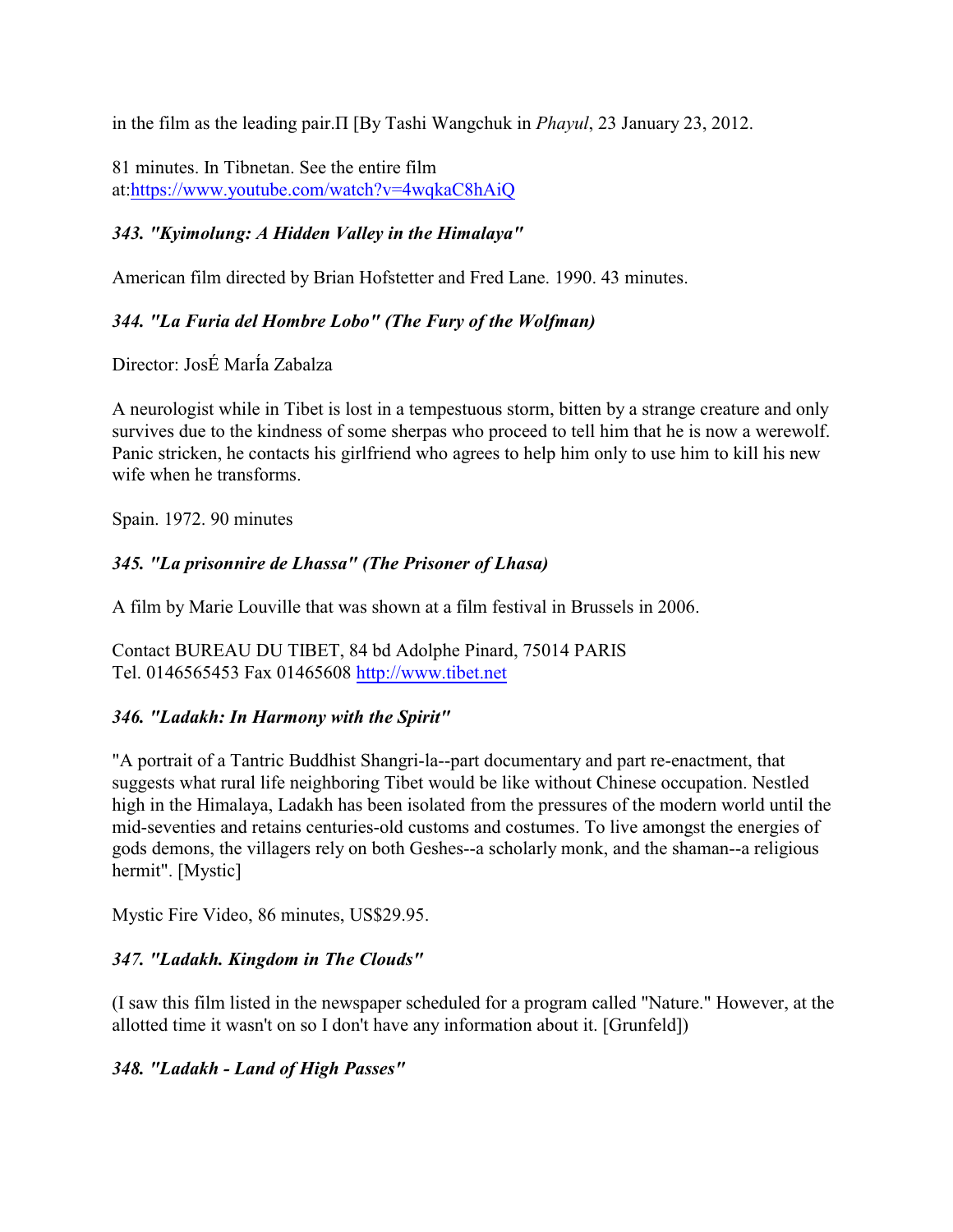By Peter Weinert & Hessischer Rundfunk, cameraman, JÜrgen Volz.

"Two hazardous expeditions, one in summer and one in winter, were undertaken to shoot this film in Ladakh and Zanskar. In the legendary Buddhist monastery of Lingshed in Zanskar, at a height of 4000 metres (13000 ft.), a Hessischer Rundfunk team successfully managed to film the creation of a sand mandala from beginning to end. Actually being able to produce such a unique Buddhist sacred object demands many many years of induction on the part of the monks involved...This film on the artistic and cultural history of the province of Ladakh and the Zanskar district of the Indian State of Jammu-Kashmir, demonstrates the ascetic but fulfilled life of monks and peasants in a remote area of the Tran Himalayas. At the same time the film attempts to provide a sensitive introduction to the intricacies of Tibetan Buddhism." [producers]

53 min.

# *349. "Lakha: A Tibetan Lama"*

Produced by Majo Film

Documentary about the life of Lakha Lama from recognition at age 4, enthronement at age 5 in Batang, East Tibet. Through life until exile in India. On way to Finland he was forced by weather to wait in Copenhagen and had dreams of staying in Denmark. He married Danish woman and had children. Films follows his return to Batang after 40 years.

Meridian Trust. 45 minutes. \$52.50.

### *350. "Land of the Snowy Mountains"*

American animated film directed by Bernard Palacios. 1990. 10 minutes.

### *351.\* "Larry King Live"*

CNN, Atlanta, Georgia

CNN program shown 22 April 1997. First 30 minutes with the Dalai Lama and last half-hour with Richard Gere and Congressman Tom Lantos. Usual Larry King superficial questions such as "what is it like to lead a celibate life? [Grunfeld]

60 minutes with commercials, about 50 minutes without.

### *352.\* "Larry King Live"*

CNN, Atlanta, Georgia

CNN program shown on 31 December 1999. Approximately 11 minutes with the Dalai Lama interspersed with commercials, promos, etc. The Dalai Lama was in Sarnath, India and King had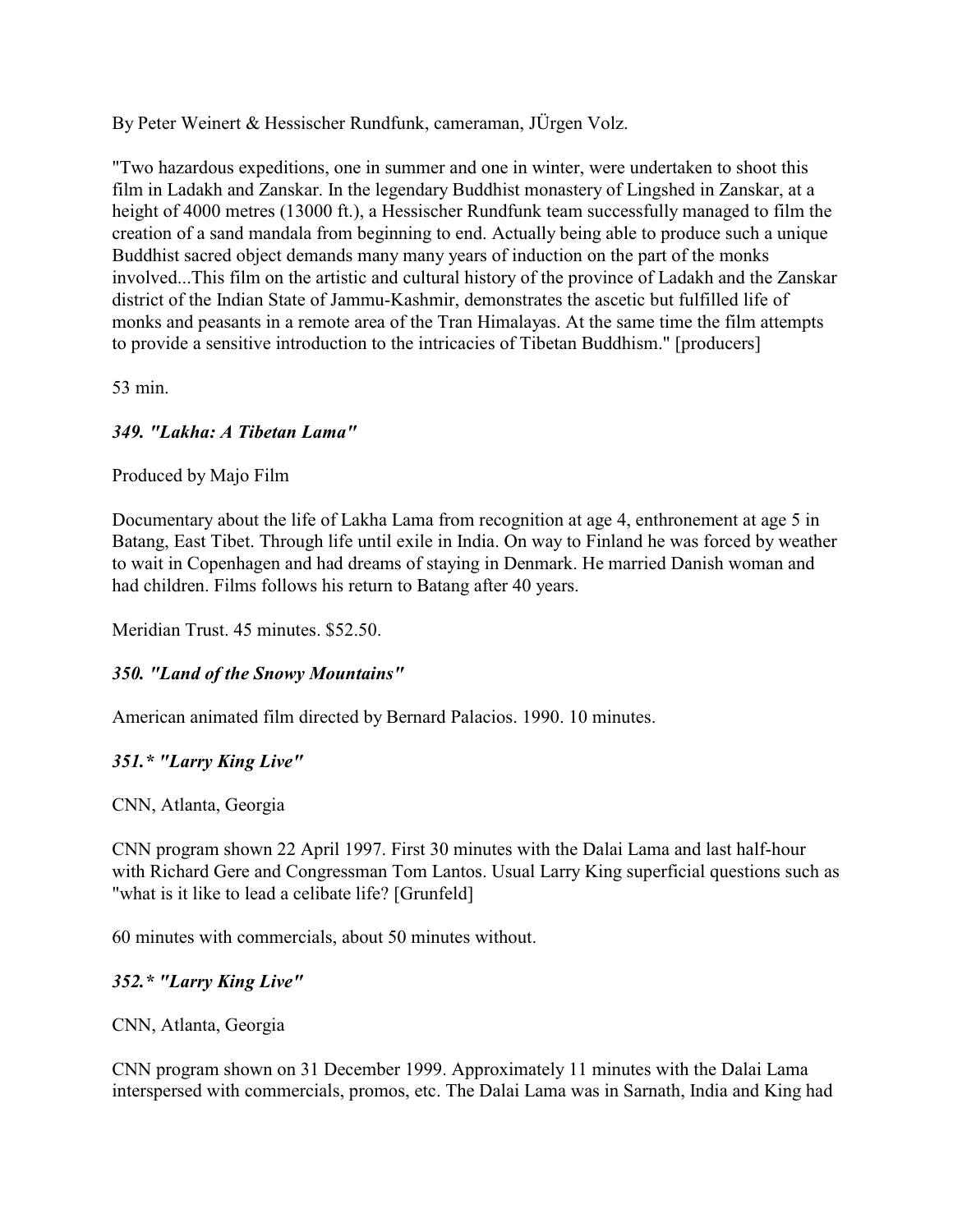no idea where that was. The audio connection was bad. King, with his usual moronic and inane questions, thought the Dalai Lama was Muslim. The Dalai Lama's responses were equally inane. [Grunfeld]

# *353.\* "Larry King Live"*

CNN, Atlanta, Georgia

CNN program shown on 11 September 2005. The Dalai Lama was one of several guests discussing the aftermath of Hurricane Katrina and how religion explains such catastrophes. The Dalai Lama blamed the victims (their karma) and our abuse of the environment. Otherwise it was the usual vacuous dialogue. At least this time he knew that the Dalai Lama was a Buddhist. [Grunfeld]

# *354. "Leaving Fear Behind"*

Filmmaker: Dhondup Wangchen with the aid of Golog Jigme

"Leaving Fear Behind (in Tibetan, Jigdrel) is a heroic film shot by Tibetans from inside Tibet, who longed to bring Tibetan voices to the Beijing Olympic Games...The footage was smuggled out of Tibet under extraordinary circumstances. The filmmakers were detained soon after sending their tapes out, and remain in detention today [August 2008].

The filmmakers traversed thousands of miles, asking ordinary Tibetans what they really feel about the Dalai Lama, China, and the Olympic Games. The filmmakers gave their subjects the option of covering their faces, but almost all of the 108 people interviewed agreed to have their faces shown on film, so strong was their desire to express themselves to the world. Excerpts from twenty of the interviews, including a self-recorded interview of the filmmaker himself, are included in the 25 minute film.

The footage reveals with stark clarity that Tibetans are frustrated and embittered by the deterioration and marginalization of Tibetan language and culture; the destruction of the lifestyle of Tibetan nomads through Chinese forced settlement policies; the lack of religious freedom and the vilification of the Dalai Lama; and the broken promises made by the Chinese government to improve conditions in Tibet in the run up to the Olympic games. All are united in their reverence for the Dalai Lama and long for him to return, and as some even dream, to attend the Olympic Games." [producers]

In 2009 the fimmaker was sentenced to six years in prison for making this film and getting it out of China. [Grunfeld]

2008, 25 minutes. Watch some of it at:<http://www.youtube.com/watch?v=3LLnqltaIgw>

*355. "Less Blessed: Anyemaqen, Glaciers and the Yellow River"*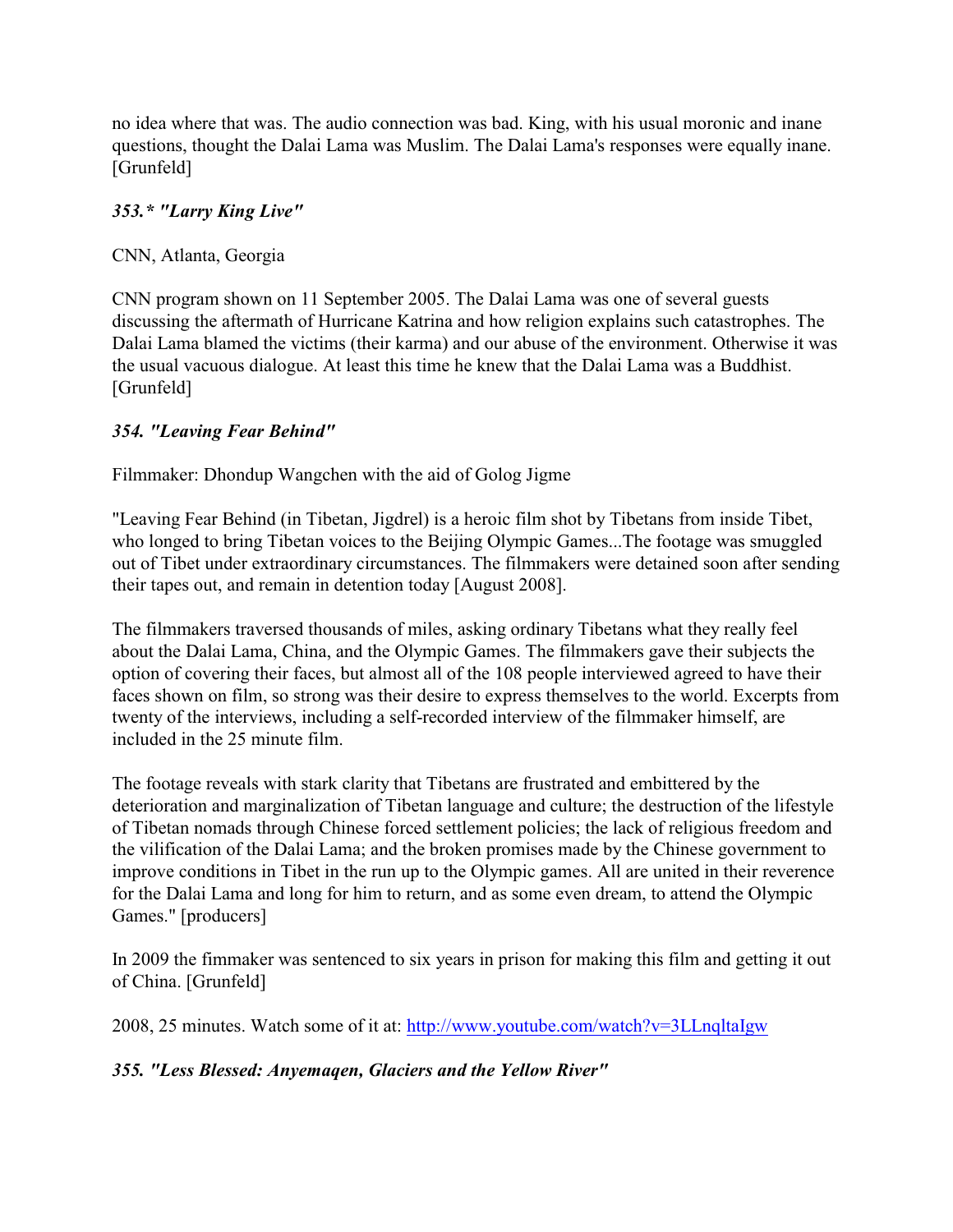"The Yellow River, also known as "China's Sorrow," often doesn't reach the sea. Once the source of devastating floods that plagued generations of Chinese, the river is now running dry. In response, the Chinese government is replumbing the country to bring water from the wet south to the arid north.

As the Chinese saying goes, "when you drink the water, think about its source." The signs of water scarcity in the Yellow watershed can be traced all the way to its headwaters in Qinghai, the meltwater of glaciers on the slopes of the sacred spirit mountain Anyemaqen (Ah-nyi MAH-chin).

The warming climate has put enormous extra pressure on this corner of the Tibetan Plateau, threatening to make unsustainable the traditional Tibetan way of life. Continued warming holds grave implications for hundreds of millions of people across the lower altitudes of northern China whose livelihoods depend on the Yellow's water.

Across western China deserts are growing, ranches are degrading and nomads are searching farther and farther afield for good grass. On Mt. Anyemaqen, glaciers and pastures are showing signs of stress, and the melting flows that have given rise to the world's largest civilization are in danger. Alarms are sounding not only for the whole Yellow River, but also for the other major river systems in Asia, all of which are born on the Himalayan plateau, and upon which almost a third of humanity depend." [producers]

This video is the second in the "Tibetan Plateau in Peril" series

<http://sites.asiasociety.org/chinagreen/less-blessed/>

# *356. "L'evasion du Dalai Lama" (The Escape of the Dalai Lama)*

A film by Marie Louville shown at a film festival in Brussels in 2006.

"Le 17 mars 1959, le Dalai-Lama se rÉsout quitter son pays. Lexode sest effectuÉ en plein hiver pied, cheval et dos de yack. Le 31 mars, aprs quinze jours de voyage, le Dala-Lama arrive en Inde, accueilli bras ouverts par Nehru. Mao aurait dÉclarÉ ce jour l : "nous avons perdu le Tibet". Ce film est lhistoire de ce dernier voyage racontÉ par le Dala-Lama lui-mme et les survivants de cette Époque, sur des images tournÉes clandestinement au Tibet lautomne 98 par Marie Louville qui a refait le voyage.

Ce film sera suivi de trois documentaires de six minutes : Les enfants aveugles de Lhassa, ProstituÉes Lhassa et LÉcriture tibÉtaine ou Lhistoire de Dolma ." [producers]

Contact BUREAU DU TIBET, 84 bd Adolphe Pinard, 75014 PARIS Tel. 0146565453 Fax 0146560818.<http://www.tibet.net>

# *357. "Lhasa Riot Documentary"*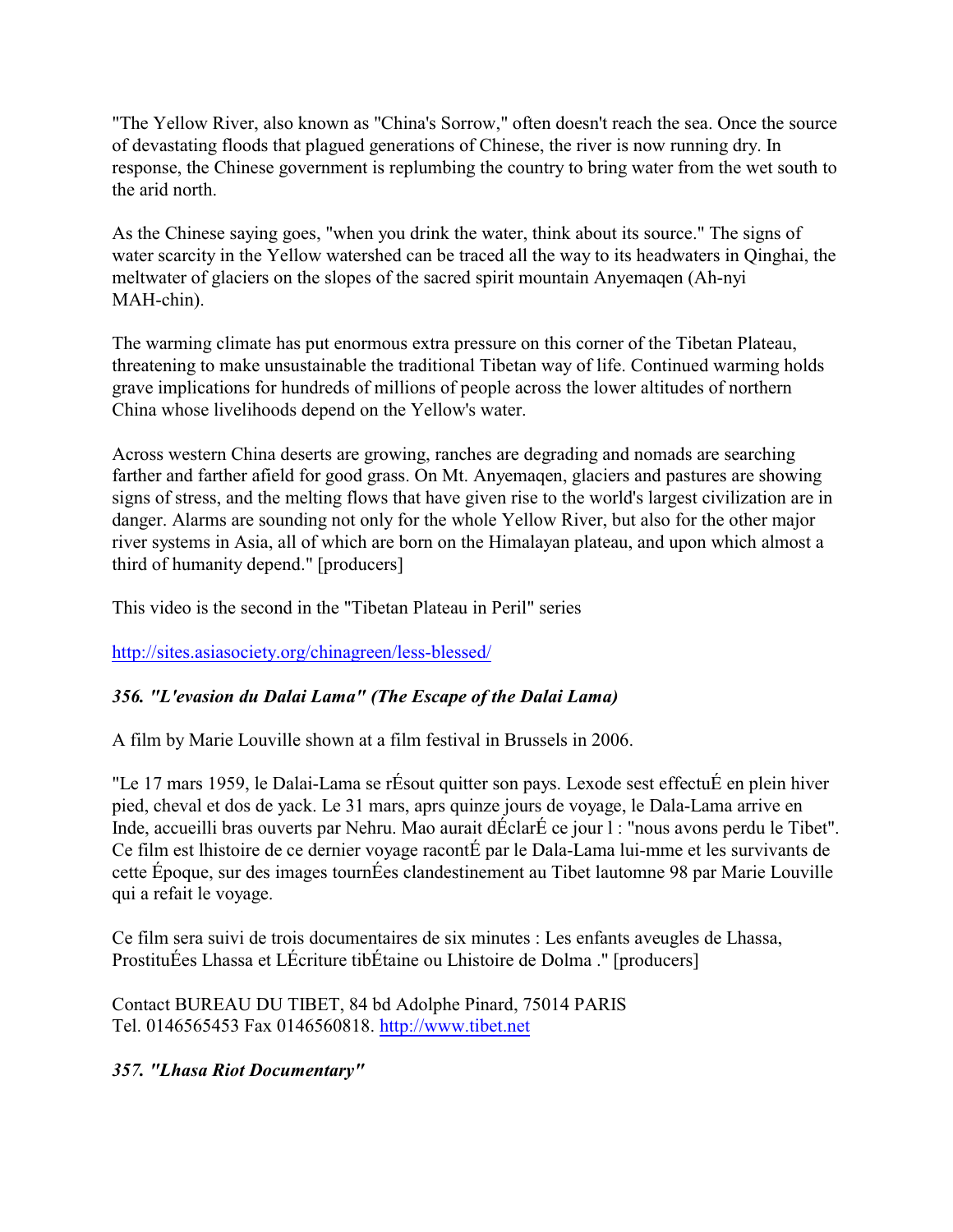Chinese TV/CCTV-9

A documentary made up of filmclips from the events in Lhasa in March 2008. Expresses the official Chinese government positions.

2008. 15 minutes. Accessible at<http://english.sina.com/china/1/2008/0321/151336.html>

### *358. "Lhasa Wangshi"* **(***Lha sa'i da sor gtam rgyud, "The Tale of Lhasa's Past")*

Written by Huang Zhilung, Zhen Lu and Wang Zhangbo.

Twenty episode TV drama based on the novel by Yangdron which was a fictionalized account of the Lungshar affair. The novel is entitled *Wu xingbie de shen* ("God Without Gender," in Tibetan:*phrul kun dzoms kyi lha*)

Chinese Central TV and Tibet TV, 2001. Robbie Barnett collection.

### *359. "Lhasa 1986: The Forbidden City Opens Its Doors"*

Includes scenes shot at the Potala, the Jokhang, Gyurme Tantric College, and at a sky burial site near Sera monastery.

Wisdom Films, 60 minutes.

### *360. "Life, Death, Dreams and Meditation: Bardo teachings of Tibetan Buddhism"*

By Ven. Lama Chagdud Tulku Rinpoche

"The six bardos include this life, the moment of death, the dawning of true reality, the passing towards rebirth, dreaming and meditation. These experiences are filled with the potential for confusion, bewilderment and unskillfulness, as well as for realizing profound wisdom and all embracing compassion." [Snow Lion]

Snow Lion, 115 minutes.

### *361. "Life in Relation to Death"*

By Lama Chogdud Tulku Rinpoche

"Death is life's most overwhelming event. How we meet it -terrified and helpless, or with confidence and spiritual mastery - is within our power. Rinpoche's insights into the psychology and physiology of dying and the transition of death are a valuable aid for understanding ourselves and becoming more effective when working with others." [Snow Lion]

Snow Lion, 2 hours.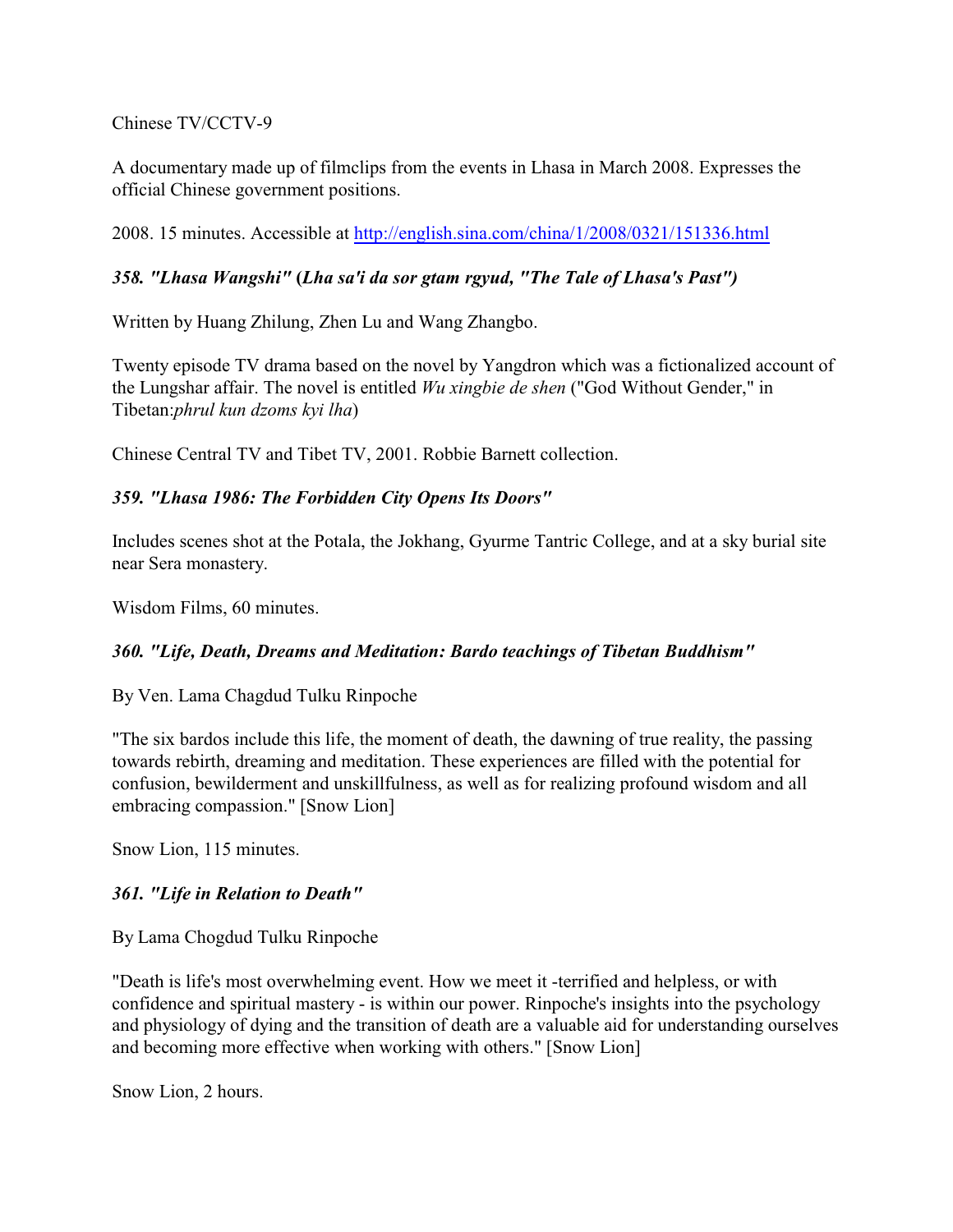#### *362. "Life in Tibet: Past and Present"*

Chinese film made in the 1950s.

#### *363."Life in the Tibetan Community in Dharamsala"*

Tibet Foundation Films, edited by Tenzing Sonam.

This hill station in the Himalayan foothills is home to the Dalai Lama and the Tibetan Government-in-Exile. India, 1985.

Wisdom Films, 60 minutes.

#### *364. "Life of Tsogyal"*

by Bardor Tulku

"Yeshe Tsogyal, the disciple and consort of Guru Rinpoche (Padmasambhava), played a crucial role in the introduction and propagation of the Buddhist teachings in Tibet. The early period in her life was marked by hardship and suffering. After she met Guru Rinpoche, she studied and practiced diligently under his guidance, and eventually reached realization. Later on, she herself became a teacher.

Yeshe Tsogyal was also the main compiler of his teachings, and it was she who concealed most of his termas (tantric treasures, to be discovered later). This rich, 4-disc teaching on her life by Bardor Tulku, sponsored by KTD in Woodstock, was made at the request of HH 16th Karmapa." [producers]

5-hour, 4-DVD set. Snow Lion. \$ 34.95

#### *365. ÐLife of Yeshe TsogyalÏ*

by Bardor Tulku

"Yeshe Tsogyal, the disciple and consort of Guru Rinpoche (Padmasambhava), played a crucial role in the introduction and propagation of the Buddhist teachings in Tibet. The early period in her life was marked by hardship and suffering. After she met Guru Rinpoche, she studied and practiced diligently under his guidance, and eventually reached realization. Later on, she herself became a teacher...This rich, 4-disc teaching on her life by Bardor Tulku, sponsored by KTD in Woodstock, was made at the request of HH 16th Karmapa." [producers]

Disc 1 (approx. 65 minutes), Disc 2 (approx. 78 minutes), Disc 3 (approx. 92 minutes), Disc 4 (approx. 56 minutes). \$34.95. Snow Lion.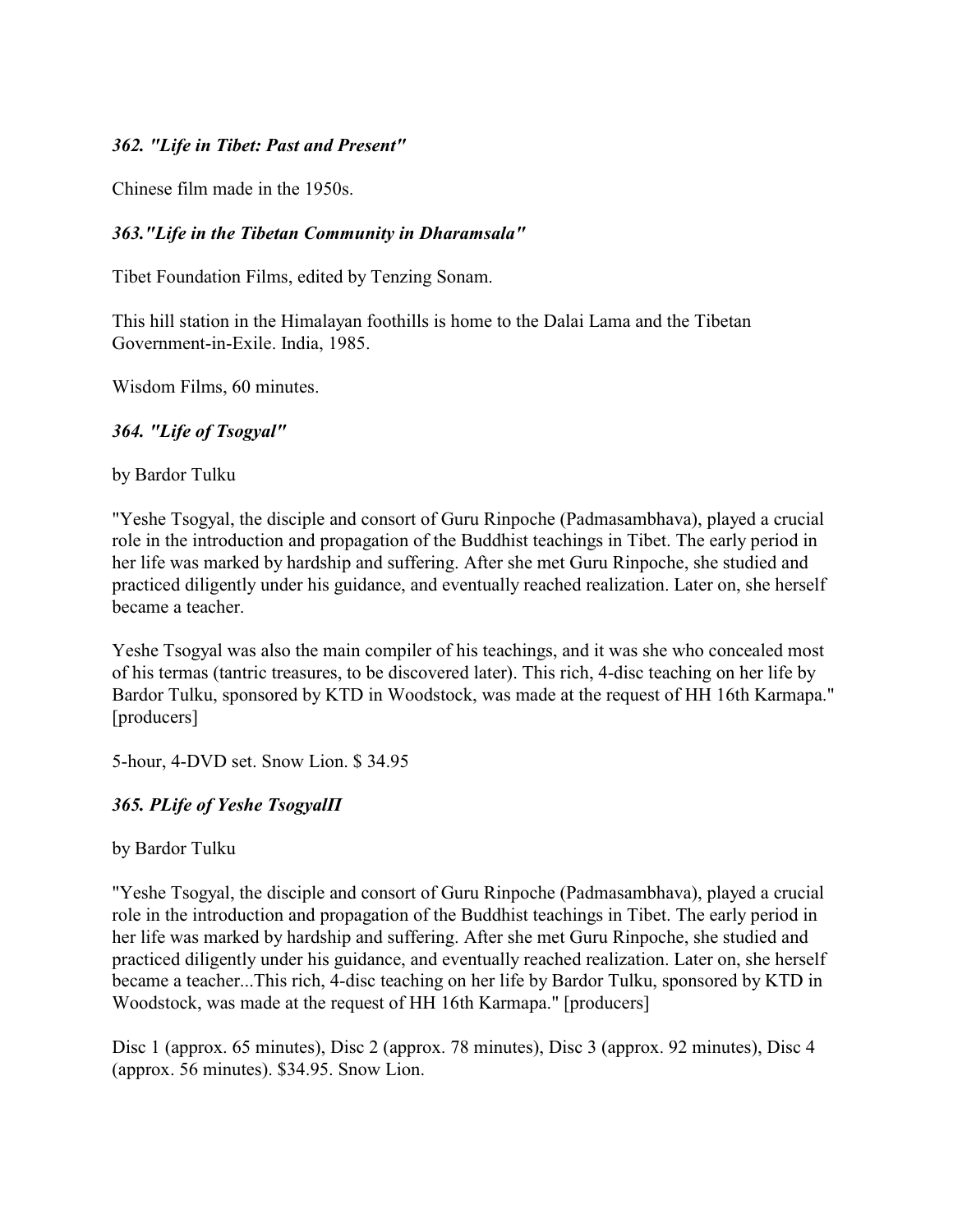#### *366.\* "Little Buddha"*

Directed by Bernardo Bertolucci, 1993

A big budget Hollywood movie about a boy in Seattle who is identified as a high-ranking reincarnation and goes to Bhutan to fulfill his fate. Starring Keanu Reeve, Chris Isaak, Bridgit Fonda and Wang Ruoshang. The *New York Times* called it a "grand, gorgeous folly." [Grunfeld]

150 minutes.

*367.\* "Little Monk"*

Shut Up Kids Productions Written and directed by Chaille Stovall

"...Chaille decided to travel to India - and see for himself what becoming a monk is all about...In Little Monk, 15-year-old Chaille - who interviewed the Dalai Lama in his 1999 film *Looking 4 God* ...travels all the way to India to meet with several exiled monks, including the 16-year-old Karmapa Lama, a Tibetan "high lama" and escapee from China. He then visits a six-year-old child (nicknamed "Little Potato") in southern India as he leaves his father, mother and sister and enters the Drepung Gomang monastery, where he'll live his entire life as a monk." [producers]

30 minutes. HBO Family

### *368. "Lojong: Transforming the Mind"*

By H. H. the Dalai Lama

"The Eight Verses on Transforming the Mind is one of the Dalai Lama's main sources of inspiration." [producers]

Four tapes - boxed set, 5.5 hours, \$108.00, Snow Lion

*369. "Lord of the Dance: Destroyer of Illusion"* 

(Also called, *Destroyer of the Illusion: The secret World of a Tibetan Lama*)

French, Swiss, German film. Internationally acclaimed film taking us to two Buddhist monasteries in the Mount Everest region of Nepal, focusing on the Mani Rimduritual conducted by Trulshig Rinpoche.

1985. Wisdom Films, 113 minutes. color. \$44.00. Also Meridian Trust.

*370.\* "Lost Horizon"*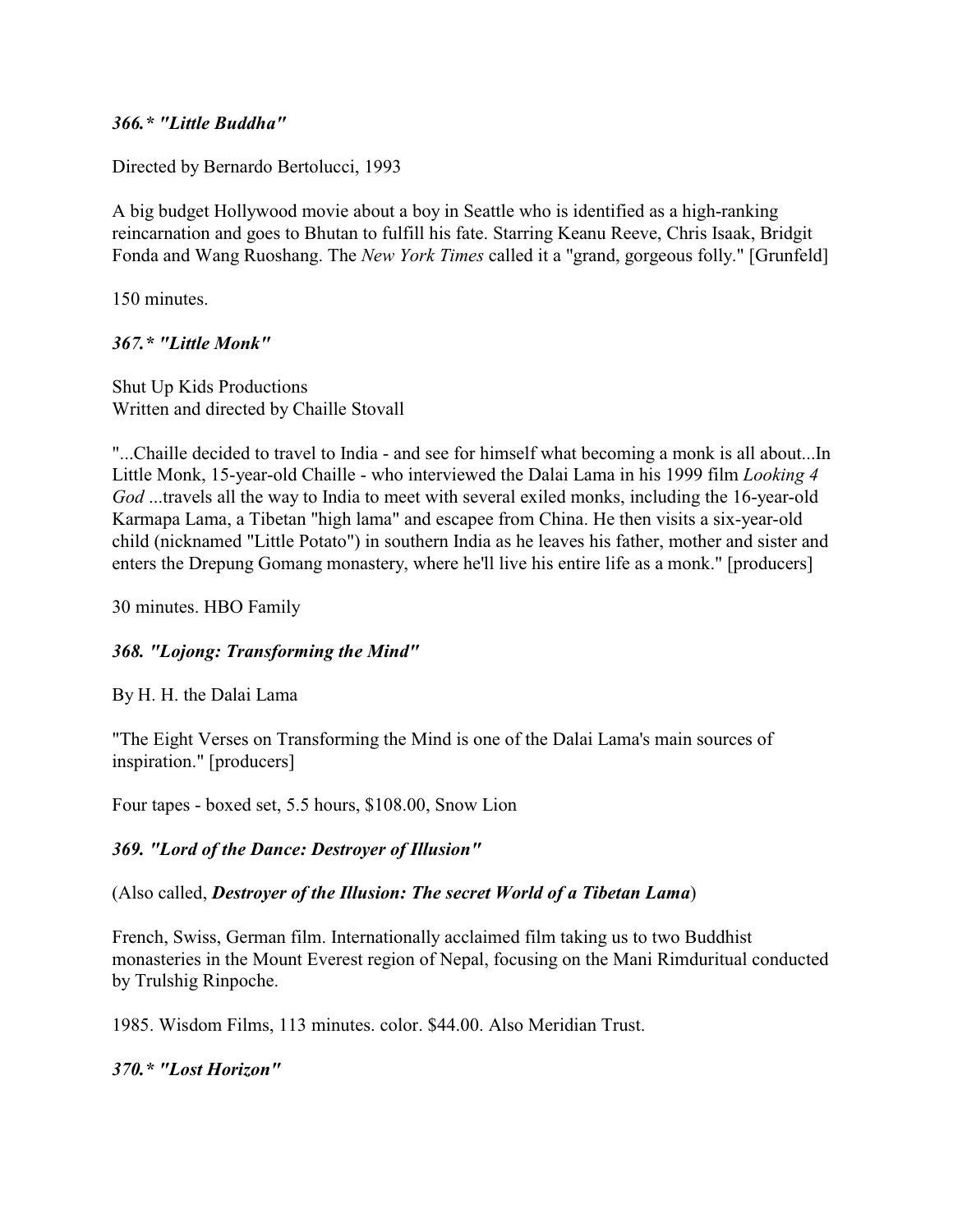Columbia Pictures. Directed by Frank Capra, 1937. Screen Play by Robert Riskin

Starring Ronald Coleman, Jane Wyatt, John Howard, Sam Jaffe, Edward Everett Horton

The film most connected in the Western popular imagination with Tibet. The film from where the word "Shangri-la" comes from. Based on the prize winning 1933 book by James Hilton about a group of British and American citizens fleeing chaos in China and crashing in the Himalayas where they find an idyllic society where the weather is always balmy and where no one grows old. A wonderfully acted fantasy which became very popular in the midst of the Depression. [Grunfeld]

90 minutes.

# *371. \* "Lost Horizon"*

Columbia Pictures. Produced by Ross Hunter. Directed by Charles Jarrott

A 1973 big-budget Hollywood remake of the 1937 Capra film. With an all-star cast starring Liv Ullman, Peter Finch, Michael York, George Kennedy, Sally Kellerman, Charles Boyer (as the "high lama") and Sir John Gielgud (as "Chang"). Only this time they added music by Hal David and Burt Bacharach.

The first half hour copies the earlier production: innocent Westerners fleeing from Asian hordes (this time the hordes are Indian rather than Chinese). The racist undertones were replicated, sadly. And this time "Shangri-la" is less like "Tibet" and more like Bali. After the first half hour the singing begins.

The script is melodramatic beyond reason, the acting is wooden, the sets are obviously cardboard (like the Star Trek TV series) and the music is forgettable. Dreadful would be a kind description. A strong candidate for one of the worst ten Hollywood films of the 20th century. [Grunfeld]

2 hours, 23 minutes, 1973.

# *372.\* "Lost Horizons"*

Produced by Rudy Bednar.

ABC-TV presentation on "Primetime Live," 11 July 1991. Reported by John Quinones. A very slick piece of ant-Chinese propaganda with mis-represented films and disingenuous narration. [Grunfeld]

Approx. 15 minutes.

# *373. "Lost Treasures of Tibet"*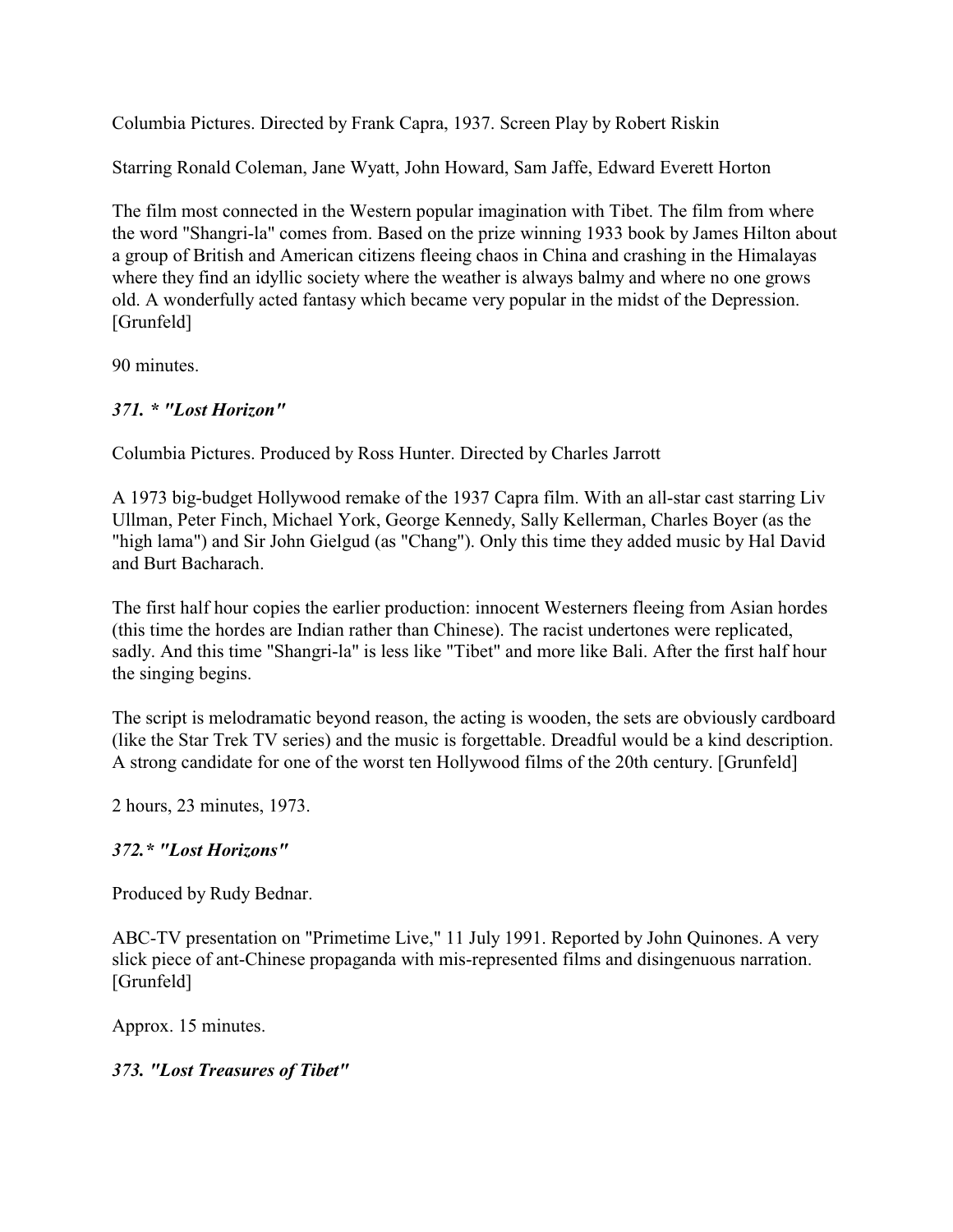Film produced by ScienCentral Inc. in association with NOVA/WGBH Boston. Written and produced by Orrin Schonfeld.

"In "Lost Treasures of Tibet," NOVA goes behind the scenes with the first conservation team from the West, as it undertakes the painstaking restoration of these ancient masterpieces and the beautiful monasteries that house them.

Located in present-day Nepal, Mustang contains some of the last remaining relics of an almost vanished world of ancient Buddhist culture. Across the border in Tibet, Chinese occupiers have destroyed thousands of monasteries since taking control of the country in 1950. Therefore, the survival of Mustang's monasteries or *gompas* is more important than ever. But preservation is extremely difficult because of the centuries of neglect, weather, and earthquakes that have brought many buildings to the brink of collapse. Inside, their exquisite murals are in a near-ruined state.

In the course of their restoration work, conservators from the West come face-to-face with a thorny problem of culture clash: local people want missing sections of the murals completed. Westerners are aghast at the idea, but their hosts are equally shocked at the thought of worshiping unfinished deities.

The program follows the struggle of an international team headed by British conservationist John Sanday to restore the greatest gompa of all -- Thubchen, the royal monastery in Mustang's capital of Lo Monthang." [producers]<http://www.pbs.org/wgbh/nova/tibet>

Watch it at: [http://snagfilms.com/films/title/nova\\_lost\\_treasures\\_of\\_tibet/](http://snagfilms.com/films/title/nova_lost_treasures_of_tibet/)

# *374. "Love Story"*

A documentary by Pema Tseden (Wanma Caidan) who was born in Hainan Tibetan Autonomous Prefecture of Qinghai province and studied at the Beijing Film Academy.

2005

# *375. "Lung Ta: The Forgotten Tibet"*

Marie Jaoul de Poncheville/ Franz-Christoph Gierke/France/1990

"A response to contemporary Tibet, Lung Ta captures the beauty of the country and its fragile condition. A hit in France. Lung Ta is a highly personal and moving depiction of the country, its culture and people. Narrated by Richard Gere." [producers]

86 minutes.

# *376. "Magic Mountain"*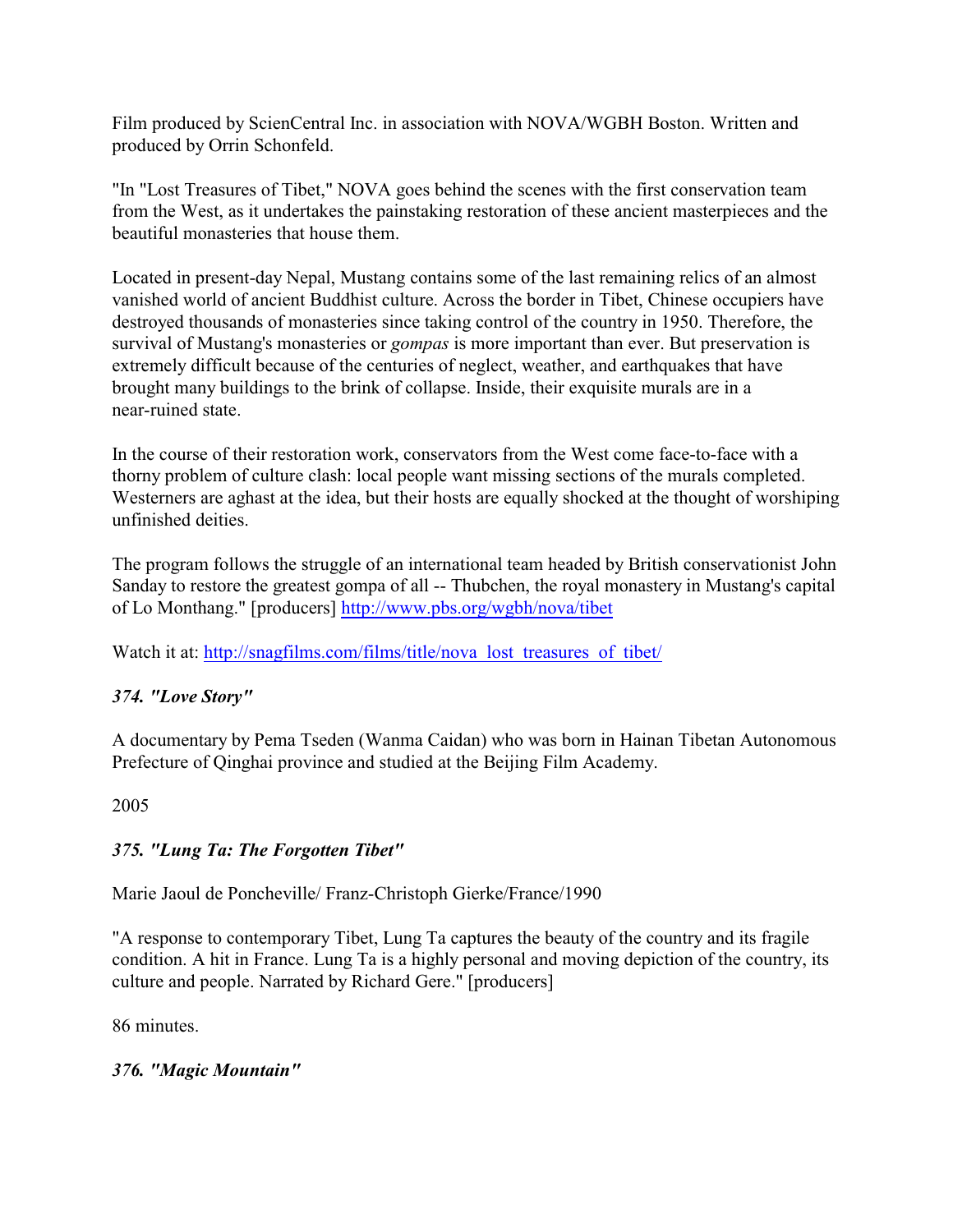Geoff Dunlop, Sylvia van Kleef & Thomas Kelly

"This documentary is about a group of pilgrims on a journey to Mount Kailash in Tibet, a sacred site to four religions: Hindus, Jains, Buddhists, and the Bonpo people who now live in Nepal. The story concentrates on a small group of people from Humla, Nepal on their journey across the Himalayas, focusing on the personal motives of the pilgrims, the stories they tell each other on the journey and the religious and cultural ceremonies they attend.

A Bonpo shaman, a Hindu Dhami and Agu, the wise old Buddhist, bring out the contrasts and similarities between the communities and belief systems of Humla. What motivates their journeys, personally, spiritually and communally? What is the relationship between the empowerment they seek and the ability to perform their functions within the community?" [producers]

60 min.

*377. "Magpa"* (and four other short dramas),

Chinese TV production

Tibetan short social dramas. Tibetan crews, Tibetan writers. Robbie Barnett collection.

# *378. "Mahamudra"*

By Kalu Rinpoche

"As the highest goal and practice of the Kagyu tradition, Mahamudra is a teaching on Sunyata (voidness) which leads to the realization of the Dharmakaya or Primordial Mind. In 1986, the Venerable Kalu Rinpoche gave his lecture in San Francisco. This was the last teaching of Kalu Rinpoche that was filmed." [Snow Lion]

Snow Lion. \$29.95.

# *379. "Mahamudra: The Path of Simplicity*"

By the Dzogchen Ponlop Rinpoche

"How can we experience the nature of our mind? Rinpoche--well-known for his ability to connect deeply with Westerners--provides teachings and methods for resting in the present, analyzing the mind, and bringing the practice into post-meditation periods. Rinpoche, a foremost scholar, is fluent in English and well-known for his humor and the lucidity of his teaching style. " [producers]

3 DVD set. \$60.00. Snow Lion.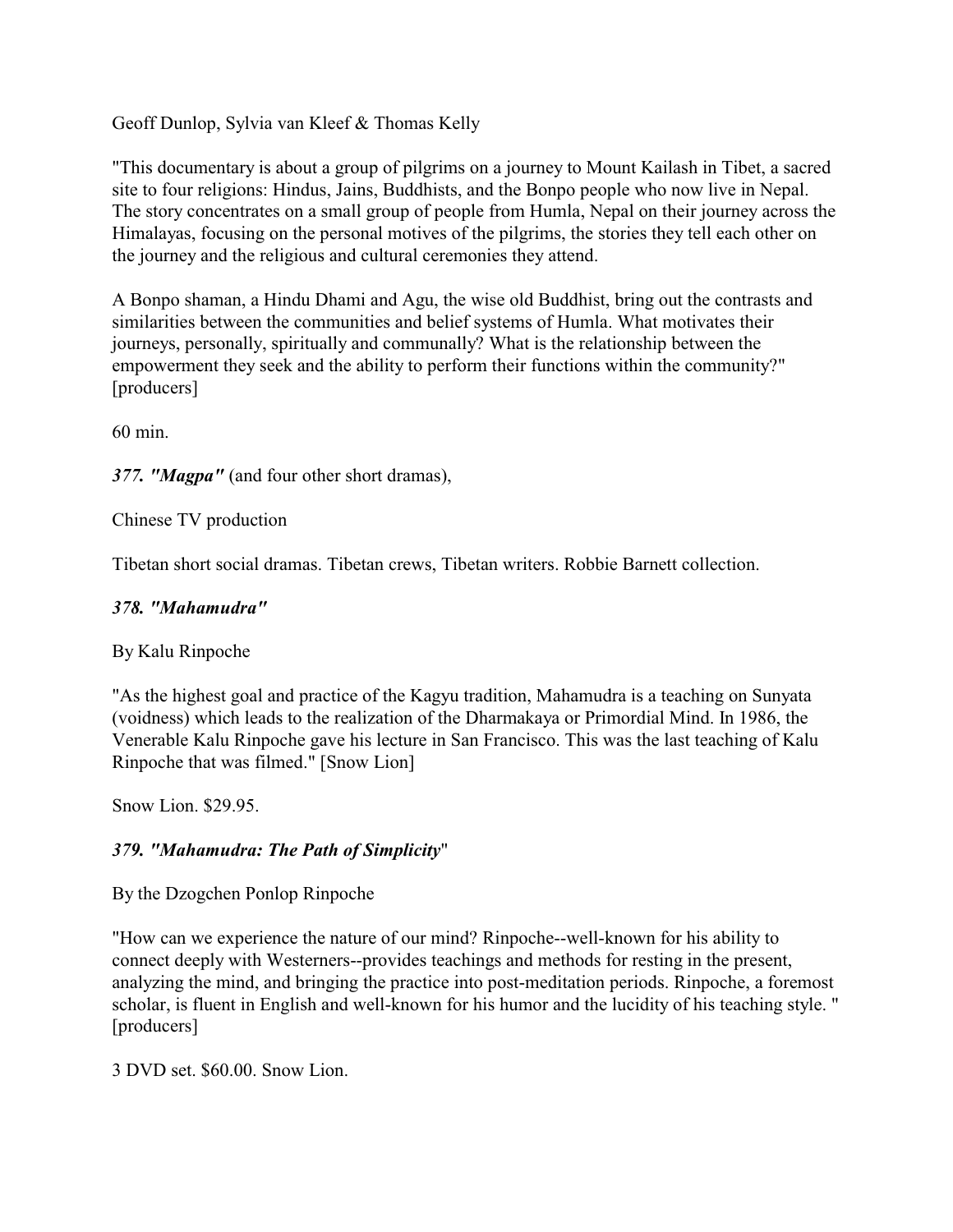#### *380. "Making the Karma Pakshi Tormas"*

With Lama Tashi Dhondrup

"Tormas are an integral part of many Vajrayana practices...Lama Tashi...demonstrates step-by-step how to make an entire set of Karma Pakshi tormas according to the Tsurphu torma tradition..." [producers]

Snow Lion, 67 minutes, video, \$29.85

### *381. "Making Sense of Life and Death"*

Film by Chagdud Khadro

"Chagdud Khadro teaches that living with the awareness of our inevitable death is a powerful tool for discovering our true nature. It can motivate us to live lives of virtue and meditation, creating the conditions conducive to spiritual development both in this life as well as in future lives. Accomplished practitioners, in preparing for the transformation at death, can achieve enlightened realization.

She also guides the viewer through practical considerations of dying and gives indispensable advice for dealing with grief, and the importance of allowing a dying person the psychological space to die." [producers]

60 minutes. Snow Lion.

### *382. "Making the Karma Pakshi Tormas"*

With Lama Tashi Dhondrup

"Tormas are an integral part of many Vajrayana practices. They can be simple and perishable or elaborate and permanent works of art. Lama Tash Dhondrup demonstrates step-by-step how to make an entire set of Karma Pakshi tormas according to the Tsurphu torma tradition--and offers a rare glimpse of a master torma maker at work." [producers]

67 minutes. video. \$ 29.95. Snow Lion.

### *383. "Man Alive: Wheel of Rebirth"*

Canadian film directed by David Cherniak in 1989. 30 minutes.

### *384. "Man From a Missing Land"*

Produced and directed by the United State Information Agency (and the Central Intelligence Agency?) 1971.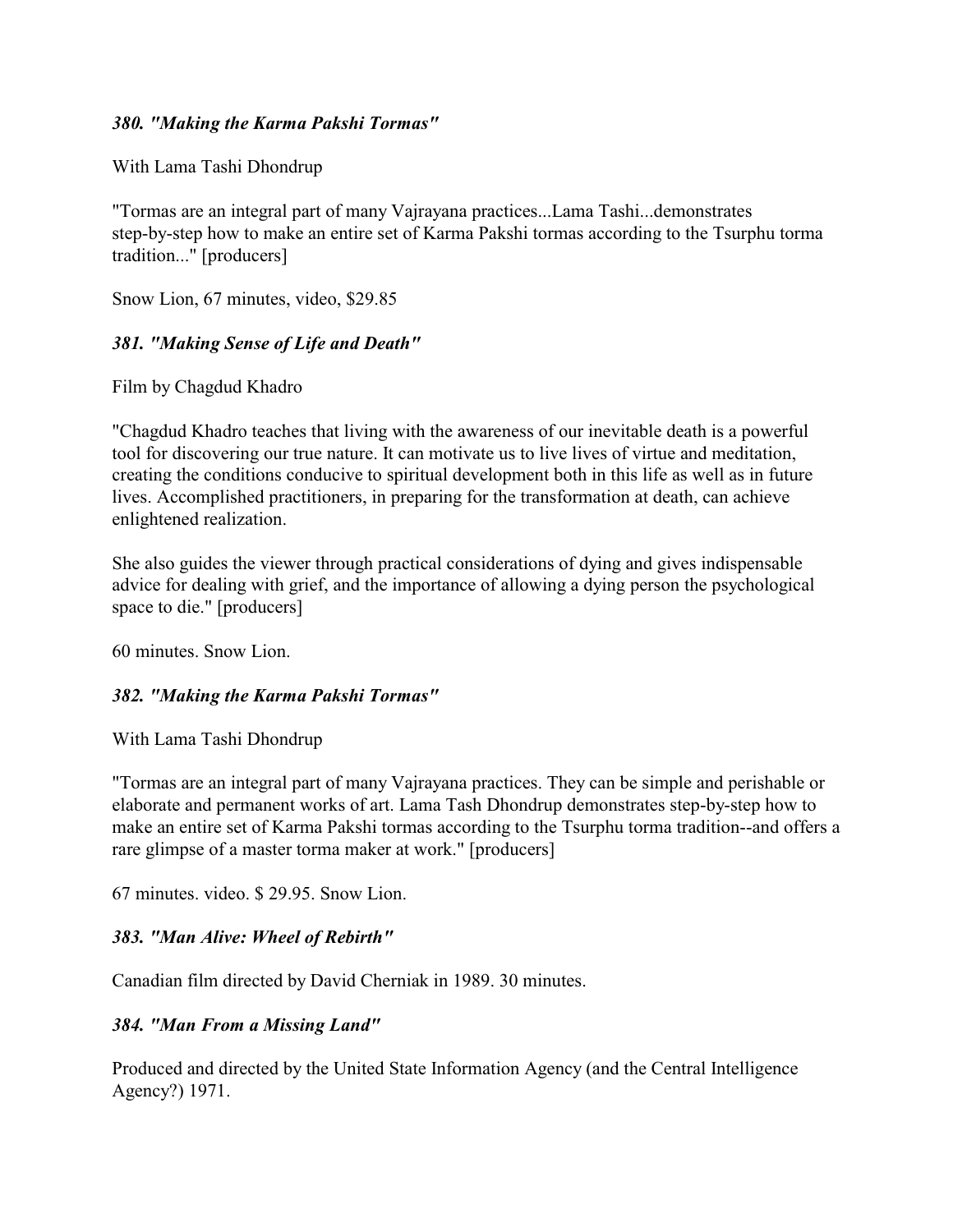"Made in Switzerland with the help of Tibetan refugees, it portrays the Chinese Communist take-over of Tibet, ending in the 1959 'flight to freedom' of the youthful god-king, the Dalai Lama." Steve Weissman, "Last Tangle in Tibet." *Pacific Research and World Empire Telegram*, 4:5 (July-August 1973): 1-18.

Film was never released due to President Richard Nixon's planned visit to Beijing which resulted in all anti-Chinese propaganda being shelved.

16 mm and 35 mm, color, 13 minutes.

Available from the National Archives; Motion Picture, Sound and Video Branch, College Park, MD (301) 713-7060; Fax: (301) 713-6904.

# *385. "Mandala: The Sacred Circle of Vajrabhairava"*

Featuring monks of Namgyal Monastery; written and produced by Dan Cozort & Lonna Malmsheimer.

"This is a fascinating look at the creation and profound inner meaning of the world's richest religious symbol, the Buddhist mandala...This ground-breaking video was shot during the construction of the colored sand mandala of the Buddha Vajrabhairava (the Diamond Terrifier) by Tibetan monks..." [Snow Lion]

Snow Lion, 55 minute video, US\$29.95. Also Mystic Fire Video.

# *386. "Mandala: World of the Mystic Circle"*

Produced by Martin McGee and Cathy Steffan.

"Mandala: World of the Mystic Circle fully captures all creation and ceremonial dismantling of the sacred Kalachakra sand mandala by four Tibetan monks of the Namgyal Monastery during August 1991 at the Buffalo Museum of Science, following the process from his first chalk lines drawn to the final ritual pouring of the sand into the river at Niagara fall." "Interviews provide the viewer with a fuller understanding of the diverse physical and metaphysical structures and meanings associated with mandalas." [producers]

50 minutes, color.

# *387. "Masters of the Roof of the World"*

Chinese made film presenting their view of the Tibetan situation and which includes Ngabo Ngawang Jigme describing Tibetan feudalism. [Grunfeld]

30 minutes, English narration.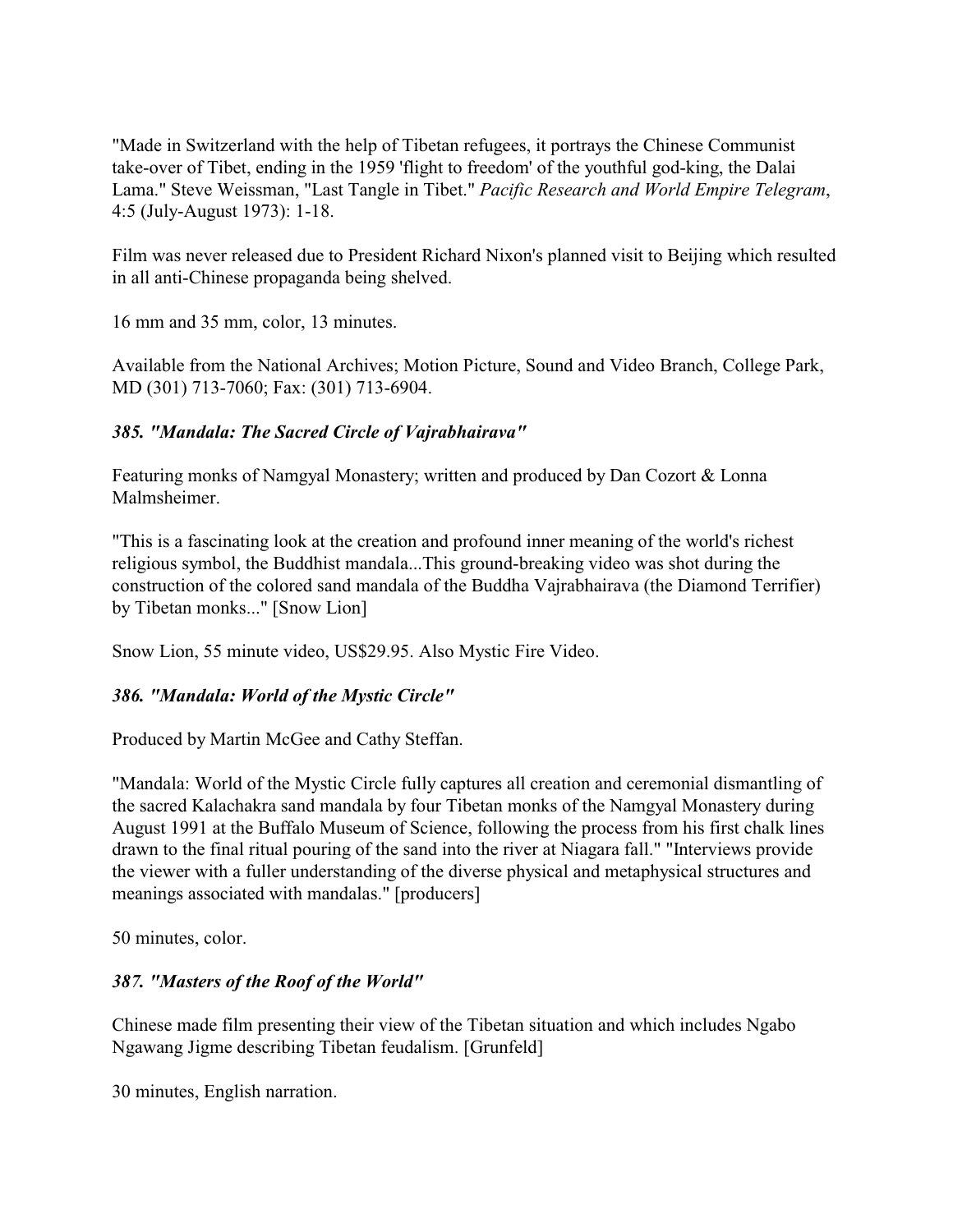#### *388. "May No Others Suffer Like This"*

Directed by Henry Fletcher

"Under Chinese Communist rule, Tibet's Drapchi Prison has been home to unspeakable torture and maltreatment of its prisoners, among them Tibetan nuns and monks who served as "political prisoners" for their peaceful protests in the name of Tibetan freedom. In June of 1993, fourteen nuns secretly recorded themselves singing freedom songs and conveying personal messages, and then smuggled the tape out of the prison...the group became known as The Singing Nuns, or the Drapchi 14.

This film documents the reunion of four of these remarkable women in London, England in March 2008, as they reconvened to perform and record the songs in a free democracy." [producers]

20 minutes. 2009

### *389. "Medicine Man: Tibetan Medicine DVD"*

by Susan Baumel of Voyage Productions

"This engaging documentary explores the modern use of Tibetan Medicine - shows how Tibetan doctors in India and New York City use a combination of herbal remedies and Buddhist philosophy to successfully treat maladies from infertility to back pain." [producers]

Snow Lion, 27 minutes, \$19.95

### *390. "Meditation: Bringing the Mind Home"*

By Sogyal Rinpoche

"Sogyal Rinpoche introduces the practice of meditation and essentializes the entire practice in one phrase: 'being spacious." [Snow Lion]

Snow Lion, 90 minute video, US\$24.95.

### *391."Meditation Crystallized"*

Produced by Irving and Ida Hartley.

Explores the nature and function of Tibetan Buddhist art.

Hartley Film Foundation, 1993, 13 minutes, color, 16 mm.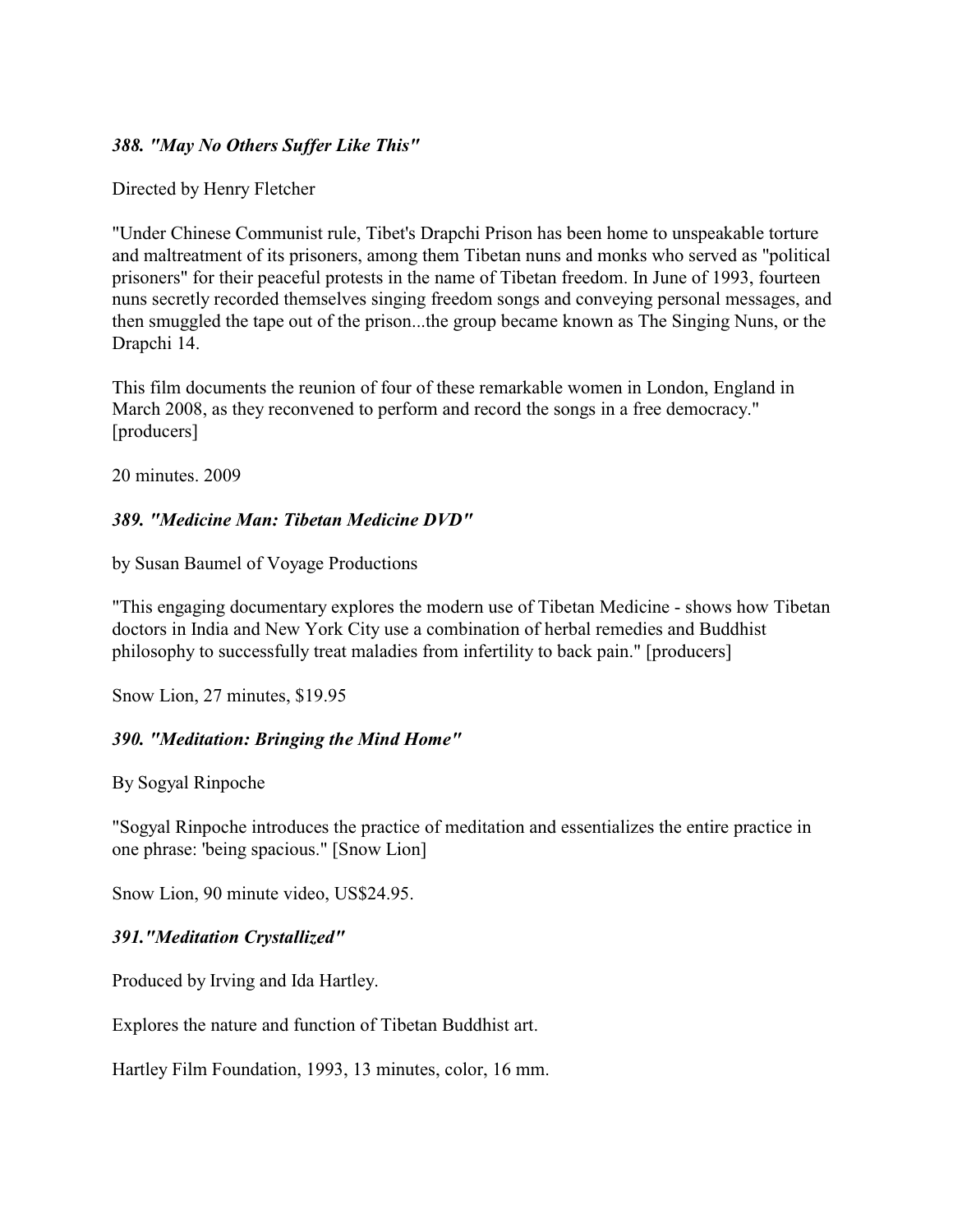### *392. "Meditation Crystallized: Lama Govinda on Tibetan Art"*

Hartley Productions.

Lama Govinda discuss Tibetan art.

1973. 15 minutes. English.

### *393. "Meditation for Beginners"*

by Jack Kornfield

"This is a beginner's course on insight meditation that helps generate calm and awaken to truth. Meditations include: awareness of breath, body sensations, thoughts and feelings; practice of forgiveness and loving-kindness." [producers]

90 minutes. \$19.95. Snow Lion.

### *394. "Medition: Teachings on Shantideva's Guide to the Bodhisattva's Way of Life"*

by His Holiness the Dalai Lama and other teachers

"This eight-DVD set was recorded during His Holiness, the Dalai Lama's five-day visit to Tucson, Arizona in September 2005, and includes both His Holiness' teachings and the wide-ranging discussions offered each evening by Western Buddhist teachers representing the main schools of Buddhism around the world.

The DVDs present all three days of His Holiness the Dalai Lama's teachings, including an excellent two-hour introduction to Buddhism with highlights from the writings of Nagarjuna and the Nalanda masters on emptiness. Also featured is a clear discourse on the relationship between meditation and mortality, as well as the importance of generating compassion, and a well-reasoned summary of both the need for compassion and how it serves oneself and others. The 12 hours of teaching also include a line-by-line explication of Chapter 8 (Meditation) of Shantideva's, *Guide to the Bodhisattva's Way of Life,* that serves to make these important teachings by His Holiness relevant to our daily lives.

In addition, this eight-DVD set includes the evening discussions featuring a diverse panel of guest teachers: Ven. Ajahn Amaro Bikkhu; Yvonne Rand; Joan Sutherland Roshi; John Tarrant Roshi; Lama Surya Das; Lama Palden Drolma; Sharon Salzberg; and Lopon Claude d'Estree. These lively discussions include a wide range of topics that offered ways to incorporate Buddhist thinking into our everyday experience." [ptoducers]

8 DVDs in 4 cases; 12 hrs. of teachings by His Holiness, plus others. Snow Lion. \$ 79.95

# *395. "Melong"*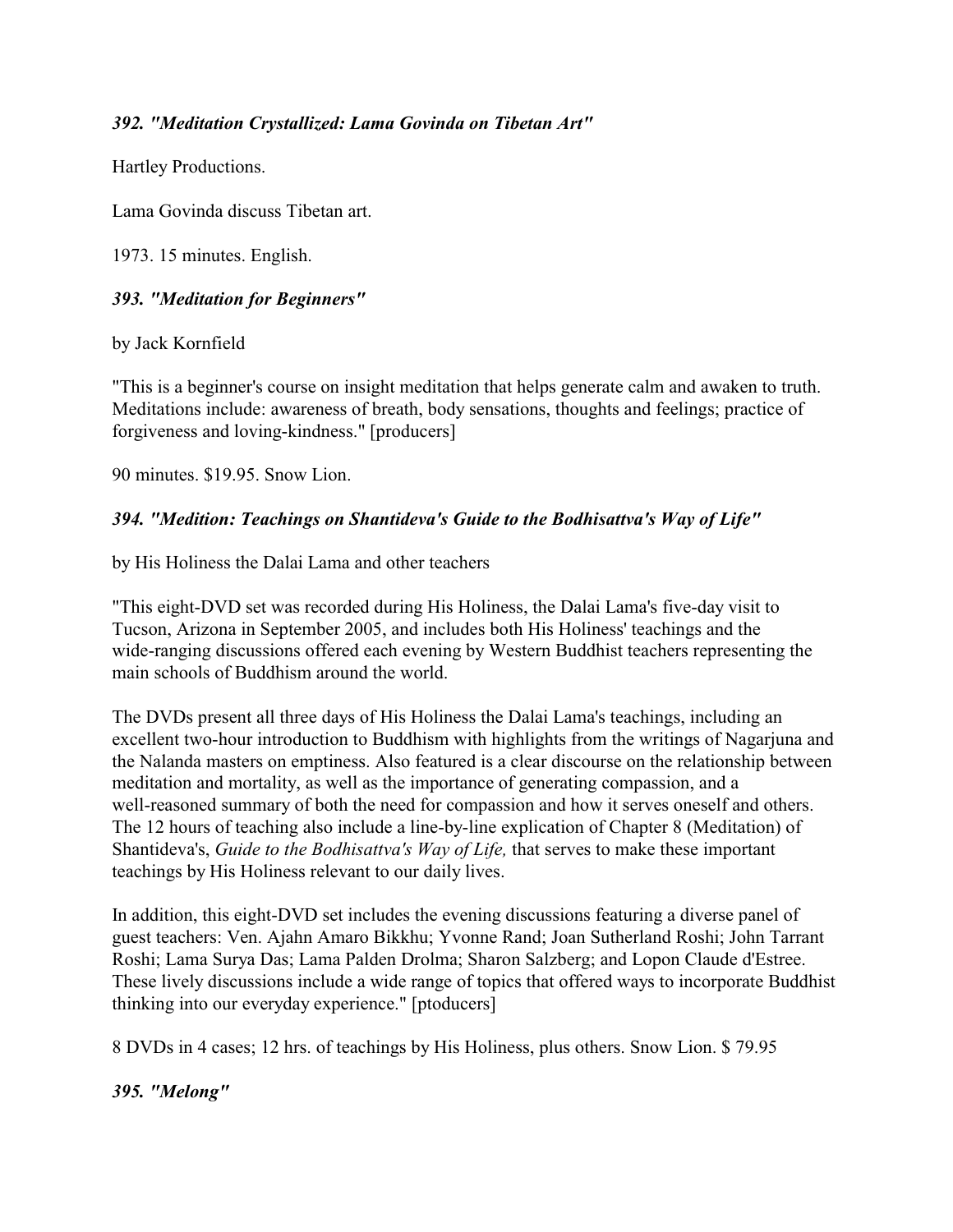Directed, produced and starring Tenzin Sheshi

Twenty-six year old Tenzin Sheshi's "...first movie project where the entire production including acting, screen writing, financing were carried out by a team which are all Tibetan. The movie reflects the exile community of the Tibetans and dives deep into depicting the cries of the Tibetan youth and their struggle. .. The story revolves around a Tibetan youth and his struggles." (*TibetNet*, 15 March, 2003)

60 minutes

#### *396. "Meltdown in Tibet: a personal take on the politics of water in Tibet"*

#### A film by Michael Buckley

"Using undercover footage and stills, *Meltdown in Tibet* blows the lid off China's huge and potentially catastrophic dam-building projects in Tibet. The mighty rivers sourced in Tibet are lifelines to the people of India and Southeast Asia. These rivers are at great risk from rapidly receding glaciers--a meltdown accelerated by climate change--and from large-scale damming and diversion, due to massive Chinese engineering projects. To make way for these hydropower projects and for mining ventures, Tibetan nomads are being forced off their traditional grassland habitat--and resettled in bleak villages, where they cannot make a decent living.

The film raises some disturbing questions about a looming eco-disaster. If Himalayan glaciers vanish, what will happen to the rivers of Tibet? What is the fate of people in nations downstream that depend on those rivers? Why is China building so many large dams on the Tibetan plateau? What on earth are China's engineers getting up to?" [producers]

39.57 minutes. [www.meltdown451@yahoo.com](mailto:Www.meltdown451@yahoo.com)

### *397. "Menri Monastery"*

### Produced by Rosyln Dauber

"This unique look at an extraordinary world focuses on Menri Monastery in Himachel Pradesh, India, the relocated religious home of the Tibetan Bonpo. ..The 900-year unbroken lineage of this monastery provides continuity to the refugee population...The film includes scenes of rarely preformed ceremonies as well as ritual chanting, worship with music, meditation, and fire offerings; historical footage also shows rituals preformed in Tibet." [producers]

25 minutes, color, 1993. Available from University of California Extension, Center for Media and Independent Learning, e-mail: [cmil@uclink.berkeley.edu](mailto:cmil@uclink.berkeley.edu).

### *398. "Message of the Tibetans"*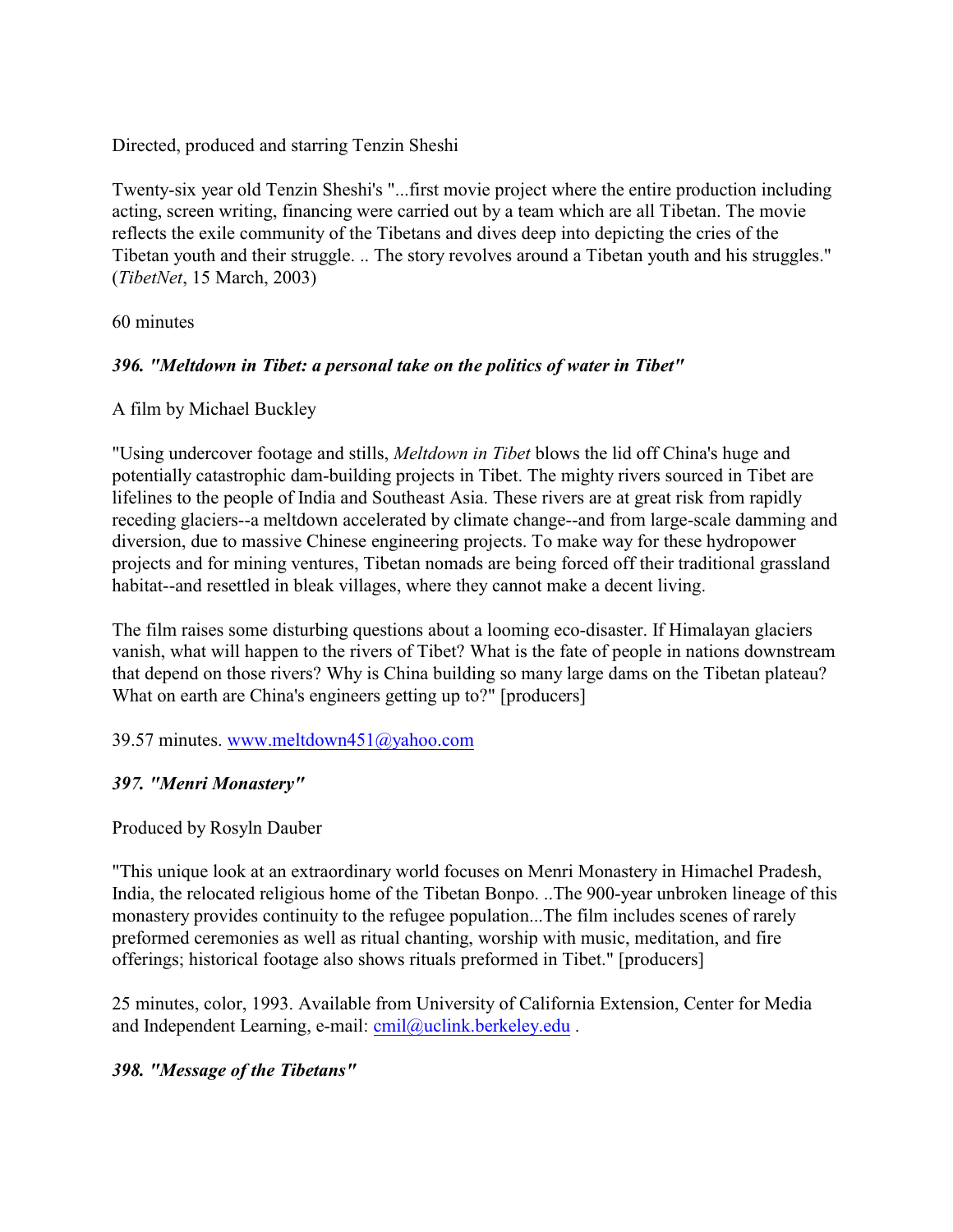#### by Arnaud Desjardins

"This is some of the most impressive footage we have seen. Filmed in the mid-sixties in India, Sikkim and Bhutan by Arnaud Desjardins in consultation with Sonam Topgey Kazi, the senior interpreter to the Dalai Lama at that time. There are many of the older renowned masters shown here: H.H. the Dalai Lama, H.H. Dilgo Khyentse Rinpoche, H.H. Dudjom Rinpoche, H.H. Gyalwa Karmapa, H.H. Sakya Trizin, Dugpa Dukse Rinpoche, Chatral Rinpoche, the yogis Abo Rinpoche and Lopon Sonam Zangpo, H.E. Tai Situ Rinpoche and H.E. Shamar Rinpoche as young tulkus, as well as many other eminent masters! Each film is full of wonderful images of these lamas and monks performing rituals and meditations. There are unusual scenes of yogis performing preparatory meditation exercises." [producers]

Part 1: Buddhism, 52 minutes. Part 2: Tantrism, 52 minutes. \$32.00. Snow Lion.

#### *399. "Milarepa"*

Directed by Liliana Cavani

Italian movie about the life of Milarepa. Originally Ms. Cavani enlisted a Tibetan geshe living in Italy and planned to use Tibetans living in Switzerland as actors. The geshe agreed on the condition that the script be faithful to the biographies of Milarepa. However, the writers felt the need to be creative and the geshe pulled out. The Tibetans in Switzerland subsequently refused to work on the film as well. The story then changed to an Italian professor and his graduate student who was researching Milarepa. [Ramon Prats]

In Italian, 1974.

### *400. "Milarepa"*

by Nyinmapa Tuku Sonam Rinpoch

"This quite wonderful feature film about Milarepas life was filmed in Tibet and released - with slightly off-kilter English subtitles - in 2006. Entertaining, informative, and full of unusual characters, this film beautifully evokes the quality and texture of life I ancient Tibet." [producers]

95 minutes, Snow Lion

#### *401. "Milarepa"*

#### Director: Sonam

"A delightful personal rendering of story of Tibet's best known and most respected yogi-poet Milarepa, made by a self-taught director who wrote, set and edited the entire film himself, uysing amateur actors in a remote Tibetan village. As a young man Milarepa used sorcery to murder his aunt and uncle and seeks out a famous lama to submits his students to years of hardship before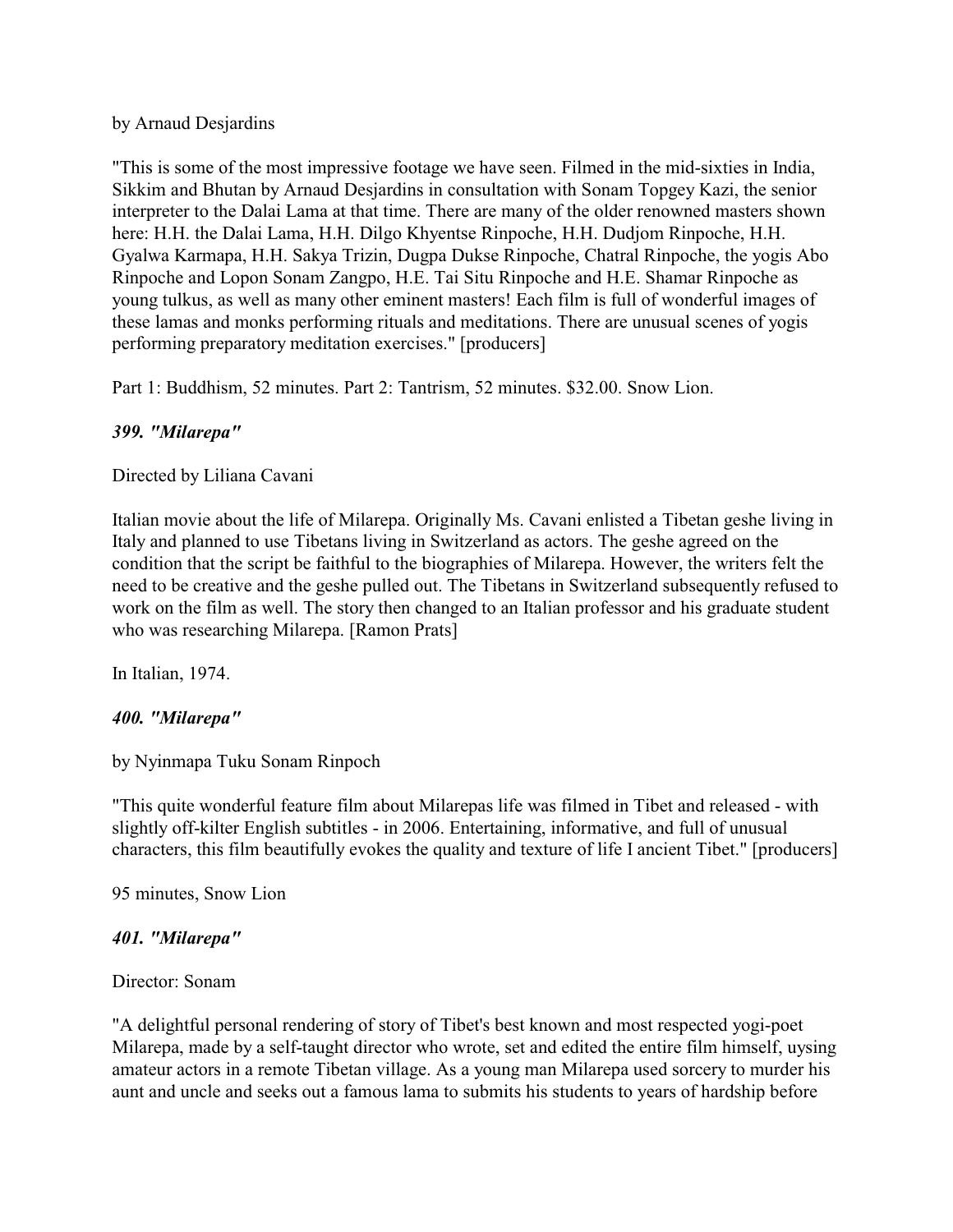complete understanding can be achieved." [producers]

2006. 95 minutes. Tibetan with English sub-titles.

# *402. ÐMilarepa: Magician, Murdered, SaintÏ*

By Neten Chokling

ÐThis feature film, beautifully photographed in the stunning Lahual-Spiti region of Northern India, depicts the true story of the youthful Milarepa. Covering his early years, this compelling story shows how and why he sets out to learn black magic, developing mystical powers. The movie is based on a true story, from centuries-old oral traditions, of the early life of Milarepa, and how he is propelled into a world of sorrow and betrayal after his father's sudden death. Destitute and hopeless, he seeks ways to exact revenge on his enemies, encountering magicians, demons, an enigmatic teacher and an unfolding world of mystical powers, along the way. But Milarepa's true revelation comes when he is confronted with the consequences of his anger, which teach him the most. The film offers a provocative parallel to the cycle of violence and retribution we see consuming today's world. Photographed in the Lahul-Spiti region of Northern India. $\Pi$  [producers]

Snow Lion. \$21.99

### *403. "Milarepa: Revenge"* (also released under the title: *"Milarepa: Magician, Murderer, Saint,"*)

Director: Neten Chokling Rinpoche

Producer: Raymond Steiner

Written by Neten Chokling & Tenzing Choyang Gyari

"Filmed on location in the remote and beautiful Spiti Valley on the Indo-Tibetan border, Milarepa was shot on Super16 mm with a cast of non-professional actors plucked from Tibetan communities around India. The crew of 108 consisted of a handful of professionals from Australia, India, and the United States and over 50 monks from Pema Ewam Choegar Gyurmeling Monastery in northern India. The monks made up most of the cast and crew, including the film's star, the supporting cast, and even the unit manager and boom operator.

...The musical score, composed by Joel Diamond, consists of lyrics from The Hundred Thousand Songs of Milarepa , sung by the enchanting and hypnotic voices of the film's leading lady, Kelsang Chukie Tethong, and the Tibetan nun Ani Choying DrÖlma, whose recordings with Steve Tibbetts have brought her international acclaim." [producers]

"Mr. Chokling, who also cowrote the film's script, demonstrates a talent for clear and uncluttered storytelling, and "Milarepa" admirably walks the line between the ancient fable it's based upon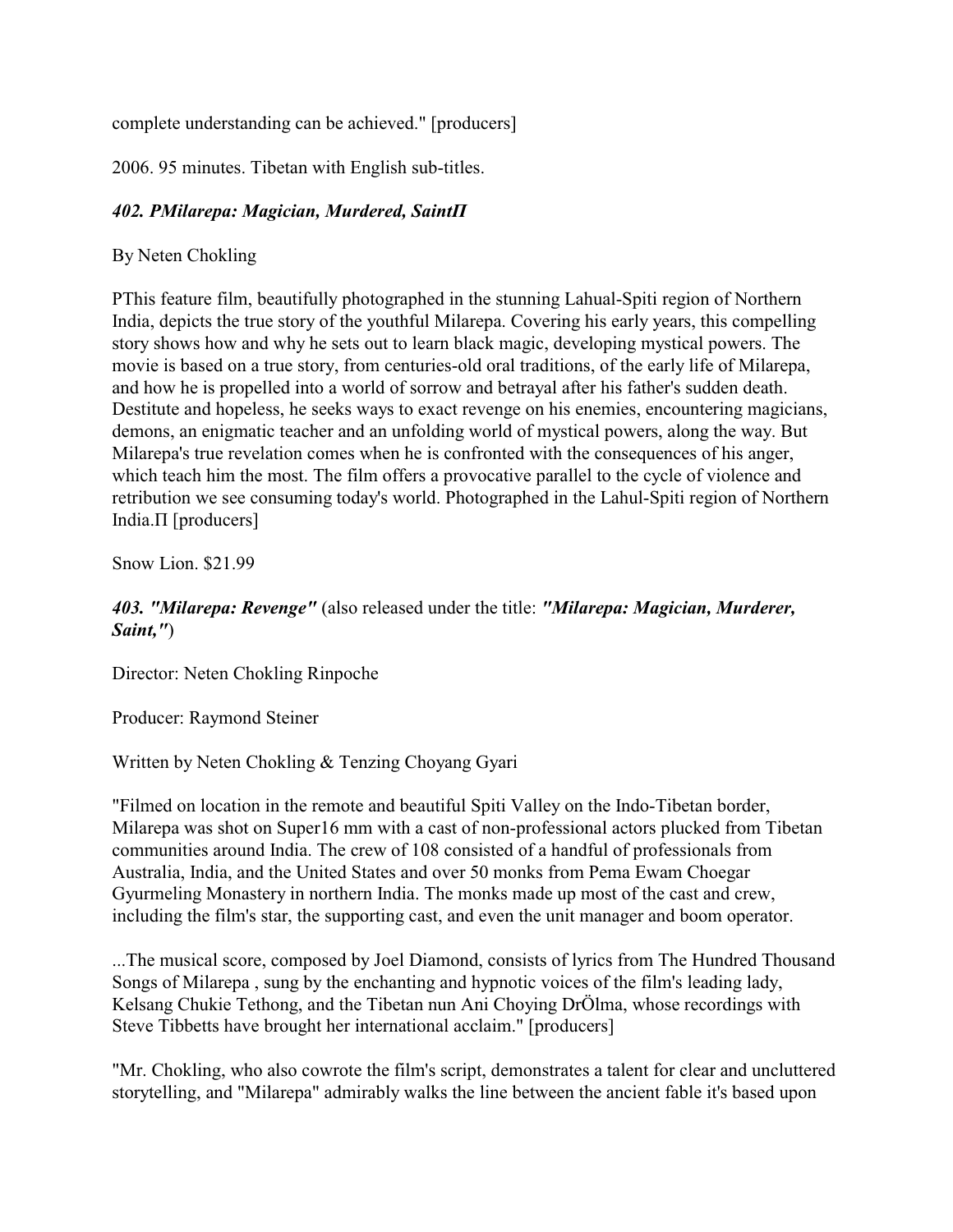and the low-budget exotic mass-audience entertainment it aspires to be. Shooting on location on the Indian-Tibetan frontier, Mr. Chokling and his director of photography, the National Geographic veteran Paul J. Warren, capture the heady scenery and intimate details of ancient Tibetan village life with the straightforward visual economy of a nature documentary." [*The New York Sun*, 11 September 2007.]

2006, 96 minutes, Shining Moon Productions, P.O. Box 7185 / McLean, VA 22106, USA, Tel: +1.800.560.9004 / Fax: +1.703.734.5715, [info@milarepamovie.com,](mailto:info@milarepamovie.com,) [www.milarepamovie.com](http://www.milarepamovie.com)

### *404. "Mind Beyond Death"*

By Dzogchen Ponlop

"..Ponlop Rinpoche elaborates the six stages of bardo and teaches extensively on the natural bardo of this life..." [producers]

Five DVD set, Snow Lion

### *405. "Mind in Tibetan Buddhism"*

"With Ole Nydahl. This Tibetan Buddhist master describes the mind as a pure, limitless field where our thoughts create visions which appear objective to us in sleep and death."

30 min., Distributor: Facets Video, Purchase Price : \$29.95.

# *406. "Mindfulness"*

By Ven. Tenzin Palmo

"How to stay in the moment and not run away mentally? How to discard excess "mind baggage" and wake up to the present moment? The benefits of mindfulness training on body and breath is discussed in these teachings held in Singapore. Wonderfully practical advice from popular author of *Reflections on a Mountain Lake*." [producers]

60 minute video. \$28.00. Snow Lion.

# *407. "Mirage in New York"*

Directed by Tashi Wangchuk

This film was Wangchuk's graduate thesis for a masters program in media studies at SUNY-Buffalo. "The fascinating story of a group of young Tibetans living in New York City and the inner struggle of it's main character to come to grips with lost love and the mystical nature of existence and rebirth." [producers; *WTN*, February 4, 2006].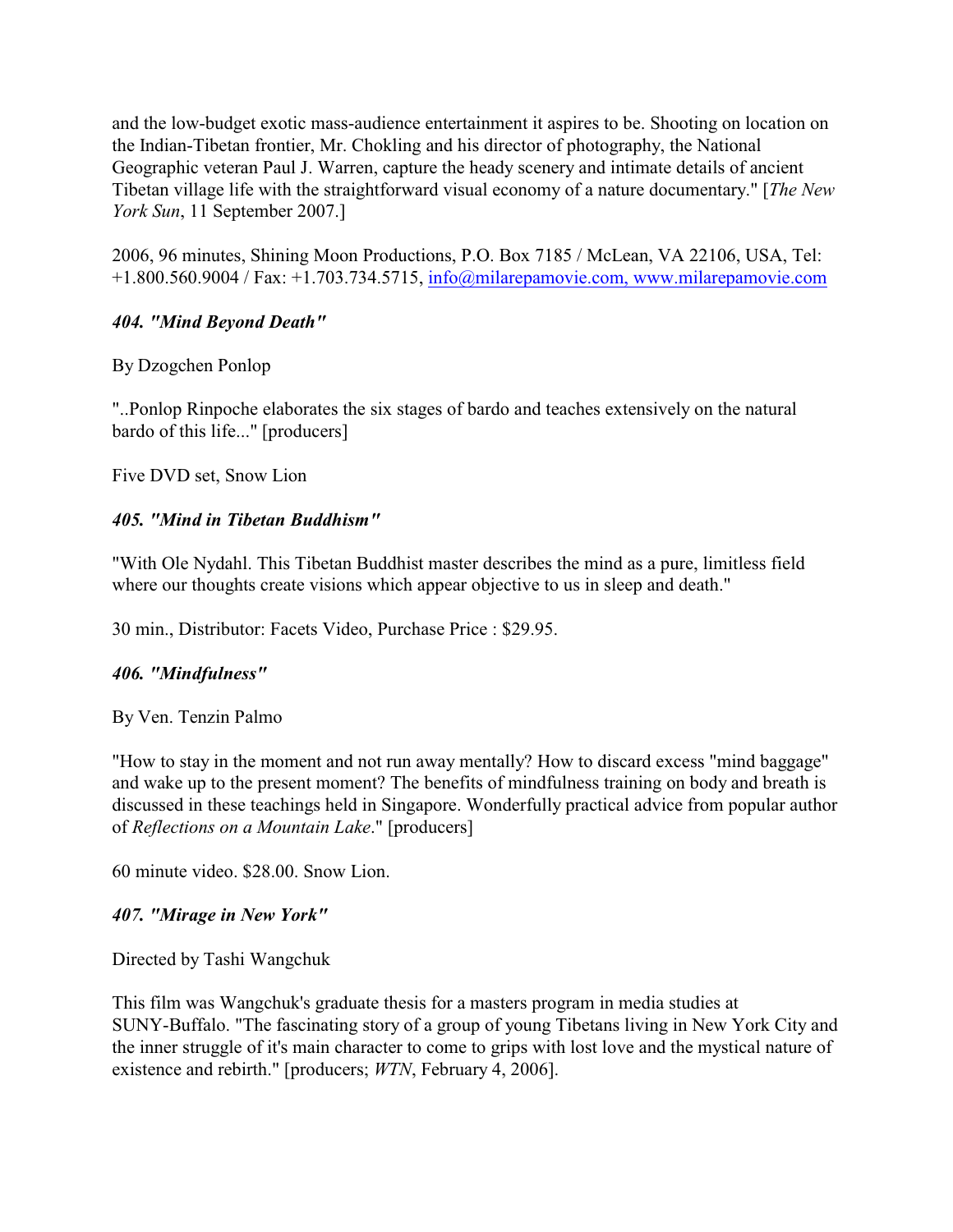#### *408. "Miss Taken"*

Director: Thupten Chakrishar

"Kunga takes a cab from Manhattan to his Brooklyn home. On the journey he and the cab driver strike up a conversation which will later change their lives." [producers]

2009. 6 minutes.

#### *409. "Miss Tibet in Exile"*

"MISS TIBET IN EXILE is a documentary film about the making of Miss Tibet beauty pageant in India and the winning girl's subsequent participation in the Miss Earth beauty pageant in the Philippines. The film portrays various behind the scene activities of the pageant's organizer Lobsang Wangyal and it also features several notable Tibetan personalities expressing their views on the beauty pageant." [producers]

<http://www.tibetanfilms.com/documentaries.html>

#### *410. "Missing In Tibet"*

Documentary Film. Winner: Jury Award, Telluride Mountain Film Festival, 1997 and Best Short Subject Cultural Awareness, International Humanitarian Awards, 1998.

Narrated by Goldie Hawn and Peter Coyote.

"After being awarded a Fulbright scholarship to study ethnomusicology at prestigious Middlebury College in Vermont, Ngawang Choephel's research took him to his native Tibet. In the midst of this research he was arrested by the Chinese authorities and sentenced to 18 years in prison. What was "the offense?" He videotaped Tibetan children and elders singing and dancing their traditional songs. His life story is interwoven with actual footage he shot prior to his detention." [producers]

Thirty minutes. Six minute version also available: *Portrait of a Political Prisoner*

Garthwait & Griffin Films, [info@ggfilms.com,](mailto:info@ggfilms.com,) 815 15th Avenue, Menlo Park, CA 94025, office: 650.322.2520, fax: 650.322.2530.

### *411.\* "Missing Soul Boy"*

An And Daniel Production, Directed by Greg Cooke

This is a 5-6 minute feature from a program called "Sightings" on the Sci-Fi Channel. The program seems to be about the para-normal, alien landings, etc. This feature is about the controversy over the new Panchen Lama(s) and includes an interview with journalist Alex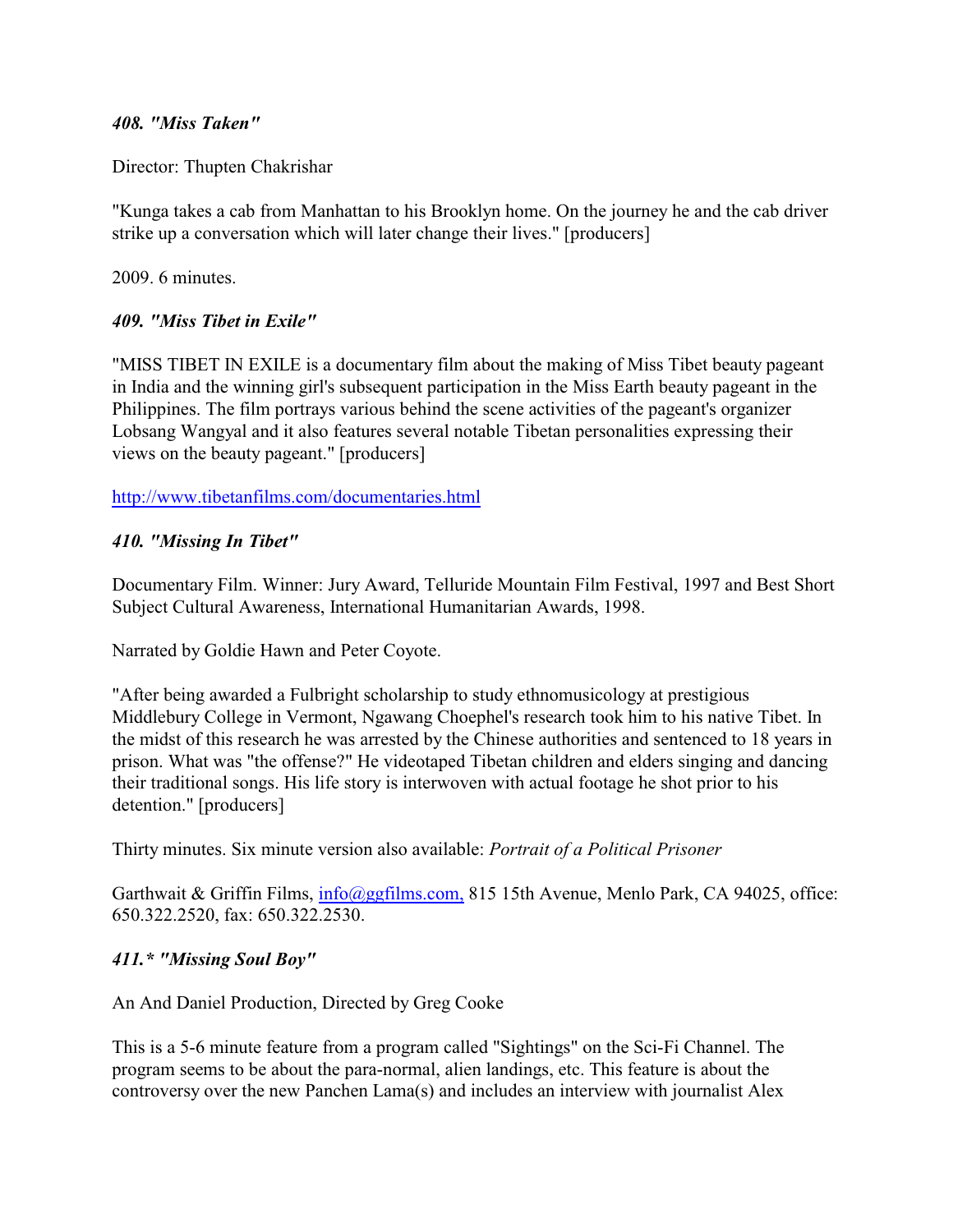Shoumatoff. There is talk about flying monks and monks who can "dematerialize in front of their enemies." Full of historical inaccuracies. [Grunfeld]

Paramount TV (1-800-591-3344)

# *412. "Mkha' gnyam gshungs lam"(The Highway of Heaven)*

Chinese TV

Chinese building the road to Tibet in the 1950s. Chinese writer, crew. 1995? Robbie Barnett collection.

# *413. "Monlam Aspiration: The 20th Anniversary of the Kagyu Monlam Chenmo"*

"This fascinating and well-photographed DVD of the Kagyu Monlam, an international Buddhist prayer gathering for world peace in Bodhgaya, India, features footage of many great teachers, including H.H. the Karmapa and Dalai Lama, Thrangu Rinpoche, Bokar Rinpoche, and the reincarnation of Jamgon Kongtrul. Interesting details of the festival--cooking, preparations, and so forth and interesting narration combine to help you feel like you're really there." [producers]

### 76 min. DVD. \$ 25.00. Snow Lion*.*

# *414. "Mountain Patrol: Kekexili"*

Written and directed by Lu Chuan\Produced by Wang Zhongjun

"...story about the murderous cost we humans exact on the natural world. Based on depressingly true events, "Mountain Patrol: Kekexili" tracks the heroic efforts of a small group of Tibetans struggling to keep the Tibetan antelope, or chiru, from extinction. Although hunting the antelope was made illegal in the 1970' - you need to kill the animal to harvest its wool, which is turned into a rare commodity called shahtoosh - the population dwindled precariously, beginning in the late 1980's and early 90's...[this] is as tough and unsparing as its backdrop, a blood-boiling environmental thriller with a dash of Sergio Leone. Although the traffic in endangered wildlife gives the film its headline hook - you need to kill three to five antelopes to make one shahtoosh shawl - the story that briskly unfolds has as much to do with man's inhumanity to man as to his fellow creatures. Which is why, given China's historic and violent aggression against the Tibetan people, it's hard not to read the film on several levels at once." [*New York Times*, 14 April 2006]

"An epic story of white-knuckle tension in a setting of harsh, unearthly beauty, it's the kind of story Hemingway might have told if he'd made it to the Xinjiang Uygur Autonomous Region." [*Minneapolis Star Tribune*, May 18, 2006]

2006. In Mandarin and Tibetan, with English subtitles. 95 minutes.

# *415. "Mount Kailash: Return to Tibet"*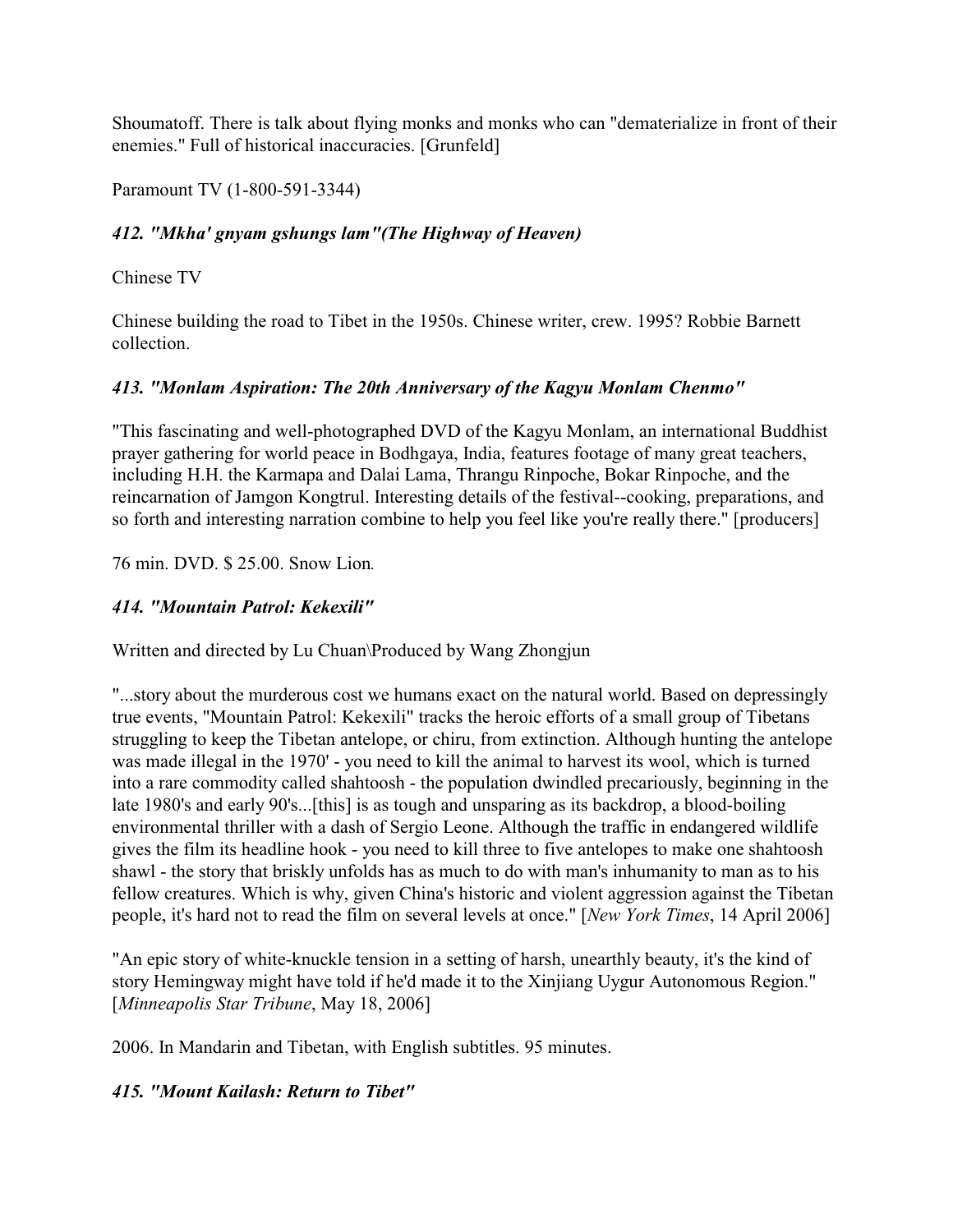### by Tom Vendetti

"This beautiful film documents Grammy Award-winning musician Paul Horn as he makes a return pilgrimage to Mt. Kailash...Also includes the original *Journey Inside Tibet*, hosted by kris Kristofferson and 5 bonus features." [producers]

Snow Lion, 140 minutes, DVD, \$24.95

# **416. PMustang. A Kingdom on the EdgeII**

An Al-Jazerra-English documentary reported by Steve Chao and shown in October 2011.

http://www.aljazeera.com/programmes/aljazeeracorrespondent/2011/10/201110912360944324.ht ml#.TrvyfROs9zA.gmail

48 minutes.

# *417. "Mustang - Journey of Transformation"*

Produced and directed by Will Parrinello

"Narrated by Richard Gere, Mustang - Journey of Transformation, tells the remarkable story of a Tibetan culture pulled back from the brink of extinction through the restoration of its most sacred sites...Although Mustang is culturally and ethnically Tibetan, politically it is part of Nepal...This starkly beautiful place is home to one of the last surviving repositories of Tibetan sacred art from the 15th century...Mustang - Journey of Transformation is a tale of hope and rebirth told by the people who helped save the Forbidden Kingdom...features interviews with the Dalai Lama; the Raja of Mustang; Luigi Fieni..." [producers]

30 minutes.

# *418.\* "Mustang: The Hidden Kingdom*"

Directed by Tony Miller.

The voyage of Khamtruel Rinpoche from Dharamsala to Mustang as the official representative of the Dalai Lama. Narrated by Harrison Ford.

Discovery Productions and Intrepid Films, 1994. Approx. 80 minutes. Can be purchased from 1-800-993-5577 for US\$24.95.

# *419. "My Country Is Tibet"*

Director: Namgyal Wangchuk Lhagyari Trichen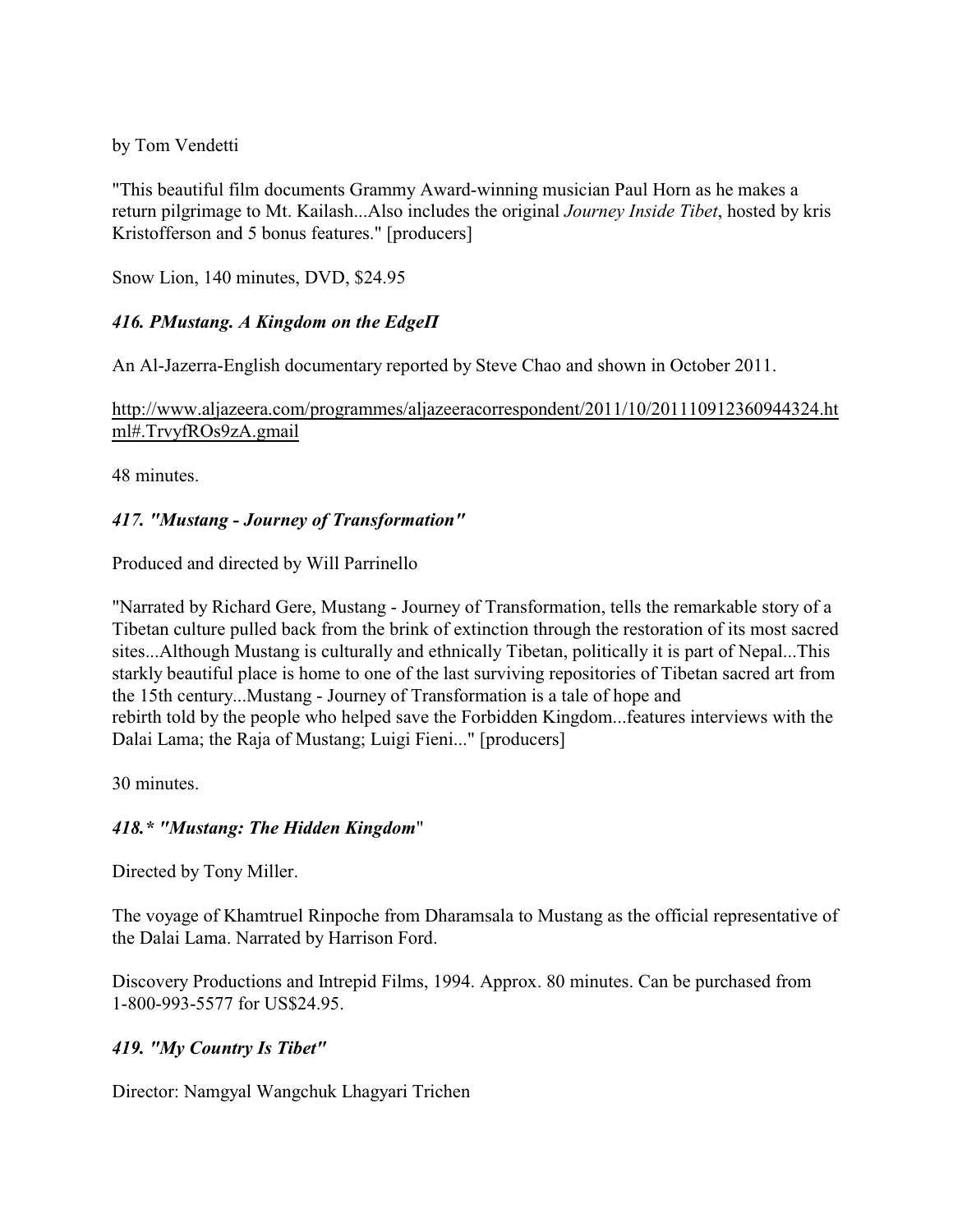"The 17-year-old exiled King of Tibet tells his rare, personal and timely story. Namgyal Wangchuk Trichen Lhagyari is the only living descendant of Songtsen Gampo, the first Dharma King of Tibet (617-698 AD). Namgyal Wangchuk represents his long lineage after being coronated a Tibetan King by His Holiness the 14th Dalai Lama in exile five years ago. He is part of a generation of young Tibetans struggling to retain their traditional culture in the face of persecution."

"By kids film mentor Dirk Simon worked with 16-year-old Namgyal Wangchuk Trichen Lhagyari...during spring 2008 to help him tell his emblematic story through film. Namgyal carries the unique responsibility of representing Tibet's unbroken history and heritage. In addition to diving into the technical aspects of filming, which the young king learned quickly, Dirk and Namgyal looked closely at how to shape narrative story telling through image. Namgyal demonstrated a quick mastery of the craft of filmmaking, and conducted his interviews and narrated his footage in both Tibetan and English. He has narrated the film in English...[producers]

2009. 27 minutes. India

### *420. "My Husband Doesn't Mind if I Disco"*

Produced by Nina Egert, 1995

"In the Western media, Tibet is often portrayed as a land of disenfranchised mystics suffocating under the tyranny of Chinese communist rule. In reality, after 40 years of living under the political and economic changes introduced by the Chinese, most Tibetans have learned to negotiate their existence drawing from both traditional Tibetan values and the newer ideologies of the state. This compelling documentary explores the impact of this process of negotiation on the lives of the women of one community in eastern Tibet. The video examines the effects on the women of their exposure to feminism under the Maoists as well as the degree to which older cultural attitudes regarding gender relations remain in place." [producers]

28 minutes, color (sale: video US\$175/rental US\$50)

University of California Extension, Center for Media and Independent Learning, 200 Center Street, Berkeley, CA 94704 (E-mail: [cmil@uclink.berkeley.edu](mailto:cmil@uclink.berkeley.edu))

### *421. "My Life: East and West"*

Interview by Geoff Jukes of Ven. Geshe Lhundrup Sopa who is a professor at the University of Wisconsin, Madison where he has established a department of Tibetan and Buddhist studies. Answers questions about his early training in Tibet and the changes he has seen in western Buddhism.

Meridian Trust. 60 minutes. \$35.00.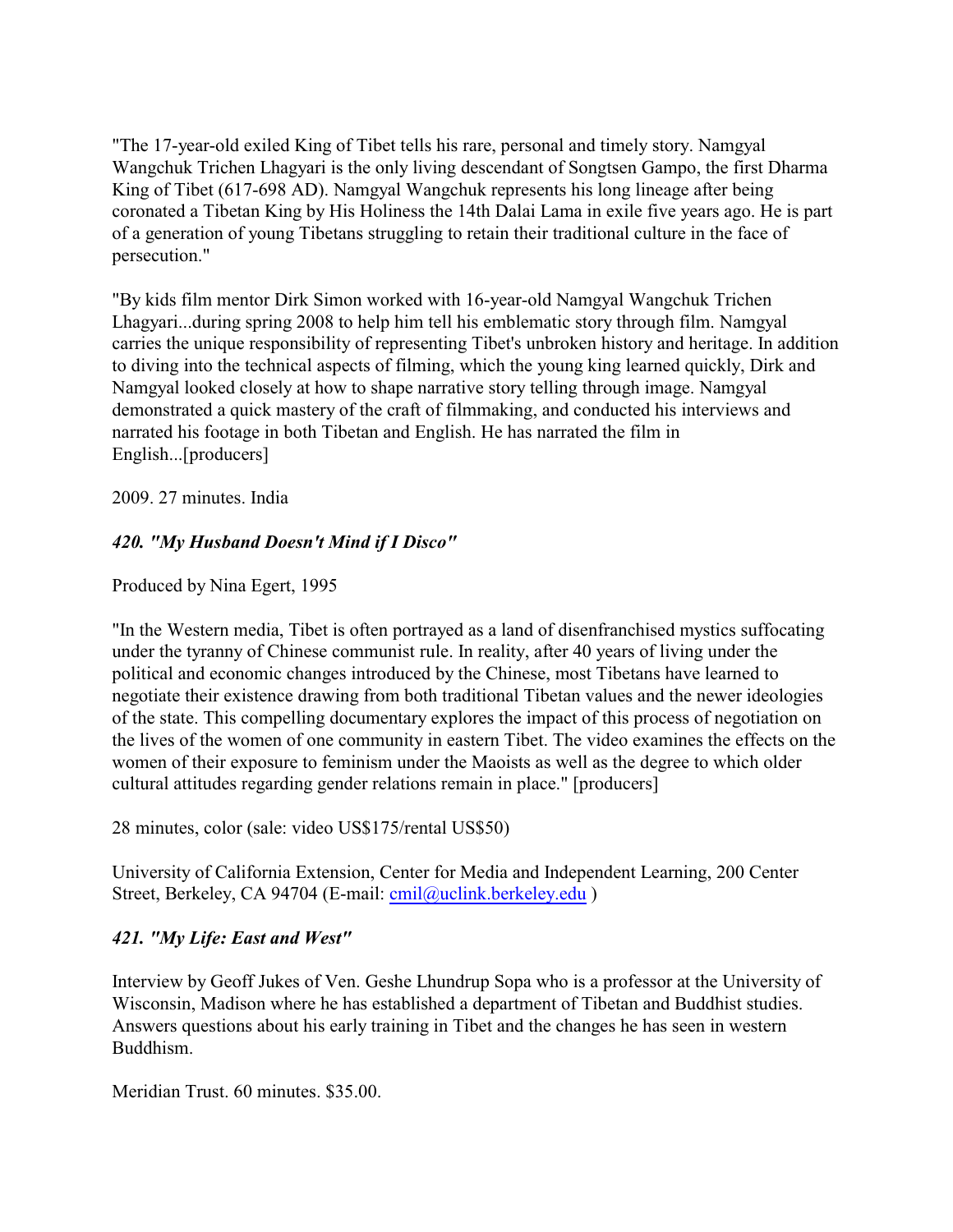### *422. "My Life in Brief"*

"The former Abbot of Drepung Monastery, the late Pema Gyaltsen Rinpoche, recounts events in his life, including his classic Buddhist education in Tibet, his escape into exile and subsequent responsibilities as the Abbot and main spiritual teacher of Drepung." [producers] Translated by Ven Geshe Wangchen.

Meridian Trust. 45 minutes. 1984. \$26.25.

# *423. "My Lucky Flower" (Wode Gesang Meduo***)**

E'Mei Film Studio, Movie Channel, Xiong Yu

History of romance among Chinese soldiers during the 1950 march into Tibet.

2002. Chinese and English. Robbie Barnett collection.

### *424.\* "My Reincarnation"*

### By Jennifer Fox

"The feature length documentary, MY REINCARNATION, follows the renowned reincarnate Tibetan spiritual master, Chögyal Namkhai Norbu, as he struggles to save his spiritual tradition, and his Italian born son, Yeshi, who stubbornly refuses to follow in his father's footsteps.

When Namkhai Norbu Rinpoche escaped Tibet in 1959, he settled in Italy, where he married and had two children, of which Yeshi was the first. Yeshi was recognized as the reincarnation of Rinpoche's uncle, a famous Dzogchen master, who died after the Chinese invaded Tibet. Yeshi grew up in Italy and never wanted to have anything to do with this legacy. He didn't want to be a Teacher like his father, nor did he want to return to Tibet and the monastery of Rinpoche's uncle, to meet the students waiting for him since his birth - something that his father continually admonished him to do. Instead, he dreamed of a normal life, away from the hoards of devoted students that always surrounded his father.

Through intimate scenes we see a young man grow from 18 years old to 39 years old and maturity; and a father who begins the story in his 50 year-old prime turns to 70 years and old age..." [producers]

100 minutes. 2010. English, Italian, and Tibetan with English subtitles. [-http://myreincarnationfilm.com](http://myreincarnationfilm.com)

### *425."Mysterious Tibet" (To Lhasa in Disguise)*

British film based on visit to Tibet by William Montgomery McGovern in 1922. Intended as a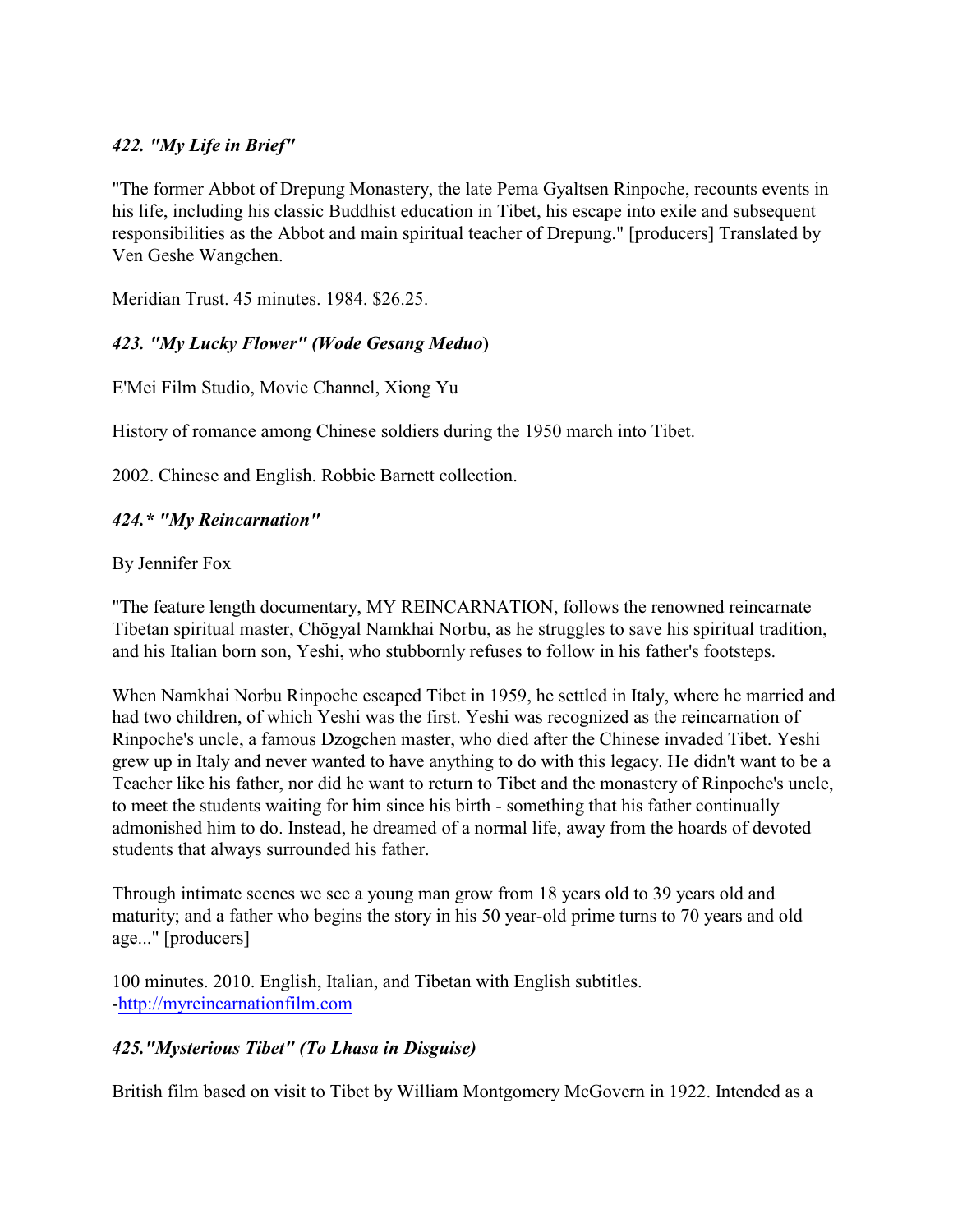travelogue to encourage travelers to Tibet. Thought to be lost but apparently it was shown in the early 1990s at the Asian Art Museum in San Francisco, CA. Released in 1924.

## *426.\* "Mystery of the Tibetan Mummy"*

Produced by Sarah Harvey. Directed by Wayne Derrick

University of Pennsylvania's Professor Victor Mair sets out to explain the mystery of a Tibetan mummy who was not mummified. Using scientific instruments, Mair and his team travel to a small Tibetan village in northeast India, a few miles south of the Chinese border to run tests on the mummy. They find it is 500 years old and that he probably committed suicide through fasting, meditation and self-strangulation in order to protect his village from some natural disaster. Fascinating tale marred by a sensationalist script, computer tricks and recreations. [Grunfeld]

Atlantic Productions for Discovery Channel, approx. 48 minutes.

## *427. "Mystic Tibet: An Outer, Inner and Secret Pilgrimage"*

## By Christina Lundberg

In this beautifully-crafted film, we follow fifty pilgrims, traveling with Lama Zopa, as they travel to many holy places, including Milarepas cave, Tsipri and retung Monastery... [producers]

90 minutes, Snow Lion

# *428. "Mystic Vision, Sacred Art: The Tradition of Thangka Painting"*

### By Gurung, Raju Mani , and Anne Kaufman.

"This documentary provides an excellent introduction to the art of thangka, sacred Tibetan Buddhist painting in the Katmandu Valley of Nepal. Carefully filmed, it takes you through every step of the painting process of thangkas. It offers insight into the symbolic and religious meaning of thangkas and their importance for Tibetan Buddhist life. The artists in this documentary are Tibetan refugees as well as Tamangs who have devoted their lives to preserving this sacred tradition. Thangkas are the scrolled devotional paintings used in Tibetan Buddhist ritual practice. Their bright colors and flowing patterns may be familiar and appreciated by westerners. However, the opportunity to see where, how, and by whom they are made affects our perception and understanding of the place these works hold in the practice of Buddhism. This documentary provides detailed descriptions of technique, from the stretching and preparation of the painting surface, to the grinding of the pigments, to the drawing of the image and realization in brilliant colors. This program would be of interest to students of Buddhism, religion, art and Asian Studies."

1996, 28 min., Documentary Educational Resources, Purchase: \$145. Rental: \$40.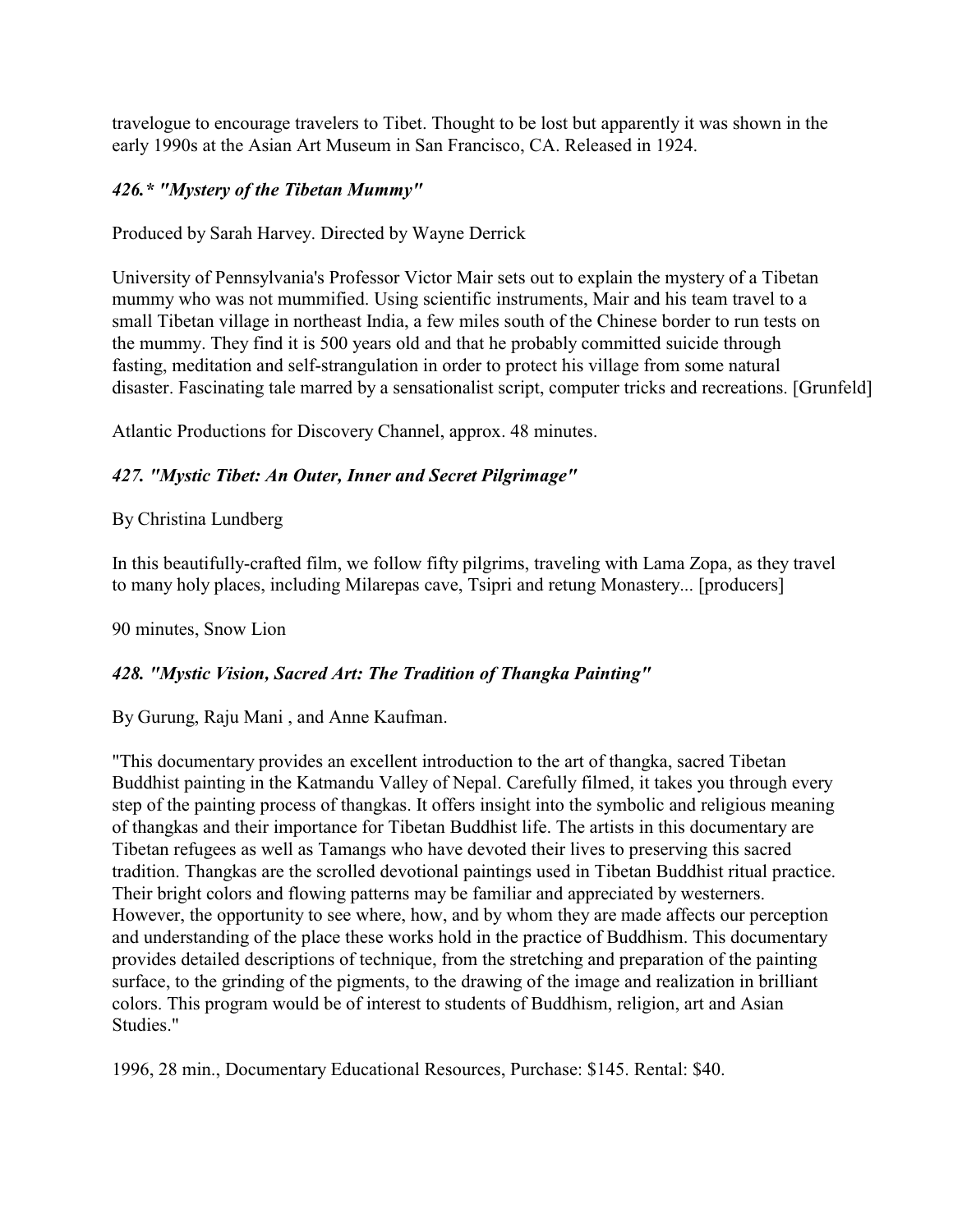#### *429. "Nadia Stepanova; Buryatian Shaman"*

"Nadia Stepanova is a Buryatian shaman who is reviving the ritual ceremonies that for centuries have been part of the people. The Republic of Buryatia is often said to be the cradle of shamanism, which appeared at the dawn on civilization and was repressed by Stalin in the 1930s." [Snow Lion]

Snow Lion, 30 minutes.

### *430. "Natural Liberation Through Contemplating the Peaceful and Wrathful Deities"*

By Yeshe Melong Video Productions

Padmasambhava explains how to turn ordinary circumstances into opportunities of enlightenment. He describes six life processes or bardos and teaches how to transform them...The prayers are recited from the book Natural Liberation: Padmasambhava's Teaching's on the Six Bardos." [producers]

Snow Lion, 24 minutes, US\$25.00. Also Mystic Fire Video.

### *431. "Natural Meditation: An Ancient Tibetan Practice for Clearing the Mind and Opening to Effortless Being"*

A film by Lama Srya Das

"In four sessions, Surya Das teaches dzogchen. There are skygazing practices, meditations, breathwork, chanting sessions, energy flow exercises." [producers]

34 minutes, Snow Lion, \$19.95.

### *432. "Nepal: Land of Gods"*

A film by Sheldon Rochlin, Mike Spera and Loren Standlee.

Commentary by John Reynolds.

"Journey to Nepal and explore the ancient civilizations still thriving in this Himalayan kingdom, with its unique mixture of Buddhism and Hinduism. This video shows the ritual invocations of deities, meditation training for young Tibetan monks, and depicts belief in local spirits, mountain gods and folk figures (such as Yeti) in daily Sherpa life in the Everest region. It culminates in a dramatic evocation of a shaman's journey through the landscape of the psyche. The narrative explains how lamas have taken over the shaman's role as psychic healer and guide of souls, and how Tantra is an integral part of daily life, harmonizing the relationship between man, nature and a higher spiritual reality." [Mystic]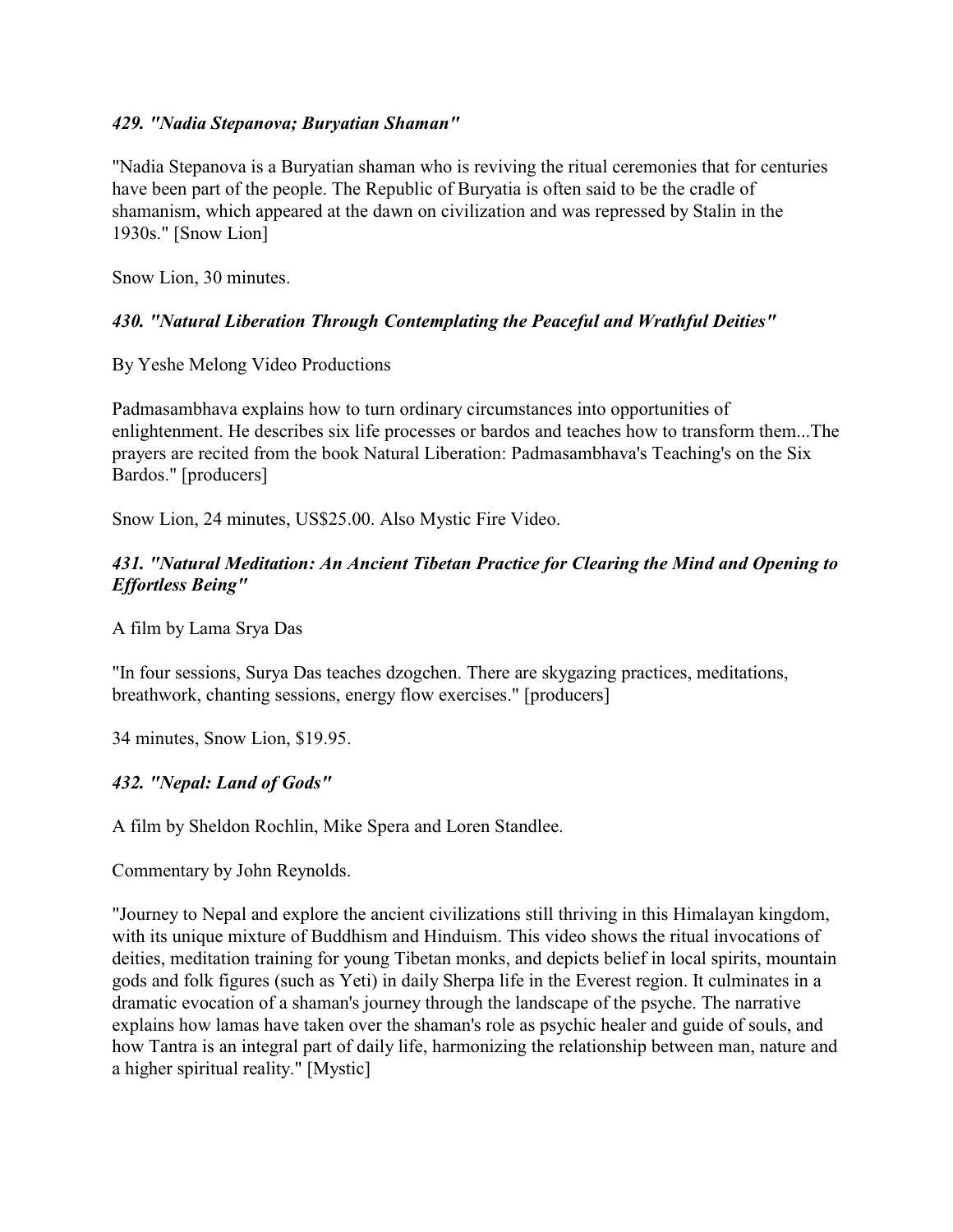Mystic Fire Video, 1976, 62 minutes, US\$29.95.

## *433. "Nepal: Land of The Gods"*

Three films: The Tantric Universe (22 minutes), The Tibetan Heritage (19 minutes),

The Sherpa Legend (21 minutes).

Focus International, Inc., 505 West End Avenue, NYC 100124

# *434. "Nepal: Letter from Jampaling"*

Windowseat Films, Inc.

"Nepal: Letter from Jampaling, introduces Sonam, a young boy living in a Tibetan refugee settlement in the Himalayas. Viewers discover what life is like in the shadow of the world's tallest mountain when Sonam writes to his North American pen pal with the help of his teacher, a Tibetan monk. Students see a small factory where Sonam's mother and the other villagers weave intricate designs in rugs. The village is constructing an irrigation dam to reclaim an arid river valley. Viewers also learn Nepali and Tibetan games. The term refugees is defined as Sonam's situation is explained. Students will begin to develop a multi-cultural perspective that respects the dignity and worth of all people." [producers]

1993, 18 minutes. The Media Guild, purchase price: \$210.

### *435. "New Tibet"*

Film from the Tibet Autonomous Region Foundation

New 10 part TV documentary film which ...will show the great achievement of Tibetan people under the leading of CCP through the modern media. [sic] Began filming in Lhasa in August 2004. [from<http://www.tibetinfor.com> ]

### *436.\* "News Hour with Jim Lehrer"*

McNeil/Lehrer Productions, PBS

Last 20 minutes of an hour-long program. There is a brief film to give viewers a sense of what Tibet is like and includes the widely used film of Tibetan police beating monks and nuns in 1988. The program makes clear that the film was provided by the International Campaign for Tibet. Then, an intelligent 15 minute discussion with the Dalai Lama about the politics of Tibet and the relationship with China. Interview by Elizabeth Farnsworth. [Grunfeld]

### *437. "NGONDRO: Karma Kagyu Preliminaries"*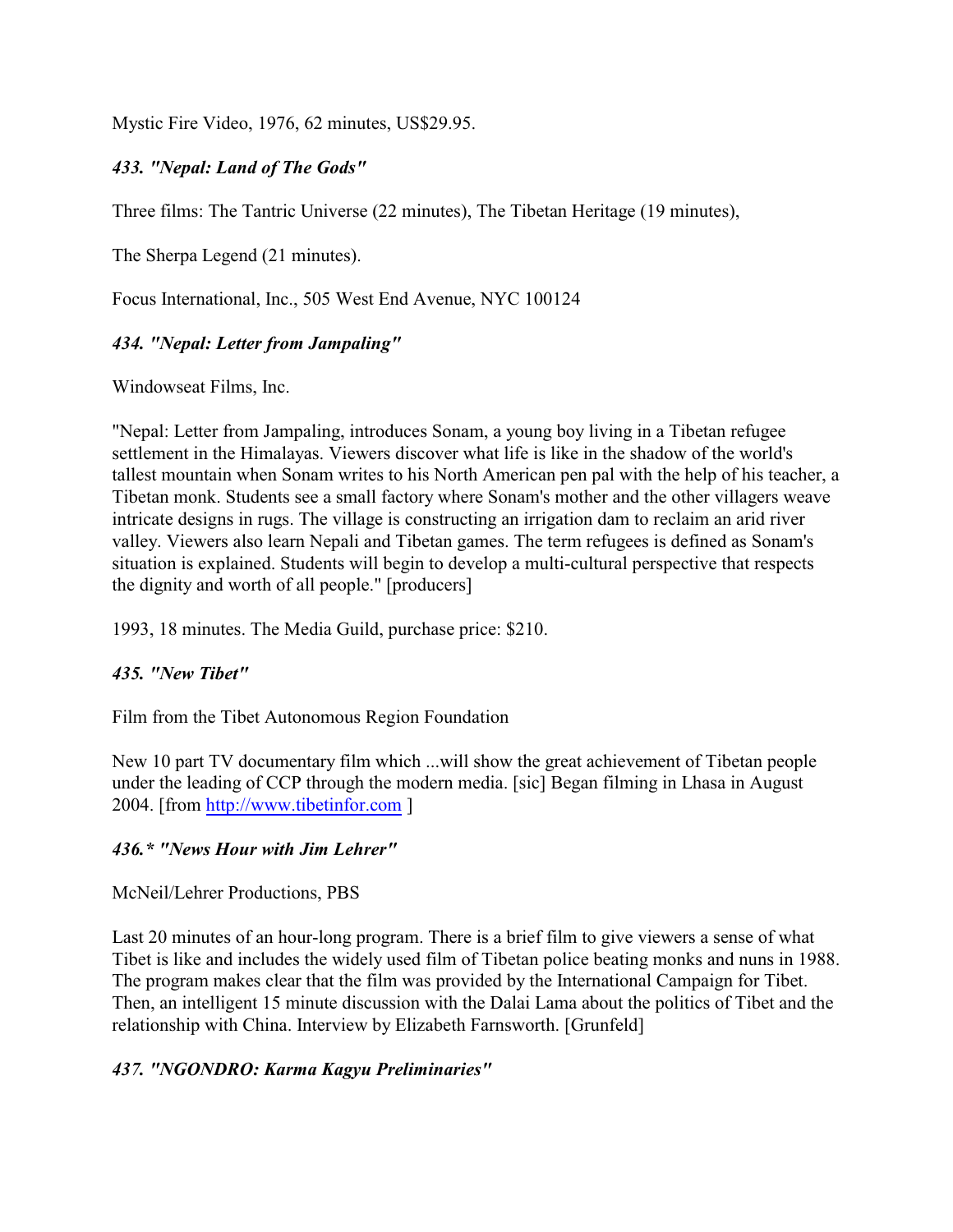By Tai Situ, Kenchen Thrangu Rinpoche, 17th Karmapa, et al.

Excellent DVD featuring Ngondro teachings as well as useful practice loops that can work like a personal coach for each of the foundational practices. Step-by-step instructions, complete sadhanas, and commentaries by Kenchen Thrangu Rinpoche, Tai Situ, and Lama Karma Wangdu, plus an aspirational prayer by the 17th Karmapa. Includes Tibetan transliteration and English translation. Much of the proceeds go to support Tai Situ. [producers]

70-minute DVD. \$ 35.95 Snow Lion.

## *438. "Nicholas Roerich: Messenger of Beauty"*

"Introduces the ennobling example of Roerich's life, through his Himalayan art and spiritual philosophy. Roerich was born in Russia and painted over 6000 canvases- he was an artist, explorer of Tibet and philosopher who labored in the name of beauty." [Snow Lion]

Snow Lion, 43 minutes. Also Mystic Fire Video.

## *439. "Nima Temba Sherpa"*

### Margriet Jansen

The Sherpa people assisted many western mountaineers to climb the highest summits of the Himalayas. Who are these silent people; where they come from? Why do they risk their lives on mountains they would never climb on their own?

The documentary Nima Temba Sherpa, a portrait of one of these Sherpas, follows an effort to reach the top of the 8.200 meter Cho Oyu, one of the highest Himalayan summits. Nima is the leader of the guides; he assesses the weather and the fitness of the members. The climb is tough and dangerous and only few members will reach the top.

The documentary shows the world of mountaineering through Nima Tembas eyes; from the perspective of his job and against the background of his native soil in the Rolwaling valley. The safety of his people and the responsibility for his family outweighed the blind ambition to reach the top. [producers]

### 52 min. More info at: [www.mjcpro.nl](http://www.mjcpro.nl)

### *440. "Nirvana in Nova Scotia"*

A film by David Cherniack Films for the Canadian Broadcasting Corporation's "Man Alive" series. February 1995.

"In the 1980s, at the behest of their controversial Tibetan teacher, 400 American Buddhists moved to Halifax, Nova Scotia. A portrait of the Halifax Vajradhatu. Interviews with Allan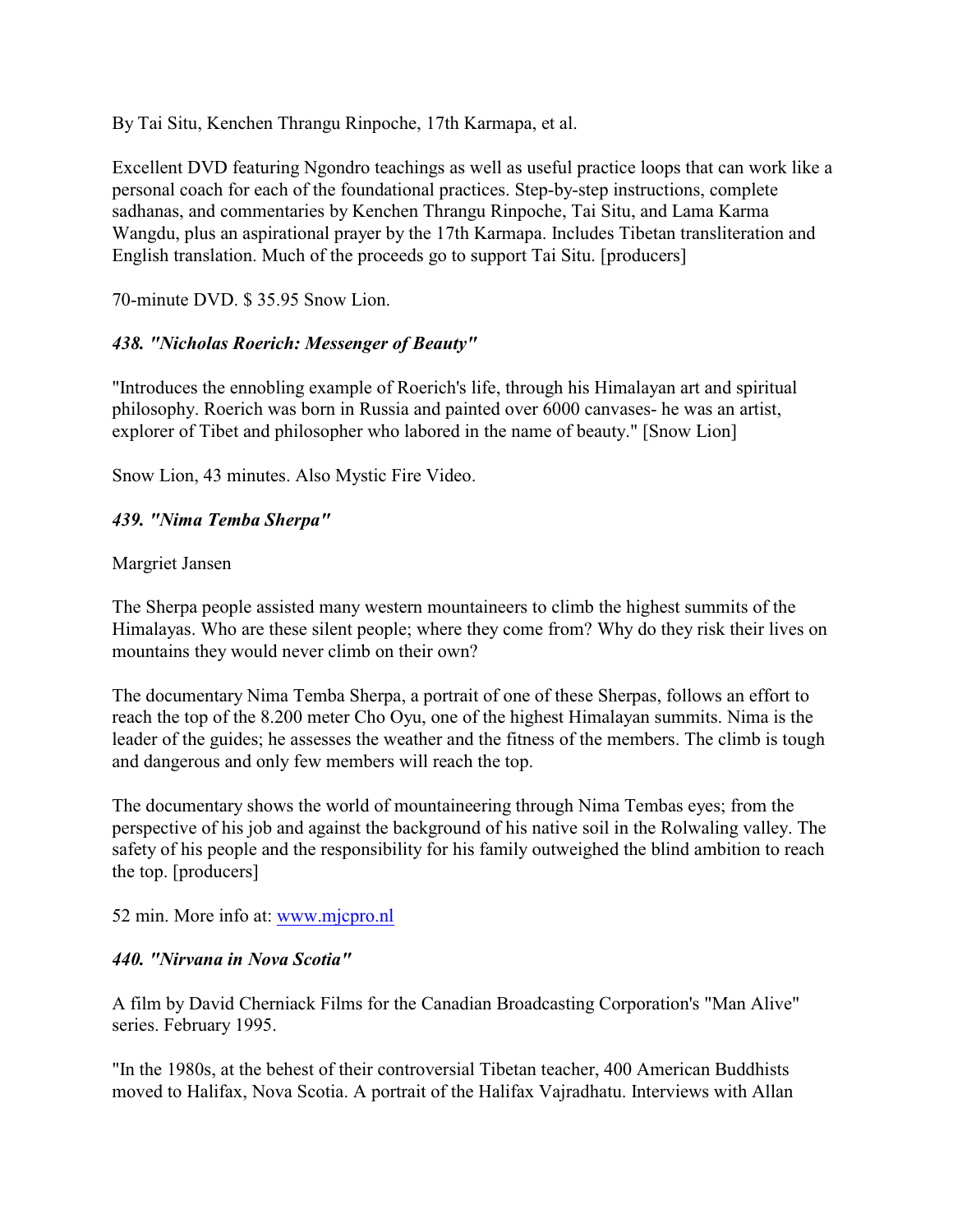Ginsburg, Robert A. F. Thurman, James George."[producers]

The unedited interviews are available on the web site:<http://www.myna.com/~davidck> .

# *441. "No Currency in Compassion"*

Producer: Lara Damiani

Documentary designed to highlight the Tibet issue in the run up to the 2008 Beijing Olympic Games...will raise global awareness about Tibet in such areas as human rights abuses, environmental destruction and the destruction of indigenous culture. [*Tibetan Review*, January 2008, p. 24.]

See<http://www.thetibetproject.com>

### *442. "Nongnu"(shing bran, Serf)*

Li Jun

The Chinese liberation of the serfs. Tibetan and Chinese actors. In Chinese, Tibetan and English subtitles. 1963. Robbie Barnett collection.

### *443. "Not Just Pro-Tibetan...Pro-Justice: The Dalai Lama's Historic Visit to Brandeis University"*

May 1998 visit to Brandeis University near Boston, MA. The Dalai Lama gave two talks: on Buddhism and sustainable development, drawing parallels between Tibetans and Jews. He is also shown participating in the destruction of a sand mandala made by the nuns of the Keydong Nunnery in Nepal.

60 minutes video, \$25.00. Snow Lion.

### *444. "No Huofo"(Rje tsun bzang mo, The Female Living Buddha)*

The forced flight of Dorje Phagmo to India and her decision to return to Tibet. Chinese crew, Tibetan actors. In Chinese and Tibetan with English subtitles. 1980s. Robbie Barnett collection.

### *445. "Nyingmapa: Bodhgaya to Tsopema"*

"These teachings include wonderfully vivid footage from a pilgrimage from Bodhgaya to Tsopema, the sacred lake of Padmasambhava. Included are: Nyinmapa Grant Cerermony; several teachings by Penor Rinpoche; introductions to Bodhgaya and Tsopema; the story of Guru Rinpoche subjugating the king of Zahor; the footprints of Padmasambhava; and more. Comes with full-color booklet.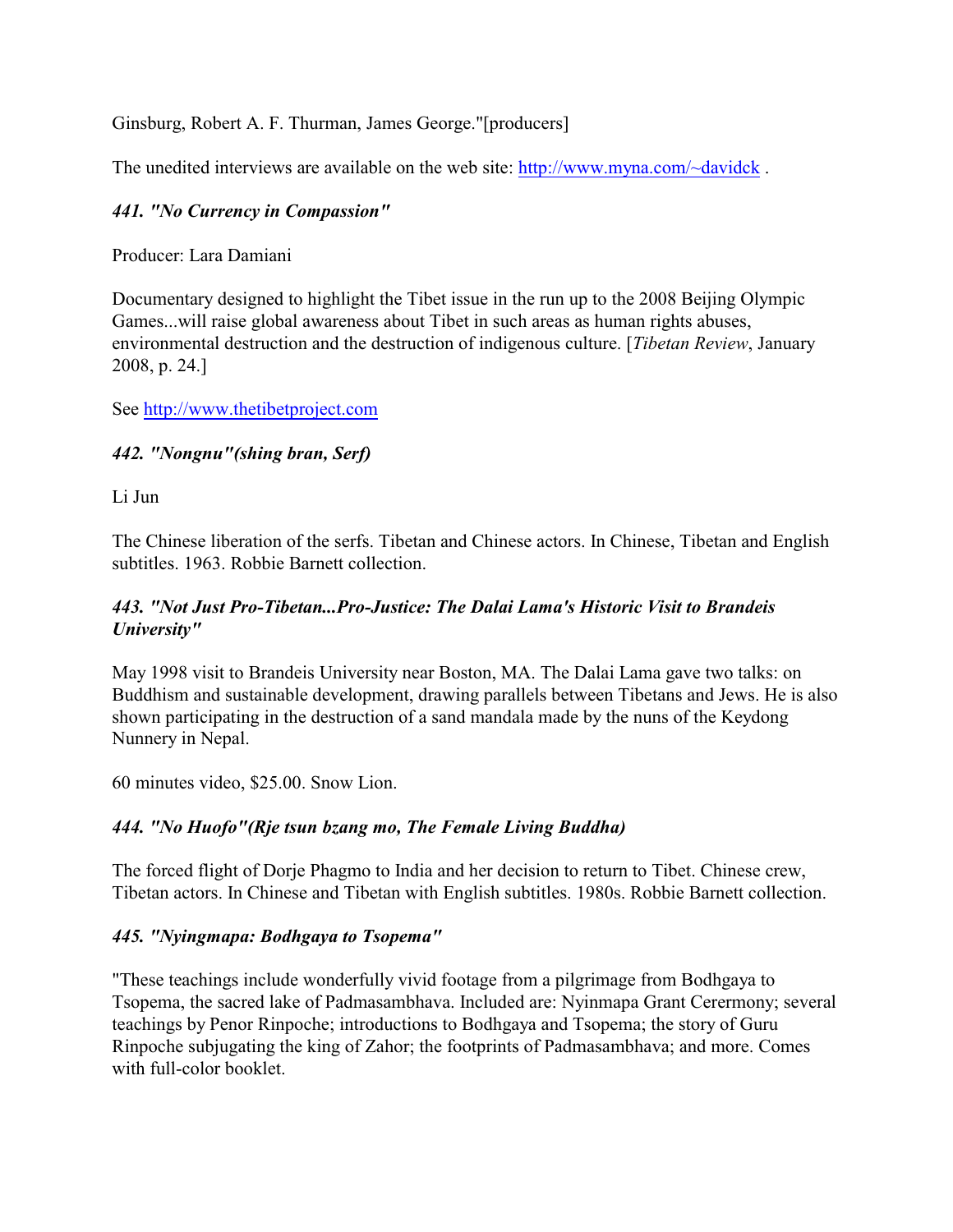Buddha Shakyamuni said in the scriptures of the Secret Tantra: "Eight years after I go to nirvana, I will again come to this world and become the main protector of Vajrayana teachings in the name of "Pemasambhava." This pilgrimage trip took him from Bodhgaya to Tsopema." [producers]

Narrative is mostly spoken in Tibetan, with occasional explanations in Chinese. Teachings include very clear subtitles in Chinese and English.

62 minutes. US\$24.95. Snow Lion.

## *446. "Occupation Lama. On the Road with a Mongolian Lama"*

A "video document" by Wolf Kahlen. In German

Part 2. For part 1 see: "The Lama, the Yurt, the Oracle. On the Road with a Mongolian Lama"

Begins with "...the shaving of a man's head as he prepares to leave Ulan Baatar, the capitol of Mongolia...we participate in the nomad's daily life, observe the exercises of the wrestlers, riders and archers in the countryside...at monasteries watch the young monks at leisure and visit a reborn dakini incarnation (goddess) who practices the ritual Choed." [Kahlen]

1994-95, 108 minutes. See<http://www.snafu.de/~ruine-kuenste.berlin/video10.htm>

# *447. "Ocean of Wisdom: The Life of His Holiness the XIV Dalai Lama"*

Produced and directed by Rajiv Melhrotra.

"The life His Holiness the XIV Dalai Lama. Ocean of Wisdom is an intimate and moving profile of Tenzin Gyatso, the XIV Dalai Lama of Tibet. It portrays him as a monk, as the spiritual and temporal leader of six million Tibetans, as statesman for our troubled times. His message of altruism, compassion and peace is carried on his smiling face. Materials from the personal archives of the Dalai Lama has been used to tell the story of ancient Tibet and the discovery of the present Dalai Lama. The film follows him through his private practices in his residence in Dharamsala, visiting Tibetan settlements in South India, teaching at Bodh Gaya, in Japan, in Switzerland, in England and reaching out to audiences around the world. " [producers]

Office of Tibet, 55 minutes. \$44.00. Also Meridian Trust. Digitalized at the Tibet Film Archive, Rubin Museum, NY[. http://www.tibetfilmarchive.org](http://www.tibetfilmarchive.org).

### *448. "Off the Fence"*

Directed by Patrick Fleming

...a Dutch independent production...to produce by October 2006 a visually spectacular new documentary on The Lost Kingdom of Guge. It will be an hour long invetsigative documentary about the mysterious disappearance in the  $17<sup>th</sup>$  century Tibetan kingdom of Guge...in 1630"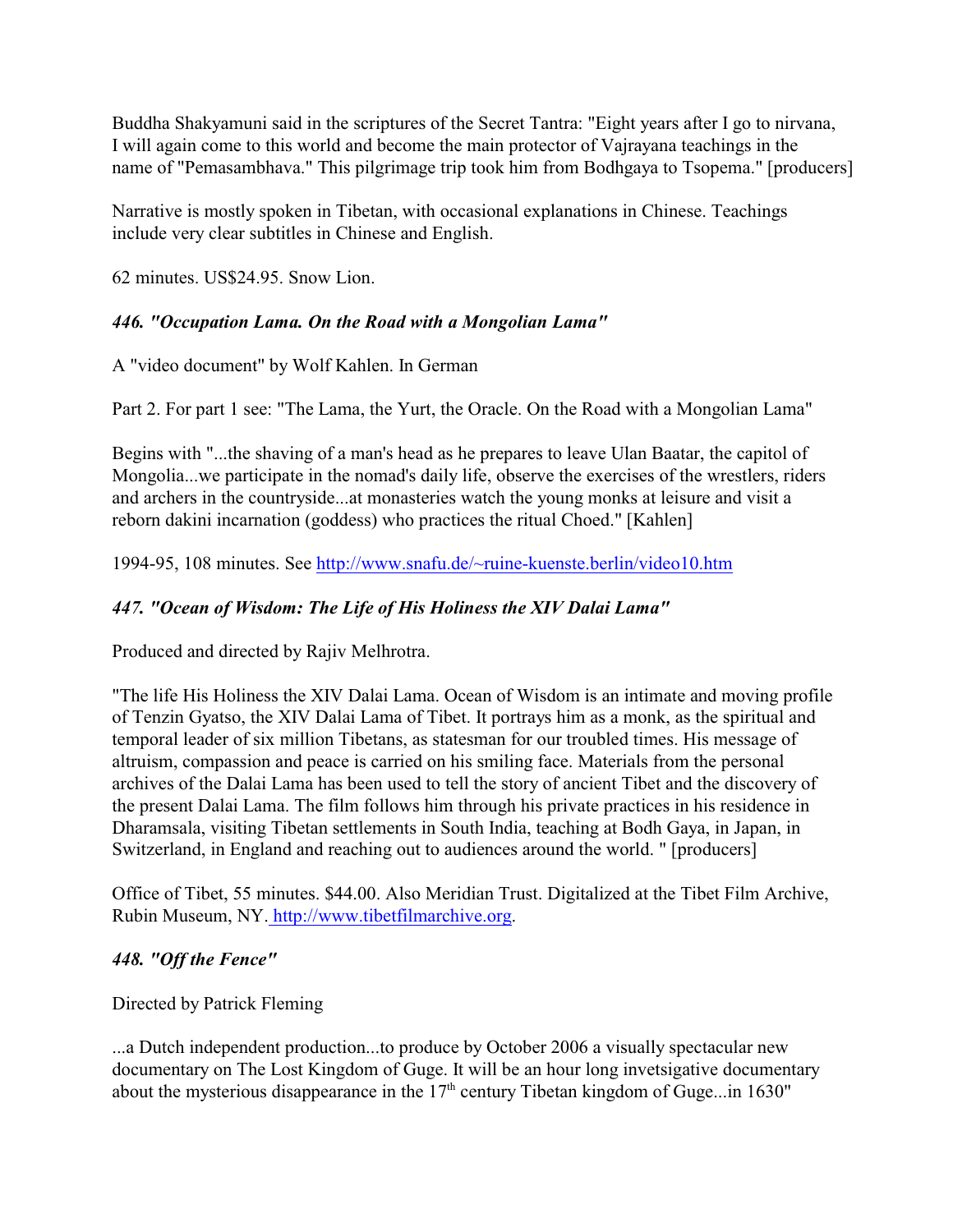[*Tibetan Review,* August 2006, p. 25.]

### *449. ÐOld DogÏ (Lao Gou/Khyi Rgan)*

Directed by Tseden Pema

PA family on the Himalayan plains discovers their dog is worth a fortune, but selling ti comes at a terrible price...The Tibetan nomad mastiff is an exotic prize dog in China fetching as much as millions of dollars...a young man sells his dog before it is stolen and sold on the black market...When the father seeks to buy the dog back, it leads to a tragicomic events that threaten to tear a family apart, while showing the erosion of Tibetan culture under the pressures of contemporary society. $\Pi$  [producers]

2011. 88 minutes. In Tibetan with English subtitles.<Http://dgeneratefilms.com/catalog/old-dog-lao-gou-khyi-rgan/>

#### *450. "Om Mane Padme Hum"*

American experimental film directed by Ernest Gusella. 1991. 30 seconds.

#### *451. "On Buddhism"*

By Robert Thurman

"Thurman shares his insight into Buddhism. Each tape deals in-depth with a major component of the three jewels: the Buddha, the Dharma, the Sangha." [producers]

Three video tapes - boxed set, 4 hours, \$59.95, Snow Lion

### *452. "On Life and Enlightenment. Principles Of Buddhism With His Holiness, The Dalai Lama."*

By Nando Rau, directedby Kaushik Ray, produced by Neil Prashad and Jon Talarico.

Five part documentary-cum-television series based on the life and teachings of the Dalai Lama...explores Tibetan Vajrayana Buddhism in all its various manifestations...This film series inspires reflection, beauty and prayer. They lead us deeper into the mysteries and wonders of true spirituality," said Deepak Chopra, best selling author and spiritual leader. "It is rich with color, meaning and truth." [*WTN*, 6 September 2006.]

Two DVD discs and one audio CD containing approximately five hours of video programming and 45 minutes of music. Distributed by Hannover House, 1722 N. College Ave., Fayetteville, AR 72703. For information contact Eric Parkinson at 818-481-5277 or: [-Eparkinson@HannoverHouse.com](mailto:Eparkinson@HannoverHouse.com).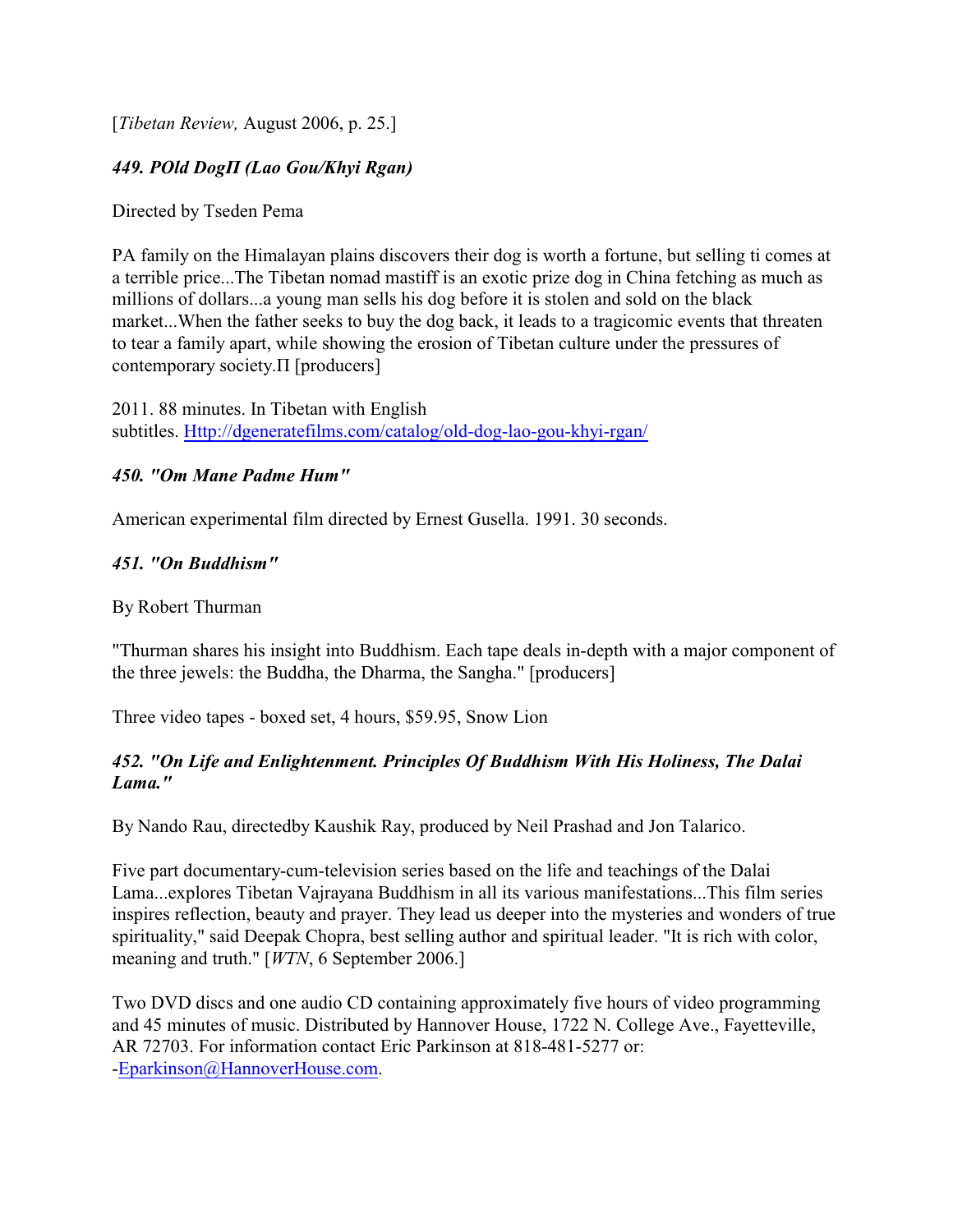## *453. "On Life, Death and Return of Serkong Rinpoche And His Enthronement at the Monastery of Tabo in Spiti"*

A "video document" by Wolf Kahlen. Both German and Tibetan versions available.

"On the  $27<sup>th</sup>$  of August 1983 one of the most influential teachers of Tibetan Buddhism, of its iconography...the Tsenshap Serkong Rinpoche, a debate master of H.H. the XIVth Dalai Lama, and his lifelong companion since Lhasa times, passed away at the village of Khibber in the secluded country of Spiti...This film draws a picture of the late Serkong's life...[and] introduces us to the young, ordinary looking, "good for nothing" boy [who is his successor]...We accompany him through the long night of his hair cutting ceremony, the enrobing into monk's clothes and on the road to the 1000 year old monastery of Tabo where hundreds of people and monks await him at daybreak." [Kahlen]

1988, 120 minutes. See<http://www.snafu.de/~ruine-kuenste.berlin/video5.htm>

### *454. "On the Road Home: A Spiritual Journey Guided by Remarkable Women"*

By Christina Lundberg

A beautifully filmed accounting of a young womens search for the feminine face of the Devine. Her heart path, Tibetan Buddhism, is enriched by contrast with Native American, Hindu and Christian wise women. [producers]

75 minutes, DVD. Snow Lion. \$30.00.

### *455. "On the Road with the Red God Macchendranath"*

Film by Tseten

Filmmaker Tibetan and a native of Nepal. Depicts a Newari festival, said to have been observed in the Kathmandu Valley for a millennium...organized jointly by Newari Hindu and Buddhist devotional societies. The film narration consists partly of voice-overs by the filmmaker. Conversations among jatra principals, and interviews with individuals, are subtitled in English.

2005. Color. 72 minutes.

#### *456. "On Tibet"*

By Robert Thurman

"Thurman shares his passionate insight into Tibetan culture and history from ancient to modern times." [producers]

Three video tapes - boxed set, \$59.95 or DVD, Snow Lion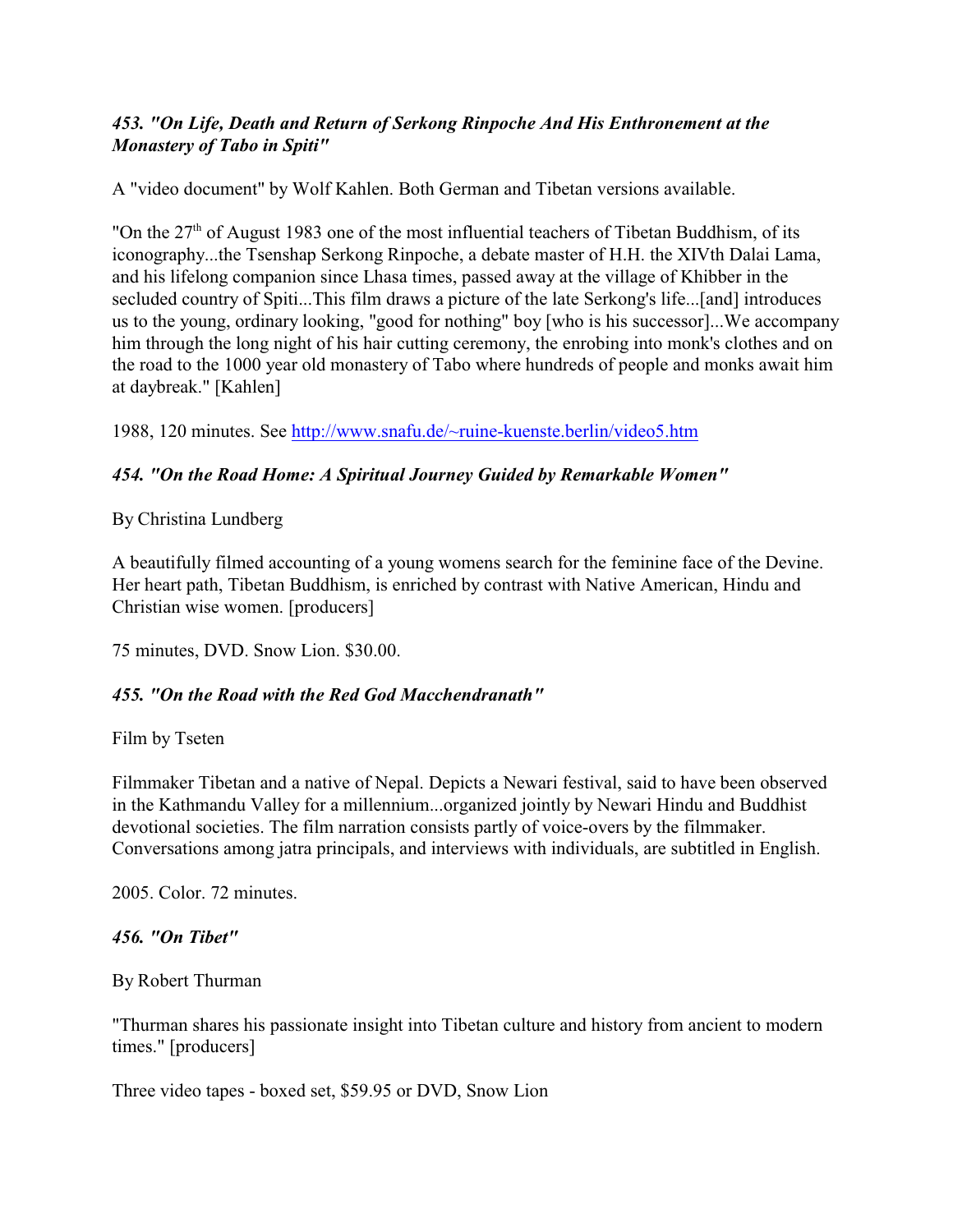#### *457. "One Day With Rinpoche"*

Directed by Ritu Sarin and Tenzing Sonam

A documentary about 20 year old Phara Khentrul Rinpoche, an insight into what it means to be a young incarnate lama living in exile at the dawn of 21st century.

2007.

### *458. "Open Road: The Failed secret Mission to Tibet"*

"Following the failed march back to Tibet from India led by Tibetan exiles in 2008, a second mission to Tibet was launched, with prolific activist and writer Tenzin Tsundue at the forefront. This film charts this secret journey as it follows this second group in their unrelenting efforts to reach the border before the opening of the Beijing Olympics." [producers]

Tibetan with English subtitles. 35 minutes. 2010.

#### *459. "Opening Address to the Conference on Universal Education His Holiness the Dalai Lama"*

Provides the basis for the first conference on child education and psychology organized by the Universal Education Association. Lama Tsong Khapa Institute, Pomaia, Italy, 1982.

Wisdom Films, approx. 60 minutes.

### *460. "Opening of the Heart "*

By Ven. Ani Tenzin Palmo

This charismatic down-to-earth teacher, subject of the best-selling *Cave in the Snow,* talks here about the Six Perfections, which help us face up to and deal with the difficulties we experience in daily life. Wonderfully accessible for Westerners. [producers]

89 min. video. \$ 29.95. Snow Lion.

#### *461. "Oracles & Demons of Ladakh"*

Rob McGann

"Human mediums for these spirits, or "Oracles" as Ladakhis call them, play an integral role in the culture of the area. Oracles are called on to divine the future, cure bodily diseases.

Shot onsite in Jammu & Kashmir, Oracles & Demons of Ladakh follows the stories of these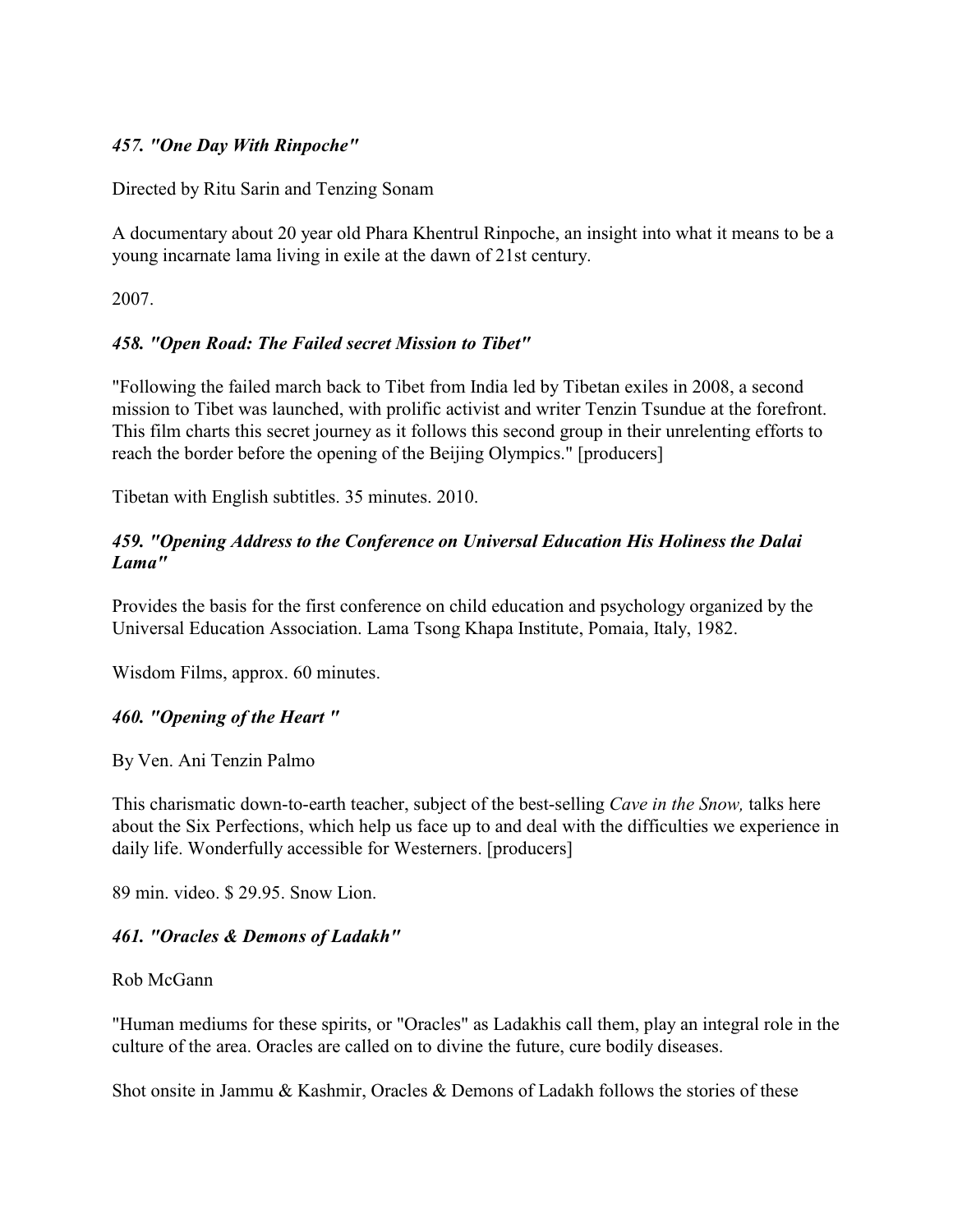shamanic figures across the high altitude deserts of Ladakh. Narrated by leading authorities on Tibet, including Dr. Robert Thurman, the film considers how Oracle practices such as spirit possession, ritual healing, soothsaying and exorcism remain fundamental folk traditions in Tibetan societies to this day. The film includes images from over 50 years of Tibetan history and a soundtrack that features original music by Ravi Krishnaswami, a capella performances by Tibetan vocalist Yungchen Lhamo and previously-recorded compositions by Philip Glass." [producers]

71 min. info at: [ww.avenueeproductions.com](http://www.avenueeproductions.com)

### *462. "Origins of Rivers: Omens of a Crisis"*

"As the source of most of the major river systems in Asia from China to Pakistan, including the Yellow, the Yangtze, the Mekong, the Salween, the Brahmaputra, the Ganges and the Indus, the Tibetan Plateau has become an epicenter of crisis. With the retreating of its glaciers - what glaciologist Lonnie Thompson has called the "fresh water bank account" of Asia - rivers and lakes have started running lower, pastures have become drier, deserts larger, weather patterns more unpredictable. Indeed, the whole ecosystem of the Tibetan Plateau and its hinterland are now slipping toward a catastrophic environmental disaster which will have continental implications far beyond the plateau itself." [producers]

http://sites.asiasociety.org/chinagreen/origins-of-rivers-omens-of-a-crisis/

### *463. "Ossian: American Boy, Tibetan Monk"*

"Story of a 12 year old boy who has lived, from age four, as a monk in a Tibetan monastery in Kathmandu and is thought to be an incarnation of a high lama." [producers]

Facets Video, 27 minutes, Purchase price: \$19.95.

### *464. "Our Lives from Tibet to England,"*

Geshe Wangchen, Kalsang and Konchog. Three learned Gelugpa monks individually recall the story of their lives and give impressions of life in the West. London and Cumbria, 1984.

Meridian Trust, approx. 75 minutes.

# *465. "Out of This World: A Journey in Forbidden Tibet"*

Lowell Thomas Sr. And Lowell Thomas Jr.

Based on their visit to Tibet in the late 1940s. Released in 1954.

*466. "Overcoming Differences: An Historic Public Address by the Dalai Lama"*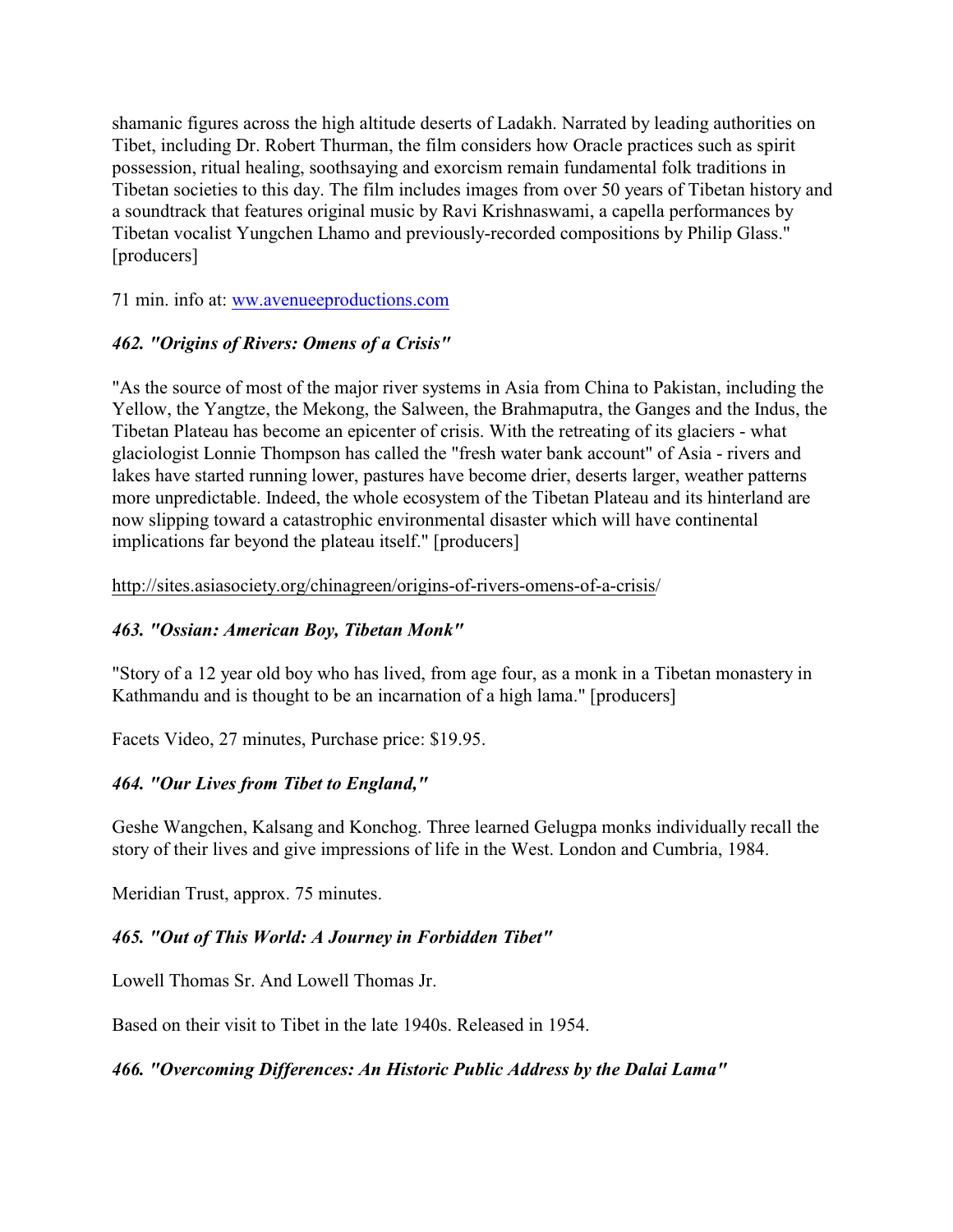Produced by Trueheart Productions. Directed by David Karp.

Dalai Lama's speech at Cornell University on 26 March 1991 to an audience of 12,000. He inaugurated the "Year of Tibet." "He discussed many important issues based on the relationship of world peace and inner peace...[he] reminded the audience of the fact that we are social animals and must learn to live together in order to achieve happiness as well as to survive." [producers]

Snow Lion, 90 minutes. Also Mystic Fire Video*.*

# *467. "Overcoming The Fear of Dying"*

By H. E. Tui Situ Rinpoche

"Rinpoche discusses death and the *bardo* to liberate us from our fears of dying and shows how a natural death is a sacred event." [producers]

3 video cassettes, \$70, Snow Lion

# *468. "Pa-dga' Living Buddha"*

Directed by Wen Pulin.

Shown at the 18th Hong Kong International Film Festival (April 1994). The description read: "Wen Pulin, a Han Chinese, who first visited Tibet in 1989 and started making documentaries about it (including "The Sacred Site of Asceticism") has now made Nga-shod his permanent home. Befriending Pa-dga' the Living Buddha, today he even subsumes shooting films to build bridges and temples with Pa-dga'. His latest documentary on Tibet is a record of a devoted man carrying out his daily religious and secular duties, and in a oblique way, an internal odyssey of the film maker himself finding tranquility in his adopted homeland. The film, therefore, like its subject, exudes the effortless serenity of a man at home with his calling and the environment." [producers]

China 1993, color, 108 minutes.

### *469. "Palden Gyatso"*

Palden Gyatso is a Tibetan monk who spent over thirty years in Tibetan prisons and labour camps for daring to cry out against the Chinese occupation of Tibet. Arrested while demonstrating for freedom for his country, he was systematically tortured and beaten during his imprisonment. In February 1995 Palden came to England, invited by Tibet Support Group UK, as part of a tour to tell the world what is happening in Tibet. This programme, drawn from a press conference and other events, captures the incredible courage of Palden and shows how the desire to help his fellow Tibetans kept him alive during horrific conditions. Palden's story gives a human face to the suffering in Tibet. [producers]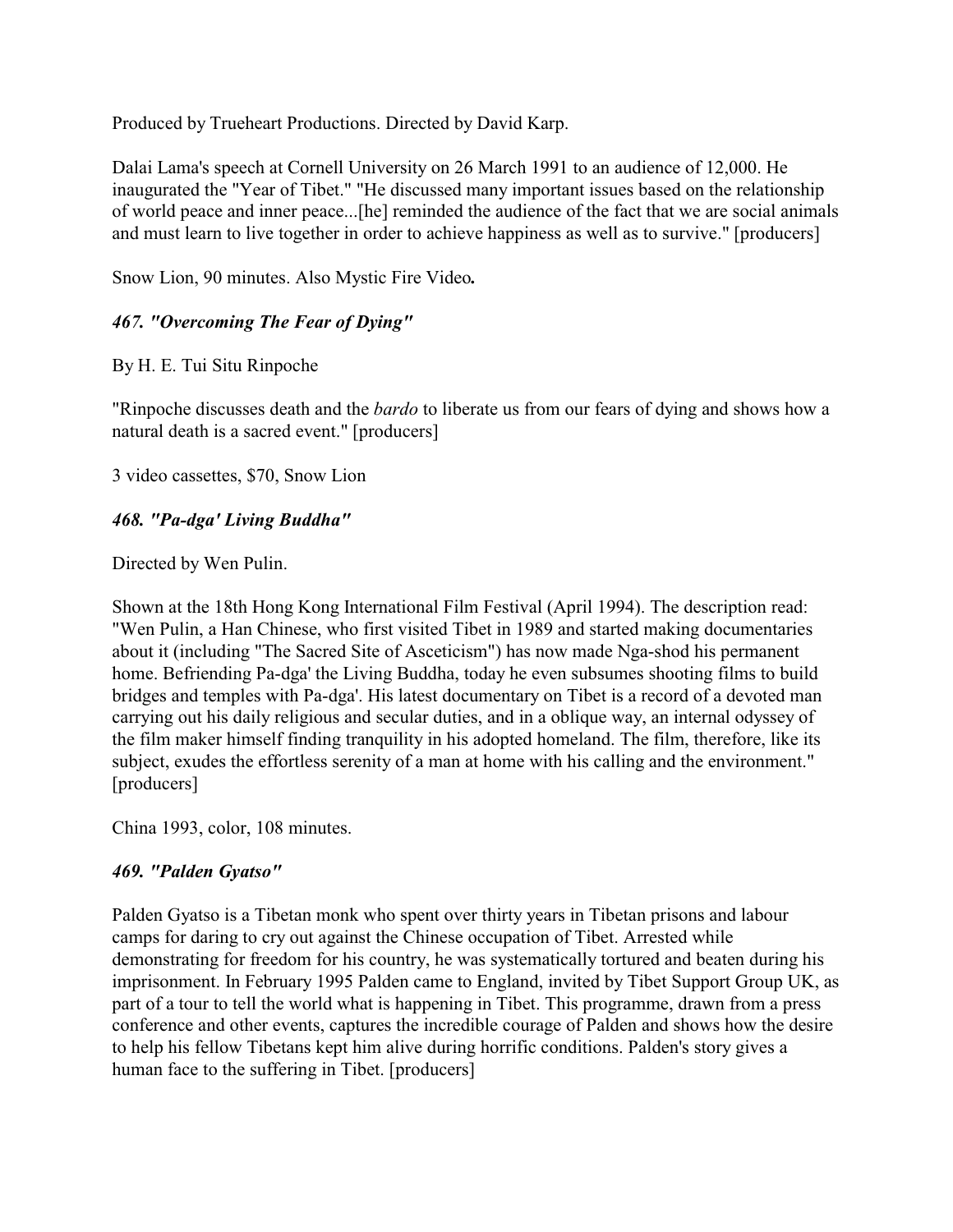Meridian Trust. 22 minutes. \$26.25.

### *470. "Panchen shar phyogs su bskyod pa"* (*Panchens Journey to the East*),

Chinese cinema film. Historical epic of the 18th Century. Robbie Barnett collection.

#### *471. "Paradise Lost"*

Directed by Arvind Iyer

"In 2008, Iyer directed *Paradise Lost*', aka 'Chang Yare', the controversial music video from Namgyal Lhamo's upcoming album 'Highland Supernova' which was produced by Mumbai-based Frenchman and music publisher Achille Forler's record label Silk Road.'Paradise Lost' was released on the eve of the 2008 Beijing Olympics." [producers]

'Paradise Lost' was voted the Best Music Video at the 2009 Tibetan music awards

5 minutes. 2008

#### *472. "Paradox of Our Age"*

Ladakh...This is the emotional story of these children as they set off fro their new school, leaving their families behind." [producers]

India 2007. 30 minutes. Tibetan with English sub-titles.

#### **473. PPrayers and Meditation of Avalokiteshvara, The Great Compassionate OneII**

Teachings by His Holiness 17th Gyalwa Karmapa, Ogyen Trinley Dorje

"With its seven days of teachings, this Prayers & Meditation 7-DVD set is almost like attending the retreat. Avalokiteshvara, the great embodiment of compassion, is an ancient Buddha, who comes back to Samsara to save all sentient beings. Teaching is offered to help practitioners generate pure and vast compassion, and choose to help all sentient beings become free from suffering and achieve eternal happiness." [producers]

7-DVD set, 474 minutes. \$40.00. Snow Lion.

#### *474. "Prayers Answered"*

Film by Geleck Pasang

A documentary on of the August 2005 visit of the Dalai Lama to Turtuk, a small Muslim village in India at the juncture of the at Pakistani, Indian and Chinese borders. The people speak a Western Tibetan dialect.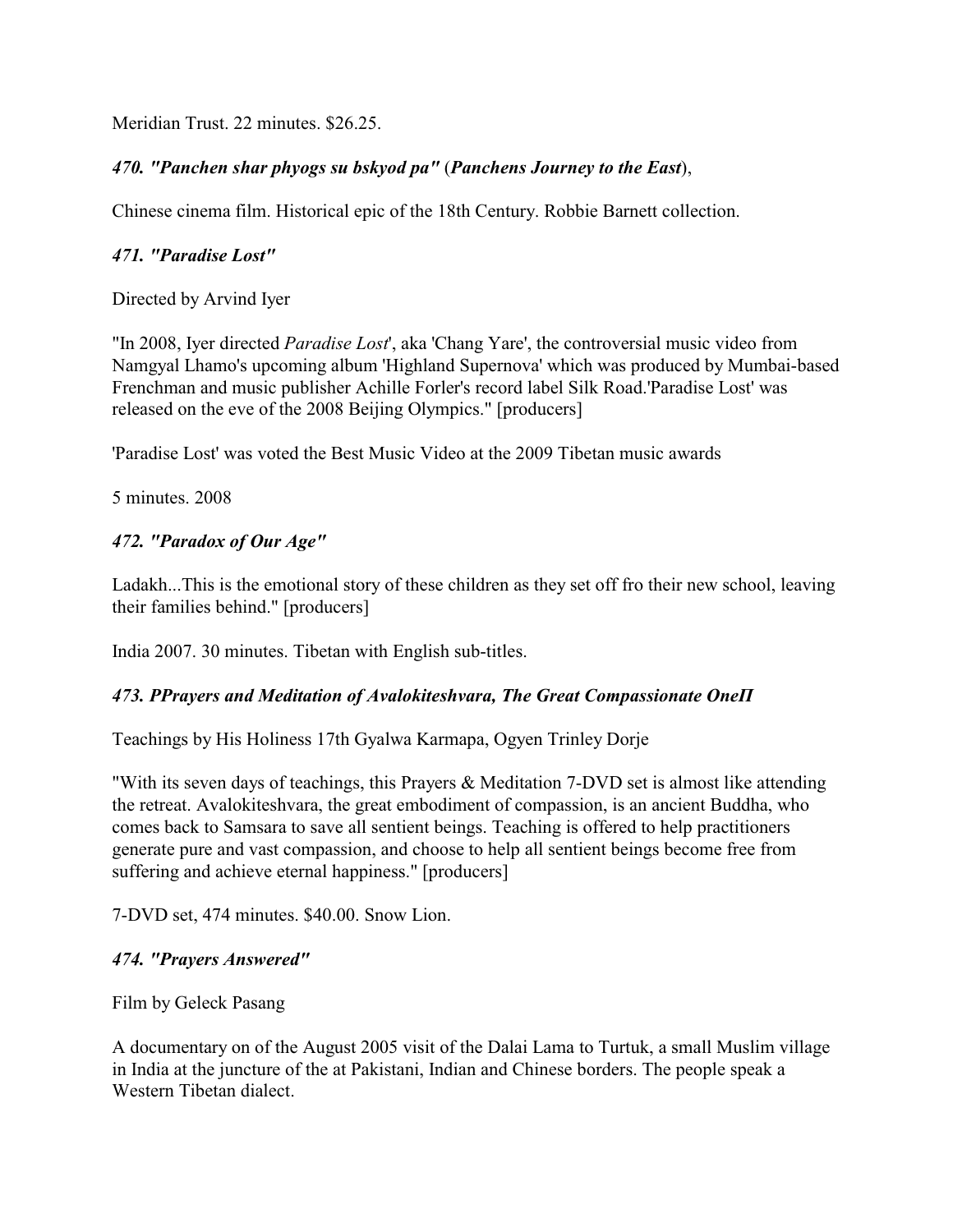"On the invitation and prayers of tribal leaders, the Dalai Lama travels to a poor and remote Muslim village at the India Pakistan border. More than a symbolic gesture, the visit results in an invitation by the Dalai Lama to provided a modern education to children from the village while insuring their religious and cultural heritage. Without this film, this amazing story would never be known or seen." [producers]

30 minutes. 2007. Can be seen at: [-http://www.cultureunplugged.com/play/1591/Prayers-Answered](http://www.cultureunplugged.com/play/1591/Prayers-Answered)

### *475. "Preserving The Monastic Tradition"*

Film examines the traditional monastic career as preserved at the Sera Monastery in Mysore, India.

29 minutes. South Asian Area Center, University of Wisconsin-Madison (608-233-3118)

# *476. "Price of Knowledge" (Gi Kawa)*

### By Ugyen Wangdi

Bhutanese documentary filmmaker. The 1998 story of 11-year old Sherab Dorji who must walk three hours to school and another three hours back and his devotion to education even in rural Bhutan. Won an award at the International Film Festival in Nuoro, Italy.

### *477. "Price of Letter" (Yi khel Gi Kawa)*

### By Ugyen Wangdi

Followup to Price of Knowledge. This film is about a 12-day trek of postal runner Ugen Tenzin to Bhutans capital every month. Won the Diane Seligman Award for best documentary*.*

### *478. "Prince of the Himalayas"*

Directed by Sherwood Hu

Written by Tsering Dorje Chenaktshang and Sherwood Hu

An adaption of Shakespeares Hamlet set in ancient Tibet.

China, 108 minutes, 2006, in Tibetan.

*479. "Prince of the Sun"*

Directed by Wellson Chin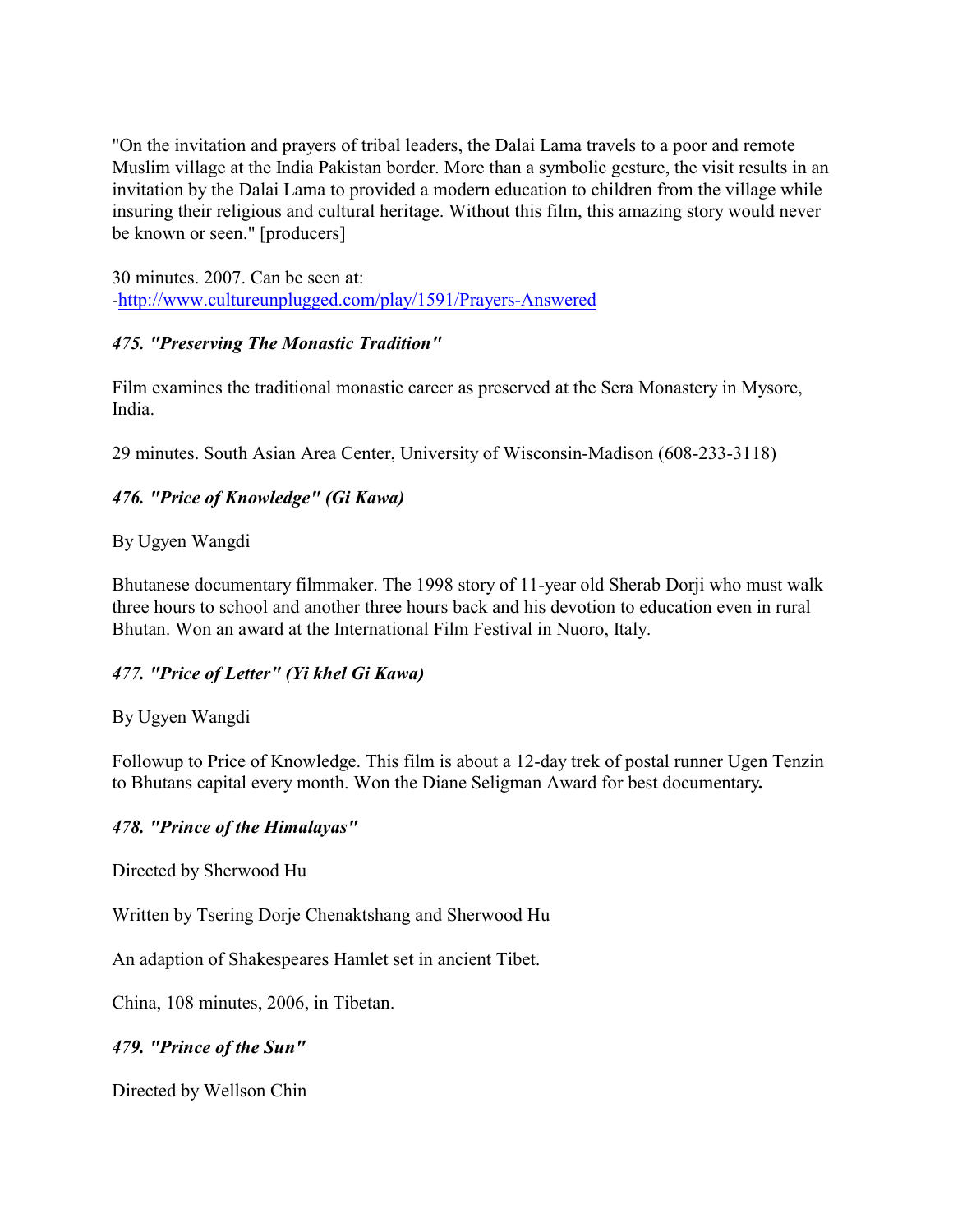Starting Cynthia Rothrock, Conan Lee, Jeff Falcon, Sheila Chan, Lam Ching Ying

A woman helps protect a Buddhist boy from villains who will stop at nothing to prevent him from becoming a Prince. Combines in exemplary fashion the best-known Tibet stereotypes: monks are masters of telekinesis, levitation. Dematerialization, astral travel and the purely mental conquest of evil, supported by wonderous manifestations of light and magical hand movements. But the myth of Tibetan clergy experienced in martial arts is also fostered in the film: is front of a Buddha statue the nun Benchenk fights with a monk and defeats him.

Martin Brauen, *Dreamworld Tibet. Western Illusions*, translated by Martin Willson (Trumbull, CT: Weatherhill, Inc., 2004), p. 152.

Hong Kong, 1990, 83 minutes.

## *480. "Princess Wencheng" (in Chinese: Wencheng Gonjo, in Tibetan: Rgya bzagong jo)*

Twenty part TV drama telling the story of the Tang Dynasty princess sent to Tibet to marry King Srongsten Gampo. In simultaneous Chinese and Tibetan with English subtitles.

CCTV (Chinese Central TV) 2000.

## *481. "Prisonniere a lhassa"*(*Prisoner of Lhasa*)

A film by Marie Louville. Shown at a Brussels film festival in 2006.

Contact BUREAU DU TIBET, 84 bd Adolphe Pinard, 75014 PARIS Tel. 0146565453 Fax 0146560818.<http://www.tibet.net>

# *482. "Progressive Stages of Meditation on Emptiness"*

By Dzogchen Ponlop Rinpoche

Based on the great modern-day yogi Khenpo Tsultrim Gyamtso Rinpoches *Progressive Stages of Meditation on Emptiness,* these teachings provide students with the means to realize the nature of reality through a series of meditation practices beginning with coarse, commonsense understanding and progressing through increasingly profound practices designed to help practitioners arrive at complete and perfect understanding. [producers]

Snow Lion, 8 hour DVD, 4 talks, \$48.00

### *483. "Qingzang Line"*

Directed by Feng Xiaoning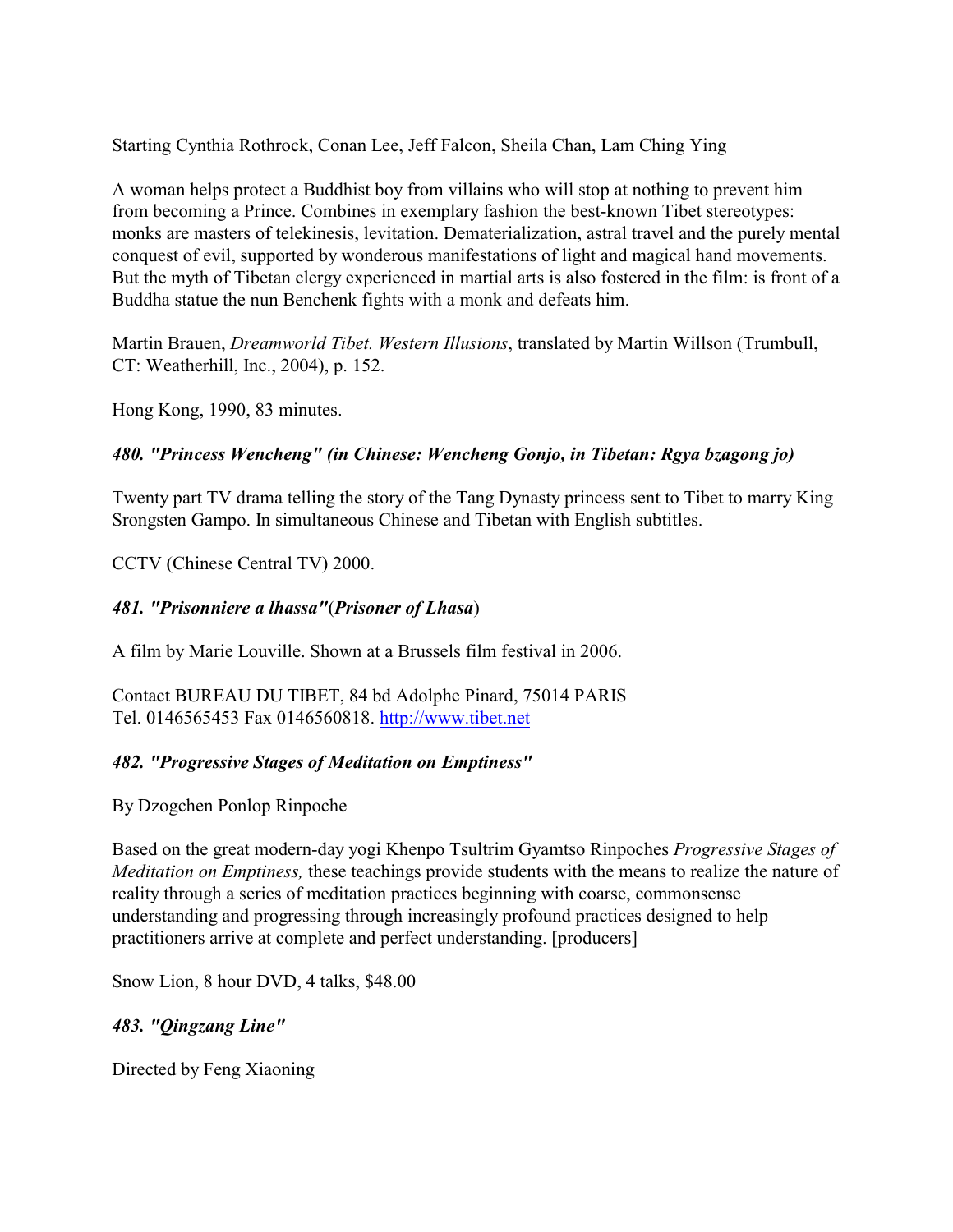Chinese feature film whose title combines the names of Tibet, or Xizang in Chinese, and the neighboring Chinese provincial Qinghai.

"...workers who toiled on the railroad- with a romantic twist. The movie revolves around engineer Yu Mingyuan, whose father died in bad weather while working as a surveyor on the railroad in the 1950s. Two decades later, Yu is a top engineering official working on the railway. Bad weather again emerges as the villain to claim the lives of a colleagues and his first love.

Yu faints due to altitude sickness, and also decides not to visit his dying mother to focus on the railway project. Injecting a dose of romance, Yu is thrown off by an altitude sickness expert who resembles his late girlfriend. Adding to the confusion the expert is dating one of Yu's colleagues." [*The Rising Nepal*, Kathmandu, Nepal, 4-29-2007]

2007

# *484. "Queen of Great Bliss" Tsok Puja of Long-Chen Nying-Thig*

by Wangdu Rinpoche

The Nyingma puja, written by Jigme Lingpa, is devoted to the goddess Vajra Varahi and celebrates the vitality and beauty in our lives and the feminine aspect of divine energy.

Snow Lion, 45 minutes, \$30.00

### *485. "Queen of Tibet Returns to Shangri-la"*

Canadian film produced by Capital Cities TV Productions.

### *486.\* "Raid into Tibet"*

Pathfinder Publications

The only available film of the Tibetan guerilla fighters who carried on their resistance efforts in Tibet from the remote Mustang area of Nepal from 1960 to 1974. George Patterson, author and Tibetan expert, takes the viewer to the secret guerilla camps and accompanies the men on a mission to raid a Chinese military truck convoy. [Grunfeld]

Office of Tibet, 30 minutes. b&w, 16 mm.

Digitalized at the Tibet Film Archive, Rubin Museum, NY[. http://www.tibetfilmarchive.org](http://www.tibetfilmarchive.org)

### *487.\* "Rangzen! (Independence)"*

By Veronica Mukhia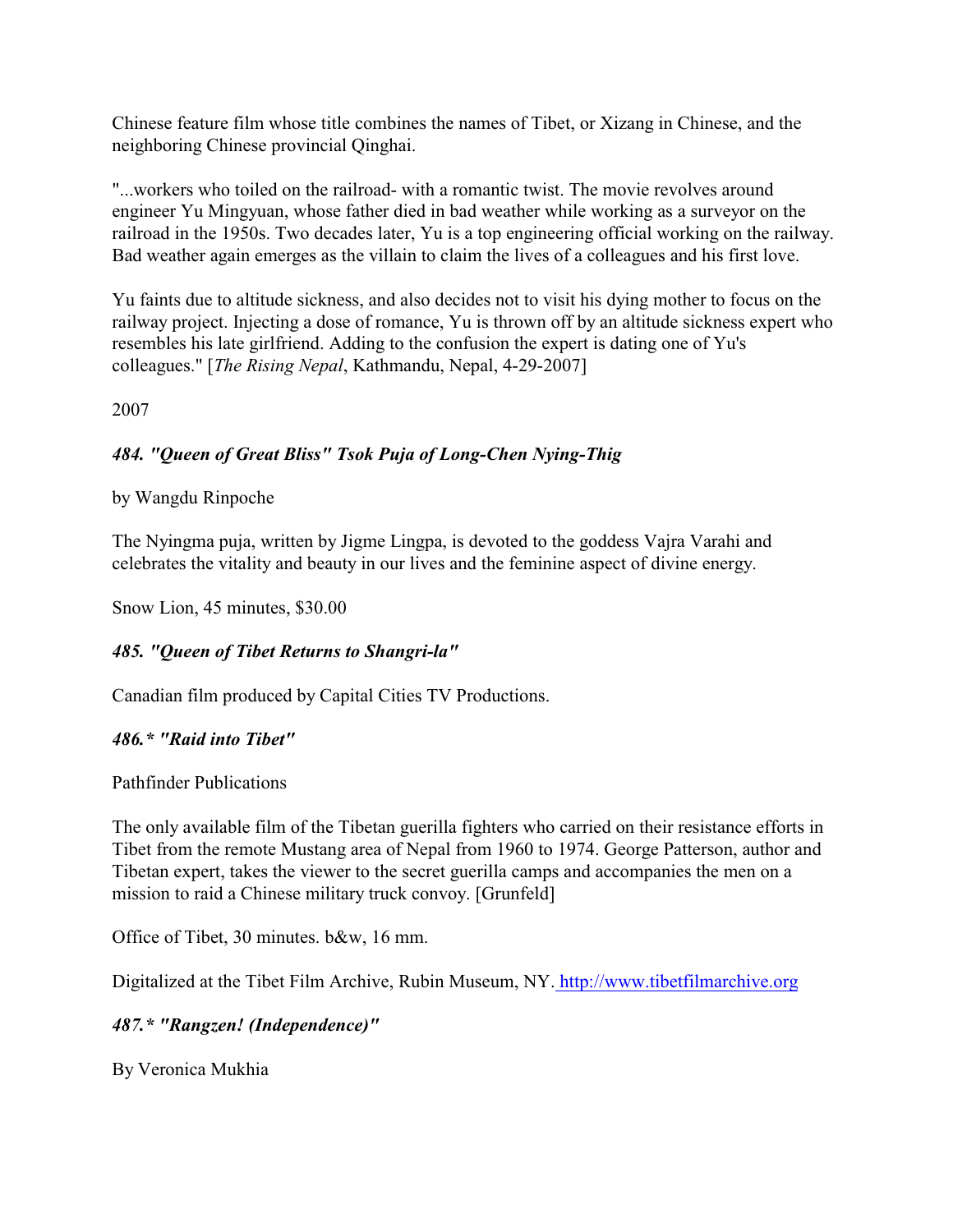"Rangzen which means Independence in Tibetan, is a short documentary on the different perspectives upon Tibet and China of two acclaimed names, Tom Grunfeld and Jamyang Norbu.

The film captures the demonstrations for "Free Tibet" held in New York City by the Tibetans and their supporters. It also delves into a brief but detailed history of Tibet as provided by the two leads with supporting archival footage..." [producers]

2010. 13 min. 10 sec. Can be seen at:<http://veronicajerrymukhia.com/portfolio-rangzen.html>

## *488. "Razor's Edge"*

Directed by Edmund Goulding in 1946. 146 minutes.

*The Razor's Edge* is based on a 1944 novel by W. Somerset Maugham starring Tyrone Power and Anne Baxter. Story about an American recovering from the trauma of World War I and looking for solace in India. The 1984 remake (see below) switches the Hindu guru to a Tibetan geshe.

## *489. "Razor's Edge"*

Columbia TriStar Home Entertainment Remade in 1984, directed by John Byrum

Staring Bill Murray, Catherine Hicks, James Keach.

While working as a coal miner, Bill Murray's character saves the life of another fellow who gives him a copy of the Upanishads and tells him that he should go to India. He does just that and meets a resourceful Indian who takes him to Ladakj. There the American becomes the student of a lama and serves as a cook in the isolated monastery. During a long retreat by himself in the mountains, he comes close to enlightenment. He tells his lama: It is easy to be a holy man on the top of a mountain. His teacher believes he is ready to return to the world. He advises him: "The path to salvation is narrow and as difficult to walk as a razor's edge."

# *490. "Recalling a Buddha: Memories of the Sixteenth Karmapa"*

# By Gregg Eller

"The life story of the Sixteenth Karmapa is told by those close to him in Tibet, the generation of teachers that he trained, and many others that he touched. Filmmaker Eller, who produced*Recalling a Buddha*, looks closely at HH Karmapa's enlightened qualities, and frames them within Buddhism's migration to the West.

DVD Extras feature the Black Crown ceremony--shot by an Oscar-nominated director--a history of the Karmapas, and much more.

Full of great interviews with many lamas, including Thrangu Rinpoche, Tai Situ Rinpoche,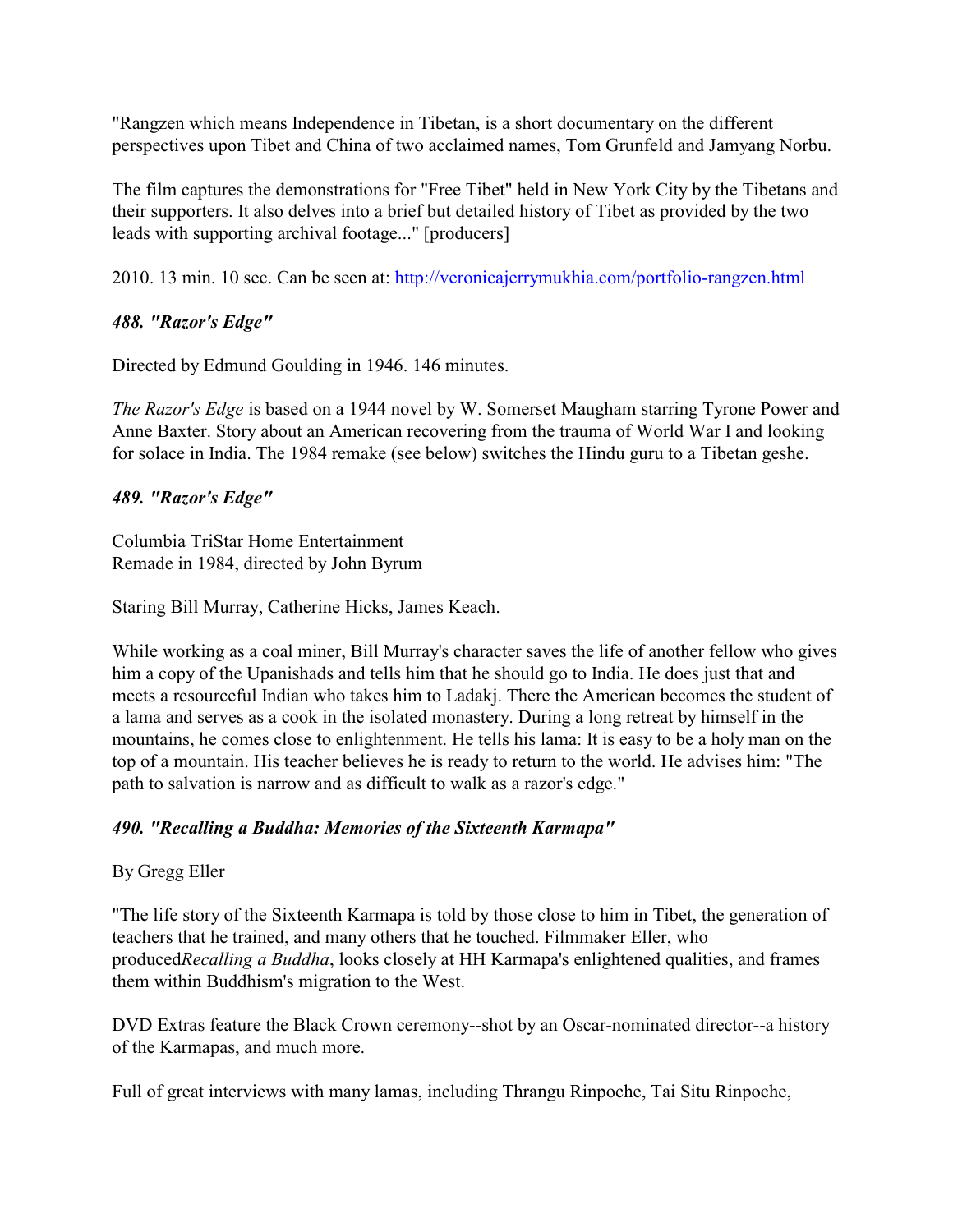Chokyi Nyima Rinpoche, Dzongsar Khyentse Rinpoche, Dzogchen Ponlop Rinpoche, Khandro Rinpoche, as well as Tenzin Palmo and others, this feature-length documentary focuses on the life and activity of HH Karmapa XVI. How he lived and how he died give us the example of an awakened being, a person with a noble heart." [producers]

3 hours, 17-minutes. \$39.95. Snow Lion.

### *491. "Recollecting Tibet"*

"Over three years from 2005 to 2008, photophormations worked with the Tibetan government living in exile in Dharamsala, India making 'Recollecting Tibet'. The Documentary examines and questions the state of the Tibetan people living away from the spiritual homeland, surrounded by westernization and how tourism has been assimilated into their culture. The film travels to Tibet documenting the Chinese occupation and the current climate of oppression. With religious practises being restricted in Tibet by the Chinese and many Tibetan women financially forced into prostitution, how can the Tibetans preserve their heritage? The documentary travels to Kathmandu to hear first hand accounts from Tibetans escaping into Nepal each year by risking their lives on the treacherous journey crossing over the Himalayas. Traversing through differing locations and times, the film becomes a visual chronicle of stories and events undertaken by one observer and camera...We worked with the Tibetan Government and many organisations like the TYC and TWA in Dharamsala." [producers]

Photophormations, VDB Films Ltd, Oakville, ON, Canada [-http://www.munen-mushin.com/film%20tibet.html](http://www.munen-mushin.com/film%20tibet.html)

### *492. "Red Days in the Ke Mountains" (Ke shan hong ri)*

Chinese film directed by Dong Zhaoqi in 1960.

### *493. "Red Flag Over Tibet"*

Produced by Stephen McMillan and Robert Davidson.

Opens and closes with performances by members of the Tibetan Institute of Performing Arts. Historical overview of the Tibetan situation with special emphasis on the takeover in 1949-1950 and the military occupation.

Beyond International Group, 1989.

### *494.\* "Red Flag Over Tibet"*

American China expert Orville Schell travels around Tibet as a tourist with a hand-held camcorder. Good footage and interviews with dissidents. [Grunfeld]

60 minutes, 1994, Shown on PBS series "Frontline."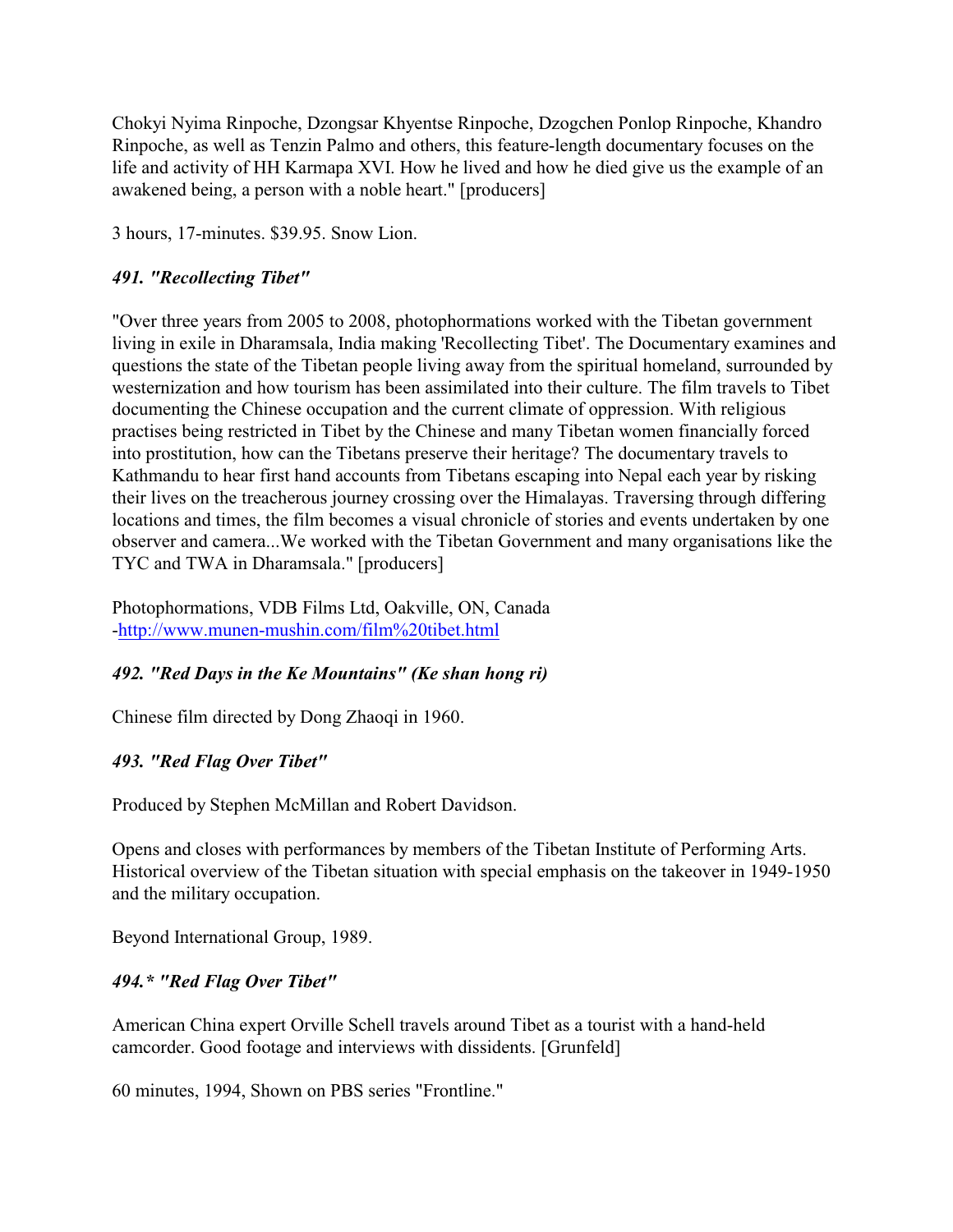## *495.\* "Red River Valley" (Honghe gu/Grog rong dmar po)*

Director Feng Xiaoning, Shanghai Film and Television Corporation

"A simple country girl while being sacrificed to a river god is rescued by her brother. They narrowly escape death and are separated after falling into the river. The girl is taken in by an old Tibetan woman. She begins her new life as Snow Dawa and become romantically involved with the old woman's son. One day, while playing in the mountains they rescue two British men buried under the snow. One remains in the valley due to illness and finds the kindness, hospitality and purity in the nature of the Tibetans overwhelming. The other is preparing to return to Tibet at the head of the British army for the invasion of Tibet in 1904. The film was shot on location in Tibet and contains some incredibly beautiful scenes of the Himalayas." [producers] According to PARADE magazine (8 March 1997) this is a US\$10-\$20 million production; "a Romeo and Juliet tale of a Tibetan boy and an ethnic Han Chinese girl who falls in love...it also depicts the British troops who entered Tibet in 1904 and laid siege to the people." There is a description of the film in *China Today*, 46:8, August 1997, pp.44-45. This film is awful, unbelievable, over-dramatized, superficial, with cartoon characters and historically inaccurate (Tibetans are forever pledging their allegiance to the Chinese state). [Grunfeld]

Approx, 1 hour, 50 minutes, 1996

### *496. "Refuge"*

Producer/Director: John Halpern,

"The movie *Refuge* begins after the siege of Tibet in 1959. Although there have been many stories of the Dalai Lama and the plight of Tibet since the Chinese invasion, our story focuses on the spiritual developments that have occurred in the West since that time. This story has never been told before. It tells the story of westerners seeking refuge in Buddhism and Tibetan Buddhists seeking economic refuge in the west. It defines the difference between Tibetan culture and Tibetan Buddhism. It is not a story about the invasion of Tibet or the tragedy of its victims.*Refuge* is filled with beautiful images from Dharamsala and Bodaghaya , India to New York and California." [producers]

2005, 57 minutes. [refugefilm@mindspring.com. http://www.refugefilms.com](mailto:refugefilm@mindspring.com) 

#### *497. "Reincarnation and Reincarnate Lamas"*

Directed by Greta Jensen.

Includes an interview with the Dalai Lama about the role of reincarnate lamas in Tibetan Buddhism and interviews with tulkus of all ages. India, 1985.

Wisdom Films, 60 minutes.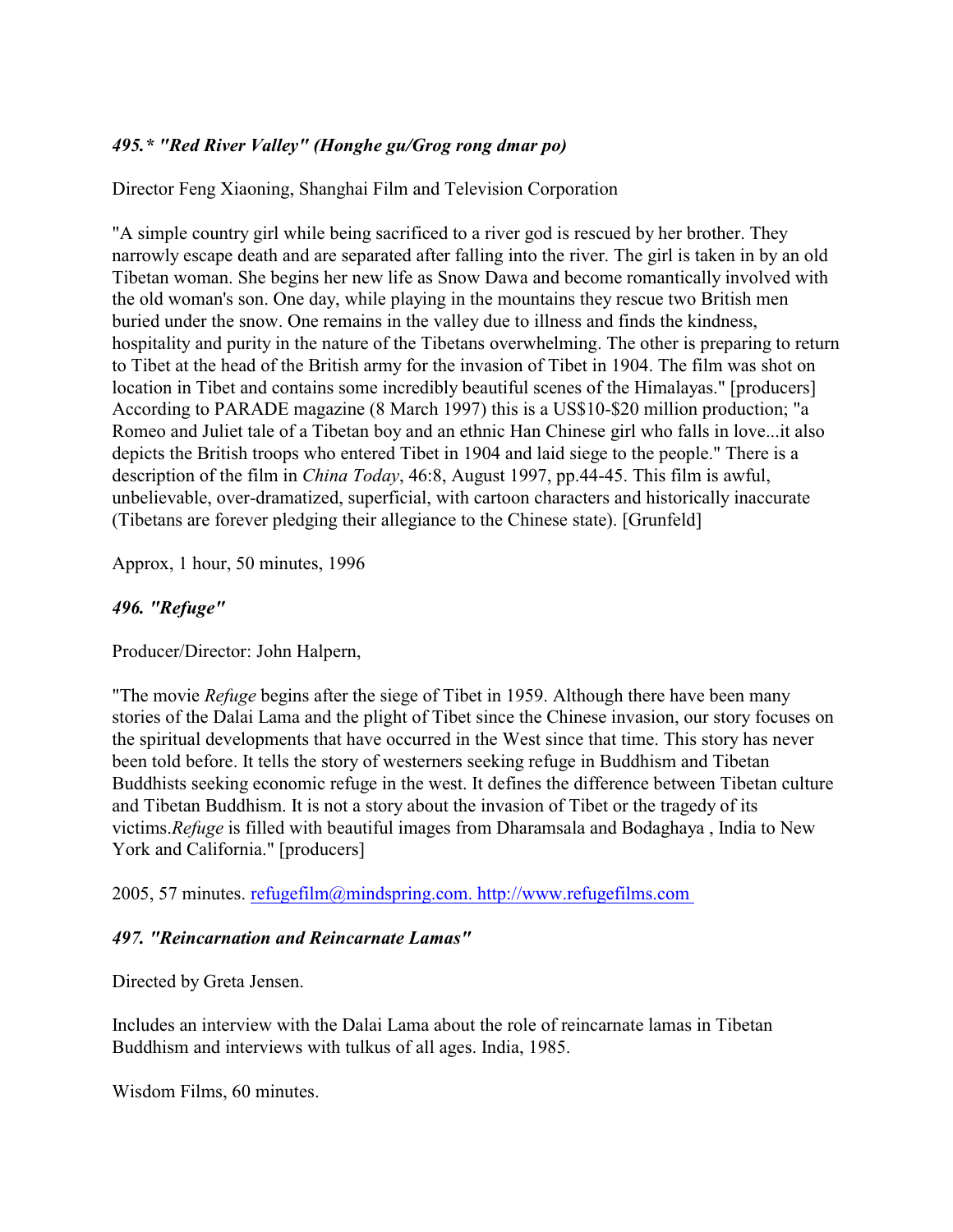#### *498. "Reincarnation of Khensur Rinpoche"*

"This is the story of a monk's search for his reincarnated Rinpoche. The film follows the monk's footsteps of the monks as he seeks the advice of the Dalai Lama and the Neching Oracle. He then travels in secret to Tibet and brings out the boy. The 4 year-old is ordained as a monk and returns to his monastery in south India." [Snow Lion]

Snow Lion, 62 minutes. Also Mystic Fire Video.

### *499.\* "Refuge"*

Director/Producer: John Halpern

"The movie *Refuge* begins after the siege of Tibet in 1959. Although there have been many stories of the Dalai Lama and the plight of Tibet since the Chinese invasion, our story focuses on the spiritual developments that have occurred in the West since that time...It tells the story of westerners seeking refuge in Buddhism and Tibetan Buddhists seeking economic refuge in the west. It defines the difference between Tibetan culture and Tibetan Buddhism. It is not a story about the invasion of Tibet or the tragedy of its victims. Refuge is filled with beautiful images from Dharamsala and Bodaghaya , India to New York and California.

The story of Refuge is told by a series of first time interviews with renowned filmmakers, artists and accomplished Tibetan masters. From the West we have interviews with Bernardo Bertolucci, the director of Little Buddha; Martin Scorsese, the director of Kundun; Oliver Stone, the director of "Heaven and Earth;" Melissa Mathison, the screenwriter of Kundun and Philip Glass, composer...What makes *Refuge* fresh and new is its approach to the subject from the point of view that the fall of Tibet has generated a spiritual rebirth in the West and that the Tibetans who have sought refuge here have found their lives renewed by coming to the West." [producers]

57 minutes. [http://www.refugefilm.com](Http://www.refugefilm.com)

### *500.\* "Religion and Ethics Newsweekly"*

Produced by WNET-TV (New York) and Ricki Green. Reporter: Lucky Severson

Two parts devoted to a "behind-the-scenes look at the daily life of the 14th Dalai Lama...he talks about his spiritual philosophy, his meditation practices and his commitment to negotiation and non-violence...[it, also,] explores how transplanting the ancient religion and culture of Tibet to Dharamsala, India has created an eclectic array of people - Tibetans, Indians and westerners drawn by the living resident legend, the Dalai Lama." [producers]

Little evidence of any research. Much of the script sounds like the reading of a Dharamsala news release and there is much adulation of the Dalai Lama. The only serious part was an interview with Jamyang Norbu who, as is his wont, raises important and thoughtful issues; none of which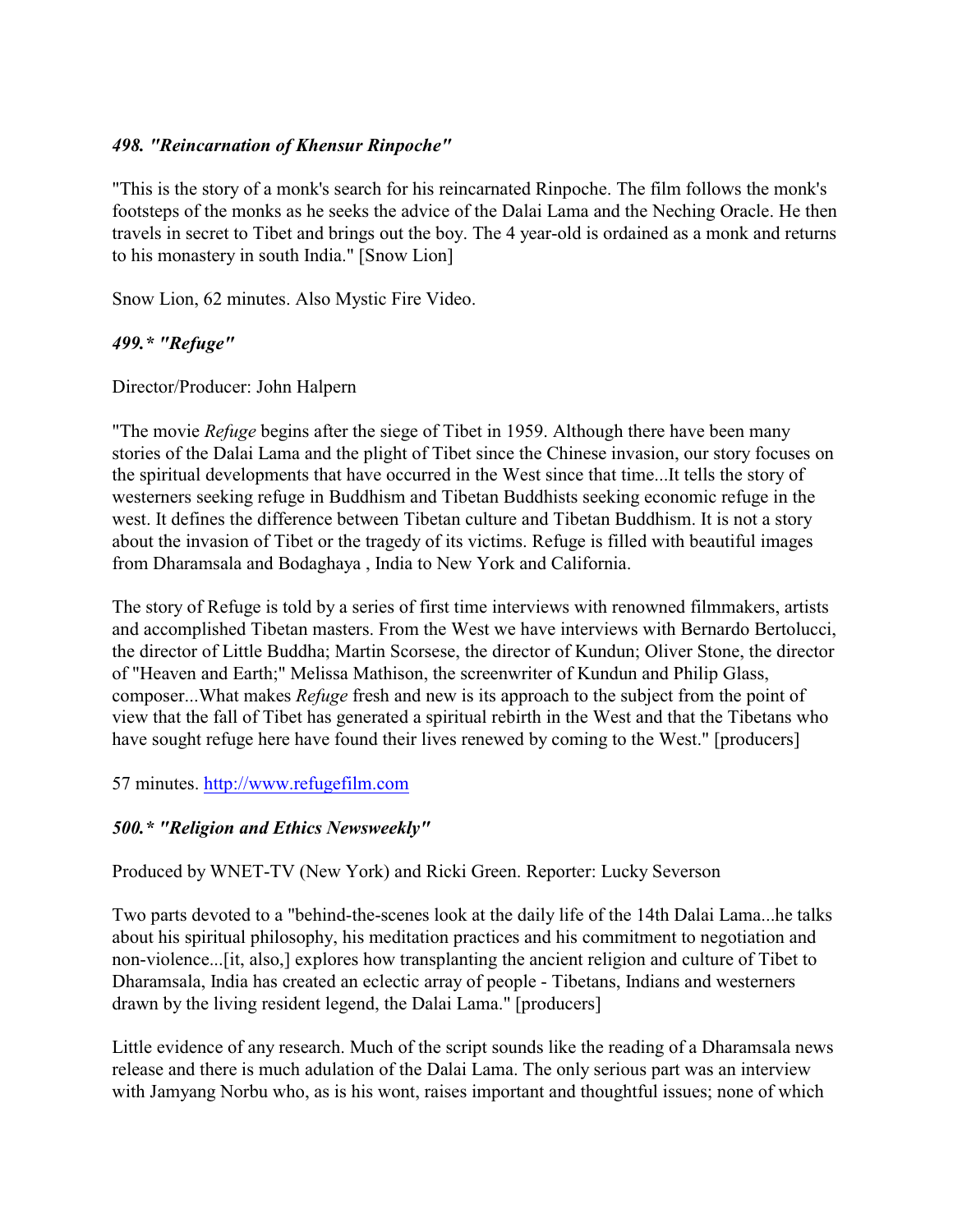are then addressed. [Grunfeld]

13 minutes and 8:30 minutes. 1999, for additional information see <http://www.wnet.org/religion>

### *501. "Religion and Ethics Newsweekly"*

Produced by WNET-TV (New York)

Episode 1135: Interview with the Karmapa Lama, July 2008.

Watch it at:<http://www.pbs.org/wnet/religionandethics/week1145/profile.html>

#### *502. "Remember Tibet"*

Tibet Foundation Film

Doboom Rinpoche and Phuntsog Wangyal address the Tibetan community in Britain and Western friends on the anniversary of the Lhasa uprising against the Chinese. Riga, London, 1985.

Wisdom Films, 60 minutes. \$26.25. Also Meridian Trust.

#### *503. "Requiem for a Faith"*

Produced by Hartley Productions and narrated by Prof. Huston Smith.

"Set in Gyuto Tantric Monastery in Northern India, this moving film explores the essence of Tibetan Buddhism and focuses on the unusual chants of the Gyuto monks, whose training enables them to chant in chords. The film was shot mainly in Dalhousie, India, where the two Tantric Colleges, Gyuto and Gyume, were re-established in exile." [producers]

Meridian Trust. 25 minutes, 16 mm. And video (PAL only).

#### *504. "Return to Kham"*

French film directed by Bruno Vienne. 1991. 52 minutes.

#### *505. "Return to Shangri-La"*

A made-for-TV documentary featuring Lowell Thomas and shows the wedding of the Crown Prince of Nepal Birendra, the festival of Shiva, life in a Tibetan refugee village, and the hunt and capture of a one-horned rhinoceros.

60 minutes. Capital Cities TV Productions*.*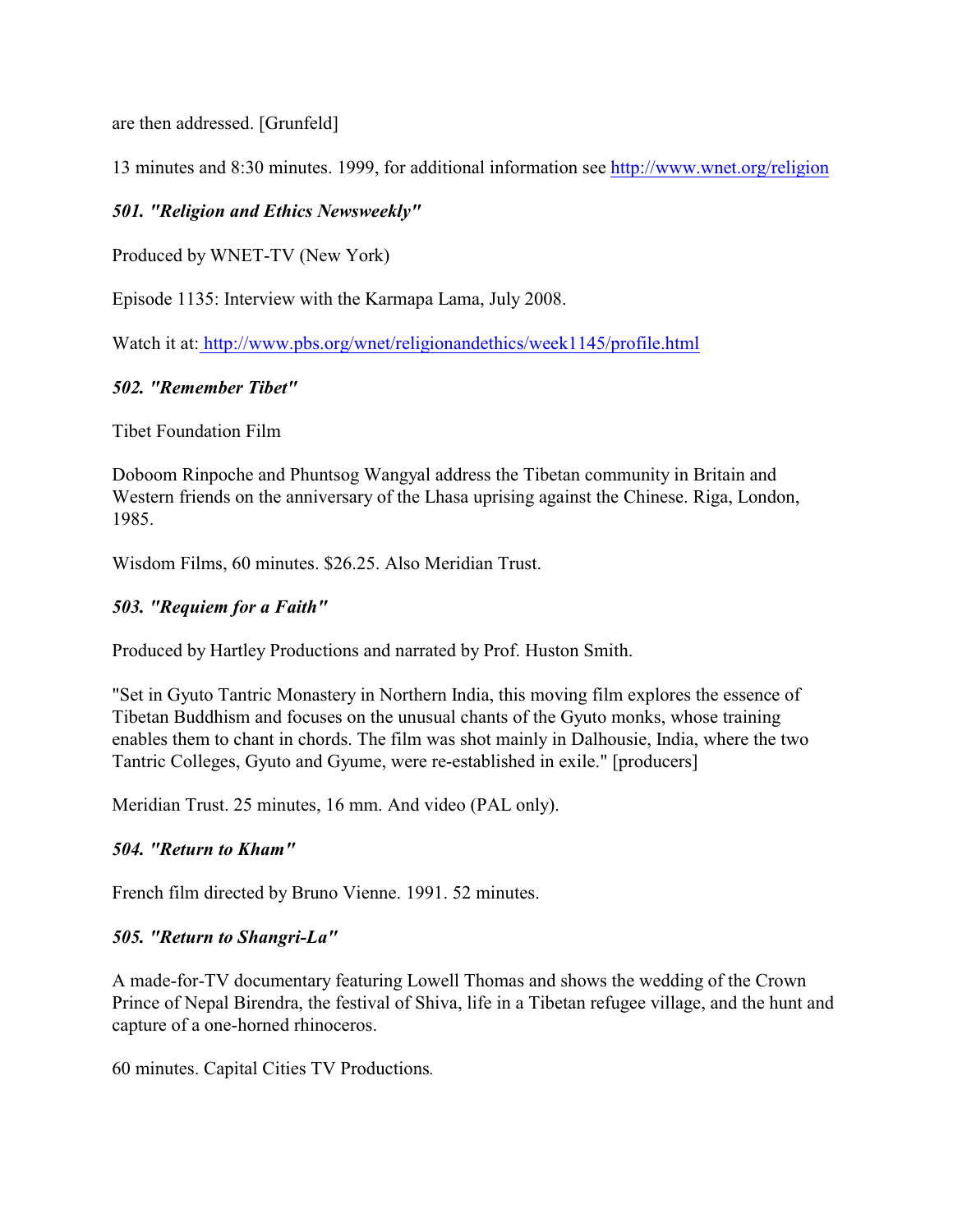### *506. "Rgya bza gong jo"* **(Princess Wencheng)**

Wenchen Koncho, (CCTV)

Tang Dynasty epic. Several episodes with Chinese and Tibetan actors. 2000. Robbie Barnett .

## *507. "Richard Gere's Buddhism"*

"Alongside his Hollywood career, Richard Gere has been a committed Buddhist for 30 years. In this interview for *Everyman,* he reveals how he came to Buddhism and what it means to him." [producers]

Heritage Buddhist Trust[, http://members.aol.com/yeshiuk/index.html](http://members.aol.com/yeshiuk/index.html)

## *508. "Richard Gere is My Hero"*

Script and Direction by Tashi Wangchuk and Tsultrim Dorjee

"A romantic comedy ...about four exile friends who live in McLeod Ganj...Nyima...is a diehard fan of the Hollywood star Richard Gere and wishes to become a great actor himself. On behalf of the Tibetan Youth Organisation...fours friends struggle hard to stage a play for the forthcoming annual inter-youth club drama competition. Two of the friends...fall in love with the same lady...the story is about a triangular love in exile." [producers]

Tibetan with English subtitles, 1 hour 45 minutes, India, 2007. [-http://www.tibetanfilms.com/newfilm.htm](http://www.tibetanfilms.com/newfilm.htm)

### *509. "rights... and wrongs"*

White Crane Films Production for The Tibet Museum, Dharamsala, a film by Ritu Sarin and Tenzing Sonam.

 "This 5-minute piece was made as a video loop. Stark, frontal portraits of former political prisoners from Tibet - young, old, lay and religious - are intercut with images of unrest and police brutality from the Lhasa uprisings of March 1988 and March 1989 and set to haunting music by the English composer, Julian Stewart Lindsay." [producers]

2000, 5 minutes, Mini-DVD/Digital Beta. For information[: http:///www.whitecranefilms.com](http:///www.whitecranefilms.com)

# *510. "Robert Thurman on Tibet"*

"Legends and folklore. Myths and mystery. Tibet harbors secrets- ancient and modern- of kings, heroes, sages and saints. With humor and insight, Robert Thurman leads a fascinating exploration of this storied land, including how a powerful renaissance spirit took hold of a nation and influenced Buddhism. In three parts: The Ancient Kings and the Arrival of the Dharma; The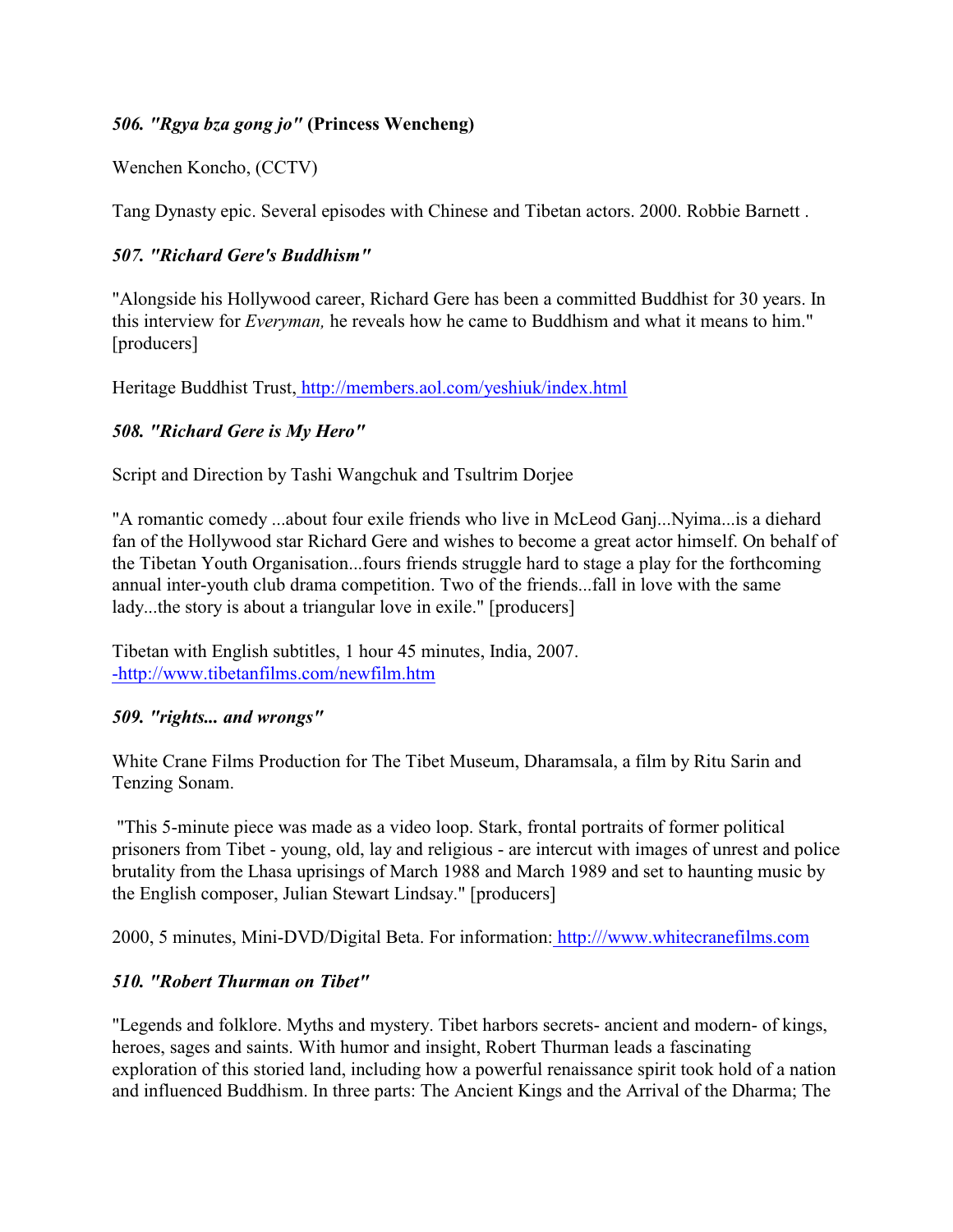Later spread of the Dharma-- Saints, Sages and Adepts: and The Dharma State-- Tibetan Lamas, Modernity and the 21st Century." [producers]

4 hours, Distributor: PBS Video, Purchase Price: \$59.98

## *511. "Road to Peace"*

Directed by Leon Stuparich

"*Road to Peace* is a documentary about the Dalai Lama. Filmed during The Dalai Lama's 2008 UK visit, we go behind the scenes to journey with His Holiness and explores the profound effect that His Holiness has on the people who meet him and captures the excitement that follows him on his international message of peace." [producers]

## *512. "Roots of Infinity"*

Japanese film directed by Oguri Kenichi. Image Forum film. 1991. 90 minutes.

## *513. "Rtse mdang bror bai dka grogs"* (*dzinthang kor [dor?] bai ga tro, Heartless Lover*)

Li Xiaoqin (??),

Film about a Romeo and Juliet romance. Tibetan actors, Tibetan writer. 1984?

Robbie Barnett collection.

### *514. "Ruoergai at Skyside"*

Yadon, a Tibetan singer from Tibetan-inhabited areas in Sichuan province, brings forth his maiden film - a newsreel [which] focuses on environmental protection progress at the Ruoergai County in Aba Tibetan and Qiang Autonomous Prefecture in Sichuan Province..."I have the plan to go for higher learning in the Beijing Film Academy," said Yadon. His dream now is to become a director of good Tibetan-themed movies like "Himalaya", which has won nomination as one of the Best Oscar Foreign Language Films in 2000. [<http://www.tibetinfor.com> ]

2007

# *515. "Sacred Art of Tibet"*

Directed by Larry Jordan, USA in 1970. 20 minutes.

# *516. "Sacred Dances of Tibet"*

Yantra Productions.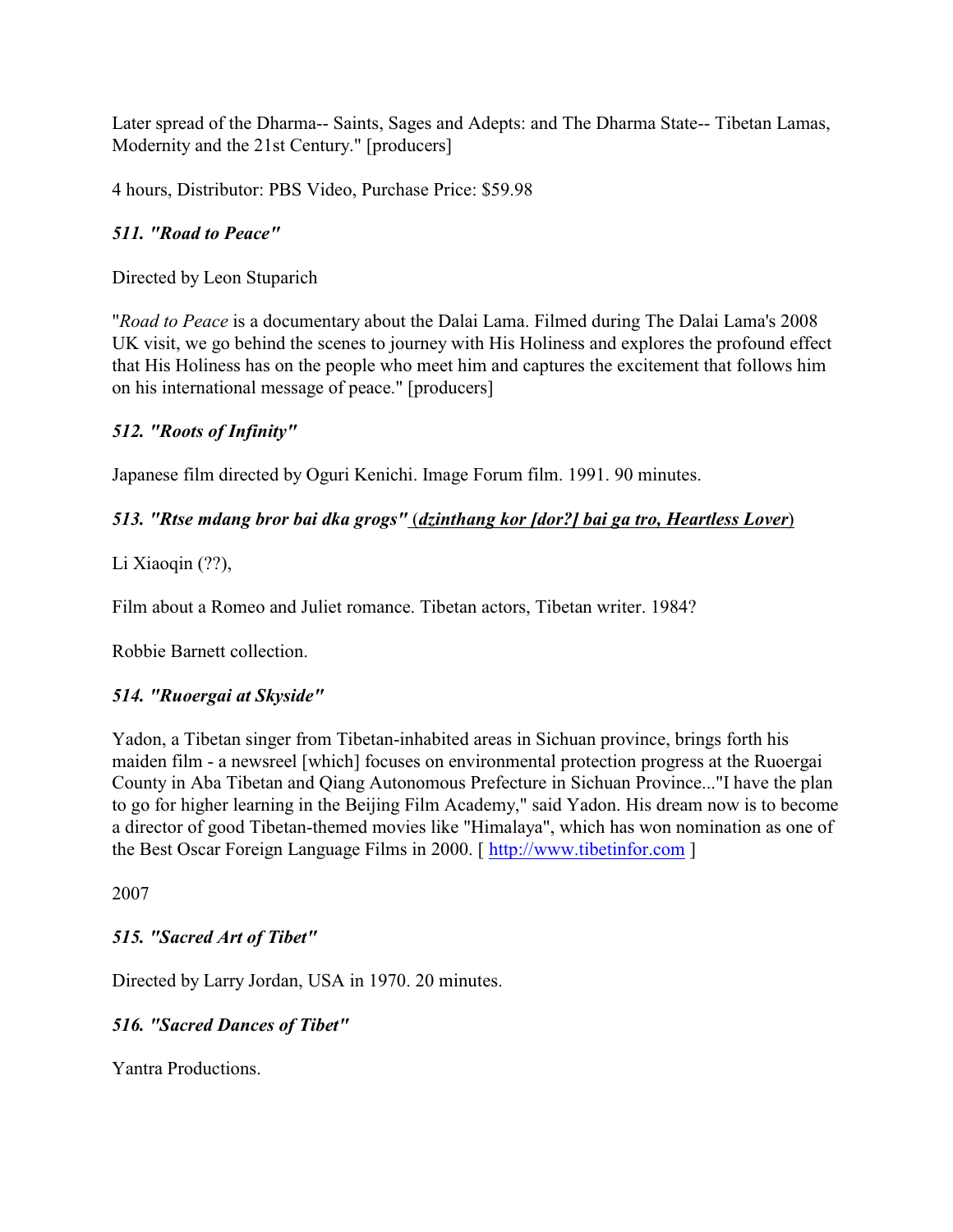Cham dancing by the monks of Khampagar.

1974. 30 minutes. English.

# *517. "Sacred Landscape and Pilgrimage in Tibet: In Search of the Lost Kingdom of Bon"*

by Geshe Gelek Jinpa, Charles Ramble and Carroll Dunham,

"Geshe Gelek Jinpa, a monk of the little-known Bon faith, takes us on a fascinating pilgrimage, visually and spiritually, through the spectacular landscape of western Tibet in search of the lost, sacred Bon homeland of Zhangzhung. This spiritual adventure is the first book to document the living tradition of Bon, whose origins predate Buddhism in Tibet by hundreds, if not thousands, of years. What makes this narrative so compelling is that it features the voice and perspective of the monk Gelek, giving it an intimacy and knowledge of Bon not found in religious texts.

According to the Tibetan calendar, 2002 was a holy year for pilgrimages, and in the holiest month of that year, Gelek set out from his monastery in Nepal with eleven hardy companions and photographer Thomas Kelly to travel to Kailish, a sacred mountain in western Tibet. Gelek was also on a personal mission to seek out the long-vanished kingdom of Zhangzhung. At the end of the journey, Gelek finds little that resembles the Bon kingdom. He comes upon crumbling ruins that have all but reverted to their native dust and earth. From this experience Gelek understands that the essence of his faith is not built on these shifting sands but on the bedrock of the changeless Bon teachings.

Included with this book is a fascinating DVD, which allows us to experience this exotic pilgrimage through one of the most remote places on earth." [producers]

Snow Lion. 60 min. \$65.00

# *518. "Sacred Music, Sacred Dance"*

Monks from Drepung Loseling Monastery in Mundgod, India perform lama dances.

Meridian Trust. 75 minutes. \$26.25.

The team followed the old trade route between Tibet and the north-Indian plains, a trade that is now much reduced, but as the film shows, still continuing. The folk dances of the region are a revelation, the brilliant colours standing in stark contrast to the barren and harsh countryside. Equally surprising in these seemingly lifeless mountains is the wildlife, including the rare kiang -Tibetan Wild Ass and Bharal - the Himalayan blue sheep. The second half of the film follows the climbers on their way up the mountain - staying with them through four days of incessant snowfall, before a finding a route up the northwest face of the mountain. A surprise awaits the climbers when they reach the summit! [producers]

24 min. More info at: [www.movingimagesindia.com](http://www.movingimagesindia.com)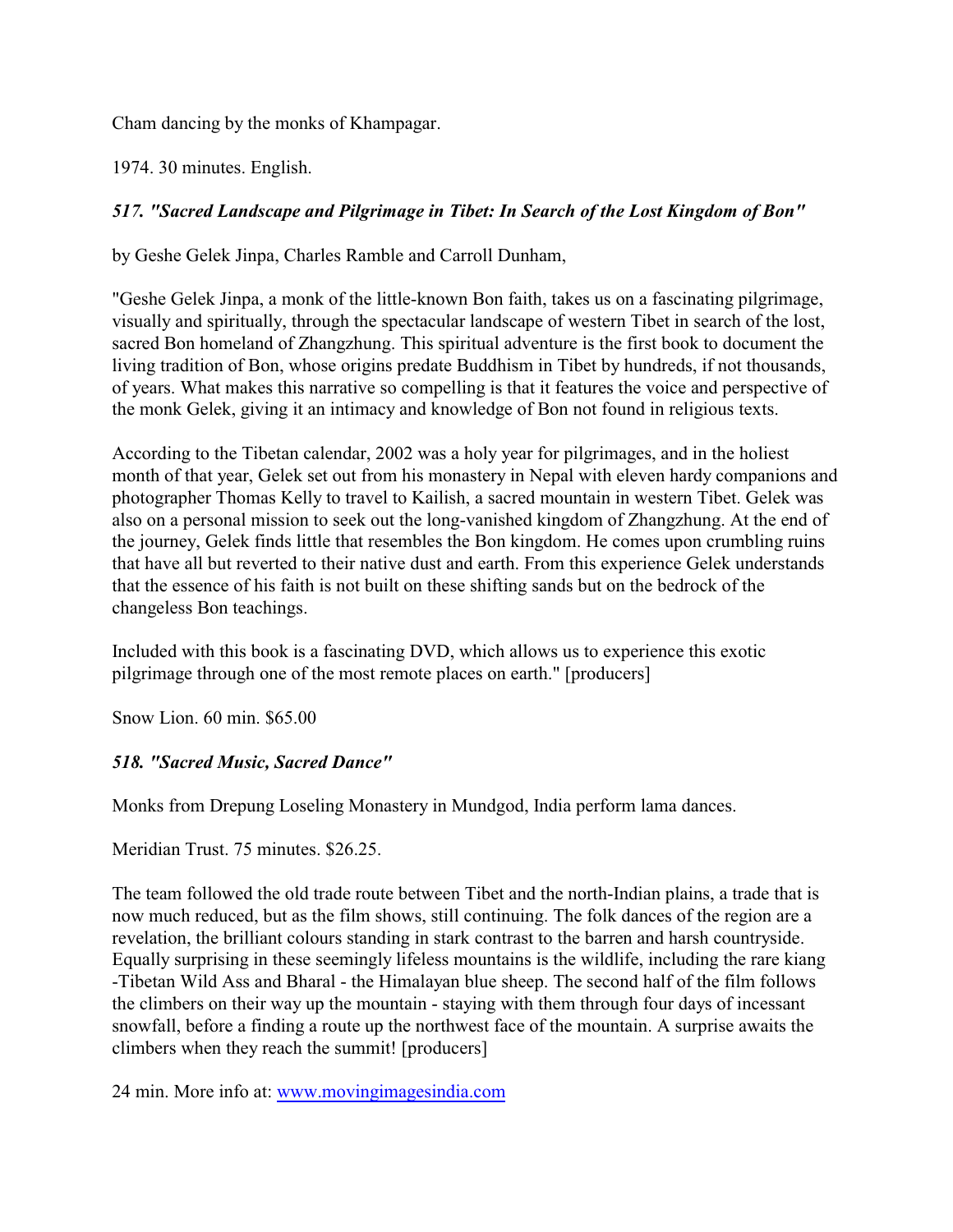### *519. "Sacred Tibet: The Path to Mount Kailash"*

Director: Tom Vendetti

Narrated by Kris Kristofferson. Includes interview with Dalai Lama.

2006. 90 minutes.

### *520. "Samadhi: The Stages of Meditation According to the Sutra and Tantra Traditions"*

by the Dzogchen Ponlop Rinpoche

The Progressive stages of Buddhist practice through the three yanas that allow us to transform our negative emotions and discover the pure nature of mind - including a discussion of creation and completion stage practices, the five Buddha families and the five wisdoms. [producers]

Snow Lion, 15.5 hours, 11 talks, 6 DVDs, \$110.00

### *521. "Samsara"*

Canadian distributor: Odeon Films. US distributor: Miramax Films

"Paris-based film-maker of Indian origin Pandya Nalin Kumar Ramniklal, who was once a tea vendor in Gujarat, has canned his first international feature film...with an international cast...shot at a height of more than 15,000 feet in the inhospitable terrain of Ladakh in Jammu and Kashmir.

Written and directed by Ramniklal, who is better known as Pannalin, Samsara tells the story of a young Buddhist Lama who abandons his vows of celibacy and leaves the monastery to go back to the society. Interwoven in the film is a love triangle involving the Buddhist, his wife and a migrant girl farm worker from Himachel Pradesh. Produced by a multinational company, the film was shot over an arduous 12-week schedule. Pannalin has broken a record of sorts by shooting with a 150-strong crew and cast in one of the highest inhabited regions in the world.

The film is in the native language of Ladakh, ...dubbed in three languages -- English, German and French.

Pannalin said the crew and cast of the film came from 14 countries, including China and Bulgaria. While the protagonist is a Ladakhi-based actor, the female lead opposite him is Canada-based Christy Chen and the second female lead is Berlin-based Indo-German Neelesha Barthel Vora. A Tibetan refugee from Bangalore has portrayed the part of the villain. " [*The Times of India*, October 11, 2000]

### *522.\* "Sand Painting: Sacred Art of Tibetan Buddhism"*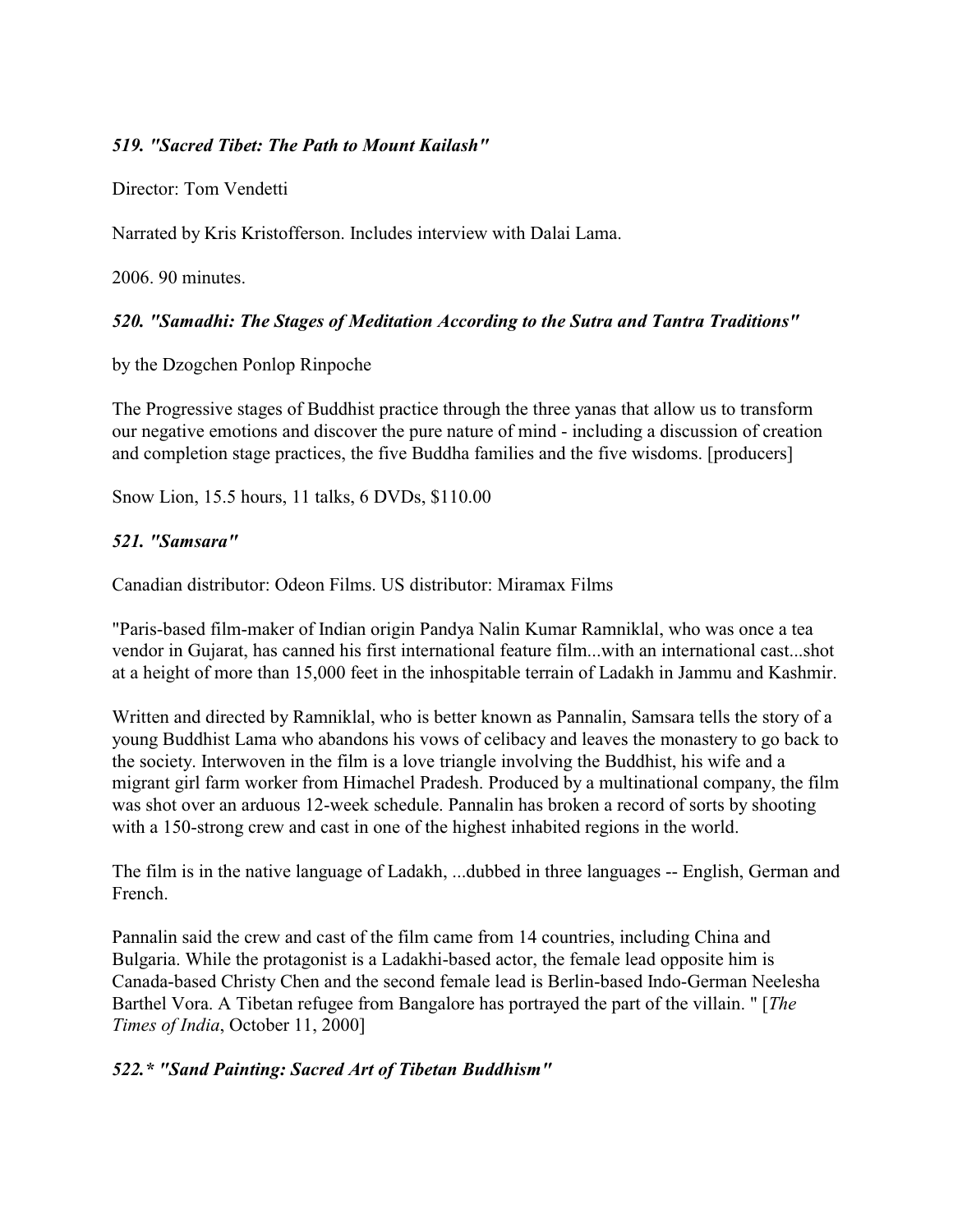Written and produced by Sheri Brenner.

"The ancient art of Tibetan sand painting has been preserved in the monasteries of Indian and Tibet for over 2000 years. In this live program, we have the rare opportunity to watch Tibetan monks of the Namgyal Monastery perform this unique art form. They will create the mandala of Kalachakra, the most sacred of Buddhist sand paintings"

"Entering the world of Tibetan sacred tradition, this documentary explores the meaning of the symbols and rituals within the mandalas that have existed throughout time. These extraordinary images are narrated by Lobstang Samten whose wisdom and understanding provide insight into this sacred art." [producers]

1991, 30 minutes, color, VHS video.

# *523. "Sands of Compassion: Creating the Demchok Mandala"*

By Bardor Tulku Rimpoche & Karma Thegsum Choling

A visual record of the creation of the Demchok Mandada (Chakrasamvara), one of the most rarely seen and sacred of Tibetan sand paintings...contains short teachings by Bardor Tulku. [producers]

27 minutes. DVD. Snow Lion

# *524. "Sarahas Doha for the King"*

by Venerable Khenchen Thrangu Rinpoche

When Saraha encountered a wisdom dakini and began to engage in non-traditional yogi practices, the local King tried to convince Saraha to return to a more traditional monastic approach. In response, Saraha sang this doha; hearing it, the King gained realization. [producers]

Snow Lion, 17 hours, 12 DVDs, \$120.00

# *525.\* "Satya: A Prayer for the Enemy"*

Produced and directed by Ellen Bruno.

"This film focuses on the personal testimonies of Tibetan Buddhist nuns who in recent years, have taken the lead in resisting the communist China's illegal occupation of Tibet and brutal suppression of the Tibetan people. The film seeks to understand the basis and inspiration for their non-violent actions in their struggle against oppressive policies." [producers]

See Grunfeld video review in *Journal of Asian Studies*, 56:2, May 1997, PP. 579-580.

Distributed by Film Library, 22-D Hollywood Avenue, Ho-Ho-Kus, New Jersey 07423 (800)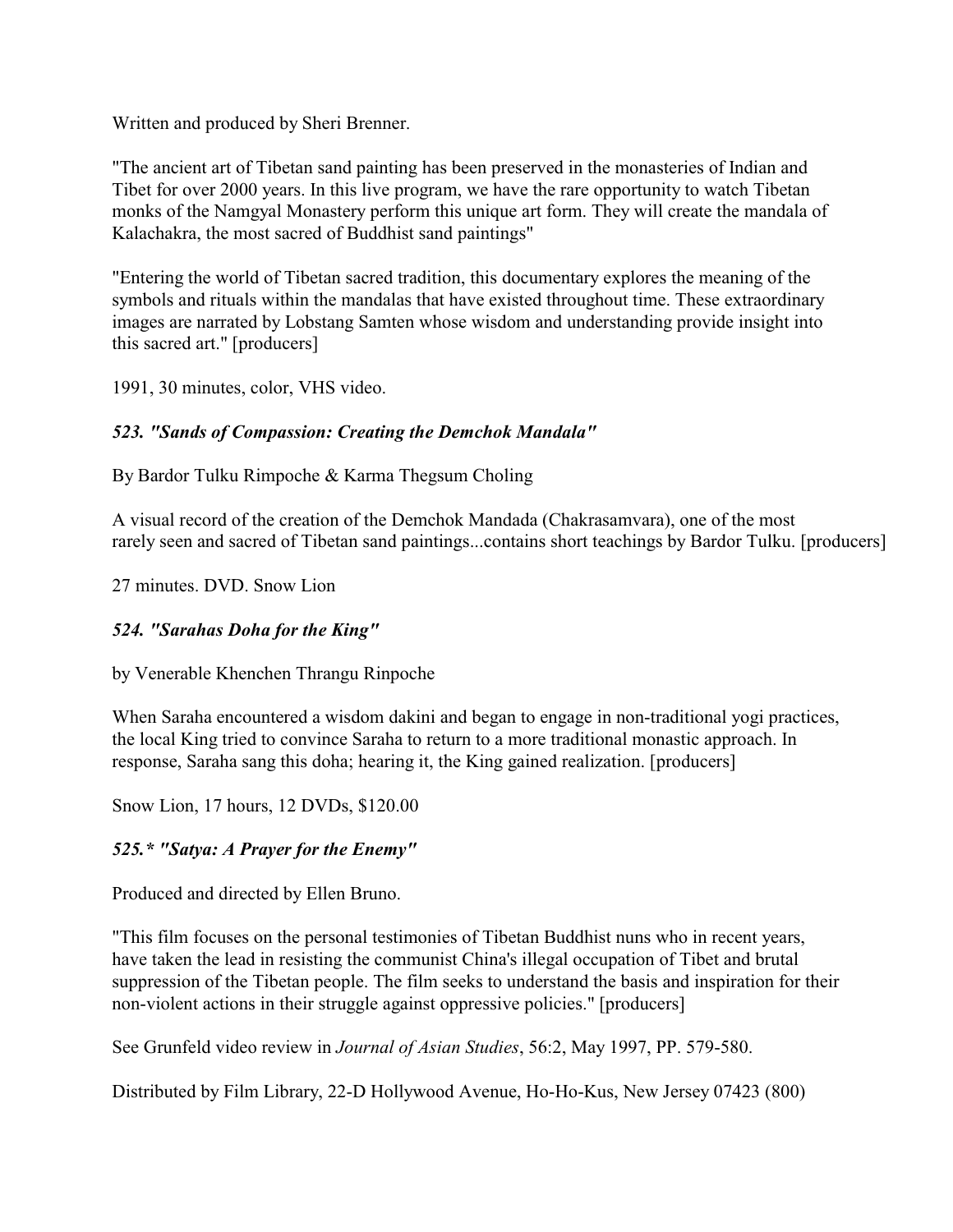383-5548.

1993, 28 minutes, color.

### *526. "Scham-Tanze in Einem Tibetischen Lama-Kloster" (Kumbum Dschamba Ling)*

(Cham Dancing at a Tibetan Monastery [Kumbum Dschamba Ling])

Restored and digitialized at the Tibeta Film Archive, Rubin Museum, NY: [-http://www.tibetfilmarchive.org/](http://www.tibetfilmarchive.org/)

### *527. "Savage Lover" (Wuqing de qingren)*

Chinese film directed by Chen Guojun in 1986.

## *528. "Searching For Shangri-La"*

"Author Laurence J. Brahm joins forces with China's most alternative director, Yang Tao, and Mongolian composer San Bao to seek out Shangri-la through the most environmentally sound regions left in the world, Tibet, Qinghai and Yunnan. The beautifully bound 3 DVD set is a companion series to a book of the same title." [producers]

<http://www.laurencebrahm.com/global-activist>

### *529. " Secret Heart of Asia: Inside Tibet" and "Secret heart of Asia: Buddha on the Silk Road"*

"...a two part film that follows an international team across the Himalayas to reveal a close up view of the people and history of the most beautiful and remote region on earth...a caravan of jeeps [traveled] the entire 12,000 km route from Bukhara across Chinese Turkestan to Mount Everest."

Part 1: "...contains rare archival footage of ceremonies and ritual public festivals at the Potala...and the Jokhang temple recorded before China's invasion of Tibet. Part 2: "...follows the trail of Xuan Zang  $[7<sup>th</sup>$  century traveler known as "the Marco Polo of the Orient] from Xian...to Boghgaya in India..." [producers]

Mystic Fire Video.

### *530. "Secret History: The Nazi Expedition"*

Produced by Channel 4 (UK)

Documentary based on an earlier film produced by German television. Examines the role of five German scientists, and SS members, who traveled to Tibet in 1938 under the leadership of Ernst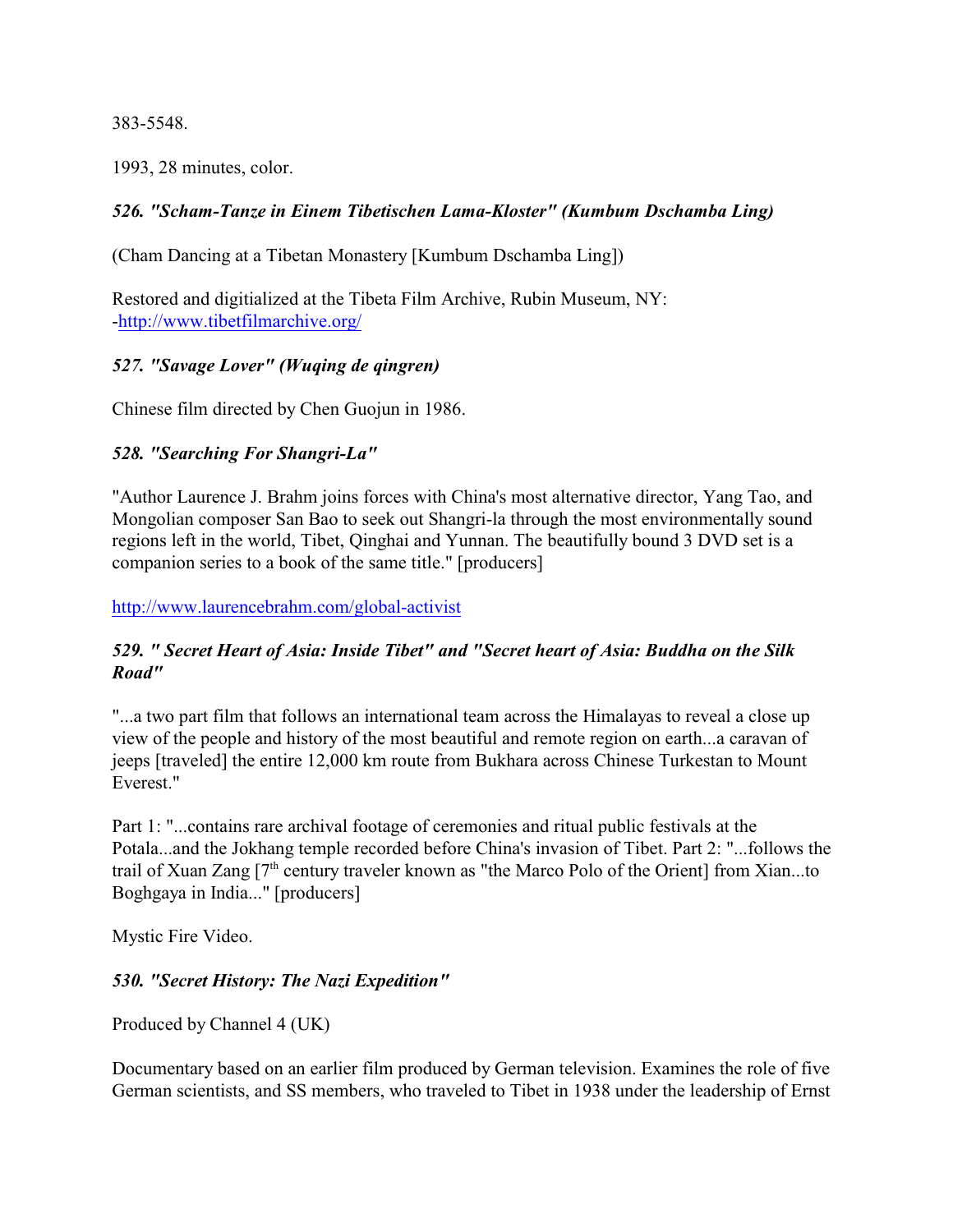Schaefer. See The Enigma of Tibet, the propaganda film made of the expedition.

One of the scientists, Dr. Bruno Berger, was still alive and filed a formal complaint with the official UK governments Office of Communication (ofcom). For a complete transcript of the complaint and resolution se[e http://ofcom.org.uk/tv/obb/prog\\_cb/obb85/](http://ofcom.org.uk/tv/obb/prog_cb/obb85/)

Broadcast on 12 July 2004.

# *531. "Secret Towers of the Himalayas"*

Executive producer and cameraman Frederique Darragon (co-produced by Michael Peissel and the Discovery Channel)

Darragon, traveling with only a Chinese driver, filmed 40 hours and shot some 4000 still photos documenting a series of mysterious towers, some 50 meters tall and dating back perhaps 1200 years, scattered in the valleys along the Chinese border in an area known as the tribal corridor of south-west China. Darragon believes the towers had varying purposes: watchtowers, symbols of wealth and pride. Daraggon is trying to get them onto the UNESCO World Heritage List. Profits from the film go to the Unicorn Foundation which is dedicated to improving the living conditions of the inhabitants of this area and for sustainable tourism. [I am grateful to Mr. Darragon for this information.]

Shown on the Discovery Channel in the US and around the world.

# *532. \* "Secrets of Shangri-la"*

Written, produced and directed by Liesl Clark

Sky Door Films for National Geographic and France 5

Episode 1: Quest for Sacred Caves

Episode 2: Lost Cave Tenples

"...follow the adventures of explorers who set out to reach the forbidden Kingdom of Mustang - off-limits to Westerners for 50 years -- and the unseen treasures these lost caves contains...

In "Secrets of Shangri-La"...seven-time Everest summiter Pete Athans and a team of internationally renowned climbers and explorers journey to Mustang, joining forces with archaeologists, anthropologists and art historians to rescue rare Tibetan texts from crumbling, long-hidden caves before looters reach them. When a political group from a nearby village tries to stop them, an intriguing set of events ensues involving the King of Mustang, the highest lama of the land, and even the local divinities believed to inhabit the area.

In "Lost Cave Temples of the Himalaya" ...follow Pete Athans and big-wall climber Renan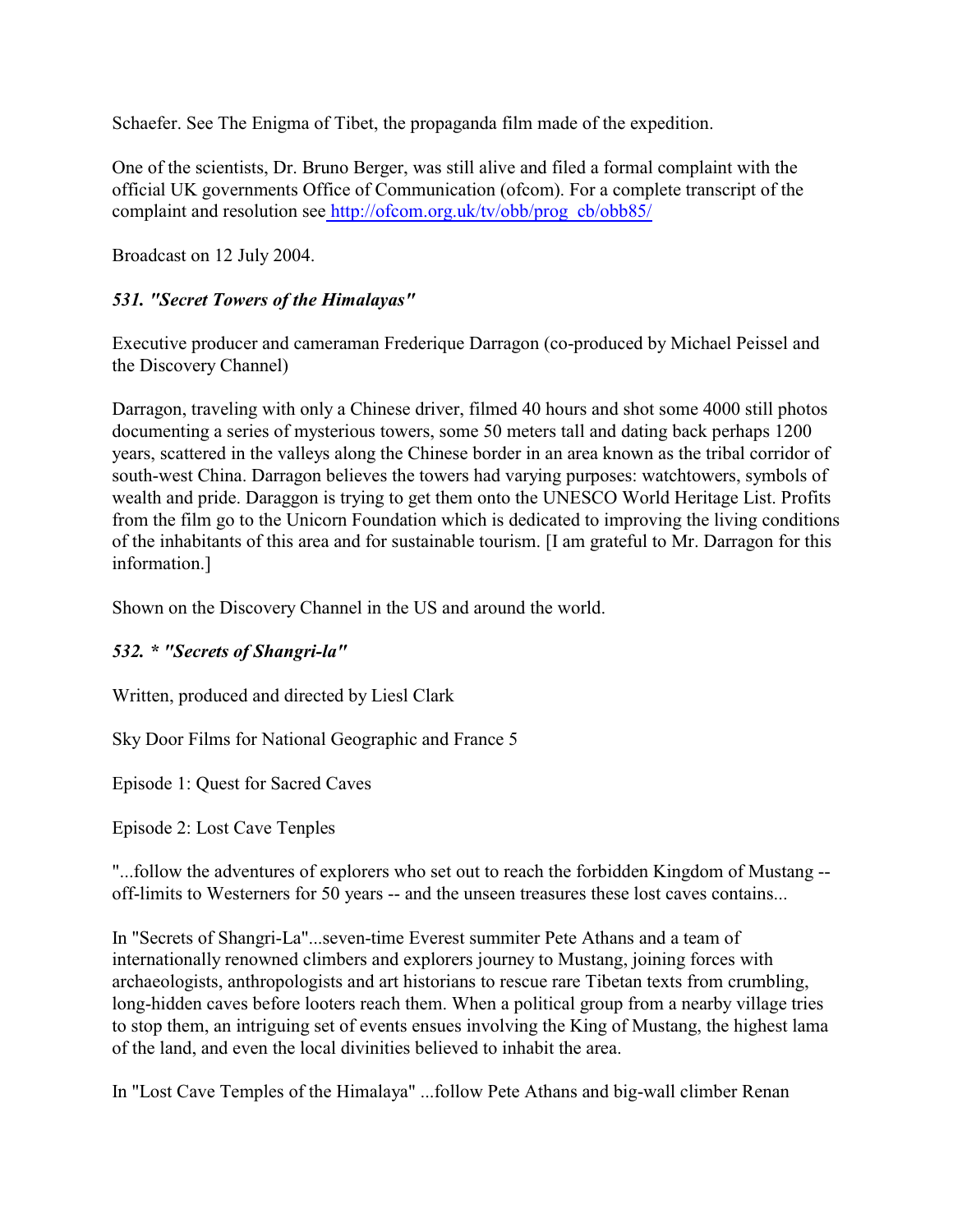Ozturk as they take on the dangerous job of climbing into the crumbling caves for the first time in modern history. Their goals are to get inside the inaccessible cave cities, unoccupied for hundreds -- if not thousands -- of years, to document what's inside and to search for nine legendary cave temples called "kabum." What they find goes far beyond their expectations, rocking the Himalayan world and rewriting the history of this remote and mystical region. The treasures include a 55-panel painted mural and piles of old Tibetan manuscript folios, some printed in silver and gold. Each vertical move into a cave opening is a step into the unknown."

It seems the  $2<sup>nd</sup>$  film was the original trek to Mustang and the  $1<sup>st</sup>$  the follow-up. While both are beautifully filmed, the 1<sup>st</sup> has more caves, murals, chortens, etc. while the  $2<sup>nd</sup>$  is more about the rigours of rock climbing in that environment. [Grunfeld]

60 minutes each. 2009<http://www.shoppbs.org>

# *533.\* "Secrets of the Tsangpo"*

National Geographic Special for National Geographic TV

Produced and filmed by Bryan Harvey

Follows the adventures of two Americans (Ian Baker and Ken Storm) and their retinue of Tibetan bearers into the Pemako region of southeast Tibet in search of a sacred waterfall. Frank Kingdon Ward failed in his attempt to reach this waterfall in 1924. Helped by hunters familiar with the region, Baker, Storm and Harvey become the first Americans to reach this 100-115 ft. falls in gorges three times the depth of the Grand Canyon. [Grunfeld]

1999. Approx. 24 minutes. For info se[e http://www.nationalgeographic.com](http://www.nationalgeographic.com)

# *534. "Secular Meditation"*

Produced by The Foundation for Universal Responsibility

Talk by the Dalai Lama addressing the benefits of mental peace. "He stresses that a distinction must be made between religious subjects, such as faith and what he calls 'basic human good qualities,' such as compassion, love, forgiveness, harmony and brotherhood and sisterhood." [producers]

Snow Lion, 50 minutes. \$35.00. Also Mystic Fire Video. Also Meridian Trust.

### *535. "Seeds"*

Director: Tenzin Dazel

"Beautiful black and white 8mm film captures a day in the life of a group of young Tibetans in New Delhi - mostly call center workers and college students - as they navigate the challenges of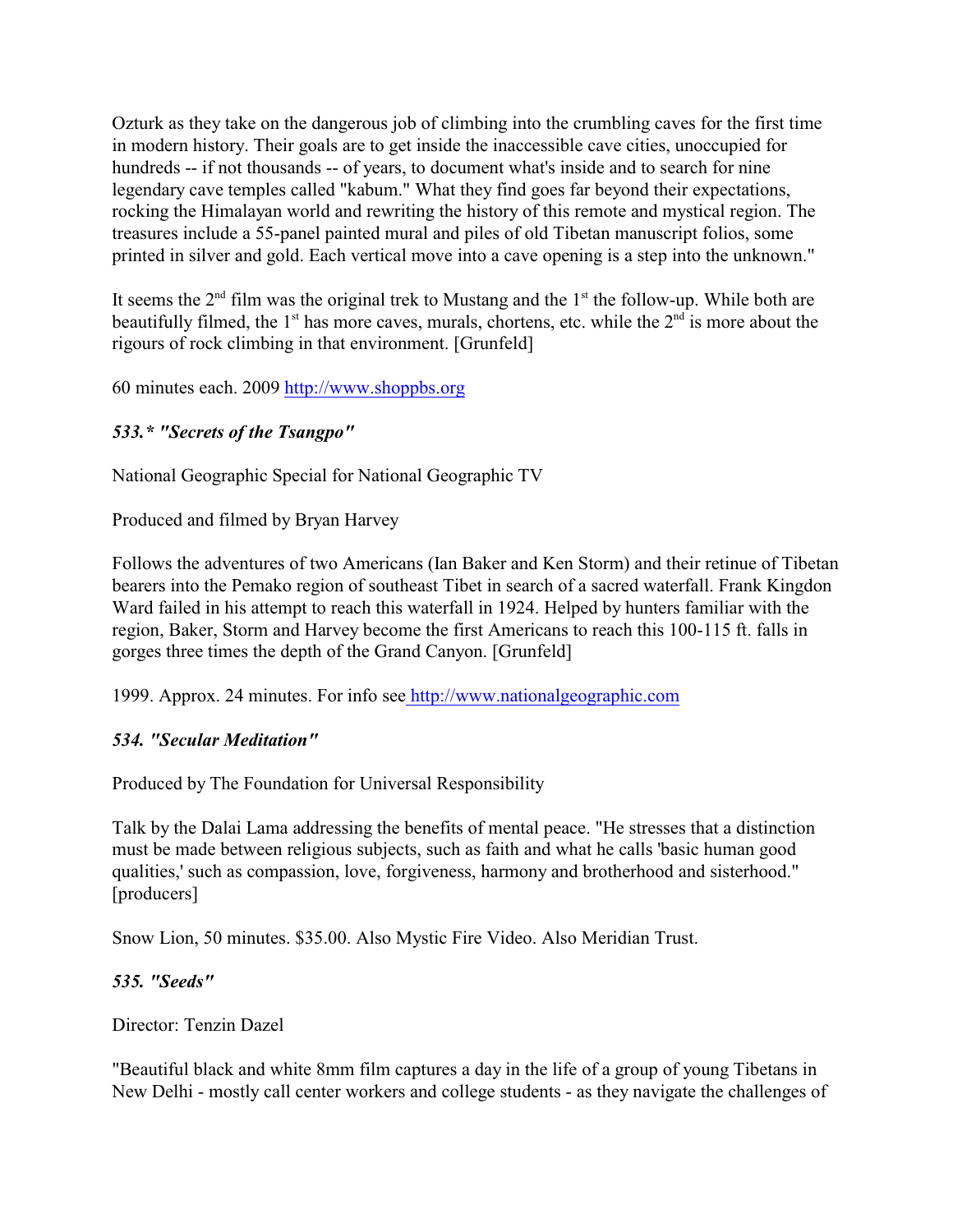the day, looming pressures of tomorrow and haunting echoes of years past."[producers]

2009. 28 minutes.

# *536.\* "Seeds for Tibet: Voices of Children in Exile"*

Produced, directed and edited by Toby Beach, Peter Yost, Luke Wolbach

Shot at the Tibetan Homes School in Mussorie, India, this brief film looks at the school, the personal testimonies of several children and an interview with the Dalai Lama. Issues such as the effects of modernization and assimilation on Tibetan refugees is touched on but never pursued. Instead, the film makers take every opportunity to attack the Chinese. Makes for a more knee-jerk and less insightful film. [Grunfeld]

30 minutes. New Day Films, 22D Hollywood Ave., Ho-Ho-Kus, NJ 07423 (1-888-367-9154[;http://www.newday.com](http://www.newday.com) ).

## *537. "Sem-Dzin: 21 Ways of Focusing Mind"*

In this lecture the range of meditative practices for focusing or "holding the mind" from Man-ngag-de is summarized. Ilfracombe, Devon. Only available to members of the Dzogchen community.

Meridian Trust, 1984, 120 minutes.

### *538. "Serfs"* [Nongnu]

Written by Huang Zongjiang, directed by Li Jun.

A 1963 Chinese film which created a stir when released. The protagonist is a mute, unwilling to speak of the horrors of slavery before the communist era in Tibet. A largely Tibetan cast.

Set in Tibet just prior to the arrival of the PLA, a young orphan, Jampa, toils as a human horse until freed by the PLA. Familiar theme of how China helps ethnic minorities reform their societies.

Available with English subtitles through interlibrary loan from Stewart Library, Weber State University, 801-626-6384.

90 minutes

# *539. "Serjie" (Tshangs sbyod, Desire Realm)*

Chinese cinema film. Monk falls in love. English subtitles. Robbie Barnett collection.

*540. "Seven Dreams of Tibet"*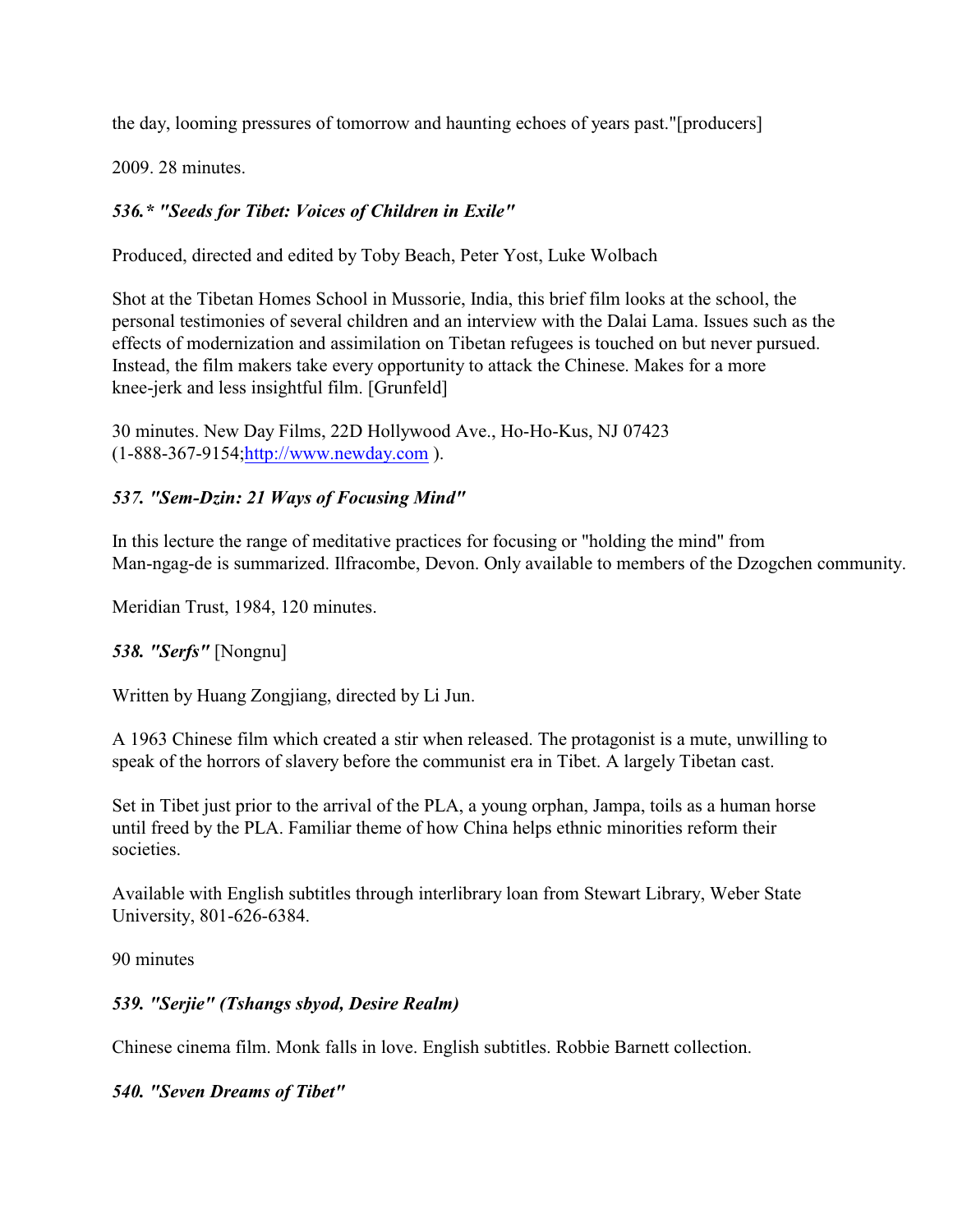Directed by Jan van den Berg for DNTV/NIS

"In this documentary Tibetan singer Namgyal Lhamo travels to Dharamsala...in search of songs and stories from the newly arrived refugees. Former prisoners of the Chinese tell her of the cruelty inflicted on them.

50 minutes Video. Sale \$295, Rental \$75. Filmakers Library (tel: 212-808-4980/fax : 212-808-4983[\) http://www.filmakers.com](http://www.filmakers.com) e-mail[: info@filmakers.com](mailto:info@filmakers.com)

#### *541. "Seven Years of Tibet"*

Written by Heinrich Harrer and Walter Ulbrich

Based on Harrers book of the same name.

79 minutes. UK 1956

#### *542. "Seven Years in Tibet"*

Directed by Jean-Jacques Annaud. Produced by Iain Smith. Written by Becky Johnson based on a book by Heinrich Harrer. Sony Pictures.

A major Hollywood film starring Brad Pitt and David Thewlis depicting Harrer's escape from a British POW camp and trek across Tibet where he was befriended - and enriched - by the lay aristocracy and the Dalai Lama. The Dalai Lama has approved the film saying "Harrer is one of the few Westerners who is fully acquainted with the Tibetan way of life." [Grunfeld]

1997, 135 minutes.

### *543. "SEY KARDO - A Dwindling Festival"*

It is a documentary film about an opera festival at Dekyling Tibetan settlement, India. The film showcase how the people of Sey work hard to preserve the ancient old festival, Seykardo. The festival used to be one of the most sought after events in Dowadzong, Southern Tibet before 1959.

<http://www.tibetanfilms.com/documentaries.html>

#### *544.\* "Shadows Over Tibet: Stories in Exile"*

Produced by Rachel Lyon and Valerie Mark. Written and directed by Rachel Lyon.

Lioness Films, 1994.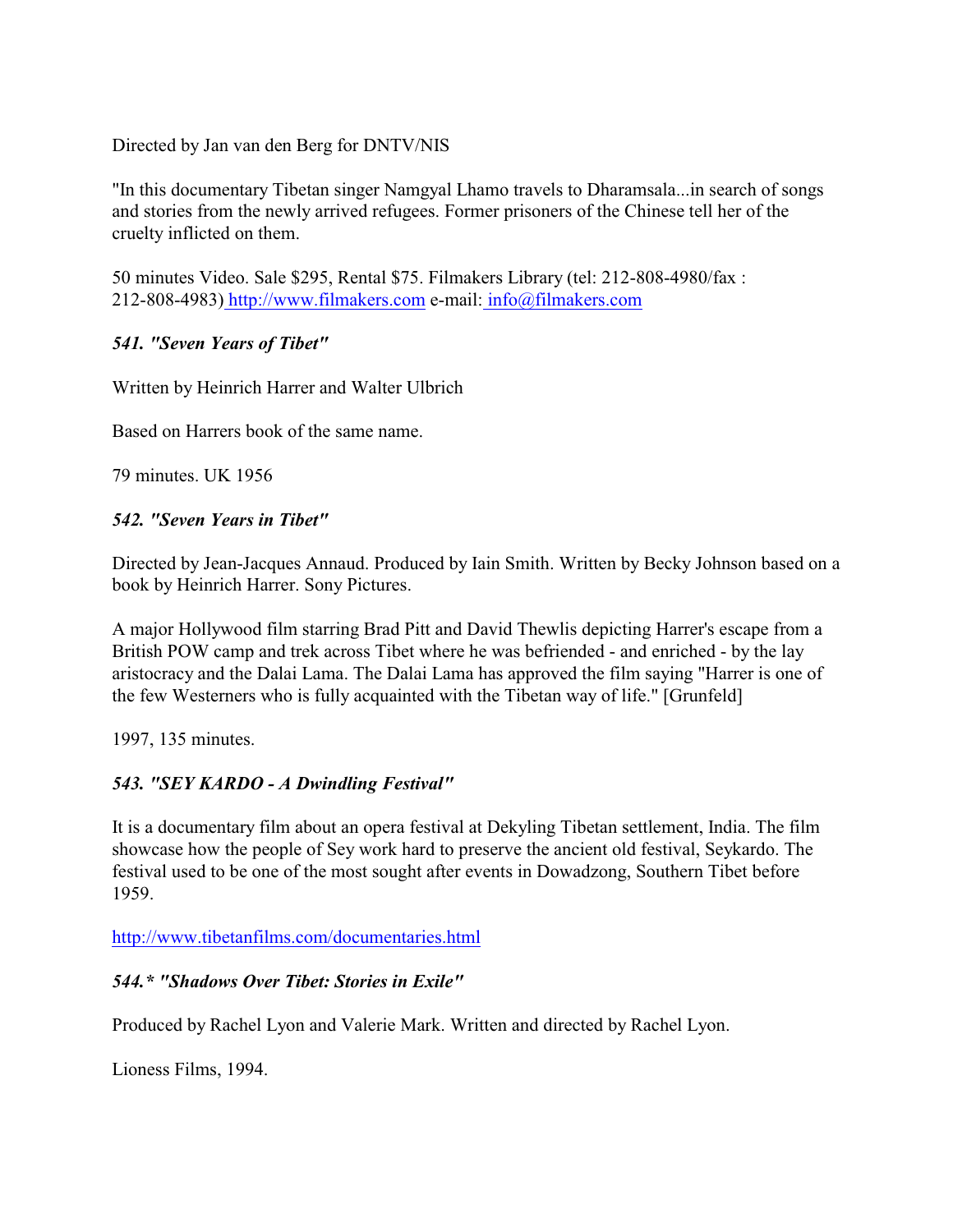### *545. "Sham bha lar bskyod pa" (Journey to Shambhala)*

Chinese Central TV and Gansu TV

1997-8. In Tibetan. Robbie Barnett collection.

### *546. "Shamans of the Blind Country"*

Film by Michael Oppitz

Documentary on shamans and magical healing in Northern Magar in western Nepal.

Two parts, 224 minutes. WSK Productions, Inc. (212-962-3413).

## *547. "Shambhala Sutra"*

Director: Laurence Brah

"The Sixth Panchen Lama, Lobsang Palden Yeshe (1737-1780) wrote the Shambhala Sutra, which serves as a guidebook to finding the kingdom of Shambhala. On one level it literally reads like a roadmap describing places such as Poison Lake, Demon Lake, and one hundred mountains emitting light after dark. These places all exist in Ngari, and director Laurence Brahm has followed the sutra to the lost kingdom of Guge alleged to be the legendary Shambhala. On another level the sutra is not meant to be a literal guidebook at all, but rather a meditation roadmap leading one into a journey within. The sutra also serves as a kind of oracle, of events yet to come, which maybe we have already arrived upon without realizing it.

Through this Tibetan docu-essay journey, global issues and experimental film ideas are brought together on the Roof of the World. Shambhala Sutra is the culmination of Brahm's three years of filming in Tibet and contains unprecedented footage within key monasteries ofTibet (where even CCTV is not allowed to film), as well as the only recorded interview with the internationally controversial 11th Panchen Lama Gyaltsen Norbu (recognized by Beijing)." [producers].

2005, 70 minutes.<http://www.laurencebrahm.com/global-activist>

# *548. "Shangshung: The Artistic Treasures of Tsaparang and Tholing"*

Directed by Brian Beresford. Produced by Sean Jones.

Within the crumbling walls of the ancient cities of Western Tibet are some of the finest examples of early Mahayana Buddhist art.

Wisdom Films, 1989, 60 minutes. \$44.00. Also Meridian Trust.

# *549. "Sherpa High Country"*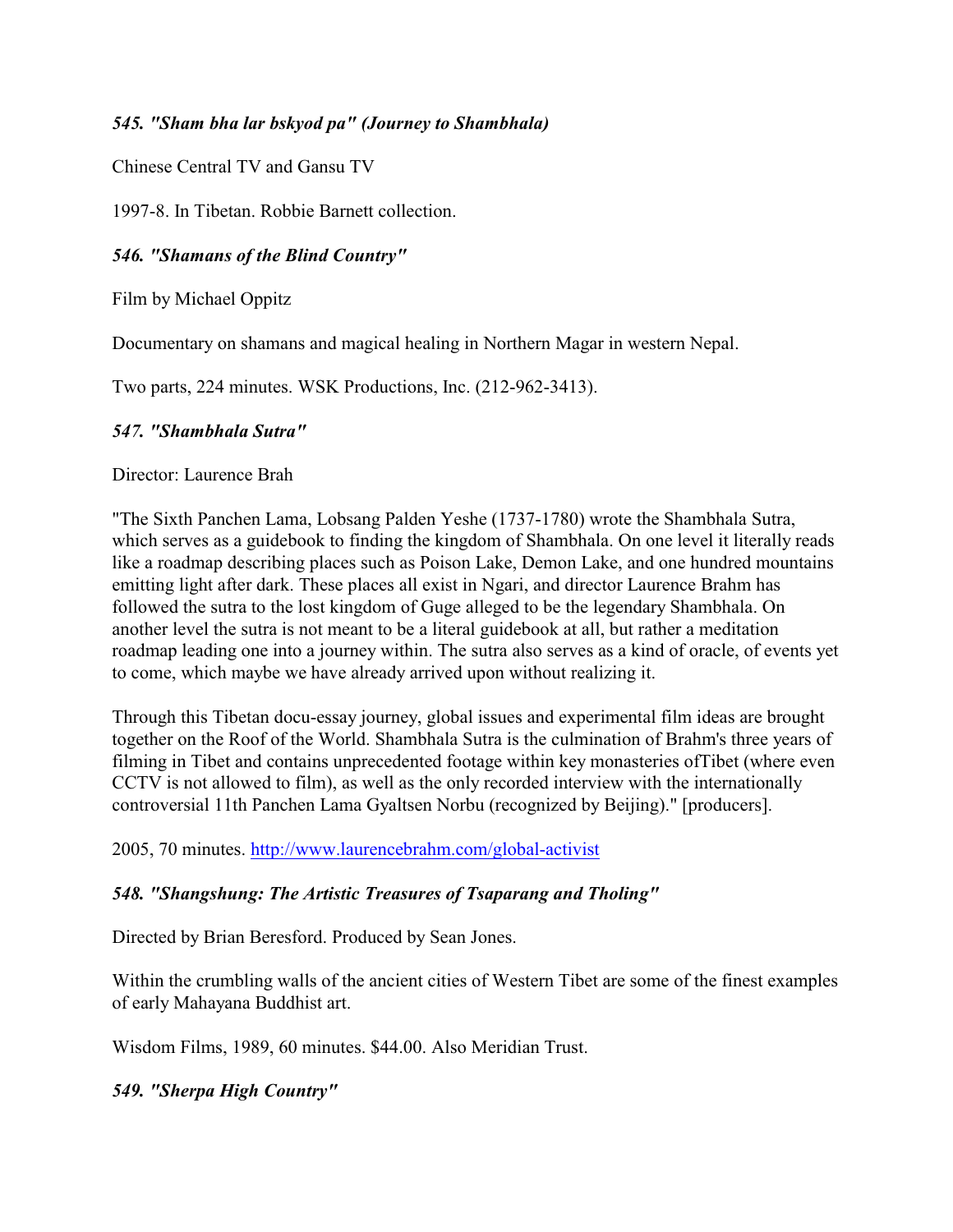Produced by Xenia Lisanevich.

Includes detailed footage of the New Year festivities at Thangboche Monastery, the highest in the world at 15,000 ft. Dances of humorous, legendary and exotic types are shown.

1976, 20 minutes, color, 16 mm. Available from University of California, Extension Media Center (415-642-0460).

## *550. "Shielding the Mountains"*

Directed by Kunga Lama

"Why have Tibetans become environmentalists? How do Tibetan conceptions of nature different from Western ones? This film explores these questions through the story of two Tibetan environmental leaders in contemporary China" [producers]

2010. 20 minutes.<Http://emily.yeh@colorado.edu>

## *551. "Shigatse: One Injection is Never Enough"*

Swiss film directed by Jurg Neuenschwander. 1989.

# *552. "Shining Spirit: The Musical Journey of Jamyang Yeshi"*

"In the summer of 2005, Gompo Dhundup and fellow musician, Jamyang Yeshi, were invited to Canada to perform at the "Cultures at Risk" Summit at The Banff Centre. Their music was recorded in India and at the Centre, and the CD "The Karma of Snowland" was released. The most recent CD, "Shining Spirit," was recorded in Tibet and in Canada in 2006 & 2007. In 2009 they released the film, *Shining Spirit: The Musical Journey of Jamyang Yeshi*, which documents the recording process that led to the Shining Spirit CD." [producers]

<http://www.taracafeproject.ca/>

### *553. "Short Cut to Nirvana"*

by Maurizio Benazzo & Nick Day

Focused mostly on the 70 million Hindu spiritual pilgrims although the Dalai Lama is featured. This is a fun, spunky documentary with unforgettable images (such as the yogi who lifts a man with his penis. Really). [Snow Lion]

Snow Lion, 85 minutes, DVD, \$29.95

# *554. "SIDDHARTHA: The Movie"*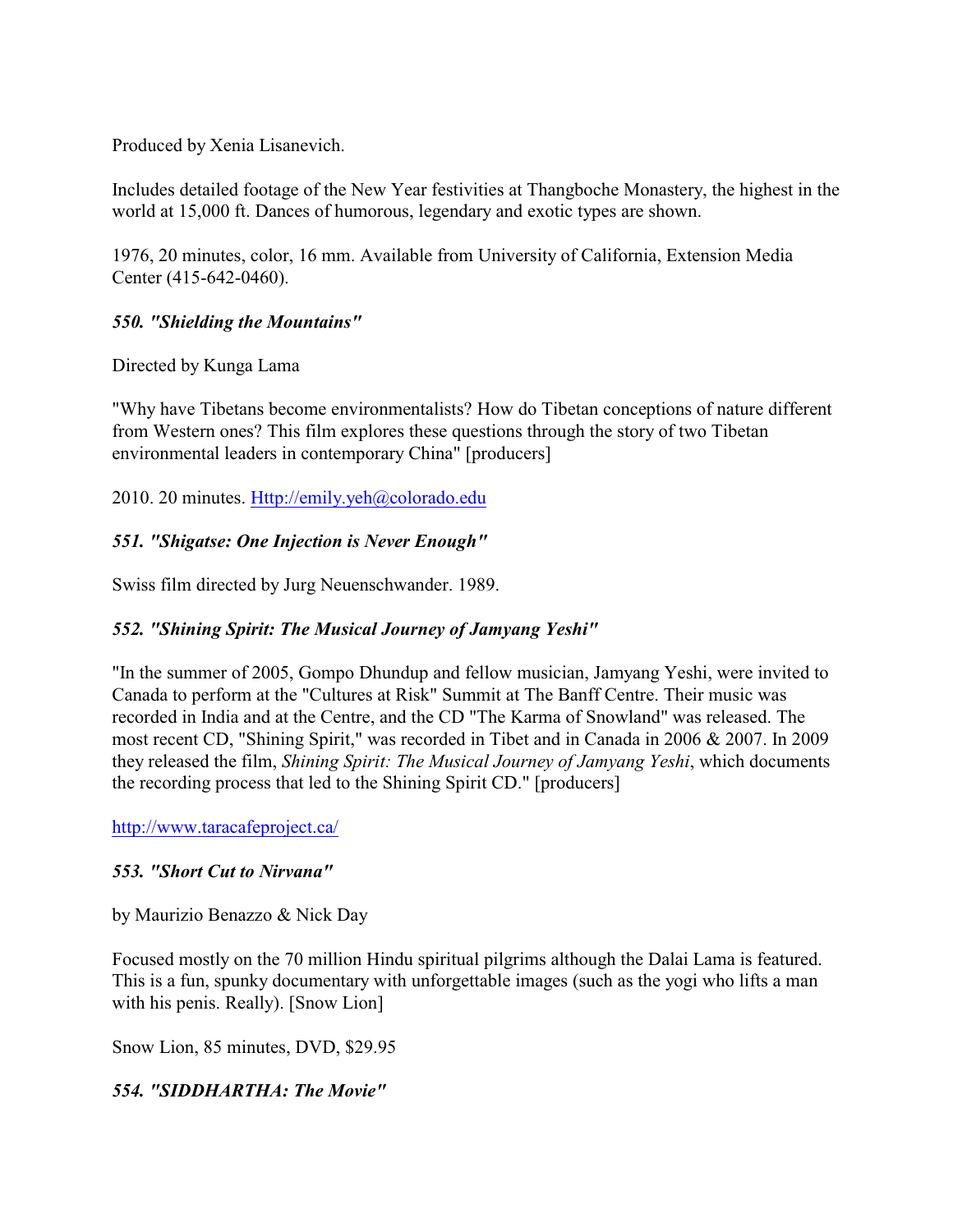Film by Conrad Rooks, based on the novel by Hermann Hesse

DVD additionally offers optional English, German and Spanish, interview with director, original storyboards and script selections.

Hesse's story of young Brahmin who leaves his wealthy parents to become a sadhu. He meets and is awed by the Buddha, but chooses to follow his own path--which leads him to sexual passion, material wealth, frustration and abandonment of the worldly path. This video includes a 30 minute interview with the director Conrad Rooks. The movie is visually stunning.

115 minutes. \$ 29.99 *.* Snow Lion

### *555. "Silent Holy Stones"*

Directed and written by Wanmacaidan (Baima Cedain)

"The first feature film made by a Tibetan focusing on the tensions between local traditions and the appeal of modern society. Starring Tibetan actors.

Even though large areas of Tibet are still among the most remote places on earth for Westerners, cameras seem to get there without any problems. Cinema-goers have been able to get acquainted with the Tibetan landscapes and living conditions in recent years thanks to a variety of productions including Die SalzmÄnner von Tibet, Seven Years in Tibet and the Chinese eco-action film Kekexili. It is about time therefore that authentic Tibetan voices joined the clamg our. Wanma-caidan, recently graduated from the film academy in Beijing, has made a convincing start with The Silent Holy Stones. In a clear style reminiscent of both recent Iranian cinema and of Japanese masters, he shows the life of several Tibetans during a few days of winter in a small village. A young lama is happy to be rid of his religious duties for a few days so he can spend some time with his family. He and his young friend, a living Buddha, thoroughly enjoy watching endless videos of a Chinese television series. With a sequence of minor events - the performance of a traditional Tibetan opera, an unexpected death, a fixer who rips off young people.

Wanma-caidan provides a touching (but never overly saccharine) picture of contemporary life in Tibet, while also looking at the tension between local traditions and the temptations of Chinese kitsch and modern life." [promo from Rotterdam Film Festival]

"Baima Cedain said he had long dreamed of making a purely Tibetan movie after graduating from the Beijing Academy of Film Arts.

Recent Chinese films about Tibet include "Serfs," "Red River Valley" and "The Horse Thief Composer", but these films were all made by Chinese film makers. Very few were in Tibetan or starred or were directed by Tibetans.

Most of these films and some foreign movies take an outsider's view of Tibet and its people. I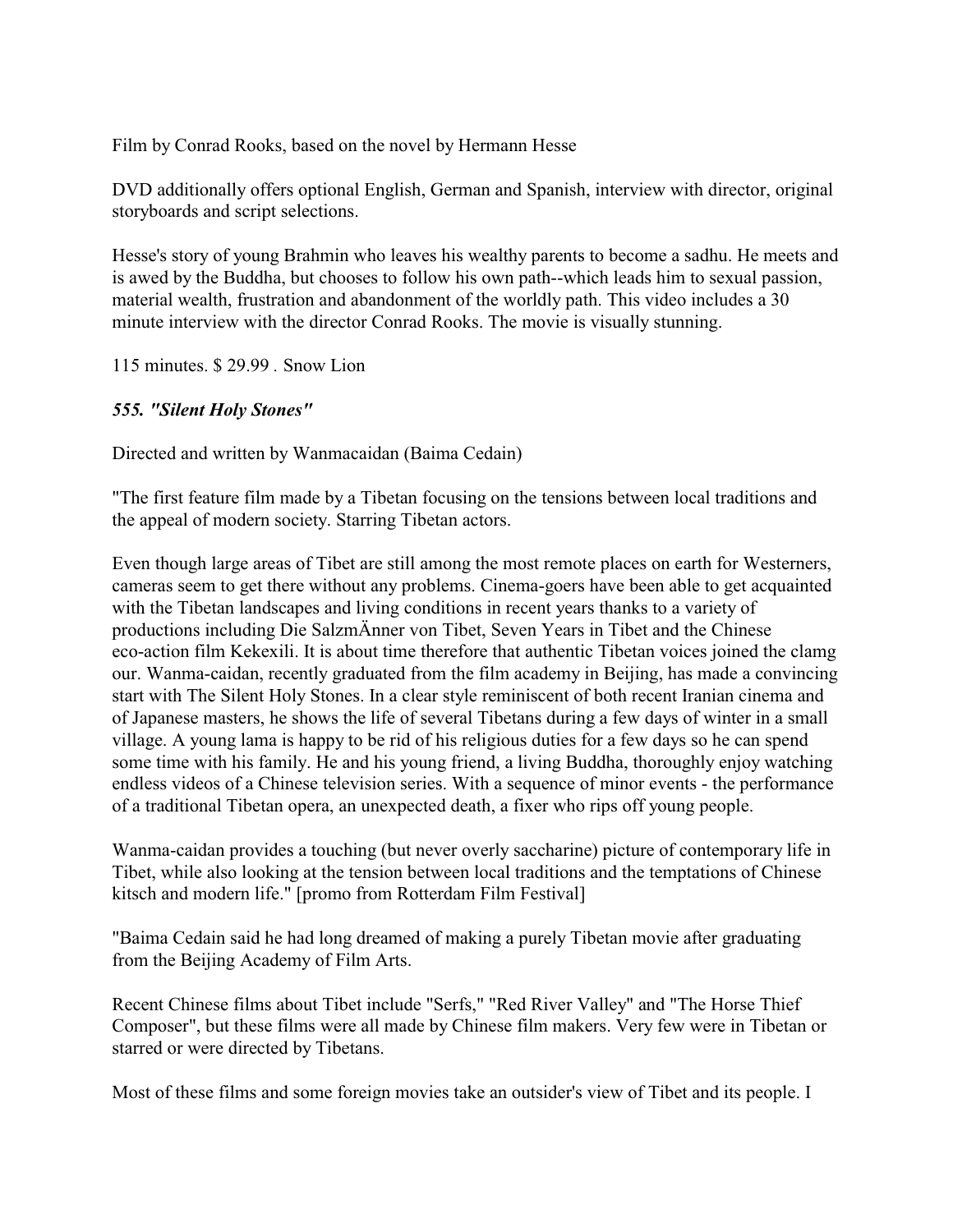want to show audiences what Tibet is like for Tibetans themselves, said Baima Cedain, adding that he does not like the idea that Tibet is a mysterious and bizarre place isolated from the rest of the world.

We want to show the world how Tibetan culture and society has developed, and the spirit and temperament of the ethnic people who live on the plateau, he said.

Tibetans are facing unprecedented changes in their lives. The "collision" between tradition and modernity creates both surprises and confusion. Holy stones engraved with Buddhist scriptures or Buddha images, which can be seen all over Tibet, are witness to the changes on the plateau and in people's thinking, said Baima.

However, whatever changes occur, the holy status of these stones will never change, just like Tibetan people's religious devotion and some of our traditions, said the director...

Baima said the story of the journey would be told in the second film and the third film would be set in Lhasa itself. Lhasa is the capital of Tibet Autonomous Region in southwest China

The people in my hometown are the enduring inspiration for my work. I will make more movies for them, said Baima." [*Xinhua*, 27 August 2006]

The film won the Maiden Directors award at China's 25th Golden Rooster awards in 2005, as well as awards at the Busan International Film Festival and Vancouver International Film Festival and the Special Jury Award at the Changchun Film Festival in 2006.

In Tibetan, Chinese subtitles. China 2005 102 minutes

### *556. "Sisters of Ladakh"*

Directed and Produced by Ricardo Lobo

"SISTERS OF LADAKH is an inquiry into the feminine vision of Buddhism. Filmed on location in Ladakh, on the Himalayan border between India and Tibet, this one hour documentary features stunning photography and compelling testimonies of Tibetan nuns. SISTERS OF LADAKH documents their daily activities in an intimate and candid way, encompassing both their religious practices and the interaction with local communities. The nuns also discuss the condition and role of women in Buddhism, the current efforts to overcome gender prejudices and the challenges that lie ahead to build a compassionate world both at the local and global levels. The documentary also features the recent teachings of the Dalai Lama in the region. SISTERS OF LADAKH is a unique look at a vanishing world, bringing to Western audiences a rare contemporary perspective from Buddhist nuns." [producers]

2007, 52 minutes. Watch it at[: http://snagfilms.com/films/title/sisters\\_of\\_ladakh/](http://snagfilms.com/films/title/sisters_of_ladakh/)

### *557. "Six Holy Lamas from Tibet"*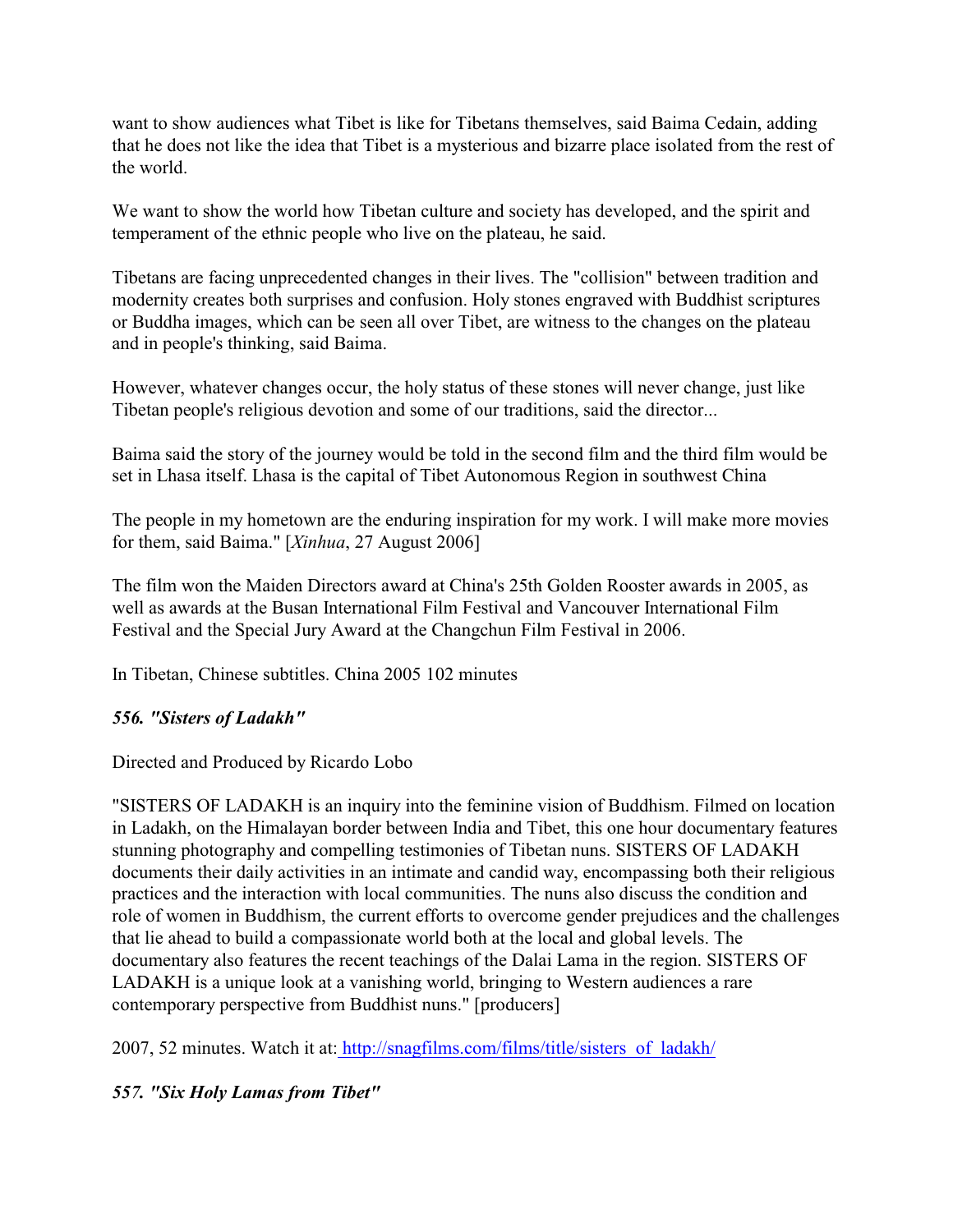British Pathe News newsreel on the visit of six Tibetan monks to London in conjunction with the filming of the movie The Epic of Everest.

UK, 1924.

# *558. "Skal bzang me tog" (Kelsang Metog)*

Contemporary urban family history drama with flashbacks to 1940s. In Chinese and Tibetan. 2001.

Robbie Barnett collection.

### *559. "Skor-lam. Prayer Wheels, Amulets, Prostrations"*

A "video document" by Wolf Kahlen.

"In this film the artist and Tibet expert Wold Khalen draws an intense picture of one single, but central Tibetan issues: the daily practice of circumambulating...The film method of extremely long takes...and like the 108 beads of the rosary the film takes 108 minutes...[the filming was done from] 1985 until 1990 in various parts of Tibet at all seasons and in other Tibetan inhabited parts of the Himalayas." [Khalen]

In German. 1985-90, 108 minutes. See<http://www.snafu.de/~ruine-kuenste.berlin/video11.htm>

# *560. "Sky Burial"*

Directed/produced by Ellen Bruno

"Sky Burial follows the ritual of "*jha-tor*", the giving of alms to birds in a northern Tibetan monastery - where the bodies of the dead are offered to the vultures as a final act of kindness to living beings. At the Drigung Monastery lamas chant to call the consciousness from the body. Juniper incense is burned to summon the vultures. Special body breakers, or "*rogyapas*", unwrap the bodies and cut away the flesh. The bones are crushed and mixed with tsampa, roasted barley flour. The entire body is consumed by the birds, assuring the ascent of the soul.

The sky, or the universe, is where the sacred world lies. To merge with the sky after death is a holy event, one that replaces the sufferings of this world with peace." [producers]

2005, 15 minutes, color<http://www.Brunofilms.com>

# *561. "Sleepwalking Mongolia. Travels with a Post-Modern Buddhism"*

Filmed, produced, directed and edited by David Cherniack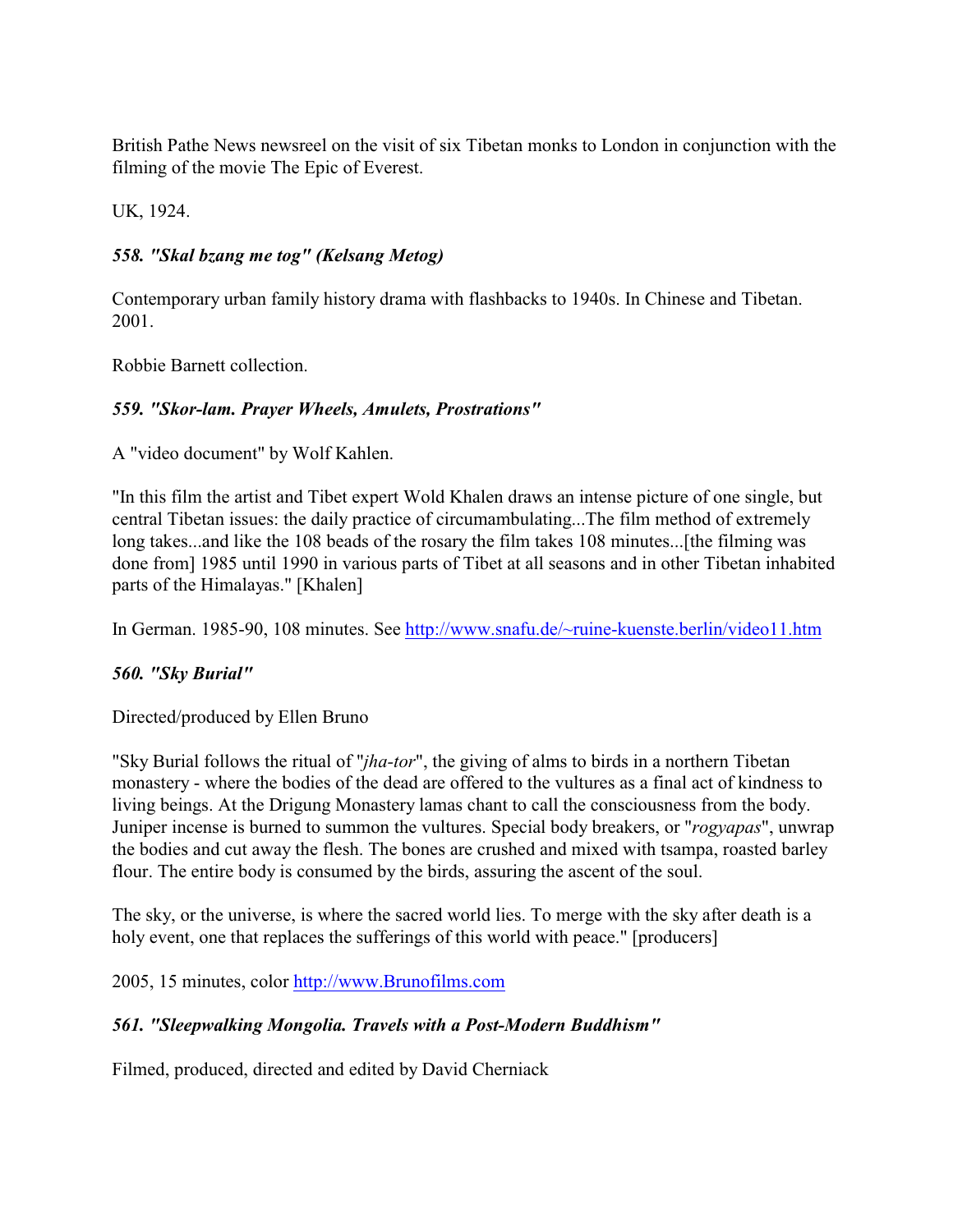Cherniack is "an award winning film maker and veteran of CBC's "Man Alive" series...and a practicing Buddhism for 25 years." Filmed with a Hi8 Camcorder on a 5 week visit to Mongolia the film is "a highly personal account of his doubts and concerns as he observes the difficult rebirth of Buddhism in Mongolia during a visit of the Dalai Lama [in 1992]."

"The film maker was given behind-the-scenes access. As he witnessed th contradictions and excesses of the local form of Buddhism and grapples with the tendency of so many to take faith to non-Buddhist extremes, it provided fodder for an insight meditation on the nature of doubt and faith in Mahajana vehicle." [producers]

104 minutes. E-mail: [dcherniack@myna.com](mailto:dcherniack@myna.com) . Web site[: http://www.myna.com/~davidck](http://www.myna.com/~davidck)

# *562. "sNang sa 'od 'bum"*

Chinese TV production. Traditional Tibetan opera with Tibetan actors.

Robbie Barnett collection.

### *563. "Snow Lotus in the Icy Mountains" (Bingshan xuelian)*

Chinese film directed by Xiang Lin in 1978.

# *564. "Some Questions on the Nature of Your Existence"*

Directed by Ritu Sarin & Tenzing Sonam

2007

### *565. "Song of Tibet"*

Directed by Xie Fei

"An epic romance, wildly romantic and gorgeously shot, which is also a major cultural event. A Tibetan story with an all-Tibetan cast, sympathetically shot by one of China's most prominent film makers ("Women from the Lake of the Scented Souls"). At the center is a love triangle and numerous hardships and adventures recalled by an elderly couple who recount the tale of their meeting, flight, combative romance and long enmities and friendships." [*Chicago Tribune*, 13 October 2000]

2000. In Tibetan with subtitles.

### *566. "Sounds of Tibet"*

The Tibetan Institute of Performing Arts perform traditional, ethnic Tibetan dance and music in Dharamsala.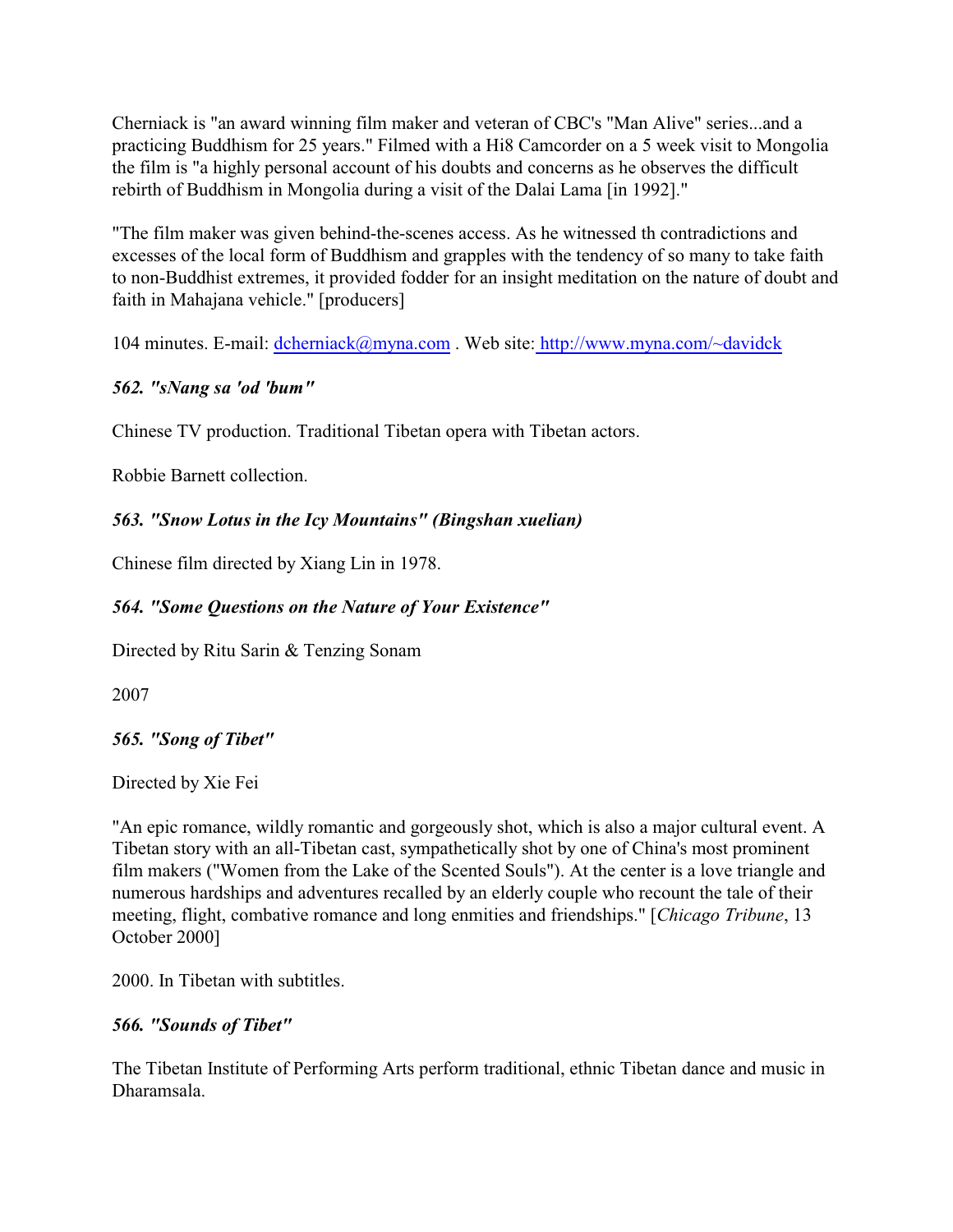Meridian Trust. 1988. 120 minutes. \$31.50.

#### *567.\* "Source of the Mekong"*

A film by Michel Peissel. Produced by Tele Images and Hearst Entertainment in association with the Arts and Entertainment Network.

Sponsored by the Smithsonian Institution and with the help of the Qinghai Mountaineering Association, Peissel and his crew (Sebastein Guinness, Jacques Falck, Ling Haitao) set out to successfully search for the source of the Mekong. Some of the language used is odd: Qinghai is pronounced Kinghai, the Cultural Revolution began in 1958, Xining is called "occupied country" and Chinese officials are "occupation officials." Forget the Hollywood visions of what Tibet looks like; this film is the real thing and gives us a rare look into the lives of the highland nomads. Watch it for the scenery and the Tibetan people. [Grunfeld]

About 45 minutes and can be purchased for \$19.95 plus shipping and handling from 1-800-423-1212.

#### *568. "Spirit of Tibet: Journey to Enlightenment"*

Directed by Math. Richard; Produced by Gabriella Martinelli and Shechen Rabjam Rinpoche

Narrated by Richard Gere, this film "...is a portrait of the esteemed Tibetan monk, Dilgo Khyentse Rinpoche. Regarded as one of the spiritual successors to the Dalai Lama, Rinpoche's teachings are respected by Buddhist devotees in Tibet and around the world." [producers]

1998, 46 minutes, 5 seconds. National Film Board of Canada [http://www.onf..ca/cgi-bin/siteindex?ti]((http://www.onf..ca/cgi-bin/siteindex?ti)

### *569. "Spiritual Life in a Material World"*

"Engaging talk by Geshe Namgyal Wangchen the resident teacher at Manjushri London Centre, full of advice and encouragement for those who live and practice Dharma in the West. Vajara Yogini Institute, France, 1982." [Wisdom]

Wisdom Film, 60 minutes. \$35.00. Also Meridian Trust.

#### *570. "Spot the Difference"*

Film by Vivek Mohan

"This documentary follows the everyday lives of two families living in Shimla, India - one Chinese and the other Tibetan in an attempt to show that economic well-being and peaceful coexistence are more important than political and religious differences." [producers]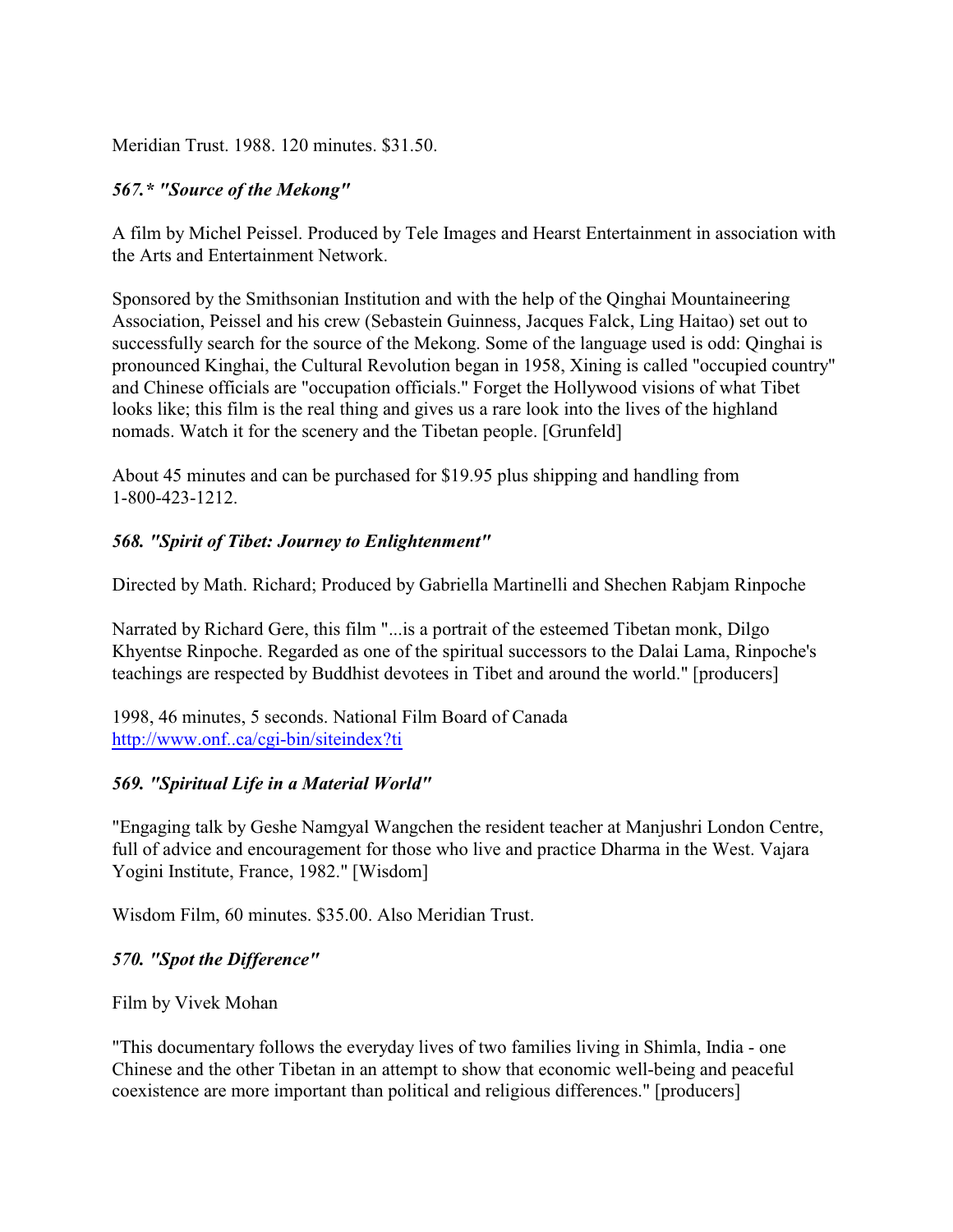India. 2006. 29 minutes. English and Hindi with English subtitles.

#### *571. "Storm on the Plateau" (Caoyuna fengbao)*

Chinese film directed by Lin Feng in 1960.

#### *572. "Storm Over Tibet"*

Directed by Andrew Marton,

With Rex Reason, Diana Douglas

Live on-location stock footage from Harald Dyrenfurth's unfinished Swiss documentary Mask of the Himalayas, shot in 1934, was deftly interwoven into this B-film about a stolen religious artifact. Frank Capra uses some of the same footage for Lost Horizon.

1952, USA, 90 minutes1

#### *573. "Srong btsan sgam po" (Srongtsen Gampo)*

Chinese cinema film about the Tibetan unifier of the  $7<sup>th</sup>$  century. Tibetan actors. 1987.

Robbie Barnett collection.

### *574. "Strange Spirit: One Country's Occupation"*

"An award winning documentary by Ronny Novick & Rebecca McClen Novick covering 40 years of human rights abuses in Tibet." [producers]

Rebecca Novick: [duckworldtravel@montrose.net](mailto:duckworldtravel@montrose.net)

### *575. "Summer Pasture"*

Directed by Lynn True, Nelson Walker and Tsering Perlo

"*Summer Pasture* chronicles one summer with a young Tibetan nomad family as they struggle to reconcile their traditional way of life with a rapidly modernerizing Tibet." [producers]

"Locho and Yama are not totally detached from modernity. They trade goods in the nearest town, and Locho listens to music on a battered old cassette recorder. At a county fair shown at the beginning of the film, motorcycles and digital cameras are in evidence. There are rumors of telephone service and paved roads arriving in the not-too-distant future.

But "Summer Pasture" is an elegy. Near the end of the film Locho wistfully admits that when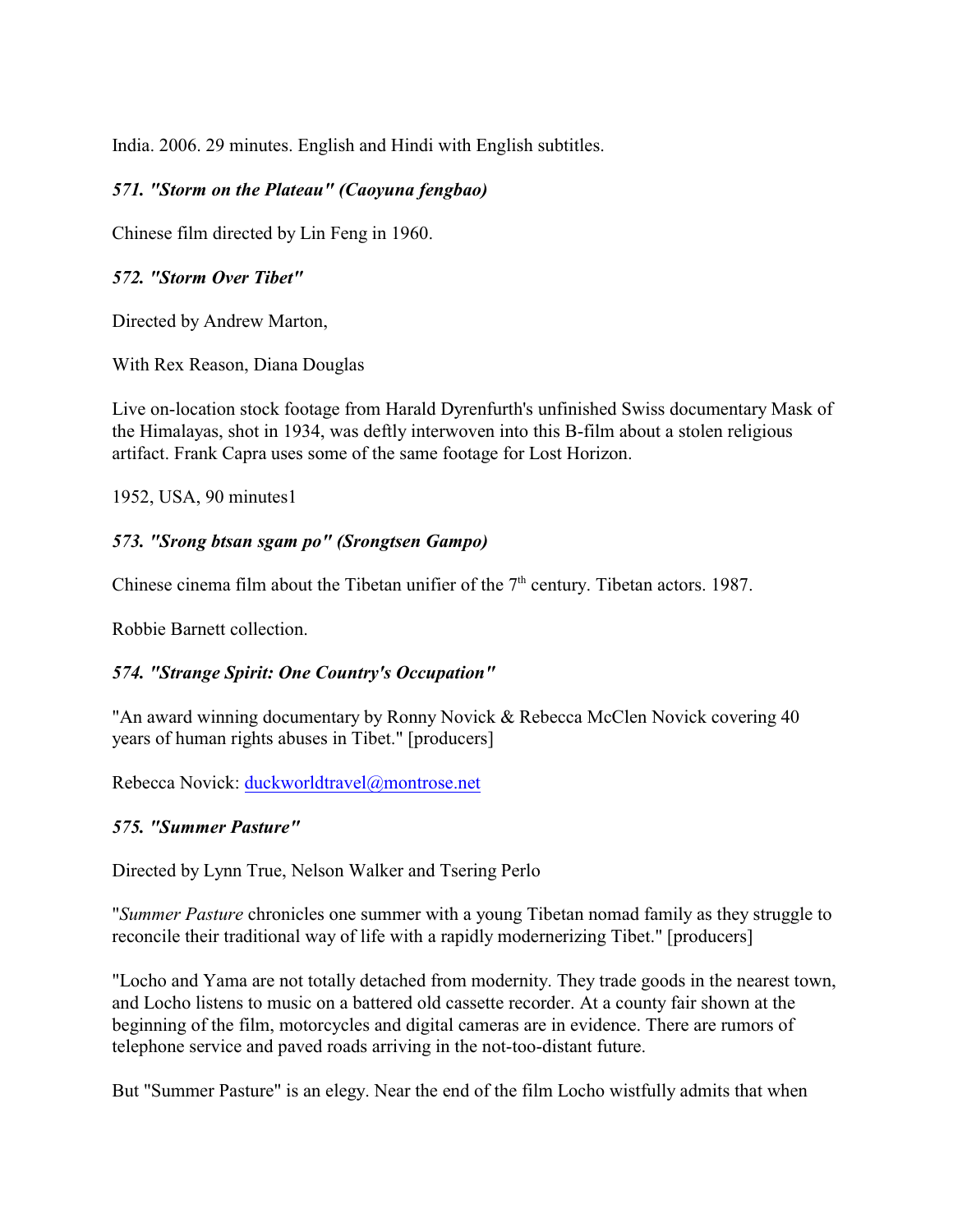their daughter is 6, he and Yama will probably move into town so the girl can go to school. Although he knows it's the right thing to do, for him it is not a happy prospect." [*New York Times*, 14 August 2011.]

2010. 86 minutes.<Http://Info@khamfilmproject.org>

### *576. "Sunrise/Sunset"*

Directed by Vitali Manski,

Produced by Alexey Kucherenko

"The daily life of the Dalai Lama is brought home with remarkable intimacy in Sunrise/Sunset. Granted total access to His Holiness for 24 hours, this is a day in the life of the Dalai Lama from when he wakes up at 3AM until his bedtime at dusk. Starting with his morning fitness routine and continuing on through the private audiences, press conferences, and blessings he imparts every day, it is a comprehensive and compassionate document of his everyday habits. As the sun begins to set, and with his duties completed, the Dalai Lama sits down with the filmmakers for a wide-ranging interview covering topics related to the essence of the Universe, the gap between rich and poor, and the role an individual has to play in religion and contemporary society." [producers]

Snow Lion. 2009.72 min. English, Tibetan, and Russian with English subtitles. \$24.98

### *577. "Surui me tog" (Suru Flower)*

Gansu TV

Contemporary nomad romance. Tibetan writers, Tibetan actors. 1991. Robbie Barnett collection.

# *578. "Tales of a Good Heart"*

By Anjani O'Connell, illus. by Claudia Frey

These adaptations of the Jataka tales--stories of the Buddha's previous incarnations as animals--teach valuable life lessons in a wonderfully accessible form--for children of all ages.

\$14.95. Snow Lion.

### *579.\* "Talking With the Dalai Lama"*

Produced and Directed by John Halpern

Written and Directed by Les Levine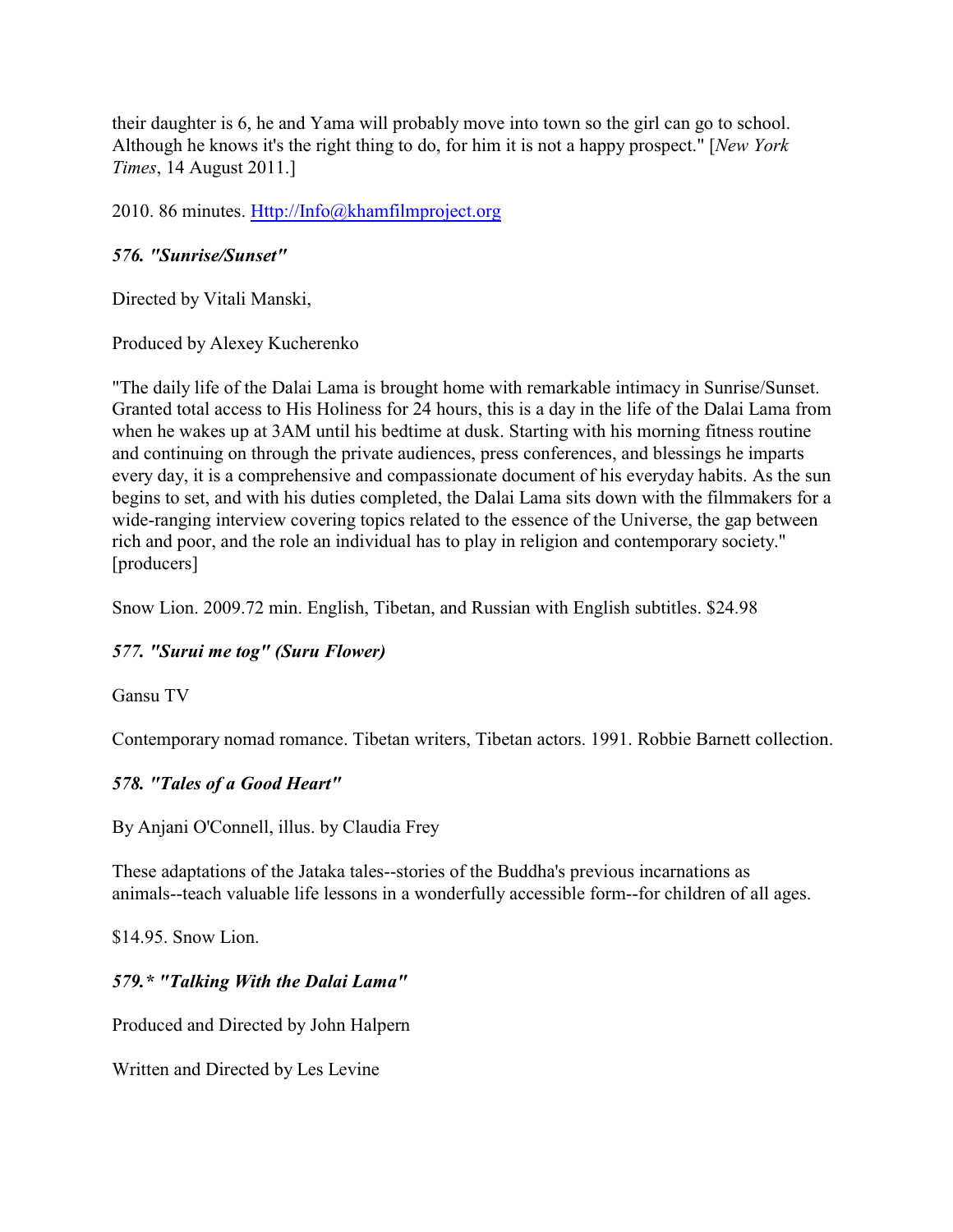"A never-before-seen audience with His Holiness the 14th Dalai Lama that touches on topics we have never heard him discuss before. The Dalai Lama responds to a variety of questions speaking directly to everyone. This is a unique opportunity to experience the Dalai Lama in a candid and private setting from his living room in Dharamsala, India.

His Holiness is a great storyteller and some of his views on religion and the West are surprising, even shocking, as example, To change religion is very harmful sometimes... It may create more confusion!" [producers]

71 minutes.<Http://www.refugeefilms.com>

### *580. "Tanka"*

Director: David Lebrun

"Photographed from Tibetan scroll paintings of the 16th to 19th centuries, Tanka is a cyclical vision of ancient gods and demons, an animated journey through the image world of the Tibetan Book of the Dead." [producers]

Animated. 9 minutes. 1976.

# *581. "Tantra of Gyuto: Sacred Rituals of Tibet"*

A film by Sheldon Rochlin and Mark Elliot.

"An account of the secret Tibetan Buddhist ceremonies performed by monks of the Gyuto Tantric College who use ritual and tantric power to effect change in the individual and his environment. By their inherent potency and disciplined execution, these essential energies bring about direct spiritual phenomena. the lamas have relaxed their traditional secrecy to allow certain chants to be heard publicly, introduced by His Holiness the Dalai Lama. Narrated by Francis Huxley, the film includes extremely rare historical footage from the 1920's to the 1950's, including footage from the 1933 German expedition to Tibet." [Mystic]

### *582. "Tantra: The Experience of Transformation"*

"Lama Thubten Yeshe explains Tantric methods for utilizing emotional energy and turning what would usually become a neurotic disturbance into the experience of "blissful wisdom energy." Lama Tsong Khapa Institute, Italy, 1982." [Wisdom]

Wisdom Films, 60 minutes. \$44.00. Also Meridian Trust.

Mystic Fire Video, 1974, 52 minutes, US\$29.95

*583. "Tantric Buddhist Dance of Nepal"*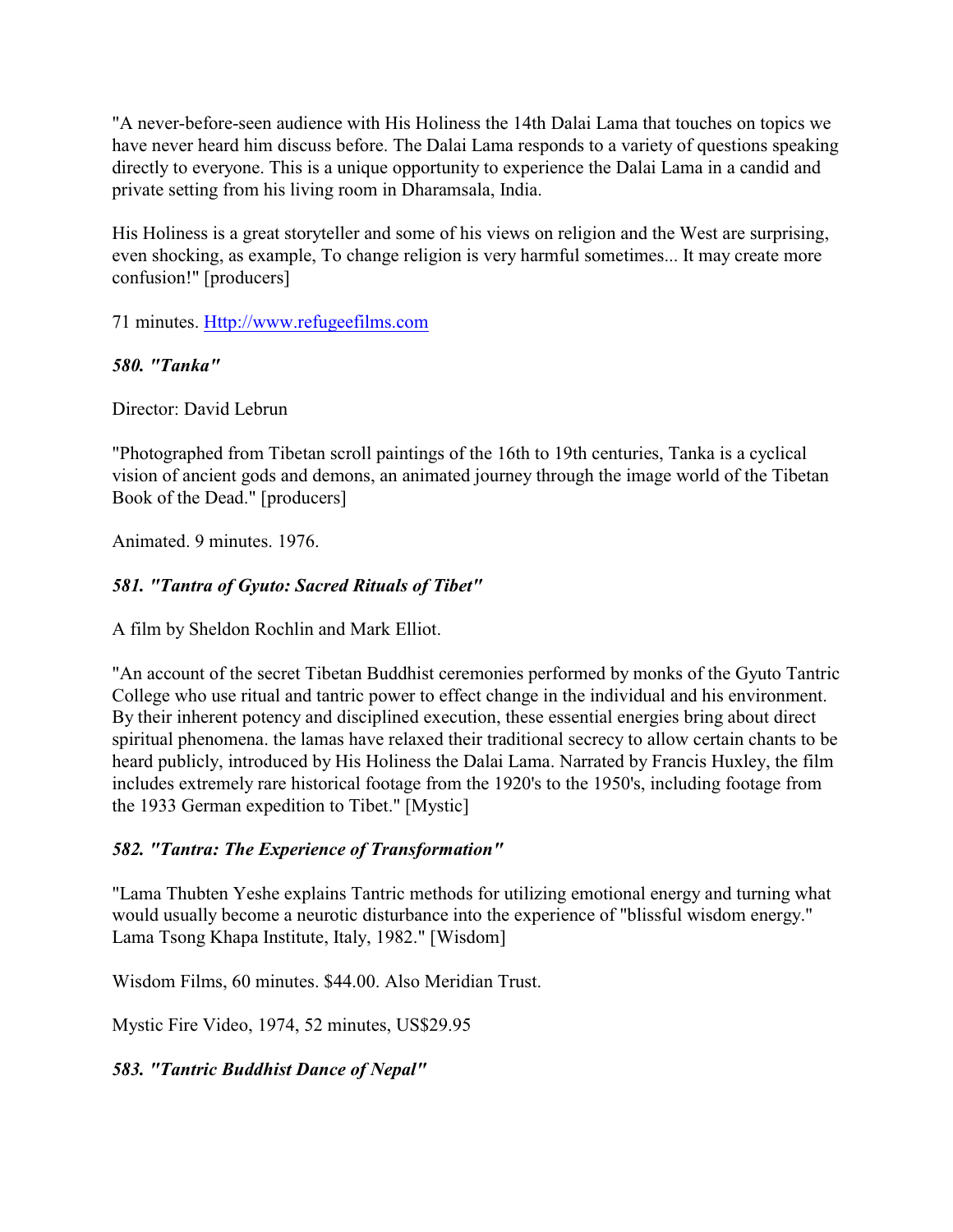Dance Mandela & Prajwal Ratna Vajracharya,

"The Vajracharyas of Nepal have performed these dances secretly as part of their meditation, rituals and celebrations for over a thousand years. In each dance, the dancer becomes an embodiment of the particular deity. The film quality is not perfect but the content is...unusual." [producers]

Video, \$29.95, Snow Lion

### *584. "Tantric Yogi"*

Director: Dorje Tsering Chenakstang

"This documentary follows a Yogi and his fellow villagers as they travel through challenging territory to reach a rare gathering of thousands of lay tantric practioners in Eastern Tibet."[producers]

2007. 27 minutes. Narrated by Jim Broadbent. Tibetan with English sub-titles.

### *585. "Tara Tames the Eight Fears: Children Point the Way to Emotional Health Through Music and Dance"*

Produced and Directed by Anahata Iradah

In this video children dance, sing and dialogue their way through a Tibetan classic that demonstrates eight emotional challenges. [producers]

80 minutes, Snow Lion

### *586.\* "Tashi Jong: A Traditional Tibetan Community in Exile"*

Producer and Photographer: Barbara Green

Narrator: Daikon Bartso. Singer: Thrinley Chodon

"This 45 minute award winning video documentary portrays one of the first Tibetan refugee communities established in India by the renowned spiritual teacher, the 8th Khamtrul Rinpoche...we witness the indomitable spirit of the Tibetan people...All proceeds from the sale of this film support the community of Tashi Jong."[producers]

45 minutes, video, US\$35.00 for public libraries and individuals; \$108 for academic libraries. Contact Daikon Bartso (  $Ngappa(a)$ hotmail.com ) or Barbara Green (bcgreen $(a)$ ibm.net )

Grunfeld review in H-ASIA (H-NET video review; [www.h-net.msu.edu](http://www.h-net.msu.edu) )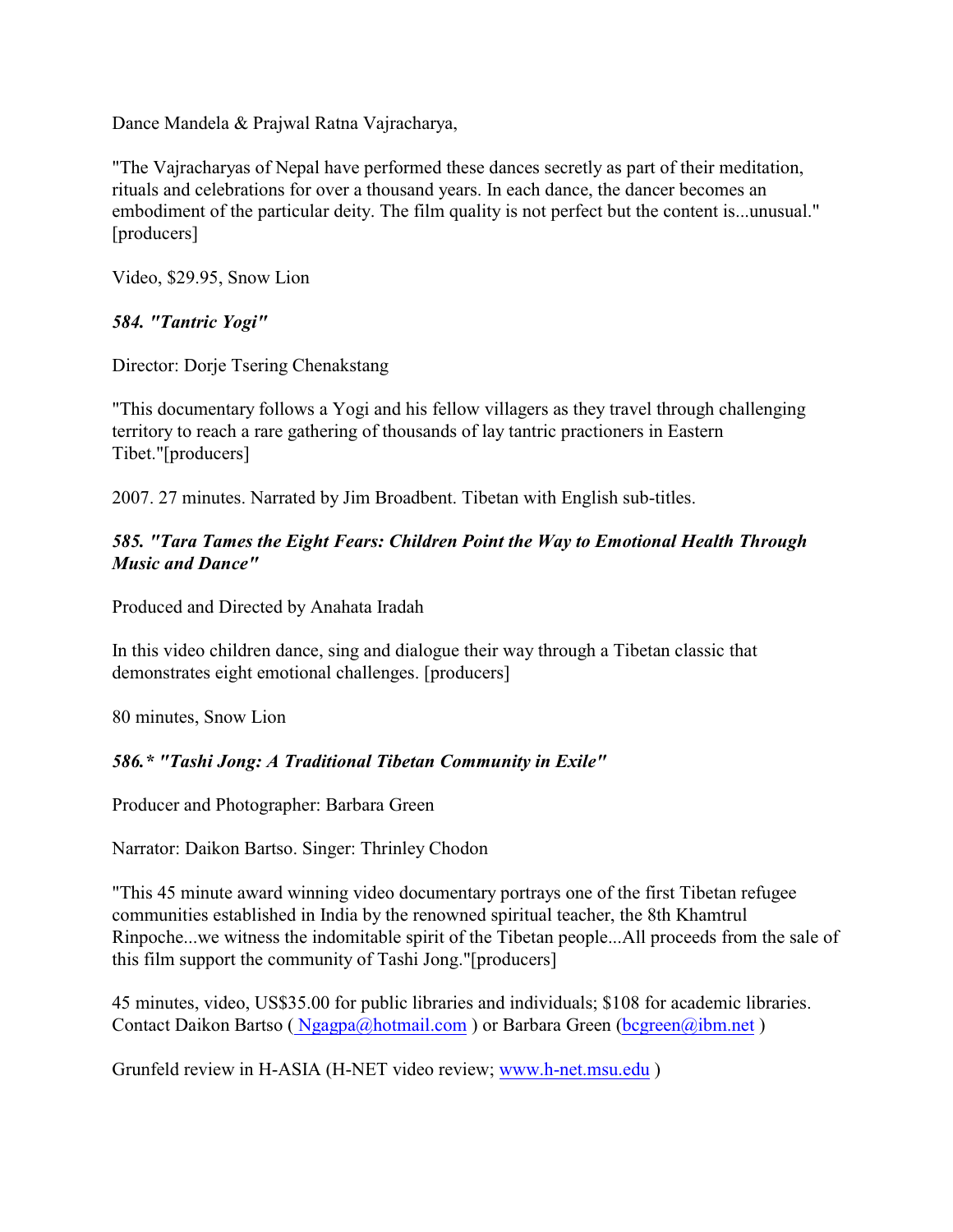### *587. "Tashi Writes a Letter"*

Restored and digitialized at the Tibet Film Archive, Rubin Museum, NY:

<http://www.tibetfilmarchive.org> 25 minutes.

# 588. "TCY 38<sup>th</sup> Anniversary Picnic, October 31, 1998"

"Coverage of the celebration of TCV's [Tibetan Children's Village] founding anniversary, including a speech by His Holiness the Dalai Lama and song and dance performances by student groups." [producers]

1 hour. Available from the Tibetan Government in Exile [\( http://tibetnews/pubs/videos.html]((http://tibetnews/pubs/videos.html)

# *589. "TCV Inter-School Song and Dance Competition, 1992, 1994, 1997, 1998"*

"Students from different branches of the Tibetan Children's Village School participate in this colorful exhibition of traditional Tibetan music and dance."

In Tibetan. Available from the Tibetan Government in Exile [\( http://tibetnews/pubs/videos.html]((http://tibetnews/pubs/videos.html) )

### *590. "Tea-Horse Ancient Road"*

Chinese documentary made to commemorate the  $40<sup>th</sup>$  anniversary of the establishment of the Tibet Autonomous Region and broadcast by Tibet People Broadcast TV Station in August 2005 was translated by Tibet TV Station Tibetan Language Translation Office...[and] broadcast [in] two parts every night in golden time on Tibet TV Station Tibetan Channel. [sic]

[http://info.tibet.cn/en/news/tin/t20050809\\_46888.htm](http://info.tibet.cn/en/news/tin/t20050809_46888.htm)

# *591. "Teachings on Lojong Practice" (The Secret Points of Mind Training)*

by Dzogchen Ponlop Rinpoche

The heart essence of Mahayana mind training was brought to Tibet by the  $11<sup>th</sup>$  century master Atisha. Because Ponlop Rinpoche...is fluent in English and well-versed in Western culture, his presentations are remarkably accessible, clear and derailed. [producers]

Snow Lion, 8.5 hours, 3 DVDs, 6 talks, \$72.00

# *592. "Teachings on Milarepa"*

By Gregory Kruglak

"A wonderful accompaniment to new feature film, *Milarepa: Magician, Murderer, Saint,* this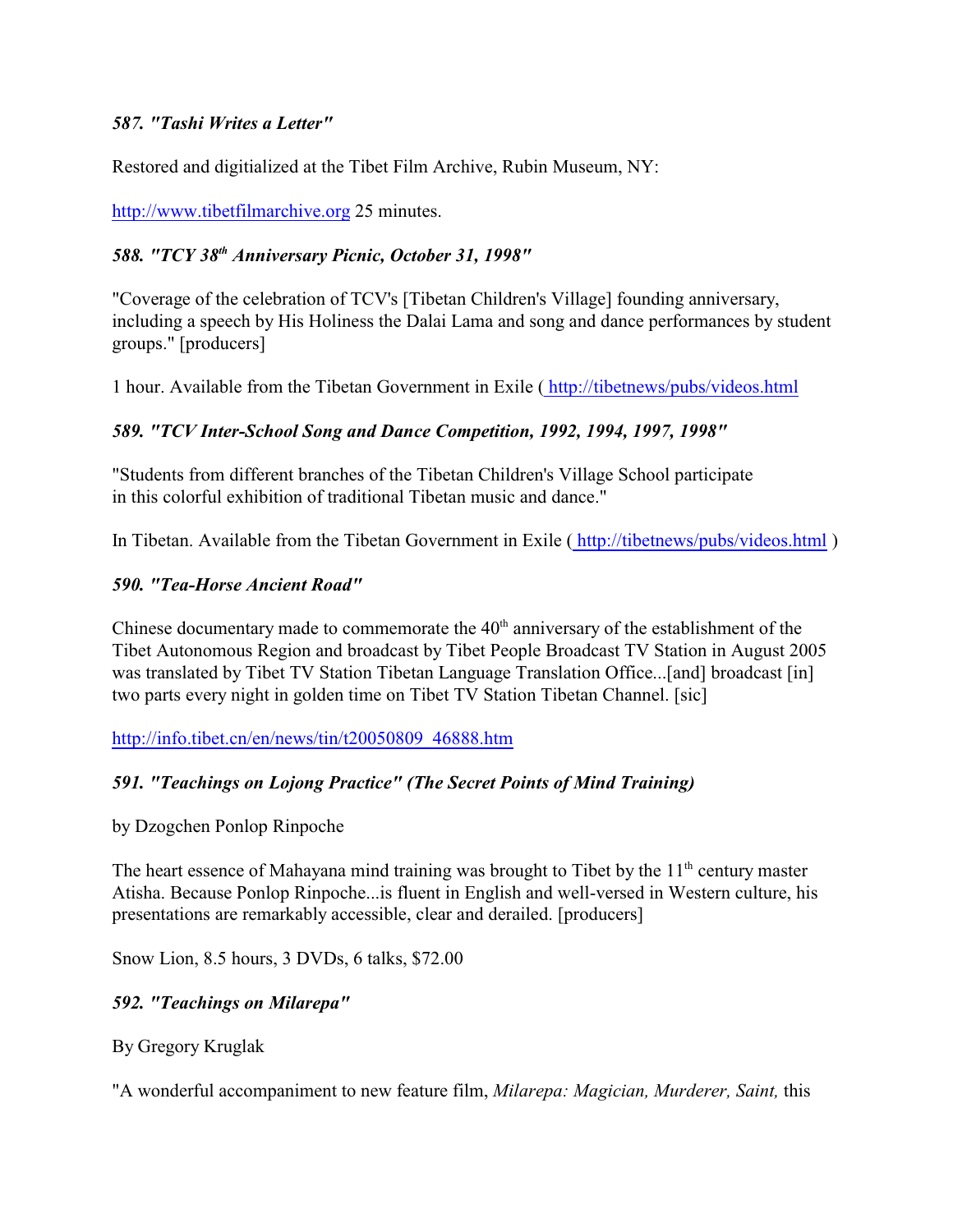DVD features prominent Buddhist teachers--from Sogyal Rinpoche to Pema Chodron to HH Karmapa to Lama Zopa--talking about what Milarepa means to them, as one of the most colorful and interesting of revered Buddhist masters, whose life encompasses great darknesses as well as light. " [producers]

175 minutes. \$24.99. Snow Lion.

### *593. "Teachings on Tantra"*

by The Dzogchen Ponlop Rinpoche, with trans. assistance by Gerry Weiner

"Based on Jamgon Kongtrul's *Treasury of Knowledge,* these detailed teachings look at the creation and completion stages of Path Tantra in terms of their essence and qualities, and includes instructions on different approaches to visualizing. Rinpoche concludes by presenting Sampannakrama (completion) in terms of ground, path, and fruition. Twelve talks recorded using a special multi-camera live-mix system that helps evoke the feeling of being truly present at the teachings." [producers]

6-DVD set. Snow Lion. \$ 120.00

# *594. "Tears on the Icy Mountain" (Xue shan lei)*

Chinese film directed by Hua Chun in 1979.

### *595. "Tears of Torture"*

A film by Tsering Rhitar

"The agony of Tibet is not only that of all those murdered, of all the monks and nuns tortured, of the thousands deported to Chinese re-education camps. It is also that of a genuine religious, linguistic and cultural genocide." [producers]

26 minutes. Available from the Tibetan Government in Exile: [http://tibetnews/pubs/videos.html]((http://tibetnews/pubs/videos.html)

### *596. "Tenets"*

by Venerable George Churinoff

My doctrine has two modes: advice and tenets. To children I speak advice, and to yogis, tenets...Based on the idea that the Buddha taught different things to different people in line with their capacitates...this course...is comprised of an introduction o the four major philosophical schools of thought of Buddhism... [producers]

Snow Lion, 28 hours, 14 DVDs, \$168.45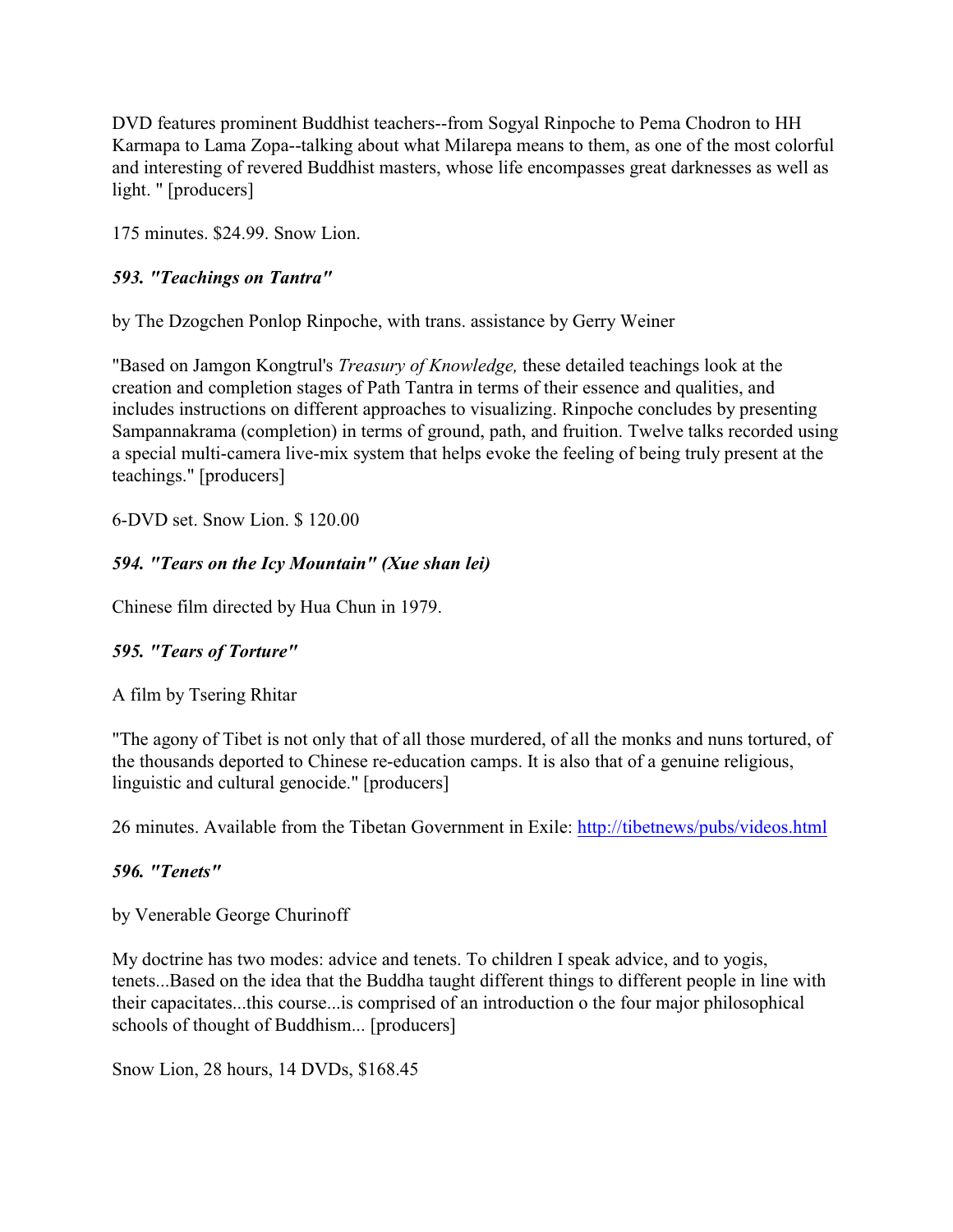### *5977. "Thang-stong rygal-po. The Leonardo of Tibet"*

A "video document" by Wolf Kahlen.

Part 2 (Part 1 is "The Demon in the Rock")

"The Crazy Mahasiddha...1368-1485 was one of the most illustrious personalities of Tibet in the middle ages...He not only invented and built iron chain bridges...started Tibetan opera, developed medicines...influenced the iconography of paintings, sculpted statutes, composed work songs, invented a revolutionary type of architecture...wrote poetry." [Khalen] Six additional films on this man are projected.

In German. 1985-90, 90 minutes. See<http://www.snafu.de/~ruine-kuenste.berlin/video6.htm>

### *598. "The 3 Principles of the Path"*

Two lectures by the Dalai Lama at the Vajra Yogini Institute, France in October 1982. "They introduce the disciple to the principle features of Mahayana practice so that the initiation into tantra has a proper foundation." [producers]

Meridian Trust. 105 minutes. \$52.50.

### *599. "The 3 Testaments of Garab Dorje"*

"Professor Norbu gives an explanation of the 3 "words" or testaments of Garab Dorje, the first master to transmit the Dzogchen teachings in this epoch." [producers] Translated from Italian by John Shanne.

Meridian Trust. 75 minutes. 1984. \$48.00 ["Restricted teaching, only available to those having received the appropriate transmission."]

### *600.\* "The 11 Panchen Lama" th*

Produced by Shen Yang and Qu Jing

A television documentary in Tibetan, Chinese, English and Mongolian with either Chinese or English subtitles. Comes with accompanying small book. Meant to commemorate the 10<sup>th</sup>anniversary of the Panchen Lama's enthronement. Beginning with scenes from the last days of the  $10<sup>th</sup>$  Panchen Lama in January 1989, this film follows his official Chinese-selected successor through his selection, enthronement, performing religious ceremonies and visiting around China. At one point when the Chinese narrator says "a meeting of Chinese officials" the English subtitle reads "a rap session with Chinese officials." [Grunfeld]

Approx. 100 minutes. 2005.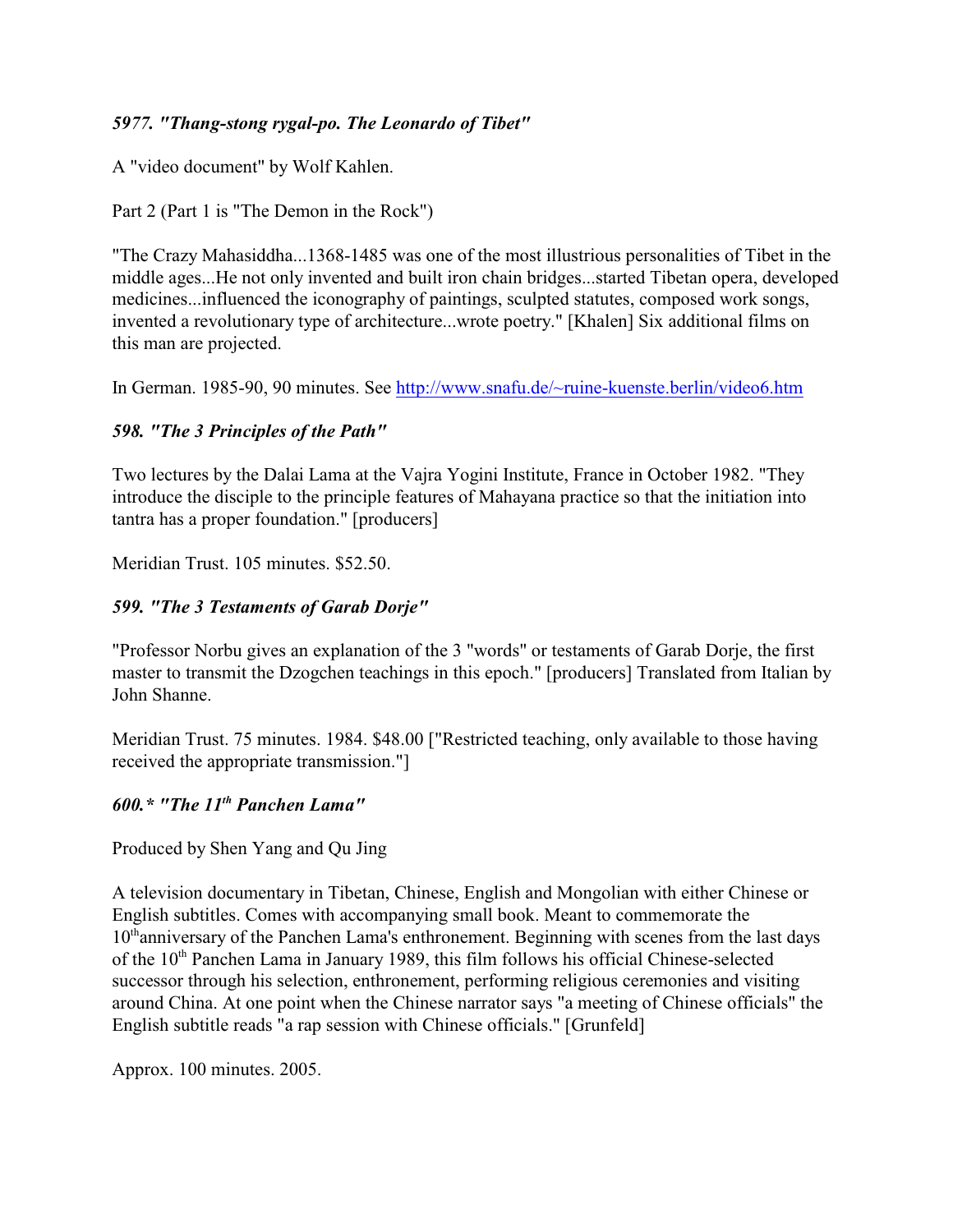### *601. "The 14<sup>th</sup> Dalai Lama in Melbourne"*

Produced by Tour of the  $14<sup>th</sup>$  Dalai Lama (Vic) Inc.

Highlights of the Dalai Lama's visit in May 1992 addressing crowds of 21,000, planting a Bodhi tree and teachings.

Meridian Trust. 240 minutes. \$52.50.

#### *602. "The 17th Karmapa's Return to Tsurphu"*

"The Karmapas were the first lamas of Tibetan Buddhism to be recognized as reincarnations, and are among the greatest spiritually realized masters of Tibet. The first Karmapa vowed to come back for 21 incarnations in order to relieve the sufferings of the world. After the death of the 16th Karmapa in Chicago, he left a letter which led to the discovery of his reincarnation. The 17th Karmapa arrives in triumphal celebration at his original seat at Tsurphu monastery, the home of all his predecessors, shortly after his discovery in Tibet." [Mystic]

Mystic Fire Video, 100 minutes, US\$39.95

### *603. "The Abominable Snowman of the Himalayas"*

Directed by Val Guest,

With Peter Cushing, Forrest Tucker

"In this searching fantasy film from Hammer Studios, Peter Cushing is a British botanist on a Himalayan expedition who is persuaded by an American team with questionable motives to help them search the half-man/half-beast Yeti." Based upon a BBC television play, 'The Creature.' [Nigel Kneale]

1957, UK, 91 minutes

#### *604. "The Art of Dying"*

By C. Jasper Jensen & Majbrill Munck

"...a wonderful and intimate view of life of the people of Mustang and the words that are entirely that of the people shown; lay people, young and old monks, the king, etc...The people of Tibet are shown here in the modern time warp they live in today. Also includes footage of monks in India...explores the approach to death as revealed in the ancient Tibetan scriptures and practiced in local customs throughout the centuries." [Snow Lion]

Snow Lion, 63 minutes. Also Mystic Fire Video.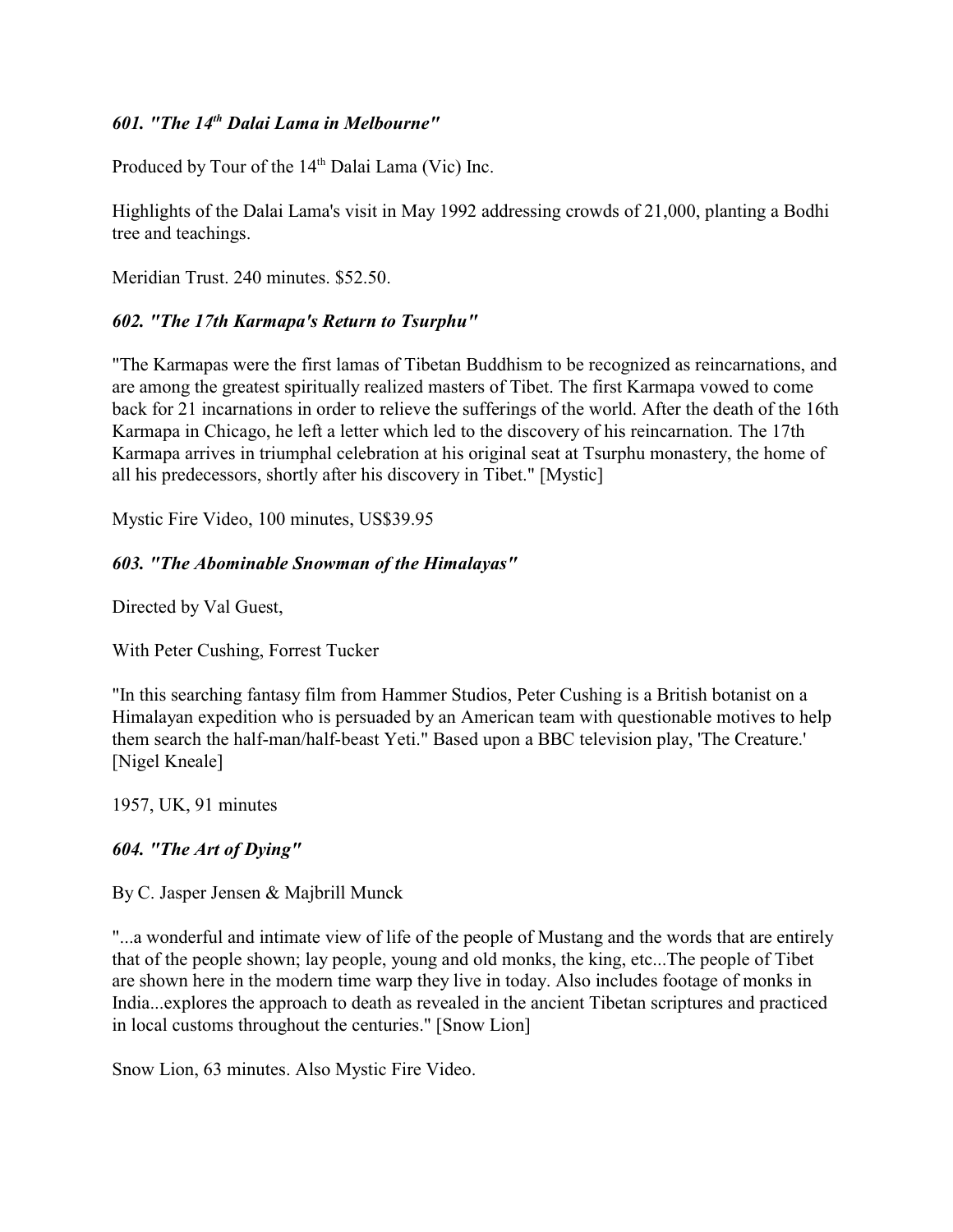#### *605. "The Aspiration of Samantabhadra"*

By Dzogchen Ponlop Rinpoche

"This prayer presents the path to complete awakening according to Dzogchen and expresses the different manifestations of rigpa, which is our basic awareness, in ordinary life. The Dzogchen Ponlop Rinpoche presents profound teachings on this prayer, with his characteristic sharp intellect, humor and lucidity. Multi-camera recording system helps give the lively feeling of being at a teaching." [producers]

Over 10-hour DVD-set, 6 talks. \$72.00. Snow Lion

### *606. "The Banks of the Golden Sands River" (Jinsha jiang pan)*

Chinese film directed by Fu Chaowu in 1963.

#### *607. "The Bardo Teachings*"

By the Dzogchen Ponlop Rinpoche

"A rich trove of teachings and practices on the bardo, this 7-CD set allows one to have an extensive, in-depth experience of attending a retreat on this potent material. Rinpoche gives commentary on teachings from Padmasambhava and Karma Lingpa, with additional material on phowa from the *Six Yogas of Naropa* section of Jamgon Kongtrul Lodro Thaye's *Treasury of Knowledge.* Live-mix video system makes this a pleasure to watch." [producers]

24-hour, 7-DVD set. \$ 140.00. Snow Lion

### *608."The Basis of the Spiritual Path"*

The first of a series of teachings given during Tsenzhab Serkong Rinpoche's final visit to Britain. Translated by Geshe Namgyal Wangchen. Manjushri Center, London, 1984.

Meridian Trust, 150 minutes, color. \$70.00.

### *609. "The Blade Wheel of Mind Transformation"*

By His Holiness the XIV Dalai Lama

"Over the course of three days' teaching hosted by Tibet House U.S., His Holiness the XIV Dalai Lama transmits and explains the seminal Buddhist text known as the Blade Wheel of Mind Transformation--a teaching characterized by its focus on practical advice for turning adversity to advantage on the spiritual path--from ignorance and suffering to enlightenment and freedom. Includes an introduction and a summary by Robert A.F. Thurman." [producers]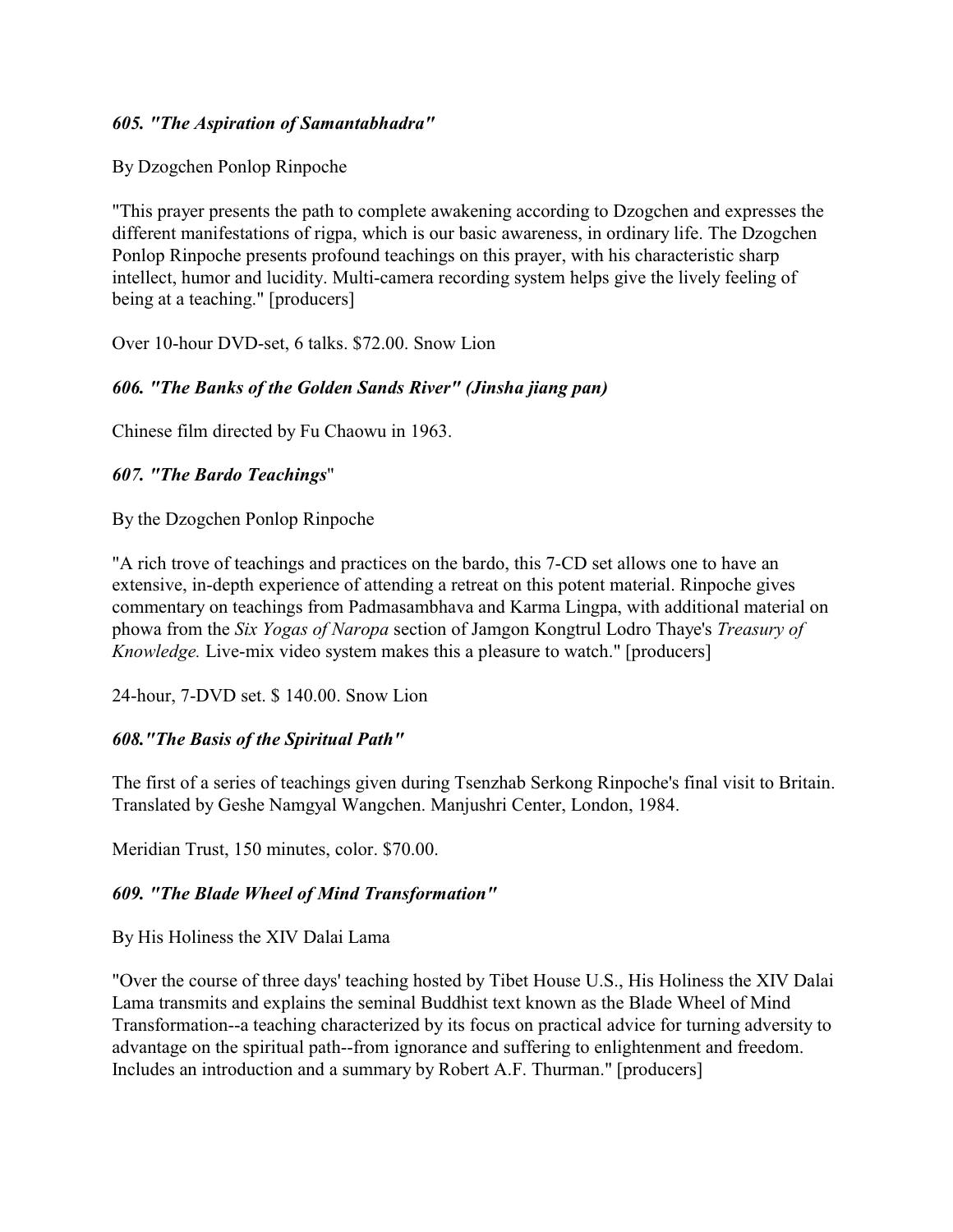Filmed live at the Beacon Theatre, New York City.

3 DVD set. 12 hours. US\$65. Snow Lion.

## *610. "The Bodhicharyavatara"*

by The Dzogchen Ponlop Rinpoche, translation assistance by Tyler Dewar

'In this engaging, profound commentary on Shantideva's classic text, Rinpoche explains the physical and mental supports that are the support for bodhicitta, and the characteristics of relative and ultimate bodhicitta. He concludes with practical methods for maintaining bodhicitta. 6 talks, including Q&A.' [producers]

3-DVD set. Snow Lion. \$ 72.00

### *611. "The Buddhists Of Suburbia"*

"Buddhism is the fastest growing faith in the West. This programme follows three converts as they undertake physical and spiritual journeys that will test their faith.

Abhyakirti was born David Weisz in a Jewish family. He travels to Auschwitz, where members of his family were killed, in an attempt to come to terms with the Holocaust. Teresa, a highly qualified IT consultant from Brazil, has decided to give up her well-paid job to work in a Buddhist restaurant for expenses. Bessie converted when she was nineteen. Seven years later, she returns to Bodhgaya in India to see if it still affects her as powerfully as the first time she was there." [producers]

50 minutes, Heritage Buddhist Trust,<http://members.aol.com/yeshiuk/index.html>

### *612. "The Buriat and Kalmyk Tour"*

Directed by Ritu Sarin and Tenzing Sonam

July 1991 visit by the Dalai Lama to the Russian regions of Buriata and Kalmyk as well as the Republic of Aginski. He gave Chenrezig initiations.

Meridian Trust. 120 minutes. \$52.50.

### *613 . "The Cat and The Mouse: China and Tibet"*

#### BBC Television

"This film is an intimate portrayal of Tibetan resistance to the Chinese occupation. It contrasts the moderate approach of the Dalai lama with that of the young rebels who employ more direct forms of protest. The Dalai Lama sees his best hope in quiet, persistent diplomacy and media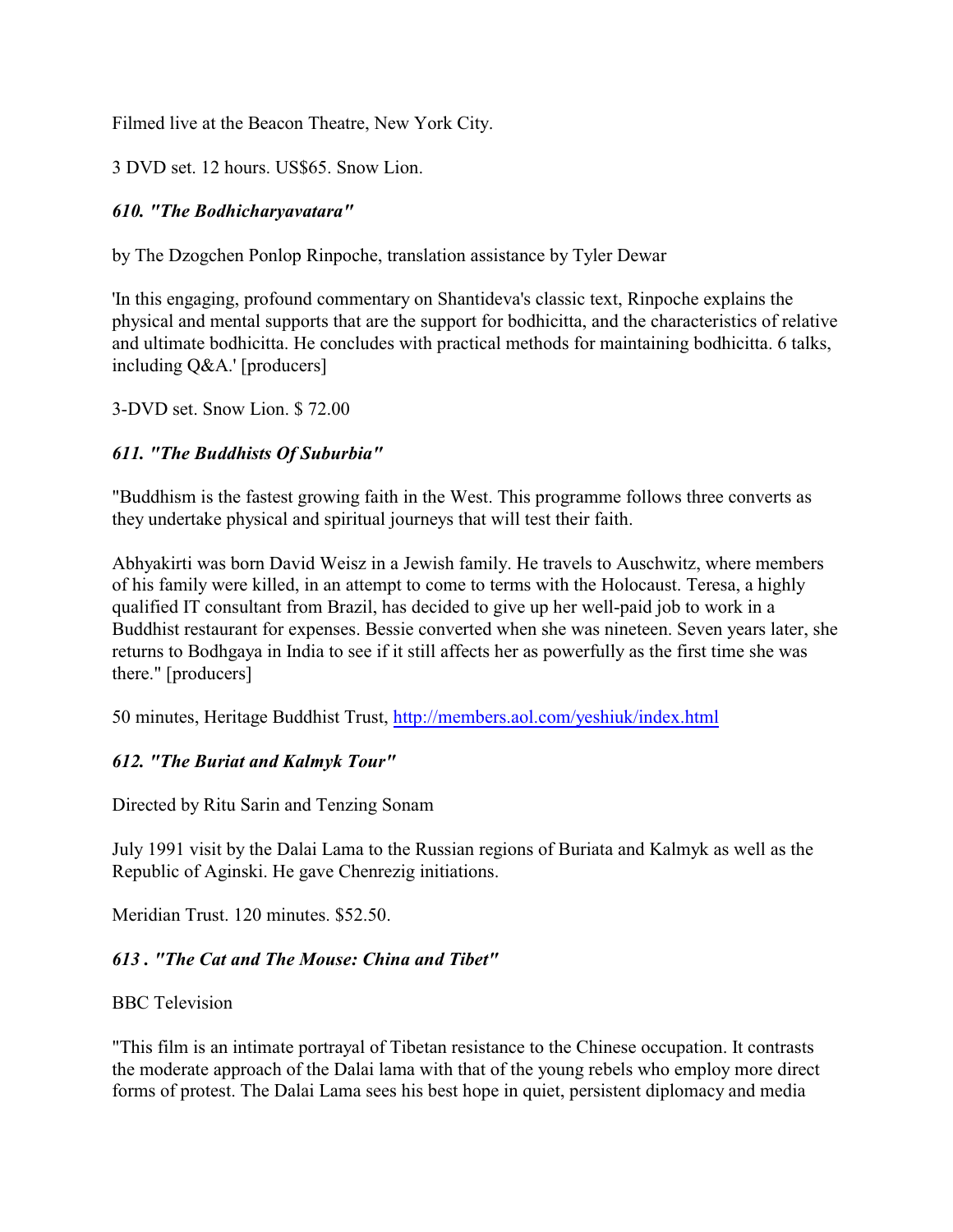support on an international level. The young, exiled radicals secretly cross the border to organize opposition in Tibet.

The Cat and the Mouse details the repressive forty-year occupation of Tibet by China and the human rights violations which has attempted to obliterate the religion and culture. Buddhist monks have been tortured and killed. It follows the dangerous exodus of young dissidents over the ice-covered mountains to refuge in Dharamsala, India." [producers]

50 minutes, video. Film makers Library (tel: 212-808-4980/fax: 212-808-4983[\)http://www.filmakers.com](http://www.filmakers.com) , e-mail: [info@filmakers.com](mailto:info@filmakers.com)

### *614. "The Celebration of the Great Prayer Festival"*

Follows the Monlam Chenmo held at Drepung Monastery in Mungod, South India in 1985, presided over by the Ganden Tri Rinpoche, Jamphal Shenpen, the head of the Gelugpa sect.

Wisdom Films, 60 minutes.

# *615. "The Colored Night" (Caise de ye)*

Chinese film directed by Zhang Yongshou in 1982.

# *616. "The Coronation of His Holiness the 14<sup>th</sup> Dalai Lama"*

Indian film directed by Kanwal Krishna in 1939. 20 minutes. Shown at the New York Tibet Film Festival, 1991

# *617. "The Cremation of Lama Thubten Yeshe"*

"When he passed away in California in 1984, Lama Yeshe was accorded the full ritual honors of an accomplished Vajrayana master with a cremation stupa built and Lama Zopa Rinpoche, Kyabje Zong Rinpoche and Geshe Sopa among those present Vajrapani Institute, Boulder Creek, California, 1984." [Wisdom]

Wisdom Films, 120 minutes. Also Meridian Trust. \$52.50.

# *618.\* "The Cup" (Phorpa )*

Written and directed by Lama Khyentse Norbu Rinpoche

" It is 1998 and the World Cup has reached the Indian Himalayas. Inspired by true events, The Cup is a delightful comedy about the lighter side of Tibetan life in a Tibetan Buddhist monastery...14 year old Orygen has a decidedly unmonastic obsession with football. As the cup final approaches, the rest of the monastery is swept along with football fever but there is one problem: with no TV, how will the monks be able to watch the match?...tackles the issues of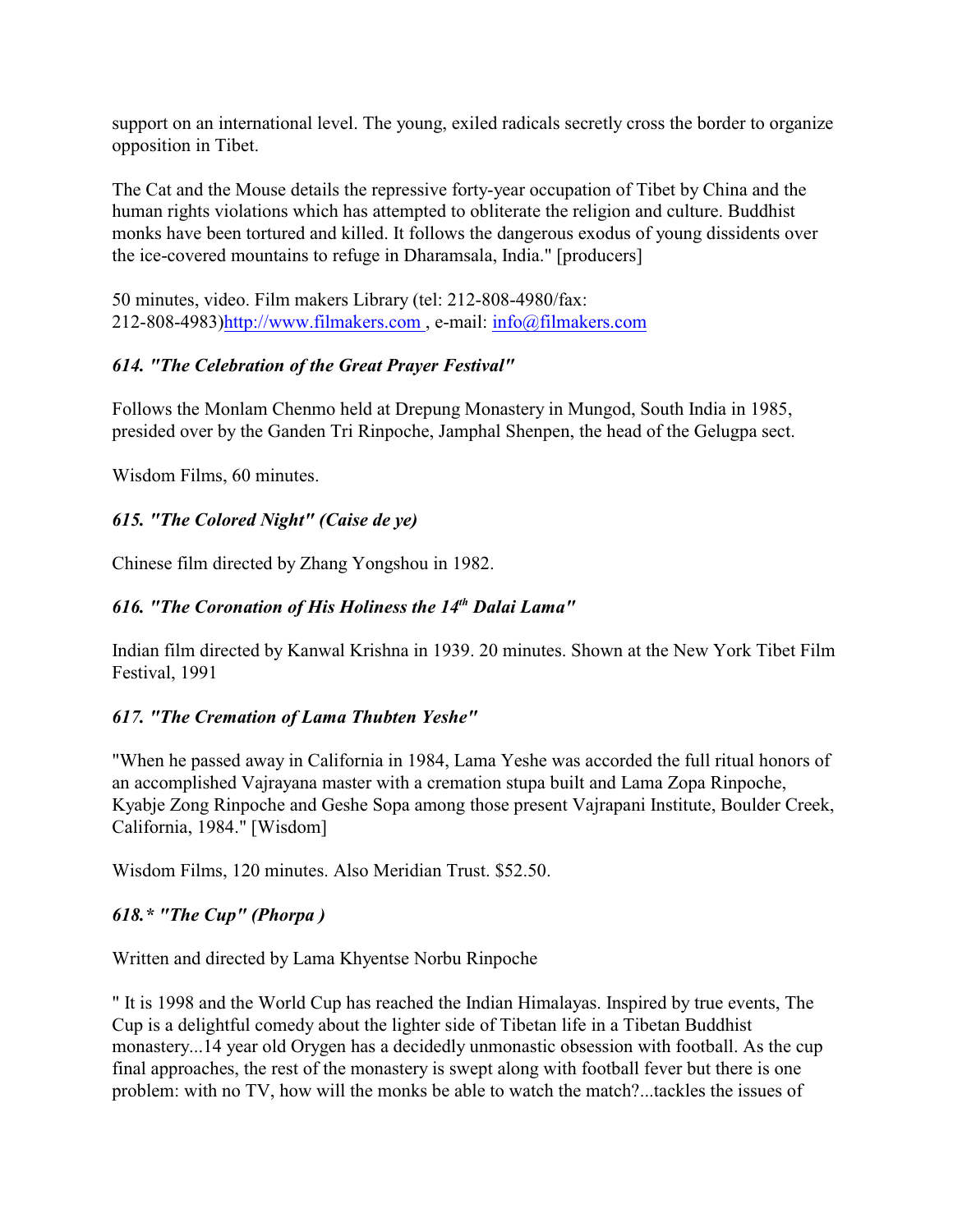winning and losing, life in exile and the impact of the modern world on a highly traditional lifestyle." [producers]

The first feature-length film ever made in Bhutan. Norbu learned his film skills while a technical consultant to Bernardo Bertolucci's Little Buddha. Cast largely from the Chokling Monastery. It is eligible for a foreign film Academy Award in 2000. Made for \$500,000 with private U.S. funding. Released commercially in the UK, November 1999. In Tibetan with English subtitles. Favorable review in *Far Eastern Economic Review*, 16 December 1999, p. 45. Also *Tibetan Review*, November 1999, p.20.

"It is also a very funny movie, alive with the sense of absurdity and human foible. The case, especially the deadpan Mr. Tobygal (an eminent Tibetan theologian) and Mr. Lodro (his son and a monk), have flawless comic timing. If he were not pledged to a higher calling, Mr. Lordo could become an international child movie star." *The New York Times*, 28 January 2000, p. E25.

More info:<http://www.thecup.co.uk>

### *619. "The Dalai Lama: A Portrait in the First Person"*

"By the force of his words, he has turned the disaster of the Chinese depredations in Tibet and the tragedy of his own exile from his roots and his spiritual home into a world-wide message of peace and strength. In this program, the Dalai Lama speaks of anxiety, anger, enlightenment, tolerance, and compassion. Your enemy, he says, is your best teacher: true compassion is what you feel toward your enemy." [Catalogue]

Available from Films for the Humanities & Sciences, US\$89.95, 24 minutes, color.

### *620.\* "The Dalai Lama. A Visit"*

Produced by David Turnley and Robert Weiner for CNN/Time

A brief look at the Dalai Lama's typical day beginning with exercises at 3:30AM, prayer, and audiences for his people. Includes some comments on his philosophy on life. Part of a larger documentary planned for 1999. Eventually made into hour long documentary "Dalai Lama: At Home in Exile" [Grunfeld]

1998, 10 minutes.

### *621. "The Dalai Lama Addresses the General Assembly of Tibetans in Exile"*

(Tibetan language only). Dharamsala, India, 1984.

Wisdom Publications, 60 minutes.

### *622. "The Dalai Lama: An Overview of Tibetan Buddhism with a Commentary on*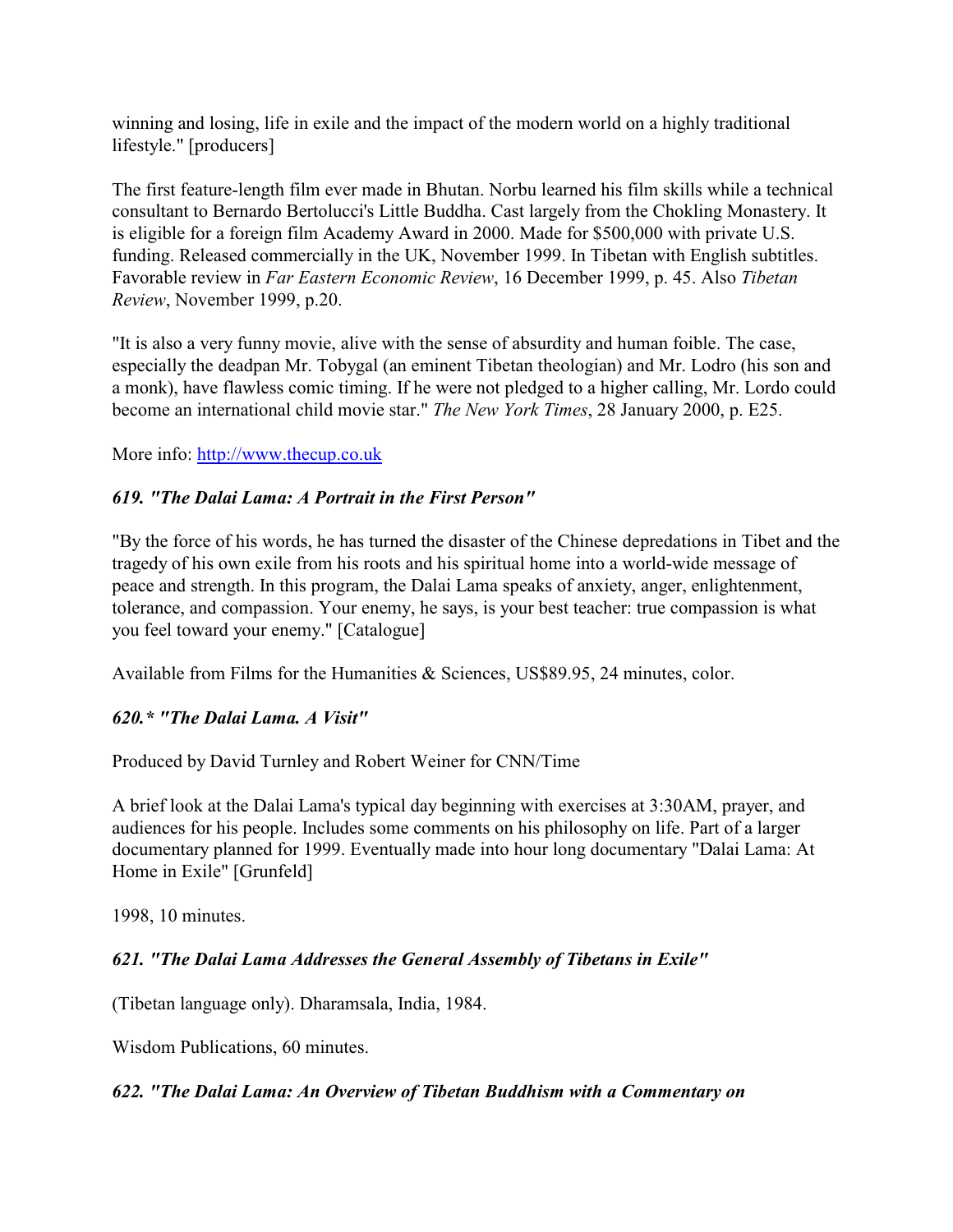### *Bodhicharyavatara"*

Covers three days of illuminating talks including question and answer sessions. London, April 1988.

Wisdom Films, 11 hours.

## *623. "The Dalai Lama and the Rituals of Reincarnation"*

(part two of series: "Birth of a God: The Dalai Lama")

Robert Thurman, His Holiness Tenzin Gyatso and others "investigate the intricate procedure of identifying a reincarnation Dalai Lama against the backdrop of Tibetan power politics and Chinese expansion, carrying the history of the Dalai Lama forward from the birth of Sonam Gyatso's successor to the life in exile of Tibet's  $14<sup>th</sup>$  spiritual leader." [producers]

45 minutes

### *624. "The Dalai Lama: Green Tara Initiation"*

"His Holiness performs the common initiation of Green Tara which grants the four empowerments in the form of a blessing. London, April 1988." [Wisdom]

Wisdom Film, 165 minutes.

# *625. "The Dalai Lama in Britain 1984"*

A series of films of the visit of His Holiness to Britain in 1984.

Produced by the Tibet Foundation.Wisdom Films.

# *626. "The Dalai Lama of Tibet: 25 Years in Exile"*

Directed and produced by Phil Grabsky.

"The history of the Dalai Lama and his people and the personal and public of His Holiness, with some rare Tibetan and Chinese footage used to examine the Tibetans' fight to regain independence." [producers]

Meridian Trust, 52 minutes. \$35.00.

# *627. "The Dalai Lama: Peace and Prosperity"*

Director: Sian Edwards and Richard Wirth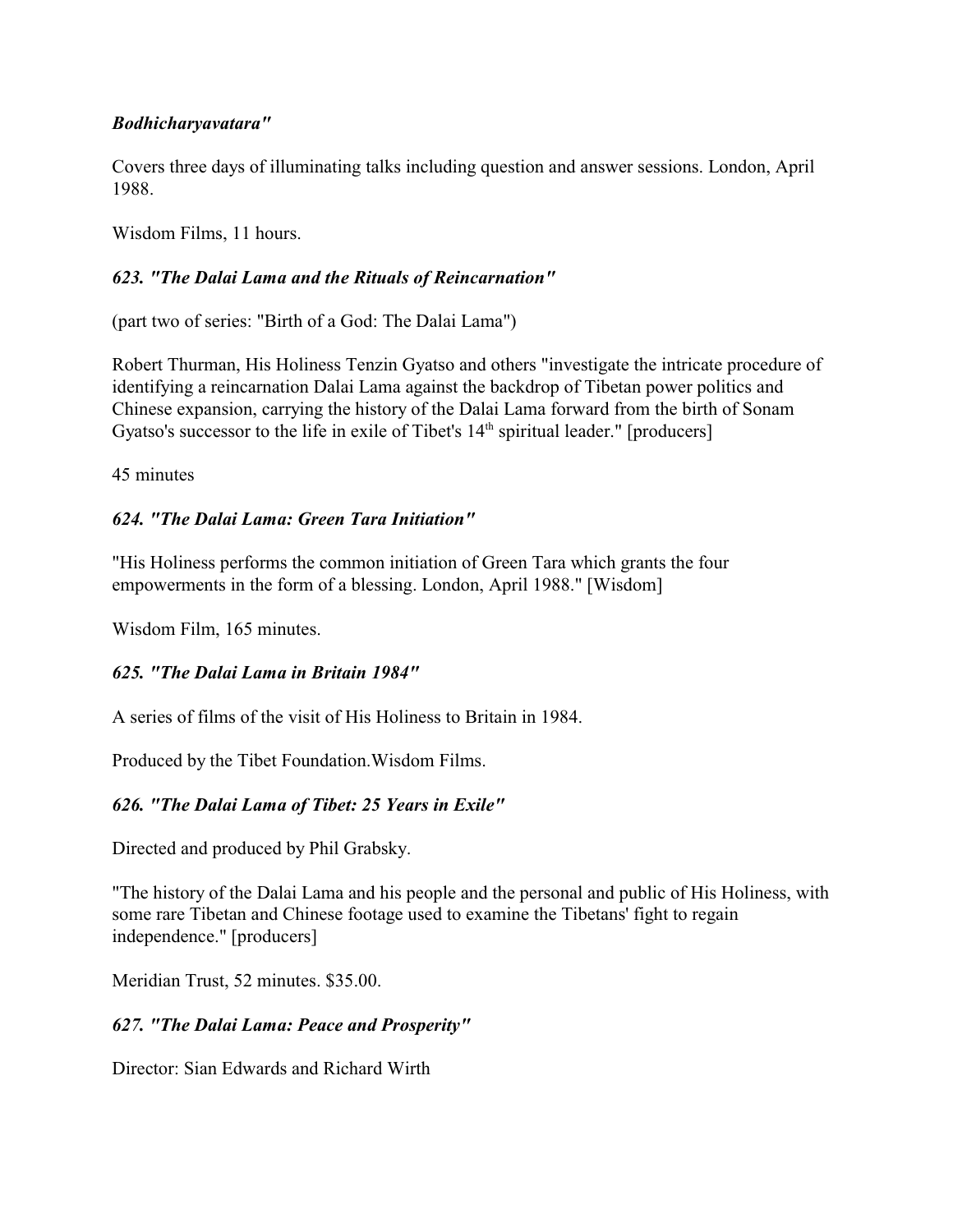"For three days in October 2007, His Holiness the Dalai Lama gave public talks at a sold-out Radio City Music Hall. Now, in the first of his talks to be released internationally, audiences will have the opportunity to see the Dalai Lama on film. *Peace and Prosperity* allows those who were not able to attend his live talks a chance to experience the spiritual leader's charismatic talk in a fresh manner. After an introduction by Richard Gere, a natural and comfortable tone is set with the Dalai Lama's nonchalant entrance and relaxed seating style. The talk is primarily aimed at giving those unfamiliar with Buddhism a way to apply the tenets to their daily lives and to give them the tools to achieve peace and prosperity on a personal level-and in doing so, to expand peace and prosperity on a global level...Richard Gere provides a lovely photo montage while Tom Waits and Phillip Glass supply fitting music videos." [Tribeca Film Festival, 2008]

2008, 102 min

### *628. "The Dalai Lama Shall Come Back"*

Produced by Franz and Brigitte Alt.

A film shot secretly in Tibet in 1982 for West German television, interviewing Tibetans who suffered Chinese oppression. Also includes interview with the Dalai Lama and his sister.

Wisdom Film, 44 minutes. \$44.00. Also Meridian Trust.

### *629. "The Dalai Lama Teachings"*

"The Bodhisattva Motivation: Perfection of Concentration," 1 hour.

"Buddhism and World Peace," 50 minutes.

"Deity Yoga," 30 minutes.

"Emptiness and Great Compassion,", 1.6 hours.

"Excerpt on Meditation," 1.5 hours

"The Foundations of Buddhist Philosophy," 50 minutes.

"The Nature of the Self," 57 minutes.

"Tibet and China," 50 minutes.

Wisdom Films. These are available only in NTSC.

### *630. "The Dalai Lama: The 37 Practices of a Bodhisattva"*

Classic teaching given as a preparation for a Kalachakra initiation in Switzerland. Rikon,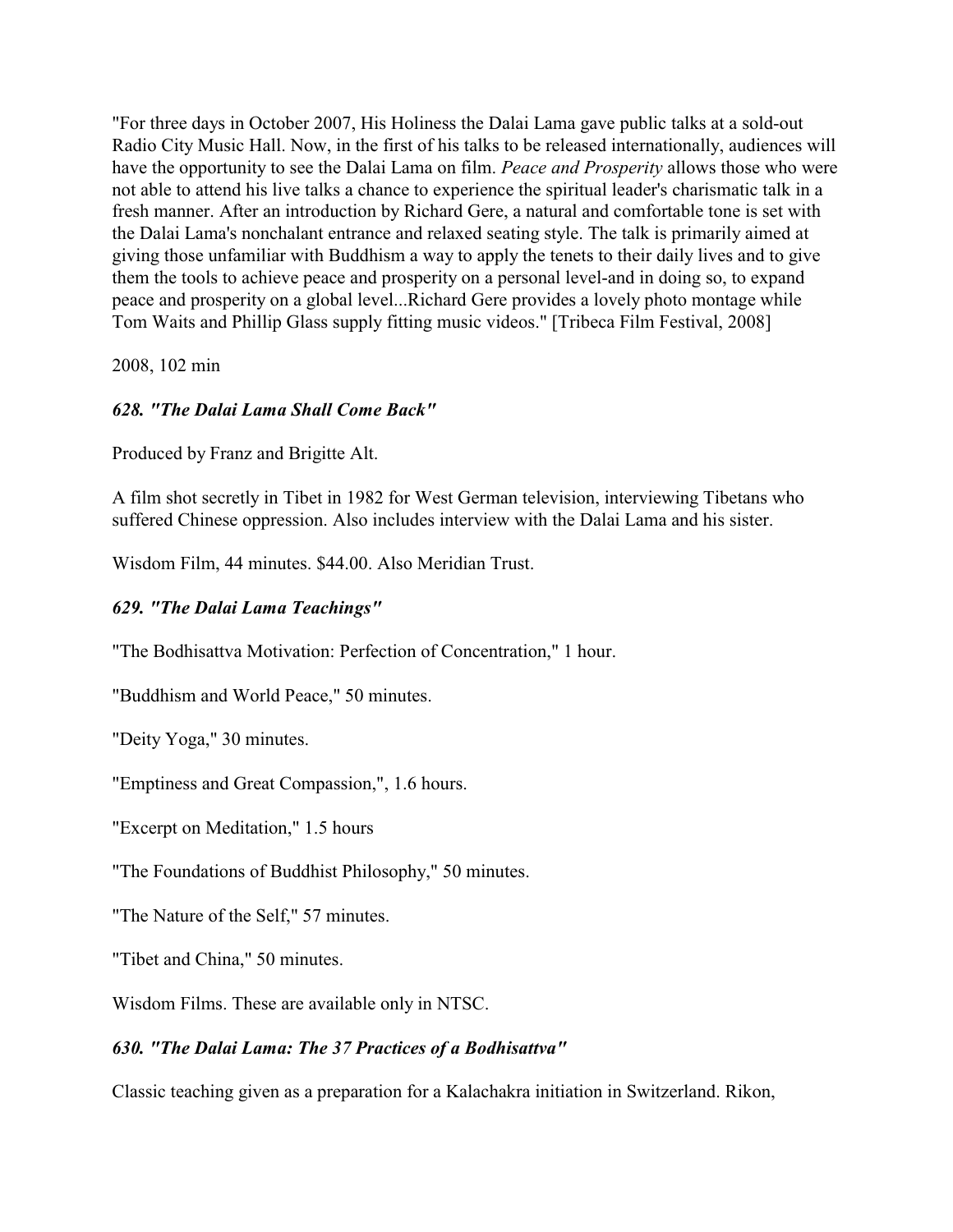Switzerland, 1985.

Wisdom Films.

### *631. "The Dalai Lama: The Future of Religion"*

The purposes for the variety of spiritual traditions and their benefit for humanity. Amsterdam, Holland, 1986.

Wisdom Films, 60 minutes.

### *632. "The Dalai Lama: Universal Responsibility in a Nuclear Age"*

"His Holiness delivers an impassioned speech to the Global Conference of Spiritual and Parliamentary Leaders on Human Survival, held at Oxford in 1988." [Wisdom]

Wisdom Films, 30 minutes.

### *633."The Dalai Lama Visits Christian and Buddhist Communities"*

Ampleforth Abbey and Samye Ling, U.K., 1984.

60 minutes.

### *634. "The Dalai Lama Visits Washington, D.C."*

"A joyful and incongruous behind-the-scenes look at the Tibetan leader's visit to the U.S. capital's political scene. From Larry King at C.N.N. to the private offices of Newt Gingrich to a Jewish Seder held at the house where the U.S. Civil Rights Act was signed, we see him moving tirelessly on his campaign for the Tibetan people's right to self-determination." [producers]

Five minute mini documentary. Garthwait & Griffin Films. [info@ggfilms.com.](mailto:info@ggfilms.com.) 815 15th Avenue, Menlo Park, CA 94025, office: 650.322.2520, fax: 650.322.2530.

### *635. "The Dancing Nuns of Kopan"*

Produced and directed by Anahata Iradach

"The nuns of Kopan Monastery...are receiving the same training that has previously only given to monks. Here they are shown in Nepal and on tour in the USA..." [producers]

30 minutes, Snow Lion, \$22.00.

#### *636. "The Devotion of Matthieu Ricard"*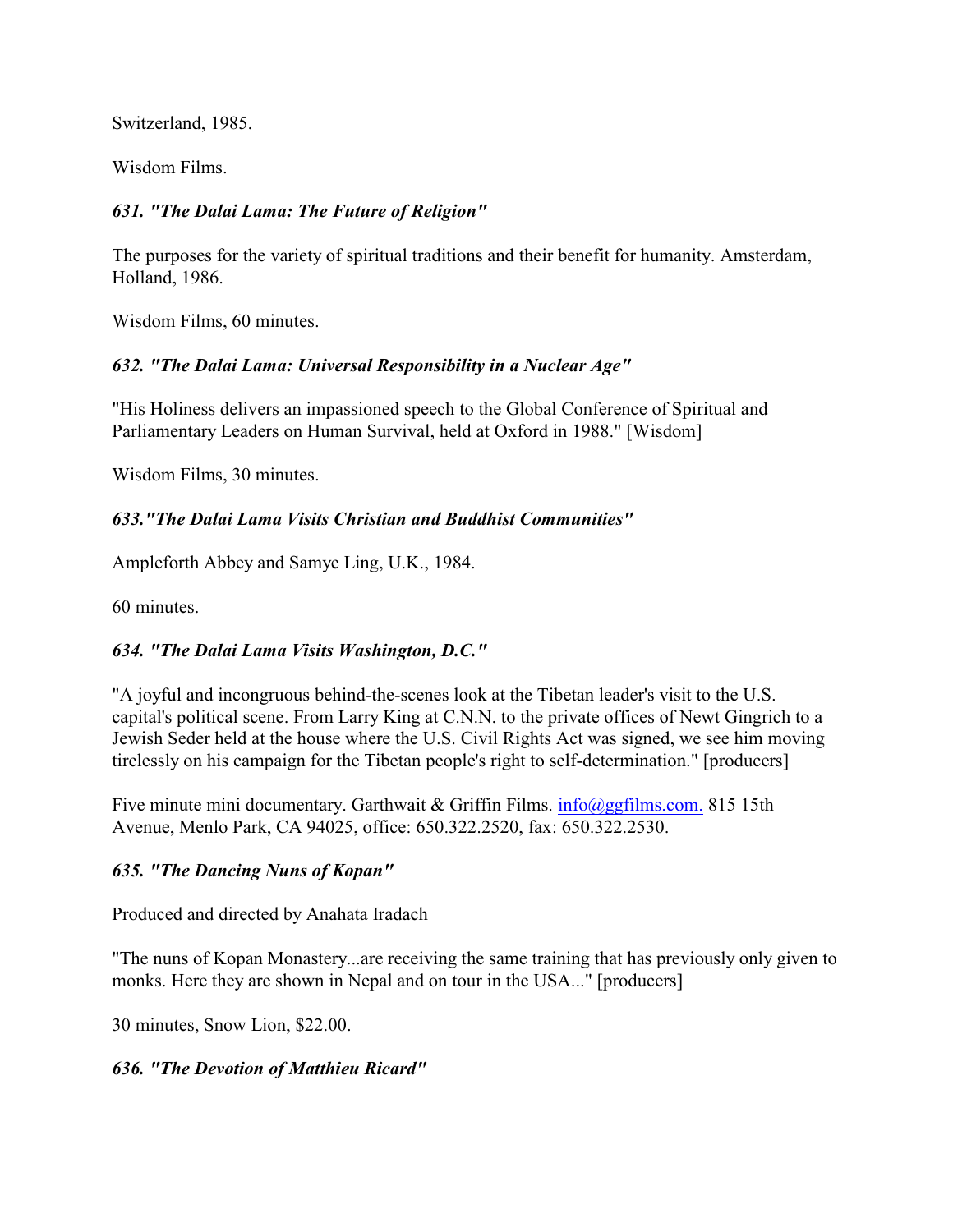Directed by George Schouten and Babeth M. VanLoo

"Nearly forty years ago Matthieu Ricard left his native France and a promising career in cellular genetics to become a monk in the Tibetan Buddhist tradition in Nepal. He is now a translator, photographer and best selling author (*The Monk and the Philosopher, Happiness: A Guide to Developing Life's Most Important Skill*) and an active participant in scientific research on the effects of meditation on the brain. He is involved in a number of humanitarian projects in Tibet and Nepal, where he resides... Filmed on location in Europe, Tibet, India and Nepal, with footage and photographs from Tibet by Matthieu Ricard. [producers]

A portion of the net proceeds from sales of this DVD support Karuna-Shechen humanitarian projects.

Snow Lion. 67 min.English (and Dutch and French with English subtitles). NTSC/All Region. \$24.95.

### *637. "The Dzogchen Rite"*

The ritual taught by Rinpoche can be practiced on a number of levels and incorporates Chod practice. Ilfracombe, Devon, 1984. Only available to the Dzogchen community.

Meridian Trust, 60 minutes. \$44.00.

### *638. "The Eight Movements of Yantra Yoga"*

By Chogyal Namkhai Norbu, instructor Fabio Andrico, produced by Shang Shung Institute and Angelo Fontana

"Yantra Yoga, or Union of the Sun and the Moon, is one of the more ancient Tibetan yogas, taking its origin from the great masters Humkara and Padmasambhava. From them it was transmitted to the famous Tibetan translator Vairochana and then through a lineage of Tibetan masters. Chogyal Namkhai Norbu is a living holder of this rare and precious Yoga teaching..." [producers]

Video with 32 page booklet, Snow Lion, \$29.95

# *639. "The Elusive Mountain: Gya"*

Sanjay Barnela, Vasant Saberwal & Anjali Khosla .

"...a documentation of an expedition to Mt. Gya, on the Indo-Tibetan border. At 22,400 feet Gya was still unclimbed, despite several earlier attempts to climb it. The film follows the climbers as they move through the desolate, desert-like landscape of Spiti in the Indian Himalayas, crossing a series of high altitude passes on their way to the base of the mountain. It is a little known part of the Himalayas. The team followed the old trade route between Tibet and the north-Indian plains,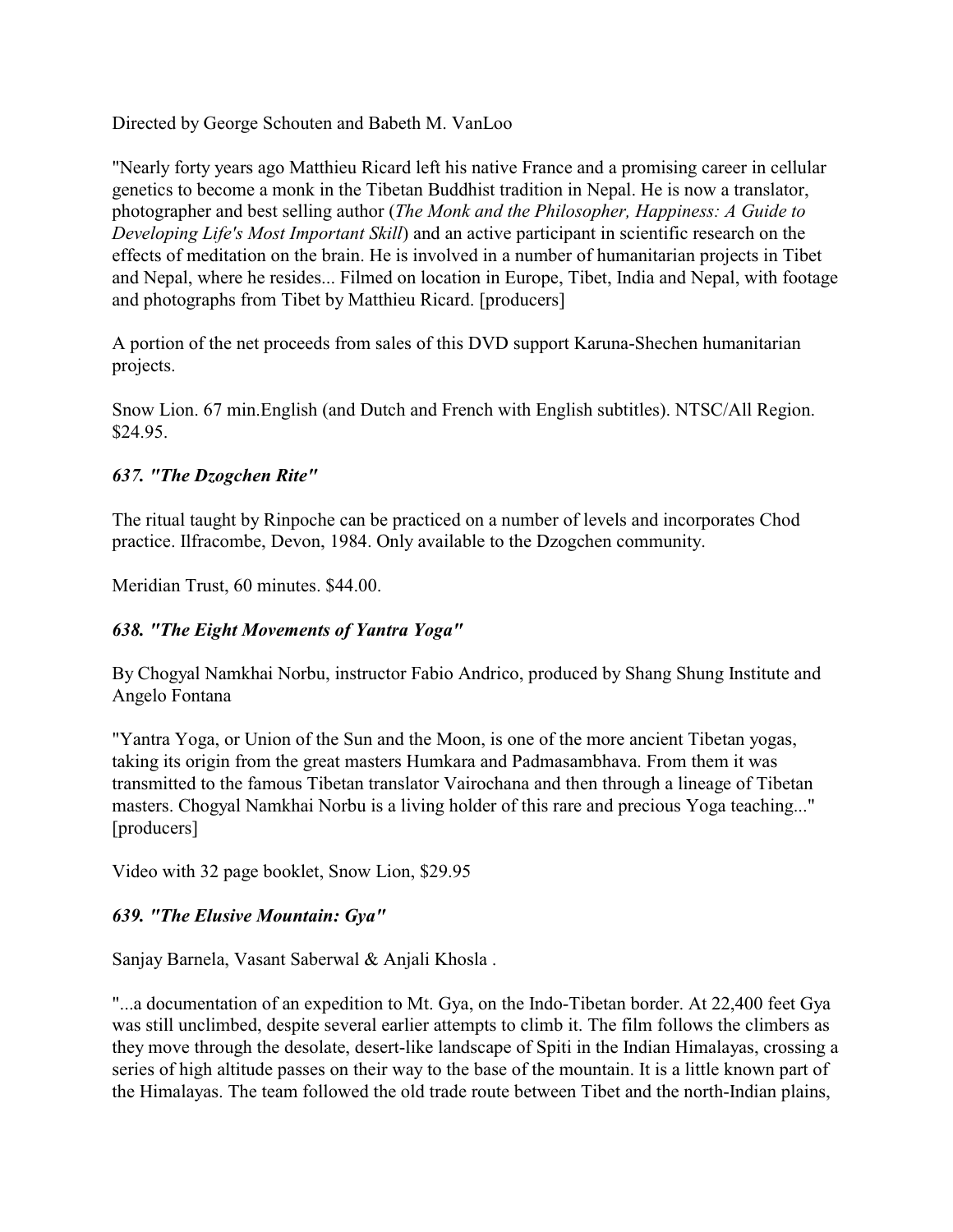a trade that is now much reduced, but as the film shows, still continuing. The folk dances of the region are a revelation, the brilliant colours standing in stark contrast to the barren and harsh countryside. Equally surprising in these seemingly lifeless mountains is the wildlife, including the rare kiang -Tibetan Wild Ass and Bharal - the Himalayan blue sheep. The second half of the film follows the climbers on their way up the mountain - staying with them through four days of incessant snowfall, before a finding a route up the northwest face of the mountain. A surprise awaits the climbers when they reach the summit!" [producers]

24 min. More info at: [www.movingimagesindia.com](http://www.movingimagesindia.com)

# *640. "The Ends of the Earth"*

### Directed by Duan Jinchuan

Documentary which follows the lives of a group of Tibetan herdsmen living on the Phala Grasslands in the northwest Tibetan plateau. This film follows the decision of a Tibetan nomad living far from any town who has invested money in a truck that doesn't work.

140 minutes, 1996 Chinese with English subtitles. Robbie Barnett collection.

# *641. "The Enigma of Tibet (Geheimnis Tibet)" (sometimes called Secret of Tibet)*

Dr. Ernest Schafer was a German explorer and ethnologist who also was a member of the Nazi party and a close associate of Heinrich Himmler. He led 3 expeditions to Tibet (1903-4, 1926-28, 1935-37). During one of these trip he made a movie which was first shown in Berlin in 1943, entitled "Secret Tibet." It is unclear to me if this is the same as "Untitled Documentary of a German Expedition to Tibet in 1933" (see below).

For more on Schafer see Karl E. Meyer and Shareen Blair Bysac, *Tournament of Shadows. The Race for Empire to Central Asia and the Great Game* (Washington, DC: Counterpoint Press, 1999) Chapter 21.

205 minutes. (copy available from the Institute for Scientific Films, Goettingen, Germany)

# *642. " The Epic of Everest"*

1924 silent film by Captain John Noel of the second Everest expedition. Includes performing Tibetans monks who were brought to England. The Tibetan government protested diplomatically. For more, see the note above for "Climbing Mount Everest."

# *643. "The Essence of Buddhist Philosophy"*

Commentary by His Holiness the Dalai Lama on the beginning of the classic Kagyu text by Gampopa, The Ornament of Liberation. He inaugurated the Samye Ling Tibetan Centre in Scotland, 1984.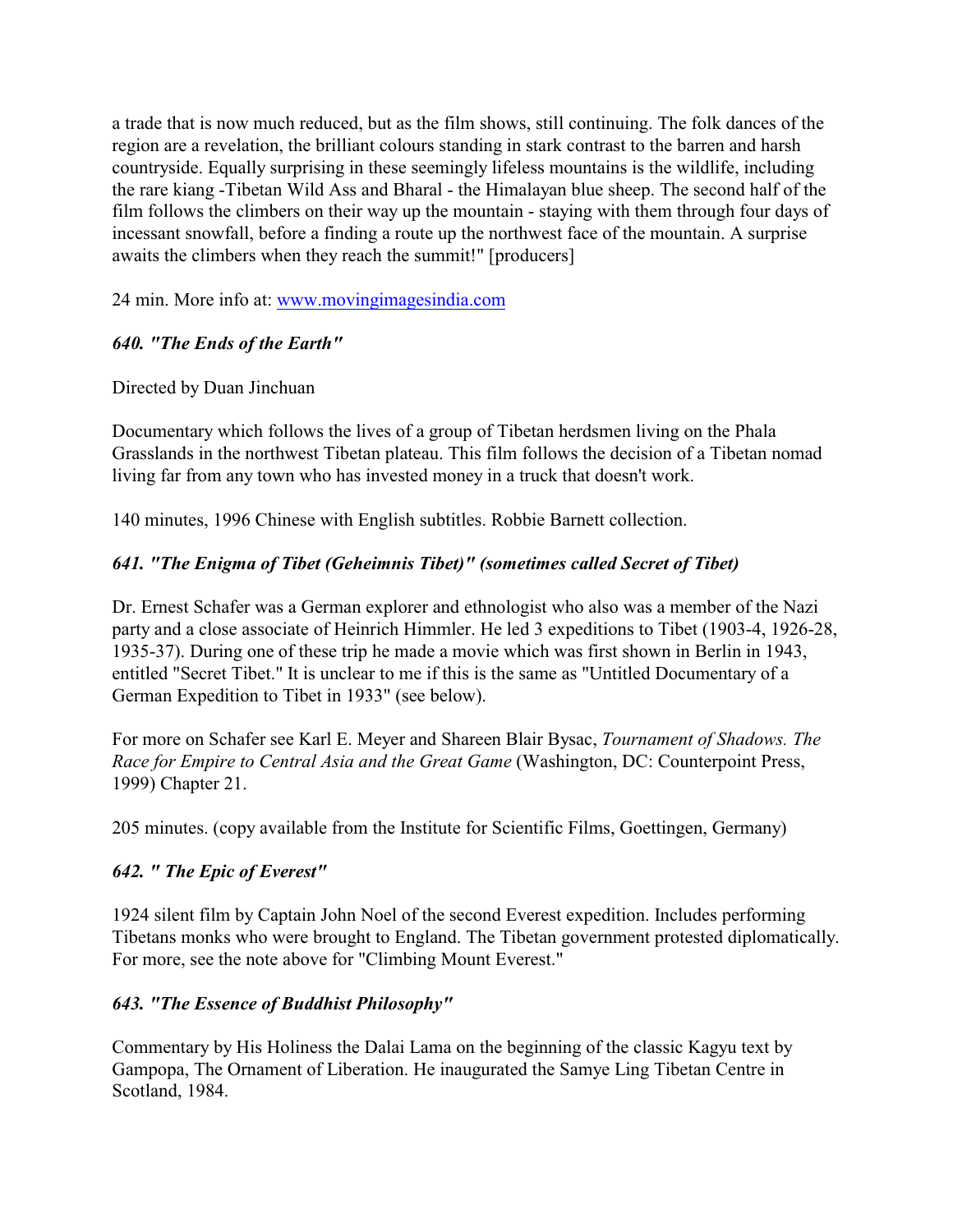Meridian Trust, 65 minutes, color. \$45.50.

#### *644. "The Essence of Mahayana Buddhism"*

"His Holiness the Dalai Lama explains the unified practice of compassion and wisdom with advice to Western practitioners with a question and answer session." [Producers] At the Samye Ling Tibetan Centre, Scotland, January 1984.

Meridian Trust, 60 minutes, color. \$44.00.

### *645. "The Experience of Transition"*

Three interviews concerned with the introduction of Tibetan Buddhism to the West, with the Dalai Lama, Australian monk Adrian Feldmann and French nun Elizabeth Drukier. Lama Tsong Khapa Institute, Pomaia, Italy.

Meridian Trust. 1985. 30 minutes. \$26.00.

#### *646. "The Female Living Buddha,"*

"Set in 1959, a number of Tibetan aristocrats engage in acts of treason by kidnaping a female living Buddha to India. With the help of the Chinese Consulate, she returns to her homeland." [producers]

157 min., 2 videocassettes, Language: Chinese with English subtitles

Produced by Li Wei, Beijing Film Studio, Distributed in the USA by Nan Hai Co., Inc.

#### *647. "The Forbidden Team"*

Balls Productions. Directed by Rasmus Dinesen & Arnold Krigaard

Film about the history of the very first Tibetan football (soccer) team and its two year struggle to train for their first game against Greenland in Copenhagen, Denmark. The Tibetans lost 4-1. The match was broadcast to Tibet via Radio Free Tibet.

55 minutes. 2003

#### *648. "The Four Dharmas of Gampopa"*

By H. E. Tai Situ Rinpoch"Rinpoche gives a commentary on a text by Gampopa...Proper practice will clear up delusions leading to the recognition of primordial wisdom, symbolized by Vajradhara." [producers]

3 video tapes, \$70, Snow Lion.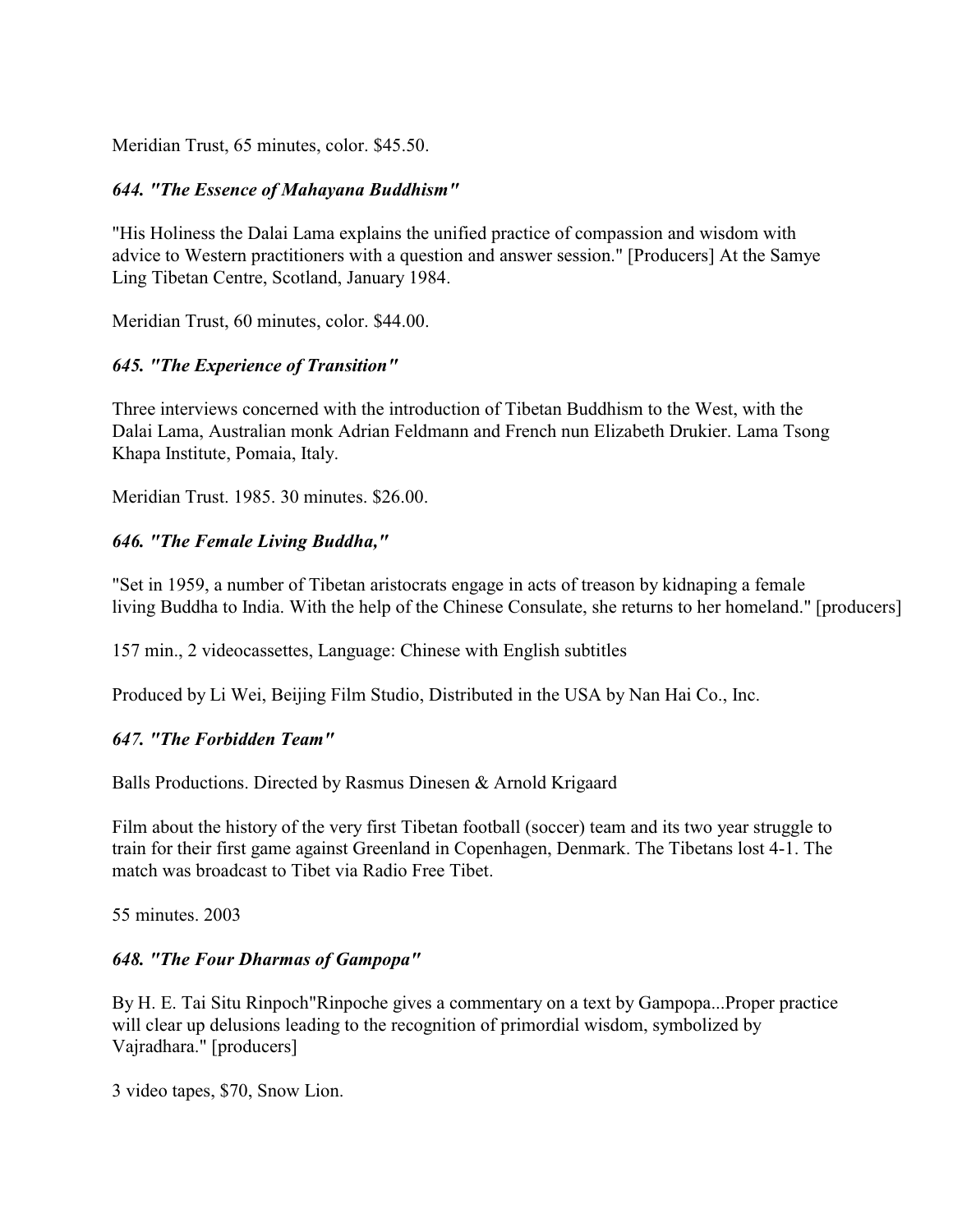#### *649. "The Four Noble Truths"*

By the Dalai Lama

"In July 1996, the Dalai Lama gave a wonderful teaching in London on the Four Noble Truths, on interdependence and non-violence and on the Buddha, Dharma and Sangha as ultimate objects of refuge." [Snow Lion]

Snow Lion, 4 videos, 480 minutes, US\$108. Also Mystic Fire Video. Also Meridian Trust.

#### *650. "The Four Noble Truths and the Four Immeasurables"*

By Tai Situ

The Four Noble Truths summarize the range of Tibetan Buddhist teachings...Comprehensive talks by Situ Rinpoche.  $2<sup>nd</sup>$  audio tracks with Mandarin translation. Much of the proceeds go to support Tai Situ. [producers]

75 minutes, DVD, Snow Lion

### *651. "The Full Empowerment* **Into Kalachakra Tantra"**

"Restricted teaching. Details on request from those who have received the full Kalachakra Tantra Initiation." [producers]

Meridian Trust. 540 minutes. \$145.00.

### *652. "The Future of Religion"*

The Dalai Lama at the Free University, Amsterdam in May 1986. He "...talks about love and positive feelings and how cultivating these ultimately brings happiness, rather than the acquisition of power and wealth." [producers]

Meridian Trust. 60 minutes. \$44.00.

### *653. "The Future of Tibet"*

Produced by Lion and Fool Foundation. 199?.

"A 117-minute documentary, focuses on the U.S. position vis-a-vis Tibet and the fallacy behind arguments of "realpolitik", given China's trade imbalance with the U.S. (second only to Japan).

This tape incorporates a quick-moving montage of historical and contemporary footage, not yet seen in other tapes on Tibet; as well as interviews with Congressional leaders." [producers]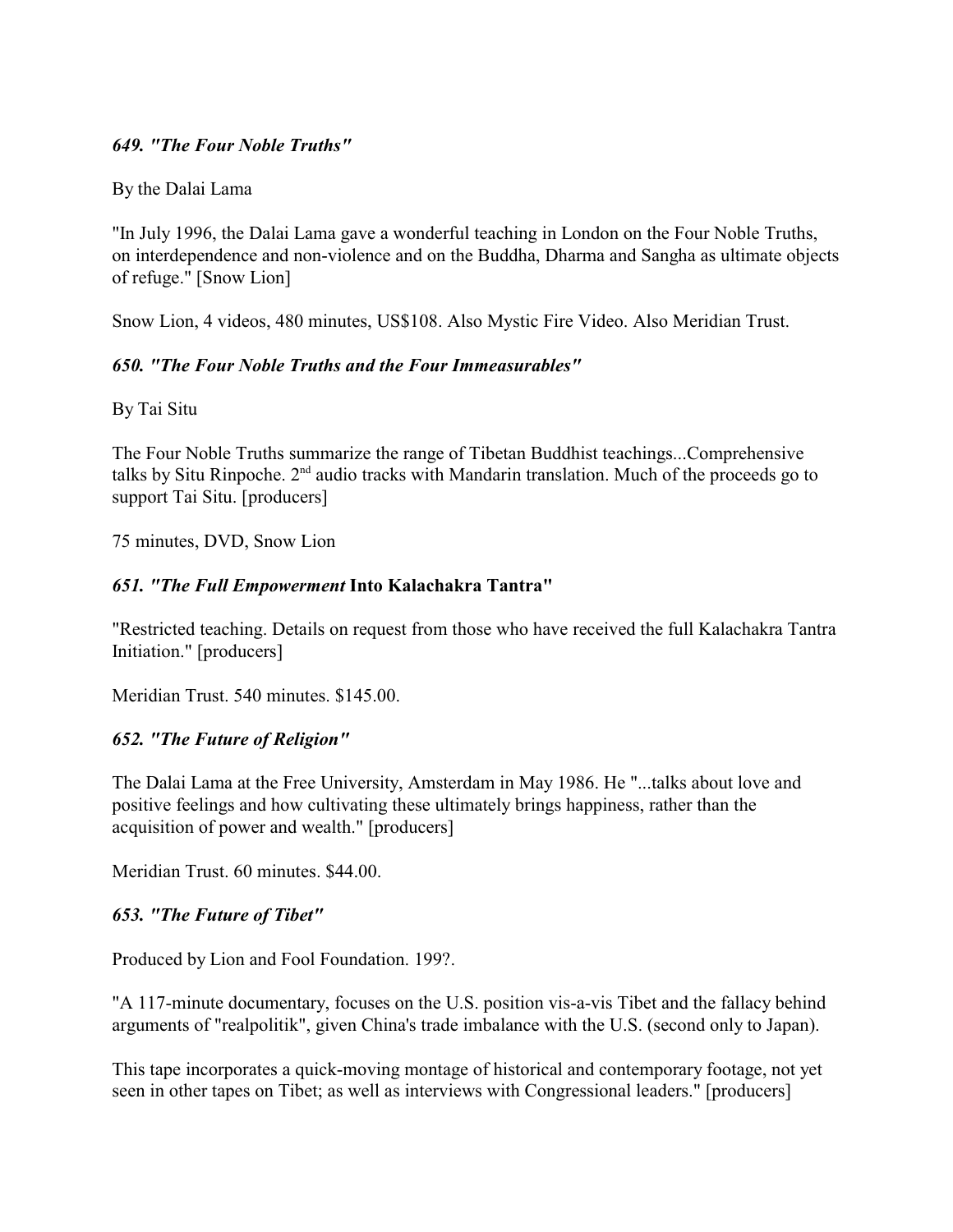Office of Tibet, 117 minutes, color, VHS video, US\$15.00. Also Meridian Trust at \$26.25.

### *654. "The Future of Tibet and Its Culture"*

The Dalai Lama at the School of Oriental and African Studies, London, 1984 talking about Tibetan culture and the relevancy of Buddhism to democracy.

Meridian Trust. 78 minutes. \$40.00.

### *655. "The General Assembly of Tibetans in Exile"*

This equivalent of a Tibetan Parliament meets once every 2 years in Dharamsala. This film is from April 1985. In Tibetan only.

Meridian Trust. 90 minutes. \$35.00.

### *656. "The Gift of Peace: A Message for All Faiths"*

"An interfaith service attended by people from Christian, Hindu, Sikh, Jewish, Bahai and Buddhist faiths...[The Dalai Lama] spoke of the importance of respecting the variety of paths..." [producers] In Glasgow, Scotland.

Meridian. 1984, 60 minutes. \$35.00.

### *657. "The Girl Lhari"*

Director: Rigdan Gyatso

"Lhari is a young bride sent to a country village to live with her in-laws, who increasingly use her as a servant and even lock her out at night, with her husband not daring to intervene. Lhari decides to find her own, quintessentially, Tibetan solution to her situation." [problems]

2005. 25 minutes. Tibetan with English sub-titles.

### *658. "The Golden Child"*

Directed by Michael Ritchie, With Eddie Murphy, Charlotte Lewis, Charles Dance

Murphy plays Chandler "Chan" Jarrell, a man who tracks down lost children for a living. When the beautiful Kee Nang (Charlotte Lewis), a Tibetan priestess, approaches him with the flattering yet disarming declaration that he is "the chosen one," his quest for the illustrious golden child (J. L. Reate) begins. Along the way, Chan uncovers secrets within Chinatowns underbelly and encounters a seemingly endless parade of bizarre and dangerous situations, most often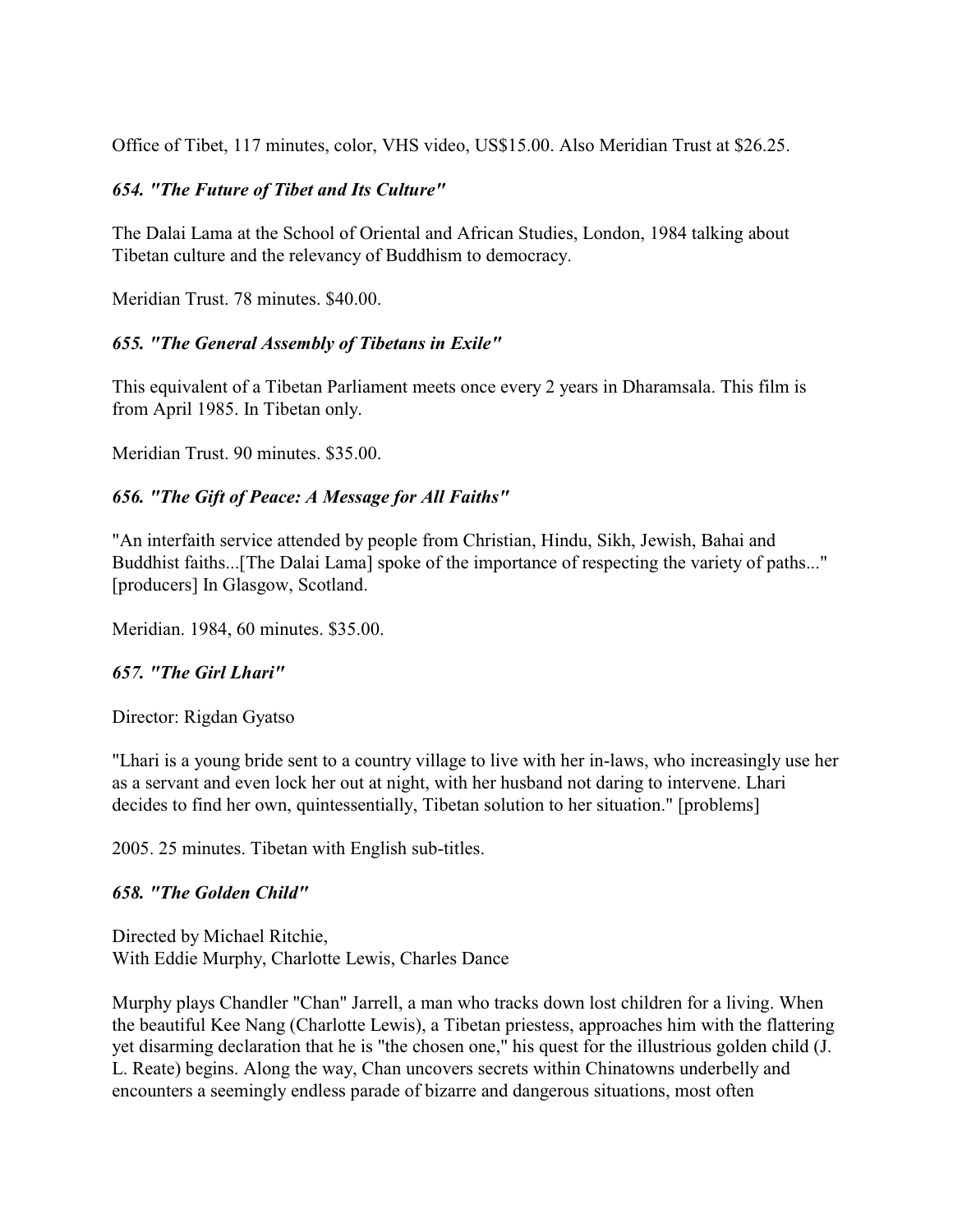spearheaded by Sardo Numpsa (Charles Dance), the devils main henchman. Its up to Chan to locate the golden child, then protect him from the evil Sardo, who wont rest until he sees to it that the boy is in his clutches. [producers]

93 minutes. 1986

### *659. "The Golden Eagle" (Jinse de daying)*

Chinese animated film directed by Te Wei and Shen Zuwei in 1976. 50 minutes.

### *660. "The Good Heart"*

By Ven Tenzin Palmo

So many people are alienated - from themselves and from society. With her characteristic warmth, bets-selling author Tenzin Palmo talks about alienation and how the development of a good heart begins with kindness to ourselves. From teachings given July 2000 in Australia. [producers]

Snow Lion, 60 minutes

### *661. "The Good Heart: The 14th Dalai Lama Comments on the Four Christian Gospels"*

"This video is a summary of the 1994 John Main Seminar held in London. His Holiness gave an extensive commentary of the Four Gospels: Matthew, Mark, Luke and John for both Christians and Buddhists. He insists on the need to see the fundamental differences between Buddhism and Christianity - such as a Creator God. But he also highlights the striking similarities and parallels between the lives of Jesus and Buddha, their teachings on non-violence and the progressive stages of spiritual development." [Snow Lion]

Snow Lion.

### *662. "The Grassland"*

A short film, by Pema Tseden (Wanma Caidan) who was born in Hainan Tibetan Autonomous Prefecture of Qinghai province and studied at the Beijing Film Academy.

22 minutes. 2004.

### *663. "The Great Tibetan Laughter Show" (Ha-Ha-He-He, Vol-I)*

Tashi Wangchuk and Tsultrim Dorjee, for Tibet Motion Pictures and Arts

"... a monthly comedy serial, a Tibetan version of a great laughter show... While providing entertainment, the filmmakers, at the same time intend to promote awareness among diaspora Tibetans on various Tibet related and global issues through their humorous show program.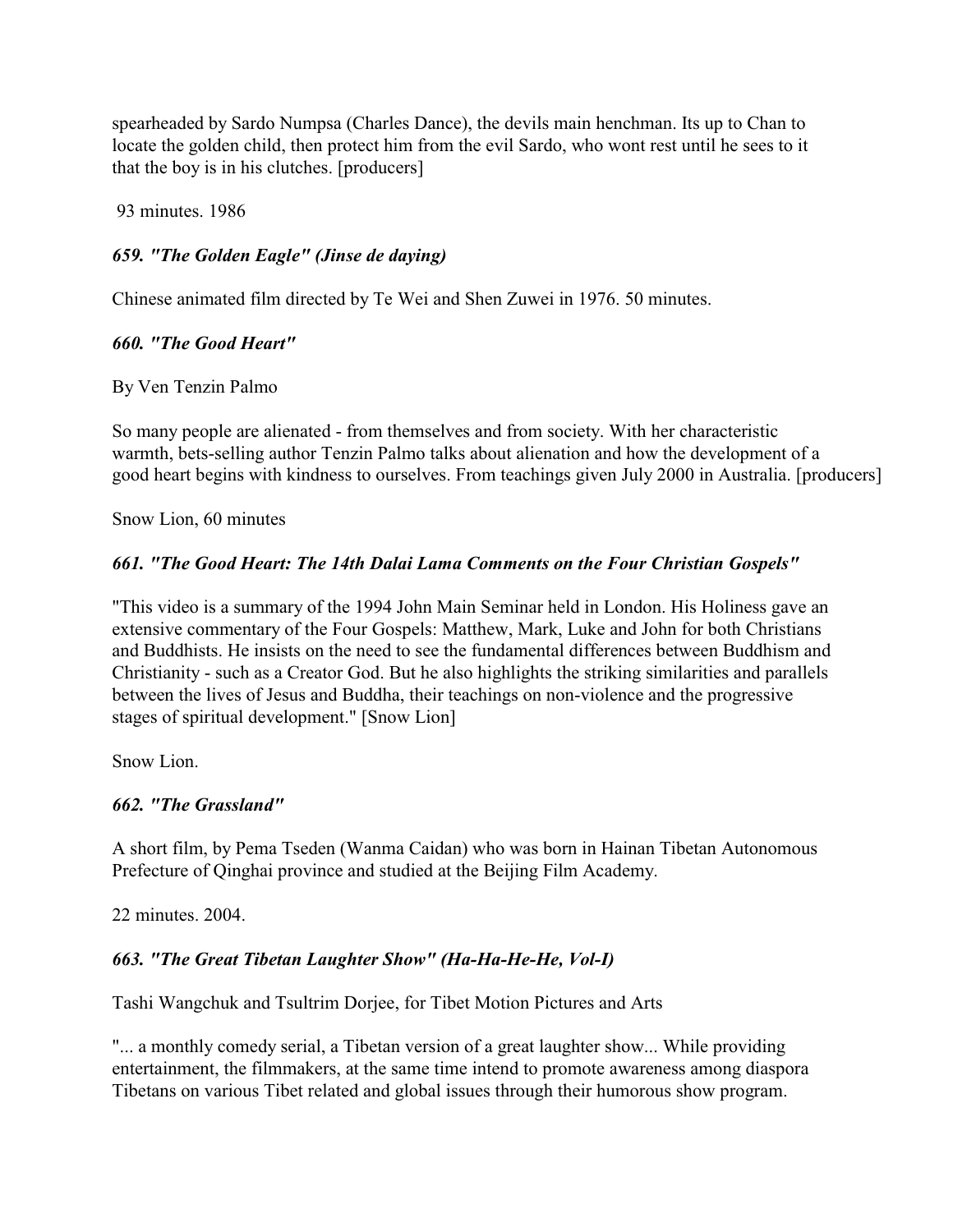The duo now plans to screen their film in a series of public show and also organize live stage performance of their laughter show mostly in Tibetan communities in India.

Should the first volume works out successfully, Mr. Tashi says, We will be bringing out the second volume of the Ha-Ha-He-He show very soon, adding, It's about a television set in an India based exile Tibetan family." [WTN, 6 September 2006]

# *664. "The Heart of Every Child"*

Produced by Saandra Steinfelt and Jesse Cordtz

The Dalai Lama visited Idaho on September 12, 2005, to commemorate the 9/11 attacks of 2001. While he was here he met with children of Idaho. This film documents the Dalai Lama's visit with children and highlights some of the children blessed and honored by him.

This documentary will follow some of the children honored by the Dalai Lama during his visit and will record their compassion, according to Steinfelt. [WTN, 27 April 2006]

### *665. "The Heart Of Wisdom"*

by the Dalai Lama, trans. by Thupten Jinpa

"The Heart Sutra is one of Buddhism's most important texts.This masterful DVD is a great resource for studying and understanding the Heart Sutra's presentation of profound wisdom on the nature of emptiness and selflessness. The Dalai Lama's teaching includes an overview of Buddhism, background material, and commentary on the text which is essential for attaining an unmistaken view of reality - a view that brings about true liberation from all suffering." [producers]

12.34-hour DVD-set. Snow Lion. \$ 114.60

### *666.\* "The Himalayas"*

Directed by Brado Quilici.

Eight episodes mostly about Nepal and Bhutan and their economies, including the Tibetan carpet industry.

Genesis Entertainment/Brando Quilici Productions.

"Himalayan Realities"

"The Legend of Everest"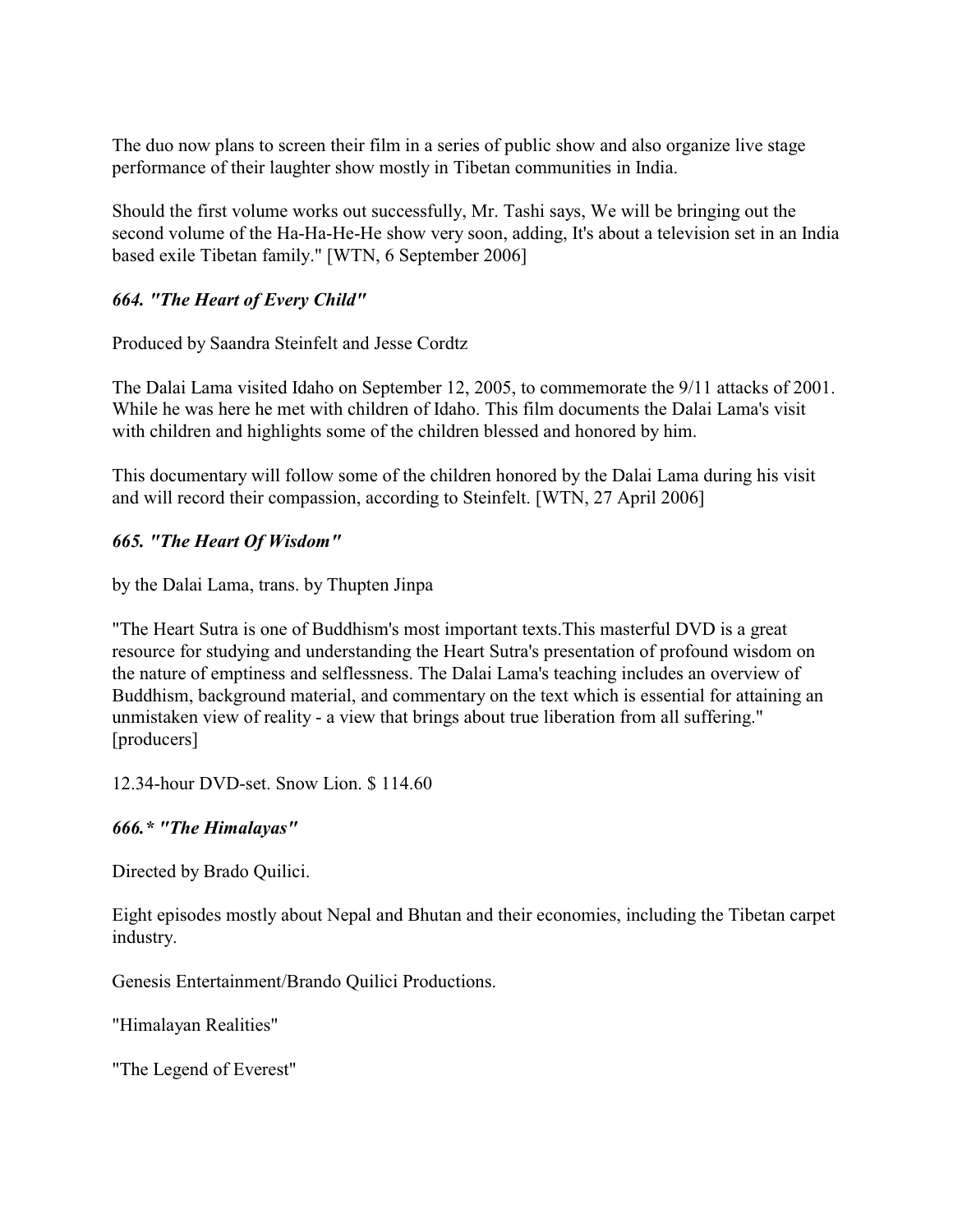"The Mighty River" "Ice on the Move" "A Kingdom in the Sky" "Cosmic "Cycle" "Tibet" "In Thin Air" 22 minutes each, color.

# *667. "The Holy Mountain of Tibet"*

"Where Tibet, Nepal and India meet rises a 22,000-foot-high mountain thought by Hindus and Buddhists to hold at its peak the throne of the foremost gods. This program follows the trail to Mt. Kailash, also stopping to visit shrines and other sacred sites at Tsaparang, the 11th century capital of the old Tibetan kingdom of Guge, at Khojamat, where a stately cloister remained open despite the Chinese Cultural Revolution, and at Lhasa, whose architecture and rich decorative arts illustrate the Buddhist concept of the world." [Catalogue]

Available from Films for the Humanities & Sciences, US\$89.95, 52 minutes, color.

### *668. "The Inauguration of the Women's Association"*

Conceived in Tibet in 1952, the Lhasa Patriotic Women's Association was inaugurated on 8 March 1953. Film shows the first meeting of the recently revived association in April 1985.

Meridian Trust. 60 minutes, \$26.00.

### *669. "The Inner Art of Meditation"*

By Jack Kornfield

"This is a beginner's course on insight meditation that helps generate calm and awaken to truth." [Snow Lion]

Snow Lion, 90 minutes, video, US\$19.95. Also Mystic Fire Video.

### *670. "The Jew in the Lotus"*

Produced and Directed by Laurel Chiten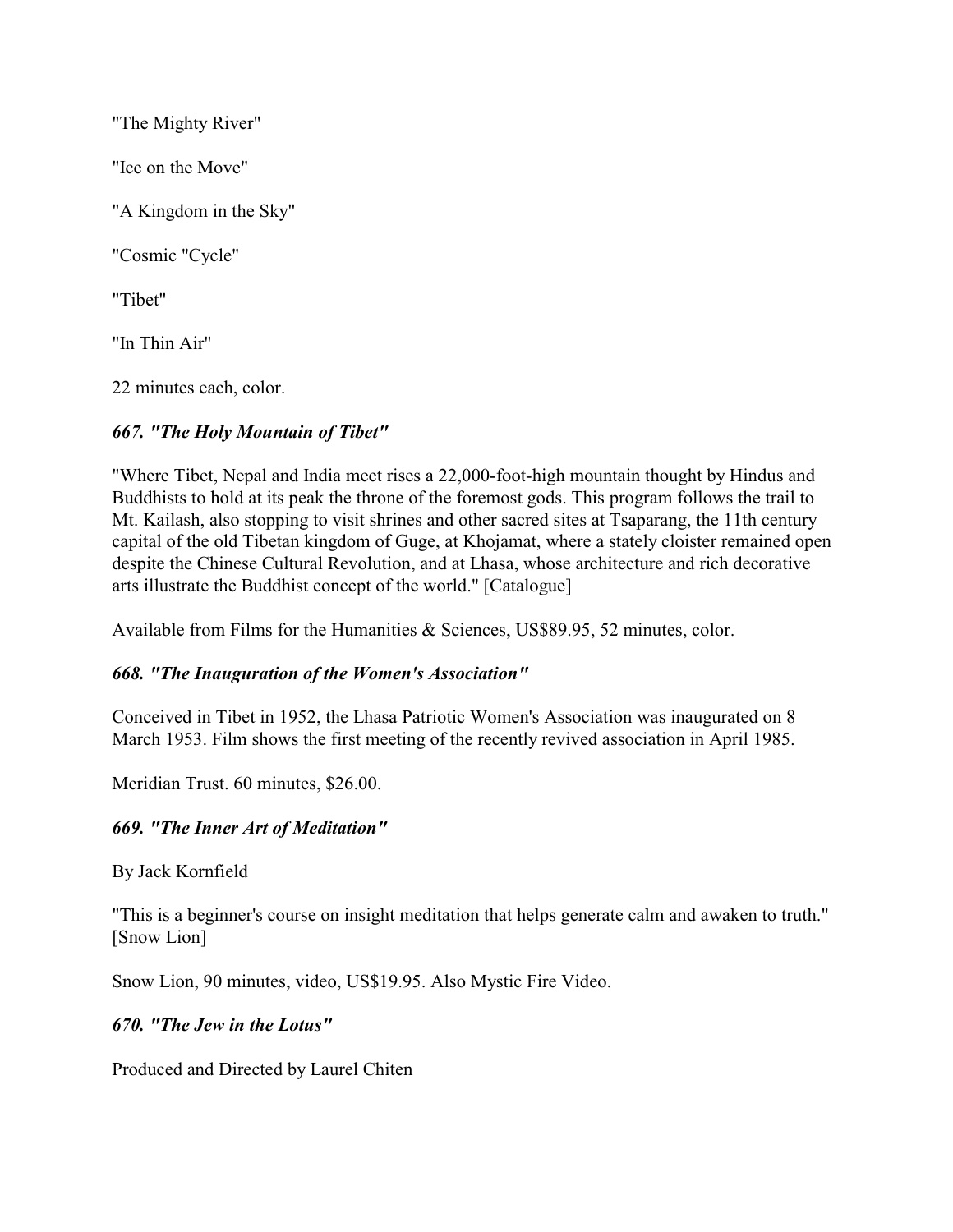### Blind Dog Films

"Based on the best-selling book by Roger Kamenetz, the film follows Kamenetz as he chronicles a meeting between the Dalai Lama and a group of rabbis - and begins an intense journey that leads him back to his Jewish roots." [producers]

"'The Jew in the Lotus' is a documentary that suggests film may be far from the ideal medium for portraying a spiritual journey that takes a man back to his religion...the Dalai Lama sought to know the secret of the spiritual survival of Jews in the millennia of the Diaspora...A fascinating question, but it is rapidly subsumed and abandoned...beneath the story of Roger Kamenetz...Whatever his gifts as a writer and public speaker may be, Mr. Kamenetz generates little interest and radiates no charisma...for the most part the film makes him appear to be a self-absorbed neurotic...By the end...Ms. Chiten's documentary bears an unfortunate resemblance to a 60-minute infomercial." [*The New York Times*, 29 January 1999, p. E20]

60 minutes. The Jew in the Lotus Film Project, Blind Dog Films, P.O. Box 238, Waban, MA 02168 (617-965-0712).

### *671. "The Joy of Living"*

Directed by Kelsang Tsering Khangsar

"Documentary about a 70+ year old Buddhist nun, Ani Sonam Tsering, who, since her arrival in Dharamsala in 1959 has devoted her life to taking care of the many street dogs in her community. Filmed over a period of 3 years with a handycam." [*Tibet.net*, 31 July 2006]

52 minutes

# *672. "The King of Darts" (Bi.aowang)*

Chinese film directed by Li Qimin in 1986

# *673. "The Knowledge of Healing"*

Directed by Franz Reichle. Produced by Marcel Hoehn

(In Tibetan, Russian, Buryat, English, Swiss dialect and German with English subtitles)

"...a gentle, optimistic film about the wonders of Tibetan medicine...for which the physicians and researchers interviewed...make dramatic claims...How valid these assertions are, of course, is anybody's guess...The film introduces Tenzin Choedrak, a leading Tibetan medical authority, and shows him treating the 14th Dalai Lama for a minor aliment...[the film] offers much too much information to be absorbed in one viewing. But from what can be grasped, the movie is not propagandistic mumbo jumbo but an invitation to examine a useful alternative approach to the human and its mechanisms." [*The New York Times*, 5 November 1997]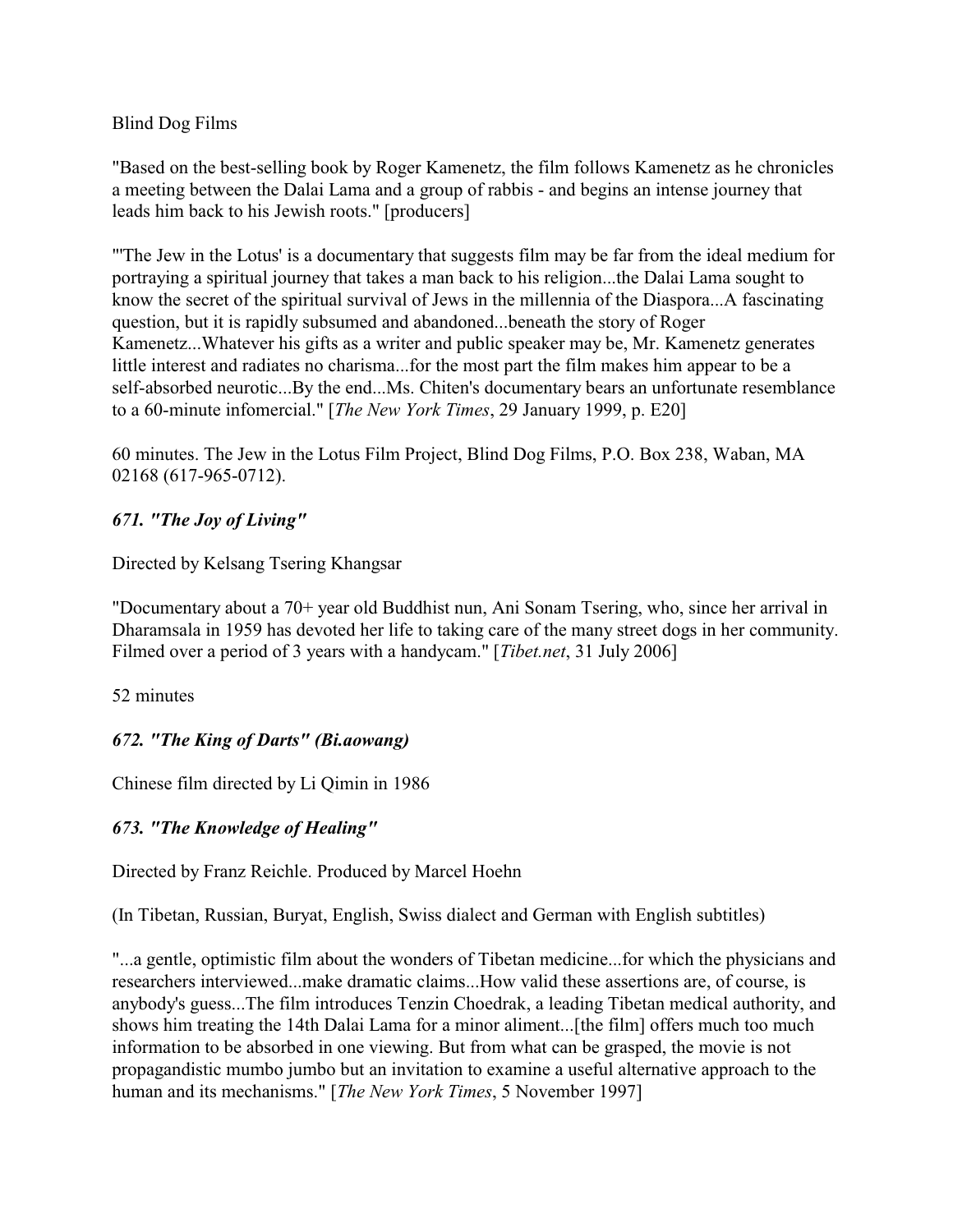Mystic Fire Video, 90 minutes. Also Snow Lion.

### *674. "The Kunlun Valary" (Kunlun tiegi)*

Chinese film directed by Yuan Naizhen in 1960.

### *675. "The Lama King"*

"This 1975 BBC documentary features candid interviews with His Holiness the Dalai Lama and scenes from the daily life of Tibetans in exile in Dharamsala, India, the seat of the Tibetan Government-in-Exile. Of special interest are shots of the colorful and dramatic rituals performed to observe the Tibetan New Year and 1959 footage of the Tibetan National Uprising in Lhasa, the Dalai Lama's Geshe degree examination and his escape to India, including the original BBC broadcast announcing his safe arrival." [producers]

Office of Tibet, 45 minutes, 16 mm. and 3/4" videos.

### *676. "The Lama, The Yurt and The Oracle. On the Road with a Mongolian Lama"*

A "video document" by Wold Kahlen. In German.

Part 1. For part 2 see: "Occupation Lama. On the Road with a Mongolian Lama"

"Wolf Kahlen spent two months with the Mongolian Lama Zagdag on the road, in yurts or on the backs of yaks and horses...[at the Gandan Tegchoeling Monastery in Ulan Baatar and at the Erdene Zu Monastery in Karakorum]...Kahlen..portrays the daily and nightly life, the obligations of the lama on a nomadic trip giving blessings, hope or oracles." [Kahlen]

1994-95, 108 minutes. See<http://www.sanfu.de/~ruine-kuenste.berlin/video9.htm>

### *677. "The Last Resort"*

Produced by Majo Film

"This documentary is a powerful political statement, suitable for raising awareness of the Tibetan situation. It moves from the spiritual peace of chanting monks in Tibet...to the brutality of hinese soldiers beating up monks in a monastery..." [producers]

Meridian Trust. 28 minutes. \$35.00.

### *678. "The Life Of The Buddha"*

"An investigation into the myth and legend of the Buddha, who lived in India two and a half thousand years ago, whose story is one of the greatest ever told.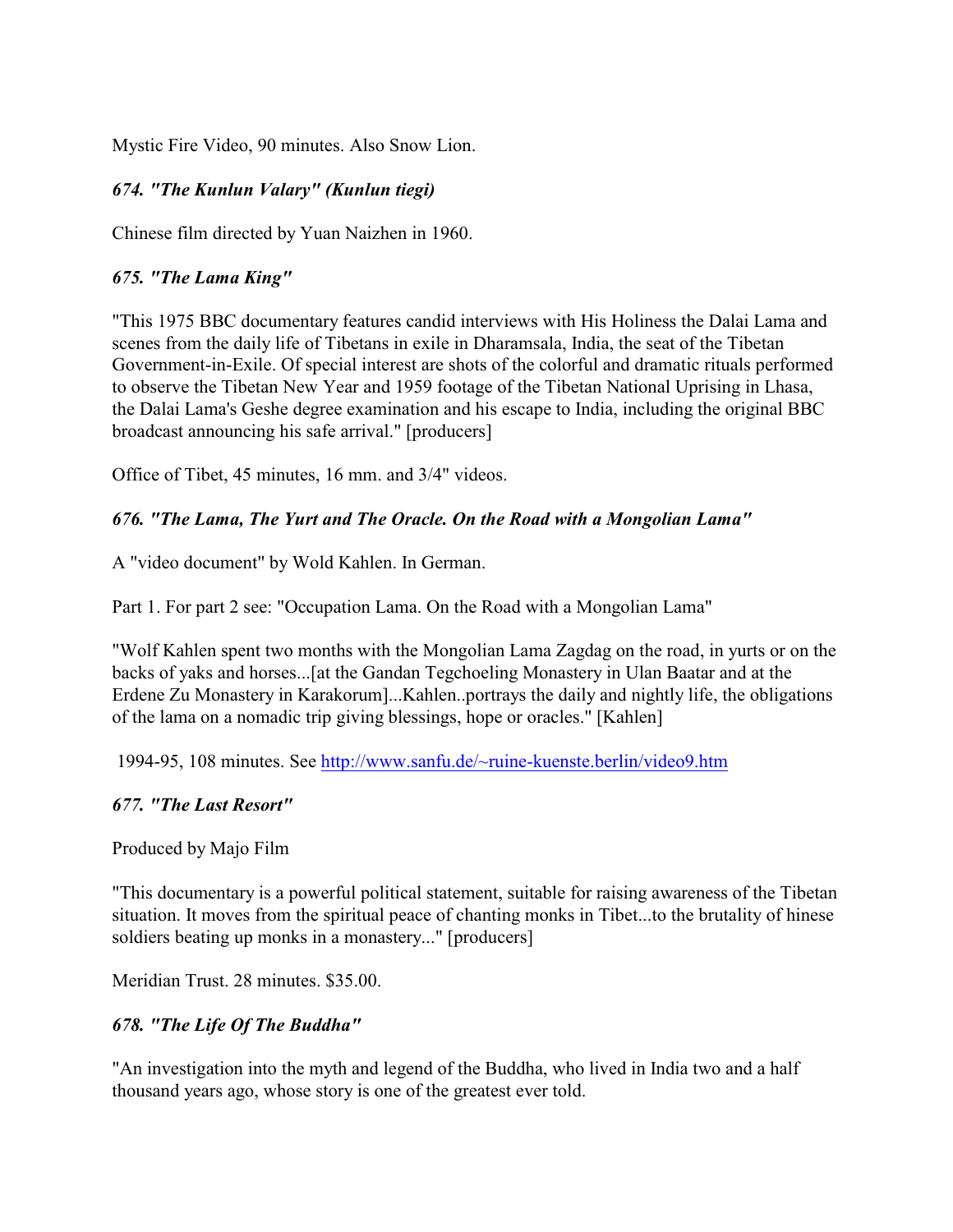Using CGI graphics, expert testimony and the latest archaeological findings, this film dramatises his extraordinary life, from the luxuries of the palace where he was waited on hand and foot, to his dramatic escape from home and his renunciation of worldly goods. The film also reconstructs the spiritual practices he tried and rejected.

His experiences became the basis for a philosophy that is now followed by over 400 million people...

The Life Of The Buddha includes interviews with English speaking Buddhists from various denominations. It looks at the key practices of Buddhism and investigates the life-changing solutions to the problem of human suffering that the Buddha formulated." [producers]

60 minutes, Heritage Buddhist Trust,<http://members.aol.com/yeshiuk/index.html>

#### *679. "The Lion's Roar"*

"Documents the extraordinary life, teachings and death of His Holiness the Gyalwa Karmapa, supreme head of the Kagyu tradition. Narrated by James Coburn." [Wisdom]

Wisdom Films, 50 minutes, color.

### *680. "The Lions Roar: the Life and Times of H.H. Rangjung Rigpe Dorje, the 16 Karmapa" th*

by Center Productions

A magnificent work - dramatic, richly colorful in both sound and sight. It depicts the life and times of one of Tibetan Buddhisms most respected leaders. It traces the Karmapas lineage from its earliest roots to the  $20<sup>th</sup>$  century. [producers]

Snow Lion, 50 minutes, \$29.98

#### *681. "The Lost Country"*

A planned film by Indian actress Mandakini and her husband Dr. Kagyur Rinpoche (a former Tibetan monk before he surrounded his vows to marry). The film will start Richard Gere and focus on the issues between China and Tibet. Will be filmed in English. *[Times of India*, 27 January 2010].

#### *682. "The Lost World of Tibet"*

Directed by Emma Hindley for the BBC

"This film is being brought to television as a result of a BBC/British Film Institute co-production. A recently restored treasure-trove of colour films from the 1940s and 1950s provides the core of this astonishing film, which allows us to see what Tibet was like before its brutal occupation by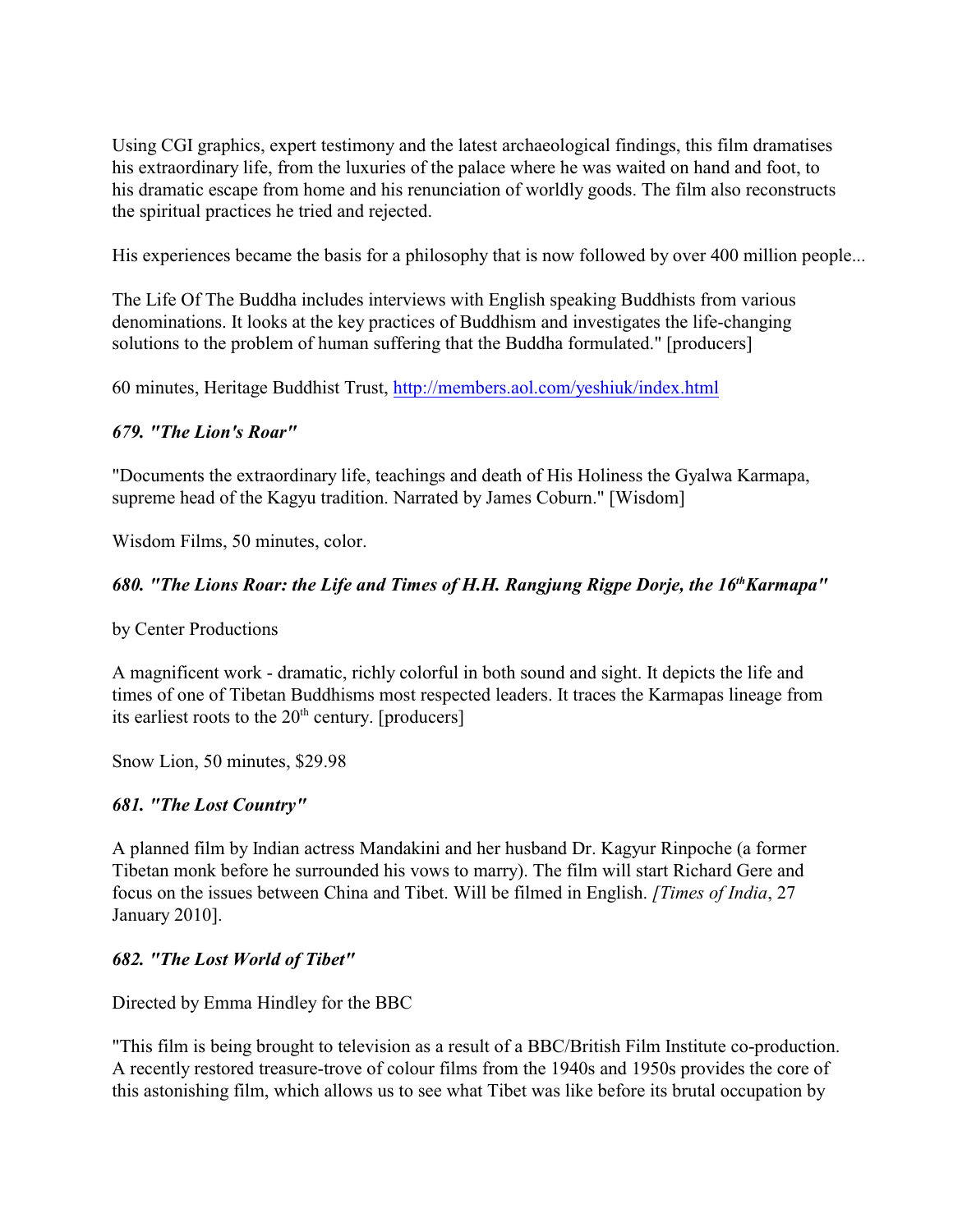China. As members of the aristocracy and the Tibetan government in exile recall, the Tibetans world revolved around a series of colourful religious festivals, taking up 68 days of the year. In The Great Prayer Festival, monks take over from the government for a few days and, whilst ceremoniously whipping their subjects, impose fines for such offences as singing in public or having a dirty house. The film includes a revealing interview with the Dalai Lama, who reminisces about how much he missed his mother and his envy for his brother who got to play with all his toys. The Dalai Lama found himself studying from his rigorous final monastic exams which included publicly debating with his elders at the same time that the Chinese were preparing to take over the country. ''We were just so engrossed in our little pond'', recalls one interviewee. ''We knew nothing, what was happening in the world, what could happen. And so we lost our country''.

This is the extended 90 min version. Special Features: Original 60 minute BBC version: Booklet containing film notes." [producers]

### *683. "The Meaning of Human Life and Patience"*

Lama Zopa gives a public talk at Conway Hall, London in July 1995. He gives "...practical advice on how to live our lives well and with a minimum of suffering..."[producers]

Meridian Trust. 195 minutes. \$78.75.

### *684. "The Meaning of Tibetan Buddhist Chanting"*

By Ven. Thubten Pende. Directed by Steven Schweitzer

Part of the series, The Eternal Quest. Wisdom Films, 26 minutes.

### *685. "The Mekong in Tibet and China"*

"This program explores the way of life of the people who live near the Mekong's banks in Tibet and southwestern China. Tibetan shepherds; Chinese fishermen, farmers and traders; the Bai people of the ancient kingdom of Dali; and the Dai people, called "The Free," go about their business as they discuss their concerns about the overcutting of timber, water pollution and the impact of 14 proposed dams."

52 minutes, \$89.9. Films for the Humanities and Sciences.

### *686. "The Message of the Tibetans"*

Produced by Arnaud Desjardins.

Made for French TV in 1963, this video was filmed in India, Sikkim and Bhutan and contains footage of major Tibetan teachers from all lineages including H.H. Dalai Lama, H.H. Karmapa, H.H. Dudjom Rinpoche, H.H. Dilgo Khyentse Rinpoche, H.H. Sakya Tridzin Rinpoche, Chatral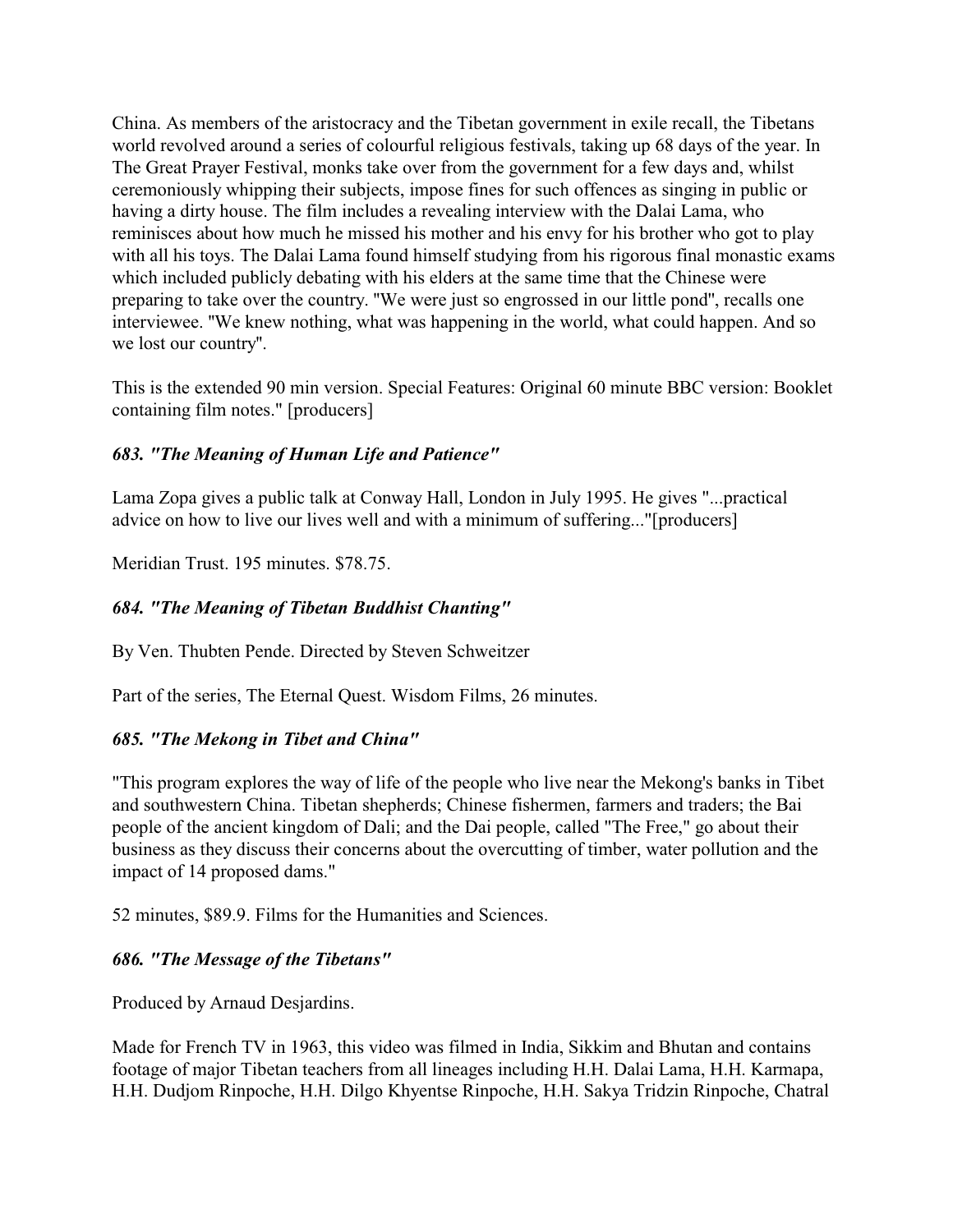Rinpoche, Abo Rinpoche, a very young Tai Situ Rinpoche and many others. In two parts: "Buddhism" and "Tantrism." English narration.

CDN\$55 for both from Alize Diffusion, 02-3330 Avenue Dumas, Quebec, PQ, G1L 4S5, Canada (418-623-7524). Also available through Snow Lion and Mystic Fire Video. Also Meridian Trust at \$43.00.

### *687. "The Nature of Mind"*

An overview of Tibetan Buddhism by Kalu Rinpoche, one of the most eminent masters of the Kagyu school, recorded in London.

Wisdom Films, 1987, 150 minutes.

### *688. "The Nature of Mind"*

"Sakya Trizin gives a lucid and profound explanation of the practices of Mahamudra from the Sakya lineage of Drogmi Lotsawa. Rigpa, London, 1984." [producers]

Meridian Trust, 90 minutes, color. \$44.00.

### *689. "The Nature of Mind in London"*

Ven. Kalu Rinpoche teaches the Nature of Mind.

Meridian Trust. 150 minutes. \$70.00.

# *690. "The Nature of Suffering"*

H. E. Sakya Trizin teachings the nature of suffering and the unsatisfactory nature of samsara. London 1991.

Meridian Trust. 50 minutes. \$32.00.

### *691. "The Nature of the Mind"*

By Ven. Ani Tenzin Palmo

The well-known teacher and author of the best-selling *Reflections on a Mountain Lake* and subject of *Cave in the Snow*, talks here with her characteristic humor and directness on the nature of our mind and what we need to do to purify our misconceptions. [producers]

Snow Lion, 66 minutes.

### *692. ÐThe Nazi ExpeditionÏ*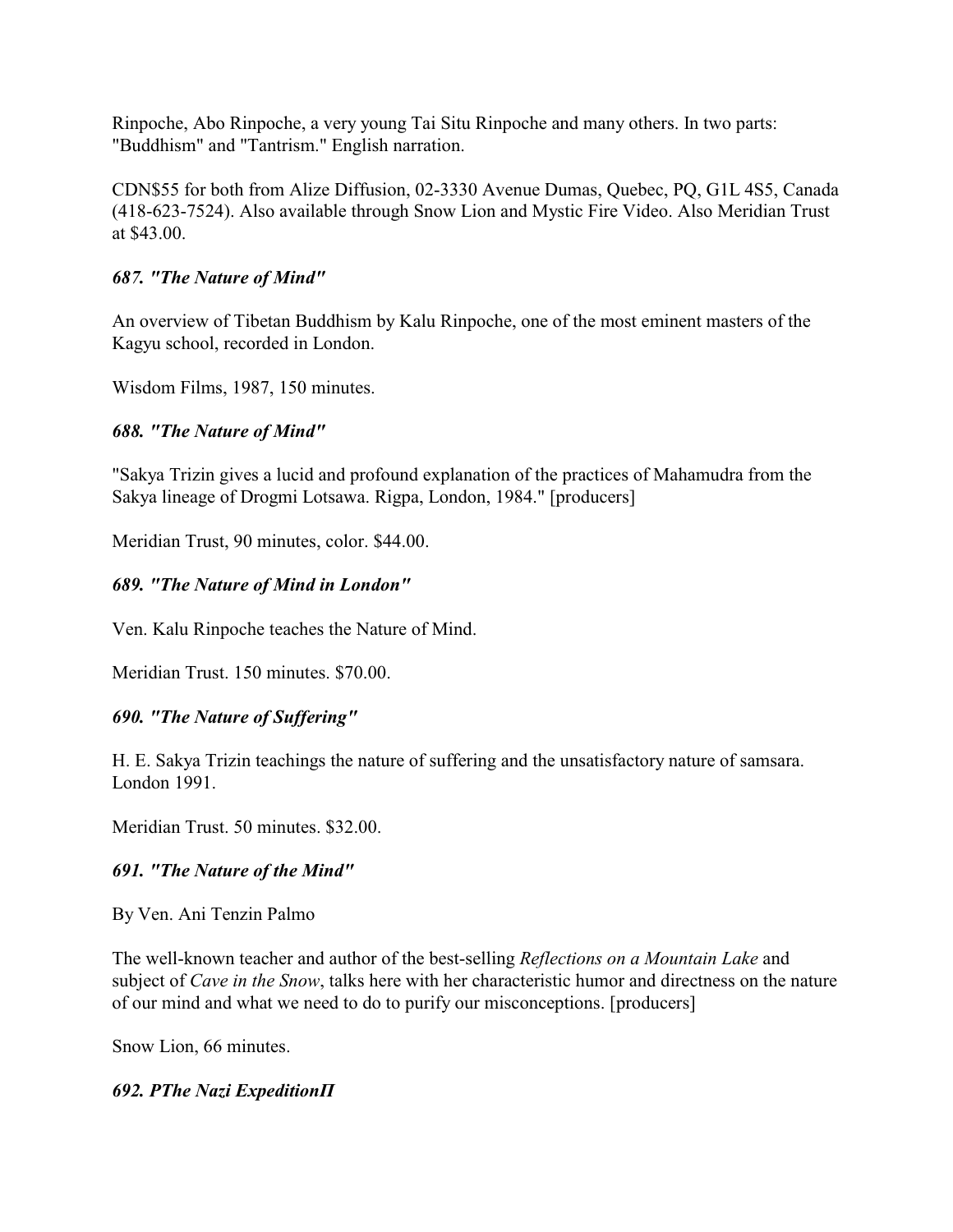Directed by: Járgen Czwienk & Georg Graffe

ÐThis German television (ZDF) documentary explores the 1938 Nazi expedition to Tibet led by Ernst Schäfer. In the 1930s, Adolf Hitler's Germany presented a glittering surface sheen of technological modernity...But beneath the tread of marching feet and the rumble of tanks on Nuremberg's Zeppelin Field, there pulsed the rhythms of a different and much older set of beliefs, a philosophy that animated the Nazi Party's early ideologues and, crucially, the man who stood behind Hitler himself, Heinrich Himmler, chief of the SS.

These beliefs were anything but technological. They were a curious mixture of ancient Teutonic myth, Eastern mysticism and late 19th-century anthropology. Whether Adolf Hitler took them wholly seriously is open to debate. But Heinrich Himmler certainly did. They lay at the heart of the SS empire he created and which became the most dreaded arm of the Nazi state. They were also the mainspring behind a Nazi expedition to secure the secrets of a lost super-race in the mountains of Tibet. $\Pi$  [producers]

2004. 46:41 minutes

### *693. "The Need to Balance External and Internal Values"*

The Dalai Lama talking about cultivating inner values. Sponsored by the Tibet Society of the UK.

Meridian Trust. 90 minutes. \$35.00.

### *694.\* "The OSS Mission to Tibet: 1942-1943" (also called "Inside Tibet***")**

"A unique documentary, made by a professional cameraman accompanying the mission led Co. Illia Tolstoy and Capt. Brooke Dolan and sent by President Roosevelt to His Holiness the Dalai Lama to request permission to transport military supplies through Tibet during WW II. Although the commentary by Capt. Dolan reflects many misconceptions held about Tibet at the time, the color footage is an outstanding record of traditional Tibet: the land, the young Dalai Lama and the Tibetan people." [producers] All in color, mostly about Lhasa and the Loshar ceremonies so it is an important historical document. Presumably Dolan took far more footage and film about the rest of their trip should be equally fascinating but I don't know where that footage is. [Grunfeld]

Office of Tibet, 40 minutes, color, 16 mm. Available at the Motion Picture, Sound and Video Branch, National Archives, College Park, Maryland. Restored and digitialized by the Tibet Film Archive at the Rubin Museum, New York City. http://www.tibetfilmarchive.org/

Approx. 40 minutes. In color.

# *695. "The Path of Non-Violence"*

Produced by Amaryliss Data, Sweden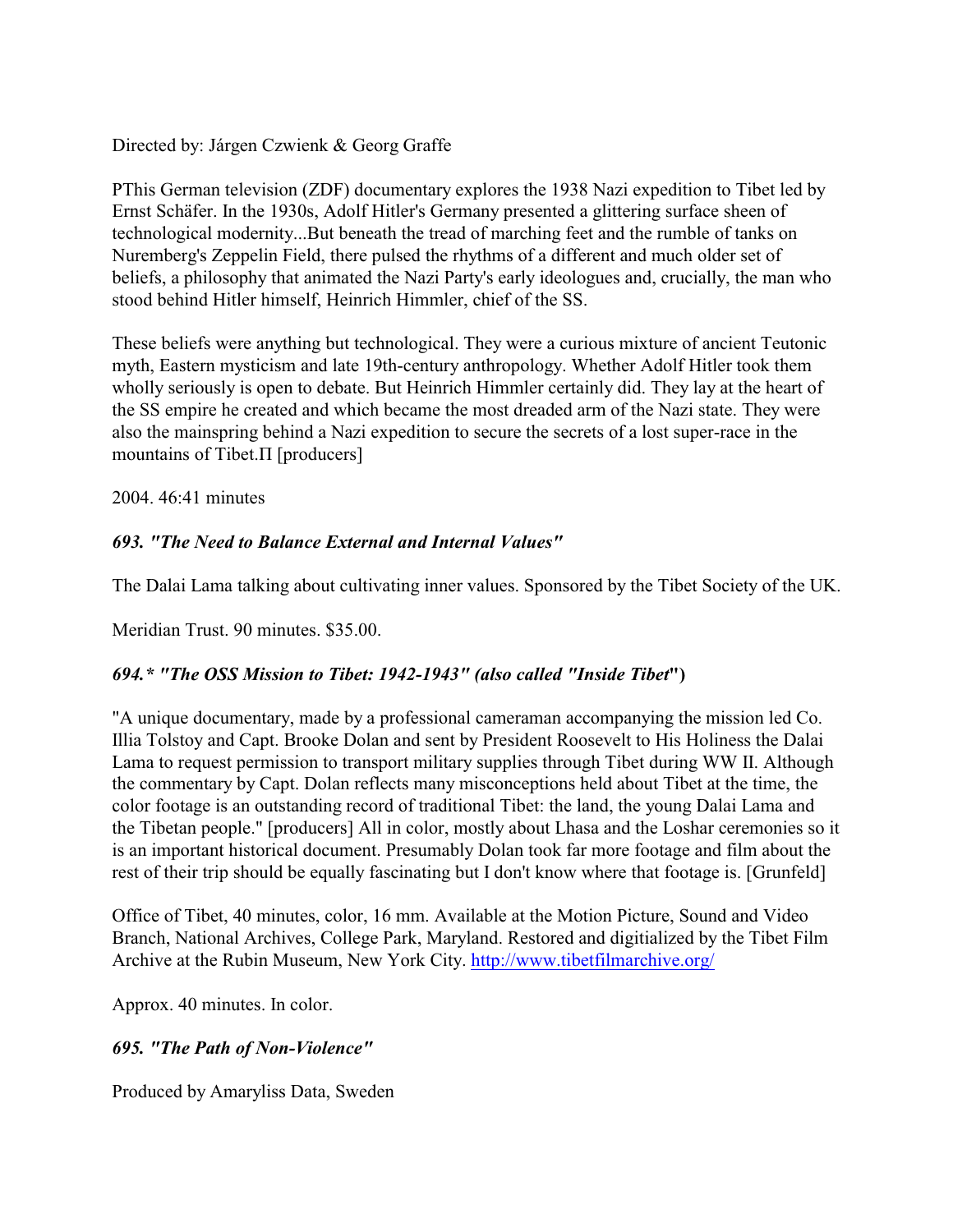The Dalai Lama's visit to Sweden in 1988 speaking about non-violence and developing altruism.

Meridian Trust. 90 minutes. \$55.00.

### *696. "The Peaceful Liberation of Tibet"*

A Chinese documentary with stirring uplifting music and lots of happy natives grateful for Chinese rule. An excellent example of terribly unbelievable propaganda. However there is lots of footage from the 1950s, Tibet scholars justifying Chinese rule and the Panchen Lama. [Grunfeld]

30 minutes, English narration.

### *697. "The Perfection of Wisdom" (Phar phyin)*

"The Perfection of Wisdom" (Phar phyin) is the one of the five treatises of Buddhist philosophy. Ngag dbang 'jam dbyangs, a monk at Bla brang Monastery in Gansu Province, China, earned this degree in 2004. This documentary, filmed and edited by his younger brother, documents the graduation ritual for the thirty monks who achieved this degree. The documentary features Ngag dbang 'jam dbyangs making 1,000 packages of sugar and raisins, given away at the ritual's end; debating Buddha's deeds in La Kha Lama's quarters the night before the formal ritual; and visiting the monastery halls early the next morning; the formal examination with an assembly of all monastic leaders and monks in the great hall; and congratulations from friends, family members, and teachers. A rare look into a contemporary large Tibetan Buddhist monastery." [producers]

DVD. 27 minutes. Color. In Tibetan with English subtitles. <http://people.lulu.com/users/index.php?fHomepage=236029>

### *698. "The Pilgrimage. Visit of His Holiness the 17 Gyalwa Karmapa to the Places of th Pilgrimages in India"*

"This official documentary film of the first visit of H.H. the  $17<sup>th</sup>$  Gyalwa Karmapa Ogyen Trinley Dorje...contains exclusive digital footage of his visits to Delhi, Varanasi, Bodhgaya, Nalanda, Rajghir, and Lake Rewalsar." [producers]

90 minutes. Snow Lion, \$29.95.

### *699. "The Power of Truth"*

Film by Irene Greve

"Award winning Danish video...explores the Dalai Lamas attitudes towards violence and other topics...wise, funny, heart-wrenching, the film ranges from the Mount Everest to monks being re-educated, to Lhasa, to moving conversations with the Dalai Lama, Richard Gere and others." [producers]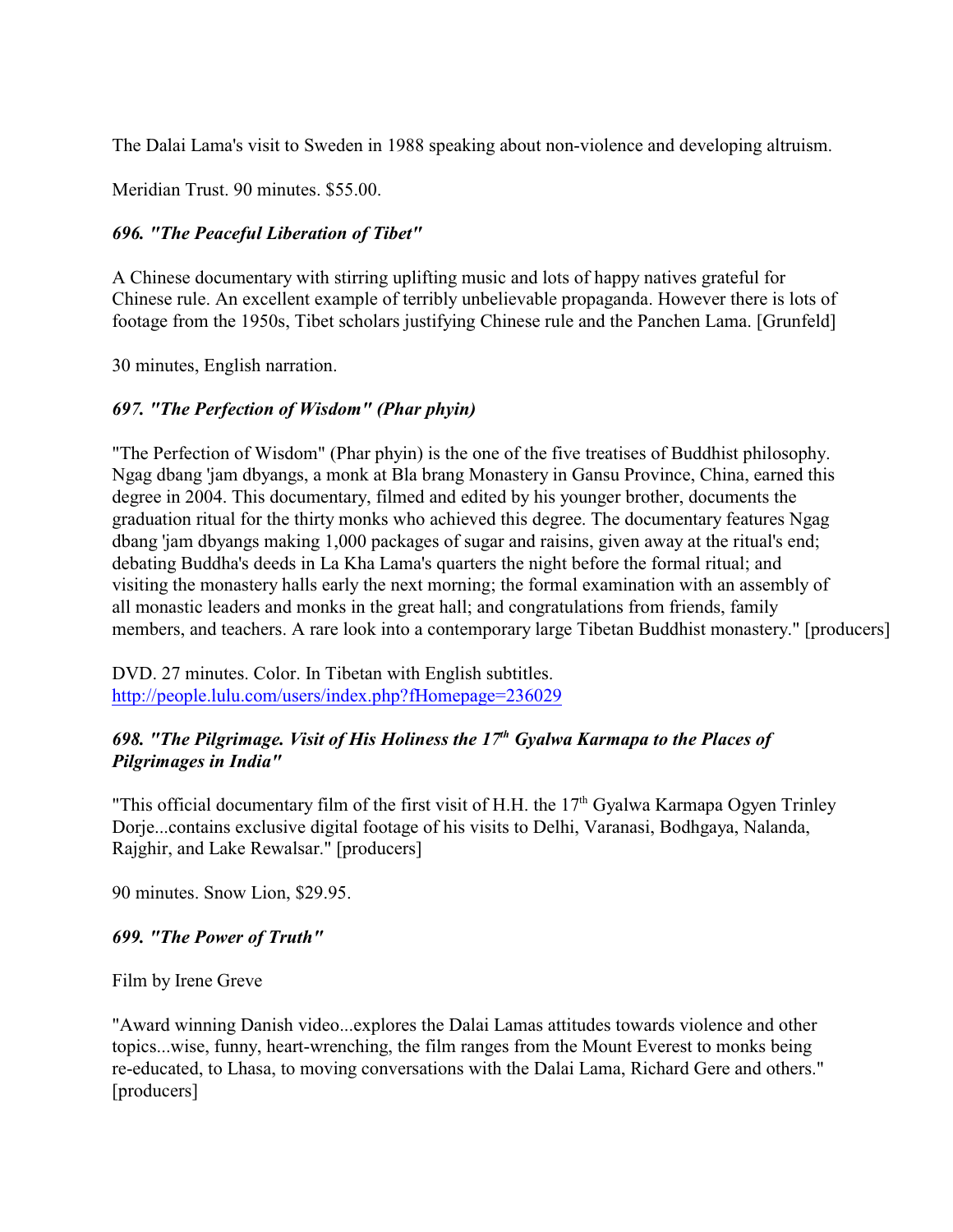59 minute video. Snow Lion, \$29.95. In Danish with English subtitles.

#### *700. "The Practices of a Bodhisattva"*

The Dalai Lama gives a 3 day teaching on the  $12<sup>th</sup>$  century verse text by Thogme Zangpo in preparation for the Kalachakra Initiation.

Meridian Trust. 1985. 300 minutes. \$108.50.

### *701. "The Practices of Tranquility and Insight"*

By Lama Yeshe Gyamtso

"These talks are based on the Kagyu Lineage Prayer which presents the entire path of practice in the Kagyu lineage. This prayer was composed by Jampel Sangpo, a disciple of the 6th Karmapa, who became a guru of the 7th Karmapa after attaining realization through persevering in the practice of Mahamudra. Lama Yeshe's teaching emphasizes the third and fourth stanzas relating to tranquility and insight meditation. Lama Yeshe Gyamtso's talks include detailed practice instructions on several meditation techniques." [producers]

8 hours 4-DVD set. \$48.00. Snow Lion

### *702. "The Precious Garland. A Commentary by His Holiness the Dalai Lama"*

By H. H. The Dalai Lama, translated by Thubten Jinpa

"This is the Dalai Lama's commentary on Nagarjuna's Precious Garland, an Epistle to a King given in Los Angeles in June of 1997. He focuses mainly on the first chapter but includes overviews of the other four and elaborations on important sections."

Snow Lion, 6 video cassettes.

### *703. "The Principles of the Spiritual Path"*

"Kyabje Zong Rinpoche gives an explanation of the three principle aspects of path, renunciation, bodhicitta and the right view of emptiness. Translated by Geshe Namgyal Wangchen. Lam Rrim Centre, Wales." [producers]

Meridian Trust. 1994. 4 hours, color. \$96.00.

### *704. "The Principles of Tibetan Medicine*

Dr. Tenzin Choedak, personal physician to the Dalai Lama, gives a series of talks introducing Tibetan medicine. Rikon, Switzerland.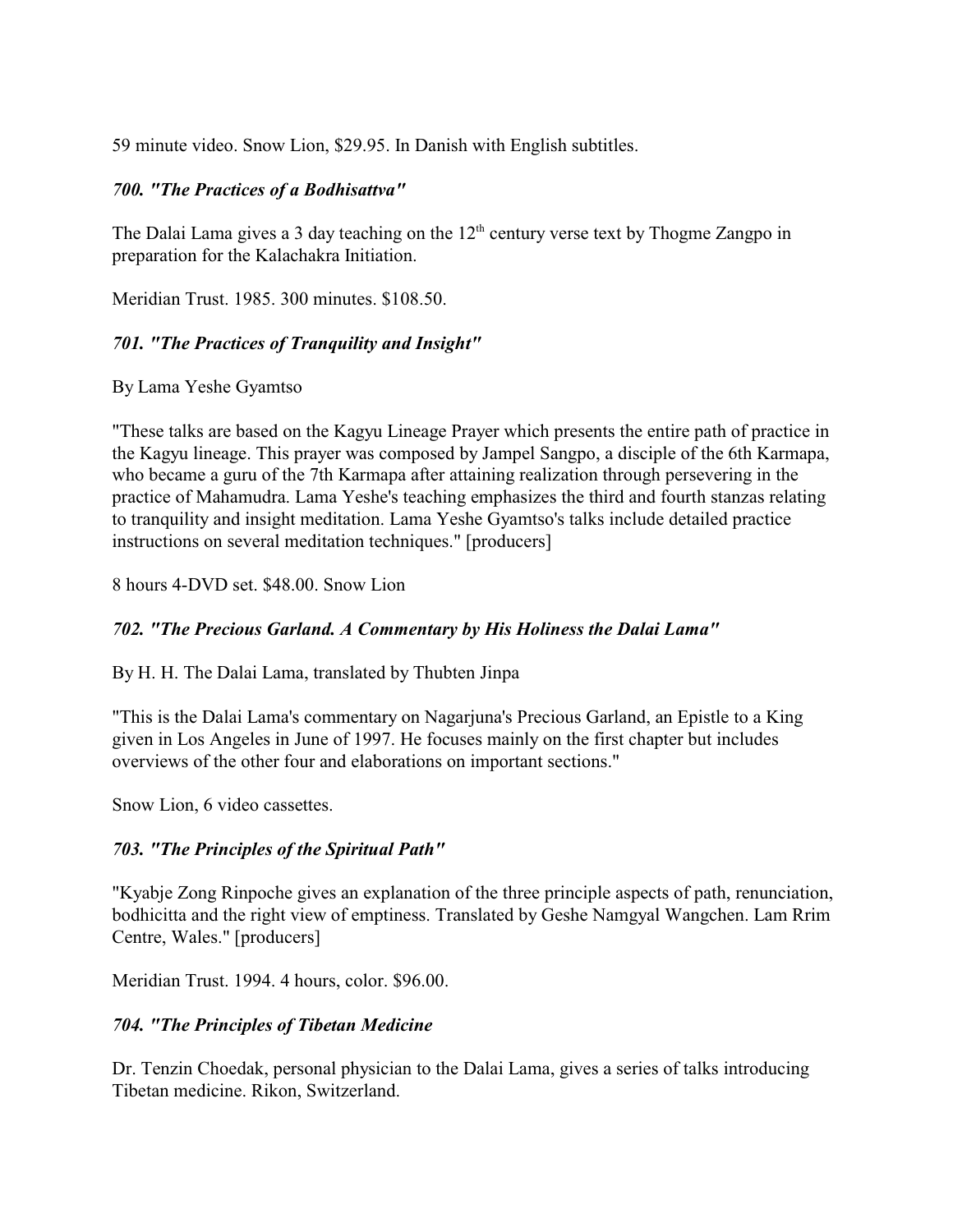Wisdom Films, 1985, 5 hours. \$100.00.

#### *705. "The Profound Path of Mahamudra*

by H.E. Tai Situ Rinpoche

"This double DVD set features teachings given by Tai Situ Rinpoche at Sherab Ling in Baijnath, India on March 15, 2003 during the week of his 50th Birthday celebration. Mahamudra is the principle meditation of the Kagyu Lineage. Briefly, it involves looking directly into the mind to understand the true nature of reality. Rinpoche gives Mahamudra meditation instruction, including a 28 minute guided session." [producers]

2 DVDs, 172 min., English with Mandarin option. \$ 65.95. Snow Lion.

#### *706. "The Purpose of Meditation"*

Lama Zopa "...shows how neither friends, money nor reputation hold the key to true happiness and satisfaction.

Meridian Trust. 1991. 120 minutes. \$52.50.

#### *707. "The Quiet Revolution: Empowering Women Through Sacred Dance"*

Produced and directed by Anahata Iradah

"In the early nineties, the now late H. E. Jamgon Kongtrul Rinpoche asked...to bring a group of western women to India to dance scared dances...In 1998 50 dancers and musicians from 11 countries traveled to Indian and Nepal...The Dance of the 21 Taras was preformed in Dharamsala...and elsewhere." [producers]

40 minutes. Snow Lion. \$25.00.

#### *708. "The Rainbow Road" (Wucai lu)*

Chinese film directed by Wei Rong in 1960.

#### *709. "The Razor's Edge"*

"Larry Darrell returns from the battlefields of World War I to America a different person. His fiancé (Isabel) resigns herself to a delay in the wedding plans when Larry heads off to Paris. There he finds he prefers a simpler existence and begins to read. One book inspires him to visit India and on to Nepal where he finds spiritual help from a lama. On returning to Paris he finds Isabel and some old friends. Everyone has changed." [producers]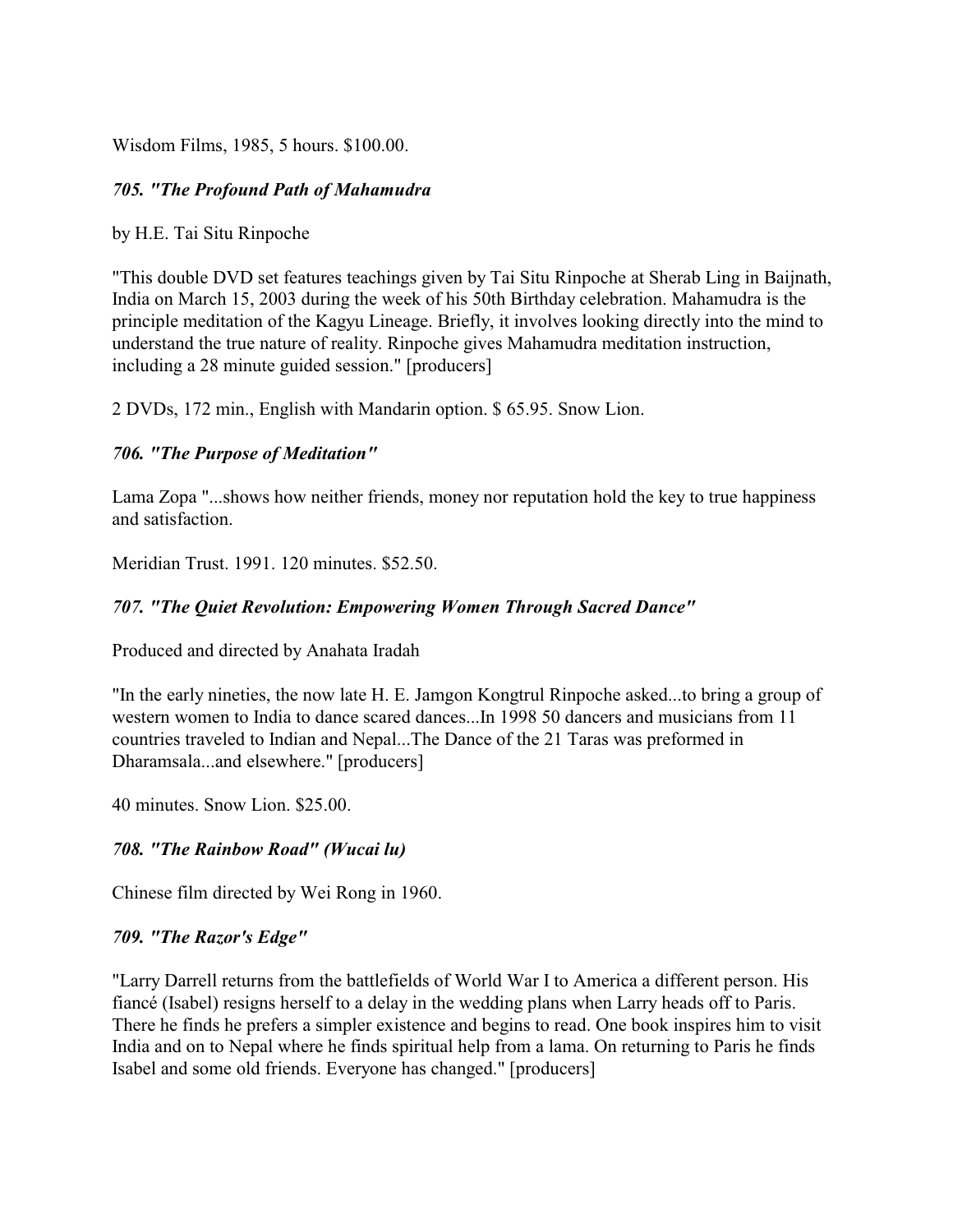#### 1984

#### *710. "The Reincarnation of Khensur Rinpoche"*

Directed by Tenzin Sonam and Ritu Sarin.

This film is a "two-part real life drama...narrated by Ian Holm and shows events as they happened. A disciple searches for the child who is the reincarnation of the late Khensur Rinpoche, a revered high lama who had been his master. Once found, the child, a cheerily boisterous, very normal infant only four years old, is ceremonially initiated into the religious life. Once again the Dalai Lama appears, but this time to ambiguous effect. For the way in which a young child is set up in a role likely to last for life will be experienced as wonderful or disturbing depending on the religious outlook of the individual viewer. Either way, this is a fascinating insight and a film of great interest".[Michael Darviell, *What's On In London*, London]

Mystic Fire Video, 62 minutes, US\$44.00. Also Meridian Trust. Also at: [-vcmil@uclink.berkeley.edu](mailto:vcmil@uclink.berkeley.edu)

#### *711.\* "The Religious Investiture of His Holiness the Dalai Lama"*

Produced by the Office of Tibet, New York City,

"A colorful documentary record of sequences from the rigorous oral examinations required of the Dalai Lama to achieve his Geshe Lharampa degree (highest order of Doctor of Divinity degree). Some of the footage was filmed in 1958, and the balance in February 1959, only weeks before the Tibetan Uprising and the flight of the Dalai Lama to India. Informative and interesting scenes of the Potala Palace, Lhasa city and surrounding areas, Tsuglagkhang (the Central Cathedral), Ganden monastery (now destroyed), monks, government officials and ceremonial dancers. From the original 8 mm. films." [producers]

Office of Tibet, 20 minutes, 16 mm. and 3/4" video.

Available at the Tibet Film Archive, Rubin Museum, NY.<http://www.tibetfilmarchive.org/>

#### *712. "The Return March to Tibet"*

Film by Legdup Tsering and Tenzin Palky (Tibet People's Uprising Movement)

"On 10 March 2008, 101 Tibetan exiles together with a number of international supporters set off from Dharamsala on an epic march to Tibet." [producer]

India. 2008. 42 minutes. Tibetan with English sub-titles

### 713. "The Sacred Art of Tibet: The Visible Compendium<sub>II</sub>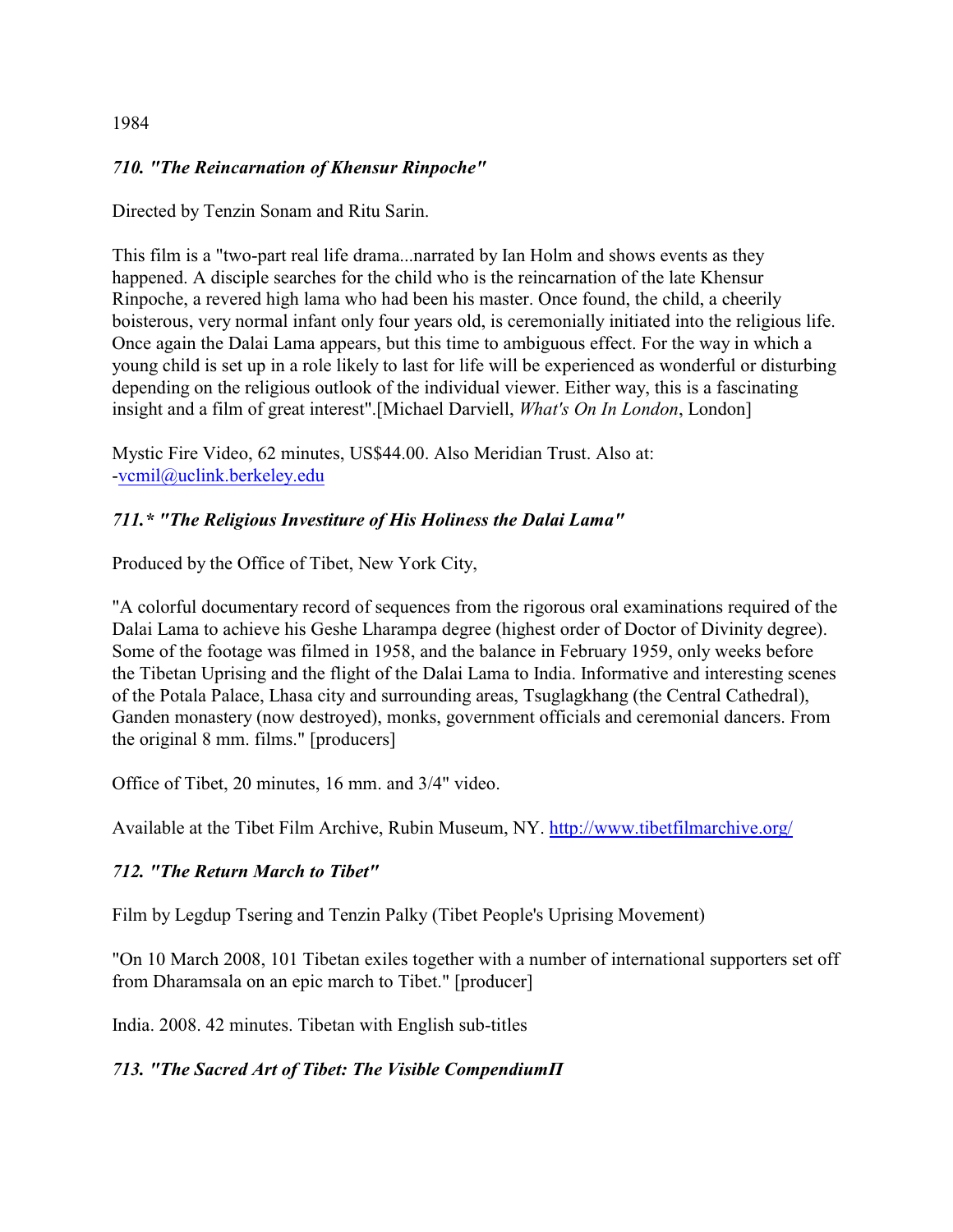By Larry Jordan,

"The Sacred Art of Tibet (1972, 28 min.) was inspired by a gallery showing of unique Tibetan thankas, religious scroll paintings, rupas and other sacred images and artifacts. Jordan set out to present a visual experience of Tibetan Tantric Buddhism, and the resulting film rises above conventional documentary form to become a beautiful and autonomous work of art in its own right. The Visible Compendium (1990, 17 minutes) is an animated film that took two years to make and is one of Jordan's most technically refined works to date. It takes the viewer on a trip through idyllic lands where plants smile, an image of a tiger appears in the sun, and nude women wander about comfortably within an enchanted landscape. A beautiful and densely constructed work, rich in enigmatic and allusive images." [producers]

Distributor: Facets Video, Purchase Price:\$59.95.

# *714. "The Sacred Sites of the Dalai Lama: A Pilgrimage to the Oracle Lake"*

Written, filmed and edited by Michael Weise

Narration and music by Steve Dancz

"A remarkable film visiting the sacred sites of the Dalai Lamas in Tibet, a pilgrimage with translator and author Glenn Mullin. This fascinating journey explores the caves where the early Buddhist masters meditated, enters the monasteries where the Dalai Lamas and others taught, and - at an altitude of over 16,000 feet - looks down into the famous oracle lake of Lhamo Lhatso where every Dalai Lama has had prophetic visions. It includes two special 20 minute interviews with Bhutanese master Khenpo Tashi and Glenn Mullin." [producers]

2006. 2 hours. Wisdom Books [\( http://www.wisdom-books.com/ProductDetail.asp?PID=16108]((http://www.wisdom-books.com/ProductDetail.asp?PID=16108))

# *715. "The Saltmen of Tibet"*

Written and directed by Ulrike Koch. Cinematography by Pio Corradi

German film-maker Koch followed a Tibetan nomadic group that have for hundreds of years migrated across northern Tibet to collect salt from Himalayan lakes. Using a digital video camera (later transferred to 35 mm film) after Chinese authorities denied her request to film with a 16mm camera, Koch and Corradi spent weeks (months?) with the Tibetans filming their trek.

The film received rave reviews in the United States for its "quaintness," it's "capture of a dying way of life," and its "poetry in motion." [Grunfeld]

1997, 110 minutes in Tibetan with English subtitles.

# *716. "The Search"*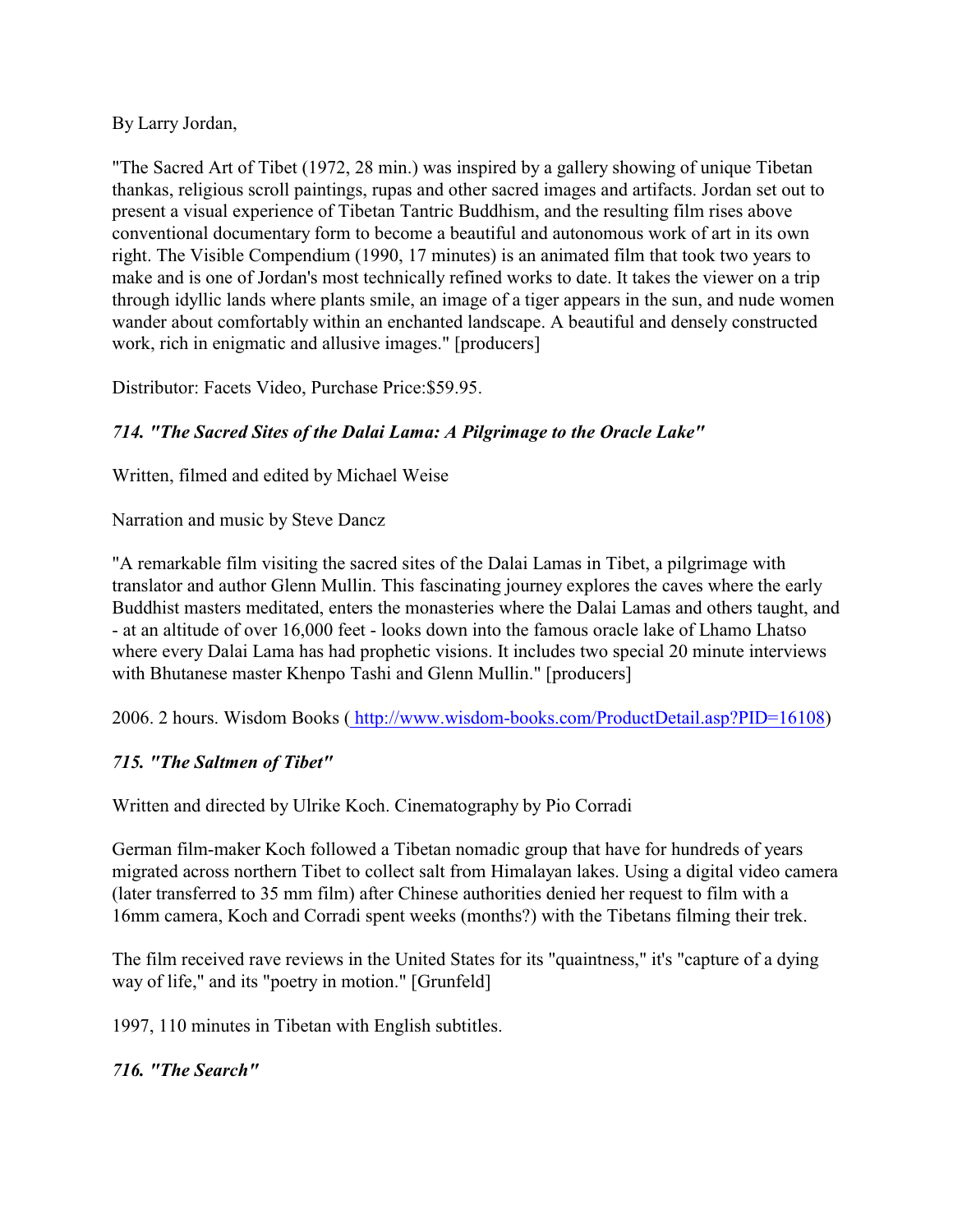Directed by Pema Tseden (Wanma Caidan)

" It looks like a documentary, but it isn't. Filmed near Qinghai Lake in the far western Chinese province of Qinghai - the same area where Pema Tseden was born - the movie uses nonprofessional actors speaking only the Amdo dialect.

The movie follows a film crew looking for a singer to perform the part of Tibetan opera character Prince Drime Kunden. This deeply symbolic character epitomizes selflessness and the virtue of charity; he is a previous incarnation of Buddha, who gave away his children and wife, and all his possessions to those in need and eventually plucks out his own eye... They encounter a Tibetan opera troupe consisting of girls performing stylized dances and using butter churns as props, but who can't actually sing Tibetan opera. They hear a boy monk in a monastery who recites the English alphabet for his audition, and a Tibetan Charlie Chaplin who leaves them in stitches. The film also features a man who used to sing the part of Drime Kunden and now performs in a nightclub. Drunken and furious, the nightclub singer tells them he hates the role, and asks them whether they really believe love still exists in this world... At the end of *The Search*, the film crew finds its singer, a teacher whose government job won't allow him to go home to sing for the traditional festivals. And despite the long search, the film director can't decide whether he is right for the part - a bittersweet conclusion, perhaps reflecting Tibetans' dislocation and doubts about their own identity." ["All Things Considered," NPR, 30 June 2009]

In 2009 it won the Grand Prize at the Shanghai International Film Festival. The director was born in Hainan Tibetan Autonomous Prefecture of Qinghai province and studied at the Beijing Film Academy. This is China's first movie made in Tibetan, with a Tibetan director and crew.

2009.

### *717.\* "The Search for Shangri-la"*

Director: Sean Smith; Producer: Sally Thomas

Part of a series called "In Search of Myths and Heros" for Maya Vision International

"[Michael] Wood's search for Shangri-La takes him on a thrilling trek through India, Nepal and Tibet. The tale of the magical hidden valley of Shangri-La was popularized in the 1930s by James Hilton in his novel, **Lost Horizon**. But, the story of a lost kingdom behind the Himalayas free from war and suffering is descended from a much older Indian myth. When Europeans first caught wind of the tale back in the 16th Century, they set about trying to discover it.

To find the truth behind the legend, Michael follows their track on foot through the Maoist controlled lands of Western Nepal and then on into Tibet. On the way he visits Mount Kailash - the sacred center of the world for all Hindus and Buddhists. Eventually, after hundreds of miles on dirt roads, he reaches the fantastic ruins of the lost city of Tsaparang, which he suggests is the real inspiration behind the myth. "One of the oldest myths of humanity, the paradise myth continues to haunt us today, especially in our time of rapid globalization," Wood concludes.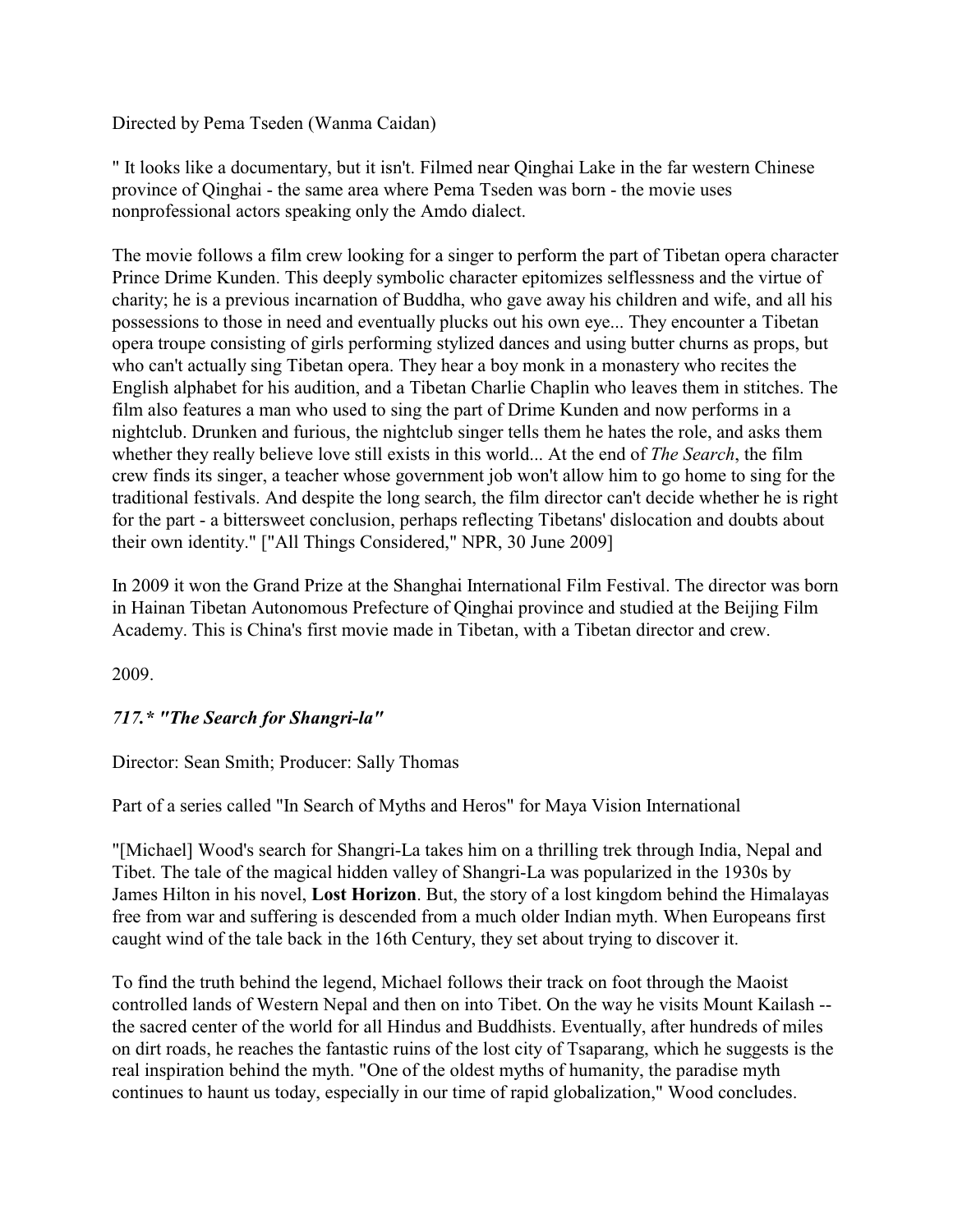"Whether such a para3dise actually existed or not, it represents one of our most basic human desires." [producers]

Amateurish and overdramaticized, the film-makers didn't bother learning anything about the culture they were experiencing. It reminded me of the early  $20<sup>th</sup>$  century travelogues of the lands of the exotic. The crew also crosses from rural Nepal to western Tibet without explanation, as though it was the Canadian and US borders, exchanging horses and treking for land cruisers and trucks, also without explanation. [Grunfeld]

2005. 60 minutes [http://www.pbs.org/mythsandheroes/program\\_episode.html](http://www.pbs.org/mythsandheroes/program_episode.html)

# *718. "The Secret History of the Potala Palace"* (*Budala Gong Mishi*)

# Directed by Zhang Yi

Banned after its release and never shown publicly in Tibet or China. Using Tibets leading actors it tells the tale of the 5<sup>th</sup> Dalai Lama and his regent and their efforts to confuse the Chinese Emperor. In Chinese with English subtitles. At least one copy in the West.

Tibet Regional Theatre Troupe and Emei Films, 1989. Robbie Barnett Archive.

# *719. "The Secret of the Ahxia River"* (Ahxia he de mimi)

Chinese film directed by Yan Bili, Shen Fu and Wu Zhennian in 1976.

# 720. PThe Secret History of the Dalai Lamas<sub>II</sub>

"The father-son duo of Amitabh Bachchan and Abhishek Bachchan...French director Jan Kounen and producer Manuel de la Roche are planning [a] ...movie...about the history of Dalai Lamas since 14th century...'The Secret History of the Dalai Lamas'... de la Roche, is quoted as saying, 'It will blend dramatised re-enactments involving the earlier incarnations with excerpts from an interview with the current Dalai Lama.

The makers will also try to get Sharon Stone, the actress who practices Tibetan Buddhism.

Apparently, she will act as a narrator, while another practicing Buddhist Richard Gere is also likely to be a part of the film.

According to Roche, the shooting of 'The Secret History of the Dalai Lamas' will start later this year in the places like Ladakh, Himachal Pradesh and in some other parts of the Indian subcontinent.

The movie is planned to release by the second half of 2010." [WTN, 19 May 2009]

# *721. "The Seven-line Guru Rinpoche Prayer"*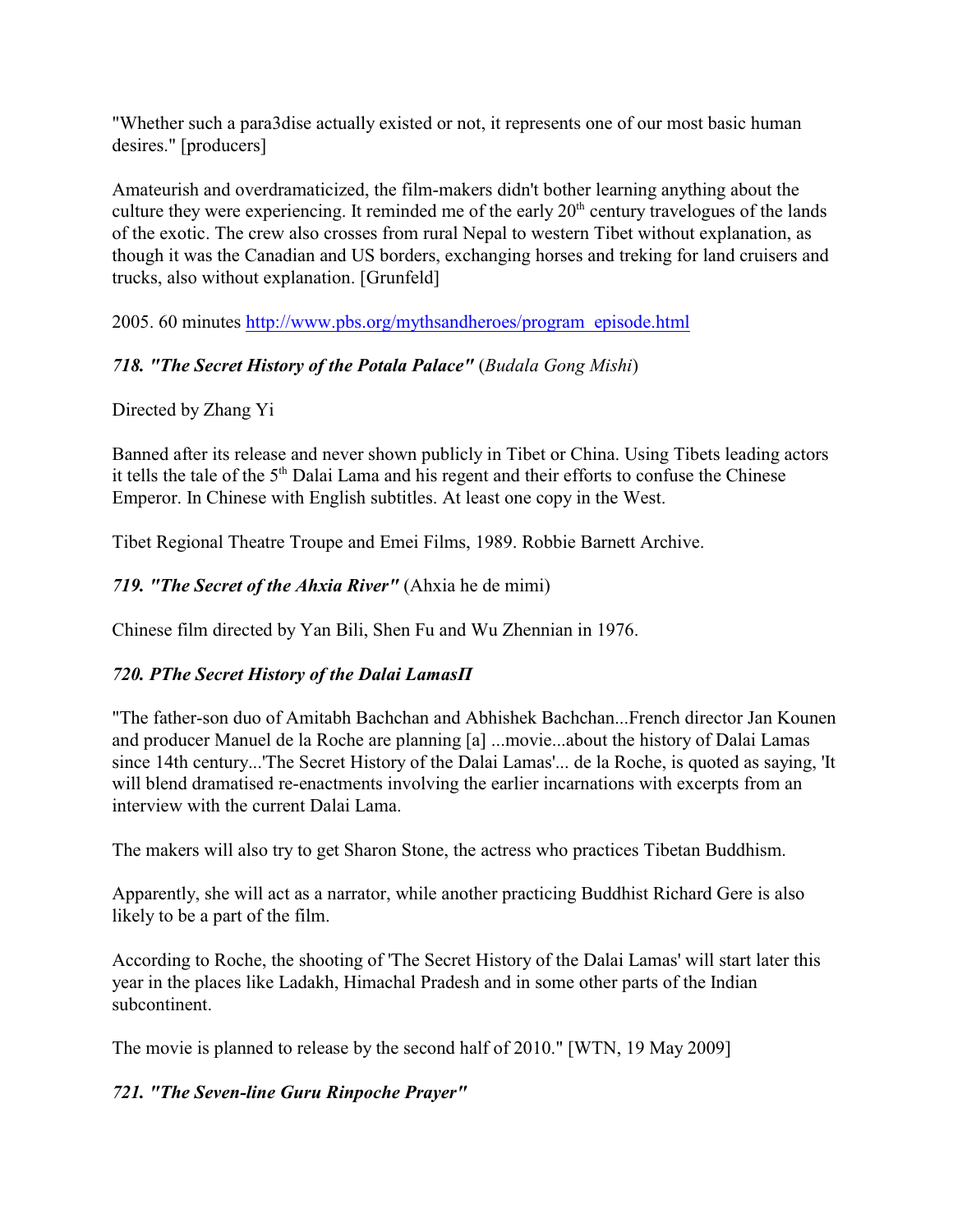By H.H.17th Gyalwang Karmapa

"This talk on the Seven-Line Prayer to Guru Rinpoche (Padmasambhava) was the major teaching given by His Holiness the 17th Karmapa on his historic first visit to KTD Monastery in May 2008. His Holiness combined instruction on the meaning of the prayer with his reflections on the history and significance of Guru Rinpoche, along with stories of his personal connection with the prayer. The DVD also includes footage of other events leading up to this teaching." [producers]

75 minutes. \$24.95. Snow Lion.

# *722. "The Shadow"*

Directed by: Russell Mulcahy Produced by: Martin Bregman, Willi Baer, Michael S. Bregman Written by: David Koepp Music by: Jerry Goldsmith

Starring: Alec Baldwin, John Lone, Penelope Ann Miller, Peter Boyle, Ian McKellen, Tim Curry, Jonathan Winters, Sab Shimono Universal Pictures.

A Tibetan dagger also plays an important part in the film...and becomes the all-powerful micrael tool that defeats the evil Cranston, alias Ying Po. Thereupon the reformed villain sets himself up as The Shadow in the service of the good Tulku (incarnate monk) and goes on the hunt for criminals in New York. His greatest opponent is Shiwan Khan who has taken possession of the tulkus ritual dagger. Initially, Shiwan Khan appears to have the upper hand, but in the final battle Cranston is victorious, not least because of the Tibetan ritual dagger, which aids the good with its beneficial power.

Martin Brauen, *Dreamworld Tibet. Western Illusions* , translated by Martin Willson (Trumbull, CT: Weatherhill, Inc., 2004), p. 150. 1994. 112 minutes

# *723. "The Shadow Circus: The CIA in Tibet"*

Film by Tenzing Sonam and his wife Ritu Sarin. Done for the BBC as a "film of filial devotion" based on Sonam's father's (Lhamo Tsering) experiences as one of the leaders of the CIA-sponsored Tibetan guerrilla army. Tsering from eastern Tibet; went to Nanjing in 1940s on college scholarship where he became friendly with Gyalo Thondup. Trained by the CIA in Virginia and Colorado (Camp Hale) in sabotage, laying mines, weapons and explosives as well as dead letter drops. Lived in Darjeeling and traveled to Calcutta to pick up suitcases full of cash from CIA operatives. ["A Secret War in Shangri-La," *The Daily Telegraph*, 14 November 1998]

"This film is for the younger Tibetans, who are unaware of the resistance," says Sonam, "as well as for the Americans, who don't know how their own government used and betrayed the resistance." [*Outlook*, 15 February 1999]

49 minutes, \$195. Available through  $cmil@uclink.berkeley.edu$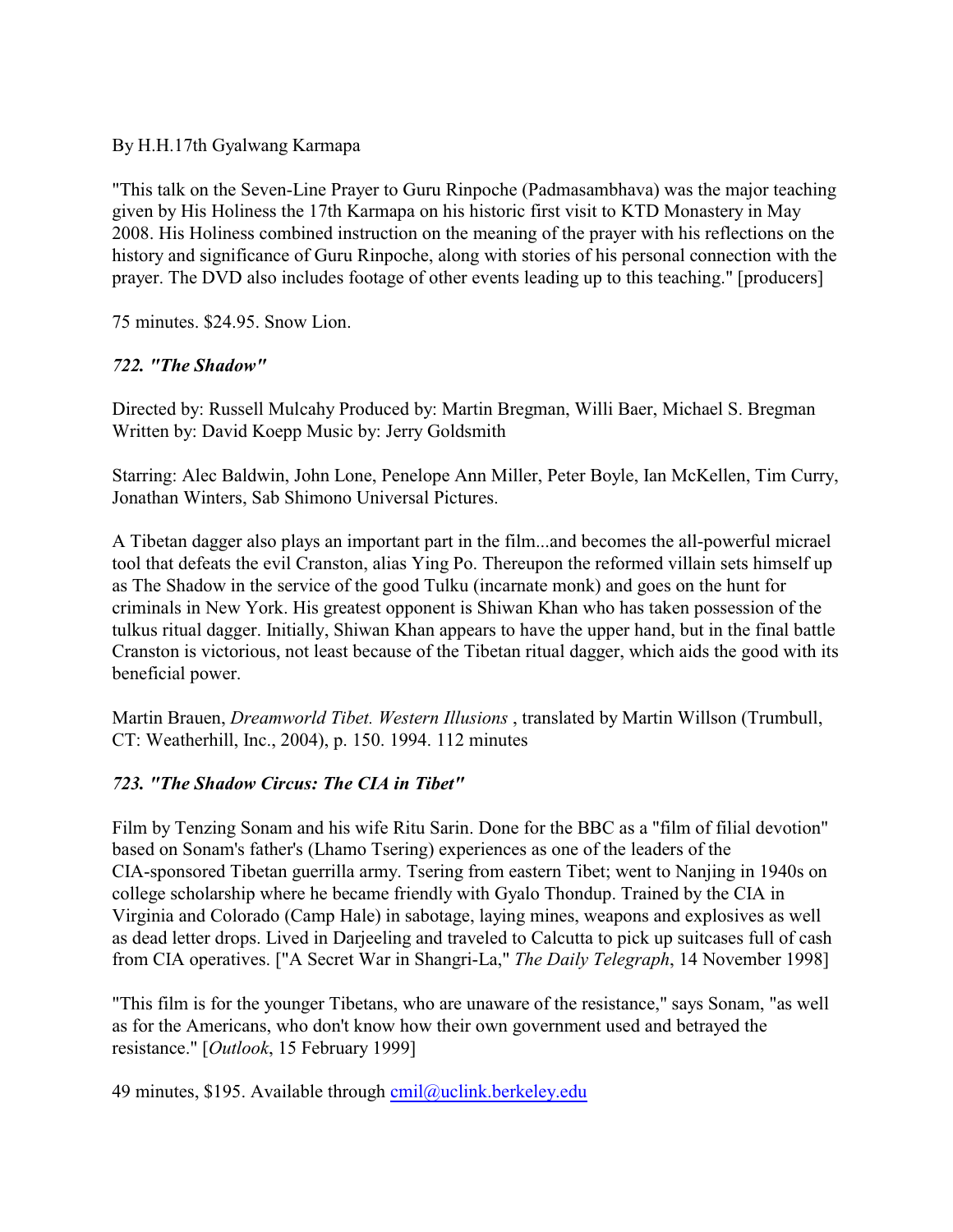## *724. "The Silent Holy Stones"* (also known as "The Silent Mani Stones")

Producer: Li An

Director: Wanma Cedaim (Pema Tseden)

First film by a Tibetan director in China who was nominated best director of a first film at Chinas 25th Golden Rooster Award. The film itself won a New Currents award at the Pusan (Korea) International Film Festival, October 2005 and another award at the Young Cinema Competition of the Vancouver International Film Festival.

The film, which uses non-professional Tibetans and is in Tibetan, tells a story of a little lama who goes back home for the New Year holidays http://en.tibet.cn/news/tin/t20051103 67217.ht

#### *725. "The Six Paramitas"*

by Tai Situ Rinpoche

"The Paramitas are the six stages of study and practice followed by Bodhisattvas on their way to Buddhahood. With clarity and humor Tai Situ teaches on generosity, morality, patience, diligence, and meditation as well the Prajnaparamita. These teachings were given by Situ Rinpoche during the week of his 50th birthday celebration. There is a second audio track with Mandarin translation. Much of the proceeds go to support Tai Situ." [producers]

Part 1 & 2 DVD. 95-minutes. \$39.95. Snow Lion.

### *726. "The Slightly Demented Vision of Bob Thurman"*

By Gill Farrer-Halls, Tony Pitts and Edwin Maynard

Thurman speaks at the Western Buddhist Teachers Conference. "He includes a radical idea of how to transform western monasticism and deal with the increasing problem of unemployment in western societies which had audiences spellbound." [producers]

Meridian Trust. 1993. 50 minutes. \$26.25.

### *The Soldier and the Snow Lionsee Dixie Cups above.*

### *727. "The Song of Lodro Thaye: The Vajra Song of the First Jamgon Kongtrul Rinpoche"*

by the Dzogchen Ponlop Rinpoche

"*The Song of Lodrö Thaye* is a doha, a song of realization, written by the First Jamgön Kongtrül Rinpoche. In these recordings, The Dzogchen Ponlop Rinpoche's commentary begins with an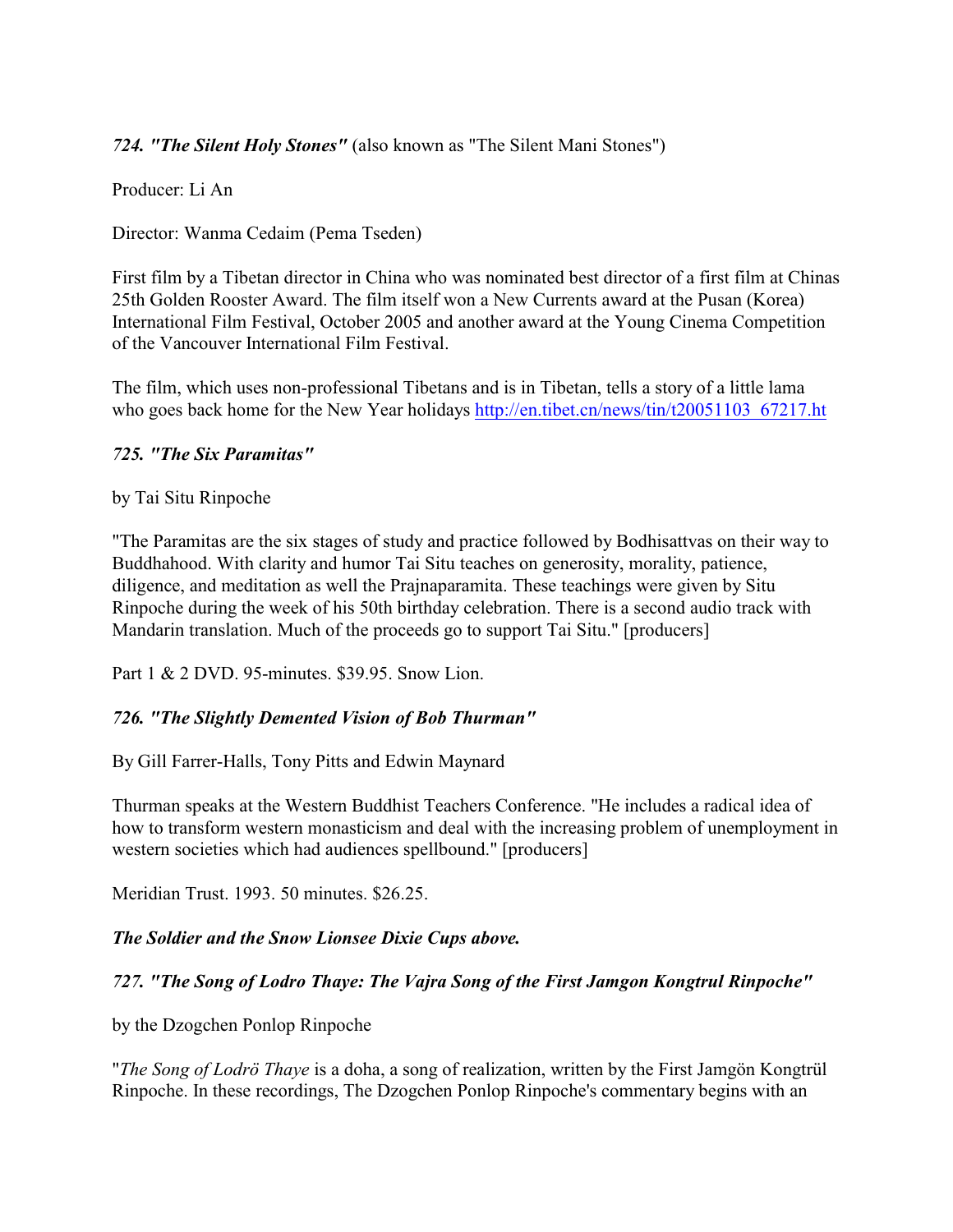extensive and moving teaching on the relationship between devotion and realization. This is followed by commentary on the Ground Mahamudra verses, including the importance of meditating with the view, how the essence of cognitive mind manifests, the reasons why we fail to recognize mind's true nature, and how ignorance, confusion and wisdom arise. Rinpoche explains that the key point or supreme view of ground Mahamudra is recognizing the various displays of samsara and nirvana to be self liberated. With humor and insight, these talks include advice on bringing teachings to bear on the problems we face in daily life. They include a practice session and3 several opportunities for questions. Taught entirely in English." [producers]

5-disc, 8-hour, multi-camera DVD set. Snow Lion. \$ 60.00

## *728. "The Song of Ultimate Reality"*

Commentary by His Holiness the Dalai Lama on the Song of Four Mindfulness composed by the Seventh Dalai Lama. Lama Tsong Khapa Institute, Pomaia, Italy.

Wisdom Films, 1985, 90 minutes.

### *729. "The Sound of Wisdom: Sacred Chant at New York City's Church of Saint John the Divine"*

Produced and directed by Robyn Brentano.

Documents the One World Music Festival of Sacred Chant which brought together the Tibetan monks from Gyuto Tantric College and new music composers Phillip Glass, David Hykes, Pauline Oliveros and Terry Riley.

Wisdom Films, 57 minutes. \$44.00. Also Meridian Trust.

### *730. "The Spirit Doesn't Come Anymore"*

A film by Tsering Rhitar.

"The 38 minute-long film is about Pao Wangchuk, a 78 year old Tibetan ngakpa/lha bab, or shaman, the 13th in the line, who lives in the Hyanja Tibetan Camp in Pokhara [Nepal], and his relationship with his family. Pao Wangchuk is an irascible character who beats his wife and bullies his eldest son and heir-to-succeed...The chief appeal of the film is its intimate portrayal of the characters and far from being turned off by Pao Wangchuk's curmudgeonly, sometimes wicked ways, he becomes a memorable character...The earthy unjudging Tibetan humour is in strong form in this film." [*Himal*. South Asia Magazine]

The film won the top award at the first South Asia Film Festival in Kathmandu in 1997. 38 minutes.

*731. "The Spirit of Tibet: JOURNEY TO ENLIGHTENMENT: The Life and World of Dilgo*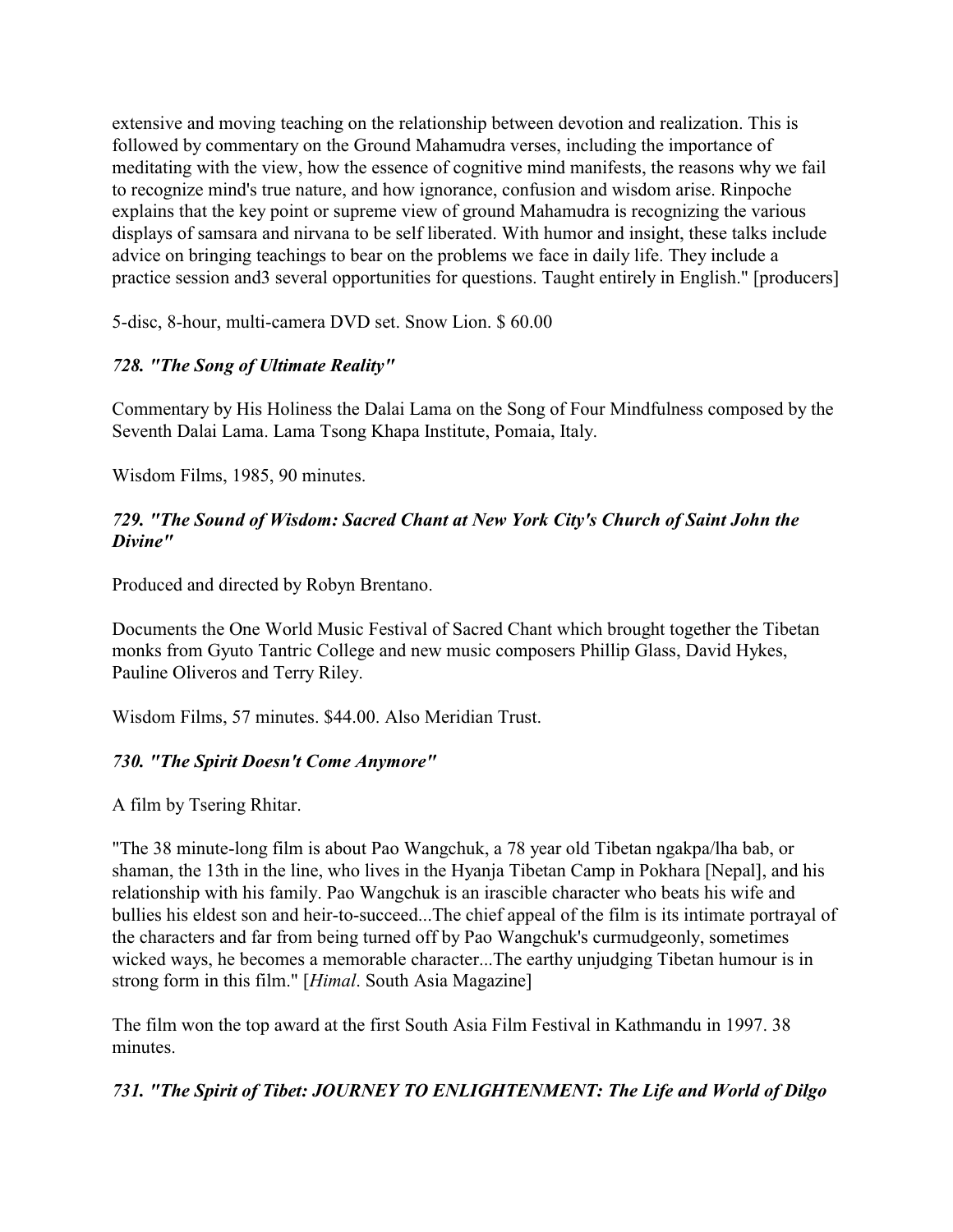### *Khyentse Rinpoche* $\Pi$

Film by Gabrella Martinelli, directed by Matthieu Richard

A film about Khysentse Rinpoche. "This unique portrait relates Khysentse Rinpoche's story from birth to death...and to rebirth, highlighting his escape following China's invasion of Tibet and his determined work to preserve and spread Buddhist teachings.

The films's outstanding score, arranged by Philip Glass, features authentic ritual and secular Tibetan music, and the eloquent and informative narrative is read by noted actor Richard Gere." [producers]

46 minutes, \$195. Available at [cmil@uclink.berkeley.edu](mailto:cmil@uclink.berkeley.edu)

## *732. "The Stages of Meditation - Gom Rim Bar Pa"*

By H. H. the Dalai Lama

The Gom Rim Bar Pa (the Stages of Meditation) was written by Kamalasila and addresses the central issues and is a meditation handbook for Mahayana Buddhism. The Dalai Lama presents the text and gives his own commentary...This teaching was given at Deer Park, Wisconsin." [producers]

7 videos, 11 hours. \$100.00. Snow Lion.

# *733. "The Story of Tsoe"*

This is a short documentary film by Sam Wangyal and Andrea Paffetti courtesy of Wild Nomads. Partially narrated by Dr. George Schaller with Wildlife Conservation Society.

"Today we are witnessing rapid changes inside Tibet as China races ahead into the 21st century. While growth and globalization have brought benefits to untold millions, for some, it has spelled disaster.

The Tibetan Antelope, called Tsoe or Chiru, lives above the tree line on the Tibetan Plateau at an altitude of 14,000 ft and above. They are protected against the sub-zero temperatures and icy winds of the Himalayan plateau by the softest, finest hair on earth. An undercoat of this extremely fine fur, covered by a coarse outer fleece, enables it to survive winter temperatures of negative 45 degrees Fahrenheit.

In a cruel twist of fate, nature's ingenuity is leading to ruin for this species. Shawls made from this fur, or shahtoosh, meaning "king of wool" in Persian, have long been prized amongst wealthy, fashionable Indian households. But in fact, shahtoosh shawls are produced by actually killing the antelope, a fact publicized in 1993 by world-renowned biologist, Dr. George Schaller. Despite current laws protecting the Tsoe, poachers shoot the animals before removing this prized undercoat, to be sold off to eager buyers.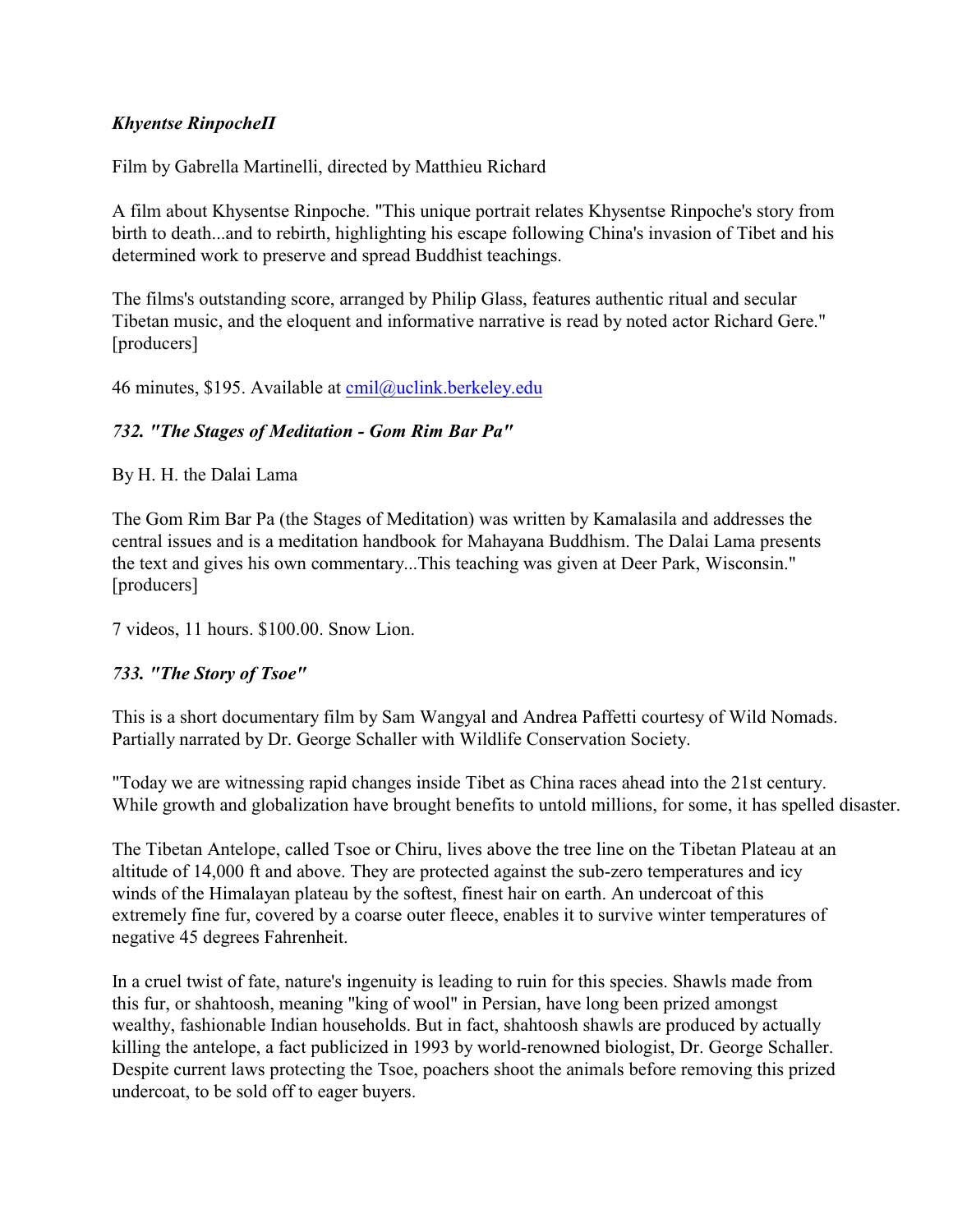With increasing globalization the popularity of these finely woven shawls has now spread to Europe, America and Japan. Fetching up to £5000 each, they have become a status symbol for those who can afford it, all the while pushing the Tsoe closer towards extinction.

A greater understanding of the tragic and illegal origins of shahtoosh shawls is urgently needed in order to reduce both production and demand, without which the very survival of the Tibetan antelope appears grim.

This film seeks to expose the real story behind the shahtoosh trade. Our hope is that it makes an impact to help end this trade for good, while also shedding light on the problems of greed and vanity which fuel this industry." [producers] <http://sites.asiasociety.org/chinagreen/story-of-tsoe/>

### *734. "The Strength of Spirit"*

Directed by Tenzin Rigden

30 minutes

### *735. "The Stupa of Wisdom"*

Produced by Vajra Yogini Editions

Film depicts the Vajra Yogini Institute in France building the first Kadampa Stupa in the west in 1991.

Meridian Trust. 26 minutes. \$30.00.

### *736. "The Sun Behind the Clouds. Tibet's Struggle for Freedom"*

Directors: Tenzin Sonam and Ritu Sarin

 "In The Sun Behind the Clouds, Tibetan filmmaker, Tenzing Sonam, and his partner, Ritu Sarin, take a uniquely Tibetan perspective on the trials and tribulations of the Dalai Lama and his people as they continue their struggle for freedom in the face of determined suppression by one of the world's biggest and most powerful nations. The filmmakers had intimate access to the Dalai Lama and followed him over the course of an eventful year, which included the 2008 protests in Tibet, the international response to it, the Beijing Olympics, and the breakdown in talks between the Dalai Lama and the Chinese government.

Set against this backdrop, the film explores the interplay between the personal and the historic, spirituality and politics, and the tension between the Dalai Lama's efforts to find a peaceful resolution to the Tibet situation based on compromise and dialogue, and the impatience of a younger generation of Tibetans who are ready to take a more confrontational course. " [producers]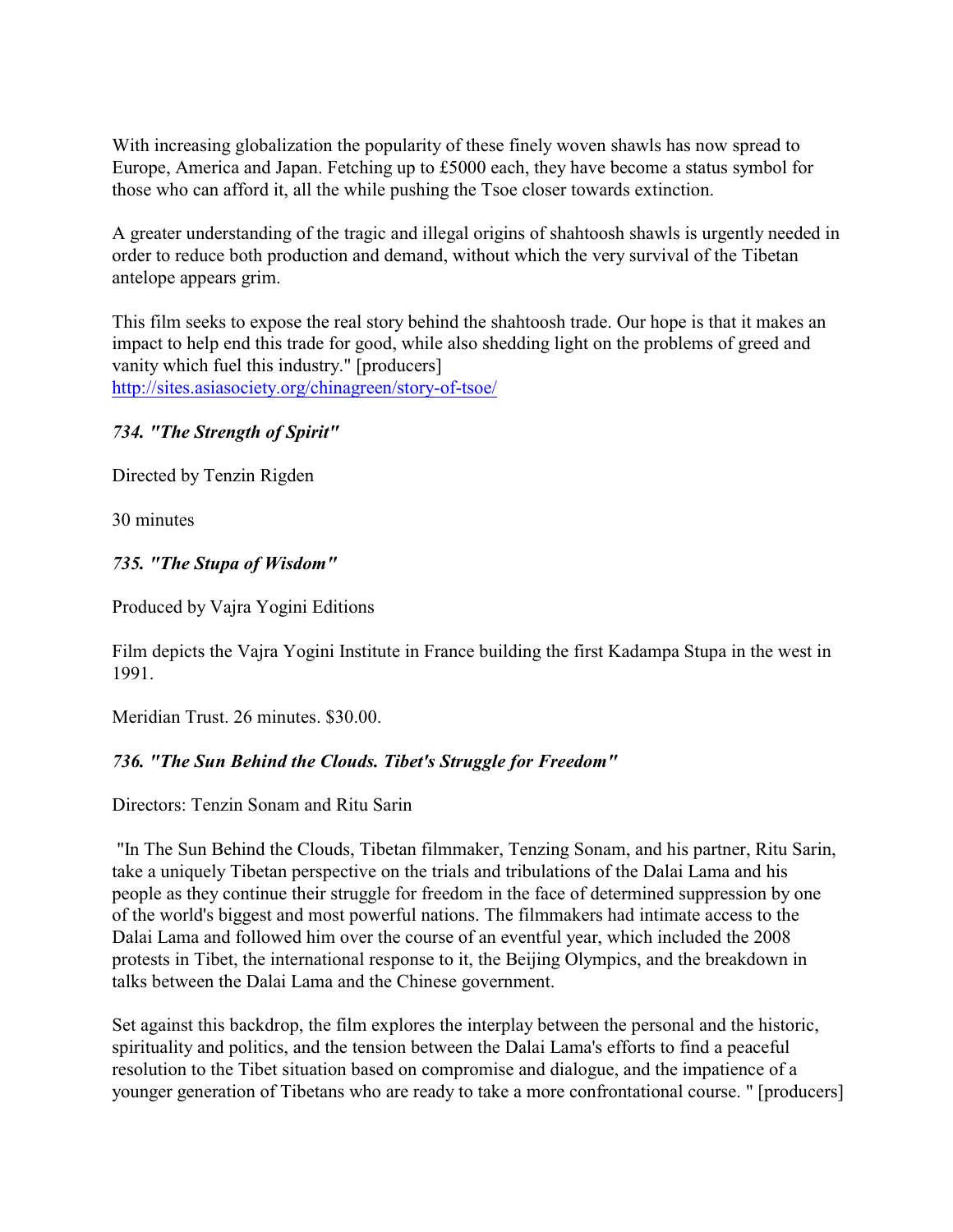India. 2009. 79 minutes

### *737. "The Tachilenbu Temple"*

Chinese film made in the 1950s.

### 738. "The Tale of LhasaMs Past" (Lhasa wangshi/Lha sai sngon byung gtam rgyud)

TV drama series based on a Chinese-language novel,*God Without Gender*by the Tibetan author Yangdon. Tells the story of Tibetan families in Lhasa over the past 50 years. In Tibetan with English subtitles.

CCTV (Chinese Central TV) 2001. Robbie Barnett collection.

### *739. "The Teaching of Buddha in Everyday Life"*

H. E. Sakya Trizin, the head of the Sakya sect, gives practical advice on integrating Buddhism into daily life. Rigpa, London.

Meridian Trust, 1984, 90 minutes, color. \$44.00.

### *740. "The Third Goddess" (Disan nushen)*

Chinese film directed by Liu Yuhe in 1982.

#### *741. "The Thread of Karma"*

Film by Ritu Sarin and Tenzin Sonam

Followup to the film makers earlier effort, "Reincarnation of Khensur Rinpoche." The film "revists Phara Khentrul Rinpoche, the reincarnation of Khensur Rinpoche, 16 years later at Drepung Monastery in south India and offers a glimpse into the life of a young lama preparing to continue the work of his previous reincarnation." [producers]

India. 2007. 50 minutes. English and Tibetan with English sub-titles.

### *742. "The Three Principles of the Path"*

Two lectures by Lama Thubten Yeshe on renunciation, bodhicitta and the right view of emptiness, given as a prelude to a tantric initiation. Vajra Yogini Institute, France.

Wisdom Films 1982, 105 minutes. \$52.50. Also Meridian Trust.

### *743. "The Three Testaments of Garab Dorje"*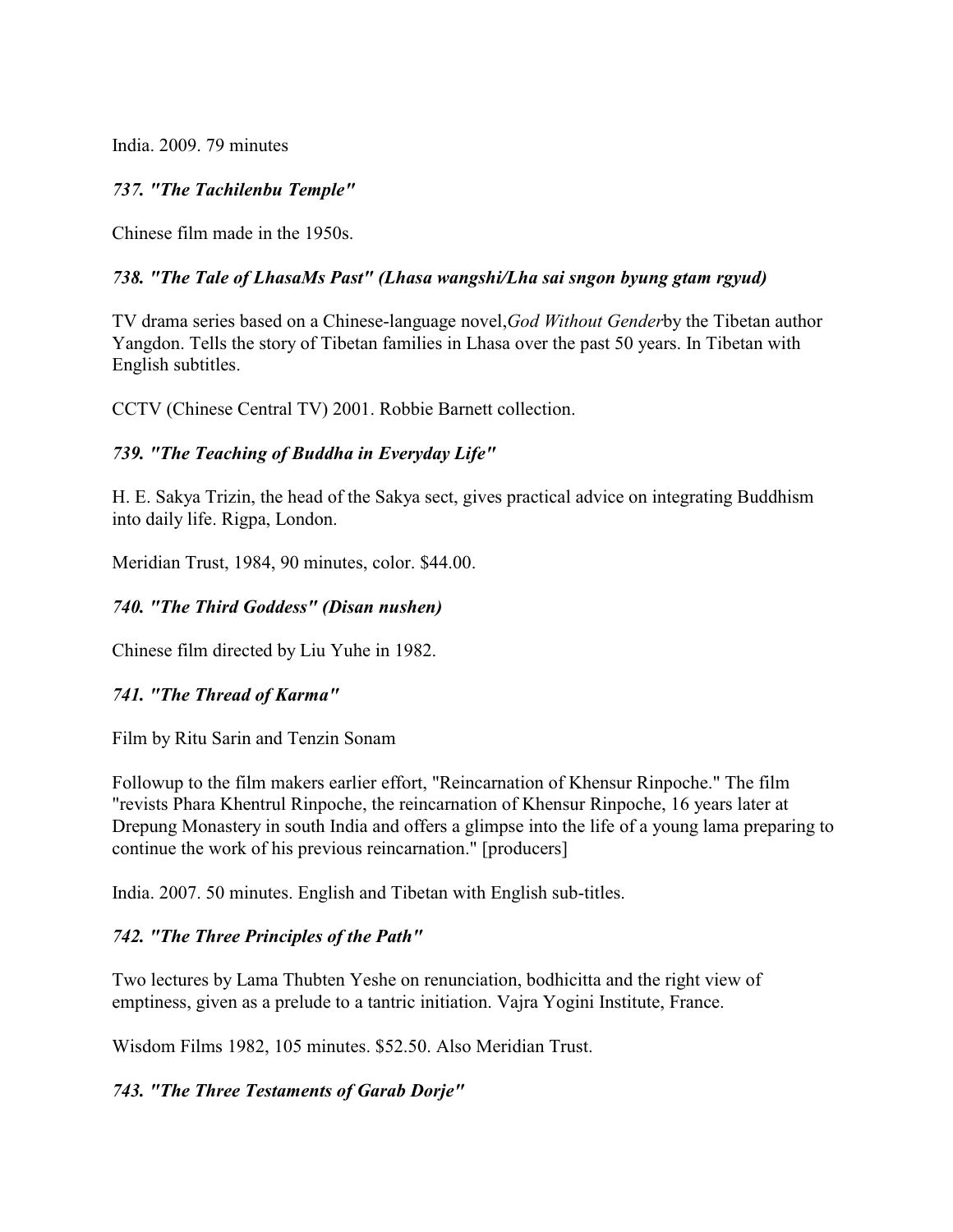Summary of the entire Dzogchen teachings by the first master to transmit them in this epoch. Ilfracombe, Devon.

Meridian Trust. 1984.

# *744.\* "The Tibet Journal"*

Documentary by CNN Beijing Bureau Chief Mike Chinoy about his visit to Tibet in 1988. Chinoy is one of a handful of Western journalists allowed to visit Tibet officially. A fair, even-handed representation of the situation at the time. The film includes interviews with Chinese officials and dissidents. [Grunfeld]

CNN, 1988, approx. 30 minutes.

# *745. "The Tibetan Book of the Dead" (2 parts)*

Narrated by Leonard Cohen; Directed by Yukari Havashi and Barrie McLean

"Filmed in Ladakhi, this new video explores the Tibetan wisdom of life and death and boldly visualizes the afterlife according to The Tibetan Book of the Dead. The film begins in Ladakh...then moves to San Francisco where it shows the text's growing acceptance and use in hospices for the dying...[Part II] presents a vividly detailed account of the contents of the Book of the dead and of the traditional Buddhist teachings..." [Snow Lion]

1994, Part I: 45 minutes, 35 seconds; Part II: 45 minutes, 3 seconds; US\$29.95@. Available from the National Film Board of Canada [\( http://onf.ca/cgi-bin/siteindex?ti]((http://onf.ca/cgi-bin/siteindex?ti) ), Snow Lion and Mystic Fire Video.

# *746."The Tibetan Book of the Dead, A Way of Life"*

Produced by NHK/NHK Creative of Japan, Mistral Film of France and National Film Board of Canada.

"This two part series explores ancient teachings on death and dying. It was filmed over a four month period on location in the Himalayas...A Way of Life contains footage of the rites and liturgies surrounding and following the death of a Ladakhi elder. The Dalai Lama explains his own feelings about death, while other scenes within a palliative care hospice in San Francisco depicts the use of texts to counsel dying AIDS patients..."[producers]

1994, 45 minutes, 34 seconds. Available from the National Film Board of Canada [\(http://www.onf.ca/cgi-bin/siteindex?ti]((http://www.onf.ca/cgi-bin/siteindex?ti) ) and Snow Lion.

# *747. "The Tibetan Book of the Dead: The Great Liberation"*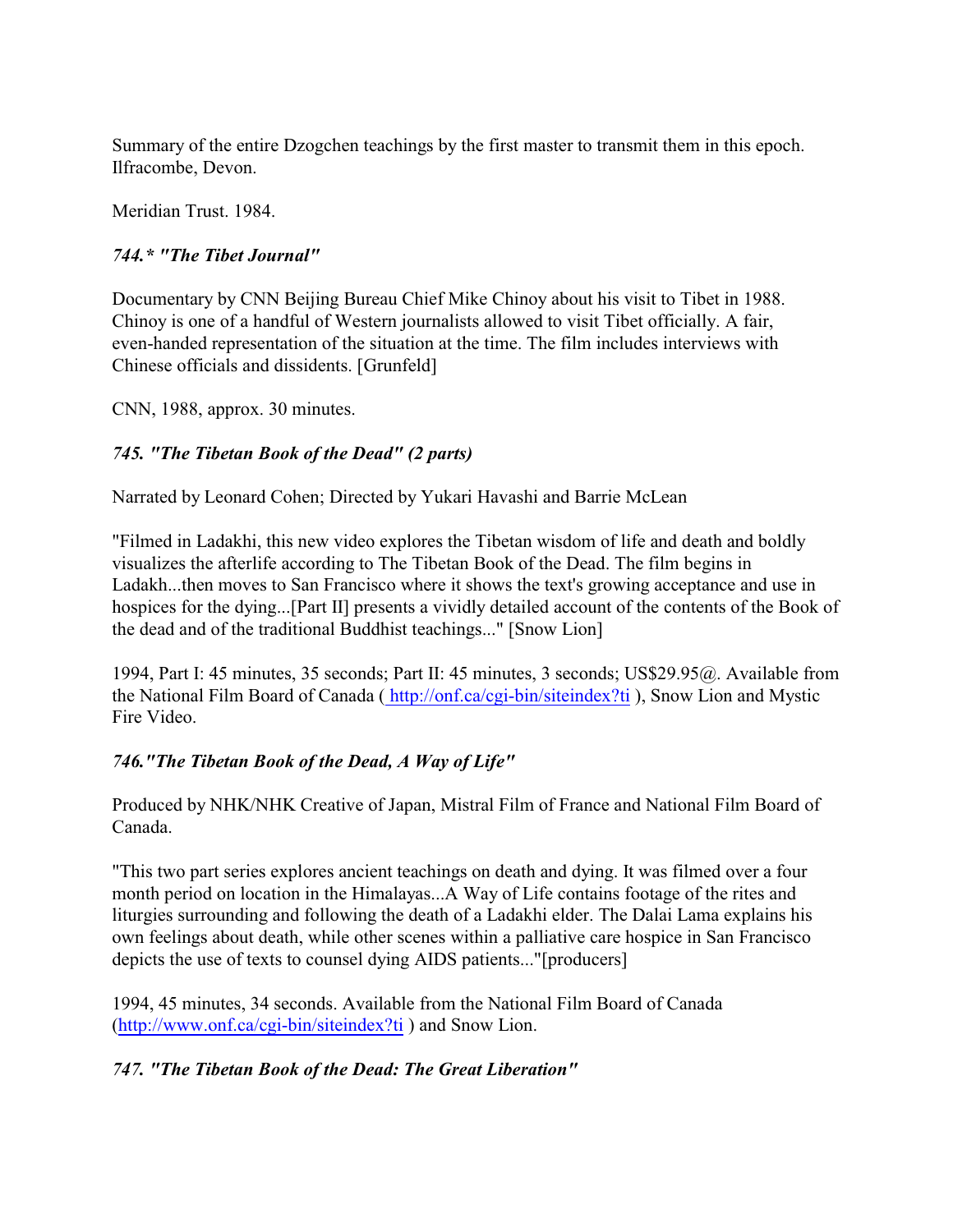Directed by Hiroaki Mori, Yukari Hayashi and Barrie McLean for NHK Japan, Mistral Film of

France and the National Film Board of Canada

This is "...a two-part series that explores ancient teachings on death and dying. It was filmed over a four month period on location in the Himalayas...The Great Liberation is a docudrama which, in the company of an old Buddhist monk and a 13 year old novice monk, leads us into the very foundations of Buddhist philosophy - the search for compassion and truth. Pema Choden, the lama, and Tubten, the novice, read from the texts of The Tibetan Book of the Dead as they conduct the 49 days of final rites for a deceased Himalayan villager.

1994, 45 minutes, 3 seconds. Available from the National Film Board of Canada [\(http://www.onf.ca/cgi-bin/siteindex?ti]((http://www.onf.ca/cgi-bin/siteindex?ti) ) .

# *748. "The Tibetan Question"*

Originally produced for television. "It is a concise examination of the situation in Tibet and gives an opportunity for H. H. the Dalai Lama to present his views on non-violence being the only means of resolving the Tibetan situation" [producers]

Meridian Trust. 1991. 12 minutes. \$17.50

# *749. "The Tibetan View of Death"*

By Sogyal Rinpoche

The author of the *Tibetan Book of Living and Dying* discusses the Tibetan view of mind as a clear space encompassing the entire universe and presents the view of rebirth and the afterlife as experienced directly by meditation masters. Part of the PBS *Thinking Allowed* series. [producers]

30 minutes. Video. Snow Lion. \$24.95.

# *750. "The Tibetan Way of Healing"*

Seminar by Dr. Rabgay covering Tibetan medicine and pharmacopeia, massage, acupuncture, moxibustion, yoga and therapeutic ritual. Rigpa, London,

Wisdom Films, 1985, 9 hours.

# *751. " The Tibetans: A Life in Exile"*

Directed by Robb Bradstock

"After fifty years in exile the Dalai Lama and his Tibetan exile community face an impending crisis that may result in their culture losing its identity and disappearing forever. This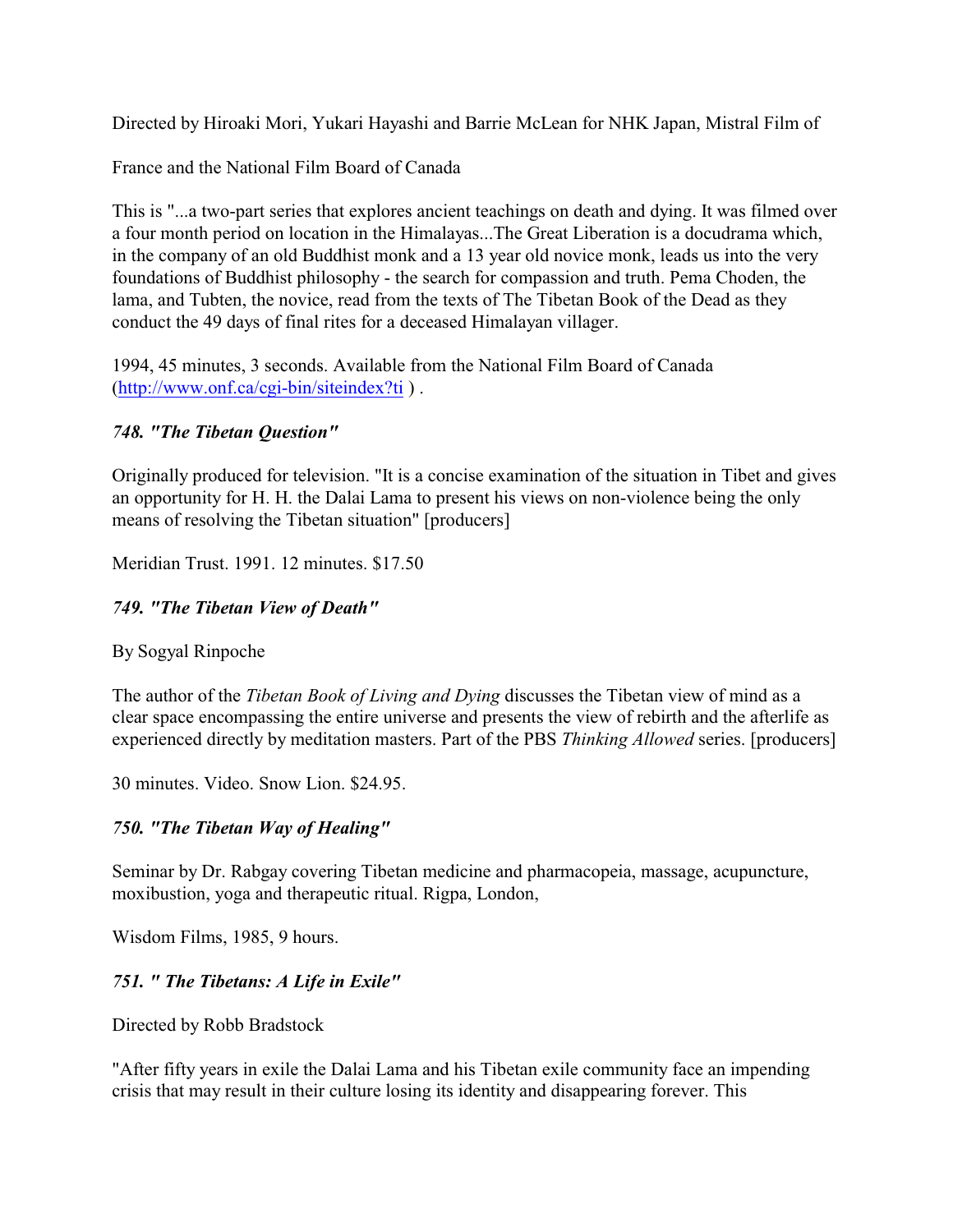documentary examines the difficulties confronting Tibetans in exile as they struggle to adapt to the increasing intrusion of the modern world.

Filmed in the colourful town of Dharamsala...the film powerfully illustrates the growing conflict between traditional Tibetan culture and encroaching outside influences." [producers]

2007. Ireland. 63minutes.

# *752. "The Trials of Telo Rinpoche"*

Directed by Tenzing Sonam and Ritu Sarin

"This absorbing documentary portrait tells the amazing story of Telo Rinpoche, a.k.a. Eddie Ombadykow, a 21 year old from America...He is also a Buddhist monk who was brought up in a Tibetan monastery in India from the age of seven and who was recognized by the Dalai lama as an important reincarnate lama. For the past year and a half he has lived in his ancestral homeland, Kalmykia, a remote Buddhist republic in southern Russia..." [producers]

49 minutes, video. Available at [cmil@uclink.berkeley.edu](mailto:cmil@uclink.berkeley.edu)

# *753. "The Triple Vision"*

"H. E. Sakya Trizin gives a general commentary referring to the three views of the world, that an ordinary being, of a practitioner with insight into reality and the totally integrated view of a fully awakened view of a fully awakened master or Buddha. Rigpa, London, 1984." [producers]

Meridian Trust, 6 hours, color. \$120.75.

# *754. "The Tyre Quartet" (Chelun sichongzu)*

Chinese film directed by Li Xiepu in 1984.

# *755. "The United States Tours of His Holiness the Fourteenth Dalai Lama"*

20 films with each recording the Dalai Lamas talks on visits to the US including a collection of press conferences. (1980?) Films vary from 20 minutes to 1 hour.

Court Vision Communications, 75 Long Court, Thousand Oaks, CA 91360 (805-496-5664)

# *756. "The Union of Mahamudra and Dzogchen"*

by Khenchen Thrangu Rinpoche, trans. by Lama Yeshe Gyamtso

*"The Union of Mahamudra and Dzogchen, The Direct Instructions of the Great Compassionate One*, is a text written by Karma Chagmey, a prolific writer recognized by the Fifth Dalai Lama as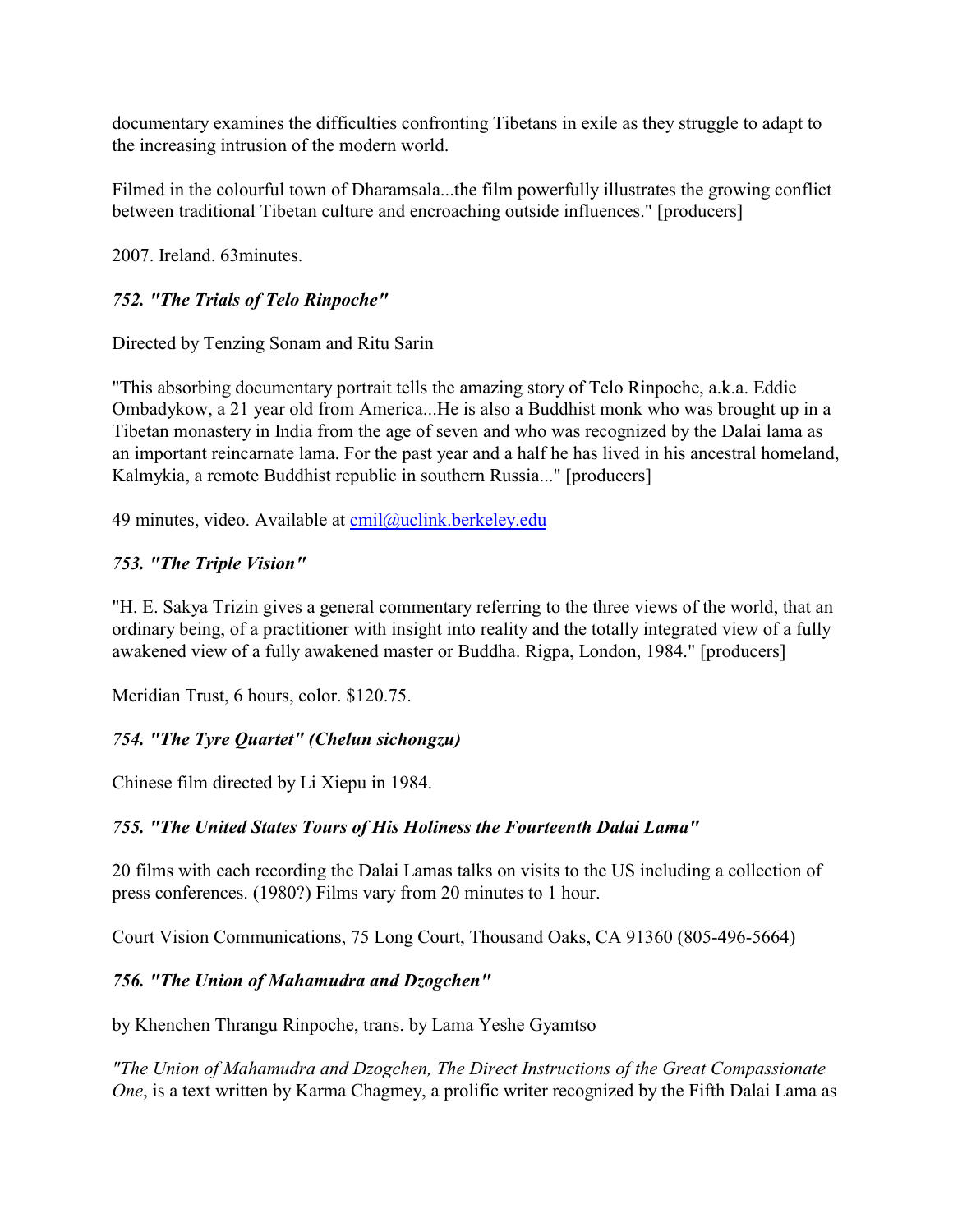an emanation of the Buddha Amitabha. This text exists in both a short and a long version. The long version is comprised of eighteen chapters. In these talks, Khenchen Thrangu Rinpoche teaches extensively on the second half of the long version, which begins with a chapter on cultivating bodhichitta followed by chapters on the generation and completion stages of vajrayana practice. The text concludes with teachings on the profound practices of Mahamudra and Dzogchen. Thrangu Rinpoche's teachings and commentary on Karma Chagmey's text are penetrating, clear and accessible to western students.

These 16-hours of DVD recordings, filmed with a new 4-camera, live-mix system, are almost like attending the actual retreat that was conducted in Crestone, Colorado, in June of 2003." [producers]

7-DVD, 16-hr. set. Snow Lion. \$ 130.00

# *757. "The Union of Wisdom and Compassion*"

by The Dzogchen Ponlop Rinpoche, with trans. assistance by Tyler Dewar

"With candor and humor Rinpoche describes our hang-ups and how meditation and an altruistic motivation can take us beyond clinging at each stage. These four lively talks are filled with delight, wisdom, and clarity. Dzogchen Ponlop is widely known for his ability to present the teachings accessibly for Westerners." [producers]

2-DVD set. Snow Lion. \$ 48.00

# *758. "The Universal Responsibility in a Nuclear Age"*

A global Conference of spiritual and parliamentary leaders discussing human survival, April 1988 at Oxford, U.K. Includes the Dalai Lama.

Meridian Trust. 30 minutes. \$26.00.

# 759. "The Unwinking Gaze: The Inside Story of the Dalai Lamas Struggle for Tibet<sup>[1]</sup>

Producer: Joshua Dugdale

"...an 18 month labor of love for the 33-year-old Brit documaker Dugdale, shows Tibets spiritual and political leader both relazing with close confidantes and meeting world leaders...The issue of Tibet is of profound importance especially in the run up to the Olympics. The power of this film to change hearts, minds and attitudes in the West and in China will be augmented by its release nationwide [in May]." [Dugdale] [*Variety*, 4 April 2008].

2008. 70 minutes. [http://www.theunwinkinggaze.com](Http://www.theunwinkinggaze.com) In English and Tibetan with English subtitles.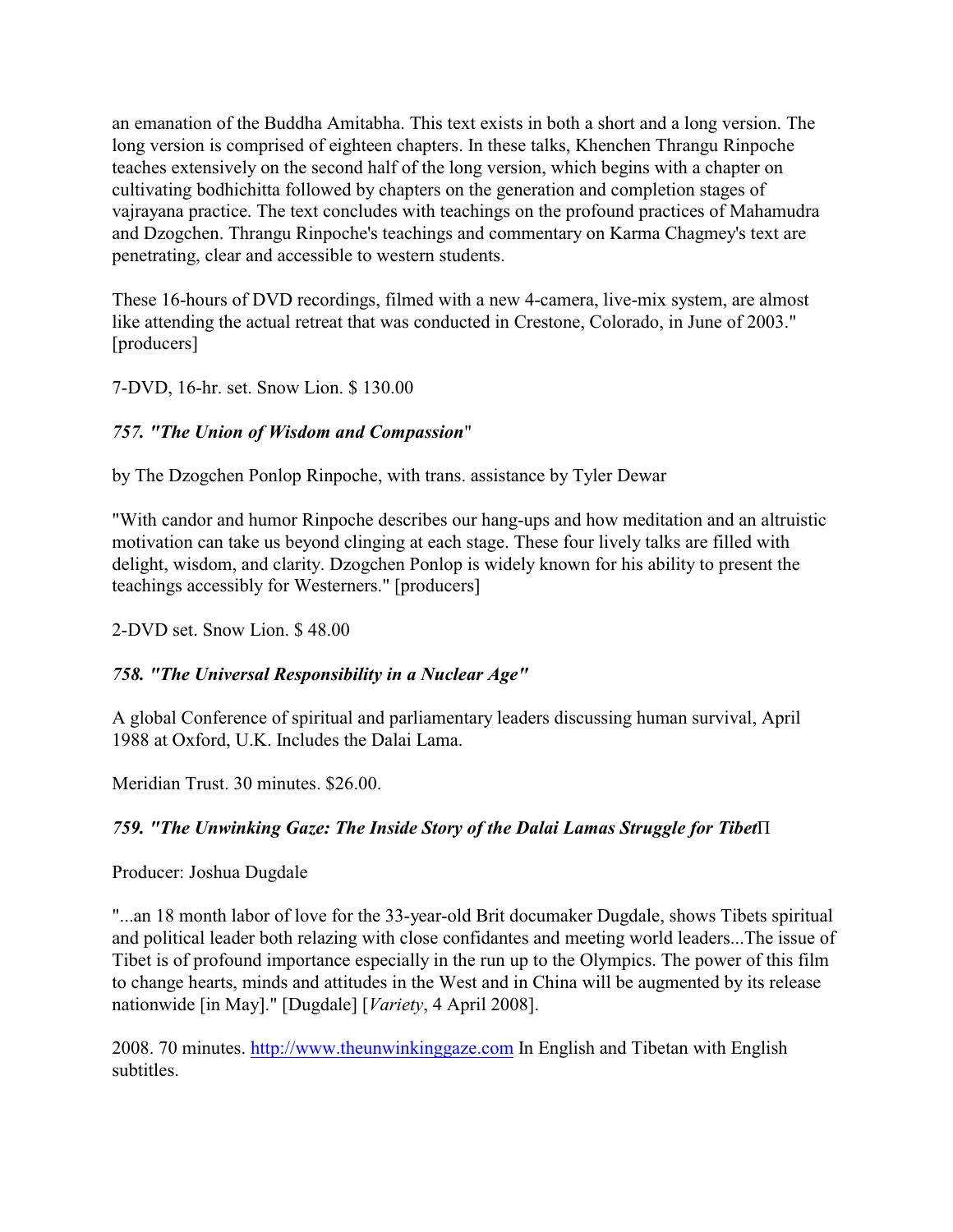## *760. "The Uprising of Tsugu Rinpoche"* (*A lags rtsib gu*)

Directed by Sun Zhongguang, Liu Ren

Qinghai TV 1989. Robbie Barnett Archive.

### *761. "The Way Back"*

Directed by Peter Weir

Hollywood film starring Colin Farrell, Jim Sturgess and Ed Harris. Based on a 1955 novel by Slavomir Rawicz's *The Long Walk: The True Story of a Trek to Freedom*. Set during World War II a group fo 5 prisoners escape the Soviet gulag and trek to freedom through Tibet and India.

# *762. "The Wheel of Time: Kalachakra for World Peace"*

Edited by Tenzing Sonam

A record of 10 days of Kalachakra teachings in Rikon, Switzerland.

Meridian Trust. 1985. 60 minutes. \$35.00.

## *763. "The White Lotus School"*

A documentary about His Holiness the  $12<sup>th</sup>$  Gyalwang Drupkas initiative to build a school in Ladakh.

Shown at the Rubin Museum in New York, 19 December 2007.

# *764. " The Works of Ken Feingold--Life in Exile"*

By Ken Feingold,

"Life in Exile is Ken Feingold's ambitious two-part video examining the philosophy and political predicament of the Tibetan refugee community in India. This thoughtful, moving document reveals the turmoil of a disenfranchised and much-abused people, while at the same time presenting a clear view of the spiritual and cultural beliefs which have managed to nurture and sustain them through these painful times. It was created in consultation with the Tibetan Government-In-Exile and the Private Office of the Dalai Lama." [producers]

1988, 60 minutes and 30 minutes., Facets Video, Purchase Price: \$59.95.

# *765. "The Yogis of Tibet"*

Documentary by Phil and Jo Borack, JEHM Films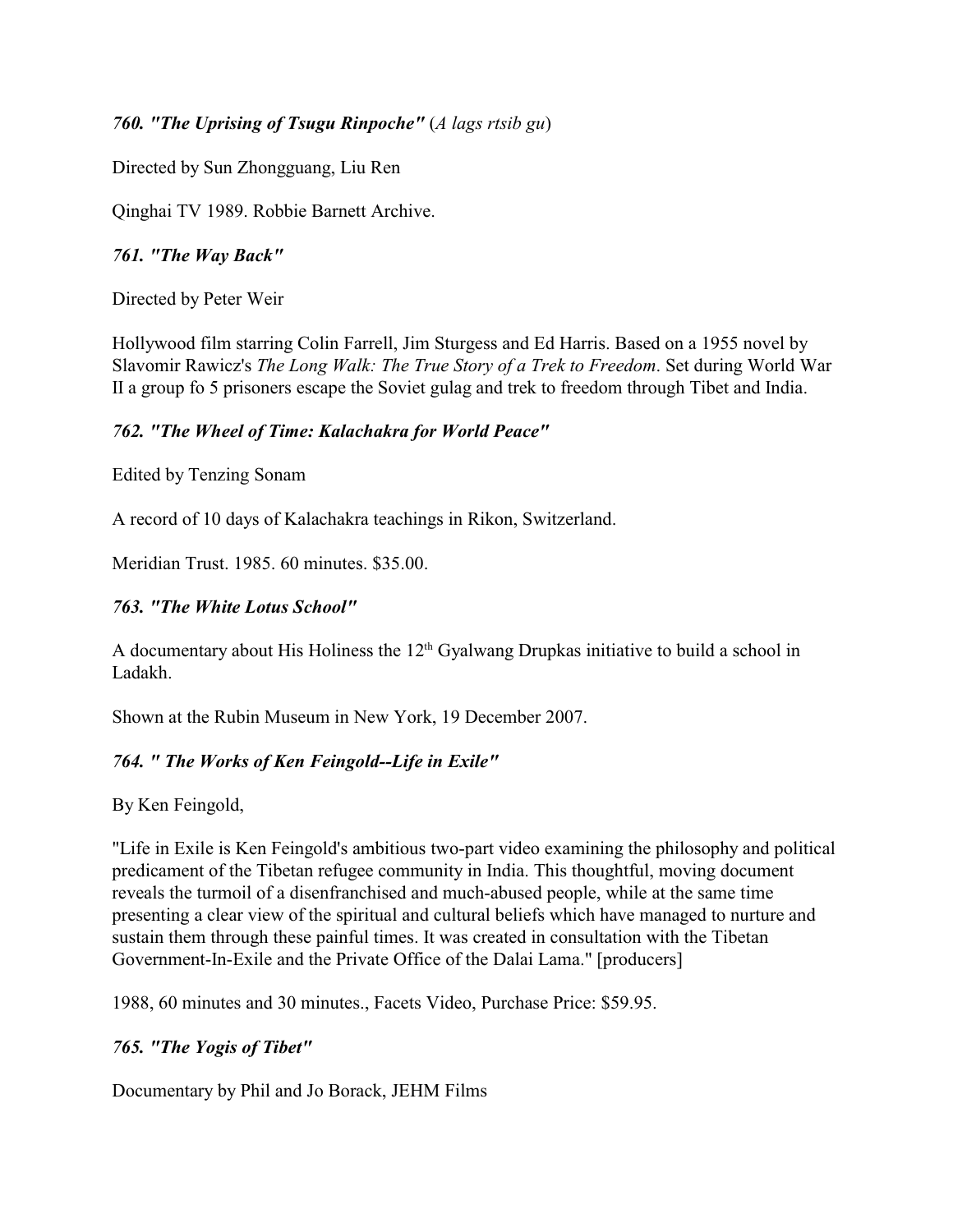"Since the invasion of Tibet over 50 years ago, China has systematically destroyed the Tibetan culture. One of the most profound losses is the tradition of the great master yogis. The entire system which supported these fascinating mind masters has been inexorably eliminated.

In order to record these mystical practitioners for posterity, the Filmakers were given permission to film heretofore secret demonstrations and to conduct interviews on subject matter rarely discussed." [producers]

77 minutes, available in VHS/DVD/PAL, \$29.95<http://www.theyogisoftibet.com>

## *766. "Three Great Monasteries of Tibet: Ganden, Drepung, and Sera"*

Directed by Greta Jensen.

Life in the three great Gelugpa monastic universities, which were reconstructed in South Indian following their virtual destruction in Tibet. Mungod and Bylakuppe, India, 1985.

Wisdom Films, 60 minutes. \$35.00.

## *767. "Three Key Chapters of Nagarjuna's Fundamental Stanzas on the Middle Way by the Dalai Lama"*

"This 3-day preliminary teaching to the Kalachakra 2004, presents one of the most comprehensive introductions to the key elements of Buddhist philosophy and meditative practice ever offered in the West. His Holiness rounds out the presentation by relating the Nagarjuna chapter to Tsongkhapa's *Three Principal Aspects of the Path*." [producers]

10-hour, 3-disc DVD set \$ 42.00. Snow Lion

### *768. "Three Teachings by Karmapa"*

By the 17th Karmapa

"H.H. the 17th Karmapa speaking in 2003 on bodhicitta, the guru/student relationship, and shinay and lhagtong meditations. These are the first video teachings by His Holiness to be released publicly. Much of the proceeds go to H. H. Karmapa." [producers]

97 minute DVD \$ 35.95. Snow Lion.

### *769. "Tibet"*

Chinese made film which "documents the major rites and celebrations of Tibetan Buddhism which still play a key role in the fabric of Tibetan social life." [Catalogue] Narration in English.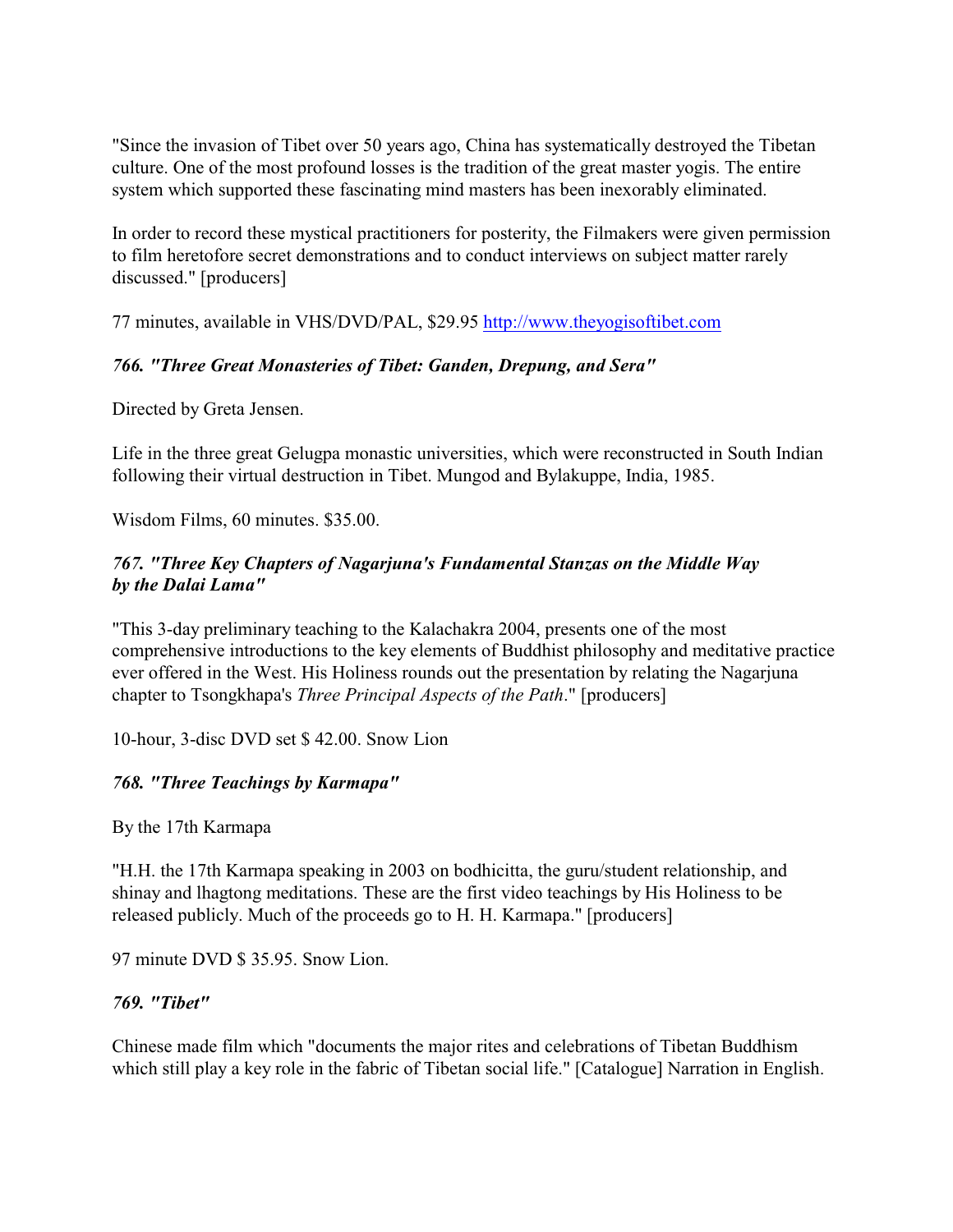Video, 59 minutes, available from China Books and Periodicals, 2929 24th Street, San Francisco, CA 94110.

### *770. "Tibet"*

White Crane Films production for the Royal Academy of Art, London written, narrated and edited by Tenzing Sonam. A film by Ritu Sarin and Tenzing Sonam

"Using archive footage and images from the Tibetan religious paintings known as thangkas, the film concisely presents a brief history of Tibet emphasizing the growth of Buddhism and its role in the development of the sacred arts." [producers]

1992, 15 minutes, Beta SP. More information at:<http://www.whitecranefilms.com>

### *771. "Tibet"*

Produced by Peter Lehman.

Features Dalai Lama's delegation's visit to Tibet and the scenes of the countryside and ruins of monasteries razed by the Red Guards during the Cultural Revolution in 1967-1976. Office of Tibet, 1981, 56 minutes, color, 3/4" video.

### *772. "Tibet"*

Documentary by Briton Felix Greene. Shot in 1976 it also includes archival material on old versus new Tibet.

60 minutes. Patterson Film Distributors: 658 Oak Parkway, Redwood City, CA 94062.

### *773. "Tibet"*

"Part of a series entitled Worlds Together directed by Elmer Hawkes. Focused mainly on ordinary people and how they live...feature stunning close-ups of men, women and children engaged in everyday activities...The main emphasis is on contemporary culture." [producers]

For classroom use, grades 7-12, 87 minutes. 2004. Can be purchased from: [-http://wwwsocialstudies.com](http://wwwsocialstudies.com)

# *774. "Tibet" (aka: Tibet - Widerstand des Geistes")*

Film by Clement Kuby

"These motor roads were built after the Chinese invasion. The main reason for these roads is to enable the invaders to cart Tibet's resources away. The Chinese have felled over 60 % of Tibet's already scant trees. The forests of eastern and southern Tibet were twice as large as the British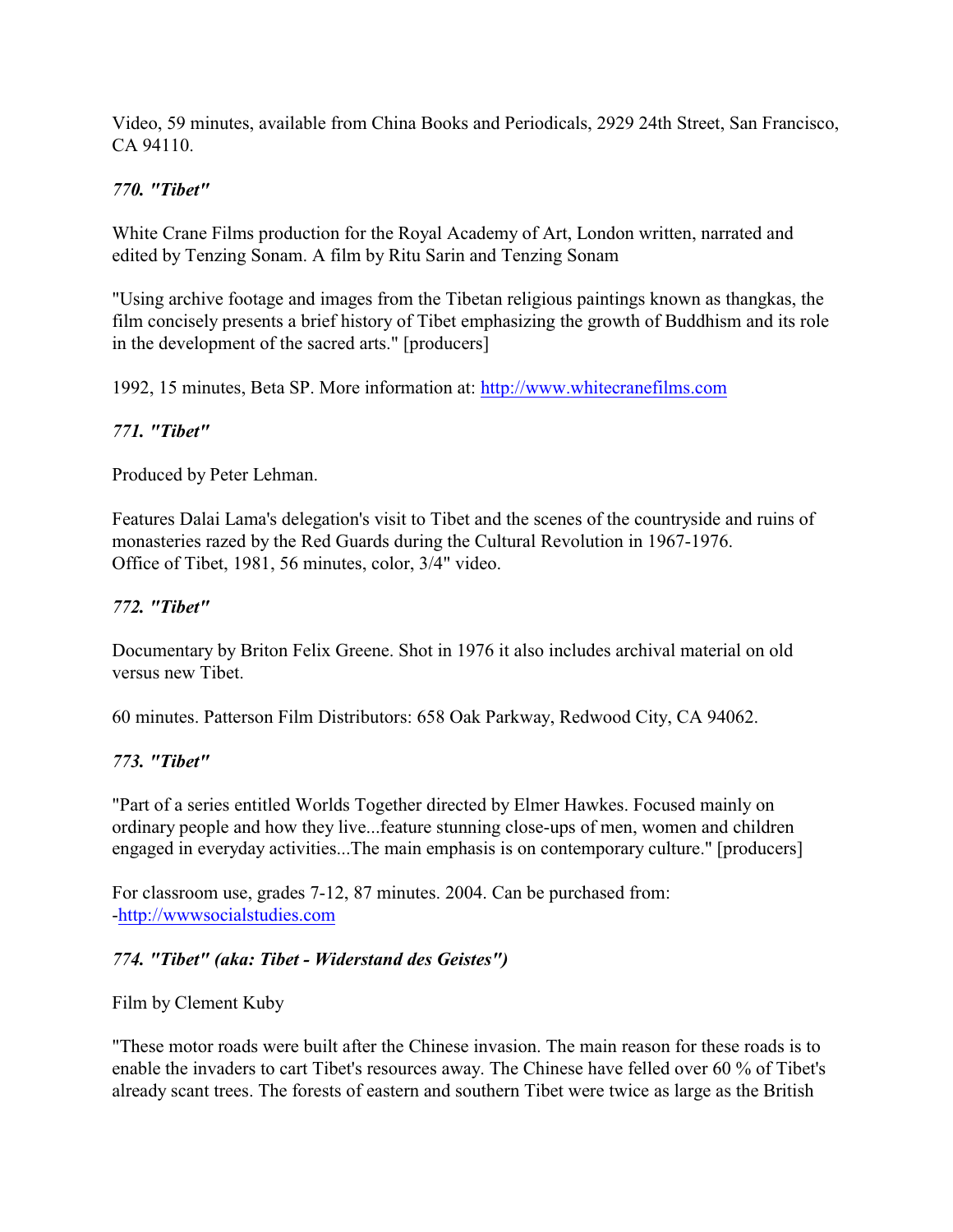Isles. Up to one thousand truckloads a day depart from these areas to China, leaving behind irreparable ecological damage. The effect on the eight main rivers of Asia, which have their sources here, are already catastrophic." [producers]

[Same as *Tibet: Survival of the Spirit*?] 1990. German

# *775. "Tibet: A Buddhist Trilogy"*

By Graham Coleman & David Lascelles.

Originally made in 1979 and re-cut and digitally restored in 2006.

(Part I: Prophecy (2006 title: "The Dalai Lama, the Monasteries and the People") Tibetan culture has been in exile since the occupation of Tibet by the Chinese in the 1950's. This documentary profiles the country's supreme spiritual leader, the Dalai Lama, examining the nature of his spiritual and political vision, and looks at contemporary TIBETAN society in the refugee camps of South India. Filmed in Sera, the second largest monastery of old Tibet, and Dharamsala, present headquarters of the Dalai Lama's administration in exile, the film portrays the Buddhist practices and philosophy which shape the lives of both monks and lay people.

Part II: Radiating the Fruit of Truth. At the Phulwary Sakya monastery, by the great stupa in Baudhanath, Nepal, the monks are preparing to perform a Buddhist ritual of protection. In it, the female deity Tara is invoked to pacify the kind of obstructions and disturbances which people encounter in this world: war, disease, madness, drought, a bad harvest, a long or dangerous journey, etc. The film follows the preparations, both spiritual and physical, for the ritual and shows its performance in detail, with the Tibetan text translated in subtitles." [Catalogue]

Part III: The Fields of the Senses. Set in the majestic landscape of Ladakhi, this film is a study in the divine nature of the mind, body and place. Impermanence, non-attachment, and the right attitude toward death are three tenets if Buddhism that are vividly illustrated through the film's observation of the pattern of changes on the face of the mountain, the ritualistic activities of the farmers in the fields, and in the formal ritual invocations and studies of the monks. The film ends with the monastery's moving ritual response to a death in the community.

Original 4 hours, 2006 re-cut version only 2 hours 14 minutes. In Tibetan with English subtitles and commentary. University of California at Berkeley, Extension Media Center, 2223 Fulton Street, Berkeley, CA 94720 (415) 642-0460.

### *776.\* "Tibet: A Case to Answer"*

"Vanya Kewley's 1988 documentary shot inside Tibet under very difficult and dangerous circumstances. Ms. Kewley, a British journalist, secretly dropped out of Chinese-controlled tour and traveled 4,000 miles across Tibet undercover, far from areas where tourist visit, risking prison and possible death. This documentary features important interviews with monks, nuns and political prisoners who risked further punishments by speaking out about their horrible prison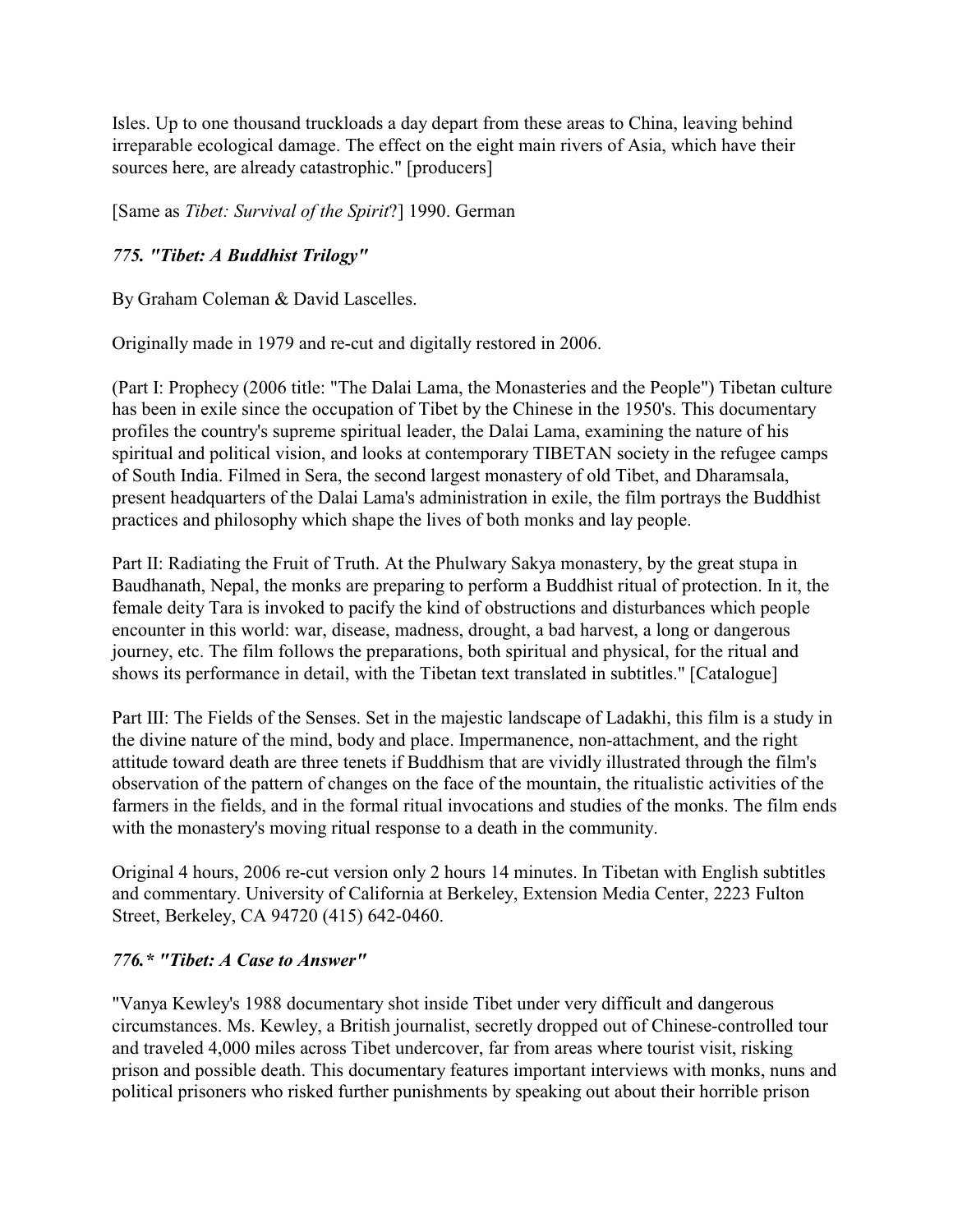experiences. This film provides view of the systematic destruction perpetrated by the Chinese over the past 38 years in Tibetan "killing fields." It presents first hand accounts of famine, torture, cannibalism, forced abortion and the exploitation of Tibet's natural resources." [producers]

Controversial in that the filmmakers showed the faces of the Tibetans being interviewed and put them at a very high risk for retaliation from the authorities. Some of the nuns were arrested and tortured. [See Robert Barnett, "Ethics in China's Wild West," *British Journalism Review*, 2008: 19:49, p. 54.]

2 hours, color, VHS video.

# *777. "Tibet: A Culture in Exile"*

"An excellent concise compilation of materials on Tibet's cultural destruction, blending interviews with the Dalai Lama, scholars, Western diplomats and images of Tibetan life in exile. The Tibetans' effort at cultural preservation contrast starkly with black and white shots of Chinese military brutality." [producers]

Office of Tibet, 23 minutes, US\$20.00.

## *778. "Tibet: A Lost Nation"*

This 1989 BBC production features the current political situation in Tibet with brief political history. Scenes include demonstrations in Lhasa, Tibet's capital, an interview with former Tibetan political prisoners and Tibetan government officials, and an interview with His Holiness the Dalai Lama.

42 minutes, color, VHS video.

# *779. "Tibet: A Moment in Time"*

Directed by William Bacon III; narrated by Lowell Thomas Jr.

"From its glacial peak of 25,436 ft., to the turbulent waters of the Yarlung Tsangpo River, the world's deepest canyon is 19,386 ft. This film offers the first glimpse any Westerner has had since 1900...This is a photographically stunning journey among Tibetans living the life they have for centuries...The latter part of this film contrasts the idyllic lifestyle with the changes brought by the Chinese occupation." [Snow Lion]

Snow Lion, 55 minute video, US\$29.95. Also Mystic Fire Video.

# *780. "Tibet: A Prayer for the Future"*

Martin Paul Production.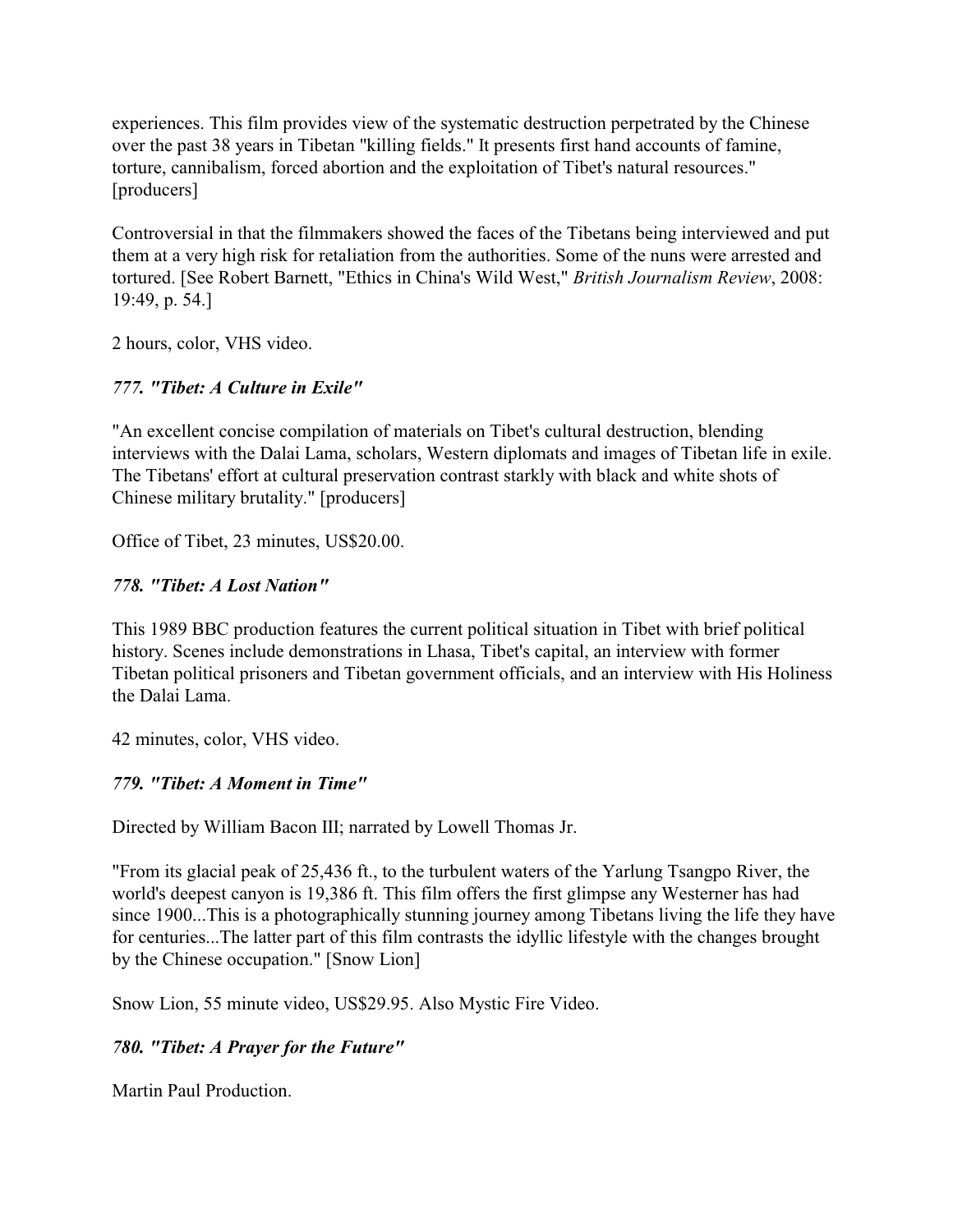"This recently completed hour-long documentary traces Tibet's history from its origins to the current struggle under Chinese occupation. The documentary includes footage smuggled out of Tibet of the recent uprisings, rare footage of sacred rituals, interviews with His Holiness the Dalai Lama, Tibetan leaders and foreign activists, as well as scenes from Tibetan monasteries and villages." [producers]

1 hour.

# *781. "Tibet: A Prophecy"*

Produced by Thread Cross Films, U.K.

This film features Tibetan communities in India and Ladakhi including scenes of Buddhist rituals.

Office of Tibet, 56 minutes, color, 3/4" video.

## *782. "Tibet: A Seed for Transformation"*

Produced by Jupiter Video Productions

Contains information on China's nuclear activities, human rights violations and environmental destruction in Tibet. in 1990.

29 minutes, color, VHS video. \$32.00. Also Meridian Trust.

### *783. "Tibet Abandoned"*

By Anil Sadaragani

"*Tibet Abandoned* was not going to happen at all. This is because the producer, Mr. L.P. Pontsang of the Tibet India Foundation, for whom I wrote and directed the documentary, wanted to make a fictional romance between a Tibetan boy and Polish girl, to be shot between Poland and India! I pointed out to him that this was his first big film venture and since Tibet was commemorating 50 years of exile by the Chinese (2009), documenting that would be more timely.

*Tibet Abandoned* questions the impact of the accolades, honors, medals and awards bestowed upon His Holiness the 14th Dalai Lama through the years. Have they achieved anything or have they amounted to mere tokenism?... We got immense support from the Tibet Government-in-Exile, Tibetans, world citizens and many close friends as well...We did not travel to Tibet as budget restraints did not allow us to. We did not want to risk being imprisoned in Tibet or China (as crazy as that sounds but true, since many who have traveled to Tibet in the past have been!). At the end of the day, all we want to do is point out that the "support" shown by the world in the form of medals, honors, honorary citizenships are mere tokens of diplomacy.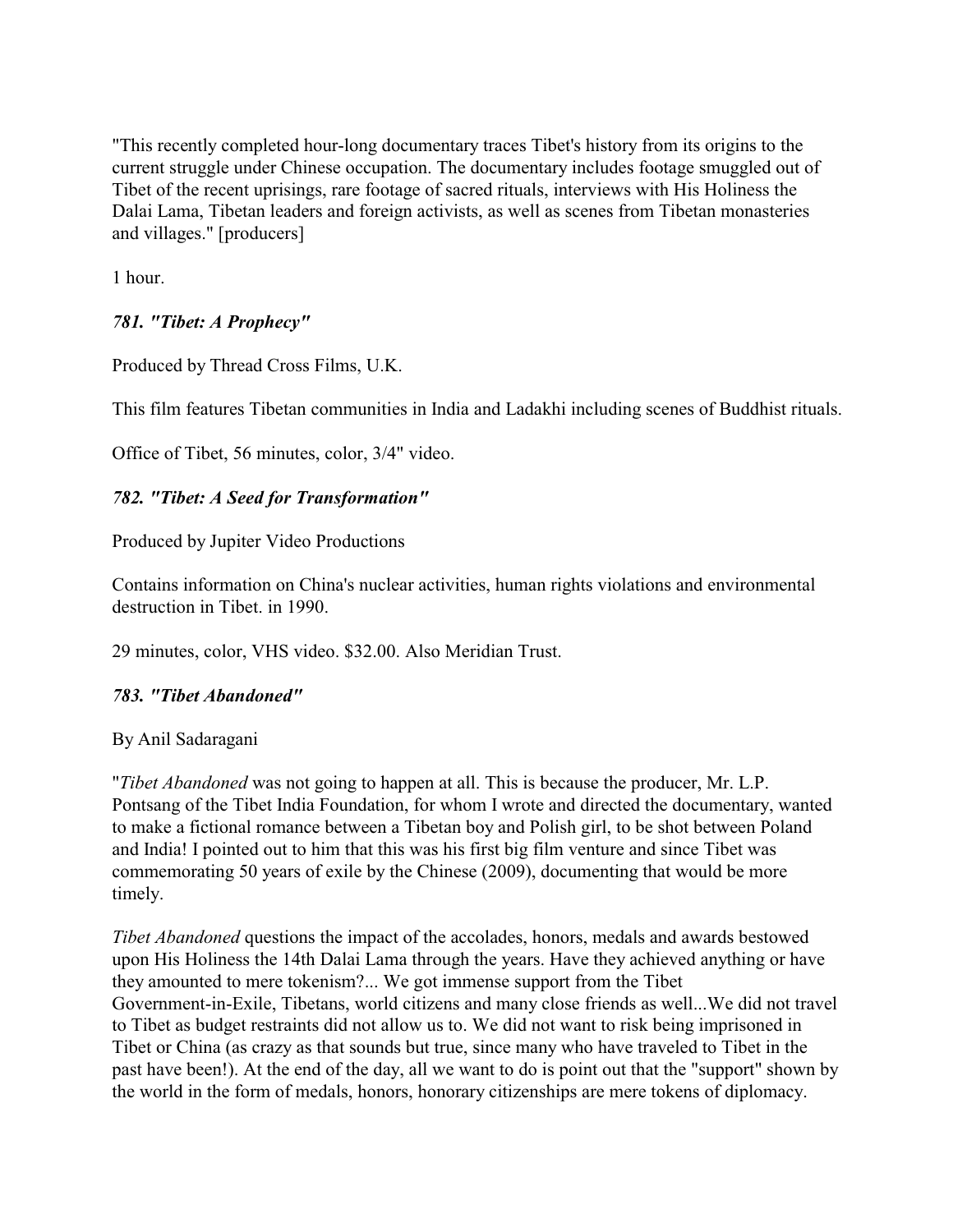Had we trapped ourselves in Tibet, we would not have been able to achieve this important point in the Tibetan freedom movement. So, we did the next best thing. We met refugees who had just crossed the border at the refugee centre in Dharamsala, who spoke about their ordeal of escaping the oppressed atmosphere in the Tibet Autonomous Region (TAR). We managed to obtain authentic photos (not easily available) only recently snapped in Tibet that were smuggled out from there, showing the gross Human Rights violations taking place there. We got a Chinese-American to narrate the documentary for us, which adds immensely to our statement about the cause, the world we live in and the human spirit...maybe seeing this documentary will raise questions in people's minds about the state humanity is in currently. 50 years of Human Rights violations is unthinkable. Imagine if we were in such a situation - exiled from one's homeland, having to live the life of a refugee in a strange land for the rest of one's life. 50 years is a lifetime for many and spans at least three generations. We hope this documentary raises pertinent questions in people's minds. Of course, there are skeptics aplenty and even if we can make one person question the apparent status quo of the situation, we will have achieved our goal." [January 2011 interview with filmmaker in<http://Bollyspice.com> ]

#### *784. ÐTibet: Beyond FearÏ*

"With opening words by Richard Gere, this film documents the remarkable courage of Nawang, a 13-year-old Buddhist Nun and Bagdro, a 20-year-old Buddhist monk who lead freedom demonstrations against the Chinese occupation of Tibet. Following a brutal military crackdown, they are arrested and endure horrific torture until a global movement spearheaded by Amnesty International and International Campaign for Tibet culminates in their release. Through the power of a positive mind and inspired by the Dalai Lama, Bagdro and Nawang forgive their former torturers as they find a way beyond fear.

This film was made possible with generous support from the Tibetan community including: International Campaign for Tibet, Students For Free Tibet,Tibet Information Network, The Tibet House, Office of Tibet, the Rubin Museum For Himalayan Art, Amnesty International and Home Planet Productions.

TIBET: BEYOND FEAR documents the history of Tibet, genocide perpetrated by China, Tibet protests and how each individual can help free Tibet." [producers]<http://world2be.com/>

### *785. "Tibet: Close to the Heart"*

Produced and narrated by Tenzin Khangsar (in French)

"A whole generation of Tibetans are being born and raised outside of Tibet. They live a life that is very different from the one their parents knew. But one thing remains the same: their love for Tibet. 24 year old Tenzin Jimpa and 23 year old Tenzin Khangsar are among more than a dozen young Tibetans from Montreal, Quebec. Their Tibetan community is tiny, less than a hundred people. Nevertheless, the sense of Tibetan identity is not lost. Instead it is vibrant, especially amongst the young.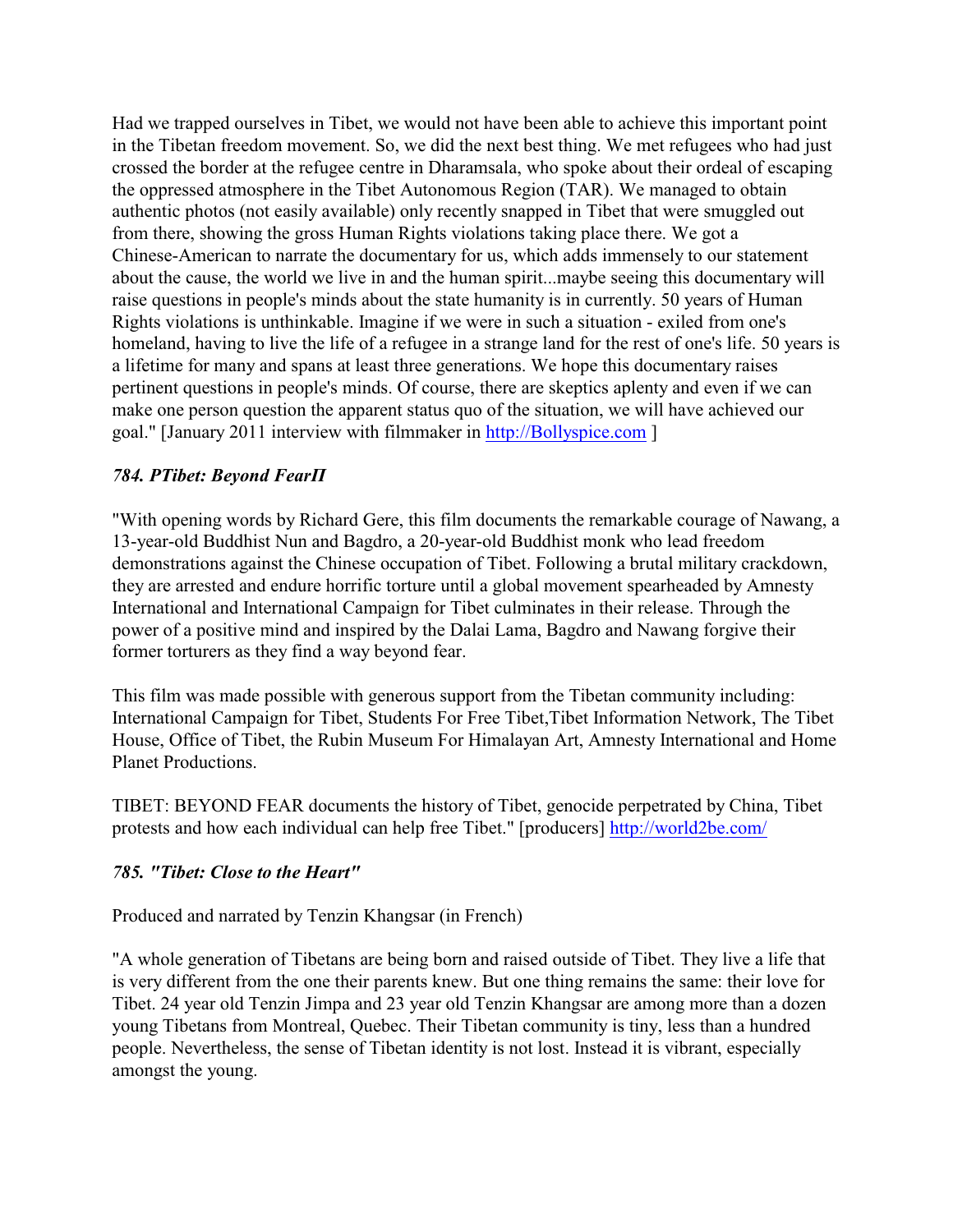Tenzin Jimpa speaks intimately about her obligation to Tibet, as well as her experiences in Beijing. She was a part of a brave and historic team of Tibetan women-in-exile at the Fourth United Nations Conference on Women.

Tenzin Khangsar...tells of the significance of March 10 to him and of his recent trip to Tibet, where he met his relatives for the first time. High quality video of his trip is included in the documentary." Tenzin Dargyal Khangsar

9:35 minutes (for info call 1-514-448-9654)

# *786.\* "Tibet - Communism, Land of the Gods"*

CNN documentary reported by Andrea Koppel in three parts. Generally fair assessment of the situation in 1994. [Grunfeld]

Approx. 25 minutes.

# *787. "Tibet: Cry of the Snow Lion"*

Director: Tom Peosay,

Producers: Maria Florio, Victoria Mudd, Tom Peosay, Sue Peosay

"An explosive expose of the Chinese occupation of Tibet - this ambitious documentary unleashes the volatile history of a land conquered. Ten years of research has resulted in never before seen footage of the richness of Tibet's culture, the resilience of the people's will to survive in the face of oppression and the modern day movement to "free Tibet". Narrated by Martin Sheen, with voice overs by Susan Sarandon, Tim Robbins and Ed Harris, *Tibet: Cry of the Snow* Lion explores the complex web of propaganda, history, politics and emotions that surround this urgent, yet neglected issue.

Director, Tom Peosay's interviews with political prisoners, exiled Tibetans living in Dharamsala, India and Chinese government officials, depicts constant struggle of opposing beliefs on a daily basis." [producers]

"Mr. Peosay has arranged his complex material with analytical intelligence and solid dramatic instinct. Though the film is plainly partisan, it also finds room for a Chinese government spokesman to explain his position -- that China is merely doing its duty by bringing Tibet into the 21st century -- without overtly ridiculing him, a gesture of maturity and respect that seems quite important in the context of today's cheaply sarcastic and grossly manipulative political documentaries, as pioneered by Michael Moore.

"... A more concise and affecting summation of the Tibetan crisis would be hard to imagine." Dave Kehr, *New York Times*, 19 September 2003, p. B27.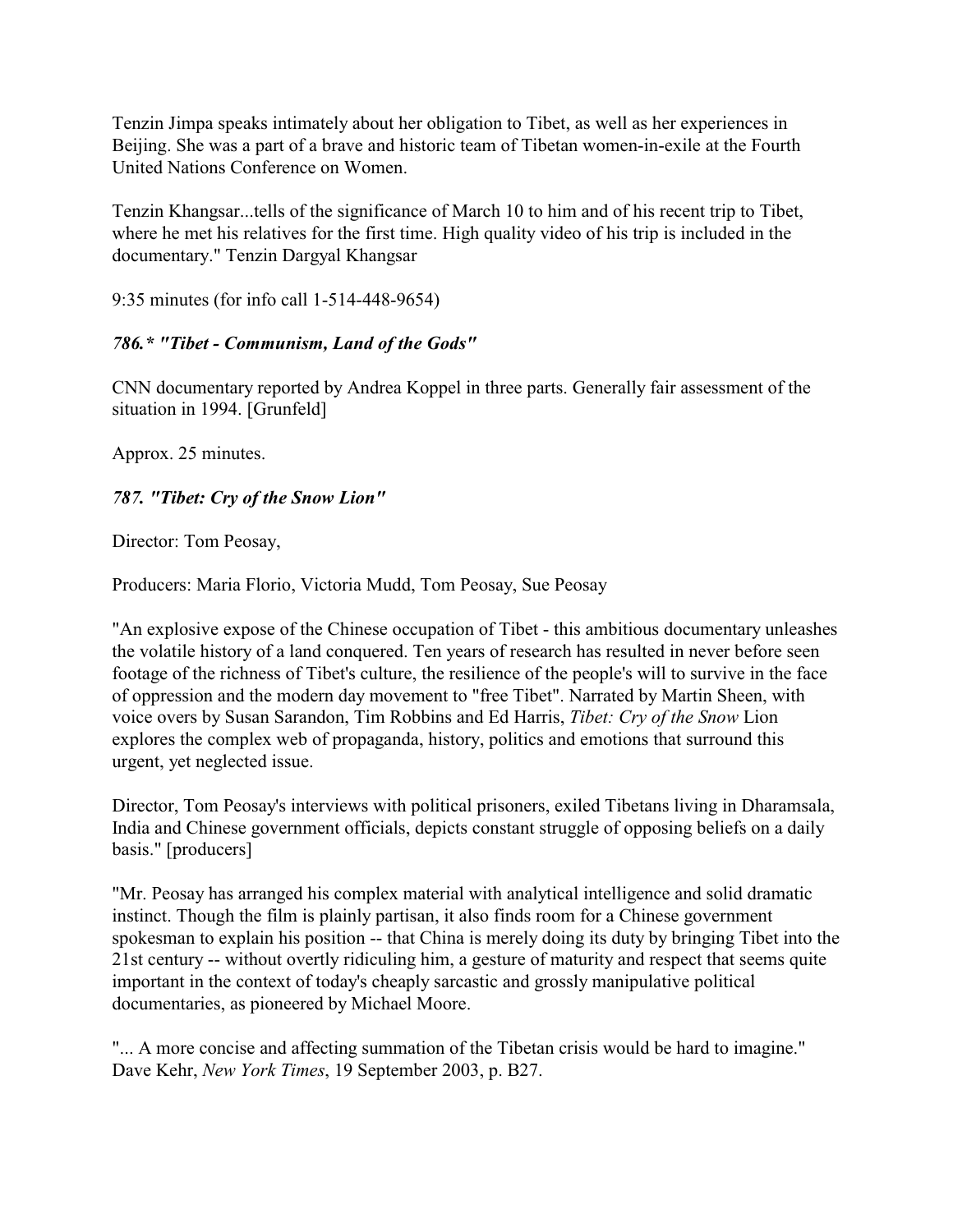An impressive piece of propaganda bound to impress those like Dave Kehr who know nothing about Tibet. But given its countless historical inaccuracies (China is not the US's largest trade partner, the International Commission of Jurists was not an independent human rights organization when it wrote its reports on Tibet, CIA support for the rebels did not end with Kissinger's visit to Beijing, etc.) and its shameless manipulation of video images (often using video from one era when the narrator is discussing another one, or using Chinese staged propaganda footage without labeling, etc.) this is not the film for those who really want to understand the history and the current situation in Tibet. [Grunfeld].

2002, 100 minutes;<http://www.cryofthesnowlion.com/Home.html>

# *788."Tibet Diary***"**

Producers: US Rainbow Network and China Intercontinental Communication Center

Two 20-something Americans whos only knowledge of Tibet is what they know from the Free Tibet movement, visit Tibet for a carefully controlled two week trip in September 2004 where, each day sheds new light on Tibetan society and culture in a way that challenges their assumptions... [producers] They no longer support independence not believe what they read in the Western media. After all, one was able to call the US from a cell phone and, The scenery was beautiful, the people were wonderful, and I had a really nice time just seeing different sights.

From the producers website and from articles by the two travelers in *China Today* (August 2005, pp. 12-17) this sounds like a terribly superficial film with two extraordinarily naive visitors.

90 minutes. [http://www.d3mediagroup.com/whats\\_new/tibet\\_diary.htm](http://www.d3mediagroup.com/whats_new/tibet_diary.htm)

### *789. "Tibet: El techo del mundo" (Tibet: Roof of the World)*

"Documentary about life in modern day Tibet, it's history as well as the conflict between the Tibetans and the Chinese, includes interviews with Tibetan goverment officials as well as the Dalai Lama and their views on the conflict." [producers]

2004. 60 minutes. Mexico. In Spanish and Tibetan.

# *790. "Tibet Forty Years"*

Chinese documentary made to commemorate the  $40<sup>th</sup>$  anniversary of the establishment of the Tibet Autonomous Region and broadcast by Tibet People Broadcast TV Station in August 2005.

"... a 40-part TV series, was broadcasted by Tibet TV Station from August 1st, which is consisted of Theme Report, Division Show and Achievement Show, and every part lasts 5-6 minutes. Tibet Forty Years started to shoot on April 12 in Lhasa, Xigaze and Qamdo at the same time. During the 3 months shoot, the journalists have covered 7 prefectures of Tibet, and reported the great change of 40 years. [sic] [producers]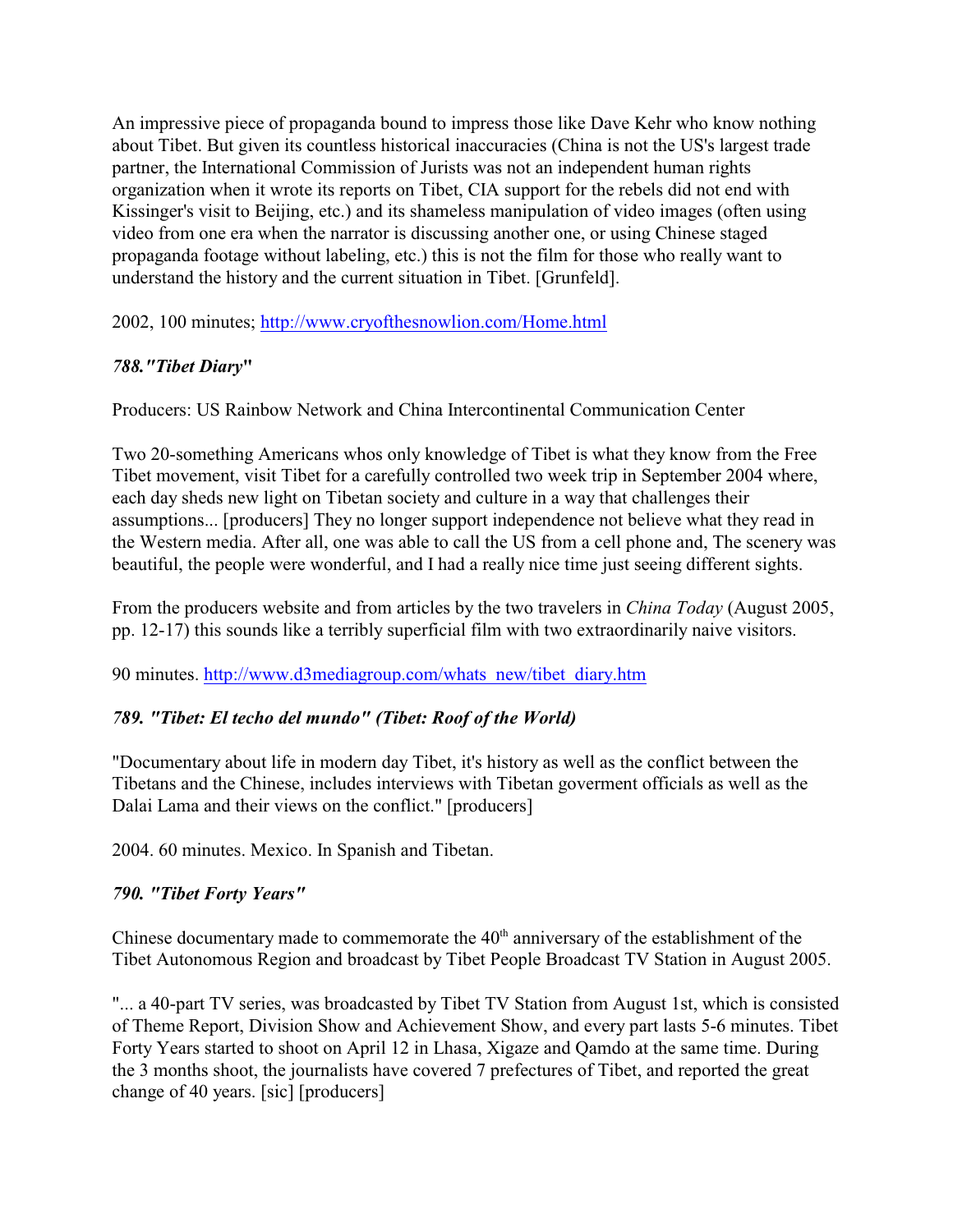## [http://info.tibet.cn/en/news/tin/t20050809\\_46888.htm](http://info.tibet.cn/en/news/tin/t20050809_46888.htm)

### *791. "Tibet Hope"*

Directed by William Bacon III and, Brad J Swenson

Hope has two children: anger and courage. Anger about the way things are, and the courage to change them." - Augustine...Eleven years in the making, TIBET HOPE, featuring His Holiness, the 14th Dalai Lama, chronicles the efforts of the Tibetan people to survive the invasion and occupation of their country by the Chinese government...This documentary explores key Tibetan settlements in Kodari, Nepal; Dharamsala, the seat of the Tibetan government in exile in India; and several other strongholds of Tibetan culture in India. Through interviews with monks and lay people, the continuous and systematic oppression of Tibetans and their culture is explored. A poignant interview with a former spiritual prisoner reveals the horrific torture inflicted by Chinese government agents on Buddhist monks. This film was produced not only to document the dire situation of the Tibetan people, but also to encourage international support for a people striving for freedom, self-determination, and the preservation of their unique culture." [producers]

2007, 52 minutes

#### *792.\* "Tibet in Exile"*

Producers: Meg McLagan and Barbara Banks

"This half-hour documentary follows the dramatic story of ten children who were smuggled out of Tibet to India. Through the children's resettlement into the schools and community of Dharamsala, the program explores the issues facing Tibetans in exile, and illuminates the current conditions in Tibet that made the children's escape necessary. The documentary includes interviews with leaders of the community in exile, and including Ms. Jetsun Pema, Director of Tibetan Children's Village and sister of His Holiness the Dalai Lama." [producers]

The Video Project, Oakland, CA. 1991. US\$26.25. Also Meridian Trust.

### *793. "Tibet in India"*

### By Angelique & Michael Pakleppa

"An atmospheric and hauntingly beautiful two part film shot during the inauguration of the new main monastery of the Drikung Kagyu school of Tibetan Buddhism. Jangchub Ling, near Dehra Dun in northern India, contains a school for tulkus and the film includes an interview with one young tulku whose favorite pastimes are football and prayers. H.H. the Dalai Lama leads most of the ceremonies and there are many other high lamas participating. Includes some rare lama dances, some of which are only performed once every twelve years and historical footage giving a context to the Tibetan situation in exile." [producers]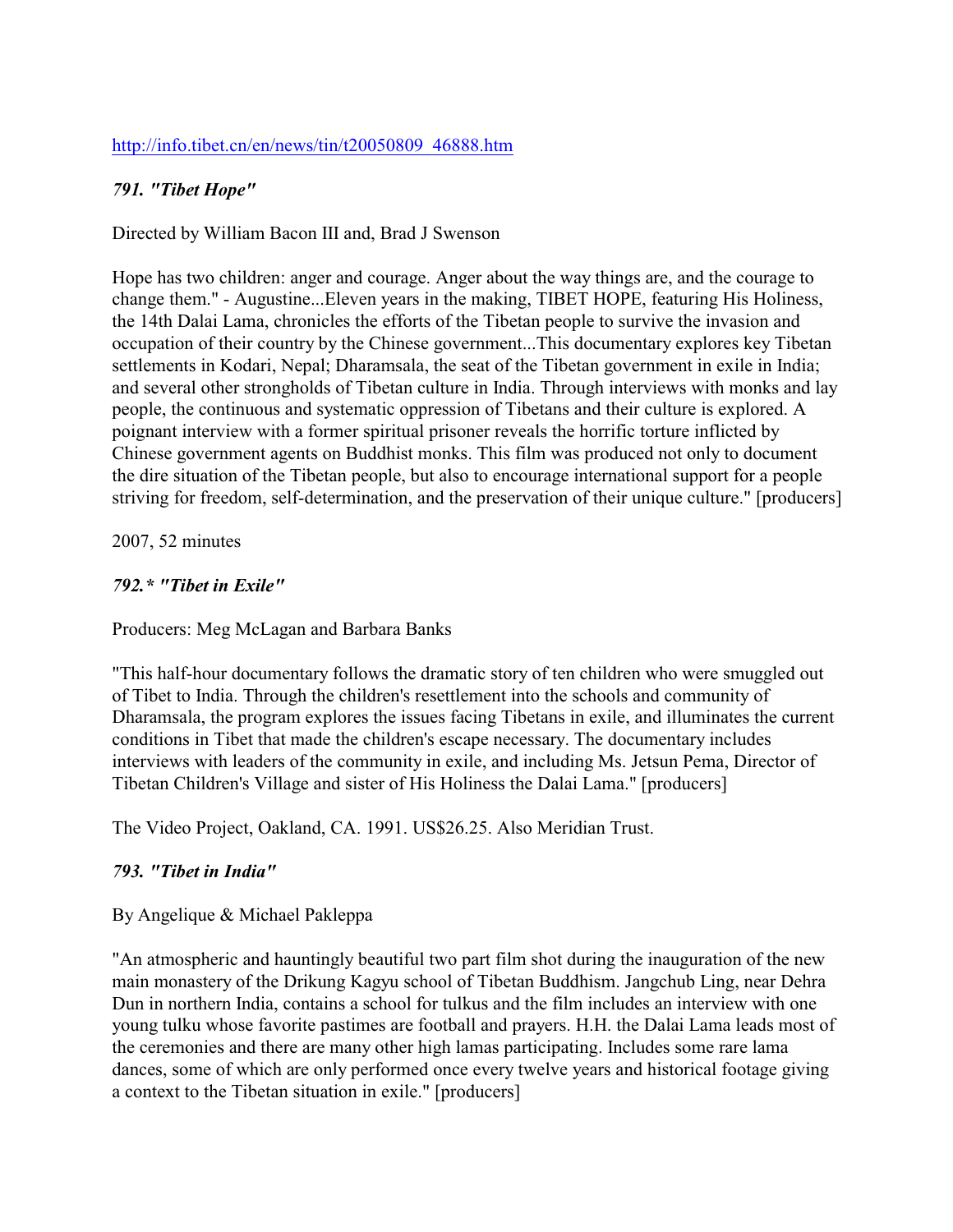110 minutes

### *794. "Tibet in Song"*

Directed by Ngawang Choephel

Ngawang Choephel, graduated from the Tibetan Institute of Performing Arts in

Dharamsala. In 1995 he went to the United States as a Fulbright Scholar at Middlebury College returned to Tibet to make a film about the folk music of his homeland. There he was arrested on suspicion of espionage, and sentenced without trial to 18 years in prison. Before his arrest he had sent half of his field recordings to India. This documentary is about the state of Tibetan folk music in present-day Tibet and his adventure as a prisoner.

"*Tibet in Song* is both a celebration of traditional Tibetan folk music and a harrowing journey into the past fifty years of cultural repression inside Chinese controlled Tibet. Director and former Tibetan political prisoner, Ngawang Choephel, weaves a story of beauty, pain, brutality and resilience, introducing Tibet to the world in a way never before seen on film.

The beauty of traditional Tibetan folk music is showcased through a variety of working songs, songs about family and the beauty of the land. These rarely seen performances are deftly juxtaposed against startling footage of the early days of the Chinese invasion and a concise explanation of the factors leading to the Dalai Lama's flight into exile in 1959. Ngawang Choephel sets the stage for a unique exploration of the Chinese impact on Tibetans inside Tibet.

What follows is a heartbreaking tale of cultural exploitation and resistance, which includes Ngawangs' own eventual imprisonment for recording the very songs at the center of the film. Tibet in Song provides raw and uncensored look at Tibet as it stands today, a country plagued by Chinese brutality, yet willing to fight for the existence of its unique cultural heritage. " [producers]

<http://www.tibetinsong.com/about/>

### *795. "Tibet: Land of Isolation"*

#### James A. Fitzpatrick

An American travelogue produced in 1934. Soundtrack more Chinese than Tibetan and a hodgepodge of Western myths about Tibet.

### *796. "Tibet: L'armee des ombres" [Tibet: The* **shadow armies]**

Film by Marie de Louville and Michel de Castelvard

Shown on French TV in the "Resistances" series on Channel Antenne 2, Paris; 2 September 1991.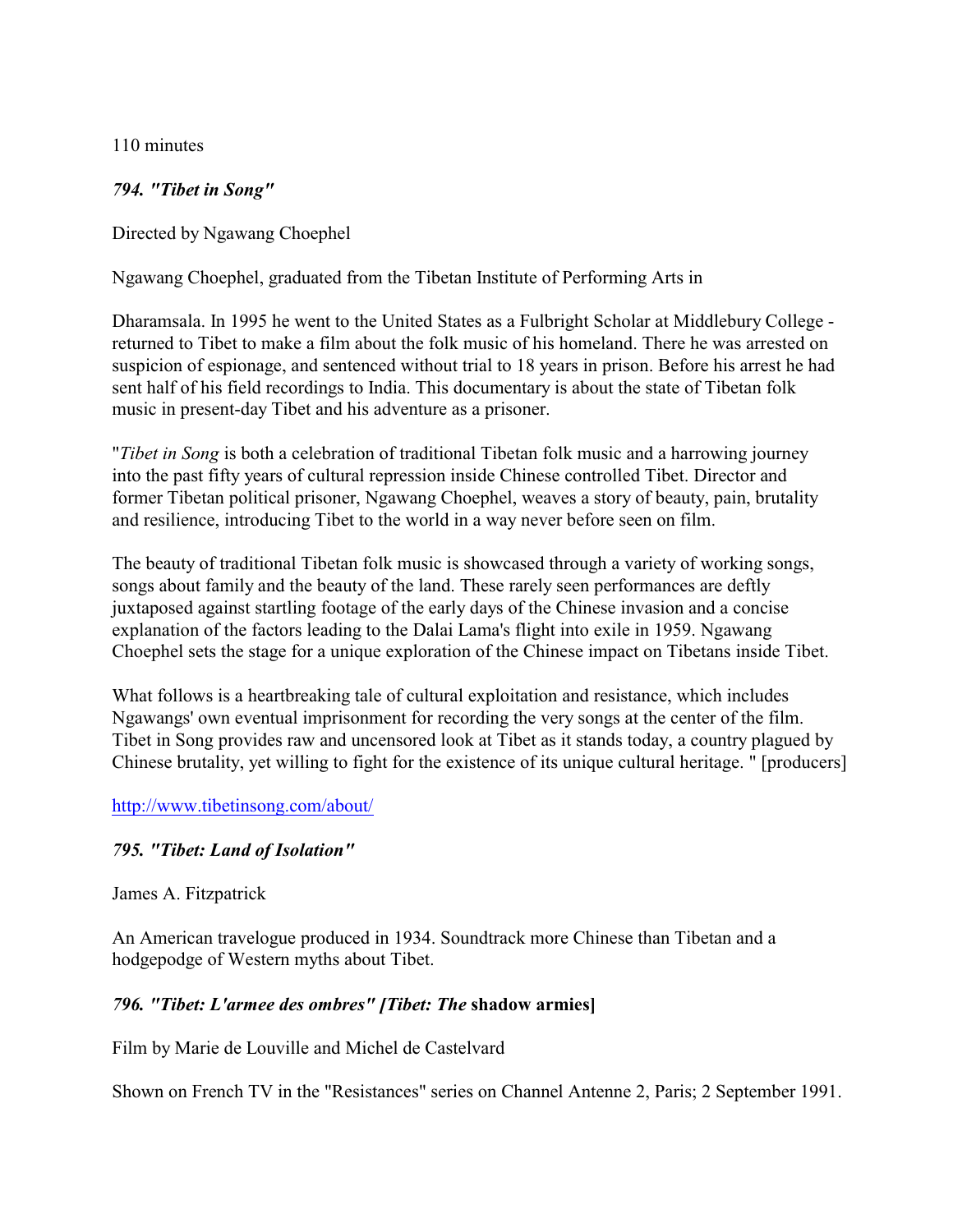### *797. "Tibet Lecture: Lowell Thomas, Jr."*

Important historical document of visit to Tibet from around 1949. Old print with no sound; but includes scenes of people picnicking near Lhasa, religious ceremony, European visitors, monasteries, pageant, etc. Similar to "Tibet. A Moment in Time?"

Approx 35 minutes, color, restored and digitalized by the Tibet Film Archive at the Rubin Museum in new York City. http://www.tibetfilmarchive.org/

### *798. ÐTibet: Murder in the Snow"*

### Film by Mark Gould

"Every year, around 2500 Tibetans escape from Tibet by making the dangerous crossing over the Himalayas...In September 2006, at the 6,000 metre high Nanga La, a pass linking Tibet with Nepal, several teams of international mountaineers on the Nepalese side witnessed the Chinese border police shooting at a group of Tibetans attempting to escape from Tibet...This film retells the story..." [producers]

Australia. 2008. 52 minutes. English and Tibetan with English sub-titles.

## *799. "Tibet, My Country"*

Produced by Adelaide Aglietta, Member of the European Parliament. Directed by Pero Verni, President of the Italia-Tibet Association.

A documentary depicting events in Tibet from 1949 to the present including some footage of the period prior to that. "...a movie on the social and political situation of Tibet occupied by the P.R.C. since 1950. Mrs. Karma Chukey [writer and narrator] is one of the first Tibetan women who had the possibility to speak to the world directly as a first person about the problems and the terrible conditions of her country." [producers].

1996, 43 minutes. Available in English and Italian from the Associazione Italia-Tibet, Via Pinturicchio 25, 20133 Milano, Italy. (e-mail[: P.Verni@agora.stm.il](mailto:P.Verni@agora.stm.il) and Piero Verni, Via Ozieri 7, 20129 Milano, Italy.

### *800. "Tibet. No. 1" (Bod kyi ang dangpo)*

# By Phuntsog Tashi

A series of comedy sketches from Tibet TV including *Drunk Lhakpa* and *Doctor Lhagpa*(writer: Phuntsog Tashi) with additional sketches by Thubten and Migmar and other Tibetan comedians. In Tibetan with English subtitles.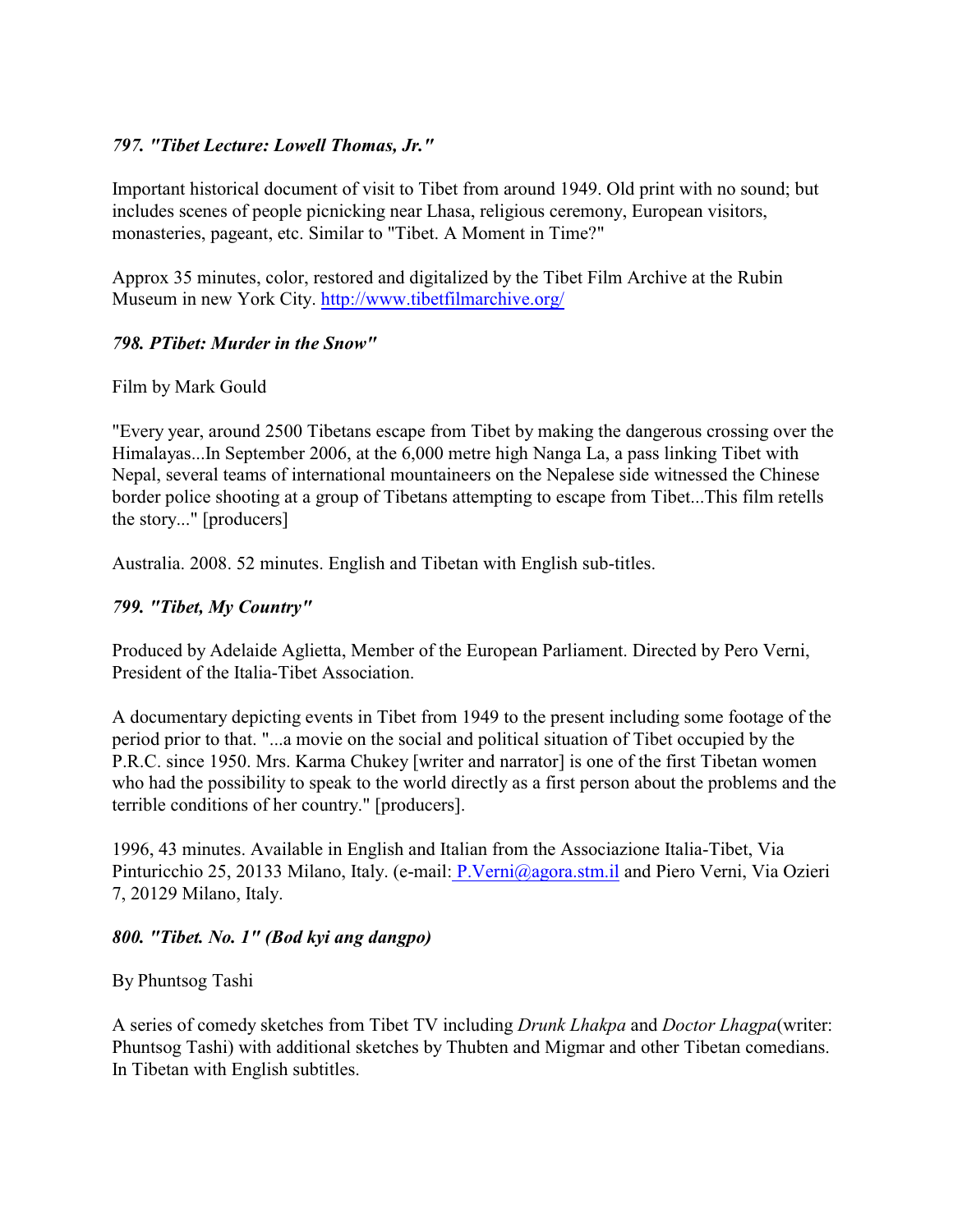Tibet TV 2000 (?) Robbie Barnett Collection.

### *801. "Tibet of China: Past and Present" [sic]*

Produced by the Central Newsreel and Documentary Film Studio.

Chinese documentary for the 50<sup>th</sup> anniversary of "democratic reforms" in Tibet. Shown all over China in February 2009.

2009. 14 minutes. http://news.xinhuanet.com/english/2009-02/15/content\_10824456.htm

### *802. "Tibet: On the Edge of Change"*

Produced by William Bacon

"Most of this video shows life as it was before the Chinese impact - you see the eco-sensitive traditional methods of farming...the festive religious life...A farming village in East Tibet, nomadic camp and city life are shown in their traditional form. The last ten minutes of the video shows how the Chinese are progressively destroying these people's lives." [producers]

58 minutes, 1997. Snow Lion, 1 hour, US\$24.95. (800-544-8422) (DVD version called *Tibet. A Moment in Time)*

### *803. "Tibet: The Cultural Evolution"*

Produced by Begische Radio en Televise

Documentary on how Tibetans are reinstating their religious practices inside Tibet since the relaxation of policies in the 1980s.

Meridian Trust. 60 minutes. \$44.00.

### *804. "Tibet: The End of Time"*

"TIME-LIFE'S LOST CIVILIZATIONS. Narrated by Sam Waterston. Inspired by the popular Time-Life Books LOST CIVILIZATIONS series, these engaging documentaries use dramatic re-enactments, brief commentaries by historians and archaeologists, computer graphics, and location footage from 26 countries to retell the stories of ten great civilizations. Each episode focuses on both a different place and a different aspect of civilization, such as the concept of immortality (Egypt), the idea of excellence (Greece), the quest for power (Rome), the denial of history by outsiders (Africa), and the perishability of culture (Tibet). The series is a highly motivating introduction that should spark student interest in ancient history." [producers]

50 min., Distributor: Social Studies School Service, Purchase Price:\$19.99.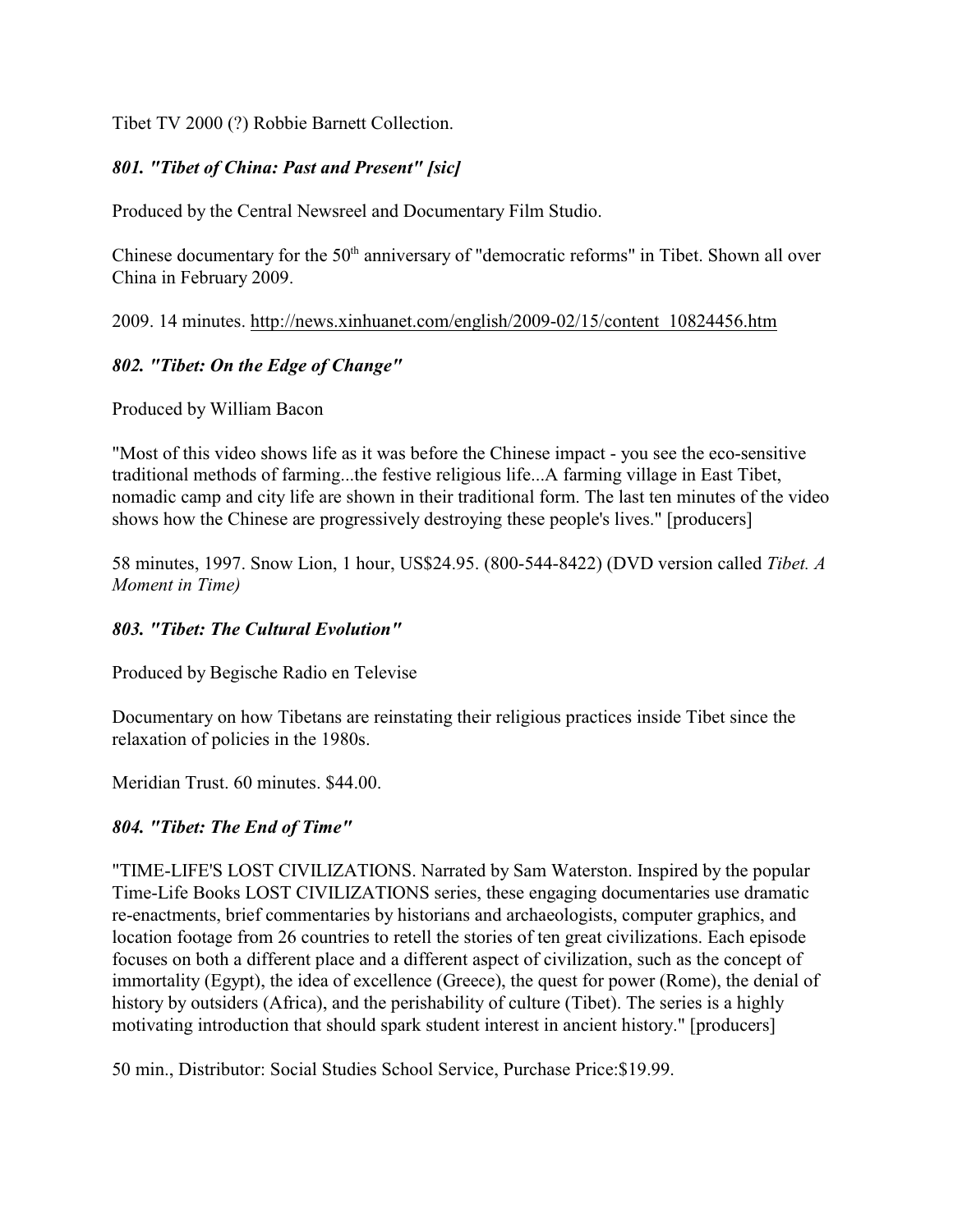### *805."Tibet: The Living Tradition"*

Produced by Barry Bryant, Valrae Reynolds and the Samaya Foundation

"The triptych of unique programs draws from the Newark Museum's outstanding collection of Tibetan art and historical documents. "Visions of Enlightenment" presents the 1000 year-old history of Tibetan Buddhist sculpture, painting and applique. 'Music and Dance" presents archival footage from the 1935 Cutting expedition to Tibet along with contemporary color video showing folk dances, opera and monastic dances. "Creating a Sacred Space" shows the design and construction of the new alter built in the museum in 1989. Included is footage of Phuntsok Dorje painting the traditional decoration and the consecration of the alter of H.H. the Dalai Lama." [Snow Lion]

Snow Lion, 60 minutes. Also from Samaya Foundation, 75 Leonard Street New York, NY 10013 (212-219-2908).

#### *806. "Tibet: The Lost Mystery & The Iron Curtain Falls" (The World About Us. Part I & II)*

Made for BBCs *The World About Us.*

Directed by Simon Normanton

"Part I examines the historical events starting from Younghusband's expedition to Tibet in 1904 and leading up to the Chinese occupation of Tibet in 1959. Part II examines the events from the flight of His Holiness the Dalai Lama and exodus of Tibetan refugees into India and other neighboring countries. This film updates the events to 1982 and also features the highlights of the three fact-finding delegations to Tibet sent by His Holiness the Dalai Lama." [producers] Heavily British-centric.

Office of Tibet, 2 hours, 3/4" video.

### *807. "Tibet: The Survival of Spirit"*

Directed by Clemens Kuby.

"Disguised as tourists, the film crew left their Chinese guide behind and filmed for two months in Tibet without Chinese censorship. The Tibetans take their protests into the streets several times a year resist the occupation government. Their plight is brought home with footage of the Jokhang temple stormed by Chinese police. Eyewitness and survivors detail torture and human rights abuses. Through it all, the Tibetans quietly continue to rebuild their shattered culture." [Mystic]

Germany. 1989. Mystic Fire Video, 92 minutes, US\$29.00.

*808. "Tibet Through the Red Box"*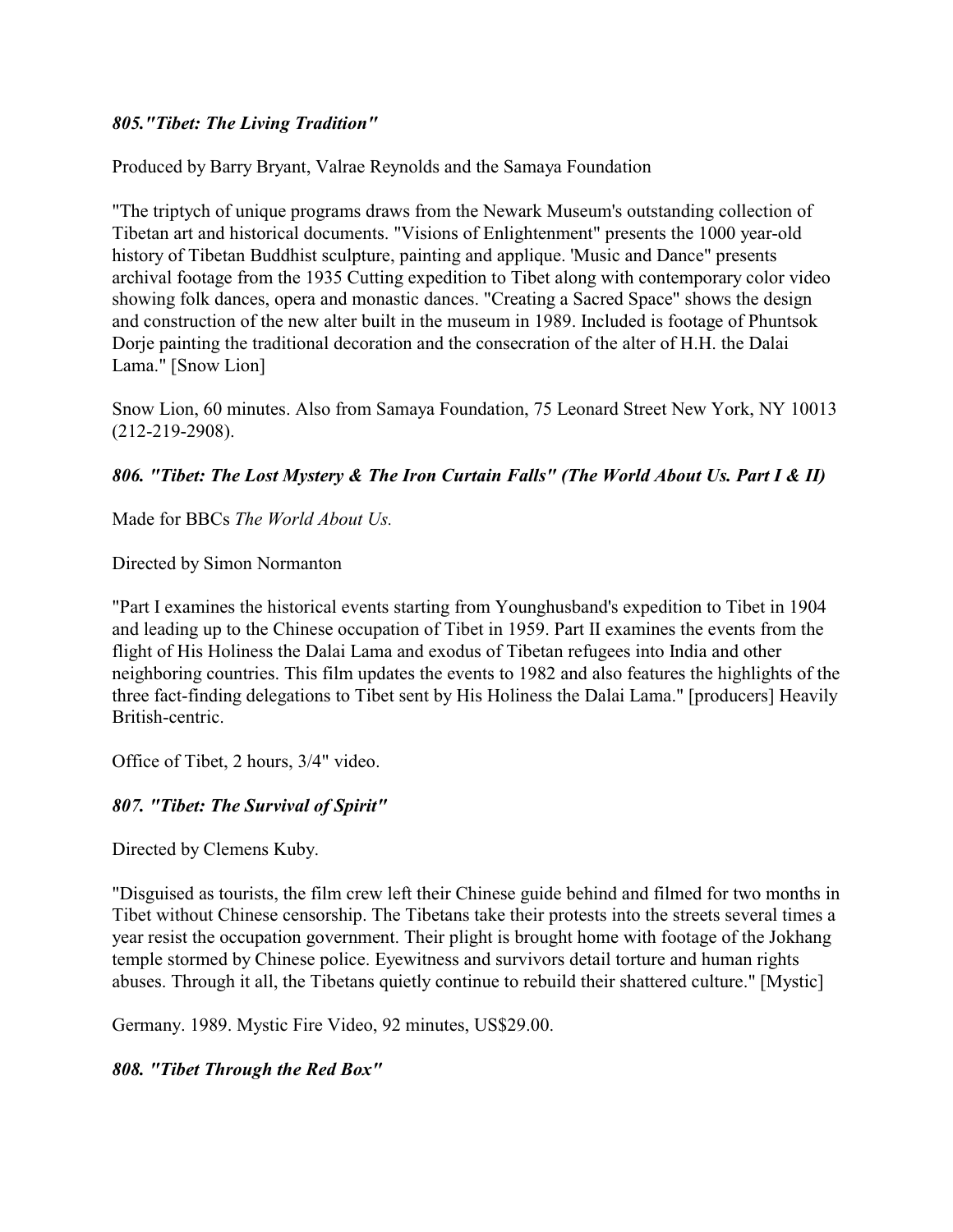### Produced by David Henry Hwang

"A documentary adapted from the childrens book of the same name by Peter Sis. The story is based on the story of Siss father who visited Tibet in the 1950s to film the building of Tibets first roads. Siss book examines the struggle to both connect to and separate from his father, transforming this journey into a wild and gorgeous feast for the imagination." [Hwang]

### *809. "Tibet: Where Continents Collide"*

American film directed by Jonathan Swanked. 1989. 47 minutes.

## *810. "Tibet's Cry for Freedom***"**

Written, produced and directed by Lara Damiani

First time film maker, went into Tibet as a tourist and took film footage. She also has interviews with the Dalai Lama, Lhasang Tsering and Tenzin Tsundue. Filmed in India, China, Tibet and Australia.

Australia. 52 minutes. 2008<http://www.thetibetproject.com> English, Tibetan and Mandarin with English sub-titles.

## *811. "Tibet's Holy Mountain"*

"Where Tibet, Nepal, and India meet rises a 22,000 foot-high mountain thought by Hindus and Buddhists to hold at its peak the throne of the foremost gods. This program follows the trail to Mr. Kailash with visits to shrines and other sacred sites at Tsaparang, the 11th-century capital of the old Tibetan kingdom of Guge, at Khojarnat, where a stately monastery remained open despite the Chinese Cultural Revolution, and at Lhasa, whose architecture and rich decorative arts illustrate the Buddhist concept of the world."[producers]

52 minutes. Distributor: Snow Lion Publications, purchase price: \$29.95.

### *812. "Tibet's Stolen Child"*

Film by Robin Garthwait and Dan Griffin

A 60 minute documentary about Gedun Choekyi Nyima, the boy selected by the Dalai Lama as the current Panchen Lama. This film is narrated by actor Patrick Stewart and includes interviews with Archbishop Desmond Tutu, Elie Wiesel, Jose Ramos Horta, Mairead Maguire, John Hume, the Dalai Lama and others. "This films draws parallels between the Tibet-China conflict with struggles in Northern Ireland, East Timor and South Africa." [producers]

More information available at [www.ggfilms.com](http://www.garthgrif.com)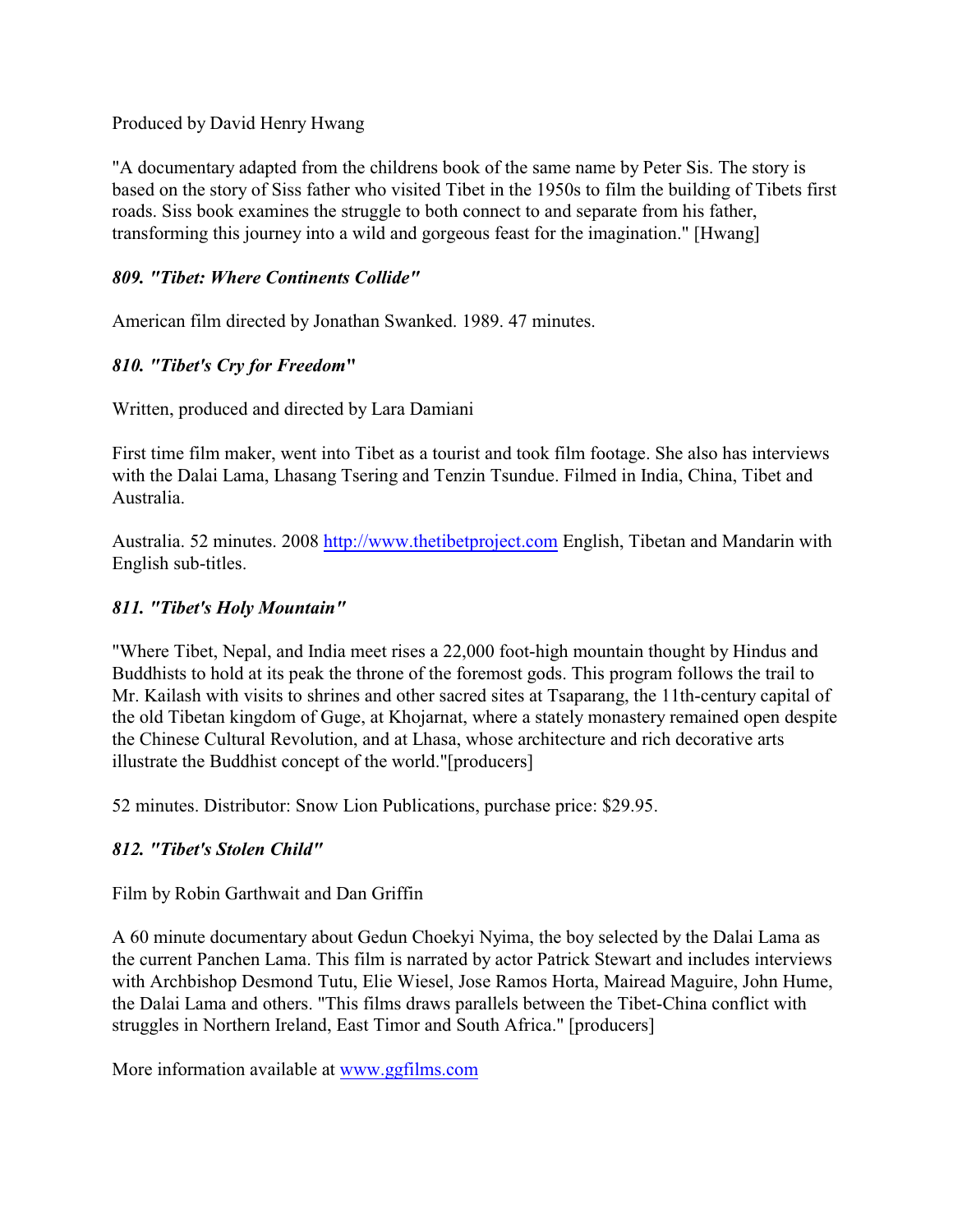## *813. "Tibetan Buddhism: Cycles of Interdependence"*

"Tibetan Buddhism: Cycles of Interdependence filmed in Ladakhi in the state of Jammu and Kashmir (India), this film illustrates the symbiotic relationships between a Tibetan Buddhist lay community and its related monastery. Lay families contribute grain and other produce to support the monastery. One of the male or female members of most families is expected to enter the monastery for life. In return, the monastery educates the laity's children, its monks enter lay homes to care for the sick and perform life-cycle rituals, and its monks perform rituals in the fields to improve the harvest. The film concludes with the annual winter festival, when families from the entire valley gather in the monastery courtyard to witness masked and costumed monks invoke the protector deities to insure the survival of the valley, the people, and the monastery." [producers]

1983, 30 min., Distributor: Center for South Asia, Purchase Price: \$145.

## *814. "Tibetan Buddhism: Politics, Power, and the Birth of the Dalai Lama"*

(part one of a series, "Birth of a God: The Dalai Lama")

Robert Thurman, Michael Harris Goodman and Dr. Shagdaryn Bira "examine Tibetan Buddhism, the Lhasa/Shigatse power struggle and intervention by Genghis Khan, subsequent Tibetan alliances with Kublai and Altan Khan to contain Chinese aspirations and the institution of the Dalai Lama." [producers]

45 minutes. Snow Lion. \$149.00

### *815. "Tibetan Buddhism: Preserving the Monastic Tradition"*

"Tibetan Buddhism: Preserving the Monastic Tradition focuses on the traditional monastic career preserved by Tibetan Buddhist monks of Sera Monastery in Mysore State, South India. The film documents a boy's ordination and observes daily activities of cooking, cleaning, building, farming, printing scriptures from wood blocks, painting thankas and molding food offerings. The film illustrates Sera's scholarly curriculum including memorizing, analyzing and debating six subjects: Logic, Epistemology, the Three Jewels, the Four Noble Truths, the Middle Path and the Great Compassion. Mastery of these six subjects earns one the Geshe degree. The film concludes with observances of the Buddhist Tantras including: making a mandala, training in the tantric voice, taking an initiation, and holding a fire ceremony." [producers]

1982, 29 min., Distributor: Center for South Asia, Purchase Price:\$145.

### *816. "Tibetan Buddhism: The Wheel of Life"*

"Tibetan Buddhism: The Wheel of Life focuses on a Buddhist painting of a giant wheel, within the rims and spokes of which are colorful scenes illustrating Buddhism's major teachings. These include Buddhism's Four Noble Truths: (1) Suffering, (2) the Cause of Suffering, (3) the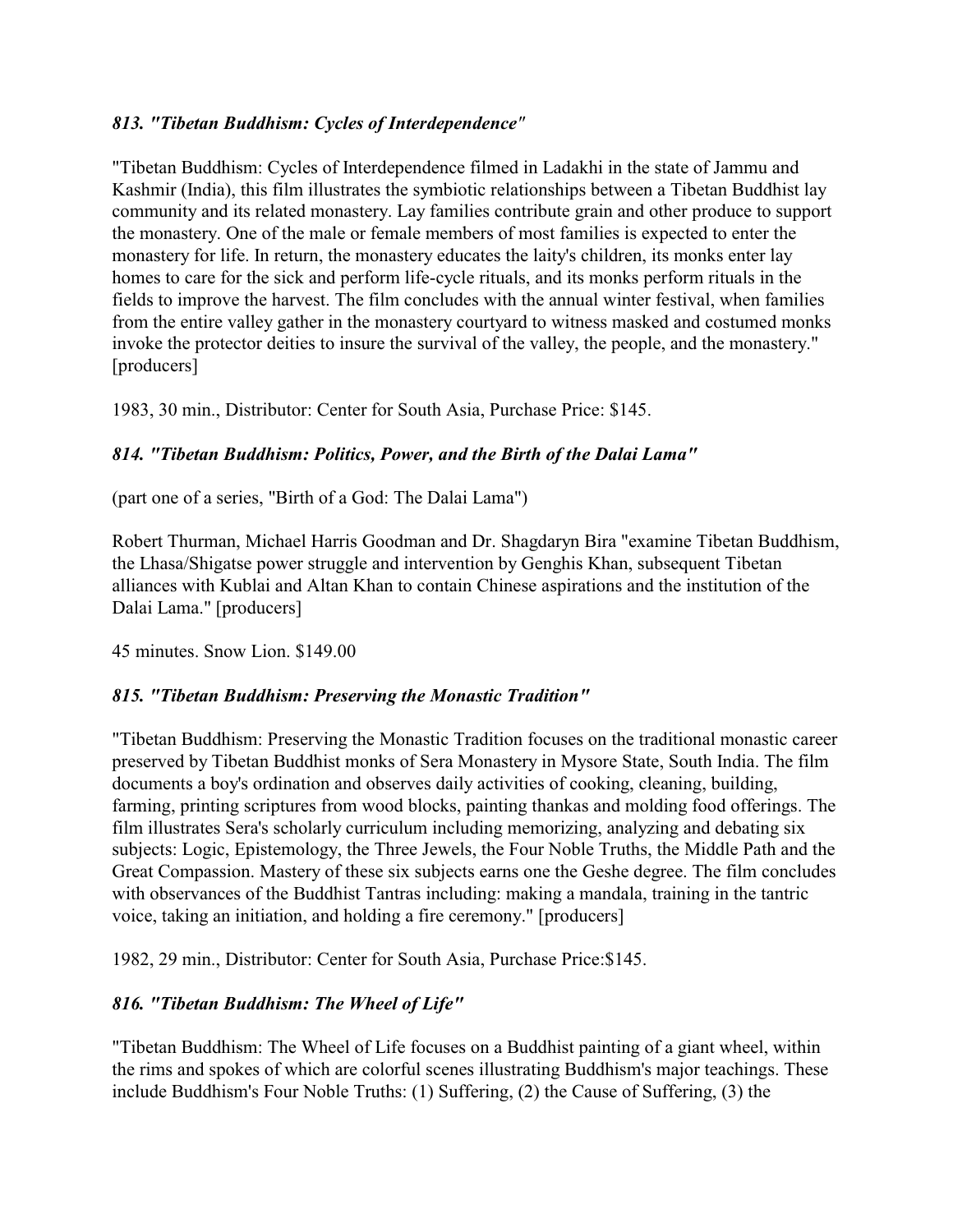Cessation of Suffering, and (4) the Path to the Cessation of Suffering. On the axle of the Wheel are depicted a pig, rooster, and snake (representing ignorance, attachment, and hatred--the three central causes of suffering). The Wheel itself is typically shown clenched in the jaws of Death, dramatizing how sentient beings are bound to the cycle of rebirth, re-suffering, and re-death. The film itself, with its narration, demonstrates the ways in which an artistic representation can be used to teach complete philosophical lessons." [producers]

1991, 30 min., Distributor: Center for South Asia, Purchase Price:\$145.

# *817. "Tibetan Buddhist Meditation"*

"With Ole Nydahl. The Tibetan Buddhist meditation master takes us step by step through the teaching -- quieting the mind, focusing on motivations for meditation, and taking refuge in the Buddha, Dharma and Sangha."[producers]

30 min., Distributer: Facets Video, Purchase Price:\$29.95.

# *818. "Tibetan Culture in Transition"*

Tibet Foundation Film edited by Tenzing Sonam

Interviews with three generations of Tibetans in exile in Switzerland, those who speak Tibetan, those who are bi-lingual and those who speak no Tibetan at all. Rikon, Switzerland, 1985.

Wisdom Films, approx. 60 minutes.

# *819. "Tibetan Energy Yoga: A Traditional Workout to Liberate and Elevate Your Energy"*

By Lama Surya Das

"Join Lama Surya Das to learn eight of Tibet's most effective energy yoga practices - a quick 30 minute workout to boost your body's vital energies and elevate your spirits." [producers]

40 minutes, video (with 11 page study guide), \$19.95, Snow Lion

# *820. "Tibetan Folk Dance Performances"*

Part I & II filmed in 1975, during the 21-member Tibetan dance troupe's visit to the United States. They are from the Tibetan Institute of Performing Arts, based in Dharamsala, India.

Office of Tibet, 45 minutes each, 3/4" video.

# *821.\* "Tibetan Freedom Concert"*

Produced by D. Sirulnick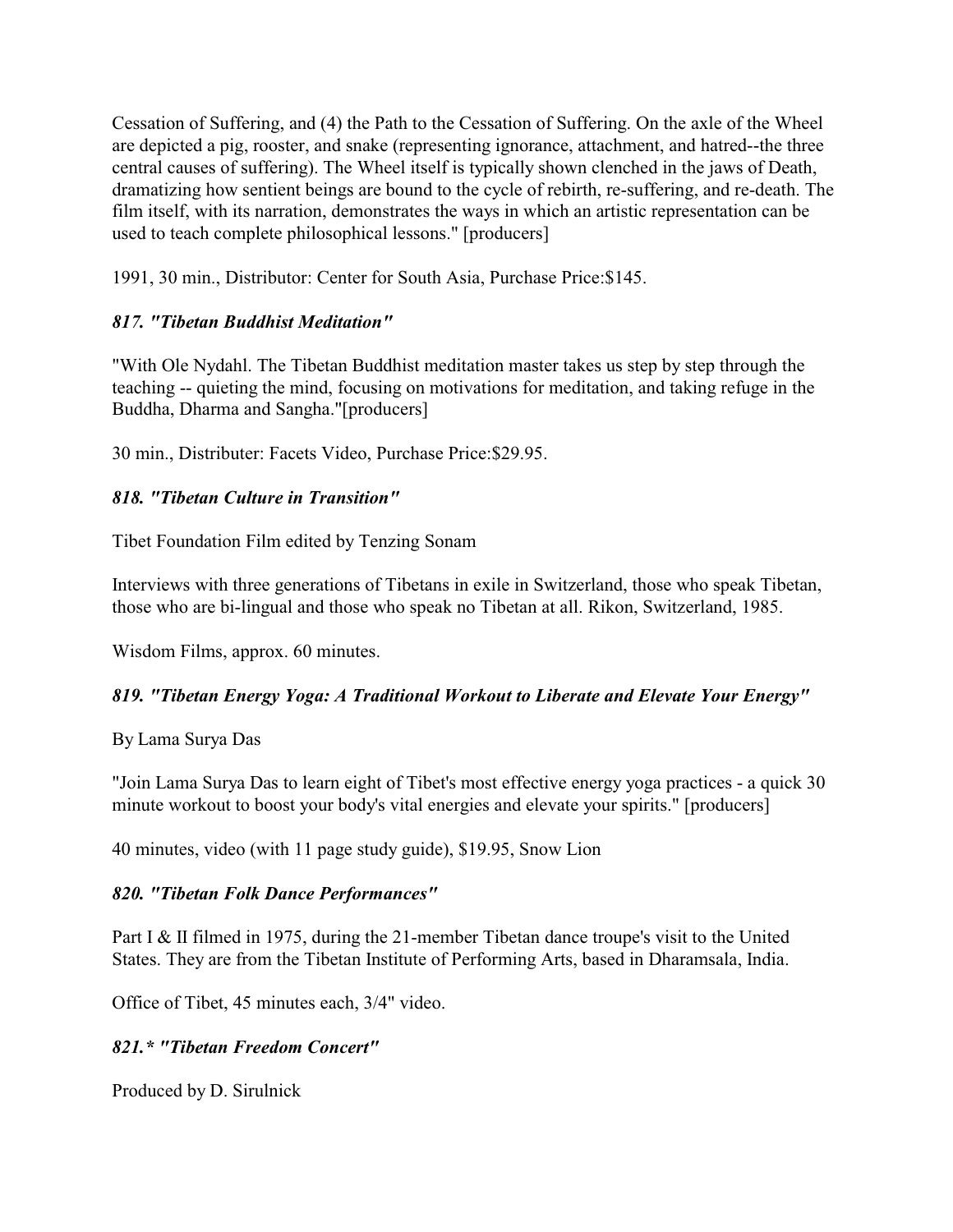MTV News: Ultra Sound, MTV Networks

The 1998 concert shown on 21 June 1998 on MTV from Washington DC. Concert interspersed with interviews with performers, audience members and experts on Tibet.

61 minutes.

### *822. "Tibetan Institute of Performing Arts"*

By Nidhi Tuli & Ashraf Abbas

"TIPA in Dharamsala, India, was established soon after the Dalai Lama arrived in exile, with the aim of preserving Tibet's unique performing arts traditions. This film interweaves personal reflections of the students and teachers as the institute prepares for its annual contest." [producers]

India. 2009. 37 minutes.

#### *823. "Tibetan Medicine"*

Produced by Russel Pariseau

Features a group of doctors from Harvard Medical College visiting the Tibetan Medical Institute in Dharamsala and examines Tibetan medical systems and also experimentation of Tumo (heat) meditation with Tibetan lamas who practice this type of meditation. 1982.

45 minutes, 3/4" video.

### *824. "Tibetan Medicine"*

Dr. Lobsang Rabgay outlines the principles behind Tibetan medicine. Rigpa, London, 1985.

Wisdom Films, 120 minutes.

### *825. "Tibetan Medicine: A Buddhist Approach to Healing"*

A film by Sheldon Rochlin and Mikki Mahler.

"Ama Lopsang Dolma, Tibet's foremost woman doctor, shows how medicines are made from animal, vegetable and mineral substances and how acupuncture and moxibustion are used during her daily rounds as a practicing physician. Filmed at the Tibetan Medical Center, which was established in exile by His Holiness the Dalai Lama in the Indian Himalayas and is the only remaining center of Tibetan medicine. The video explores the relationship of physical health to magnetic and other forces in the environment, showing how Tibetan medicine heals both the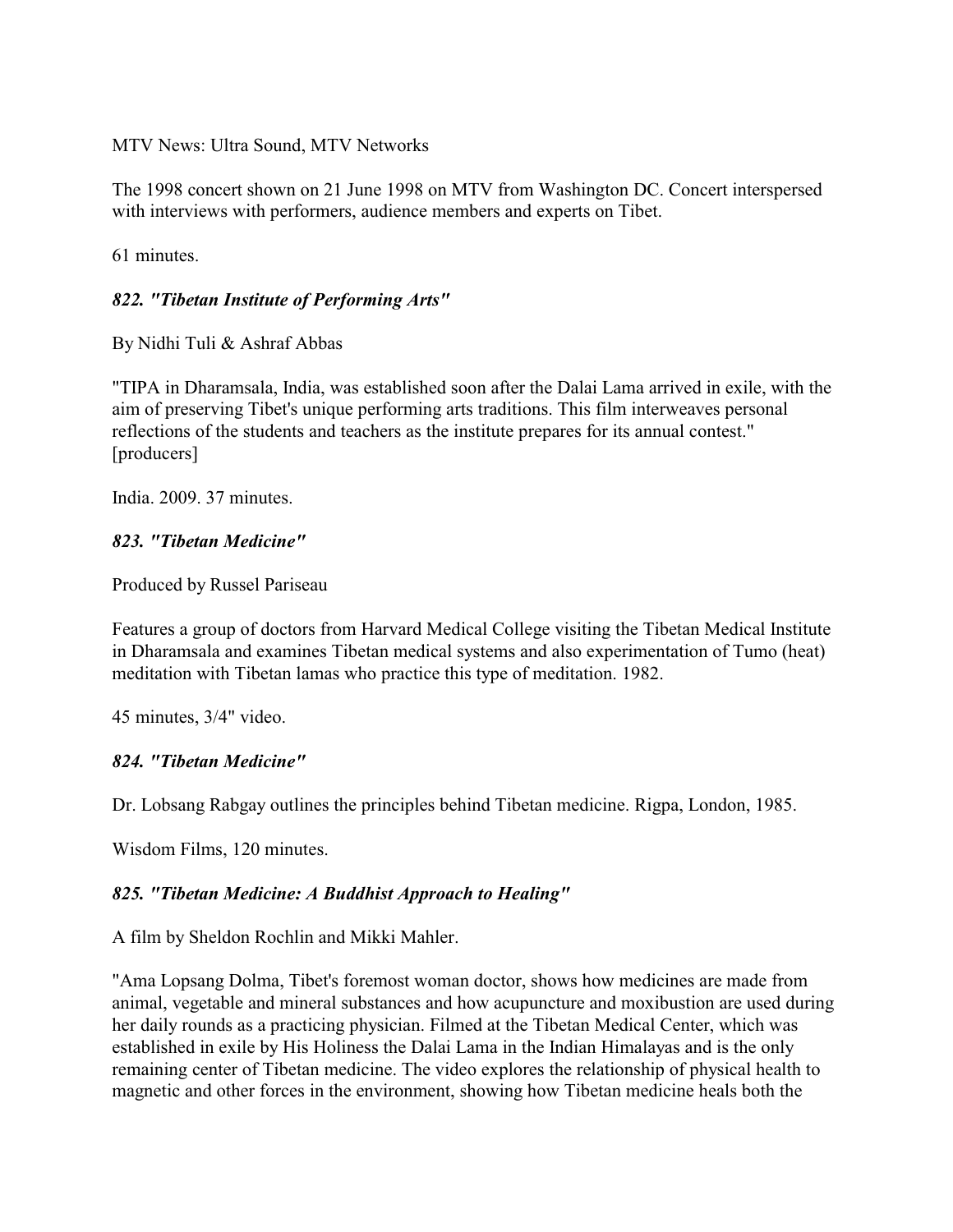physical and the psychic being by treating the patient rather than disease. 1975." [producers]

Mystic Fire Video, Snow Lion, 29 minutes. Also Meridian Trust but video in PAL Only.

## *826. "Tibetan Medicine: An Introductory Lecture"*

Tibet Foundation Films

Dr. Lobsang Rabgay has a Ph.D. from Visva Bharati University, India and studied under Dr. Yeshi Dhonden, former physician to the Dalai Lama. "In this talk he outlines the physical and mental principles behind Tibetan medicine..." [producers]

Meridian Trust. 1985. 120 minutes. \$52.50.

### *827. "Tibetan Pilgrimage: The Real Tibet"*

Produced by Alice Moss,

"This film is an impression of Tibet by an American woman who traveled there in 1992. Her journey lasted three weeks and covered over 2,000 miles by road in the Tibetan Autonomous Region and the adjoining Provinces of Gansu and Qinghai where TIBETAN Prefectures exist. It takes one over the high TIBETAN Plateau along the Qinghai-TIBETAN highway, over high mountain passes, into monasteries and temples, as well as into Lhasa and around central Tibet." [producers]

42 min., Purchase Price: \$24.95.

### *828. "Tibetan Police"*

"Chinese documentary made to commemorate the  $40<sup>th</sup>$  anniversary of the establishment of the Tibet Autonomous Region and broadcast by Tibet People Broadcast TV Station in August 2005 was translated by Tibet TV Station Tibetan Language Translation Office...[and] broadcast [in] two parts every night in golden time on Tibet TV Station Tibetan Channel." [sic]

[http://info.tibet.cn/en/news/tin/t20050809\\_46888.htm](http://info.tibet.cn/en/news/tin/t20050809_46888.htm)

### *829. "Tibetan Portraits"*

Berit Madsen

"I Live in the White Monastery", Duration: 17 minutes; "My Father's Prayer Room", Duration: 8.5 minutes; "The Day of Hundred Thousand Lamps", Duration: 11 minutes;

"Made originally for a Children's Ethnographic Exhibition in Denmark, these three ethnographic films from the Tibetan exile society give a sensuous glimpse into Tibetan Children's life around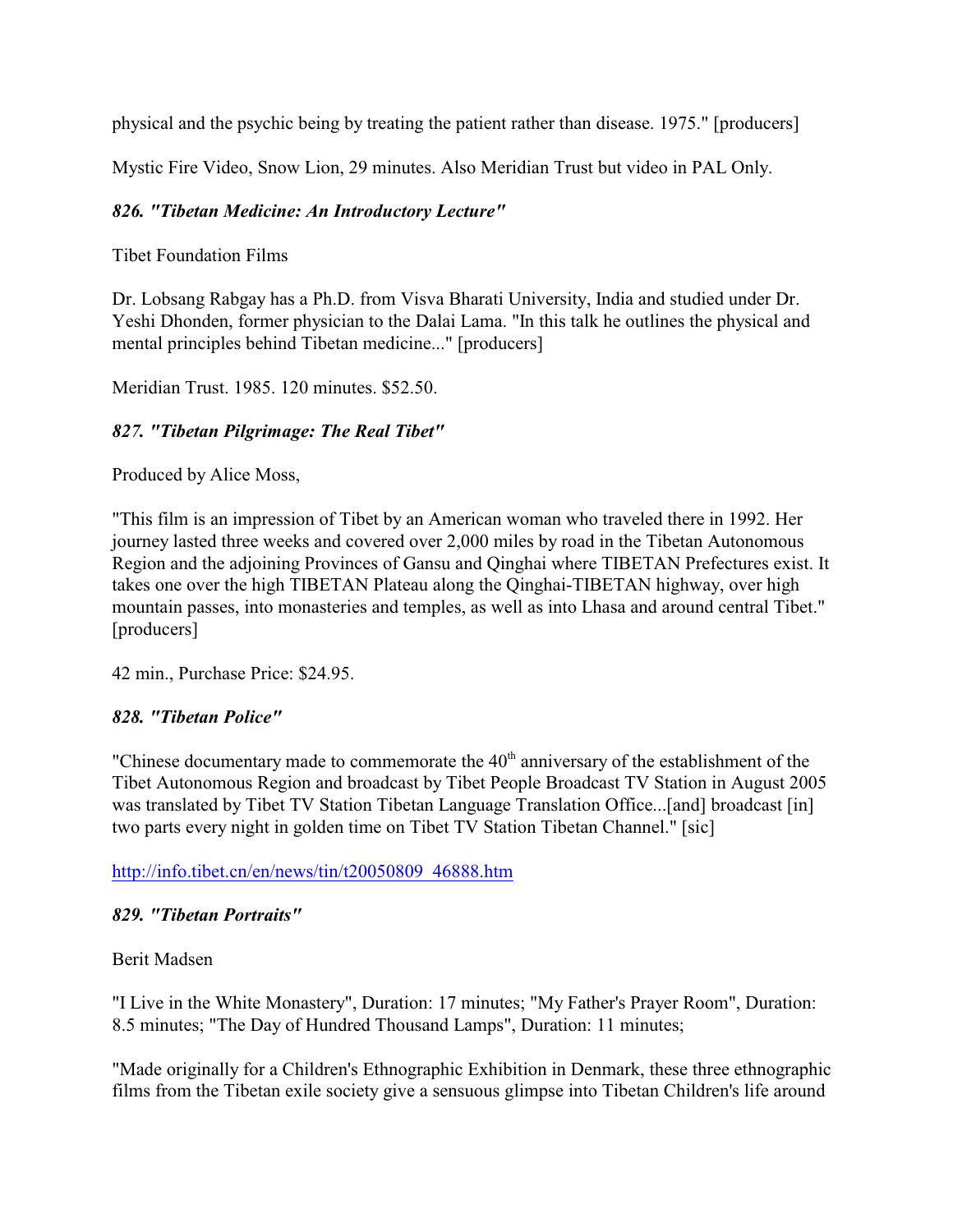the big Buddhist stupa in Kathmandu, Nepal...The films individually focuses on one of the areas of Tibetan cultural reproduction in the Kathmandu exile: The Buddhist monasteries around the stupa; the daily rituals; and the religious practices at the stupa. The stories are tied to the protagonist's individual experiences. But their statements tell larger stories about exile, human nature and religious belief." [producers]

37 minutes.

# *830. "Tibetan Refugees : A Struggle Beyond Generations"*

Tibetan Refugee Documentary Project (Tokyo)

"...a lively...documentary video, highlights Tibetan refugees' various attitudes toward the goal of liberating Tibet from Chinese rule. This video--although it features an exclusive interview with the acclaimed Dalai Lama--focuses moreover on youths born and raised in exile, whom the mass media have tended to ignore." [producers]

Volume One (Volume Two in production). 120 minutes. http://www.10system.com, and contact . For more info: Kunihiko Tanaka, kuni@10system.com; 81-70-5231-2759 (ph.); 81-42-389-3767(ph./fax); 304-3-52-4 Hijirigaoka Tama-Shi, Tokyo 206-0022, Japan.

### *831.\* "Tibetan Story"*

Produced by Christian Aid.

Film by Ian Dawson Shepard

Directed by Patrick Garland

"The 1965 film examines the problem and needs of the Tibetan people in exile and the assistance provided by Church organizations for their resettlement in a new environment. The film offers a wide selection of scenes from Tibetan settlements in India, with special emphasis on the educational needs of the children, health problems of the refugees, the maintenance of Tibet culture and the future of the Tibetan people." [producers]

Office of Tibet, 25 minutes, 16 mm.

Digitalized at the Tibet Film Archive, Rubin Museum, NY.<http://www.tibetfilmarchive.org/>

# *832. "Tibetan Trinity, Life, Death, Time"*

By Vladan Mijatovic Zivojnov, with Kalu Rinpoche, Jamgon Kontrul, and the Dalai Lama

"...the first public appearance of the new incarnation of Kalu Rinpoche, with initiations by HH Sakya Triin, 49 days of funeral pujas in Sikkim for Jamgon Kontrul; and a unique Kalachakra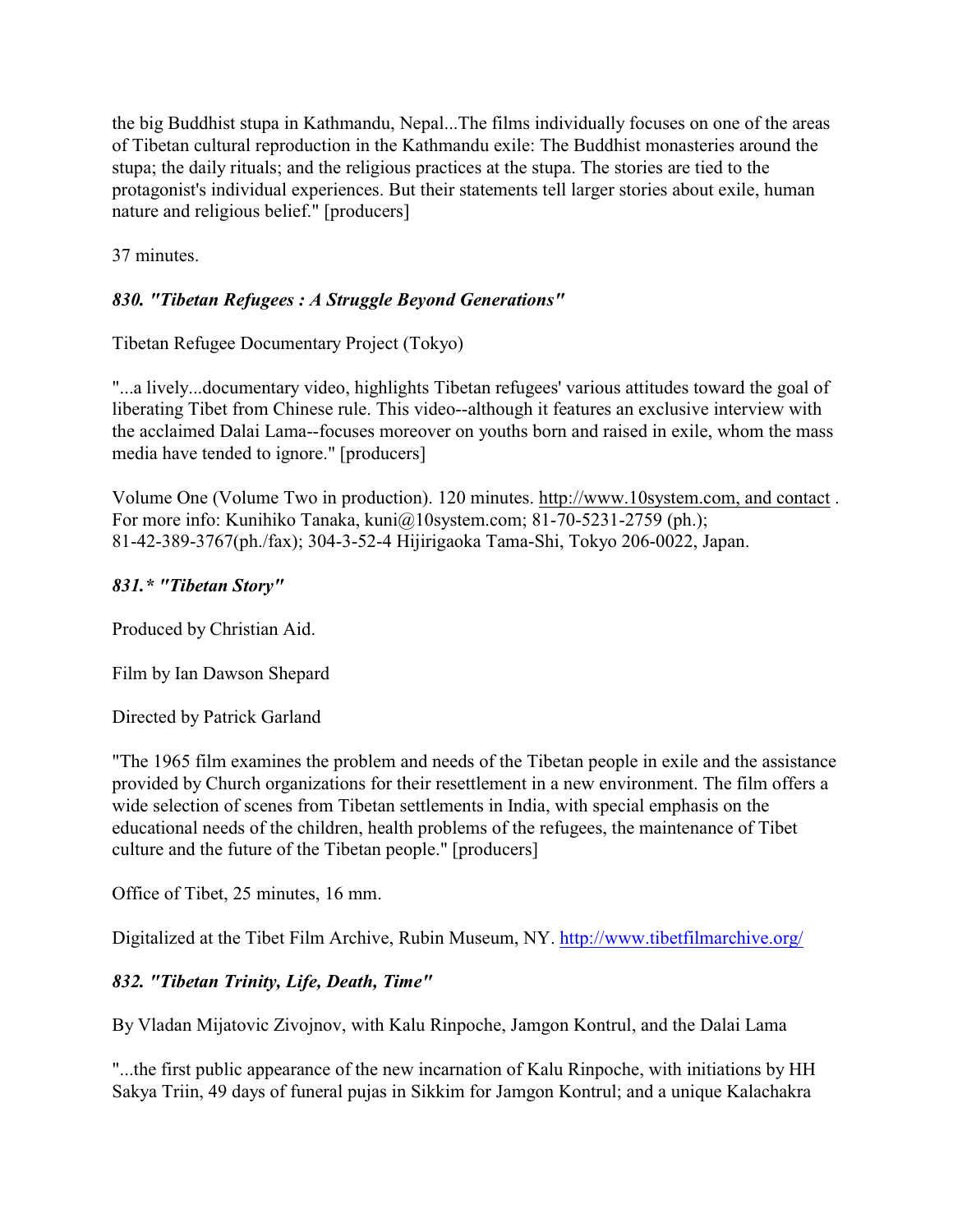initiation by HH Dalai Lama in a territority esepcially open for this occasion at Mt. Kailash." [producers]

130 minutes. \$40.00. 2-DVD set. Snow Lion

# *833. "Tibetan Village Wedding"*

"22-year old Lha dpa' tshe ring married 19-year old Tshe ring mtsho in rural 'ber gtsang mo Tibetan Village, located in east central Mtsho sngon (Qinghai) Province, northwest China. Both have some primary school education. Both are farmers, cultivating wheat, barley, beans, potatoes and edible oil crops. The documentary includes activities the night prior to the formal wedding party; the groom and his companion's arrival at the bride's home; women from the bride's village attacking the groom and his companion and pulling their ears; the companion singing to thwart the women's attack; the bride and her companions' arrival at the groom's home; the bride prostrating three times to the groom's home's door protective deity, family god, and the fire deity; gifts; wedding food; orations; singing; the bride's entourage's departure; evening celebration. Rare insight into village Tibetan life." [producers]

DVD. Tibetan soundtrack; English subtitles. 35 minutes. Color: [-http://people.lulu.com/users/index.php?fHomepage=236029](http://people.lulu.com/users/index.php?fHomepage=236029)

# *834. "Tibetan Woman's Life"*

"34-year old Sgrolmamtsho married Don'grub at the age of 21 (in 1993) without experience of housework, fieldwork, and fetching wood. Filmed by her husband's younger brother, 'phagspadon'grub, in Amdo, the film concentrates on the daily life of Tibetan village women--fetching water, feeding livestock (swine, a cow, a mule), milking, cleaning the stables, cooking, household religious activity, weeding fields, transporting manure to fields, fetching wood for fuel-along with commentary by Sgrolmamtsho about her life and family. A powerful film owing to its detail and simplicity pervaded by a great sense of intimacy." (Rare insight into Tibetan village women's lives. Tibetan soundtrack; English subtitles. 52 minutes. Color.) [producers]

For details see:<http://people.lulu.com/users/index.php?fHomepage=236029>

# *835. "Tibetans Celebrate the Birthday of the Dalai Lama"*

His 49<sup>th</sup> birthday in 1984. In Tibetan and English. Camden, London.

Wisdom Films, 60 minutes. \$26.25. Also Meridian Trust.

# *836. "Tibetans in Exile"*

Directed and produced by Sanjeev Malhotra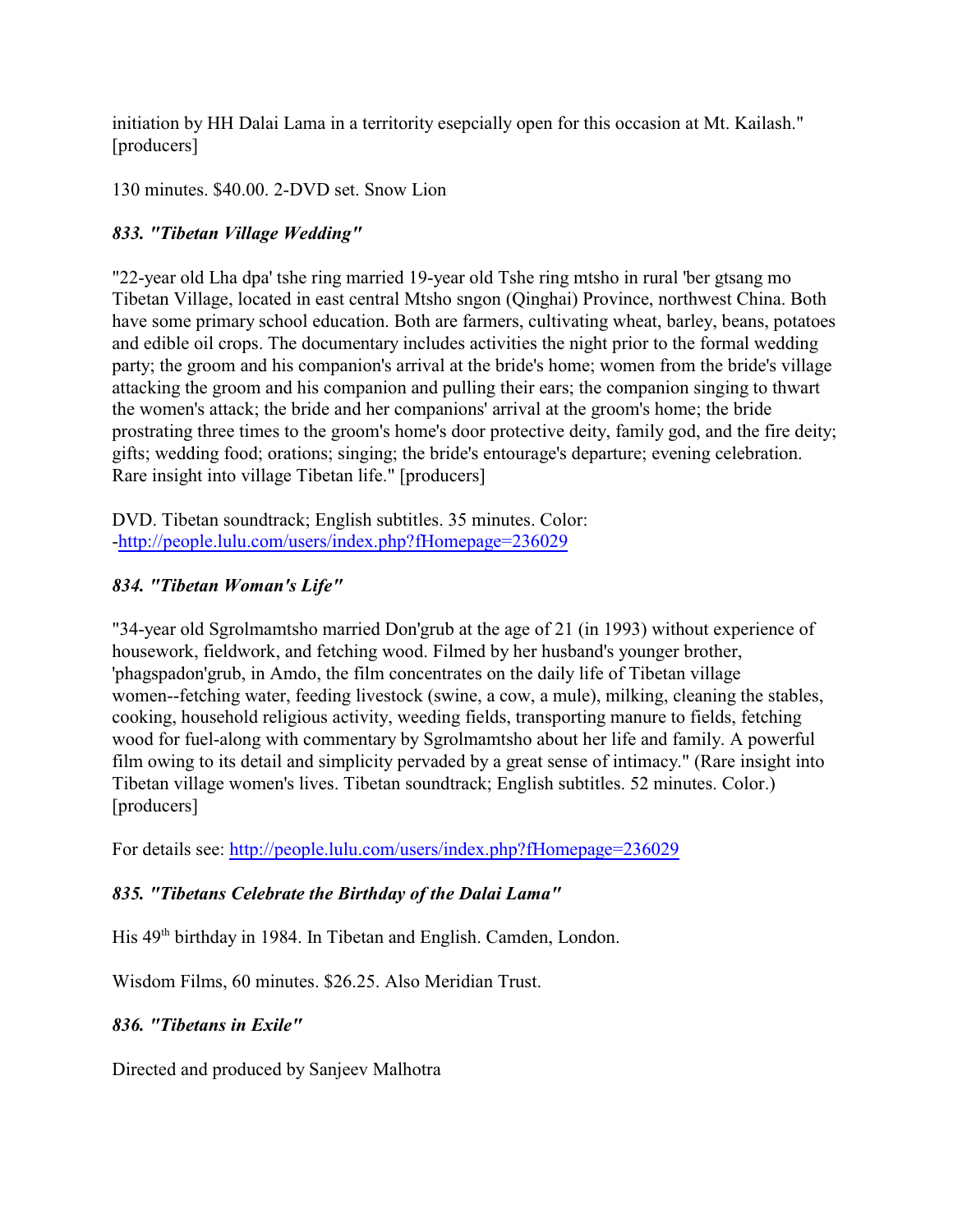"The basis if this film is not to portray Buddhist or Hindu dogma, but to provide an objective point of view of Tibetan culture that can be appreciated by a diverse audience."

Five parts: Journey to India; The Child Monk; A Week With the Dalai Lama; Tibetan Buddhist Monasteries; Tibetan Refugees Adapting to Life in India.

For more info:<http://www.sanjeevmalhotra.com>

*837***.** *"Tibeter (Zentralasien, Ost Tibet) Tanze Buddhistischer"* (Tibetan [Central Asian Eastern Tibet] Buddhist Dances)

Restored and digitialized at the Tibet Film Archive, Rubin Museum, NY: [-http://www.tibetfilmarchive.org/](http://www.tibetfilmarchive.org/)

## *838. "Timber to Tibet"*

## Mohan Mainali

"The people of Bhotkhola are Buddhists. Bhotkhola is one of the 20 beyul, which is what Tibetans call the sites of paradise in the Himalaya. The local people and the monks believe Bhotkhola was tucked away among the mountains by the gods so that it would not be disturbed. That is why, they say, it should be preserved and protected from human defilement. Yet, the people have turned to destroying trees that take a hundred and fifty years to mature. Caravans bearing timber to Tibet and bringing back foodstuff to Nepal is a common sight all over Bhotkhola...The importance of natural resources for a place like Bhotkhola that follows a traditional lifestyle cannot be emphasized enough. However, the forest are being destroyed forever. This film deals with the pro-conservationist tradition and people's compulsion to cut down the priceless Himalayan forest which will not regenerate once it is gone." [producers]

28 min.

# *839. "Time Physical Existence According to Buddhist Philosophy"*

IBM Conference, "Science Revisited" in Regent's Park, London 1991 brought together scientists and philosophers, including the Dalai Lama. Mostly in Tibet, translated by Thubten Jinpa.

Meridian Trust. 36 minutes. \$32.00.

# *840. "Timeless Wisdom: Being the Knowing"*

Film by Thubten Chodron & Ajahn Amaro

"Two Western Buddhist monastics, one Tibetan and the other Theravadin, discuss many issues of spiritual life and practice with a large group of students in Seattle." [Snow Lion]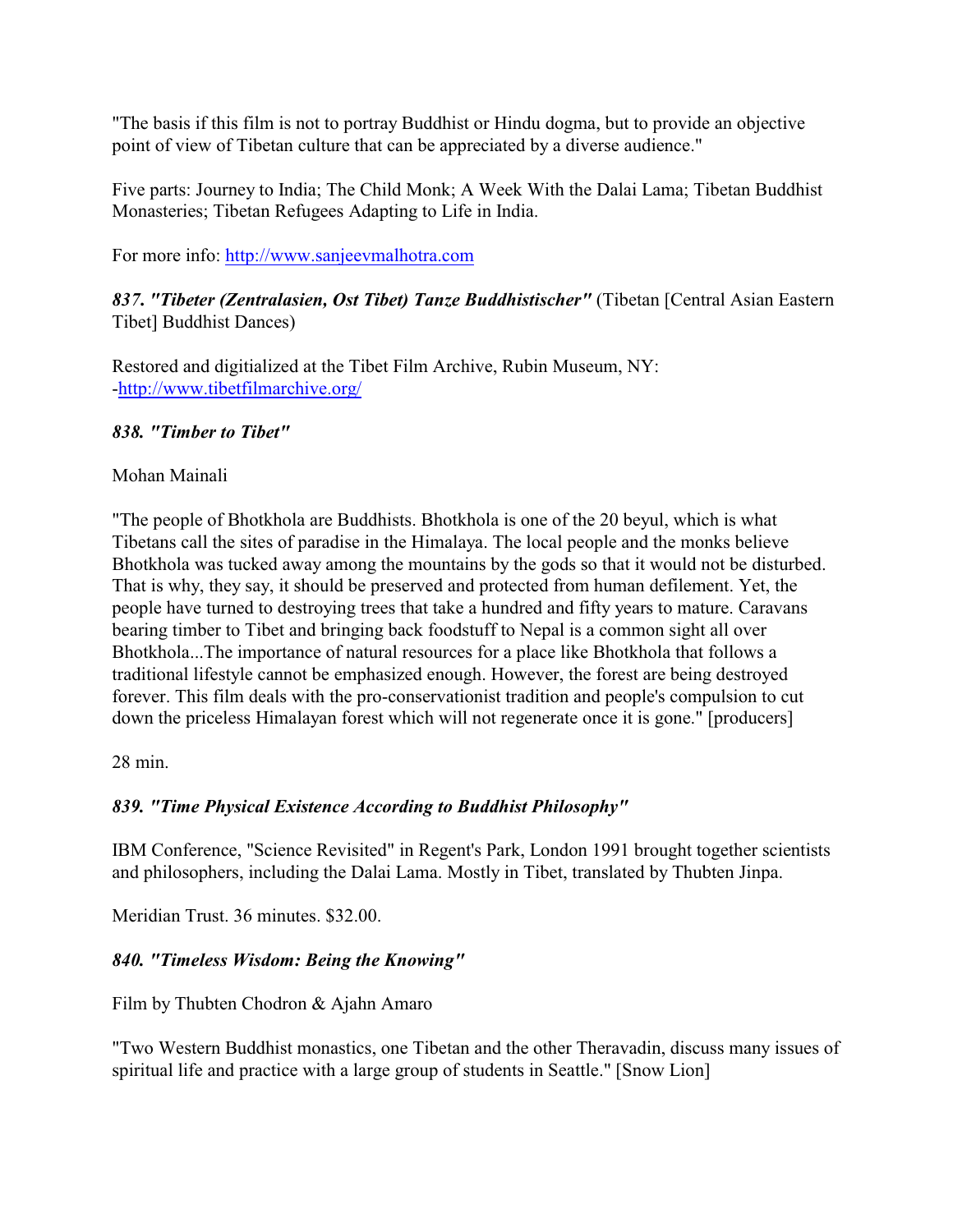Snow Lion, 60 minutes.

### *841. "Tintin in Tibet"*

By Stephane Bernasconi

"Tintin and his dog Snowy, along with Captain Haddock set out on a rescue mission in the Himalayas in Tibet to save his Chinese friend Chang Chong-Chen..." [producers]

France. 1991-1992. 60 minutes. Animated.

### *842. "To Lhasa and Shigatse"*

Charles Suydam Cutting, American ethnologist and botanist, visited Tibet in 1930, 1935 and 1937. In 1928 he traveled in Tibetans areas of China. See also his *China and Tibet.* Available at the American Museum of Natural History, New York, NY

#### *843. "To the Third PoleÏ* (Zum Dritten Pol)

Directed by Andreas Nickel, Juergen Czwienk

"Norman Dyhrenfurth, a sprightly 90-year-old, tells for the first time the fascinating story of his parents' role in the race to the "Third Pole", the highest mountains on earth. Two expeditions in the 1930s stand up to their Nazi rivals' state-sponsored expedition and beat them in setting world climbing records. In doing so, Guenter and Hettie Dyhrenfurth take the first moving pictures in high altitude during their Himalayan expeditions. Norman is especially well-suited to present this family saga which spans a time frame of 70 years of mountaineering and film history. He himself took the first Americans to the top of Mount Everest in 1963 and led the first traverse of an 8000-meter mountain. He participated in seven major Himalayan expeditions, many of which achieved mountaineering "firsts" - and he filmed every bit of it.

The film features mountaineering legends Sir Chris Bonington and Reinhold Messner. In their engaging interviews they put the Dyhrenfurth expeditions into contemporary context and convey an intense compassion for the heroic achievements and tragic failures of this family." [producers]

German. 2008 86 minutes

### *844. "Traditional Music and Dance of Sikkim"*

Parts I & II of a documentary by ethnomusicologist Federeic Lieberman, with Michael Moore. Asian Music Productions, School of Music, University of Washington, Seattle, WA 98190.

35 minutes.

*845.\* "Tragedy on the Tsangpo"*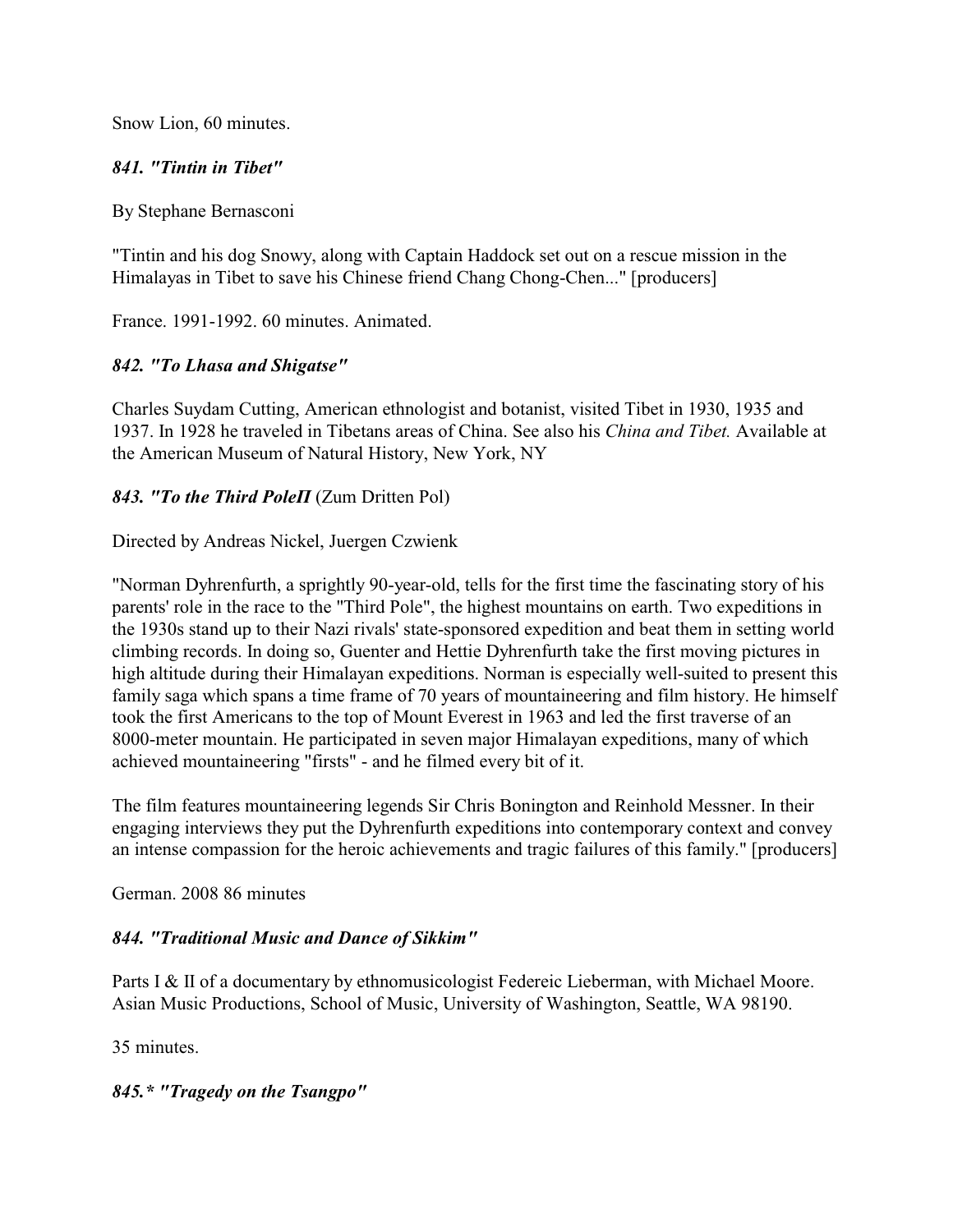National Geographic Special for National Geographic TV

Produced and written by Simon Boyce

Four Americans try to kayak down the Tsangpo, "the world's hardest river" in what they call "the last unclaimed price of exploration." With a large Tibetan and American support team runs into tragedy when one of the four kayakers dies in the river and the adventure is aborted. [Grunfeld]

1999, approx. 21 minutes. For info see [www.nationalgeographic.com](http://www.nationalgeographic.com) .

### 846.\* PTravelers and Magicians<sub>II</sub>

Directed by Khyentse Norbu

Filmed in Bhutan by the film maker who did The Cup, the film is about a Burmese official, Dhondup, who regards the US as a paradise and attempts to get there. The film is about his journey within Bhutan and the his fellow travellers.

"...Mr. Norbu provides a lot of ingratiating comic moments. His Buddhism is the laughing, playful kind, and does not ask the Western audience...to deal with any uncomfortable complex religious issues. The most conspicuous dreamland in the film...[is] the happy, childlike land of Bhutan, shown as a paradise without poverty or need, presided over by wise old men and inhabited by fresh-faced young women, Is this Bhutan or the Playboy mansion? Film review, David Kehr, *New York Times*, 28 January 2005.

In Dzongkha, English subtitles. 108 minutes. 2005

### *847. "Tribute to our Master: Kyabje Bokar Rinpoche"*

By Laurence Guy-Lentin

"During the 49 days after Bokar Rinpoches passing in the Himalayas, many masters of all the schools of Tibetan Buddhism came to participate in the rituals." [producers]

76 minutes. DVD. Snow Lion

#### *848. "Tsampa to Pizza"*

Film by Sonam Tsetan

"Tsampa is about two friends in college, Tenzin and Dhondup, who share a room and similar interests in girls, music and sports. But they are clueless about their identity. Born to Tibetan parents in exile, they have learnt to accept their adopted homeland - Dharamsala in Himachal Pradish - as their own and assimilate its culture...I have tried to raise some serious questions in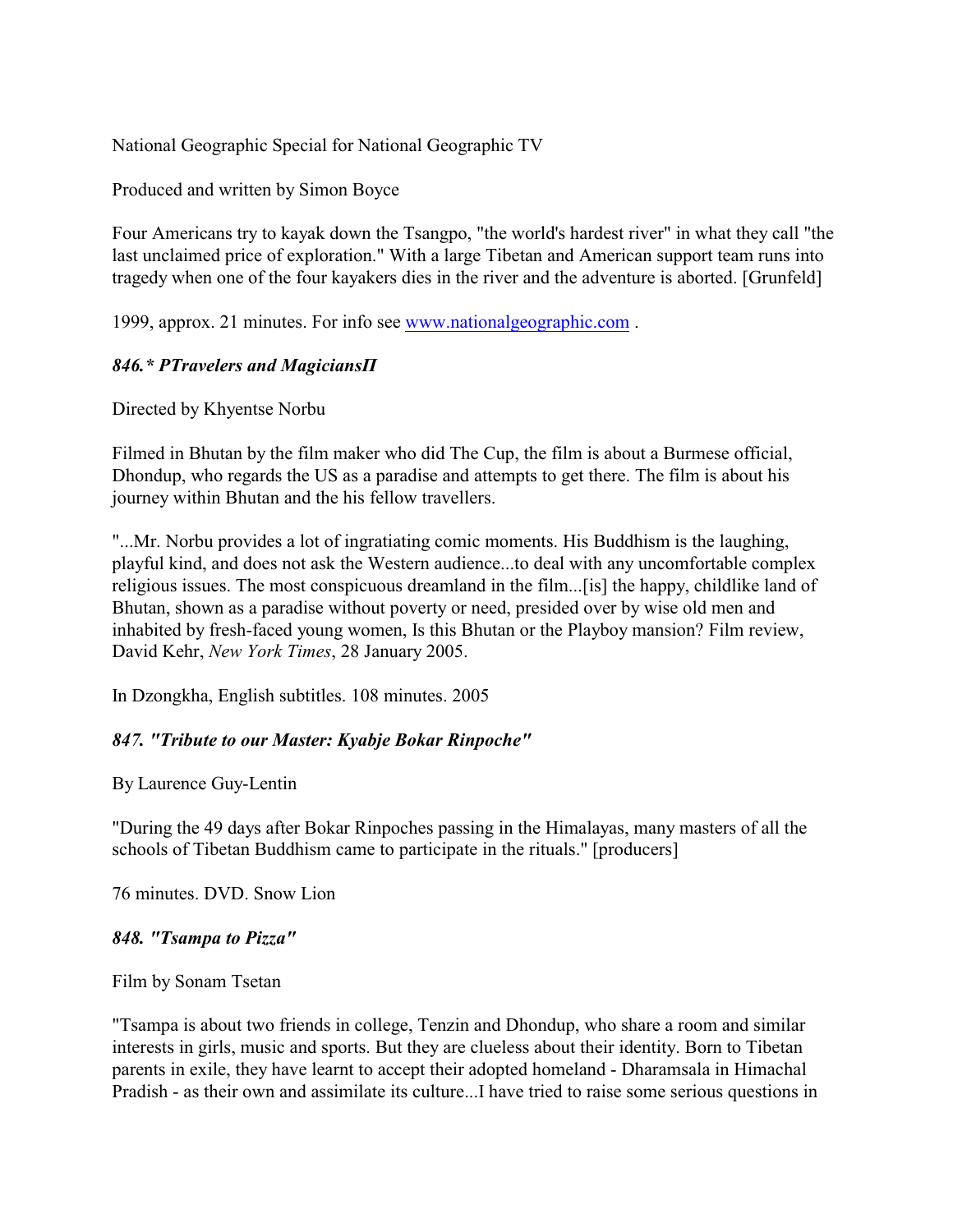the movie. Like why Tibetan youth are not consistent in their struggle for freedom? Are they losing focus of their goals and priorities in their race to follow the footsteps of the West and the contemporary culture?" [Sonam Tsetan]

India. 2006, 45 minutes. English and Tibetan with English sub-titles.

## *849. "Tsundu: Becoming a Lama"*

"Lobsang Tsundu is a 13 year old Tibetan boy living and studying to be a monk (Lama) in Kopan monastery, situated on a little hill at the edge of Katmandu valley. Following Tibetan tradition, Tsundu, the middle son, was chosen by his parents to be a monk. This documentary offers a glimpse into Tsundu's daily life at the monastery and his interaction with his family at home, his understanding of monastic life, and his family's thoughts about his life in the future. Narration is in the words and voices of Tsundu, his family members, and the abbot of Kopan monastery. This documentary will be of interest to students in middle and high school classes which have a muticulture focus; students of Asian studies, religion, and anthropology; and students of Tibetan Buddhism."[producers]

1997, 17 minutes. Distributor: Documentary Educational Resources, Purchase Price: \$145. Rental: \$40.

### *850. "Tsurphu: Home of the Karmapa's"*

Produced by Ward Holmes/Tsurphu Foundation

"A documentary of the early days of the rebuilding of Tsurphu Monastery. Filmed in 1988 at Tsurphu, Tibet. A visual description of daily life in the great monastery...[producers]

1990, 60 minutes. (For information see <http://www.maui.net/~tsurphu/karmapa> Also Meridian Trust, video (PAL only) \$44.00.

### *851. "Twenty Years in Exile"*

ABC-Television film made in Dharamsala. 20/20 Interview with Dalai Lama narrated by Hugh Downs with Barbara Walters. Good overview of the situation in Tibet, including old footage and an official Chinese response. [Grunfeld]

### *852. "Two Tibetan Buddhist Nunneries"*

Tibet Foundation Film, directed by Greta Jensen

Documentary on the nunneries at Tilokpur, where Tilopa meditated, and at Dharamsala in India.

Dharamsala, India. Funded by the Himalayan-American Trust.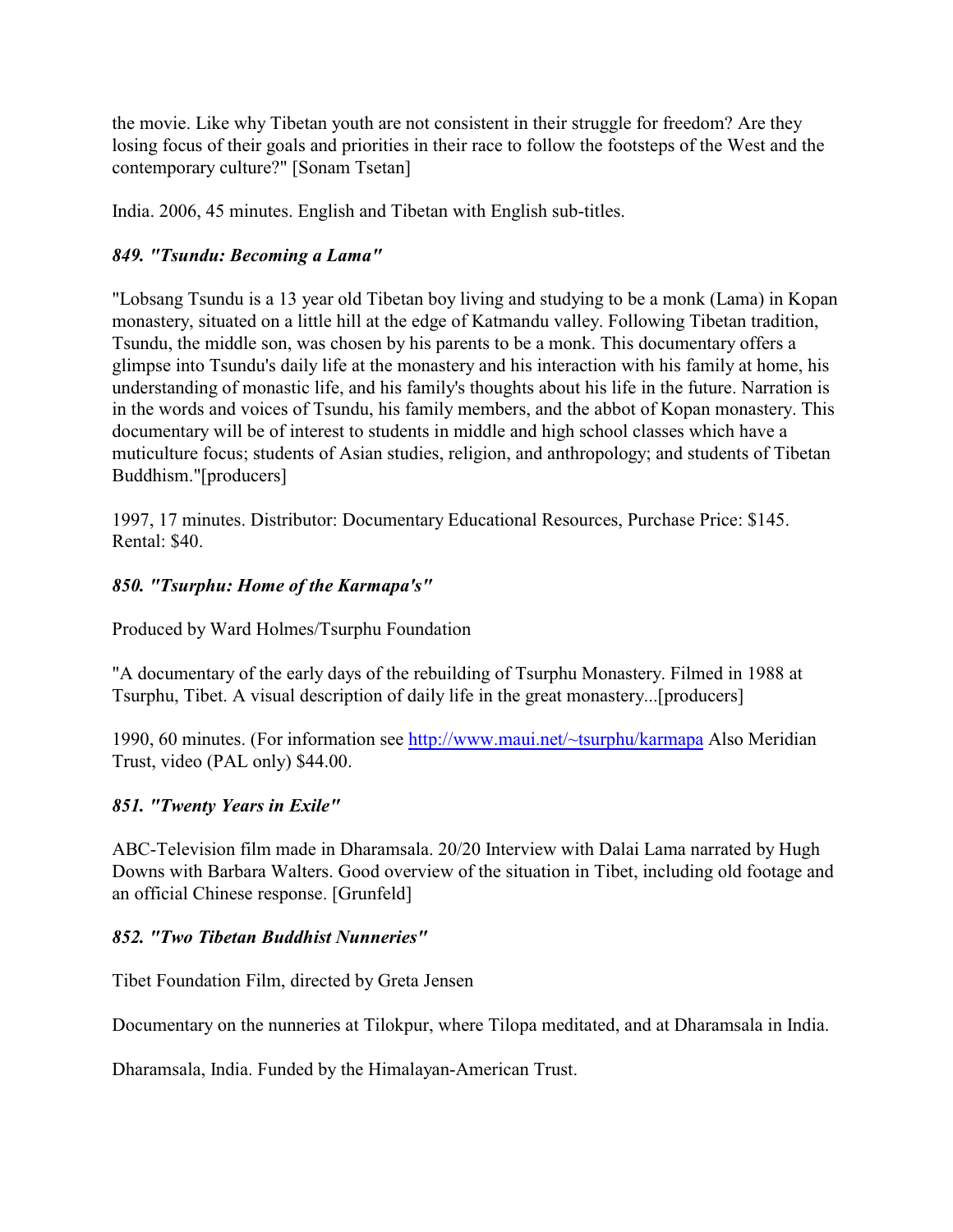Wisdom Films, 1984, 30 minutes. \$26.25. Also Meridian Trust.

### *853. "Unconquerable Tibet"*

Produced and distributed by the United States Information Agency (or, the Central Intelligence Agency?). 1959

U.S. Government Cold War propaganda film which "portrays the background of communist infiltration into Tibet since 1950, progressive aggression leading to the take-over by China and the flight of the Dalai Lama. Indicates the Indian reverence for the lama and resentment against threat to Buddhism." (USIA) "Retired by USIA in 1973."

16 + 35MM motion picture, B&W, 10 minutes.

Available from the National Archives; Motion Picture, Sound and Video Branch, College Park, MD (301) 713-7060; Fax: (301) 713-6904.

### *854. "Under the Bodhi Tree & the Jewel Ornament of Liberation: His Holiness the 17 Gyalwa Karmapa at the 2003/4 Kagyu Monlam***"** *th*

by Mark Elliott & Lama Karma Chodrak

"During the winter of Kagyu Monlam of 2003/4, HH the 17<sup>th</sup> Gyalwa Karmapa gave six talks to Westerners on Gampopas *The Jewel Ornament of Liberation* ." [producers]

Snow Lion, 6 DVDs, over 7 hours, \$70.00

# *855.\* "Unmistaken Child"*

Film by Nati Baratz

"...documentary chronicles the search by Tenzin Zopa, a devoted siciple, for the reincarnation of his revered Tibetan Busshist religious master, Lama Konchog, who spent 26 years in meditation in mountain hermitages and passed away in 2001 at the age of 84...As an apparent contender emerges, the film follows the young boy as he undergoes the mysterious procedures and tests that need to be passed in order to confirm the reincarnation." [producers]

Israel. 2008. 102 minutes. English, Tibetan, Hindu and Nepalese with English subtitles.

### *856. "Untitled Documentary of a German Expedition to Tibet in 1939"*

This rare film of travel through Tibet is believed to have been made by a special German expedition in 1939. The original is in the U.S. Library of Congress, and is said to have come from Berlin at the end of World War II. The film although, unedited and without sound, has interesting footage of the Tibetan plateau and people and of the ceremonies and games held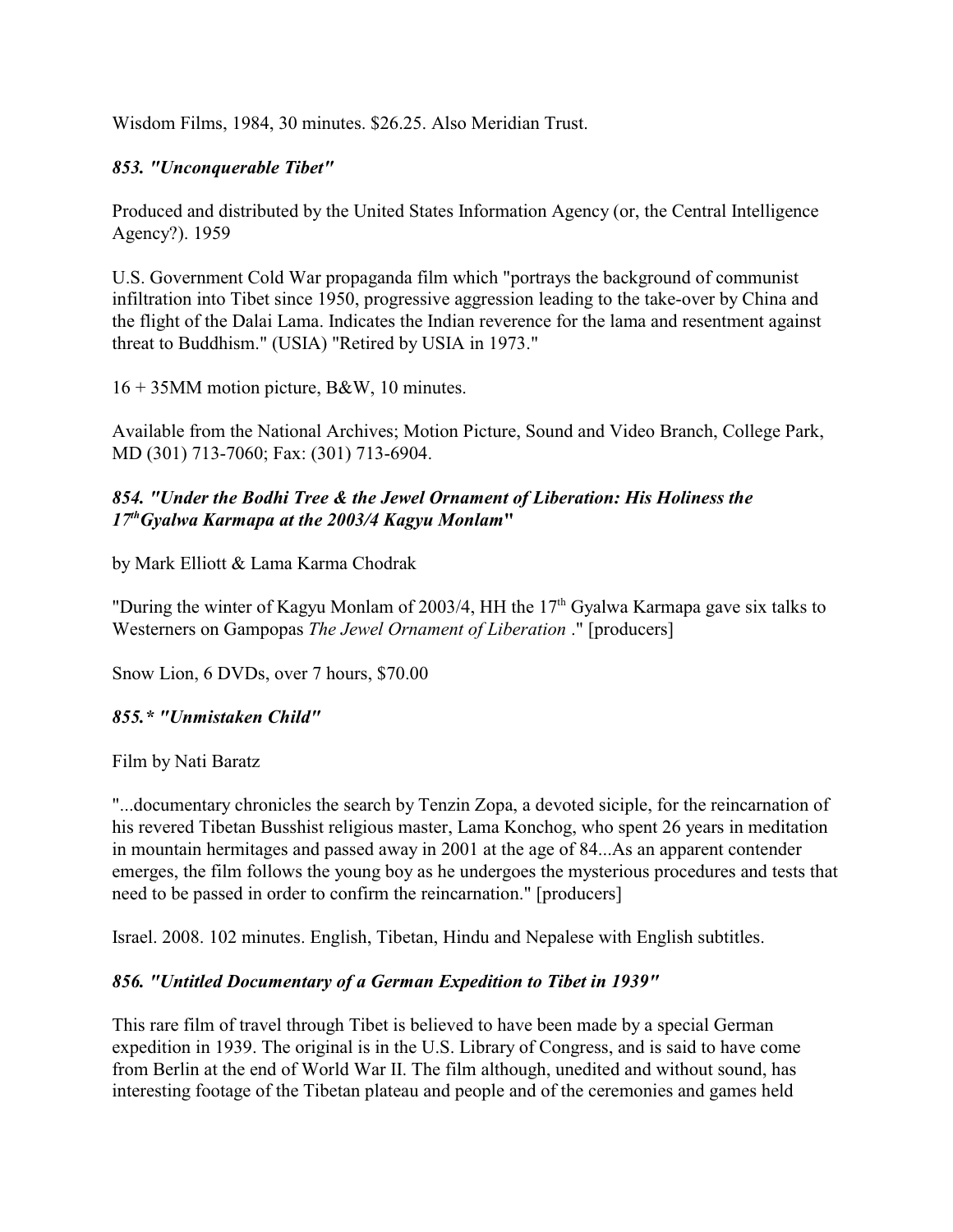during the Tibetan New Year.

45 minutes, B&W, 16 mm. (See "The Enigma of Tibet:" same film?)

### *857. "Vajra Sky Over Tibet"*

Written and directed by John Bush

Part of the Yatra Trilogy which includes films on Buddhism in Laos, Thailand and Burma (Dharma River. Journey of a Thousand Buddhas) and Bali, Cambodia and Java (Prajna Earth. Journey into Sacred Nature).

Filmed in Tibet without permission from Chinese authorities it combines footage of street life and Buddhist temples. Bush takes his video camera to the capital city of Lhasa, Gyantse and Shigatse filming pilgrimages to Gandan monastery, the Jokhang Temple, the Palkhor Chode Monastery, and the Dalai Lama's summer palace in Norbulingka.

87 minutes, \$24.95 at<http://www.directpictures.com/vajra.html>

#### *858. "Vajrasattva Practice"*

by the Dzogchen Ponlop Rinpoche

"Vajrasattva is manifested through loving kindness, compassion and wisdom to benefit all beings. Vajrasattva's main aspiration is to purify negativities and obscurations that prevent us from experiencing and realizing the profound nature and reality. Purification and realization are not separate endeavors. Purification leads to realization, and realization of the true nature of mind is purification. In these talks Rinpoche provides detailed instructions on the Vajrasattva practice, including an extensive teaching on the four powers that are necessary for purification (support, applying the antidote, regret and resolve or turning away). Furthermore, Rinpoche also teaches three levels of Vajrasattva practice: outer (Kriya tantra), inner (Charya Tantra) and secret (Yoga Tantra)." [producers]

2-DVD set. Snow Lion. \$ 36.00

### *859. "Valley of FlowersÏ*

#### A Pan Nalin Film

"Along the highest mountain passes of the Himalayas, tough, intrepid Jalan (Milind Soman) and his gang earn their living by stealing from unsuspecting travelers. Abiding by their own, unique codes of honour and dividing the spoils equally, all is routine until the arrival of the mystifying, beautiful Ushna (Mylene Jampanoi). Appearing mysteriously after the raid of a pilgrim caravan, Ushna adheres to Jalan, claiming to have seen him in her dreams, and refusing to leave his side. Sensing the unsettlement of the rest of the men, Ushna offers to help them in their endeavours,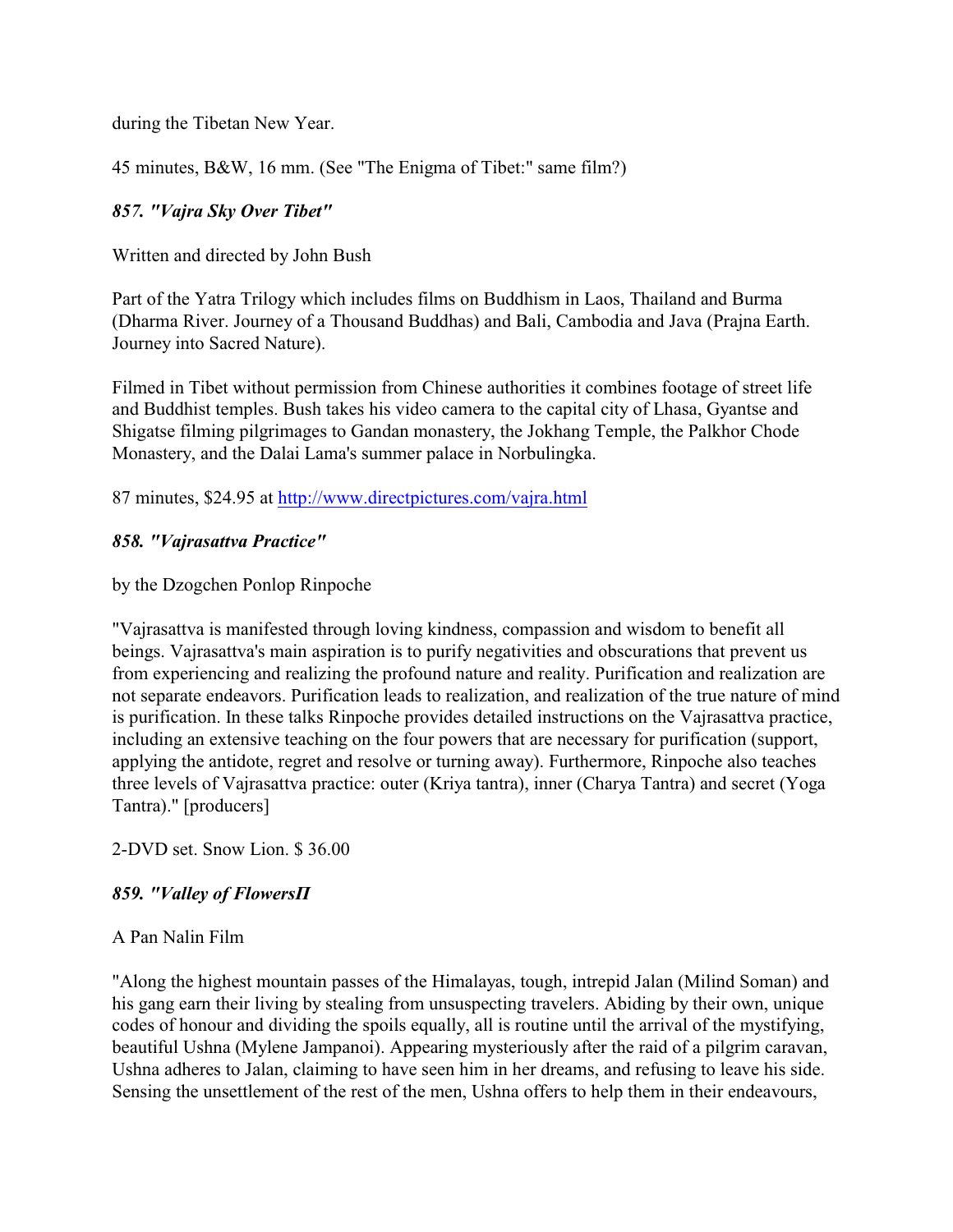under condition that they not ask why or how she is able to guide them to success." [producers]

2 hours, 35 minutes in Hindi and Japanese

# *860. " Vast Heart, Profound Mind"*

by The Dzogchen Ponlop Rinpoche

"The heart of this teaching is a profound exploration of transforming suffering by changing our relationship to it by bringing it onto the path. How can we learn to see its futility, recognize its role, and even appreciate it? In this DVD Rinpoche--known for his learning, humor, and ability to teach to Westerners-- discusses practical methods for attaining happiness and transforming our lives." [producers]

8 hour, 3-DVD set. Snow Lion. \$ 60.00

### *861. "Video Visits: Discovering China and Tibet"*

"Enter the Forbidden City of the Ming Dynasty. Travel to Tibet, a Buddhist culture that remains virtually isolated from the rest of the world. Witness the effects of modernization on the Chinese workplace, a growing industry that has transformed China into an awakening giant." "From the fertile farmland between the Yellow and Yangtze rivers to the remote mountain monasteries of Tibet, this attractive video tour explores the geography, culture, and people of contemporary China. Colorful physical maps illustrate why China's culture has remained so cohesive: its natural borders are ocean, mountains, and desert. The program shows the Chinese at work in the fields, where 80% of the people make their living off the land, and in large city factories, where the people are experimenting with Western-style economic incentives and modern technology."[producers]

1988, 52 min., Distributor: Social Studies School Service, Purchase Price: \$24.95.

# *862. "Visioning Tibet"*

Producer/Director: Isaac Solotaroff

"Documentary about ophthalmologist Marc Lieberman, founder (in 1995) of the Tibet Vision Project, who is working to end preventable blindness in Tibet - which has the highest rate of untreated cataract blindness in the world - by 2020. Wonderfully worthwhile film said His Holiness, the Dalai Lama.

Lieberman makes biannual one-month trips to Tibet, leading a team of doctors, nurses and technicians he has trained. Together, they run eye camps that provide basic eye care and perform up to 120 cataract operations in four days. To date, the project has restored sight to over 3,000 Tibetans.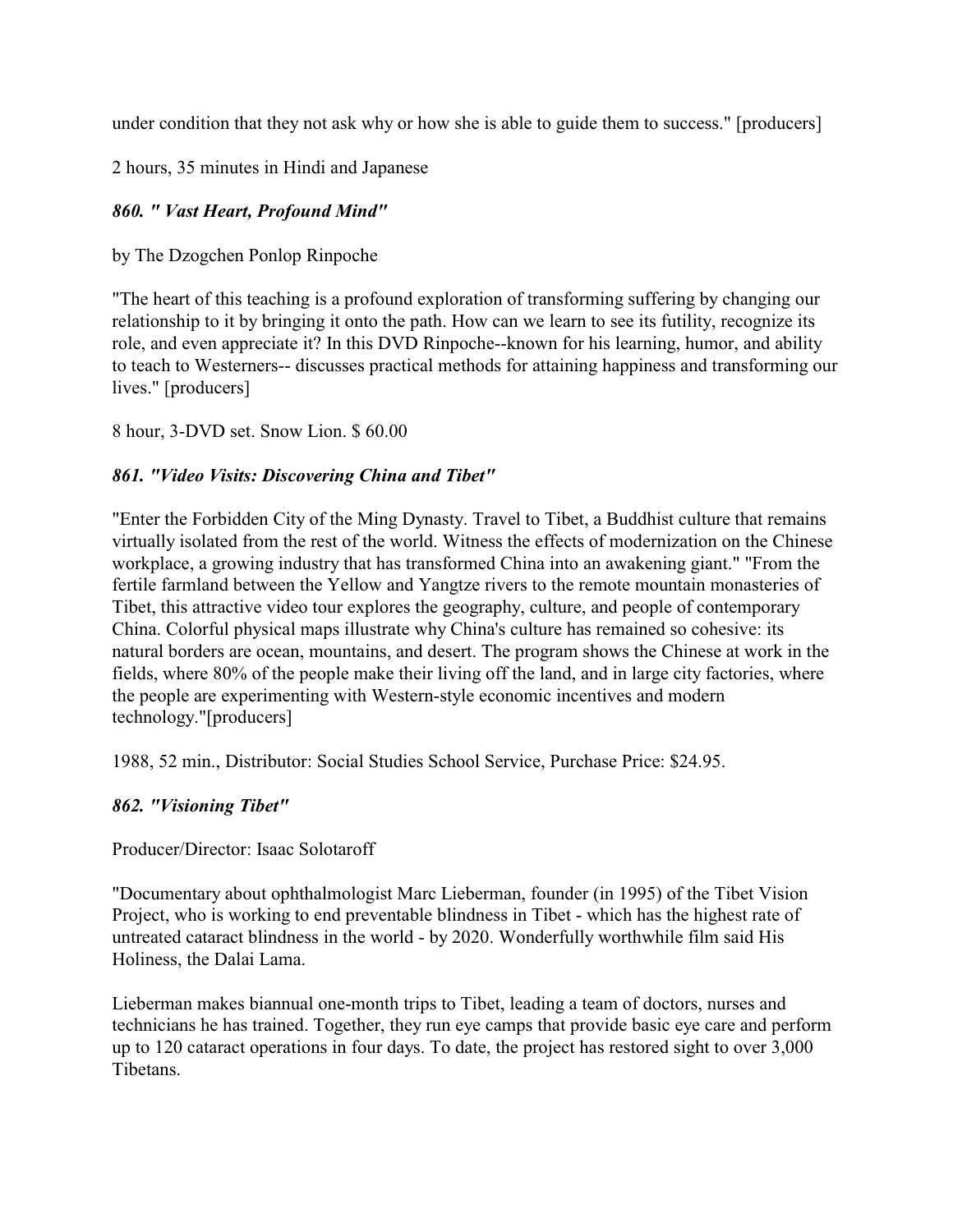The film tells the stories of two of Tibetans - Karma and Lhasang - who have one last chance at restored sight. The film follows the two men as they make the arduous journey to a remote clinic in the hopes of having their sight restored by Tibetan doctors, who have received technology and skill training through the Tibetan Vision Project.

Narrated by Sharon Stone, the film was chosen one of the outstanding documentaries of 1999" by the Academy of Motion Picture Arts and Sciences. The film was shown at over 30 international film festivals and screened on PBS." [producers]

### *863. "Vajra Sky Over Tibet"*

### By John Bush

"It's serious stuff as director, writer and cinematographer John Bush travels over the Tibetan countryside, from sacred site to sacred site, major city to major city, documenting the temples and explaining Tantric Buddhism along the way.

Necessarily, that means explaining the politics as well. Since the Chinese invaded Tibet in 1949 and particularly since the Dalai Lama, the religion's most significant leader, was forced to flee in 1959 - the religion has been under attack...Bush filmed "Vajra Sky Over Tibet" entirely within Tibet, and without consent from the Chinese-controlled Communist government. There's footage that isn't likely to be duplicated soon.

While the tone is somber, there are still moments when Bush is able to capture the spirits of children playing and monks grinning for the camera, providing a reminder of their humanity as well as their spiritual beliefs." [WTN, 12 September 2006]

### *864. "Voices in Exile"*

Directed, filmed, edited and narrated by Tenzin Wangden Andrugtsang Executive producer: Joe Mickey; Associate producer: Sazzy Varga

"It began with a simple idea: put cameras in the hands of Tibetans to encourage them to preserve their own culture on film. About five years ago Joe Mickey, a photographer of over 30 years, sent disposable cameras to monks at Drepung Monastery in South India, with whom he had been corresponding,...Thus the Tibetan Photo Project came into being...Fast forward to 2004 when Mickey got a professional movie camera into the hands of Wangden Andrugtsang, a secretary at the office of the Dalai Lama. As Wangden began to learn the process of directing, cinematography and editing, *Voices In Exile* gradually took form...As the film opens, Wangden narrates a short history of Tibet, with drawings, photographs and archival footage of the first rulers, the lineage of the Dalai Lama, the events leading up to the Chinese invasion in 1949...*Voices in Exile* moves to current day scenes in Dharamsala in north India, home of the Dalai Lama since four decades and headquarters of the Tibetan Government in Exile. Much of the film is occupied with interviews with teachers, shopkeepers, students, artists, the President of the Tibetan Youth Congress, a woman recently arrived from Tibet and others "particularly the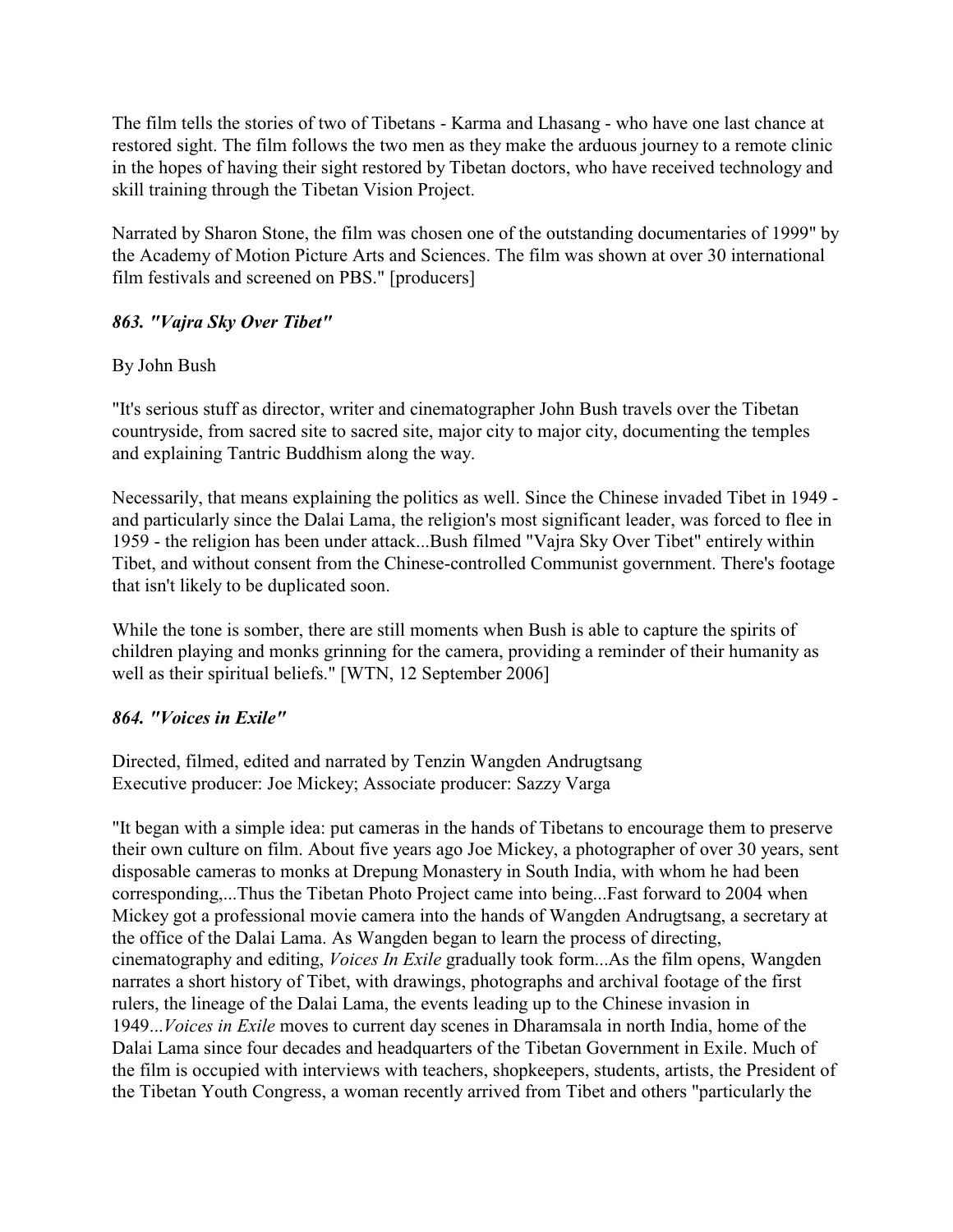younger generations born in exile" giving insights into the struggle of modern Tibetans living in India. Their thoughts and dreams and the reality of achieving autonomy after decades of Chinese occupation give us a glimpse into the varied viewpoints among the Tibetan diaspora." [The Tibetan Photo Project Presents "Voices in Exile," By Sita Stuhlmiller,*Light of Consciousness* - Winter, 2005]

1 hour 5 minutes. Available on DVD for \$29.95 postpaid a[t :](http://www.tibetanphotoproject.com) <http://www.tibetanphotoproject.com> or by mail through The Tibetan Project, P. O. Box 1836, Fort Bragg, CA 95437. (707-961-046)

### *865. "Volcano"*

Produced by Savithri Rathnam, Trishool Productions, India.

This is a PROPOSED \$2 million dollar Bollywood extravaganza to be based on "the modern history of Tibet, its struggle for freedom and the need of the Tibetans for an independent country." The plan is for a 150 minute Hindi language film complete with music and songs. A 90 minute version (without music) is also proposed to be dubbed in English, French, Spanish, German and Japanese.

"The movie is being made with a charitable purpose as we have decided to donate all the after-tax net profits of this film from exhibition in the Indian market for the welfare of the Tibetan refugees in India."

Contributions can be sent to Trishool Productions, A-412, External Affairs Hostel, Kasturba Gandhi Marg, New Delhi 110 001, India. [Grunfeld]

# *866. "VZPOMÍNKA NA TIBET"*

From 1953-1955 two Czech film makers, Vladimir Sis and Josef Vanis, were sent to China to teach documentary film-making. During that time they went to Tibet to document the building of the roads into Tibet then underway. I dont know where the film is although they did publish a beautifully produced books of photos taken from their film stock (*On The Road Through Tibet*, translated by Iris Unwin (London: Spring Books). This except below is from a Czech film website and I assume is about the film. I assume because I do not read Czech. I would appreciate a translation from anyone who can. [Grunfeld]

# Vydalo vydavatelstvÍ PrÁh.

 JedinecnÁ vÝpravnÁ publikace predstavujÍcÍ unikÁtnÍ soubor fotografiÍ porÍzenÝch v Tibetu, kde se zrodila jedna z nejvetšÍch kultur lidstva. RežisÉr VladimÍr SÍs a kameraman Josef Vaniš tu natÁceli a fotografovali v letech 1953 až 1955, tedy v poslednÍch chvÍlÍch starosvetskÉho klidu. ArchivnÍ snÍmky zachycujÍ tibetskou krajinu, jejÍ lid, jeho zvyky, lidovÉ kroje, klÁšternÍ architekturu, interiÉry chrÁmu a palÁcu, z nichž mnohÉ jsou dnes promeneny v ruiny. O knize platÍ totÉž, co napsal režisÉr VladimÍr SÍs o Tibetu: "Nacichneš, poutnÍku, když tudy budeš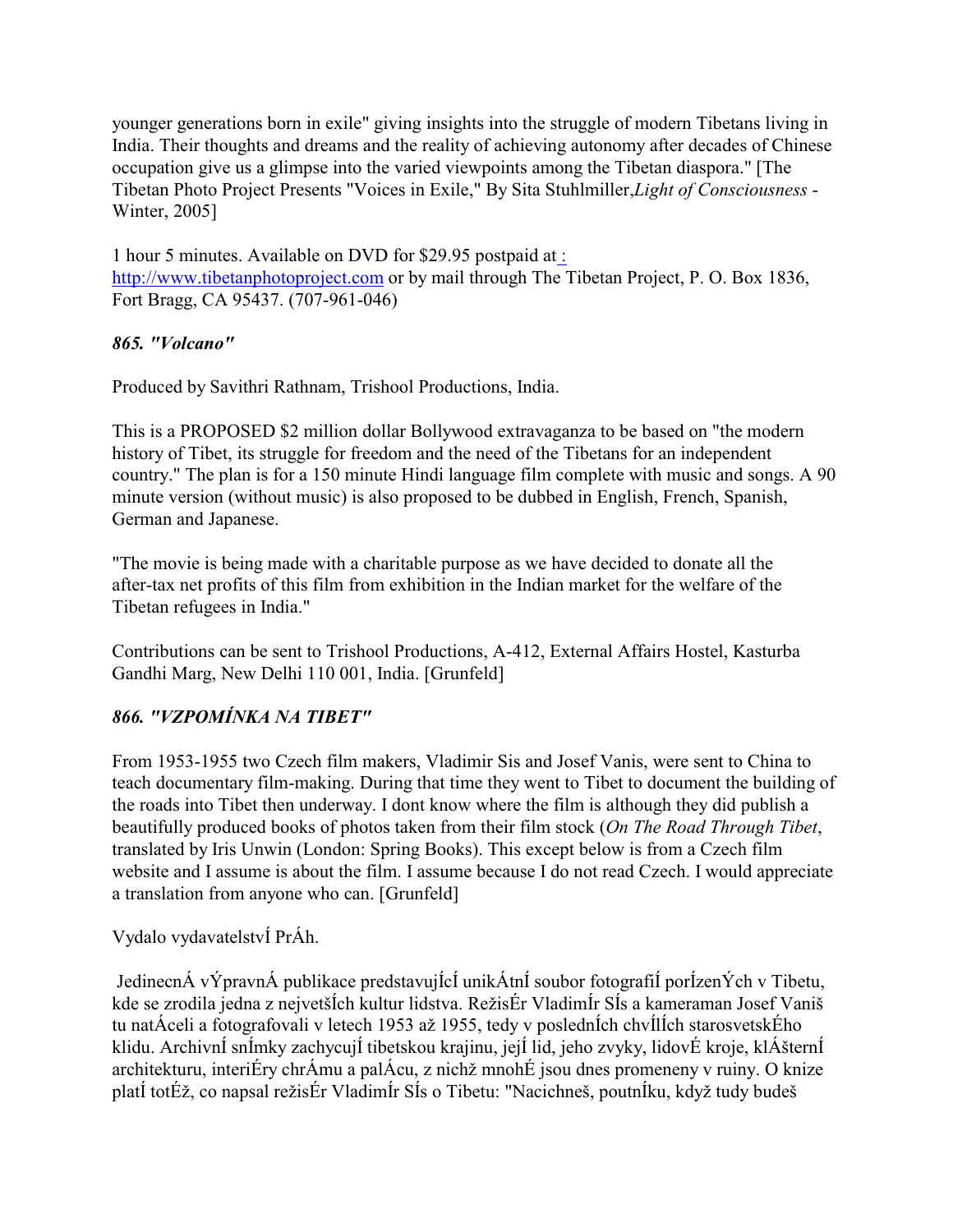prochÁzet... poklonÍš se nejen umenÍ, nÝbrž I puvodu všÍ tÉ nÁdhery a nadpozemskÝch miliard: 'moudrosti, vedenÍ, ucenÍ'."

# *867. "Warrior Songs: King Gesar"*

Co-produced by the National Film Board of Canada

Directed by Renee Blanchar

"The legendary warrior-king Gesar of Ling is brought to life in this sweeping interpretation of an ancient Tibetan saga. Featuring performances by Yo Yo Ma, Emanuel Ax and Peter Serkin, Warrior Songs blends the music of Peter Lieberson, dance and storytelling to recount the deeds of Gesar, the enlightened sage, as he battles the demons which threaten to enslave humanity to become warrior-king of Ling." [producers]

1997, 58 minutes, 40 seconds [\( http://nfb.ca/cgi-bin/siteindex?ti](http://nfb.ca) )

### *868. "We Are No Monks"*

Pema Dhondup

"...the first Tibetan feature film... an attempt to ask...viewers if the Tibetan struggle can take a violent turn in the future... 'We are no Monks' ...depicts a story of four friends living in McLeod Ganj, [where it was filmed] the exile headquarters of His Holiness the Dalai Lama. The cast includes Bollywood villain Gulshan Grover who plays a local cop. Gulshan did the role without any compensation...Gulshan, in an interview with TibetNet on the sets of the film in April, said, The films made so far on Tibet has been only about either monks and monasteries or earlier years of Tibet. No one has touched the topic of today: Tibetan youth who have been living in exile, about their problems, their thinking and their confusions. That reflects the problem of the entire youth. So the film is very fascinating". [TibetNet, 3 January 2004]

Premiered in Dharamsala in January 2004.

### *869. "We Home Chaps"*

### Directed by Kesang Tseten

"In the foothills of the Indian Himalayas, a group of former pupils [including Tibetan exiles] visits the school where they had spent their childhoods...a Presbyterian orphanage founded by Scottish missionaries 100 years ago...The schools centennial celebration becomes a lyrical reflection of being nurtured by a colonial institution in a post-colonial world." [producers]

2002, 50 minutes, video,<http://www.fimakers.com> , rental US\$75, purchase US\$295

# *870. "We Will Meet Again in the Land of the Dakini"*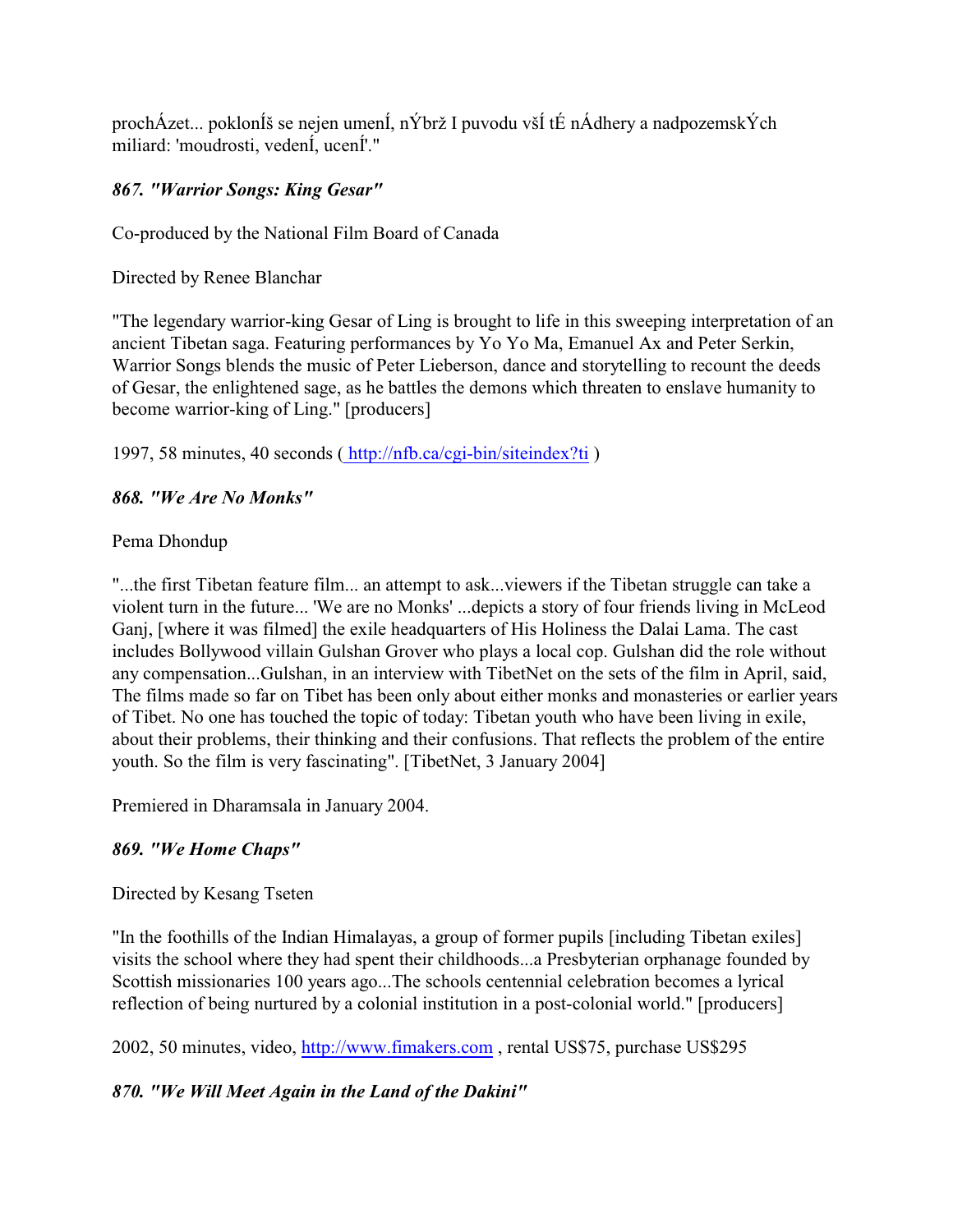"Now in her eighties, Dojljin Kandro Suren, is a Buddhist lama and spiritual guide for thousands who come to her from all over Mongolia and Russia. After 70 years under Communism, she is the only remaining keeper of the Chod lineage in Mongolia." [Snow Lion]

Snow Lion, 30 minutes. Also Mystic Fire Video.

## *871. "We're No Monks"*

A film by Clear Mirror Pictures and Wilderness Films India Ltd. Written and Directed by Pema Dhondup; Produced by Rupin Dang and Pema Dhondup

"... the first ever feature film about exile Tibetans [and the first feature film by a Tibetan]...Shot on location around McLeod Ganj, Dharamshala, and Tibetan camp Delhi, India, it is a story about the dreams, aspirations and desires of four friends who under social, political and economic frustrations plot to become terrorists. Clear mirror is spoken "me-long" in Tibetan. It is an ancient symbol of power and equanimity and is said to have properties of projecting the identified facts of any object unfiltered." [producers] [pema@clearmirrorpictures.com](mailto:pema@clearmirrorpictures.com)

### *872. "Western Buddhist Teachers Conference with H. H. the Dalai Lama"*

By Gill Farrer-Halls, Tony Pitt and Edwin Maynard.

March 1993 meeting in Dharamsala shows teachers meeting with the Dalai Lama for a four day conference.

Meridian Trust. 960 minutes. 125 British pounds.

# *873. "Western Students of Buddhism in India 1985"*

Tibet Foundation Films, directed by Greta Jensen.

Includes an interview with the Dalai Lama on the spread of Buddhism in the West and the views of Westerners studying Buddhism in India.

Wisdom Films, approx. 60 minutes.

### *874. "What Remains Of Us"*

Co-producers: Francois Prevost, Hugo Latulippe, Kalsang Dolma and The National Film Board of Canada

"What Remains of Us talks to Tibetans within Tibet...The filmakers smuggled a videotape into the country that shows a five-minute message by the Dalai Lama. The Tibetans then talk on camera about the message and their lives, an act that puts them at risk of imprisonment by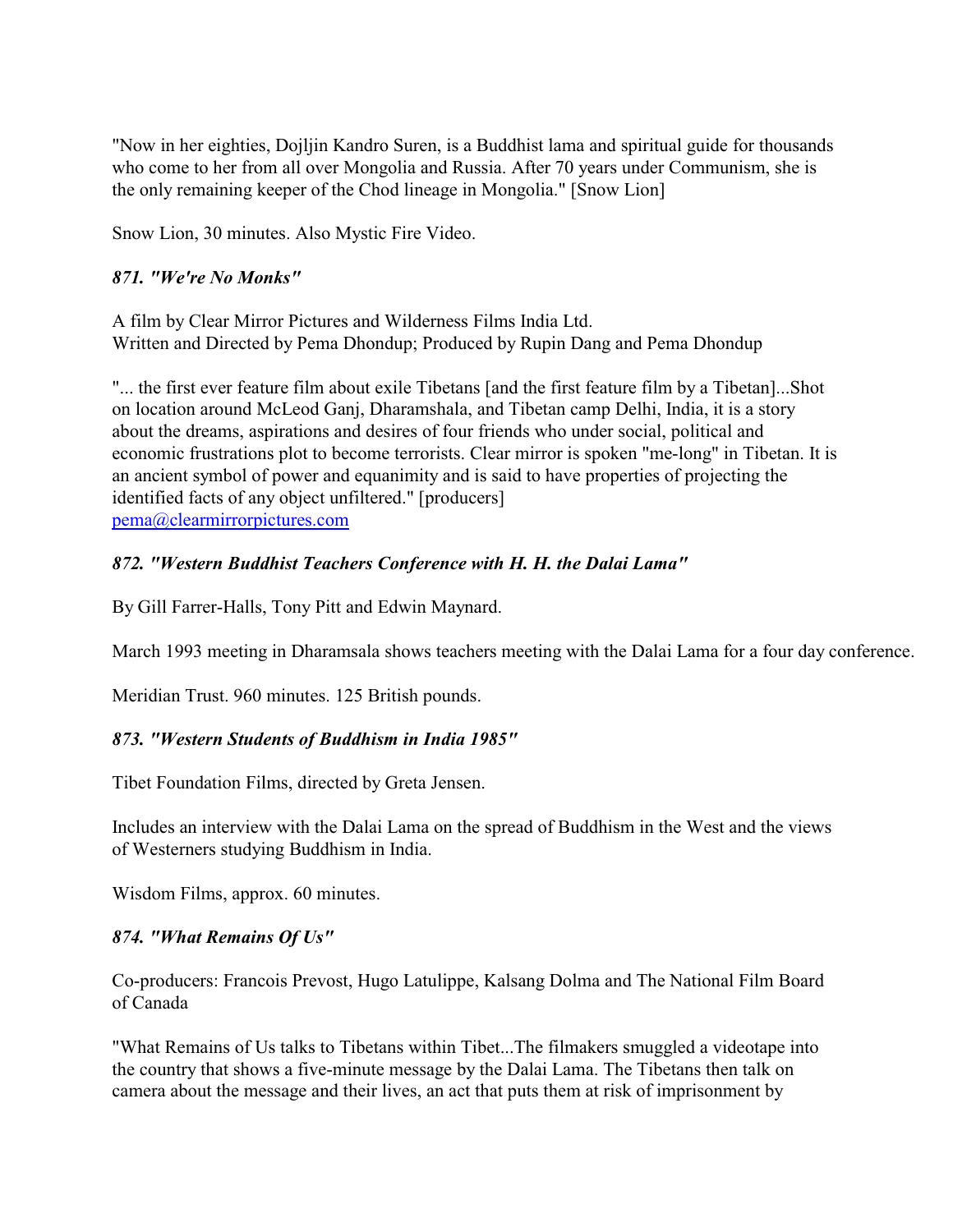Chinese authorities...nobody is identified by name...Tibetans who were interviewed were asked if they wanted to see the Dalai Lama's message. About one quarter declined...another quarter, after watching the video, didn't want to be filmed talking about themselves and their feelings about the Dalai Lama... [The film] took seven years to make."*Toronto Globe and Mail* , 20April 2004. See, also, Robert Barnett, "Ethics in China's Wild West," *British Journalism Review*, 2008: 19:49, pp. 55-56.

It has come under considerable criticism from Tibet support groups for putting Tibetans in jeopardy by filming them expressing loyalty to the Dalai Lama and for having, erroneously, advertised the film as being endorsed by the Dalai Lama when he was, in fact, critical of it.

### **<http:///www.nfb.ca/whatremainsofus>**

### *875. "Wheel of Re-Birth"*

A film by David Cherniack Films for the Canadian Broadcasting Corporation's "Man Alive" series.

"This documentary shows the process and methods of finding a reincarnate lama, using the search for Zong Rinpoche's reincarnation as an example. Scenes include a rare glimpse of the Nechung oracle going into a trance to help select the correct incarnation. Includes an interview with His Holiness the Dalai Lama. 1989." [producers]

30 minutes, color, VHS video.

# *876. "Wheel of Sharp Weapons"*

by Venerable George Churinoff

The Wheel of Sharp Weapons is a classic of Mahayana mind training. [producers]

Snow Lion, 14 DVDs, 28 hours, \$168.45

### *877. "Wheel of Time"*

# Written and directed by Werner Herzog

"The title refers to the creation of a mandala; ...twice in the movie, first in Bodh Gaya, in northern India, where Mr. Herzog shot most of the film with a 16-millimeter camera in 2002, and then the following year at an exhibition hall in Graz, Austria. On both occasions, the Dalai Lama is present, although in India a serious illness precluded his full participation. Mr. Herzog is even granted a brief interview with the Dalai Lama, who speaks in soothing generalities about how each of us is the center of the universe and how all religions seek the same thing.

But "Wheel of Time" is less about words than about being plunged into an intensely devotional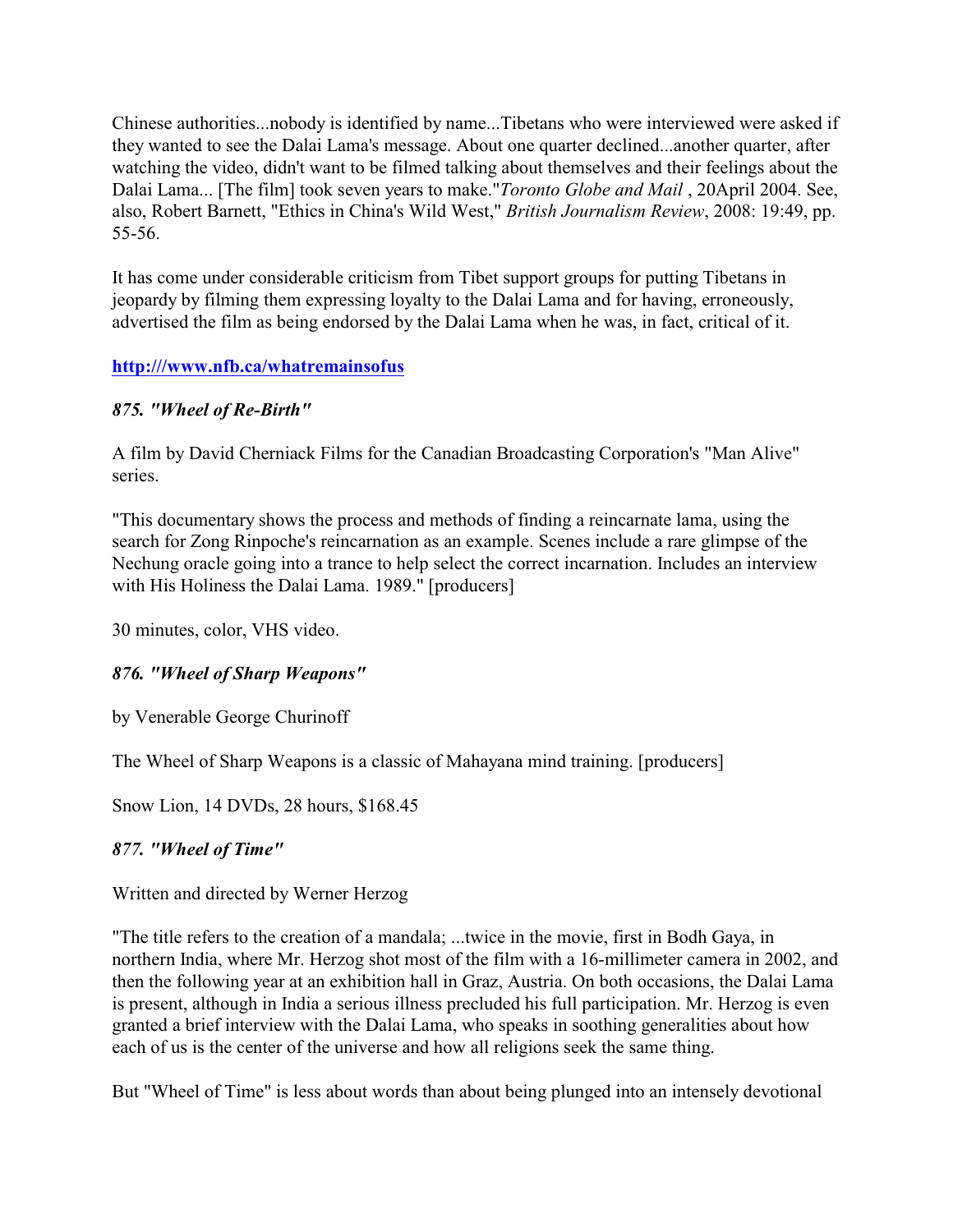world, feeling its tug and sensing its extreme austerity. The movie might as well have been called "An Immersion in Tibetan Buddhism." With minimal explanation, it puts you right in the center... "Wheel of Time" is gentler than many of Mr. Herzog's other documentaries exploring the physical and psychic limitations of human experience. In standing back and commenting dryly on scenes of mass devotion, he lets the spectacle speak for itself. In one scene, the pilgrims nearly riot as monks toss dumplings that are supposed to bring good fortune into the crowd

In a kind of sidebar, "Wheel of Time" also depicts the pilgrimage to Mount Kailash, the 22,000-foot Tibetan mountain sacred to Buddhists and Hindus..." [Stephen Holden, With Herzog, Inside a World of Devotion, [*The New York Times*, June 15, 2005]

80 minutes

### *878. "When the Dragon Followed the Sun"*

Directed by Dirk Simon

"Forty years after the beginning of the Chinese invasion, His Holiness the 14th Dalai Lama compromised in the late 80s on the idea of a free Tibet and offered China the option of a genuine autonomy instead. This adjustment in approach was the beginning of a conflict that is tearing apart Tibetans inside and outside Tibet. The Dalai Lama is without question the leader of all Tibetans. However, they also desire freedom and independence more than anything else.

Seven years in the making, When The Dragon Swallowed The Sun shows an unprecedented inside perspective on the Tibetan community in exile, its young generation and their struggle to free their homeland Tibet. In full HD quality, this film reveals an internal conflict that has been dividing Tibetans and hindering their movement for decades. It also provides scenes from India, Beijing and Chinese occupied Lhasa (Tibet's capital) that have never been filmed before in such quality

Also for the first time, this film introduces the only officially recognized descendant of the Great Religious Kings of Tibet. Continuing a 1400 year old lineage, 18 year old Lhagyari Trichen Namgyal Wangchuk was crowned by His Holiness the 14th Dalai Lama in June 2004 in Dharamsala, India. With exclusive footage from the coronation, intimate interviews and access to the family's archive material ...

With the countdown to the 2008 Beijing Olympic Games and the controversy about the Olympic torch route as the backdrop, the film uses exclusive interviews and breathtaking environmental footage..." [producers]

2009. 115 minutes. English and Tibetan

# *879. "White Lotus"*

American experimental film directed by Denise Kisabeth. 1990. 30 minutes.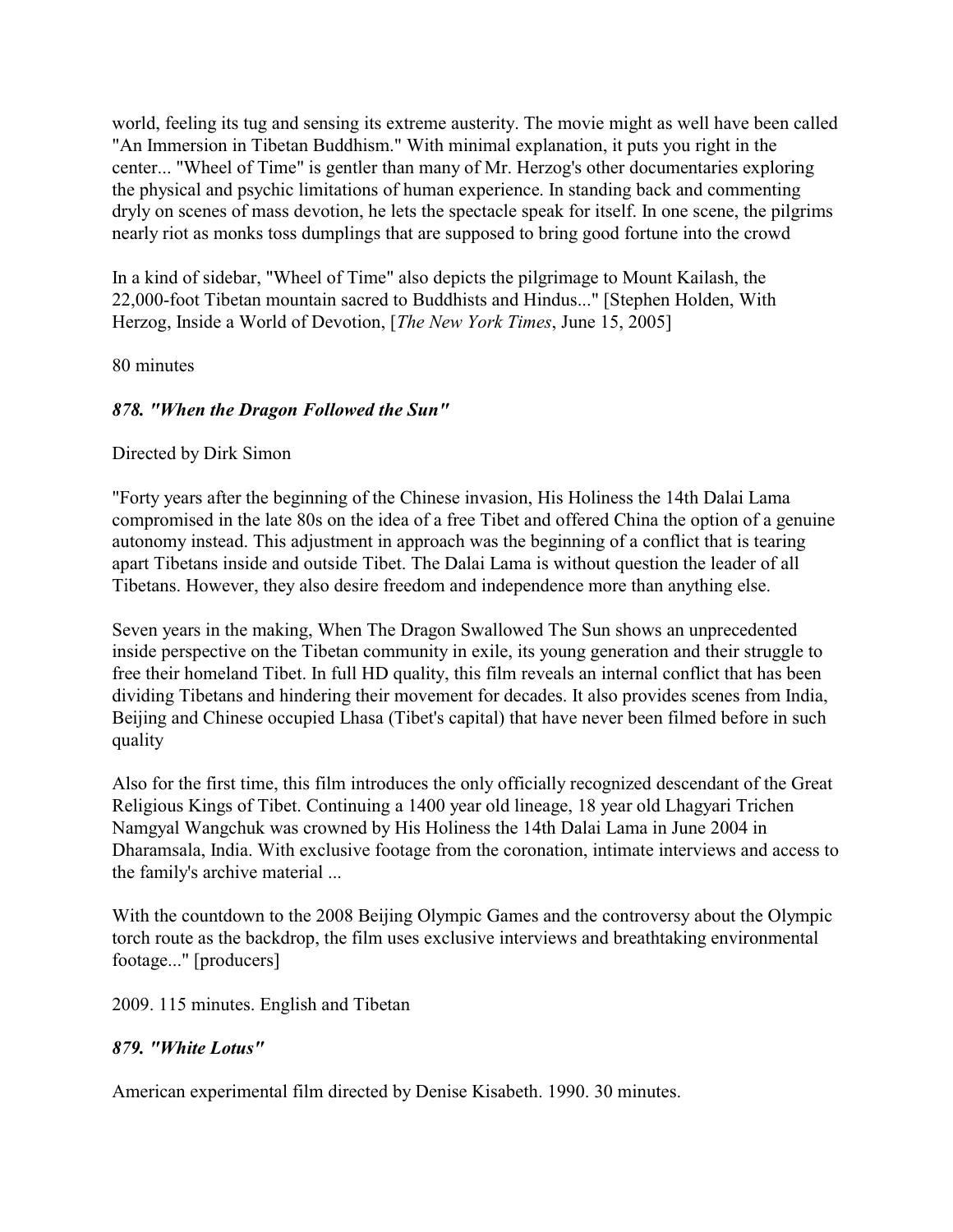### *880. " White Tara: The Blessings of Healing and Longevity"*

with Gehlek Rimpoche; interview with Philip Glass

"Known for his skill as a teacher of Buddhism in the West, Gehlek Rinpoche (the author of*The Tara Box*) brings the experience of the healing power and protection of White Tara, through teachings and guided visualizations to heal and balance both mind and body. The DVD contains a 1-hr. teaching/meditation on Tara plus a 15-min. interview with Philip Glass. The 53-min. CD has more teachings and meditations on how Tara protects us from fear." [producers]

Snow Lion. \$ 22.00

### *881. "Why Are We Silent?*Ï

"Harrison Ford, Richard Gere, Goldie Hawn, Alanis Morissette, Julia Roberts, Sting and Adam Yauch recite portions of the U.N. Universal Declaration of Human Rights in support of Tibet. This PSA [Public Service Announcement] has been shown on TV and in theatres in Australia, France, Germany, Israel, Italy, New Zealand, South Africa, Tasmania, the U.K. and USA. It has played in film festivals in New York, Seattle, Telluride, Barcelona, Taos, Palm Springs, Sonoma, Beverly Hills, Sao Paulo, Brazil and Geneva, Switzerland. Available on 35mm as well as video." [producers]

Sixty second Public Service Announcement - Garthwait & Griffin Films[, info@ggfilms.com,](mailto:info@ggfilms.com,) 815 15th Avenue, Menlo Park, CA 94025, office: 650.322.2520, fax: 650.322.2530.

### *882. "Wild Awakening"*

by Dzogchen Ponlop

"This mahamudra teaching is both profound and visually beautiful. In these five talks, recorded at KTD Monastery and recently edited by Peter Elias, The Dzogchen Ponlop Rinpoche provides teachings based on his book, Wild Awakening, The Heart of Mahamudra and Dzogchen. With humor and insight, Rinpoche begins by explaining the meaning of Wild Awakening. He discusses our motivation to practice and presents the view of mahamudra as well as the role the guru/student relationship plays in moving us along the path to enlightenment. Rinpoche then teaches the essence of mahamudra meditation--resting in the true nature of mind by looking nakedly, resting naturally and relaxing at ease." [producers]

5-DVD set, 8 hrs. Snow Lion. \$ 60.00

### *883. "Wind and Clouds Over Tibet" (Xizang Fengyun/Bod ljongs dus gyur)*

A high quality TV series about the Tibetan resistance to the arrival of the Chinese in 1950 and the uprising of 1959, including recreations of the CIA missions. So realistic that 2 of the 25 hour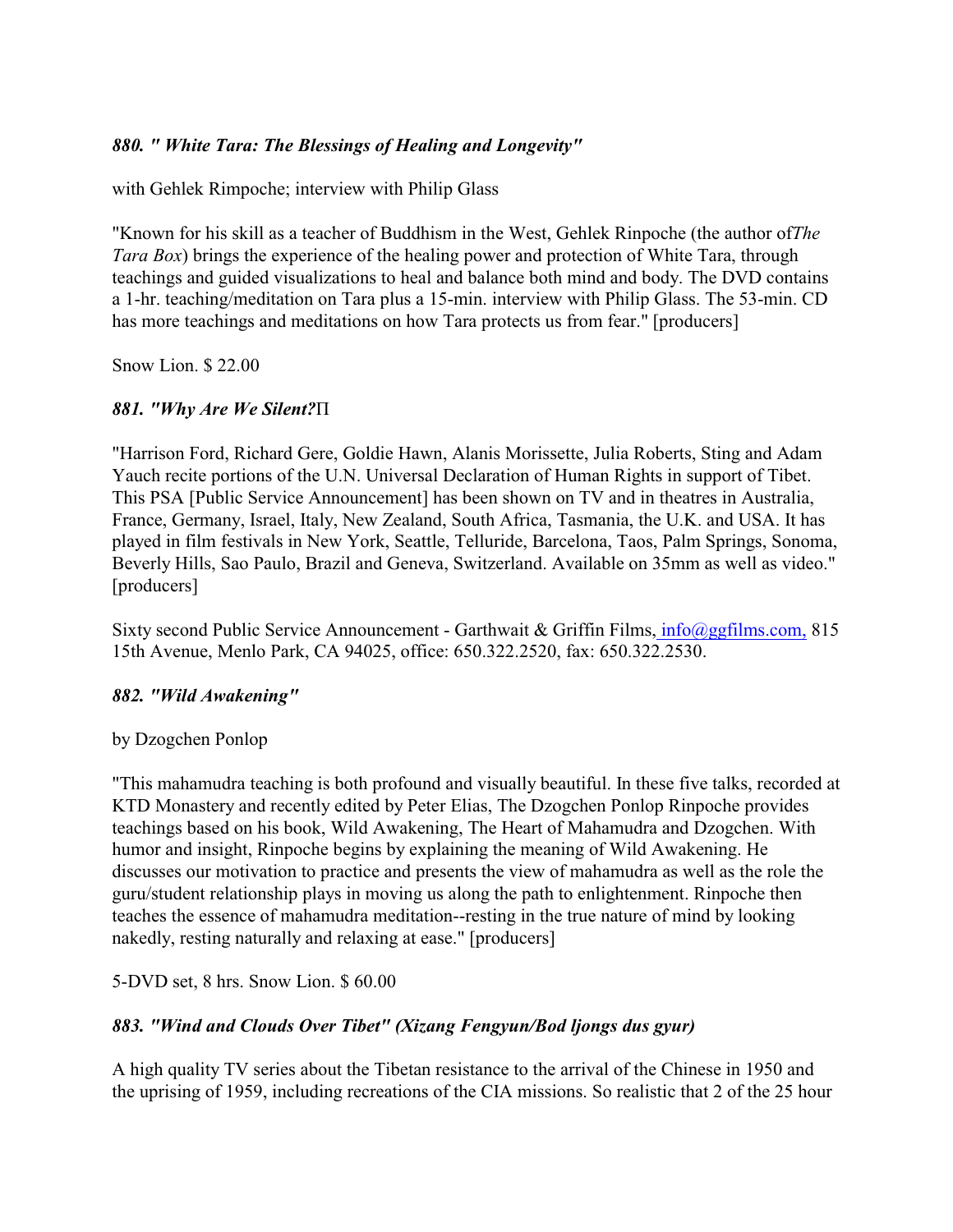series had to be censored before it could be shown in Tibet. In Tibetan with English subtitles.

CCTV (Chinese Central TV), 2000. Robbie Barnett Archive.

## *884. "Windhorse"*

Produced by Paul Wagner. Written by Julia Elliot, Thupten Tsering and Paul Wagner

"A feature film about Chinese human rights abuses in Tibet...shot clandestinely in Tibet [in October 1996] and in Nepal...WINDHORSE tells the urgent, contemporary story of an aspiring Tibetan pop singer who wins favor with the Chinese government of occupied Tibet, but faces a crisis of conscience when her cousin, a Buddhist nun, is imprisoned and tortured for her religious beliefs...The film stars Tibetan-American singer Dadon as the aspiring pop star and Jampa Keslang as her brooding, Chinese-hating brother." [producers]

"...often laughably simplistic script...an over-didactic piece of pro-TIBETAN pamphleteering masquerading as a dramatic feature...the characters are as stereotyped as any in Chinese propaganda...Characterizations are mostly one-dimensional, with the Chinese portrayed as hissable villains...The picture's dramatic shortcomings are a pity, as "Windhorse" is put together with skill, makes clever use of an obviously limited budget and is smoothly edited throughout..." [Derek Elley, *Reuters/Variety*, 7 January 1999]

"The most fascinating aspect of Windhorse is the footage shot on hidden video cameras inside Tibet and smuggles out of the country...but the effect is to turn the Tibetan tragedy into a pale imitation of the 1940s studio movie about resistance and collaboration." [*Village Voice*, 4 May 1999]

In March 1998 The Chinese Embassy in Washington DC unsuccessfully attempted to have the film withdrawn from the Washington International Film Festival arguing that the film depicted events that were "completely false.

97 minutes, English subtitles. For information contact Julia Elliot at **[jelliott@div.harvard.edu](mailto:jelliott@div.harvard.edu)**

# *885. "Winds of Change"*

Part of a series "Earth Story" BBC production

Plate tectonics is the movement of the super-continents as they split apart. They also collided and joined back together again. When they did, mountains, such as the Himalayas and the Tibetan plateau, were formed...This comprehensive explanation details how any oscillation in this pattern can result in typhoons and crop failures.

Available from Films For the Humanities & Sciences, 50 minutes, color, US129.00.

### *886. "Women of Tibet. A Quiet Revolution"*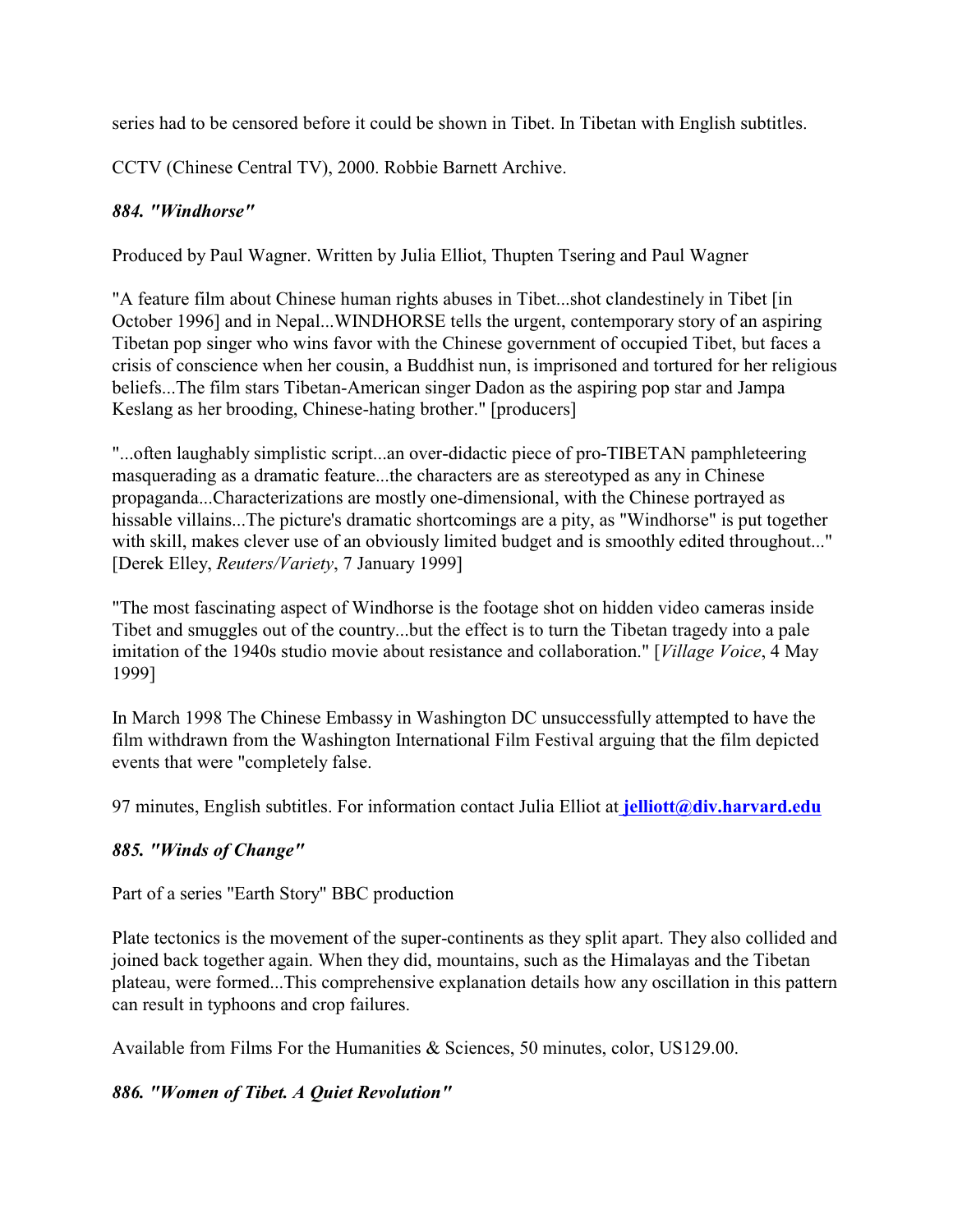Directed by Rosemary Rawcliffe

This film was awarded a 2009 Emmy in the historical/cultural special feature category

"...chronicles the story of one of the great movements of nonviolent resistance in modern history. In March 1959, an estimated 15,000 unarmed Tibetan women took to the streets of Lhasa, the capital of Tibet, to oppose the violent occupation of their country by the Communist Chinese. The surviving exiled elders are the last generation of women left to tell the story and to transmit the cultural legacy they carry. These women, having survived decades in prison and perilous escapes across the Himalayas, along with their daughters and granddaughters, today, have become the architects and builders of a new Tibet in exile." [producers]

Part 2 of a planned trilogy; first film was *"Gyalyum Chemo - The Great Mother."*

1 hour. Frame of Mind Films, 1009 Kains Avenue, #2, Albany, CA 94706, Phone: (510) 524-1926, Fax: (510) 558-8799, E-mail: - [rosemary@frameofmindfilms.com;](mailto:rosemary@frameofmindfilms.com) [-](mailto:rosemary@frameofmindfilms.com)and**[-www.womenoftibet.org](http://www.womenoftibet.org)**

# *887. "Women of Tibet: Gyalyum Chemo, The Great Mother"*

Produced and directed by Rosemary Rawcliffe

Gyalyum Chemo--The Great Mother recounts the compelling story of an ordinary village woman who gave birth to the boy who was destined to become His Holiness the 14th Dalai Lama. To the Tibetan people she is "Gyalyum Chemo" or "Great Mother of Tibet." This award-winning life story of Dekyi Tsering, the mother of the Dalai Lama, weaves together a rich life history of anecdotal threads and personal reflections from her children, grandchildren and friends who share the details of her long and full life. We are guided and inspired by His Holiness the Dalai Lama, who speaks candidly of his admiration and respect for his mother and the powerful impact she had on him. He describes how his mother helped shape the man he is today, and how the relationship between healthy family and healthy humanity all begins with a mother's love.

The film also explores the mythic stories of the Great Mother archetype throughout history with commentary from three acclaimed storytellers including Marion Woodman, Alice Walker and Angeles Arrien. They each describe how the Great Mother archetype manifests in all aspects of our lives and in the art and iconography from all religious traditions and cultures to inform our sense of a mythic and mystical realm.

60 minutes. \$29.95. Snow Lion.

# *888. "Women, Wisdom & Spirit"*

Producer and director Rosemary Rawcliffe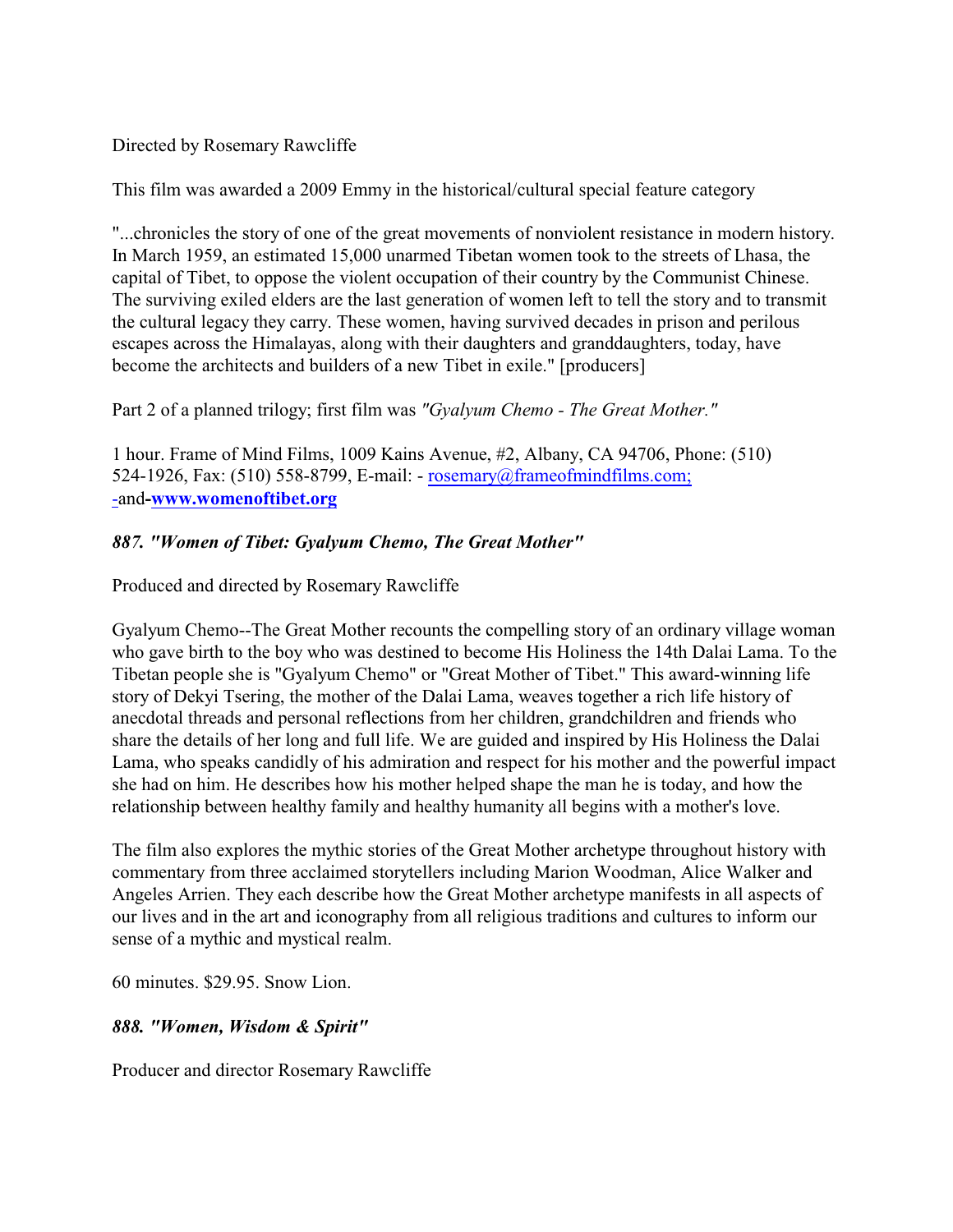"Third of a trilogy on women in Tibet. This film ...highlights the wisdom, devotion and strength of women both past and present, East and West, who practice a tradition that has been shrouded in mystery and mysticism for most of Western history....shot on location in India and North America, features rare interviews with today's most important leaders in the Tibetan Buddhist tradition. Respondents include: His Holiness, the Dalai Lama; the Venerable Khandro Rinpoche; and, Sakya Jetsun Chimey Luding, whose personal story of heroism and courage as a dharma teacher and mother of five is an inspiring example of juggling a full spiritual practice with the demands of family life...Distinguished Buddhist scholars Dr. Elizabeth Napper, Anne Klein, and Judith Simmer-Brown discuss the powerful transformative tradition of the female Dakini figure in Tibetan Buddhism and its continuing influence on women of all ages and traditions." [producers]

2006. 1 hour. Frame of Mind Films, 1009 Kains Avenue, #2, Albany, CA 94706, Phone: (510) 524-1926, Fax: (510) 558-8799, E-mail: [-rosemary@frameofmindfilms.com](mailto:rosemary@frameofmindfilms.com) [-](mailto:rosemary@frameofmindfilms.com)and[-www.womenoftibet.org](http://www.womenoftibet.org)

### *889. "Wonders Of The Himalayas"*

"A film tracing the origin of Tibet's Lamaism, was filmed in Tibet by Tibetan cinematographers in the summer of 1995, from King Songtsang Kampo's ancient castle, Yumbulakan, to his residence in Tsetung, to Lhasa's magnificent temples, monasteries, and palaces, including His Holiness, the 14th Dalai Lama's summer palace, Norbulingka. With King Songtsang Kampo's marriage in 640 AD with Chinese emperor, Tai Tsung's daughter, Princess Wen Cheng, and her statue of Sakyamuni from China's ancient capital, Chang An, as a main historical thread, this film focuses on the sources and the origins of Tibet's unique Buddhism, its arts, architecture, and culture. Through the local assistance, many sites which were previously prohibited from filming, were for the first time captured by our crew. Our historical research materials are based the Tibetan texts, and Tibetan history books, published outside China, which are referenced with sources from India, the U.S., Britain, and China." [producers]

1997 (re-released 1999), 50 minutes, US\$99.95 plus postage and handling.

Oracle Pictures, a subsidiary of ORACLE COMMUNICATIONS CORP, P. O. Box 491693, Los Angeles, CA. (310) 556-FILM, E-mail: [awang19851@aol.com](mailto:awang19851@aol.com)

### *890. "Words Of My Perfect Teacher***"**

Lesley Ann Patten & Kent Martin

"Teacher follows three students on a quest they hope will lead to wisdom. The catch is the teacher. Soccer obsessed, charismatic film maker, and citizen of the world: Khyentse Norbu may be one of the worlds most eminent Buddhist teachers, but its a job description he slyly rejects at every turn.

Featuring appearances by Bernardo Bertolucci and Steven Seagal. Filmed in the UK, Bhutan, Canada, the US, and in Germany at the World Cup, Words of My Perfect Teacherwas made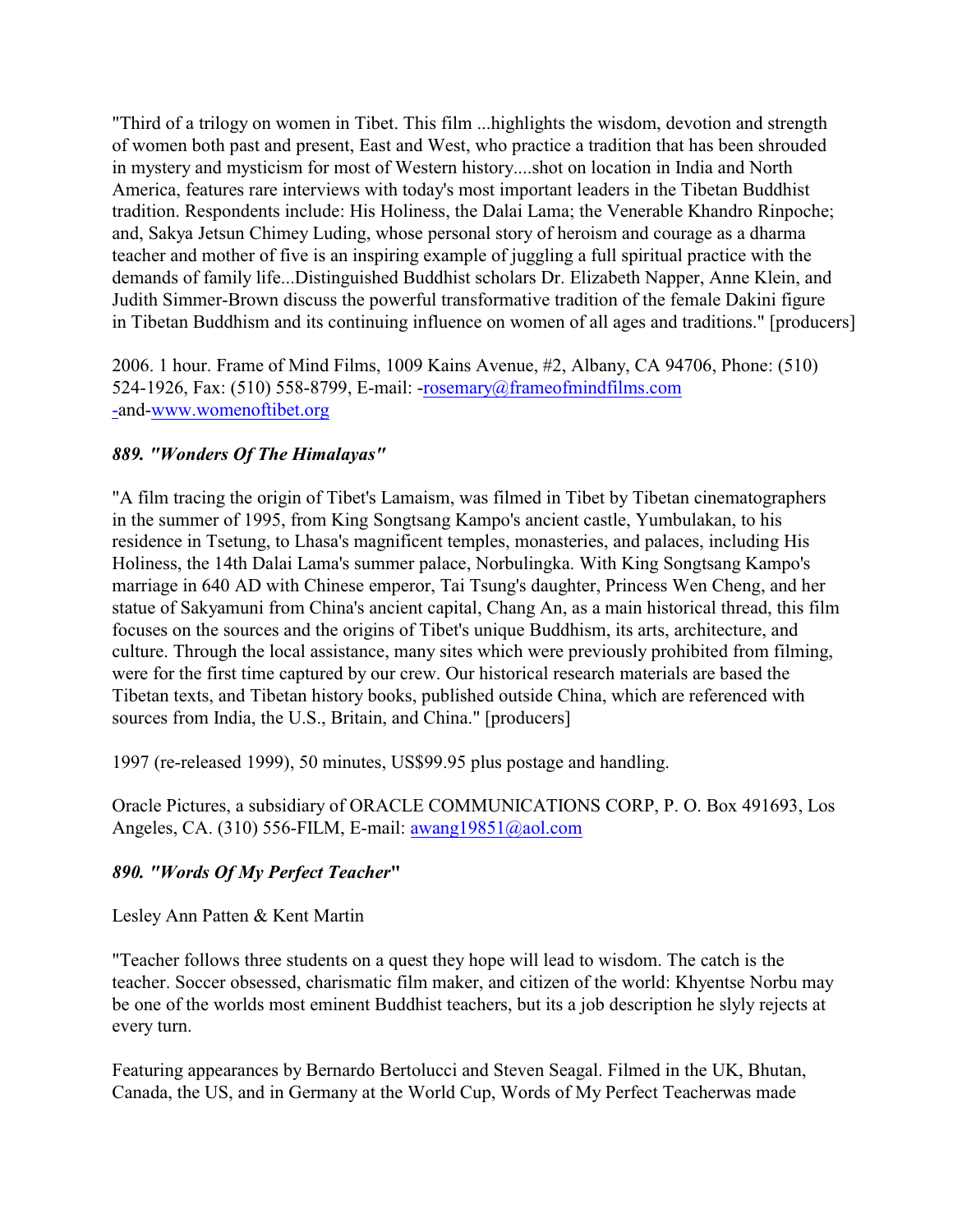during the course of a year that included attacks on the World Trade Center and the Pentagon, months of tension as India and Pakistan went to the brink of nuclear war, multiple suicide bombings in Israel, a stock market drop that plunged the world to new depths of economic uncertainty, and the US war on Iraq...The films point of view is inspired by Buddhist philosophy - which says that we cant really change human behavior until we learn to deal with our mind..." [producers]

103 min. More info at: [www.wordsofmyperfectteacher.com](http://www.wordsofmyperfectteacher.com)

### *891. "World Peace"*

The Dalai Lama "...explains how disagreements and conflicts, whether personal, national, religious or political, are created by ourselves and therefore subject to change..."[producers] Westminster Abbey, London.

Meridian Trust.1984, 60 minutes. \$35.00.

### *892. "Xi Zang xiao zi" ( A Kid From Tibet)*

Director: Biao Yuen

"A monk from Tibet is sent to Hong Kong by his master. He is to recover a magical bottle to which he has the cap from a lawyer. When these items were united long ago they protected Tibet from invasion by the evil Black Section of Esoteric Buddhism. The monk meets and protects a woman who is acting as the agent for the lawyer, and the Black Section fight to gain the magical bottle for themselves." [producers]

Hong Kong, 1992.

# *893.\* "Xiu Xiu: The Sent Down Girl"*

China, in Mandarin, color 1 hour 39 minutes, 1999.

Directed by Joan Chen

"A chamber yarn about lost innocence during the Cultural Revolution that packs a surprising punch under its naive, abstract telling...based on a novella by Yan Geling...shot without official clearance from China's Film Bureau in a remote location on the Sichuan-Tibet border in 1997...with funding coming from Taiwan, Hong Kong and China...post-produced in California. The picture starts off with a young teen, Xiu Xiu, about to leave her family in Chengdu for a spell in a remote corner of Tibet. Its 1975 when the Cultural Revolution has virtually played out...cut to a year later and she is riding the range in Tibet, an exemplary student but without the right political connections to get sent home...worn down by the realities of their tough existence, her ideals are shattered...she trades sex for promises from passers-by and officials, still hoping her favors will earn her the right to return home..."Xiu Xiu" has the emotional patterns of a mainland Chinese movie, even though direction and performances are reined in. The ending is genuinely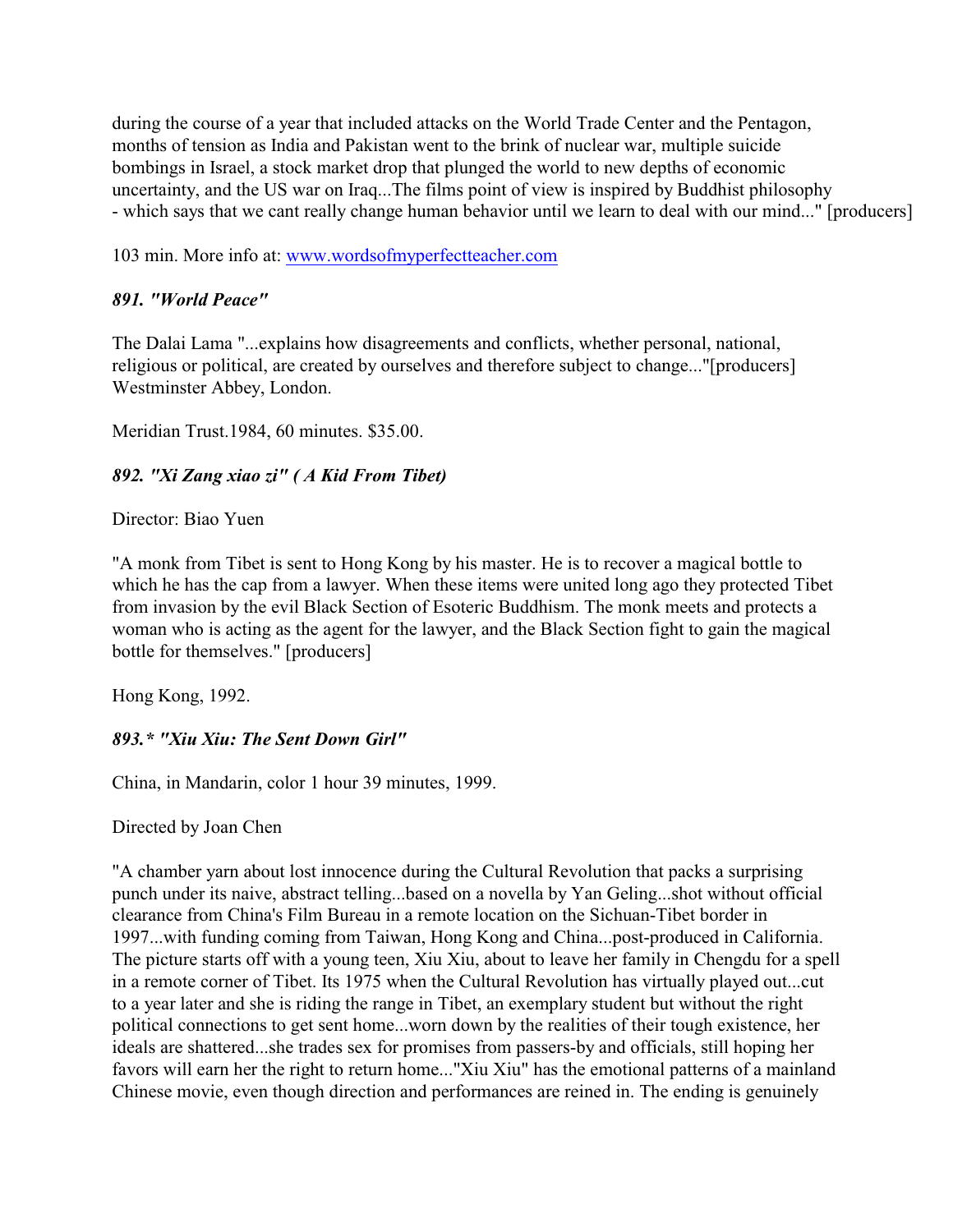moving, without going over the top."*Variety*, 3 March 1998. The movie was filmed surreptitiously in a Shanghai film studio and in Tibet after the censors rejected the film script. In December 1998 the film won 7 Golden Horse Awards (Asia's Oscars) including best actress (Lu Lu) and best actor (Lop Sang).

#### *894. "Xizang Fengyun" (Bod dus gyur/Wind and Clouds over Tibet)*

Chinese Central TV

History of 1950s conflict between the CCP, the old Tibetan government and the CIA.

2000. Chinese writers and Chinese and Tibetan actors. Robbie Barnett collection.

#### *895. "Xue Qing Ma" (The Xueqing Horse)*

Peoples Liberation Army going after bandits in Tibet in the 1950s.

Shanghai Film Studio. 1979. China. In Chinese.

### *896. "Xueshan lei" (Rgang ri mig chu/Snow Mountain Tears)*

Cinema film about the 1930s Long March of the CCP. 1960s. Chinese crew. Robbie Barnett collection.

#### *897. "Ya-ya"*

Chinese film directed by Sun Yu in 1979 about the liberation of the serfs.

In Tibetan. Robbie Barnett collection.

#### *898.\* "Yak of Tibet"*

Wild Discovery series for the Discovery Channel

LJM Productions

Produced and Directed by Lesley Hammond and Jenny Walsh

A nature documentary about the importance of yaks to Tibetan culture and economy. Good footage of rural Tibet. [Grunfeld]

1997, 40 minutes;<http://www.discovery.com>

#### *899. "Yasmina's Yatra"*

Director: Ryan Klatt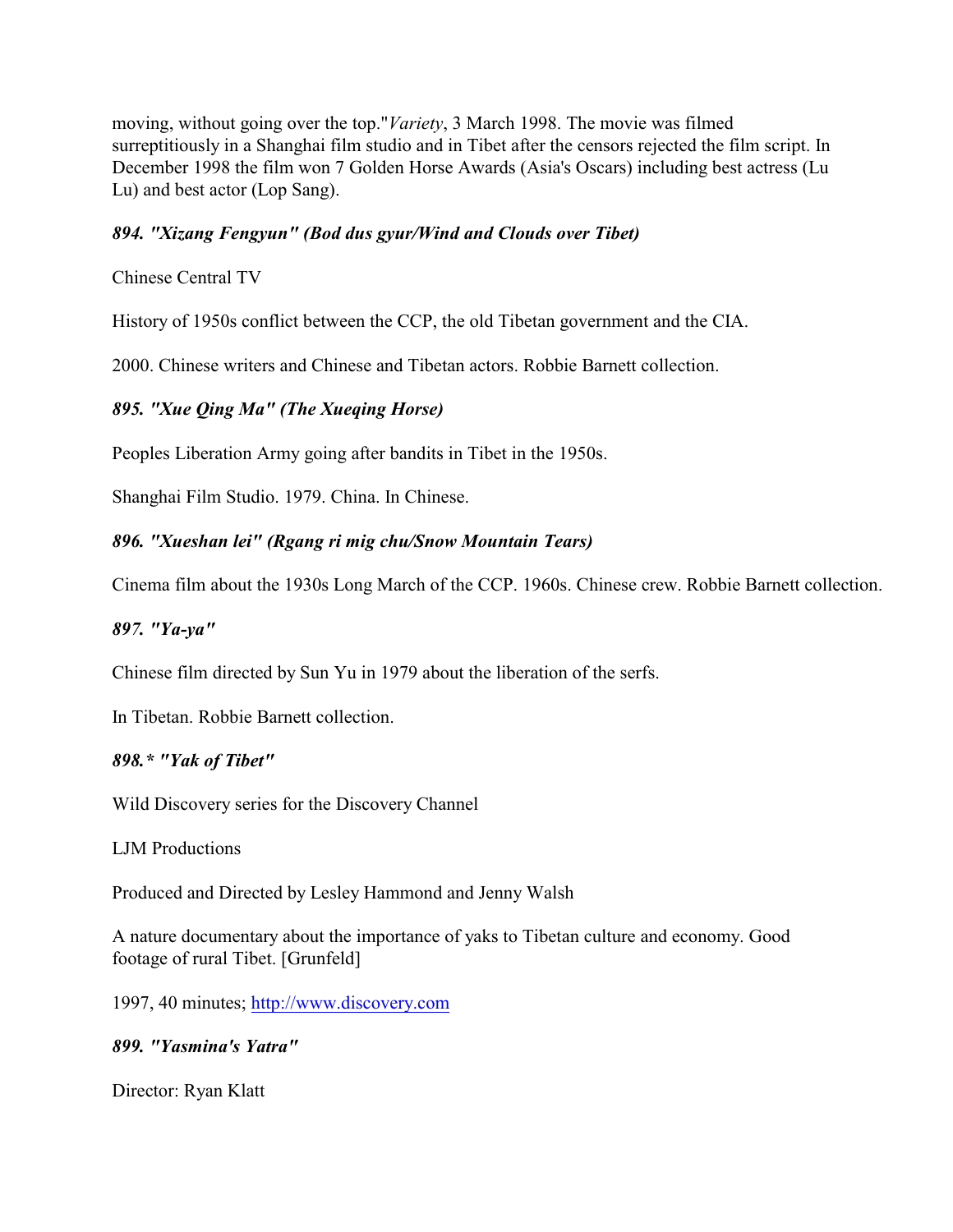"Dream-like in narrative and rich in imagery, *Yasmina's Yatra* was shot completely on-location in central Asia.

"As I traveled through Little Tibet five years ago, I was struck by the other-worldly qualities of the landscape. I knew that I must produce a work here. While in Asia I developed a fascination for the mysterious and exotic," Klatt explained.

The film follows a young woman named Yasmina as she journeys through the high altitude deserts of central Asia and into the afterlife. Like his protagonist, Klatt also journeyed through these deserts to create the piece. He describes his inspiration as coming from his travels, and the differences he observed in cultures surrounding death.

"Death took on new meaning as I watched the cremation of a young girl, her face melting off her skull in the cheerful morning sun as people bustled around. Perceptions of death and afterlife vary so vastly; 10,000 virgins are awarded as recompense for a noble Islamic death, yet in the secular West a quiet suicide is regarded as a criminal act," he said. [*The Manitobian*, 10 February 2010].

In Hindi, Ladaki and Spitian. [http://Klattgallery.com](Http://Klattgallery.com)

### *900. "Yantra Yoga: Meditation with Movement"*

"The unique system of Tibetan yoga, a series of movements which link the breath with the mind, thereby influencing the flow of subtle energy in the body, ultimately bringing the mind into its natural condition. Dzogchen Community, U.K." [producers]

Meridian Trust, 60 minutes.

# *901. "Yixi Zhouma" (Ye shes sgrol ma/Yeshe Drolma)*

Xie Fie (Head of the Beijing Film Academy). Story by Tashi Dawa.

Contemporary Lhasa girl hears romantic reminiscences of grandparents about their lives in the 1950s.

In Tibetan, English subtitles. Robbie Barnett collection.

# *902. "Yeti"*

A film by Akhil Bali

"YETI The mighty Himalayan man, is a myth now. Tibet as a free nation and the existence of Tibetans as the rightful people of Tibet is being made into a myth by the Chinese government. YETI is a symbol of hope for all Tibetans, praying to become the Mighty Himalayan Spiritual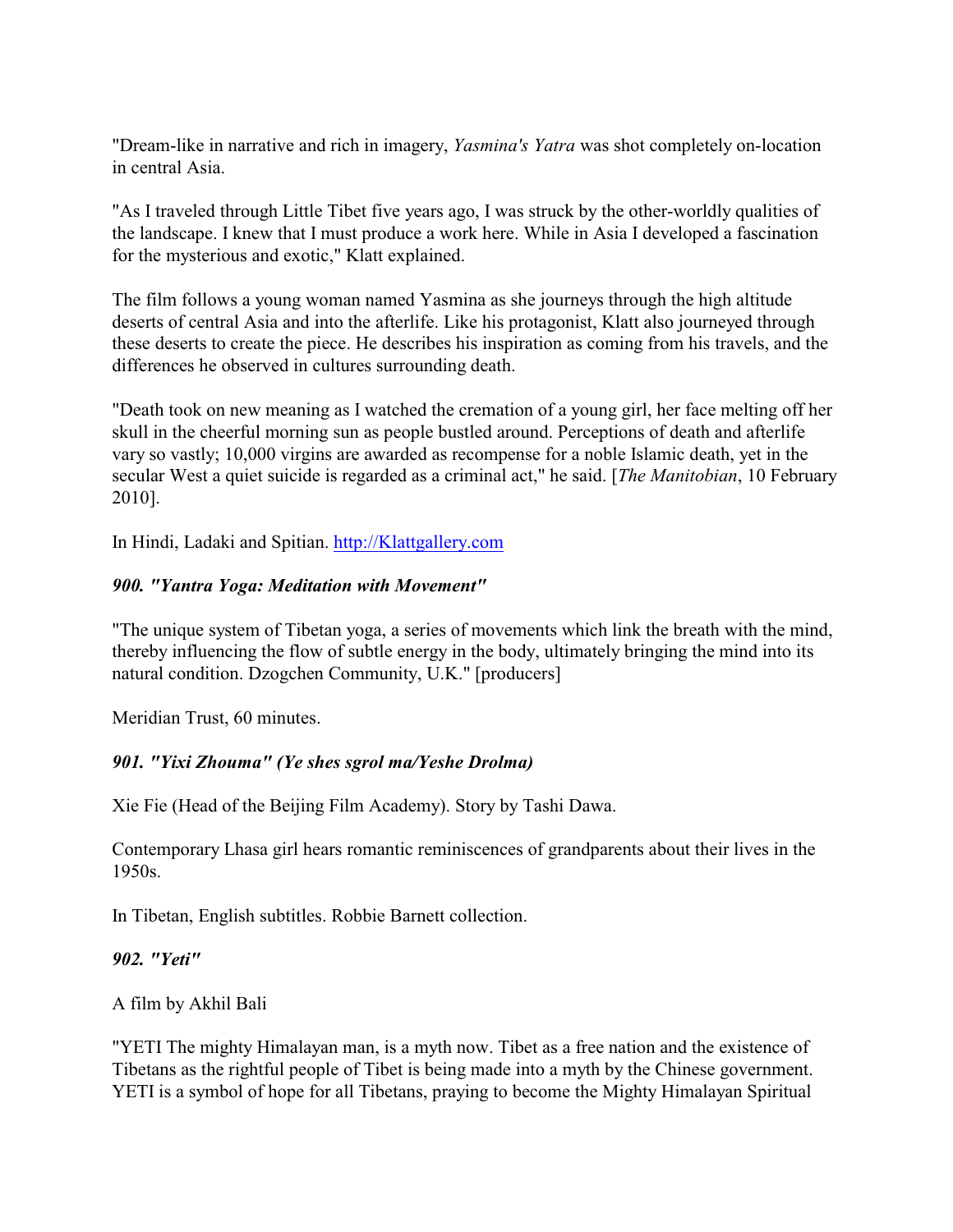Nation once again. Its the story of Tibetans born in India, living a dream of going back to their free country one day.

YETI is a non-profit collaborative film project that will be released online on 8th August 2008 when the Olympic Games start in Beijing. The objective of this film project is to reach student communities worldwide and to gather support for the peaceful struggle of the Tibetan people in the age of weapons and wars. It will also attempt to provide the viewer with an understanding of the Tibetan Uprising Movement at this critical point in Tibetan history. Can Tibetans get their country back from Communist China by using flags and prayers against their modern weapons?" [producers]

<http://www.filmyeti.com/>

# *903. "Yogmo" (The Servant)*

Foreign TV soap opera series from Brazil, the first dubbed into Tibetan.

# *904. "Zhuowasenmu"*

Chinese film directed by Jia Mu in 1984.

# FILMS ABOUT WHICH I HAVE ONLY SPOTTY INFORMATION:

1. In 1924 a professional photographer named F. V. Bokhanov was part of a Soviet delegation which visited Tibet. Bokhanov was permitted to travel around the country making a documentary film and taking 700 still photographs. In 1927 another Soviet mission to Tibet took "several hundred" photographs. [Alexandre Andreyev, "Soviet Russia and Tibet: A Debacle of Secret Diplomacy,"*The Tibet Journal*, 21:3, Autumn 1996.]

2. Merchant Ivory Productions optioned a script by Blake Kerr about two Americans who witnessed the demonstrations and crackdown in Lhasa in the late 1980s. It will be, according to Blake, "a combination of 'The Killing Fields' and 'Midnight Express'. "

3. Ilya Salkind, producer of "Superman" is planning a horror movie about a romance between an American anthropologist and an abominable snowman in Tibet.

4. An organization called "Tibetan Communications" (?) wants to finance and produce a film to rebut the Chinese film "Dalai Lama" (No. 132 above) which relies heavily on filmed interviews with Tibetans who were participants in the events they describe. The Chinese film, not surprisingly, supports Beijing's interpretation of history. This group apparently wants to do the same thing: conduct filmed interviews with participants who will describe an interpretation of history which the Dalai Lama and Tibetan exiles subscribe to. The plan calls for a script to be ready by 27 February 1998 and the film itself by 6 July 1998. The people behind this are Kunsang Paljor, Gedun Rabsel, Pema Thinley, Pema Dhondup. [See Press Release by Yangchen Dolkar in *Tibetan Review*, February 1998]